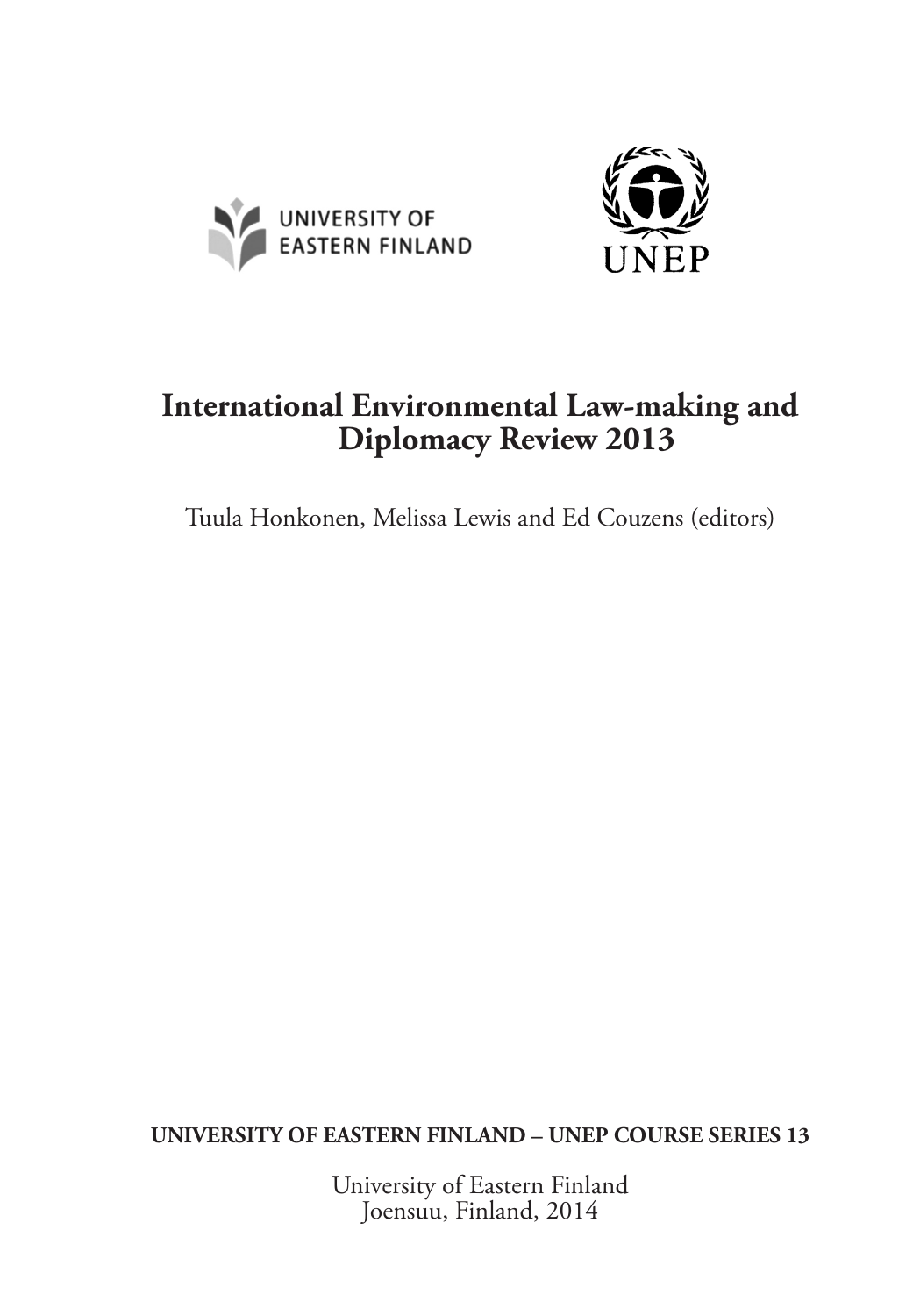|                                                                          | University of Eastern Finland – UNEP Course Series 13                                                                                                                                                                                                                                                                                                               |
|--------------------------------------------------------------------------|---------------------------------------------------------------------------------------------------------------------------------------------------------------------------------------------------------------------------------------------------------------------------------------------------------------------------------------------------------------------|
| Publisher                                                                | Law School<br>University of Eastern Finland<br>Joensuu Campus<br>P.O. Box 111, FI-80101 JOENSUU, FINLAND                                                                                                                                                                                                                                                            |
| Editors                                                                  | Tuula Honkonen, Melissa Lewis and Ed Couzens                                                                                                                                                                                                                                                                                                                        |
| <b>Editorial Board</b>                                                   | Sylvia Bankobeza, Michael Kidd, Tuomas Kuokkanen,<br>Elizabeth Maruma Mrema, Barbara Ruis                                                                                                                                                                                                                                                                           |
| Contact                                                                  | University of Eastern Finland<br>Joensuu Campus Library/Publications sales<br>P.O. Box 107, FI-80101 JOENSUU, FINLAND<br>Tel.: +358 294 45 8145<br>E-mail: lending.services@uef.fi<br>Website: <http: kirjasto="" www.uef.fi=""></http:><br>United Nations Environment Programme (UNEP)<br>Division of Environmental Policy Implementation (DEPI)<br>Nairobi, Kenya |
|                                                                          | E-mail: env.edu@unep.org<br>Website: <http: training="" www.unep.org=""></http:>                                                                                                                                                                                                                                                                                    |
| Sales and Exchanges                                                      | University of Eastern Finland<br>Joensuu Campus Library/Exchanges/Publication Sales<br>P.O. Box 107, FIN-80101 JOENSUU, FINLAND<br>Tel.: +358 294 45 8145<br>E-mail: publication.sales@uef.fi                                                                                                                                                                       |
| <b>ISSN</b><br><b>ISSN</b><br><b>ISBN</b><br><b>ISBN</b><br><b>ISSNL</b> | 1795-6706<br>1799-3008 (electronic version)<br>978-952-61-1586-3<br>978-952-61-1587-0 (electronic version)<br>1795-6706                                                                                                                                                                                                                                             |
| Cover Design                                                             | Leea Wasenius                                                                                                                                                                                                                                                                                                                                                       |
| Layout                                                                   | Saarijärven Offset                                                                                                                                                                                                                                                                                                                                                  |
|                                                                          | Saarijärven Offset Oy<br>Saarijärvi 2014                                                                                                                                                                                                                                                                                                                            |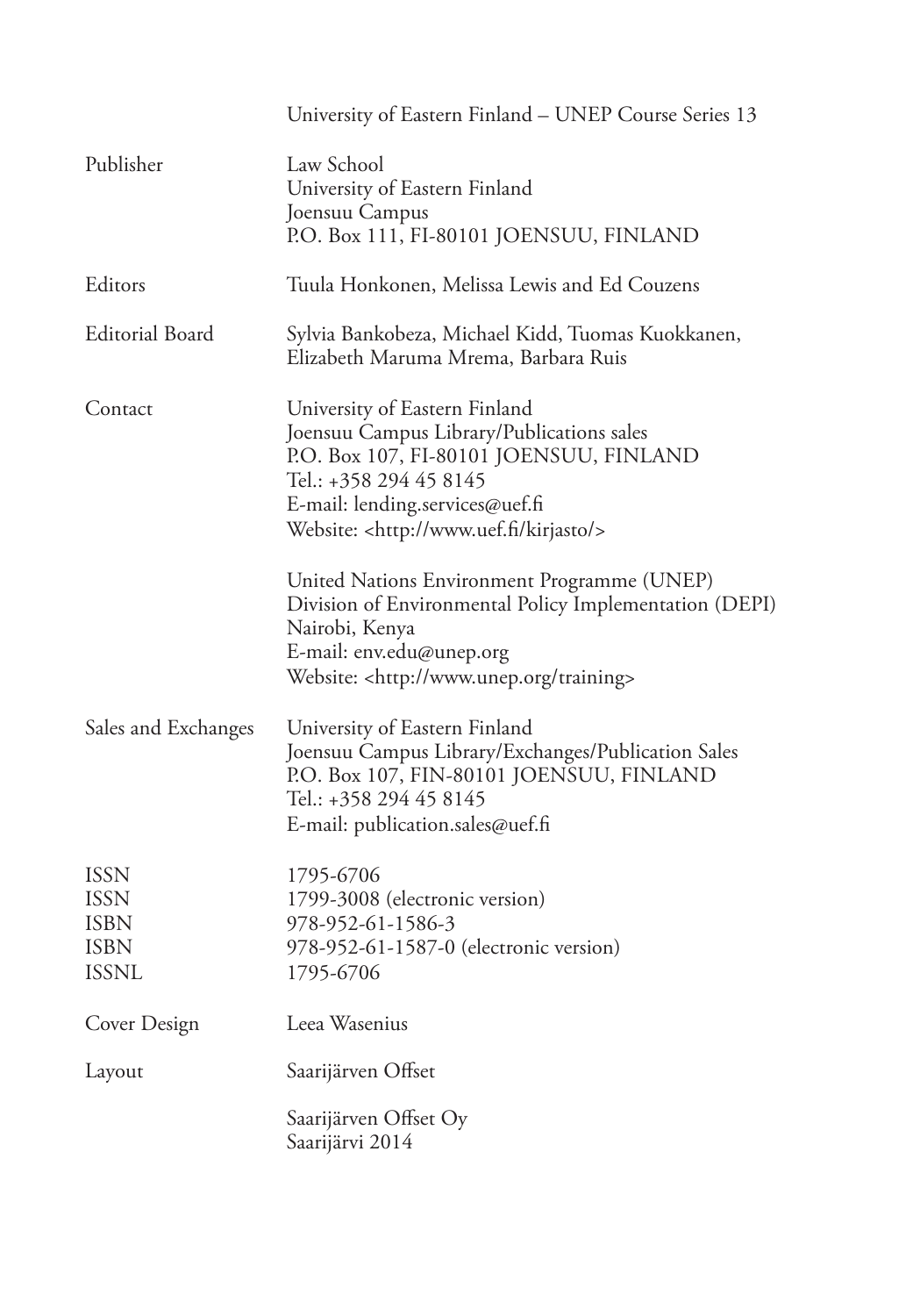## **Contents**

|                                                                                                                                                                          | V<br>vii     |
|--------------------------------------------------------------------------------------------------------------------------------------------------------------------------|--------------|
| Part I<br>General Issues related to International Environmental Diplomacy and                                                                                            | xvii         |
| The Relationship between the Exploitation of Natural Resources and<br>Tuomas Kuokkanen                                                                                   | $\mathbf{1}$ |
| International Agreements on Transboundary Natural Resources<br>Sylvia Bankobeza                                                                                          | 13           |
| Part II<br>Sustainable Future of Natural Resources Governance                                                                                                            | 31           |
| Reactions to the Rio+20 Outcome Document 'The Future We Want'<br>Elizabeth Maruma Mrema                                                                                  | 33           |
| Future Prospects for Enhancing Sustainable Use of Natural Resources:<br>The Role of International Environmental Governance and Finland's<br>Ville Niinistö and Niko Urho | 51           |
| Strengthening and Upgrading of the United Nations Environment<br>Sylvia Bankobeza                                                                                        | 73           |
| Part III<br>Specific Issues related to the Governance of Natural Resources                                                                                               | 85           |
| Understanding the Nagoya Protocol on Access and Benefit-Sharing<br>Sonia Peña Moreno                                                                                     | 87           |

iii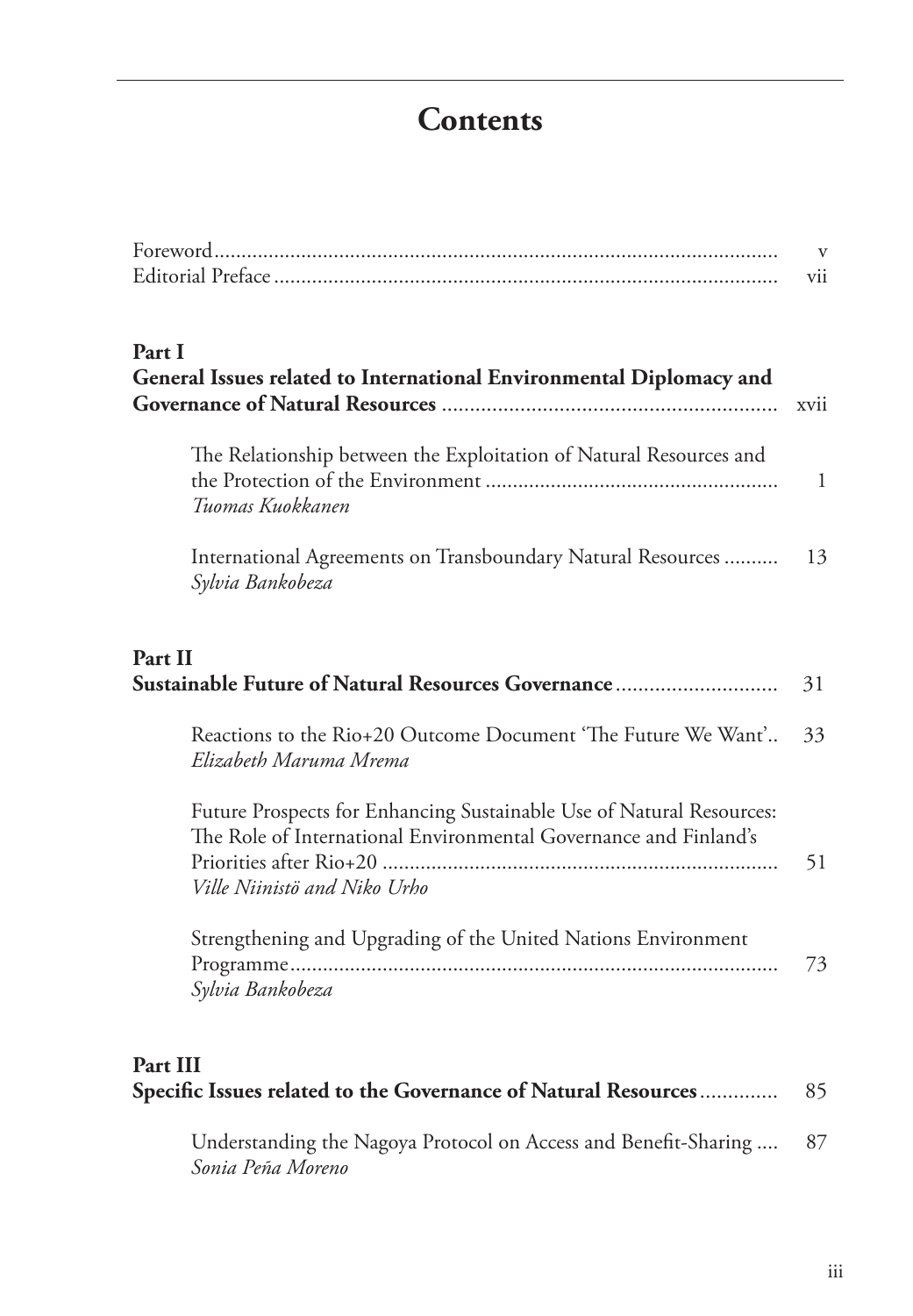| Compliance Negotiations within the Intergovernmental Committee<br>Melissa Lewis and Katileena Lohtander-Buckbee                                                                         | 109 |
|-----------------------------------------------------------------------------------------------------------------------------------------------------------------------------------------|-----|
| Promotion of Renewable Energy for Climate Change and the<br>Seita Romppanen                                                                                                             | 137 |
| Part IV<br>Interactive Negotiation Skills in the Area of Natural Resources                                                                                                              | 157 |
| The Joensuu Negotiation: A Multilateral Simulation Exercise –<br>Compliance Negotiations in the Intergovernmental Committee for<br>Cam Carruthers, Tuula Honkonen and Sonia Peña Moreno | 159 |
| Fighting for Sanctuary: A Multilateral Simulation Exercise Based on<br><b>Ed Couzens</b>                                                                                                | 183 |

**Interactive Negotiation Skills in the Area of Natural Resources Governance.......**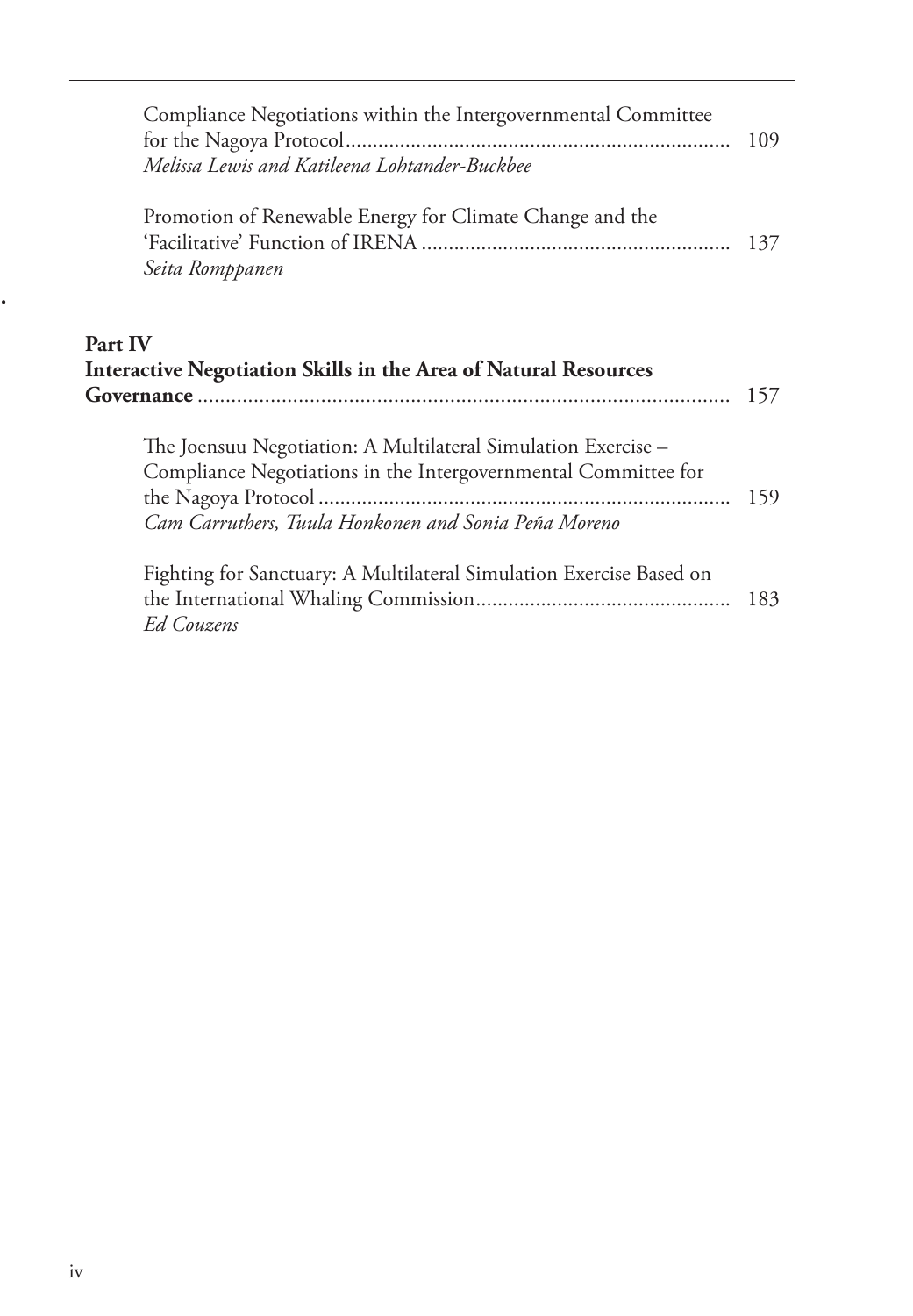#### **FOREWORD**

The compilation of papers in the present Review is based on lectures presented during the tenth University of Eastern Finland – UNEP Course on Multilateral Environmental Agreements (MEAs), held from 4 to 16 August 2013 in Joensuu, Finland.

The publication is aimed at equipping present and future negotiators of MEAs with information and experiences of others in the area of international environmental law-making in order to improve the impact and implementation of these key treaties. The ultimate aim is to strengthen and build environmental negotiation capacity and governance worldwide.

For the past ten years the University of Eastern Finland (previously, the University of Joensuu) has partnered with the United Nations Environment Programme to conduct a training course on MEAs annually, with each Course focusing on a specific theme. From each Course, selected papers written by lecturers and participants have, after a rigorous editing process, been published in the Course *Review* (2004–2012), for the benefit of both course participants and a wider audience, who are able to access these publications through the internet.1 The present *Review* publication marks the tenth anniversary of the Course.

Since each MEA course has a distinct thematic focus, the *Reviews* addresses a range of specific environmental issues, in addition to providing more general observations regarding international environmental law-making and diplomacy. The focus of the 2013 course was 'Natural Resources', and the current *Review* builds upon the existing body of knowledge in this area.

The material presented in this *Review* is intended to expose readers to a variety of issues regarding the international management of natural resources. This compilation informs negotiators of options available to them when developing key natural resources related agreements which in turn inform policy choices that can enhance bilateral and multilateral cooperation in addressing these issues.

We are grateful to all the contributors for the successful outcome of the tenth Course, including the lecturers and authors who transcribed their presentations to compile the *Review*. We would also like to thank Tuula Honkonen, Melissa Lewis and Ed Couzens for their skilful and dedicated editing of the *Review*, as well as the members of the Editorial Board for providing guidance and oversight throughout this process.

| <b>Professor Perttu Vartiainen</b> | <b>Achim Steiner</b>                          |
|------------------------------------|-----------------------------------------------|
| Rector of the University of        | Under Secretary-General of the United Nations |
| Eastern Finland                    | and Executive Director, United Nations        |
|                                    | Environment Programme                         |

<sup>1</sup> For an electronic version of this volume, and of the 2004–2012 *Reviews*, please see the University of Eastern Finland – UNEP Course on Multilateral Environmental Agreements website, <http://www.uef. fi/unep>.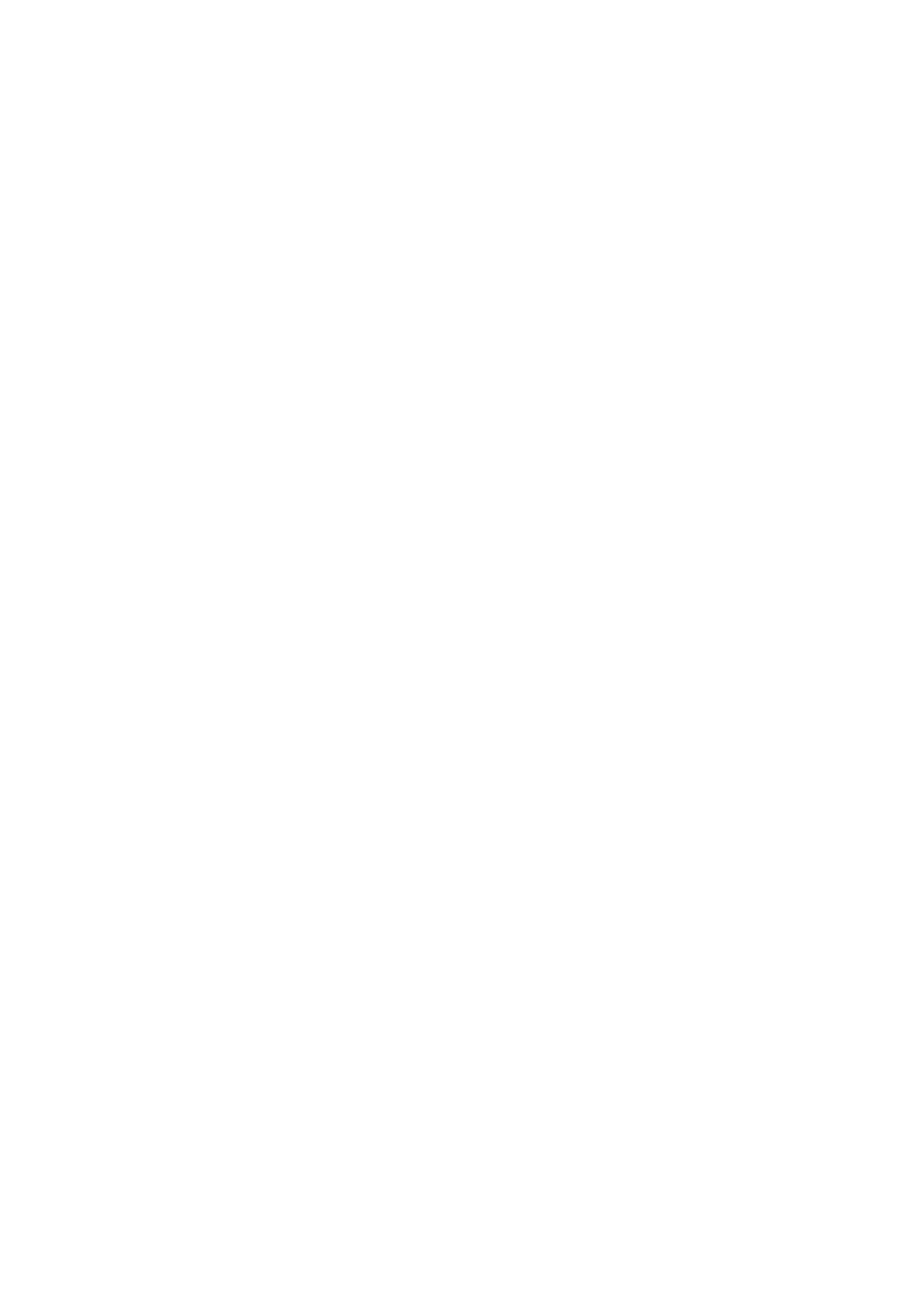# **Editorial preface**

#### **1.1 General introduction**

The lectures given on the tenth annual University of Eastern Finland<sup>2</sup> – United Nations Environment Programme (UNEP) Course on Multilateral Environmental Agreements, from which most of the papers in the present *Review* originate, were delivered by experienced diplomats, members of government and senior academics.<sup>3</sup> One of the Course's principal objectives is to educate participants by imparting the practical experiences of experts involved in international environmental law-making and diplomacy – both to benefit the participants on each Course and to make a wider contribution to knowledge and research through publication in the present *Review*. The papers in this *Review* and the different approaches taken by the authors therefore reflect the professional backgrounds of the lecturers, resource persons and participants (some of whom are already experienced diplomats). The papers in the various *Reviews*, although usually having particular thematic focuses, present various aspects of the increasingly complicated field of international environmental lawmaking and diplomacy.

It is intended that the current *Review* will provide practical guidance, professional perspective and historical background for decision-makers, diplomats, negotiators, practitioners, researchers, role-players, stakeholders, students and teachers who work with international environmental law-making and diplomacy. The *Review* encompasses different approaches, doctrines, techniques and theories in the field, including international environmental compliance and enforcement, international environmental governance, international environmental law-making, environmental empowerment, and the enhancement of sustainable development generally. The papers in the *Review* are thoroughly edited, with this process being guided by rigorous academic standards.

The first and second Courses were hosted by the University of Eastern Finland, in Joensuu, Finland where the landscape is dominated by forests, lakes and rivers. The special themes of the first two Courses were, respectively, 'Water' and 'Forests'. An aim of the organizers of the Course is to move the Course occasionally to different parts of the world. In South Africa the coastal province of KwaZulu-Natal is an extremely biodiversity-rich area, both in natural and cultural terms, and the chosen special themes for the 2006 and 2008 Courses were therefore 'Biodiversity' and

<sup>2</sup> The University of Joensuu merged with the University of Kuopio on 1 January 2010 to constitute the University of Eastern Finland. Consequently, the University of Joensuu – UNEP Course was renamed the University of Eastern Finland – UNEP Course. The Course activities concentrate on the Joensuu campus of the new university.

<sup>&</sup>lt;sup>3</sup> General information on the University of Eastern Finland – UNEP Course on International Environmental Law-making and Diplomacy is available at <http://www.uef.fi/unep>.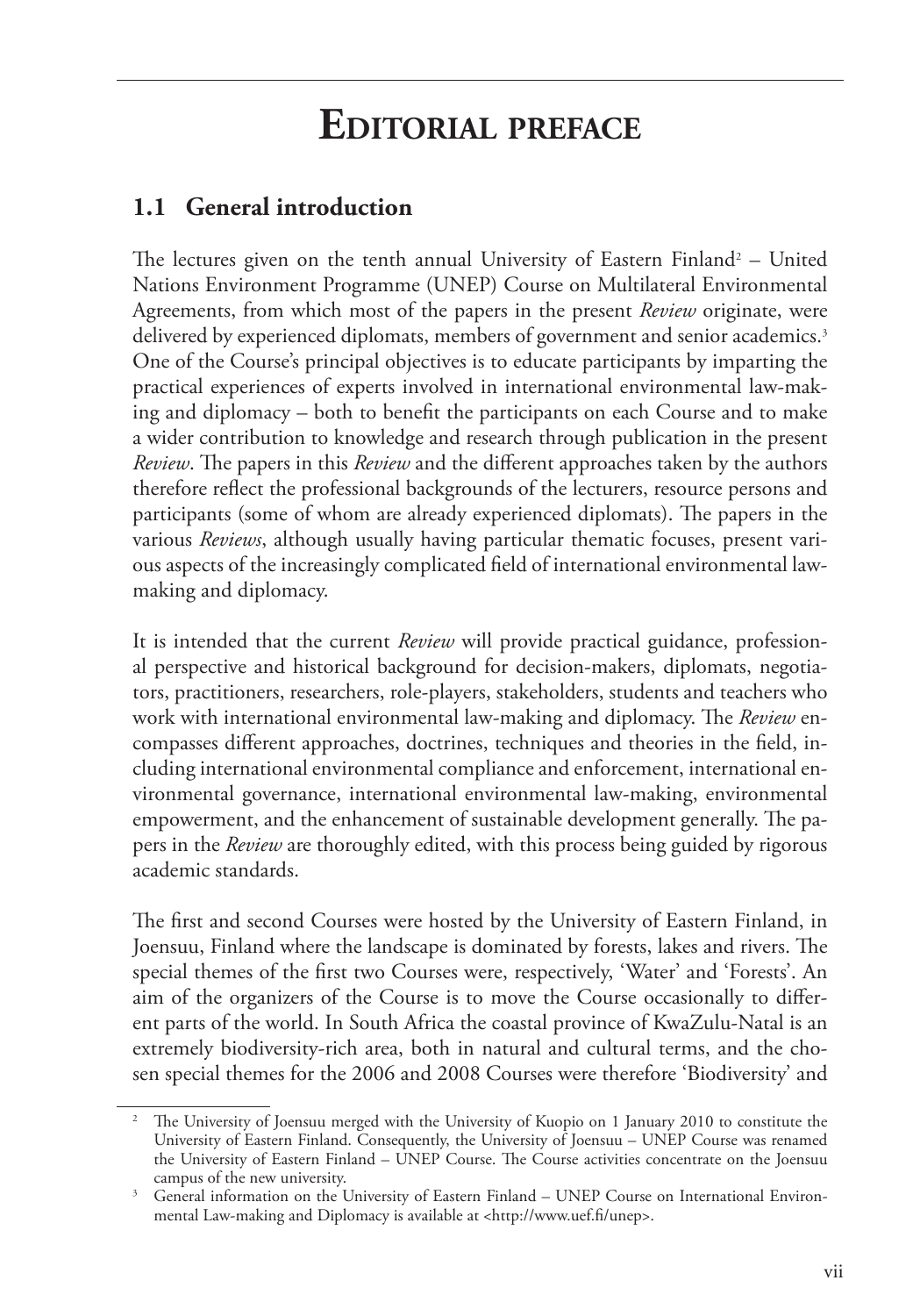'Oceans'. These two Courses were hosted by the University of KwaZulu-Natal, on its Pietermaritzburg campus. The fourth Course, held in Finland, had 'Chemicals' as its special theme – Finland having played an important role in the creation of international governance structures for chemicals management. The sixth Course was hosted by UNEP in Kenya in 2009, in Nairobi and at Lake Naivasha, with the special theme being 'Environmental Governance'. The theme for the seventh Course, which returned to Finland in 2010, was 'Climate Change'. The eighth Course was held in Bangkok, Thailand in 2011 with the theme being 'Synergies Among the Biodiversity-Related Conventions'. The ninth Course was held in 2012 on the island of Grenada, near the capital St George's, with the special theme being 'Ocean Governance'. The tenth Course, which in 2013 returned to its original venue in Joensuu, Finland, had 'Natural Resources' as its special theme – and this is therefore the special theme of the present volume of the *Review*.

The Course organizers, the Editorial Board and the editors of this *Review* believe that the ultimate value of the *Review* lies in the contribution which it can make, and hopefully is making, to knowledge, learning and understanding in the field of international environmental negotiation and diplomacy. Although only limited numbers of diplomats and scholars are able to participate in the Courses themselves, it is hoped that through the *Review* many more are reached. The papers contained in the *Review* are generally based on lectures or presentations given during the Course, but have enhanced value as their authors explore their ideas, and provide further evidence for their contentions.

All involved with the *Review* have been particularly grateful to receive ongoing contributions through the various editions by the same writers who have thereby been able to develop coherent bodies of work. Many of the people who have contributed papers have been involved in some of the most important environmental negotiations the world has seen. Publication of these contributions means that their experiences, insights and reflections are recorded and disseminated, where they might not otherwise have been committed to print. The value of these contributions cannot be overstated. To complement this, an ongoing feature of the *Review* has been the publication of papers by Course participants who have brought many fresh ideas to the *Review*.

Before publication in the *Review*, all papers undergo a rigorous editorial process (which process includes careful scrutiny and research by the editors, numerous rewrites, and approval for publication only after consideration by, and approval of, the Editorial Board). Each paper is read and commented on several times by each of the editors, and returned several times to the authors for rewriting and the addressing of queries. All references are considered. By the time a paper is published in the *Review*, the editors and the Editorial Board are satisfied that it meets the expectations of formal academic presentation and high scholarly standards, and that it makes a genuine contribution both to the special theme and to knowledge generally.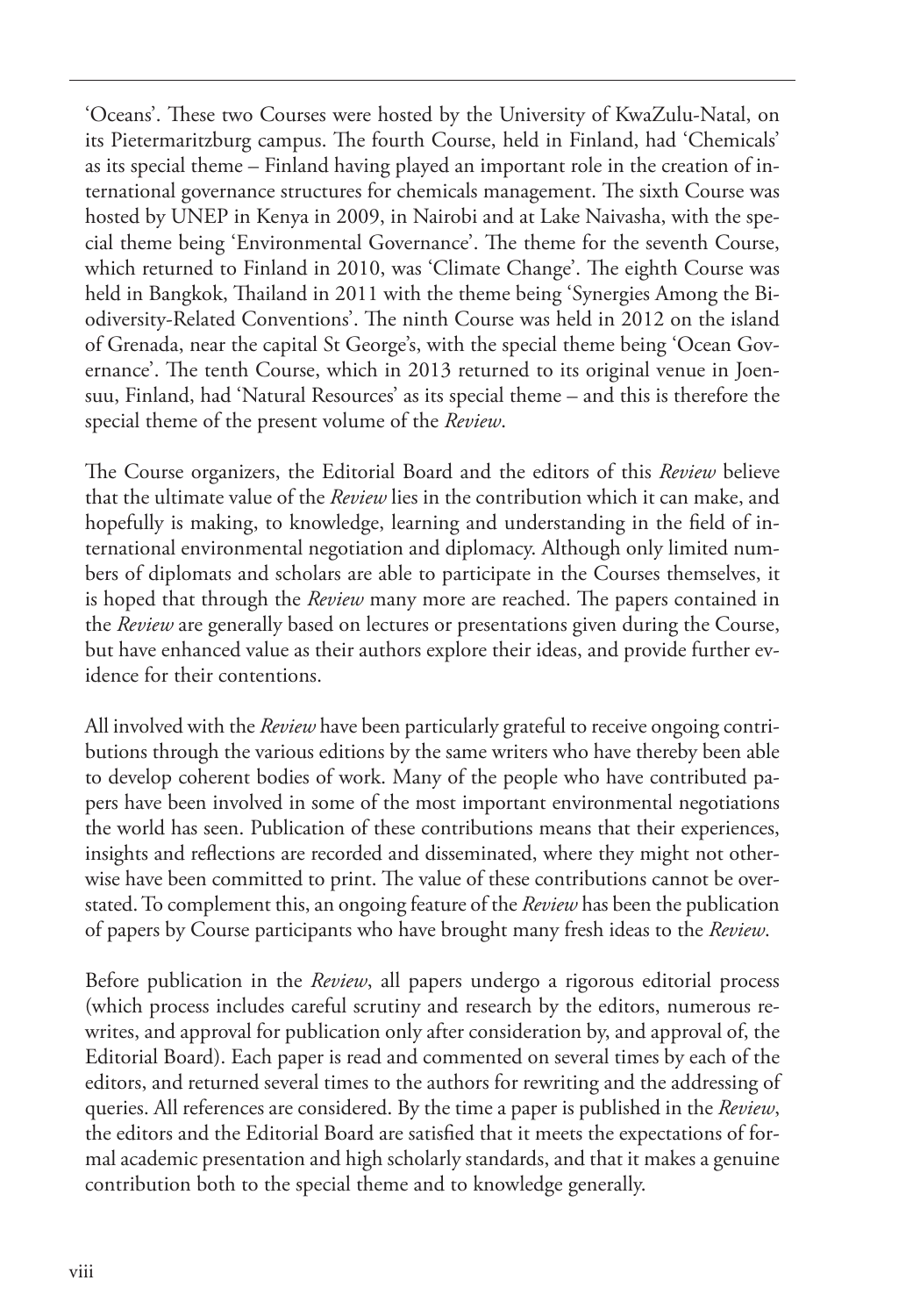While convinced of the quality of all of the papers in the *Review*, the editors introduced for the 2012 volume an anonymous peer-review process<sup>4</sup> where authors request this for their papers. This process was followed again in 2013.

Inclusive of the present volume, in the first ten volumes of the *Review* (spanning the years 2004 to 2013 of the Course) 108 authors have contributed to 151 papers – in all, approximately 2 600 pages of text.

#### **1.2 International governance of natural resources**

Natural resources can probably be easily understood as things found in, or produced from, nature that have a useful function in the eyes of humans – be this function a role in supporting human life or comfort, or a role in supporting systems of biological diversity. In one sense, everything created by humankind is a 'natural resource' at base level, such as the materials used to create plastic items. Natural oils are subjected to polymerization reactions, and then processed into polymer resins, which are then shaped into plastic objects. Probably, however, the plastic keys on a computer keyboard on which an Editorial Preface is typed would not usually be thought of as a 'natural resource' – it is the original materials which would be so considered, and it is the management of, governance over, and protection of such materials which is the substance of this *Review*.

An attempt was made early in the 21st Century<sup>5</sup> to convince people generally of the value of preserving natural resources by explaining the value of such resources in economic language – ascribing economic value to natural functions and materials which might otherwise be taken for granted. To achieve this, the term 'ecosystem services' was defined as meaning 'the benefits people obtain from ecosystems'6 and including 'provisioning services such as food and water; regulating services such as flood and disease control; cultural services such as spiritual, recreational, and cultural benefits; and supporting services, such as nutrient cycling, that maintain the conditions for life on Earth'.<sup>7</sup>

Per generally accepted academic practice, the peer-review process followed involves the sending of the first version of the paper, with the identity of the author/s concealed, to at least two experts (selected for their experience and expertise) to consider and comment on. The editors then relay the comments of the reviewers, whose identities are not disclosed unless with their consent, to the authors. Where a paper is specifically so peer-reviewed successfully, this is indicated in the first footnote of that paper. A paper may be sent to a third reviewer in appropriate circumstances. As part of the peer-review process, the editors work with

the authors to ensure that any concerns raised or suggestions made by the reviewers are addressed.<br><sup>5</sup> Largely through the Millenium Ecosystem Assessment, initiated by the then UN Secretary-General in 2001 – see <http://ww

 $6$  'Ecosystem' being defined as  $a$  dynamic complex of plant, animal, and microorganism communities and the non-living environment, interacting as a functional unit. Humans are an integral part of ecosystems'. 'Ecosystems and Their Services' in *Ecosystems and Human Well-being. A Framework for Assessment* (Island Press, 2005), available at, <http://www.unep.org/maweb/documents/document.300.aspx.pdf> (visited 14 October 2014).

<sup>7</sup> *Ibid*.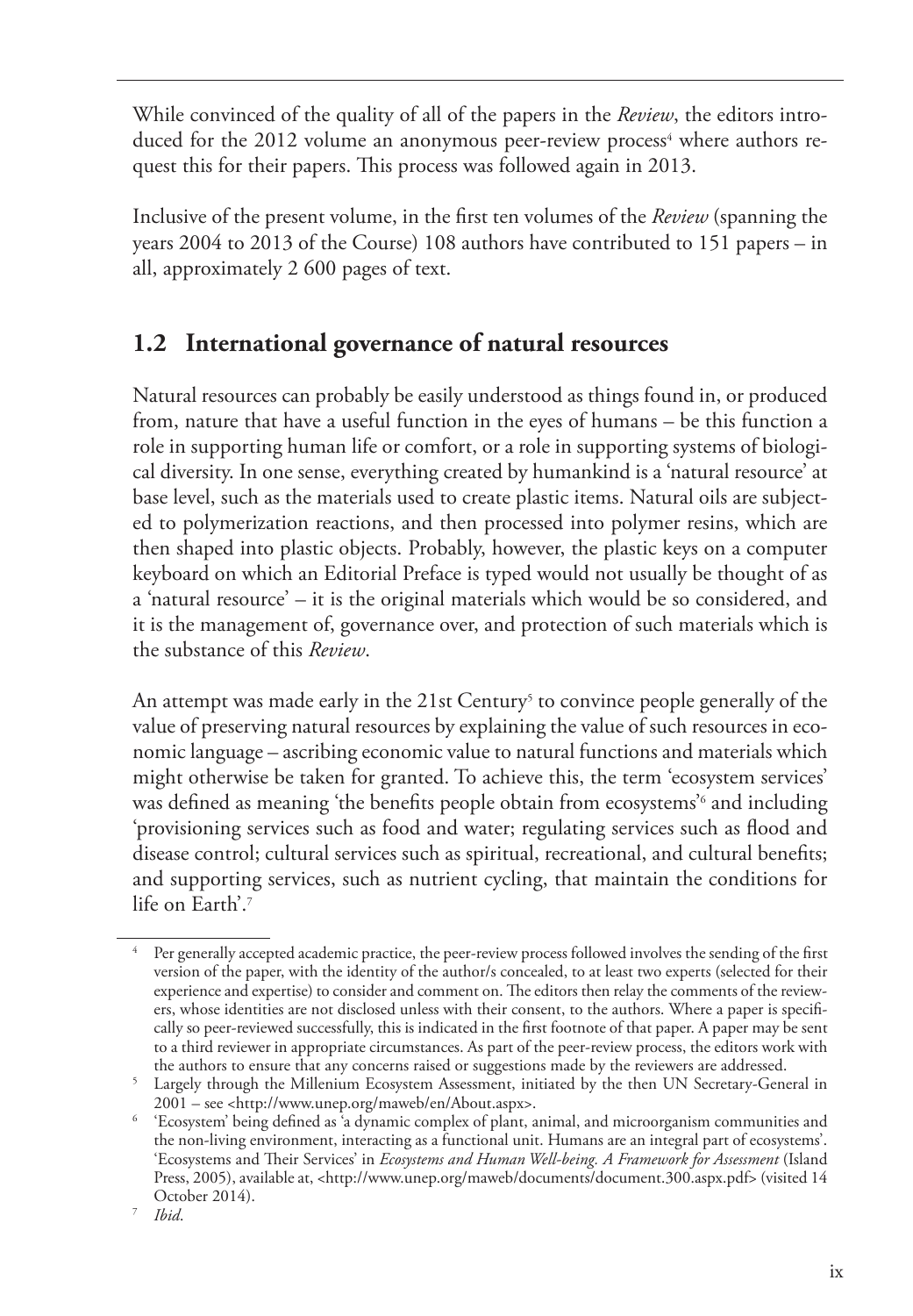One useful way to explain the thinking behind the ecosystem services concept is by considering the definitions provided by the TEEB initiative. TEEB stands for 'The Economics of Ecosystems and Biodiversity'.8 Hosted by UNEP, this global initiative aims to draw attention to the 'economic benefits of biodiversity including the growing cost of biodiversity loss and ecosystem degradation' by presenting 'an approach that can help decision-makers recognize, demonstrate and capture the values of ecosystem services and biodiversity'.<sup>9</sup> TEEB divides ecosystem services into four components: provisioning services; regulating services; habitat or supporting services; and cultural services.<sup>10</sup> Under 'provisioning services' are listed food,<sup>11</sup> raw materials,<sup>12</sup> fresh water<sup>13</sup> and medicinal resources.<sup>14</sup> Under 'regulating services' are listed benefits provided by ecosystems acting as 'regulators': local climate and air quality,15 carbon sequestration and storage,<sup>16</sup> moderation of extreme events,<sup>17</sup> waste water treatment,<sup>18</sup> erosion prevention and maintenance of soil fertility,<sup>19</sup> pollination,<sup>20</sup> and biological control.<sup>21</sup> Under 'habitat or supporting services' are listed habitats for species<sup>22</sup> and maintenance of genetic diversity.23 Finally, under 'cultural services' are listed: recrea-

- <sup>11</sup> The idea being that ecosystems provide the conditions in which food is grown. Mainly, these are managed agro-ecosystems, but aquatic and forest systems play roles too.
- <sup>12</sup> Many materials used for construction, energy, fuel and manufacture are derived from ecosystems.
- <sup>13</sup> Ecosystems assist with the regulation and supply of water in hydrological cycles.
- <sup>14</sup> Many of the plants which provide the raw materials for the manufacture of industrial pharmaceuticals, as well as plants used directly in traditional medicines, are derived from ecosystems.
- <sup>15</sup> Forests and individual trees influence rainfall and water availability, and assist with the regulation of air quality by removing pollutants from the air.
- <sup>16</sup> The global climate is partly regulated by ecosystems sequestering and storing carbon dioxide, which is removed from the atmosphere by plants and trees. Ecosystems also have an impact on the ability of the earth to adapt to the impacts of climate change.
- <sup>17</sup> Ecosystems, such as forests and wetlands, create buffers against natural disasters such as floods, landslides and storms.
- <sup>18</sup> Waste is filtered and purified through ecosystems such as wetlands, and the impacts of pollution are thereby mitigated.
- <sup>19</sup> Vegetation is one of the most significant preventive barriers against soil erosion, land degradation and desertification. Vegetated cover requires high levels of soil fertility, which it in turn regulates by feeding
- back into the fertility cycle.<br><sup>20</sup> Many plants and trees, and consequently many fruits, seeds and vegetables, are pollinated through the<br>media of animals, birds, insects and natural phenomena such as wind action.
- <sup>21</sup> Many 'pests' and diseases have their populations regulated through the actions of parasites and predators present in healthy ecosystems.
- <sup>22</sup> Habitats provide the nutrients, shelter and other essentials for animals and plants to survive. Each ecosystem will provide different necessary habitats for such species, be these species migratory or sedentary.
- Far more genetic diversity, the variety of genes between and within species, is to be found in richer and more complex ecosystems than in denuded ecosystems. We do not yet understand the full value of genetic diversity, but understand enough to know that it is essential for the maintenance of healthy life.

<sup>&</sup>lt;sup>8</sup> See, generally, <http://www.teebweb.org/>.<br><sup>9</sup> *Ibid*.

<sup>&</sup>lt;sup>10</sup> See <http://www.teebweb.org/resources/ecosystem-services/>.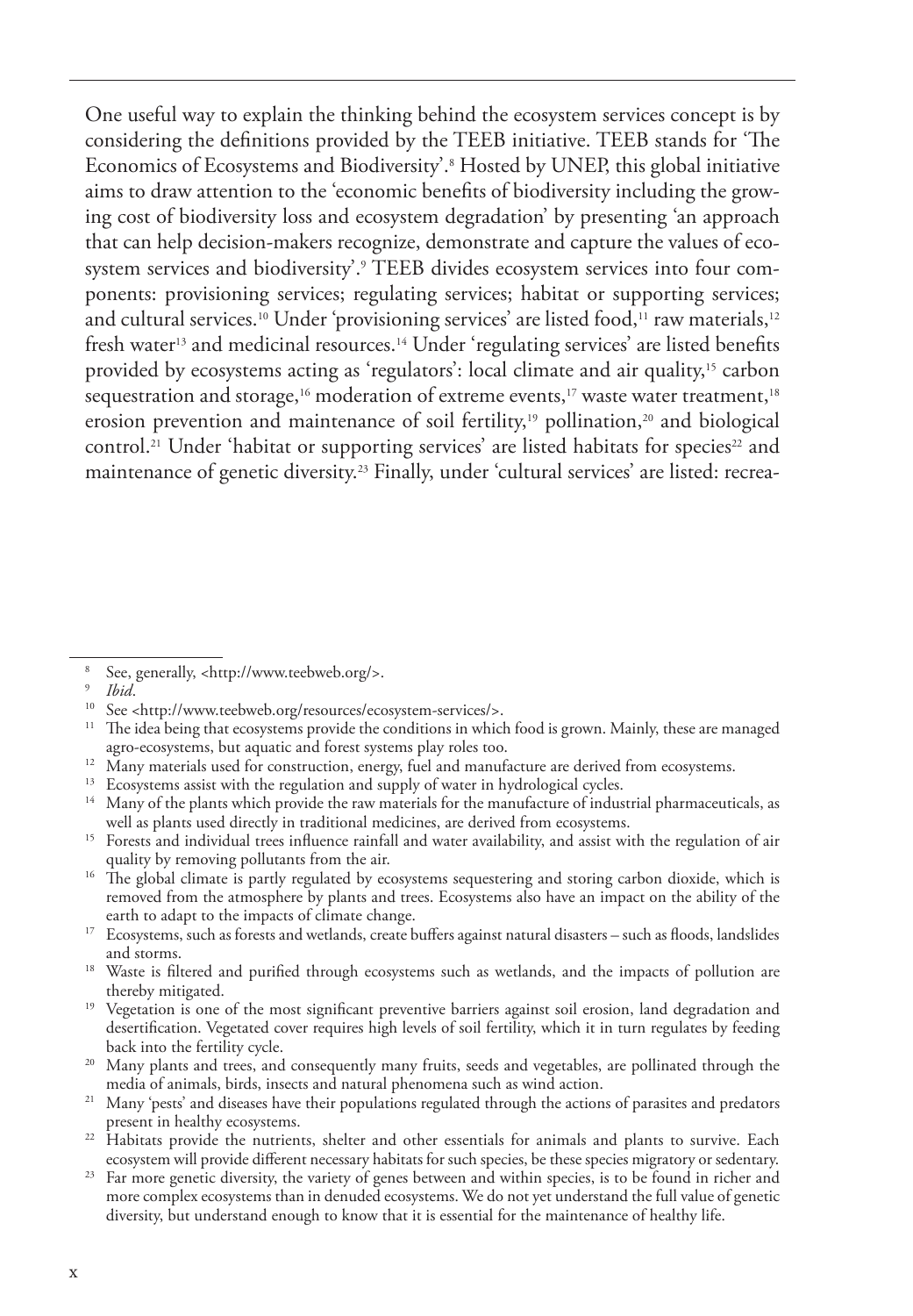tion and mental and physical health, $24$  tourism, $25$  aesthetic appreciation and inspiration for culture, art and design,<sup>26</sup> and spiritual experience and sense of place.<sup>27</sup>

The Convention on Biological Diversity (CBD) of 1992<sup>28</sup> does not define 'natural resources', but does define 'biological resources' as including 'genetic resources, organisms or parts thereof, populations, or any other biotic component of ecosystems with actual or potential use of value for humanity'.<sup>29</sup> That natural resources and the relationships that comprise biological diversity are in trouble generally is acknowledged in the Preamble to the Convention, where the Parties express their concern that 'biological diversity is being significantly reduced by certain human activities'.<sup>30</sup> In 2002, Parties to the CBD thus committed to achieving, by 2010, 'a significant reduction in the current rate of biodiversity loss at the global, regional and national level as a contribution to poverty alleviation and to the benefit of all life on Earth', 31 and this target was subsequently endorsed by both the World Summit on Sustainable Development<sup>32</sup> and the United Nations General Assembly.<sup>33</sup> Unfortunately, the *Global Biodiversity Outlook 3*<sup>34</sup> concluded that neither the 2010 biodiversity target, nor any of its accompanying sub-targets have been met.<sup>35</sup> Instead, all components of biodiversity are continuing to decline and the principal drivers of biodiversity loss (these being habitat change, overexploitation, pollution, invasive alien species, and climate change) have either remained constant or are increasing in intensity.36 In addition, the *Outlook* highlighted the high risk of dramatic loss of biodiversity and degradation of ecosystem services if certain ecological 'tipping points' are reached.<sup>37</sup>

The loss of biodiversity obviously has significant implications for human well-being, given our reliance on the myriad of services which biodiversity provides.<sup>38</sup> The CBD's Strategic Plan for the period 2011 to 2020 consequently recognizes the need to 'take effective and urgent action to halt the loss of biodiversity in order to ensure that by

<sup>&</sup>lt;sup>24</sup> Although it is difficult to measure, the importance to the well-being of humans of being able to have access to the natural world is increasingly recognized.

<sup>&</sup>lt;sup>25</sup> Cultural and ecological tourism are increasingly recognized as having great value to the economies of many countries, and to depend on healthy ecosystems.

<sup>&</sup>lt;sup>26</sup> Ecosystems provide much of the inspiration for, and understanding of, different cultures and artistic and design efforts.

<sup>&</sup>lt;sup>27</sup> It is increasingly understood that healthy natural environments are a common element to many religions and cultural knowledge systems.

<sup>&</sup>lt;sup>28</sup> Convention on Biological Diversity, Rio de Janeiro, 5 June 1992, in force 29 December 1993, 31 *International Legal Materials* (1992) 822, <http://www.biodiv.org>.

<sup>29</sup> *Ibid*. Art. 2.

<sup>30</sup> *Ibid*. Preamble.

<sup>&</sup>lt;sup>31</sup> 'Strategic Plan for the Convention on Biological Diversity', CBD Decision VI/26 (2002).

<sup>&</sup>lt;sup>32</sup> Plan of Implementation of the World Summit on Sustainable Development, UN Doc. A/CONF.199/20 (2002), para. 44.

<sup>&</sup>lt;sup>33</sup> 'Convention on Biological Diversity', UNGA Res. 57/260, para. 7.

<sup>&</sup>lt;sup>34</sup> Secretariat of the CBD, *Global Biodiversity Outlook 3* (2010), available at <http://www.cbd.int/doc/ publications/gbo/gbo3-final-en.pdf>.

<sup>35</sup> *Ibid*. at 17–19.

<sup>36</sup> *Ibid.* at 9.

<sup>37</sup> *Ibid.* at 71–81*.*

<sup>38</sup> *Ibid.*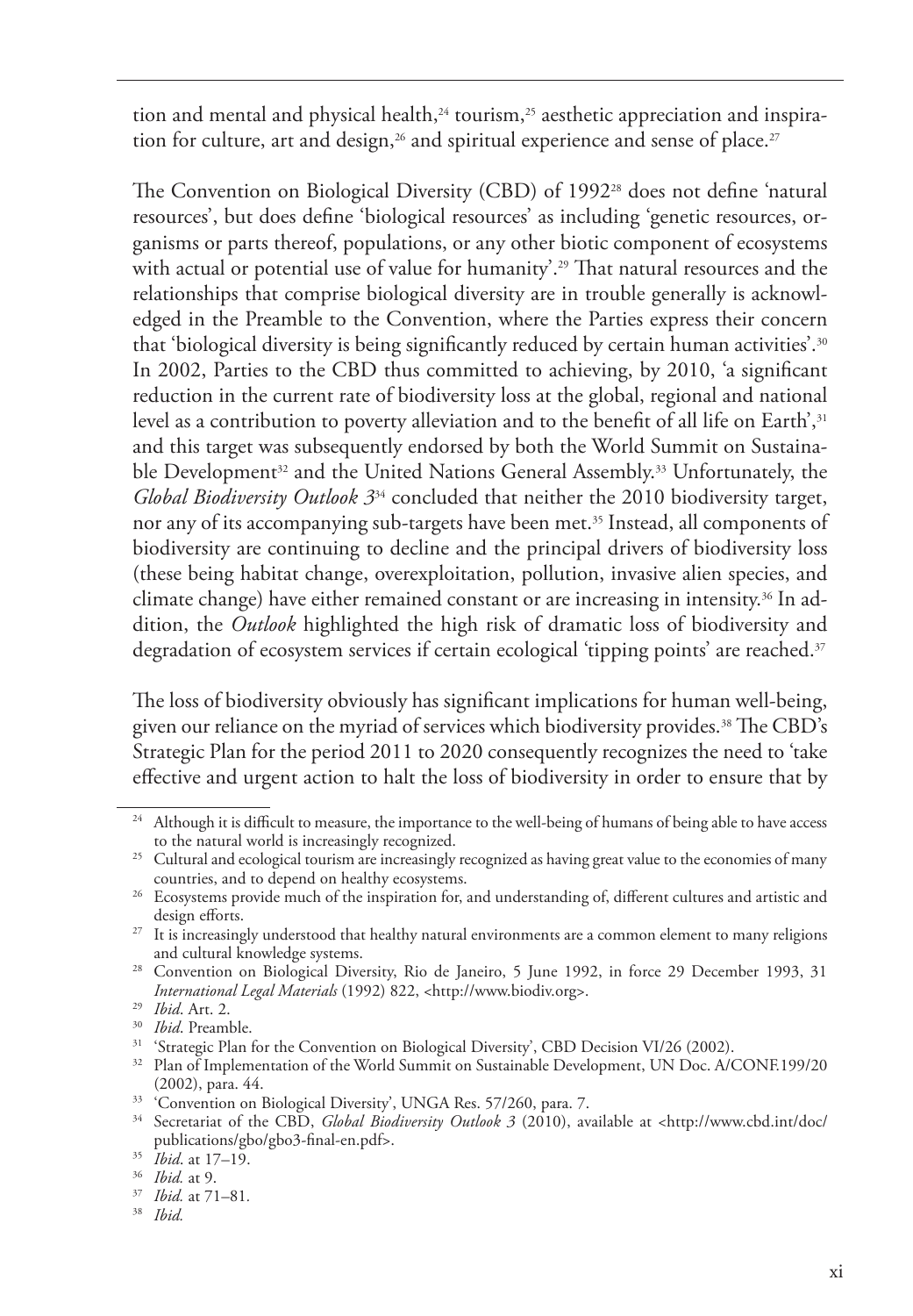2020 ecosystems are resilient and continue to provide essential services, thereby securing the planet's variety of life, and contributing to human well-being, and poverty eradication'.<sup>39</sup> To this end, the Plan identifies five strategic goals and 20 targets (the Aichi Biodiversity Targets) to be achieved by 2020.40

Very recently, the CBD's *Global Biodiversity Outlook 4*41 suggests that the majority of the Plan's targets are still possible to achieve, albeit challenging. Achieving these targets will, per *Outlook* 4, require 'innovative and bold action in many areas, and a sustained focus on biodiversity in a wide range of policy areas for the second half of this decade'.42 Success stories, it is suggested by *Outlook 4*:

have demonstrated that effective action comes from simultaneously addressing multiple causes of biodiversity loss through monitoring and data analysis, changing economic incentives, applying market pressures, enforcing rules and regulations, involving indigenous and local communities and stakeholders and targeting conservation of threatened species and ecosystems – among many other routes to biodiversity conservation and sustainable use.<sup>43</sup>

That is the challenge, but it needs to be appreciated just how difficult it is to envision effective international governance over so wide a set of concepts, ideas and materials – many of which will interact with, and affect, each other in ways which at this stage of human development range from the poorly understood to the completely unimaginable. The papers in the present *Review*, and indeed many of the papers in previous volumes of the *Review*, address various problems related to diminishing biodiversity and natural resources, various governance initiatives and structures, and posit various possible solutions where international governance appears to be failing. While the challenges are vast, there is encouragement to be found in the willingness of people to work toward solutions – and the efforts of the contributors to the present *Review* demonstrate that willingness.

#### **1.3 The papers in the 2013 Review**

In the papers collected in this volume of the *Review*, the writers evaluate natural resources governance at both the global and regional levels, and make suggestions as to how various challenges in natural resources governance might be addressed. It is the hope of the editors, the Editorial Board, and all involved with this *Review* that its publication will contribute to the body of research in the area of natural resourc-

<sup>&</sup>lt;sup>39</sup> CBD Decision X/2, Annex, para. 12.

<sup>40</sup> *Ibid.* at para. 13.

<sup>41</sup> Secretariat of the CBD, *Global Biodiversity Outlook 4: A mid-term assessment of progress toward sthe implementation of the Strategic Plan for Biodiversity 2011-2020* (2014), available at <http://www.cbd.int/ gbo4/> and <http://apps.unep.org/publications/pmtdocuments/gbo4-en.pdf>. 42 *Ibid.* at 17.

<sup>43</sup> *Ibid.*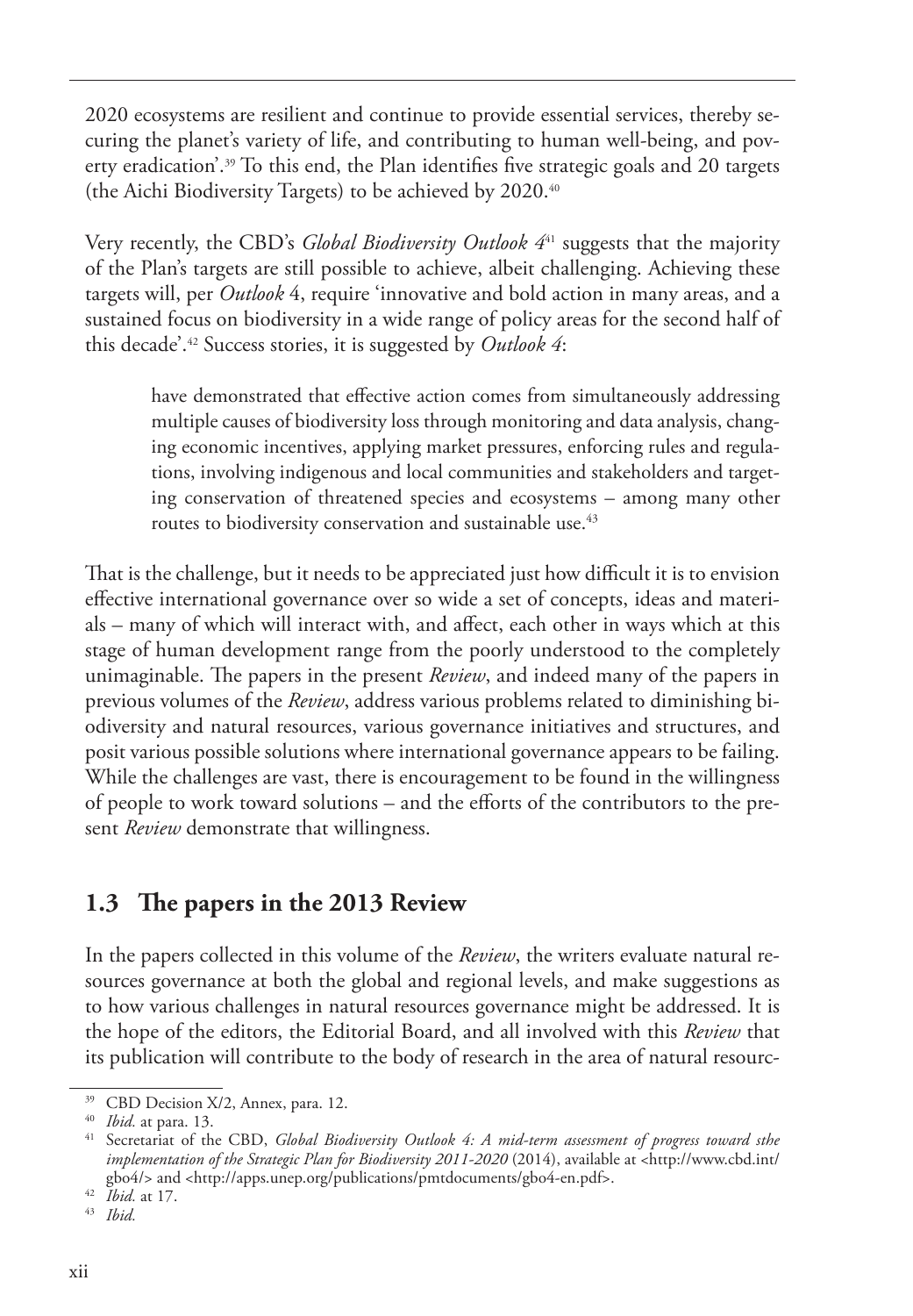es governance; and, indeed, to the development of international environmental law and diplomacy generally.

The present *Review* is divided into four Parts. Part I contains two papers, each of which addresses general issues relating to international environmental diplomacy and the governance of natural resources. The first, by Tuomas Kuokkanen, explains that the development of international law's relationship with the environment has historically been driven by both the desire to exploit natural resources and the desire for environmental protection. The author examines the manner in which international law has addressed these seemingly opposing objectives and identifies three approaches (the 'undifferentiated approach', 'separated approach' and 'integrated approach') which, although dominating different periods of history, nevertheless all remain applicable today. The second paper, by Sylvia Bankobeza, provides a broad overview of international agreements regarding transboundary natural resources. The paper explains why there is a need for international frameworks for the conservation and management of transboundary resources, describes the various international principles that have influenced states when drafting agreements regarding such resources, and provides examples of relevant global, regional and sub-regional instruments. The relevance of the UNEP Environmental Law Guidelines and Principles on Shared Natural Resources<sup>44</sup> is also considered.

Part II of the *Review* focuses on the future of natural resources governance in the wake of the 2012 United Nations Conference on Sustainable Development (UNCSD or Rio+20). First, a paper by Elizabeth Maruma Mrema examines the reactions of various stakeholder groups to the Rio+20 Outcome Document, 'The Future We Want'.45 The paper explains that, while UNEP (the status of which has been strengthened as a result of the Rio+20 Conference) was delighted with the Conference's outcomes, many other stakeholders have reacted either negatively or with mixed emotions. It is followed by a paper by Ville Niinistö and Niko Urho, who, in their discussion of the follow-up to the Rio+20 Conference, take a positive stance regarding the Conference's outcomes and demonstrate that the Conference initiated several important processes aimed at achieving a more balanced relationship between the three dimensions of sustainable development. Key follow-up areas discussed by the authors include the strengthening of the international environmental governance system; the bringing together of agendas concerning poverty eradication and the eradication of overconsumption of natural resources in the Post-2015 Development Agenda; and the integration of the environment into economic decision-making by means of green economy. While all of the papers in Part II touch upon the Rio+20 Conference's impacts on UNEP, this issue is the specific focus of a paper by Sylvia Bankobeza. After explaining why there was a need to strengthen and upgrade the role of

<sup>44</sup> UN Doc. A/33/25 (1979).

<sup>45</sup> Rio+20 Outcome Document 'The Future We Want', UNGA Res. 66/288 of 11 September 2012, available at <http://www.uncsd2012.org/content/documents/727The%20Future%20We%20Want%2019%20 June%201230pm.pdf> (visited 14 October 2014).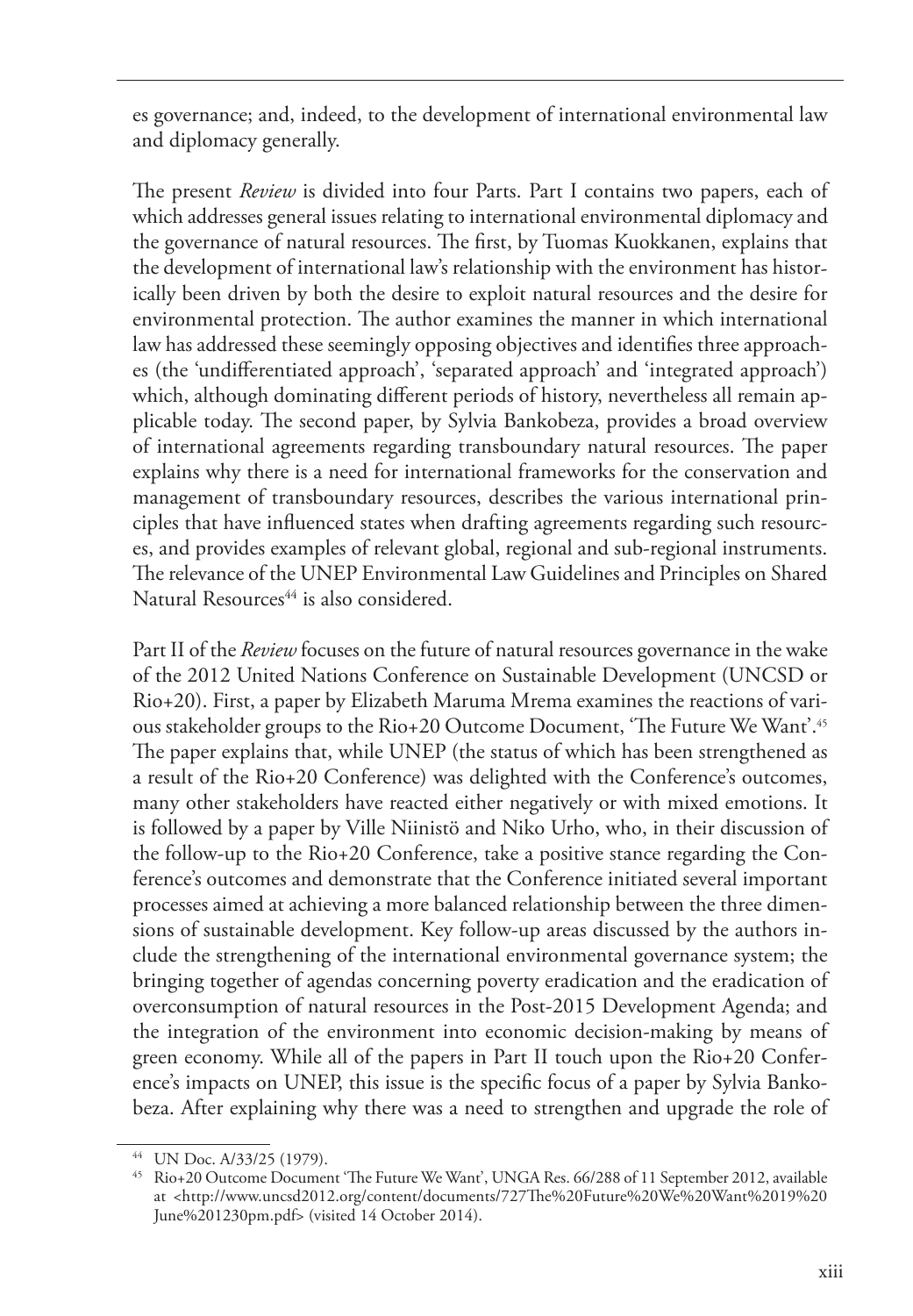UNEP and providing a brief history of decisions on this issue, the paper explains the significance of paragraph 88 of 'The Future We Want' (which paragraph addresses the strengthening of UNEP) and describes the measures that have been taken in response to this paragraph.

The papers in Part III address a selection of specific issues relating to natural resources governance. Part III starts with a paper by Sonia Peña Moreno, which examines the Nagoya Protocol on Access to Genetic Resources and the Fair and Equitable Sharing of Benefits Arising from their Utilization to the Convention on Biological Diversity (Nagoya Protocol).**46** After providing an overview of the Convention on Biological Diversity's access and benefit-sharing (ABS) provisions and the controversies that have plagued ABS discussions under the Convention, the paper discusses the Nagoya Protocol's negotiation, adoption and key provisions, and comments on the way forward following the Protocol's adoption. The second paper in Part III is authored by Course participants Melissa Lewis and Katileena Lohtander-Buckbee. The paper presents a critical appraisal of negotiations towards the establishment of a compliance mechanism for the Nagoya Protocol, focusing on the most contentious points of divergence within the negotiations and possibilities for resolving these. This contribution is followed by a paper by Seita Romppanen on the governance of renewable energy. In this paper, the author provides an overview of renewable energy governance, both globally and within the European Union. She then proceeds to examine the potential of the International Renewable Energy Agency (IRENA) to facilitate the transition to renewable energy, concluding that IRENA can contribute by, *inter alia*, serving as a central hub for information on renewables, providing policy advice, and promoting international cooperation on renewable energy approaches.

Part IV of the *Review* reflects the interactive nature of the Course – and that education and dissemination of knowledge are at the core of the Course and of the publishing of this *Review*. During the Course international negotiation simulation exercises were organized to introduce the participants to the real-life challenges facing negotiators of international environmental agreements on natural resources. In the two main simulation exercises, participants were given individual instructions and a hypothetical, country-specific, negotiating mandate and were guided by international environmental negotiators. Excerpts from, explanations of, and consideration of the pedagogical value of, the exercises are included in Part IV. The issues dealt with are topical and of international importance.

In 2013 there were two main negotiation exercises, each involving issues of both procedure and substance. The first paper in Part IV explains the second simulation exercise, which was devised and run by Cam Carruthers, who was assisted by Tuula Honkonen and Sonia Peña Moreno in preparing the exercise. The scenario for the ne-

<sup>46</sup> Nagoya Protocol on Access to Genetic Resources and the Fair and Equitable Sharing of Benefits Arising from their Utilization to the Convention on Biological Diversity, Nagoya, 29 October 2010, in force 12 October 2014, <http://www.cbd.int/abs/>.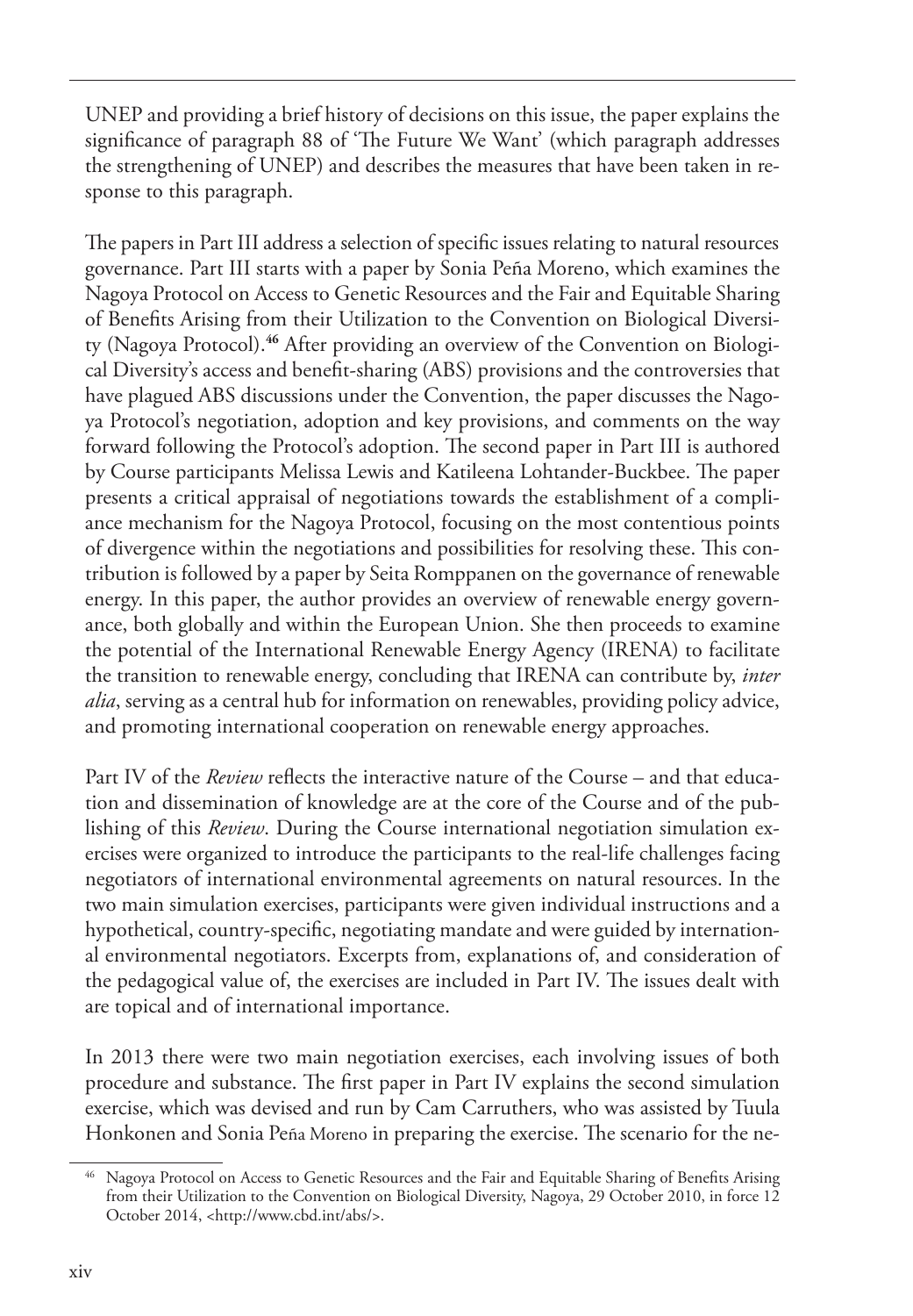gotiation simulation focused on compliance-related issues under the Nagoya Protocol, and involved both substantive and structural/procedural issues. The exercise was based on compliance negotiations within the Intergovernmental Committee for the Nagoya Protocol, and the adoption of the Committee's outcomes at a subsequent High Level Segment of the first Conference of the Parties serving as the Meeting of the Parties to the Protocol. Although the simulation scenario was hypothetical, it drew on issues at play in the actual compliance negotiations within the Intergovernmental Committee for the Nagoya Protocol. The theme was intended to provide participants with an opportunity to gain perspective on the complexity of international environmental law-making in the current international environmental governance system.

The second paper in Part IV, by Ed Couzens, explains how the first negotiation exercise was devised and run. The International Whaling Commission (IWC), the managing body created under the 1946 International Convention for the Regulation of Whaling,<sup>47</sup> provides a useful subject for a negotiation simulation as its atmosphere is renowned for its hostility, in contrast to many more recent MEAs where parties strive to achieve consensus and the atmosphere is usually calmer. This exercise was thus designed to give participants experience in negotiating over an issue regarding the management of natural resources, in an atmosphere of potential conflict. The issue chosen for the exercise was the proposal to establish a whale sanctuary in the South Atlantic, which proposal occasions regular disagreement in the IWC.

While the majority of the papers in the present *Review* deal with specific environmental issues, or aspects of specific multilateral environmental agreements, and thereby provide a written memorial for the future; the negotiation exercises provide, in a sense, the core of each Course. This is because each Course is structured around the practical negotiation exercises which the participants undertake; and it is suggested that the papers explaining the exercises provide insights into the international lawmaking process. The inclusion of the simulation exercises has been a feature of every *Review* published to date, and the editorial board, editors and Course organizers believe that the collection of these exercises has significant potential value as a teaching tool for the reader or student seeking to understand international environmental negotiation. It does need to be understood, of course, that not all of the material used in each negotiation exercise is distributed in the *Review*. This is indeed a downside, but the material is often so large in volume that it cannot be reproduced in the Course publication.

Generally, it is the hope of the editors that the various papers in the present *Review*  will not be considered in isolation. Rather, it is suggested that the reader should make use of all of the *Reviews* (currently spanning the years 2004 to 2013, with writing al-

International Convention for the Regulation of Whaling, Washington D.C., 2 December 1946, in force 10 November 1948, 161 *United Nations Treaty Series* 72.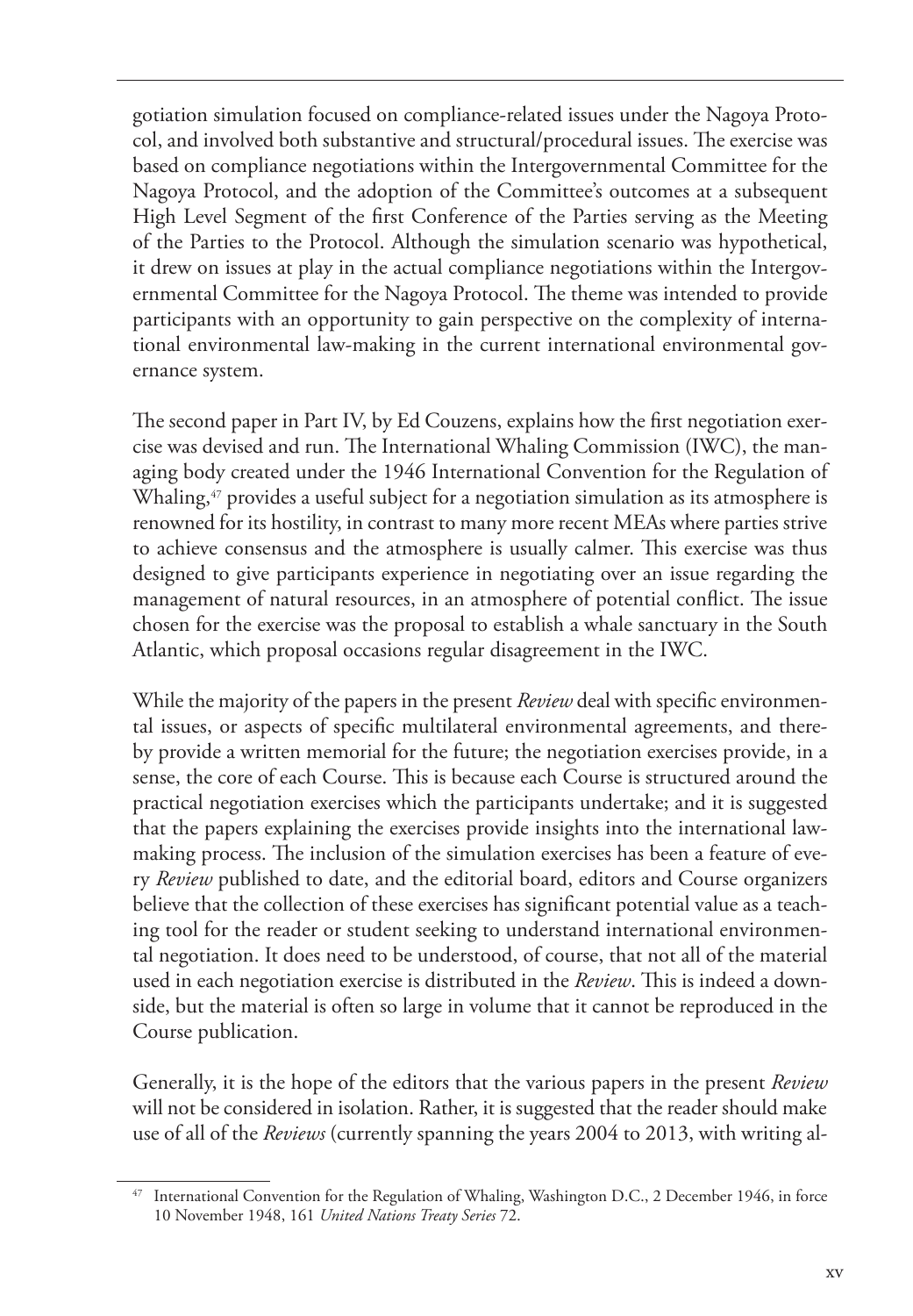ready underway on the 2014 volume which will have the theme of 'Environmental Security'), all of which are easily accessible on the internet through a website provided by the University of Eastern Finland,<sup>48</sup> to gain a broad understanding of international environmental law-making and diplomacy.

*Tuula Honkonen*49 *Melissa Lewis*50 *Ed Couzens*<sup>51</sup>

<sup>48</sup> See <http://www.uef.fi/en/unep/publications-and-materials>.

<sup>49</sup> LLM (London School of Economics and Political Science) D.Sc Environmental Law (University of Joensuu); e-mail: tuula.h.honkonen@gmail.com.

<sup>50</sup> LLB LLM (Rhodes) LLM Environmental and Natural Resources Law (Lewis and Clark); Honorary Research Fellow, University of KwaZulu-Natal, South Africa; PhD Researcher, Tilburg University, the Netherlands; email: M.G.Lewis@uvt.nl. 51 BA Hons LLB (Wits) LLM Environmental Law (Natal & Nottingham) PhD (KwaZulu-Natal); Attorney,

RSA; Associate Professor, School of Law, University of KwaZulu-Natal, Durban, South Africa; e-mail: couzens.ed@gmail.com. (From 2015, Associate Professor, Sydney Law School, University of Sydney, Australia.)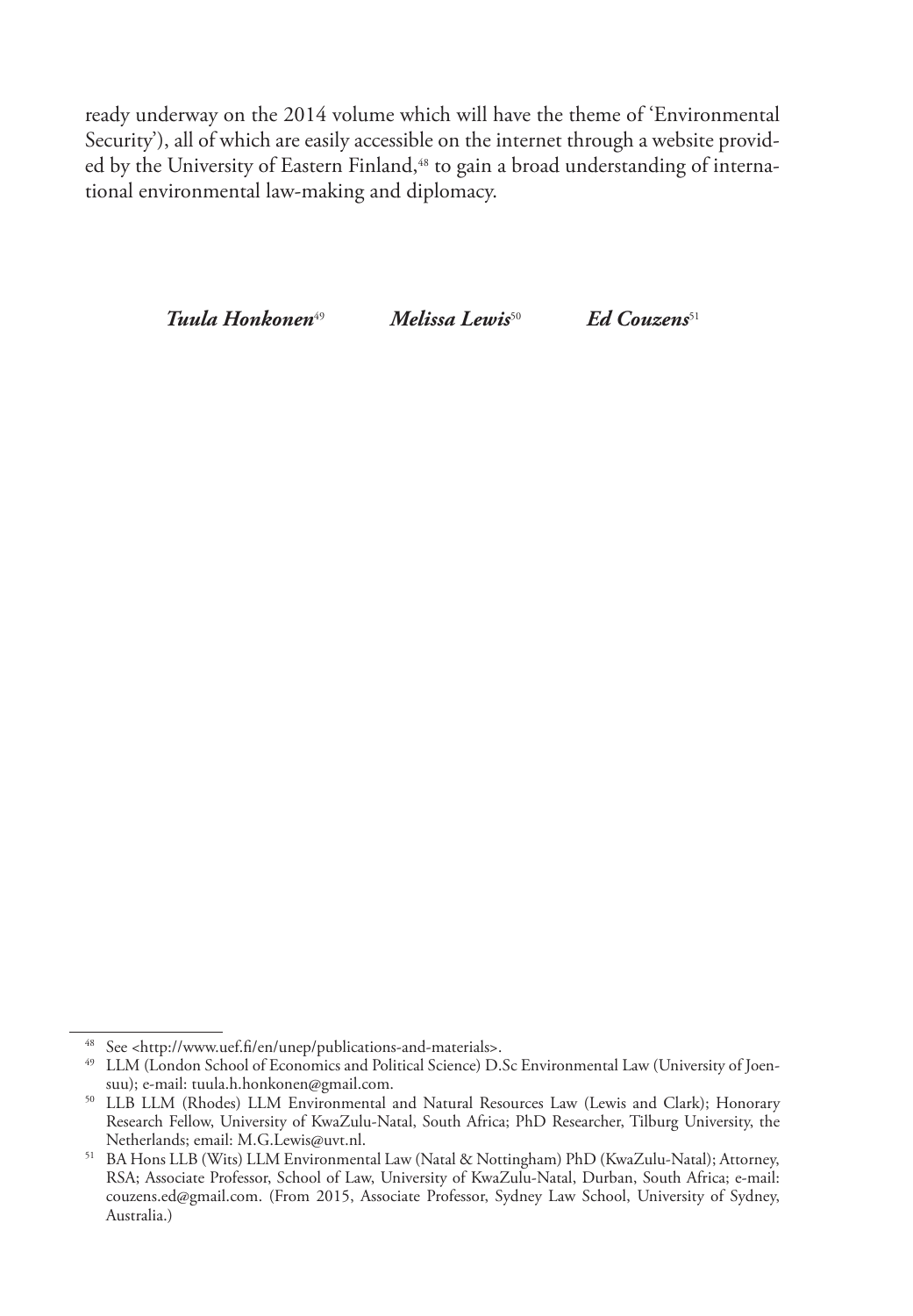# **PART I**

**General Issues related to International Environmental Diplomacy and Governance of Natural Resources**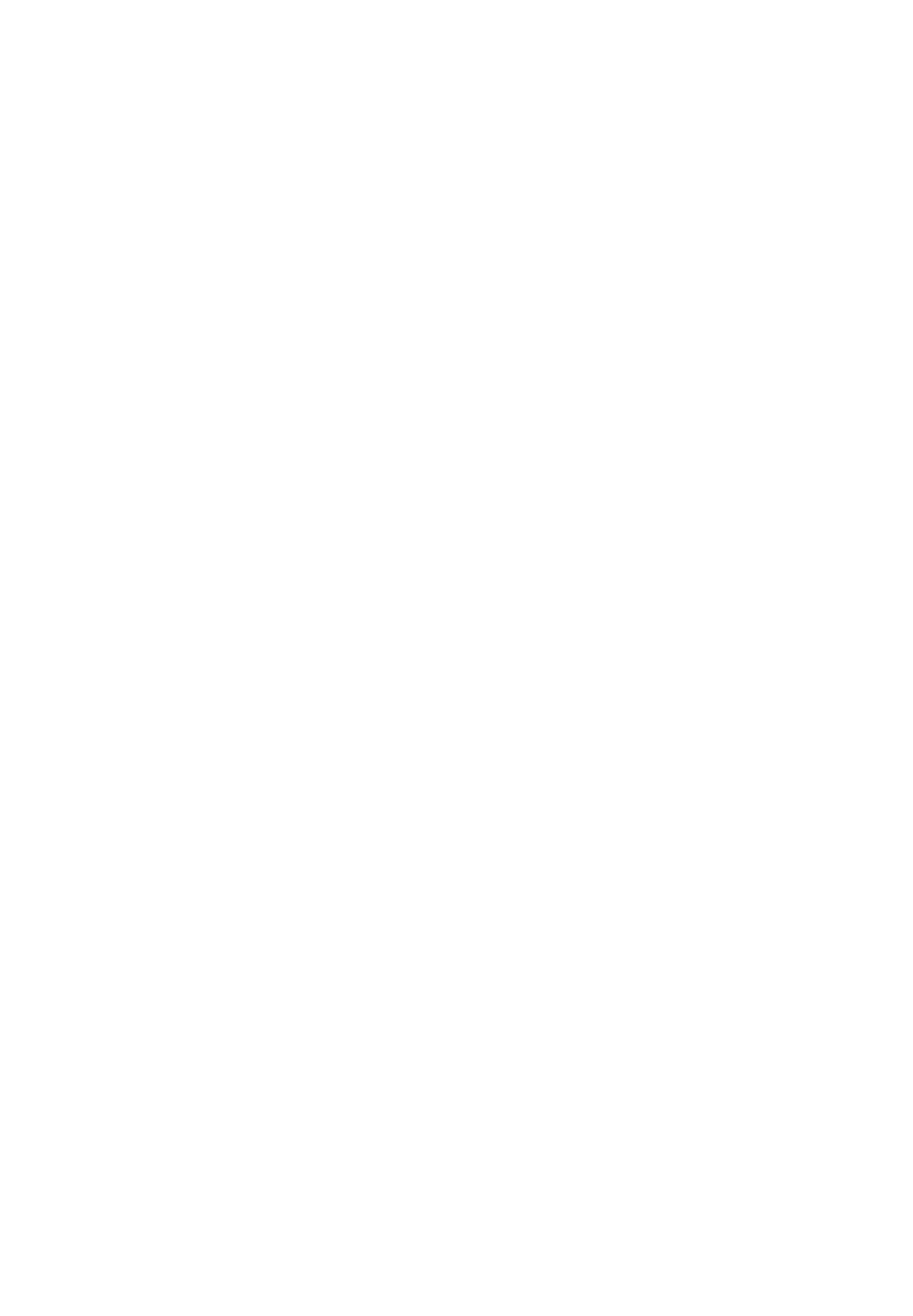# **The Relationship between the Exploitation of Natural Resources and the Protection of the Environment**

*Tuomas Kuokkanen*<sup>1</sup>

#### **1 Introduction**

Rosalyn Higgins notes that '[t]o study the international law of natural resources is rapidly to discover that it is not a single, monolithic topic'.<sup>2</sup> In her view, '[a]lmost everything depends, if not on the specific resource, on the category of natural resource that one is studying'.<sup>3</sup> In the same vein, the relationship between the exploitation of natural resources and the protection of the environment is not a monolithic but rather a complex, polynomial topic.

At first sight, the distinction between natural resources and the environment might seem to be artificial, as natural resources can be regarded as part of the environment.<sup>4</sup> Yet, this distinction illustrates two aspects of the human relationship to nature: the exploitation of natural resources and the protection of the environment. While the former tends to underline the economic or beneficial side of nature, the latter em-

<sup>1</sup> PhD (University of Helsinki); Professor of International Environmental Law (part time), University of Eastern Finland; Counsellor, Ministry of the Environment of Finland; e-mail: Tuomas.Kuokkanen@uef. fi. The author has participated in the research project 'Legal framework to promote water security' (WATSEC), financed by the Academy of Finland. The paper is partly based on the work: Tuomas Kuokkanen, *International Law and the Environment: Variations on a Theme* (Kluwer Law International, 2002).

<sup>&</sup>lt;sup>2</sup> Rosalyn Higgins, *Problems & Process: International Law and How We Use It* (Oxford University Press, 1994) 129.

<sup>3</sup> *Ibid*.

See, for example, the Convention on Civil Liability for Damage Resulting from Activities Dangerous to the Environment, Lugano, 21 June 1993, 32 *International Legal Materials* (1993) 1228, Art. 2(10), which defines 'Environment' in the following way: '"Environment" includes: … natural resources, both abiotic and biotic, such as air, water, soil, fauna and flora and their interaction between the same factors …'.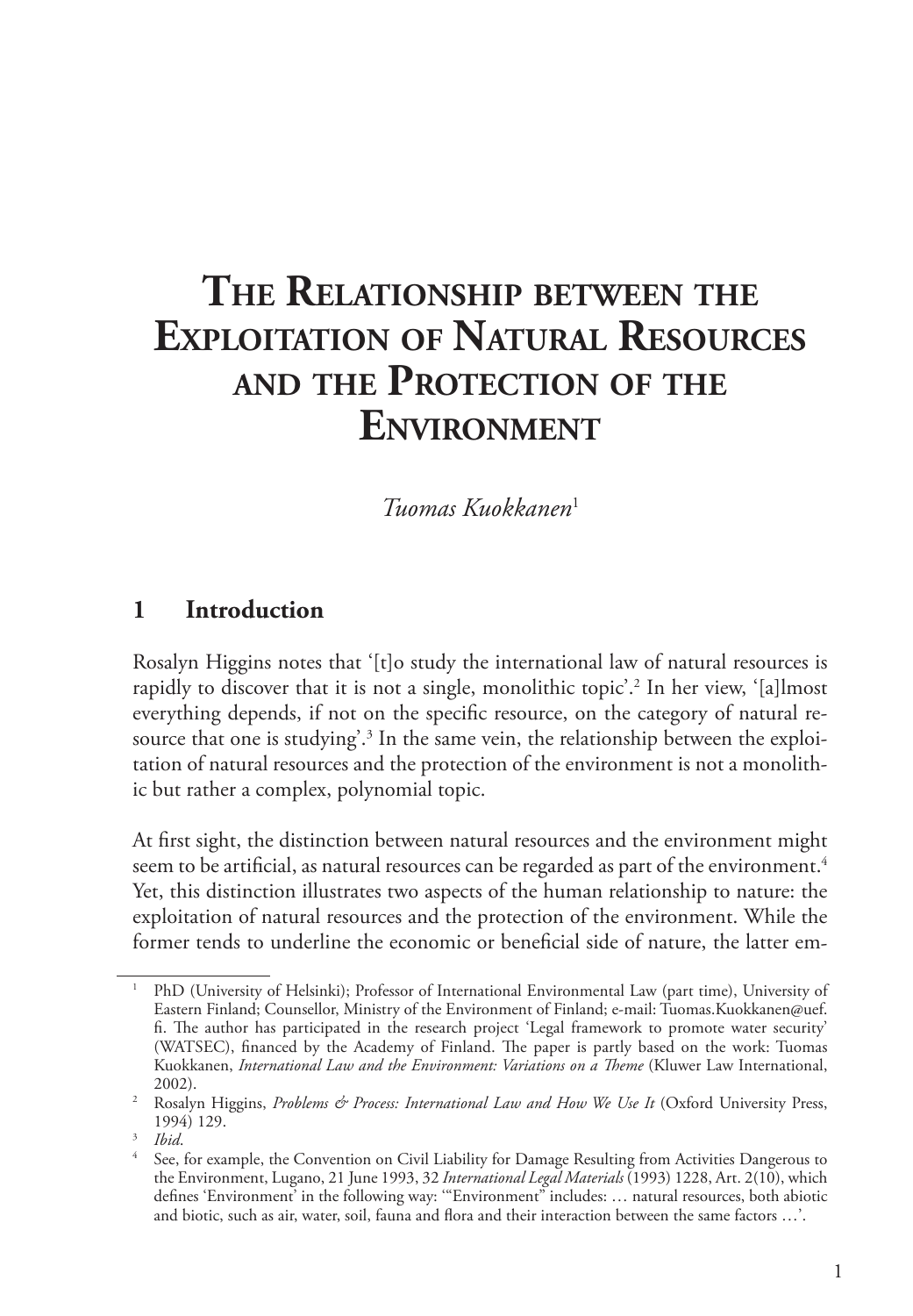phasizes conservation and protection. It is precisely this relationship, which might often be better termed a tension, between the exploitation of natural resources and the protection of the environment that international law has sought to solve or manage over the last century or so. Depending on context, international law has been able to produce different solutions.

This paper will distinguish three main approaches taken in international law to the relationship between the exploitation of natural resources and the protection of the environment. Firstly, the paper examines the approach of simply applying general international law and thus not giving a specific legal meaning to the relationship between the two. Secondly, the paper explores an approach according to which a differentiation is made between substantive regulation dealing with the exploitation of natural resources and that dealing with the protection of the environment. Thirdly, the paper considers the approach of dealing with the relationship in an integrated manner, recognizing that the issues are interlinked. Even though the three approaches have dominated different periods in history,<sup>5</sup> they all remain applicable today. Indeed, the three approaches are reflected in the manner in which the international community addresses many current environmental issues.

### **2 The undifferentiated approach**

From the perspective of general international law, a distinction between exploitation of natural resources and protection of the environment is not relevant. Indeed, general doctrines and techniques are neutral in the sense that they apply to both.

For instance, state sovereignty, abuse of rights, good faith, and dispute settlement are neutral doctrines and techniques as they can be applied in a general way.<sup>6</sup> This does not mean that from the factual point of view there would not be any difference between the exploitation of natural resources and the protection of the environment. The point is rather that, legally, such issues can be addressed without drawing a distinction between the two. Thus, general doctrines are neither pro- nor anti-doctrines per se. Depending on the specific factual scenario and the applicable law, they can, however, lead to either a pro- or anti- result from the point of view of exploitation of natural resources or protection of the environment.

At the time when environmental and natural resources related issues were marginal, it was sufficient to deal with such issues by applying general international law. Take, for example, some of the seminal cases relating to natural resources and the environment.

<sup>5</sup> The three approaches can be roughly separated in time as follows: the undifferentiated approach from 1850 to 1939, the separated approach between 1950 and 1980 and the integrated approach from 1980 onwards.

<sup>6</sup> See Kuokkanen, *International Law and the Environment*, *supra* note 1, at 52–67 and 93–97.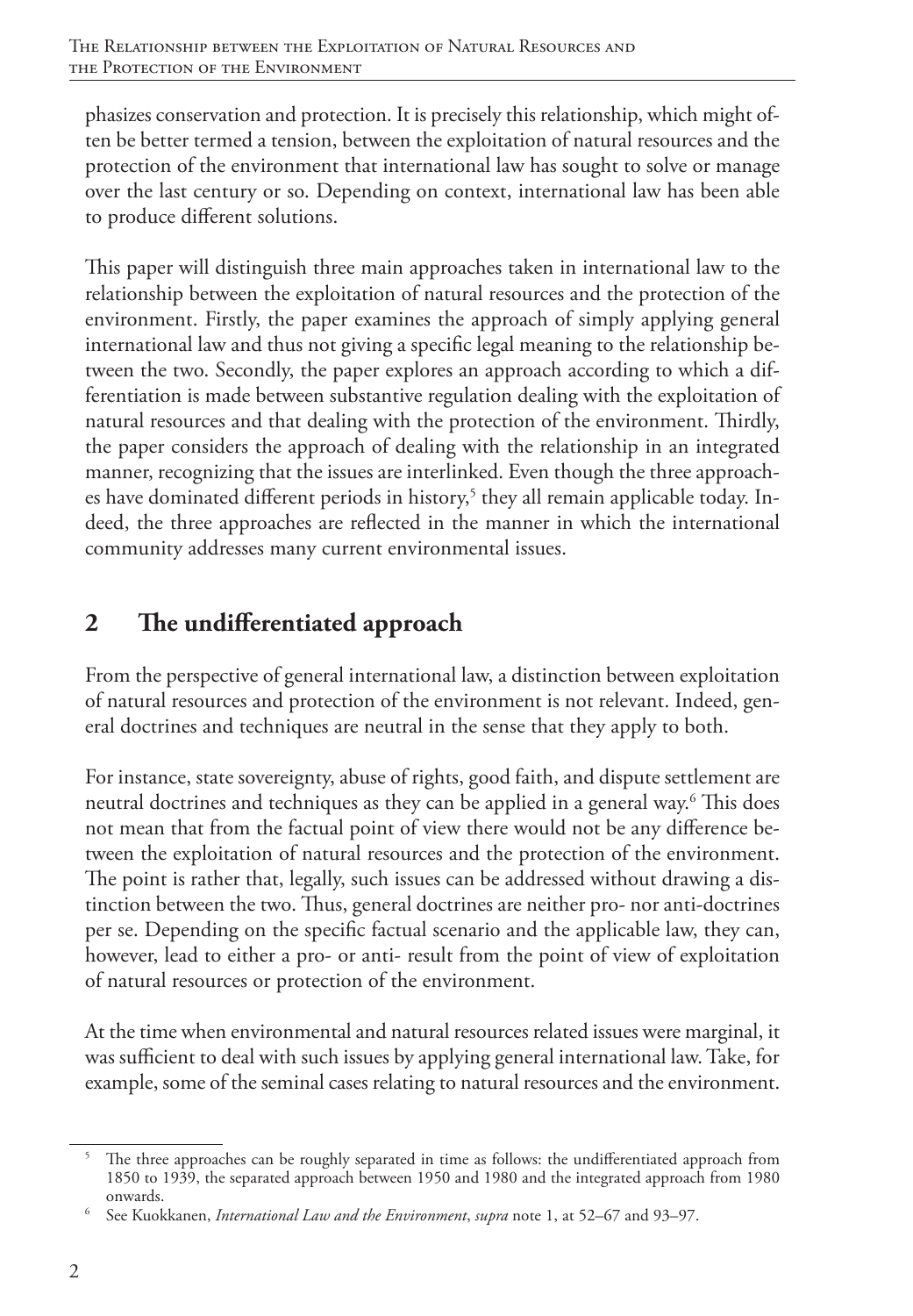The *Bering Sea Fur Seals* arbitration<sup>7</sup> concerned, on the one hand, the utilization of seals; and, on the other hand, the protection of seals. In the same vein, the *North Atlantic Coast Fisheries* case<sup>8</sup> related both to a right to fish and to a right to issue protective measures. However, from a legal point of view, those cases did not concern utilization or protection of a natural resource but rather the limits of state jurisdiction.

As issues relating to the environment and natural resources became increasingly relevant, it became necessary to begin to develop substantive regulations to deal with both protection and utilization. These new rules did not altogether replace general rules. Rather, general rules were gradually pushed into the background. They remained, nevertheless, relevant and applicable.

#### **3 The separated approach**

The law of natural resources and international environmental law are based on different starting points. The law of natural resources tends to view natural resources as property subject to national sovereignty; while international environmental law appears to regard the environment as a common good and concern and thus subject to international regulation.

The principle of permanent sovereignty over natural resources is one of the cornerstones of the law of natural resources. The principle emphasizes states' right to exploit their own resources pursuant to their own environmental policies. The original purpose of the principle was to transfer issues relating to natural resources from international to national jurisdiction. The principle began to develop in the context of expropriation of foreign property after the Second World War when a number of colonies became independent.<sup>9</sup>

<sup>7</sup> *Bering Sea Fur Seals Arbitration*, in John Basset Moore, *A Digest of International Law* (1906), Vol. I, 910–919. In order to control sealing in the Bering Sea, the United States adopted a series of Acts between 1868 and 1973. Because pelagic sealing by foreigners occurred outside the ordinary three-mile limit, the legal problem was whether the United States was entitled to exercise jurisdiction in order to control sealing. Great Britain and the United States submitted the dispute to arbitration in 1892. The arbitration tribunal submitted its award on 15 August 1893 in which it found that 'the United States [had] not any right of protection or property in the fur-seals frequenting the islands of the United States in Behring Sea, when such seals [were] found outside the ordinary three-mile limit'.

<sup>8</sup> *Award of the Tribunal of Arbitration in Question Relating to the North Atlantic Coast Fisheries,* The Hague, 7 Spetember 1910, *e* XI *United Nations Reports of International Arbitral Awards*, 68. The case relates to fishing rights. In their peace treaty of 1783, the United States and Great Britain agreed that the United States' inhabitants would continue to have fishing rights along the North Atlantic Coast. In the 1818 treaty, the American rights were redefined. As there were several conflicts on the scope of American fishing privileges between 1820 and the early 20th century, the two governments submitted the dispute to the Permanent Court of Arbitration which gave its decision in 1910. With regard to the regulative rights, the arbitral tribunal held that the right of Great Britain to make domestic regulations without the consent of the United States was inherent to her sovereignty. However, that right to regulate was limited by the 1818

treaty.<br>8 See further, for instance, Tuomas Kuokkanen, 'Background and Evolution of the Principle of Permanent Sovereignty over Natural Resources'*,* in Marko Berglund (ed.), *International Environmental Law-making*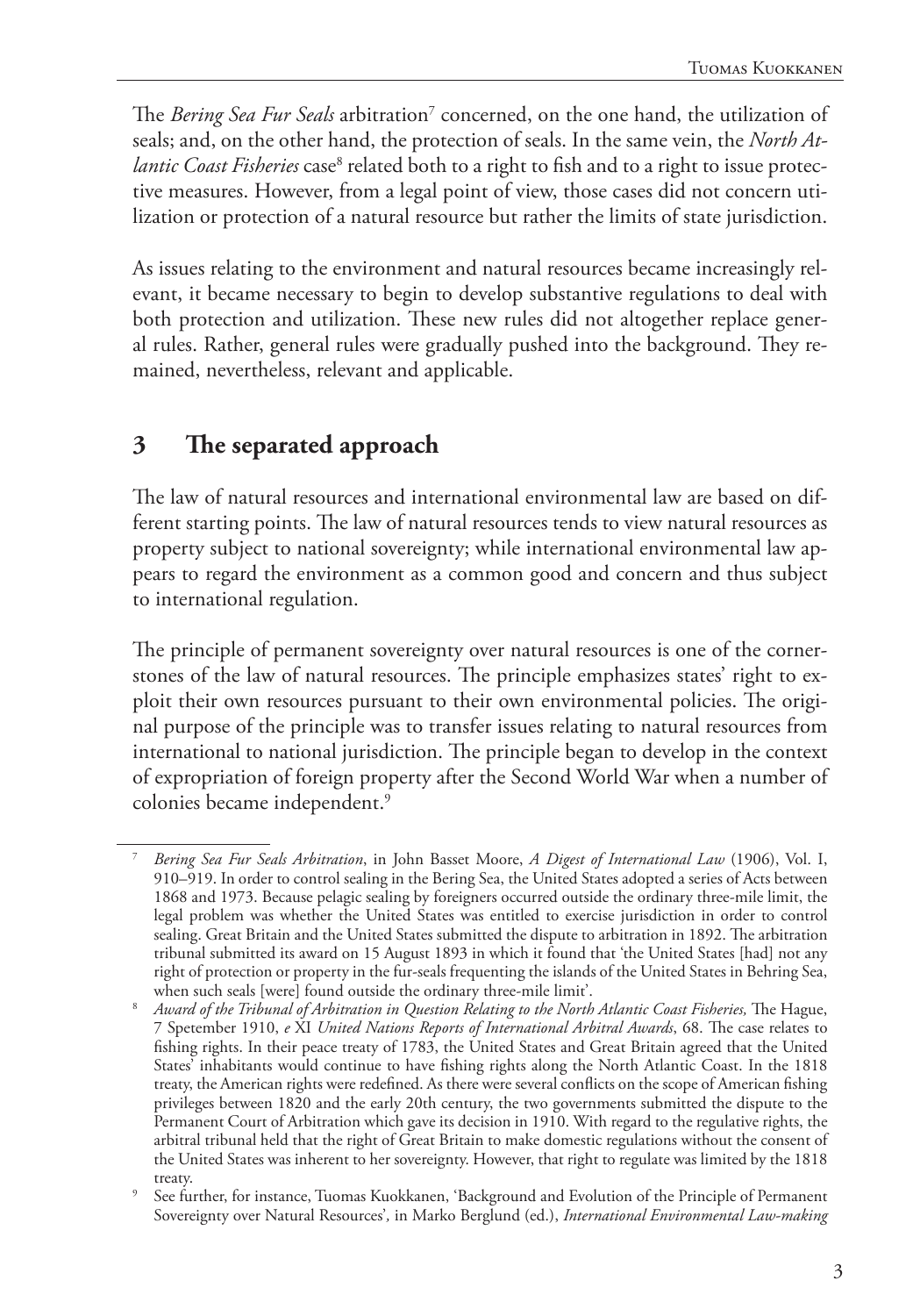While the colonization process was largely driven by the desire of the colonial powers to take over the colonies' natural resources, the underlying theme of the process of decolonization was the desire to return sovereignty over natural resources to the newly independent states.10 The question of the right of each country to exploit freely its natural wealth arose in the General Assembly of the United Nations for the first time in 1952 when Resolution  $626$ (VII)<sup>11</sup> was adopted. In the course of the preparation of the draft international covenants on human rights, a Commission on Permanent Sovereignty over Natural Resources was established to conduct a full survey of the matter. On the basis of a draft prepared by the Commission, the General Assembly adopted Resolution 1803(XVII)<sup>12</sup> on Permanent Sovereignty over Natural Resources on 14 December 1962.13 According to principle 1 of this Resolution, 'the right of peoples and nations to permanent sovereignty over their natural wealth and resources must be exercised in the interest of their national development and of the well-being of the people of the State concerned'.14

The process was extended further by the New International Economic Order (NIEO).15 On 12 December 1974, the General Assembly adopted, by Resolution 3281(XXIX), the Charter of Economic Rights and Duties of States.16 The Charter, together with a Declaration on the Establishment of a New International Economic Order<sup>17</sup> and a Programme of Action on the Establishment of a New International Economic Order,<sup>18</sup> form the three basic pillars of the NIEO. The underlying theme of the NIEO was to strengthen the economic independence of developing countries. With regard to states' full permanent sovereignty over their natural resources, paragraph 1 of Article 2 of the Charter of the Economic Rights and Duties of States reads as follows:

*and Diplomacy Review*, 2 University of Joensuu – UNEP Course Series (University of Joensuu, 2006) 97–108.

<sup>&</sup>lt;sup>10</sup> Broms notes that the fact that the colonial powers felt no obligation to grant control over natural resources to the local population led to deep dissatisfaction among the local leaders, who understood the value of natural resources. See Bengt Broms, 'Natural Resources, Sovereignty over', III *Encyclopedia of Public International Law* (1997) 520–524, at 520.

<sup>&</sup>lt;sup>11</sup> 'Right to exploit freely natural wealth and resources', UNGA Res. 626(VII) of 21 December 1952.

<sup>&</sup>lt;sup>12</sup> 'Permanent sovereignty over natural resources', UNGA Res. 1803(XVII) of 14 December 1962.

<sup>&</sup>lt;sup>13</sup> For the development of the principle of permanent sovereignty over natural resources through the political organs of the United Nations in the period up to 1962, see Karol N. Gess, 'Permanent Sovereignty over Natural Resources. An Analytical Review of the United Nations Declaration and Its Genesis', 13 *International and Comparative Law Quarterly* (1964) 398–449; James N. Hyde, 'Permanent Sovereignty over Natural Wealth and Resources', 50 *American Journal of International Law* (1956) 854–867; George Elian, *The Principle of Sovereignty over Natural Resources* (1979) 83–100; and Nico Schrijver, *Sovereignty over Natural Resources. Balancing Rights and Duties* (Cambridge University Press, 1997) 36–81. 14 *Supra* note 12.

<sup>&</sup>lt;sup>15</sup> In the 1960s, developing coungries began to critize traditional trade principles and international economic institutions. From their point of view, internationmal economic order favoured strong western countries and multinational companies and did not sufficiently take into account the special circumstances of developing countries. NIEO was an iniative in 1970s of developing countries to establish from their point

of view a more just economic order. 16 *Yearbook of United Nations* (1974) 403–404. 17 UNGA Res. 3201 (S-VI) of 1 May 1974.

<sup>18</sup> UNGA Res. 3202 (S-VI) of 1 May 1974.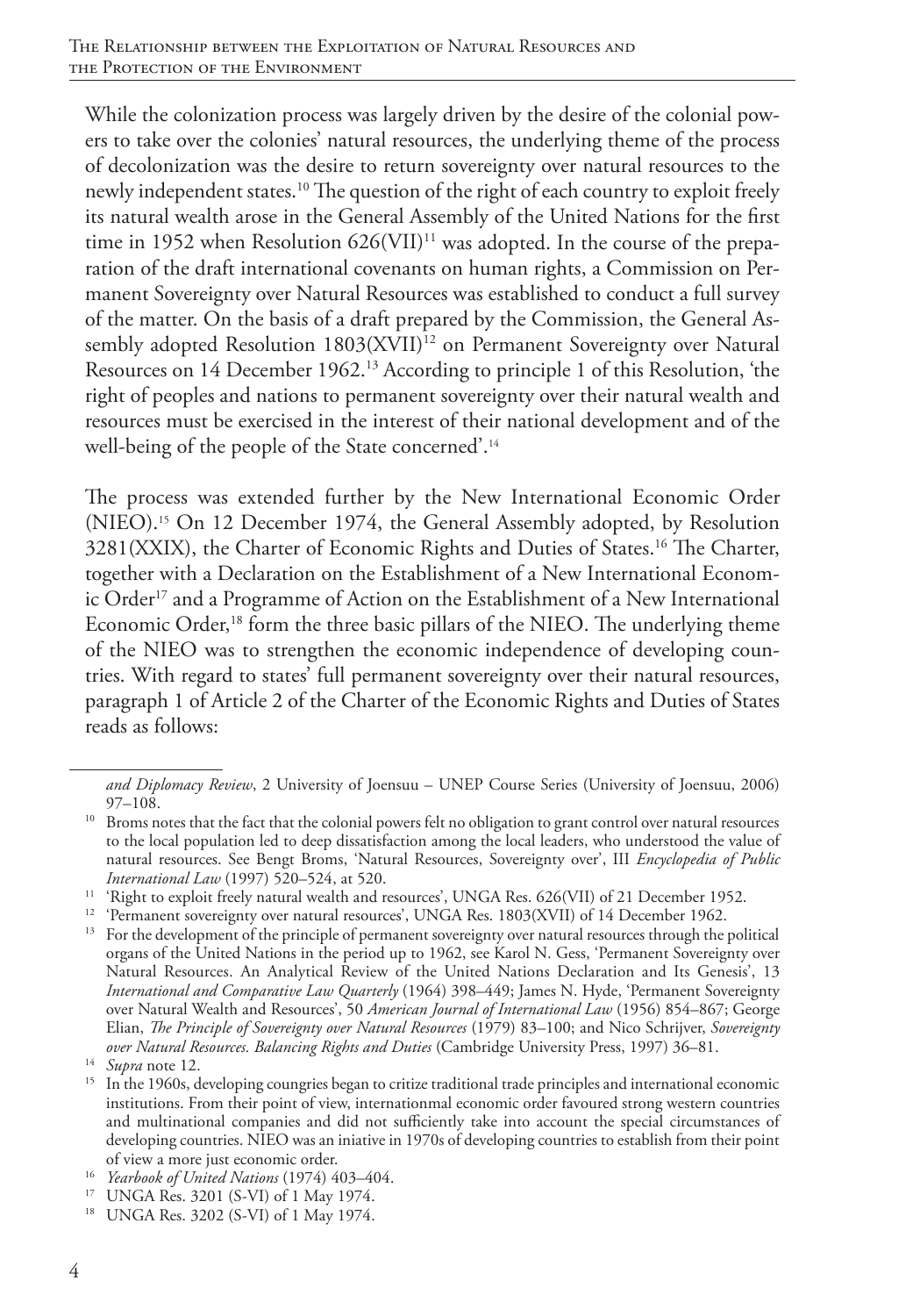[e]very State has and shall freely exercise full permanent sovereignty, including possession, use and disposal, over all its wealth, natural resources and economic activities.19

However, the significance of the NIEO was reduced by the fact that many developed states were reluctant to recognize its legal authority. Therefore, in view of the divergence mentioned above, the Charter of Economic Rights and Duties remained a political rather than a legal document, containing mainly *de lege ferenda* or policy considerations.<sup>20</sup> In contrast, the 1962 Resolution on the Permanent Sovereignty over Natural Resources appeared to be generally accepted. In fact, the principle was integrated into principle 21 of the 1972 Stockholm Declaration<sup>21</sup> and later into a number of international environmental instruments.<sup>22</sup>

Turning to the development of international environmental regulation, there are numerous regulations relating to natural resources such as forests, marine living resources and water. International environmental regulation developed gradually. Reacting to certain problems relating to the use of natural resources, states began to adopt international regulations. Thereby, international jurisdiction started to grow. Early agreements were made to conserve useful species, such as birds and wildlife, for hunting, agriculture, commerce and other similar needs.<sup>23</sup> In addition, states started to introduce regulations on the use of boundary waters and on the conservation of useful species of marine living resources.

<sup>&</sup>lt;sup>19</sup> See also the Declaration on the Establishment of the NIEO, Paragraph  $4(e)$  ('Full permanent sovereignty of every State over its natural resources and all economic activities.').

<sup>&</sup>lt;sup>20</sup> See Ian Brownlie, 'Legal Status of Natural Resources in International Law (Some Aspects)', 162 *Recueil des Cours de l'Académie de Droit International* (1979-I) 245–318, at 255.

<sup>&</sup>lt;sup>21</sup> Stockholm Declaration of the United Nations Conference on the Human Environment (Stockholm, 16 June 1972, UN Doc. A/CONF.48/14/Rev.1 (1973), 11 *International Legal Materials* (1972) 1416), Principle 21 ('States have, in accordance with the Charter of the United Nations and the principles of international law, the sovereign right to exploit their own resources pursuant to their own environmental policies …').

<sup>&</sup>lt;sup>22</sup> See, for example, Preamble, Convention on the Prevention of Marine Pollution by Dumping of Wastes and Other Matter, London, 29 December 1972, in force 30 August 1975, 11 *International Legal Materials*  (1972) 1294, <http://www.londonconvention.org/main.htm>; Preamble, Convention on Long-range Transboundary Air Pollution, Geneva, 13 November 1979, in force 16 March 1983, 18 *International Legal Materials* (1979) 1442, <http://www.unece.org/env/lrtap>; United Nations Convention on the Law of the Sea, 10 December 1982, in force 16 November 1994, 21 *International Legal Materials* (1982) 1261, <http://www.un.org/depts/los/convention\_agreements/convention\_overview\_convention.htm>; Preamble, Vienna Convention for the Protection of the Ozone Layer, Vienna, 22 March 1985, in force 22 September 1988, 26 *International Legal Materials* (1987) 1529, <http://www.unep.org/ozone>; Preamble, United Nations Framework Convention on Climate Change, New York, 9 May 1992, in force 21 March 1994, 31 *International Legal Materials* (1992) 849, <http://www.unfccc.int/>; Article 3, Convention on Biological Diversity, Rio de Janeiro, 5 June 1992, in force 29 December 1993, 31 *International Legal Materials* (1992) 822, <http://www.biodiv.org>; UN Declaration on Environment and Development, Rio de Janeiro, 14 June 1992, UN Doc. A/CONF.151/5/Rev.1 (1992), 31 *International Legal Materials* (1992) 876.

<sup>23</sup> For example, in 1902, 11 European states concluded the Convention on the Conservation of Birds Useful to Agriculture (Paris, 19 March 1902, into force 6 December 1905, available at <http://www.ecolex.org/ server2.php/libcat/docs/TRE/Full/En/TRE-000067.txt> (visited 21 August 2014).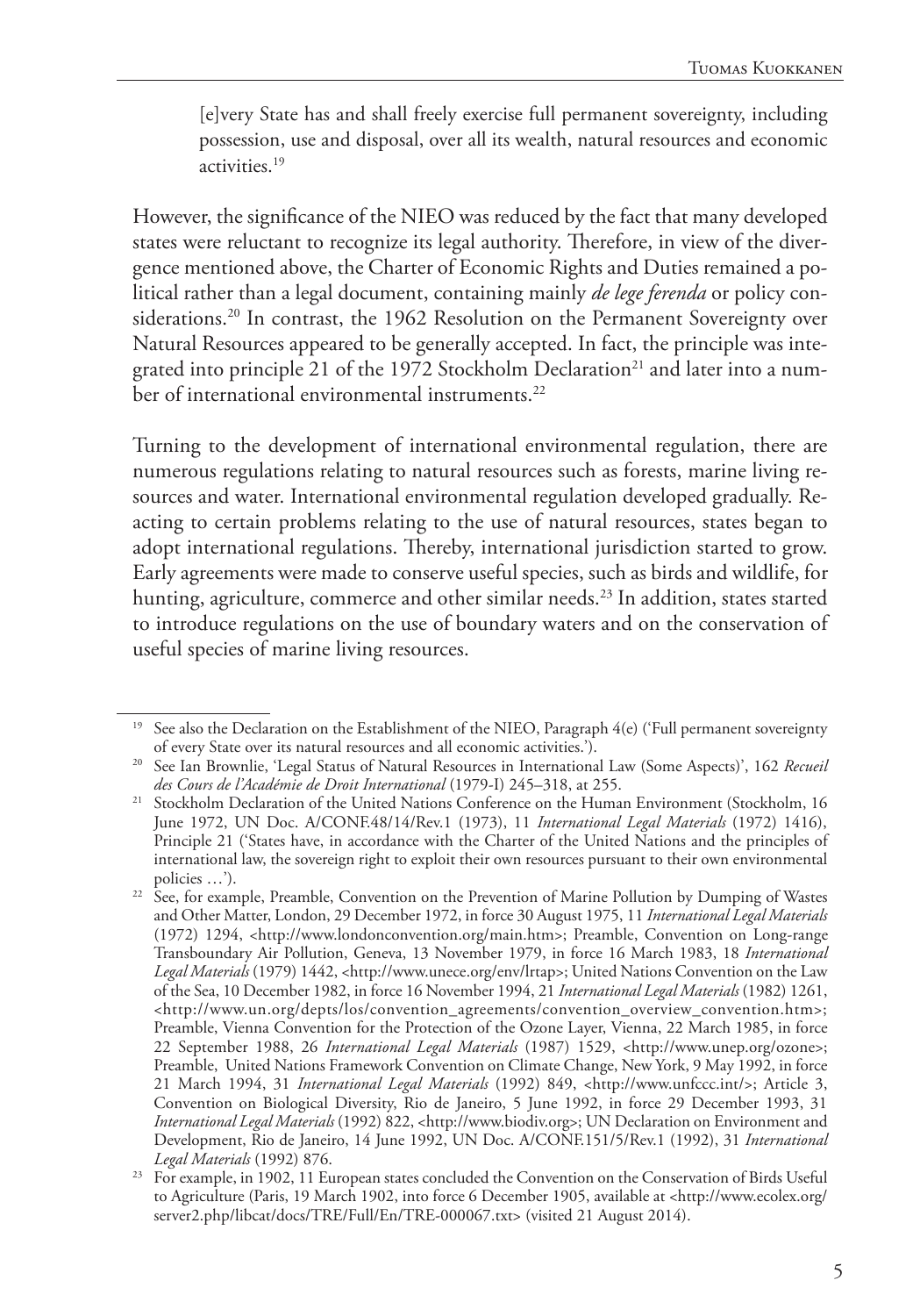As boundary waters are by definition shared waters, $^{24}$  states concerned have had an interest in regulating such waters in order to avoid disputes. Regulations can be divided into those addressing navigational and those addressing non-navigational uses of boundary waters. While the former group of treaties seeks to safeguard the freedom of navigation, the latter regulates, *inter alia*, fishing, irrigation and use of hydro-electric power. With regard to areas beyond national jurisdiction, states had an interest to conserve particular marine living resources in respect of which no state was allowed to exercise exclusive jurisdiction.<sup>25</sup> In the beginning, it was exploitation interests, rather than conservation, which motivated states to introduce regulations in particular to avoid overfishing or overutilization. These agreements concerned, for instance, fishing, sealing and whaling.<sup>26</sup>

As pollution and other environmental problems began to intensify in the 1960s and 1970s, a need arose to emphasize protection. International regulation was extended to deal with transboundary effects in order to protect the human environment. The purpose of this regulation was to protect the air, the terrestrial environment, and water. For instance, a number of agreements were concluded to protect air, freshwater, habitats, the marine environment, and wetlands.

Gradually, the law of natural resources and international environmental law developed in opposite directions. On the one hand, the law of natural resources appeared to deregulate the exploitation of natural resources; on the other, international environmental law appeared to regulate the protection of the environment. While the former sought to maximize national jurisdiction, the latter strove to maximize international jurisdiction. Yet, both areas of law concerned both the exploitation of natural resources and the protection of the environment.

#### **4 The integrated approach**

Optimization of short-term and long-term economic interests and environmental concerns began to develop, in a limited form, in connection with early environmental agreements on the use of boundary waters and the conservation of marine living resources.

In relation to international watercourses, the principle of reasonable and equitable utilization reflects the integration of the exploitation of water resources and the protection of such watercourses. This approach began to develop in the early 20th cen-

<sup>&</sup>lt;sup>24</sup> States have often drawn boundaries by using rivers or lakes for easy recognition.

<sup>&</sup>lt;sup>25</sup> In the Bering Sea seals case, the arbitration tribunal recommended, pursuant to Article VI of the *compromise*, specific control measures. Although those measures were recommendatory, they led to bilateral arrangements between Great Britain and the United States and later on, in 1911, to a multilateral treaty. See Convention between Great Britain, Japan, Russia and the United States respecting Measures for the Preservation and Protection of Fur Seals in the North Pacific Ocean, Washington, 7 July 1911.

<sup>26</sup> For discussion, see Kuokkanen, *International Law and the Environment*, *supra* note 1, at 107–132.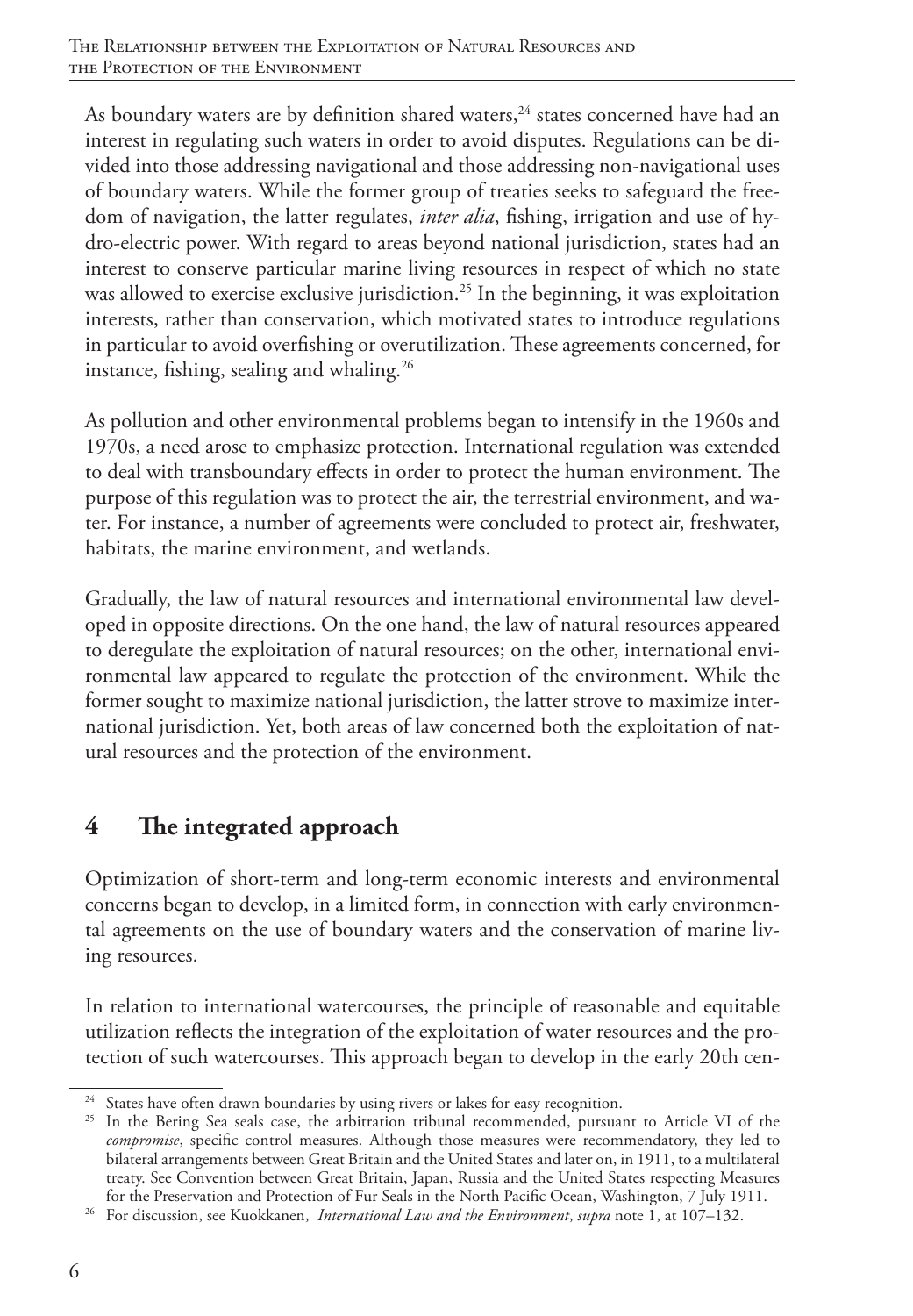tury in connection with bilateral and regional agreements. In 1966, the International Law Association adopted the Helsinki Rules on the Use of the Waters of International Rivers<sup>27</sup> as a reflection of customary international law. According to Article IV of the Rules, each basin state is entitled to 'a reasonable and equitable share in the beneficial waters'.28 The principle was subsequently codified into the 1997 Convention on the Law of the Non-navigational Uses of International Watercourses.<sup>29</sup> According to Article 5 of the Convention:

[w]atercourse States shall in their respective territories utilize an international watercourse in an equitable and reasonable manner. In particular, an international watercourse shall be used and developed by watercourse States with a view to attaining optimal and sustainable utilization thereof and benefits therefrom consistent with adequate protection of the watercourse.<sup>30</sup>

With regard to marine living resources, the 1911 Fur Seals Convention<sup>31</sup> represents an early agreement reflecting reconciliation between economic and conservation interests.32 The optimization approach was also used in regulating fishing and whaling. For instance, the 1946 International Convention for the Regulation of Whaling33 refers to the 'optimum level of whale stocks'34 while many fishing agreements used the concept of 'maximum sustainable yield'.<sup>35</sup> The approach, with slight variations, was extended to marine living resources in general. The 1958 Convention on the Living Resources of the High Seas<sup>36</sup> was based on the concept of 'the optimum

See 'Draft Articles on the Law of the Non-Navigational Uses of International Watercourses and Commentaries thereto, adopted on the Second Reading by the International Law Commission at its Forty-Sixth Session', UN Doc. A/CN.4/L.493 (1994) 26. The word 'sustainable' was added to the Article during the negotiations in the Sixth Committee.

<sup>27</sup> See *International Law Association Reports* (1966) 477–532.

<sup>28</sup> *Ibid.* at 486.

<sup>&</sup>lt;sup>29</sup> Convention on the Law of Non-Navigational Uses of International Watercourses, New York, 21 May 1997, in force 17 August 2014, 36 *International Legal Materials* (1997) 713.

<sup>&</sup>lt;sup>30</sup> In its commentary, the ILC noted as follows:

Attaining optimal utilization and benefits does not mean achieving the 'maximum' use, the most technologically efficient use, or the most monetarily valuable use much less short-term gain at the cost of long-term loss. Nor does it imply that the State capable of making the most efficient use of a watercourse - whether economically, in terms of avoiding waste, or in any other sense - should have a superior claim to the use thereof. Rather, it implies attaining maximum possible benefits for all watercourse States and achieving the greatest possible satisfaction of all their needs, while minimizing the detriment to, or unmet needs of each.

<sup>&</sup>lt;sup>31</sup> See Convention between Great Britain, Japan, Russia and the United States Respecting Measures for the Preservation and Protection of Fur Seals in the North Pacific Ocean, Washington, D.C., 7 July 1911, 214

<sup>&</sup>lt;sup>32</sup> See, for instance, Lynton K. Caldwell, *International Environmental Policy* (1990) 37 ('Each of the four treaty states benefited more from long-term conservation than from short-term exploitation'.).

<sup>&</sup>lt;sup>33</sup> International Convention for the Regulation of Whaling, Washington D.C., 2 December 1946, in force 10 November 1948, 161 *United Nations Treaty Series* 72.

<sup>34</sup> *Ibid*. Preamble.

<sup>35</sup> See, for instance, Intentional Convention for the High Seas Fisheries of the North Pacific Ocean, Tokyo, 9 May 1952, 205 *United Nations Treaty Series* 65, article IV ('…for the purpose of maintaining or increasing its maximum sustained productivity'). 36 Convention on Fishing and Conservation of the Living Resources of the High Seas, Geneva, 29 April

<sup>1958, 559</sup> *United Nations Treaty Series* 285.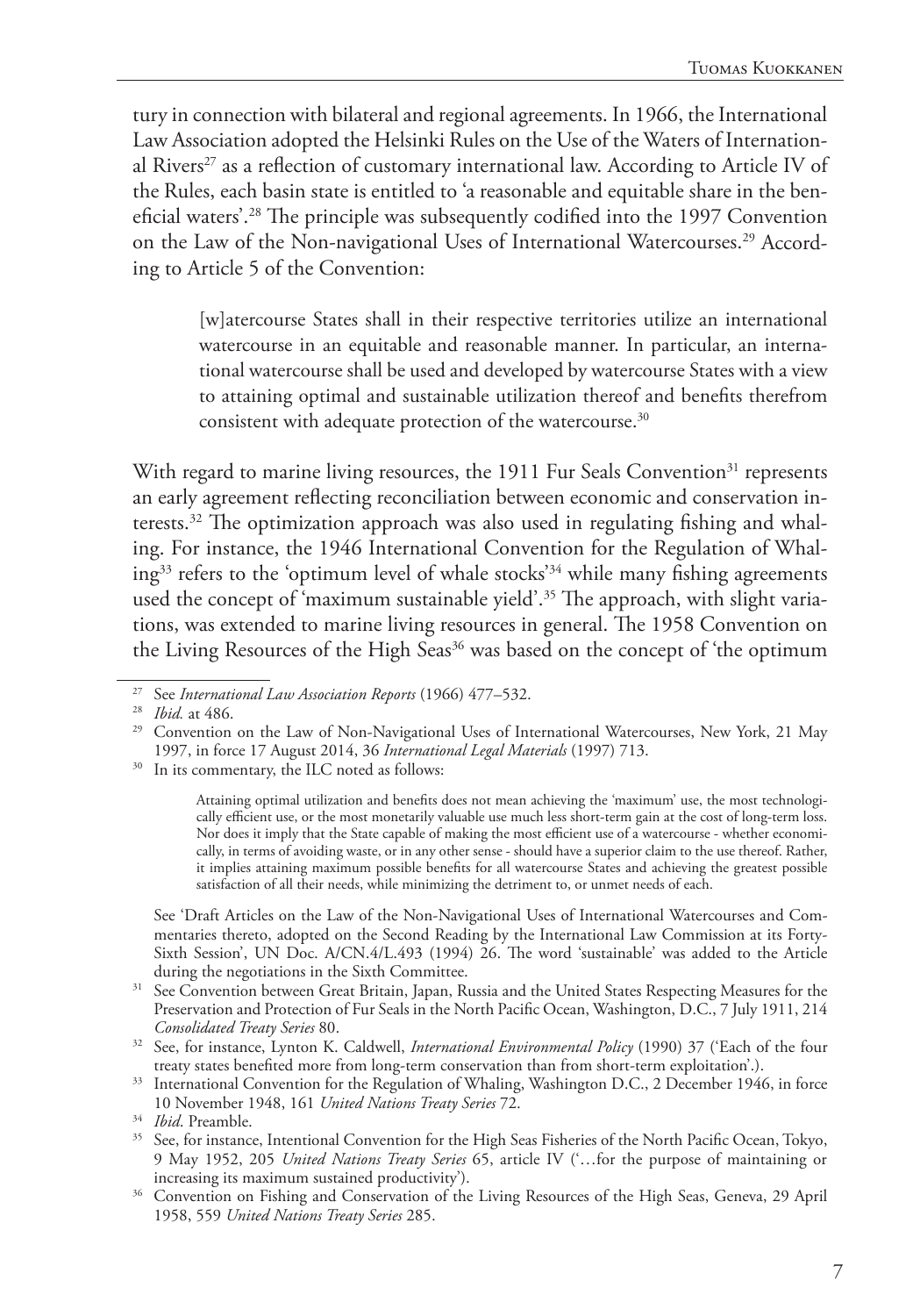sustainable yield'. Finally, optimal utilization was extended to the 1982 UN Convention on the Law of the Sea<sup>37</sup> and to the 1995 Convention on Straddling and Highly Migratory Fish.<sup>38</sup> As a consequence, the optimization approach replaced the freedom of exploitation. Referring to this evolution, the International Court of Justice stated in the *Fisheries Jurisdiction* case that 'the former *laissez faire* treatment of the living resources of the sea in the high seas has been replaced by a recognition of a duty to have due regard to the rights of other states and the need of conservation for the benefits of all'.39

Next, the optimization process was extended to natural resources in general. In 1982, the UN General Assembly adopted the World Charter for Nature<sup>40</sup> according to which 'ecosystems and organisms, as well as the land, marine and atmospheric resources that are utilized by man, shall be managed to achieve and maintain optimum sustainable productivity'.<sup>41</sup> Furthermore, the 1992 Convention on Biological Diversity<sup>42</sup> covers both biological diversity and biological resources. The Convention requires that biological diversity is conserved and biological resources are used in a sustainable manner.<sup>43</sup> The concepts of green economy<sup>44</sup> and ecosystem services<sup>45</sup> also reflect the integrated approach.

The reconciliation between the environment and economy was by the emergence of the doctrine of sustainable development to the global level to bridge the gap between developed and developing countries. The World Commission on Environment and

<sup>37</sup> United Nations Convention on the Law of the Sea, Montego Bay, 10 December 1982, 21 *International Legal Materials* (1982) 1261.

<sup>&</sup>lt;sup>38</sup> Agreement for the Implementation of the Provisions of the UN Convention on the Law of the Sea of 10 December 1982 Relating to the Conservation and Management of Straddling Fish Stocks and Highly Migratory Fish Stocks, New York, 4 August 1995, in force 11 December 2001, 34 *International Legal Materials* (1995) 1542, <http://www.un.org/Depts/los/convention\_agreements/texts/fish\_stocks\_ agreement/CONF164\_37.htm> (visited 7 April 2014).

<sup>&</sup>lt;sup>39</sup> See Fisheries Jurisdiction Case (United Kingdom v. Iceland) (Merits), Judgement of 25 July 1974, ICJ Reports (1974) 3, para. 72 at 31; *Fisheries Jurisdiction Case* (Federal Republic of Germany v. Iceland) (Merits), Judgement of 25 July 1974, ICJ Reports (1974) 175, para. 64 at 200.

<sup>40</sup> See 'World Charter for Nature', UNGA Res. 37/7 of 28 October 1982. In 1980, the International Union for Conservation of Nature and Natural Resources (IUCN) published the World Conservation Strategy. The strategy defines the concept of sustainable utilization by noting that '[s]ustainable utilization is somewhat analogous to spending the interest while keeping the capital'. *Ibid*. section 10.

<sup>41</sup> World Charter for Nature*,* para. 1(4).

<sup>&</sup>lt;sup>42</sup> Convention on Biological Diversity, Rio de Janeiro, 5 June 1992, in force 29 December 1993, 31 *International Legal Materials* (1992) 822, <http://www.www.biodiv.org>.

<sup>&</sup>lt;sup>43</sup> Sustainable use is defined in Art. 2 of the Convention as follows: 'the use of components of biological diversity in a way and at a rate that does not lead to the long-term decline of biological diversity, thereby maintaining its potential to meet the need and aspirations of present and future generations'.

<sup>44</sup> See, for instance, *Towards a Green Economy: Pathways to Sustainable Development and Poverty Eradication* (UNEP, 2011), available at <http://www.unep.org/greeneconomy/Portals/88/documents/ger/ger\_final\_ dec\_2011/Green%20EconomyReport\_Final\_Dec2011.pdf> (visited 2 October 2014).

<sup>&</sup>lt;sup>45</sup> The Millennium Ecosystem Assessment brought the concept of ecosystem services into the policy discussion. See *Millennium Ecosystem Assessment*: *Ecosystems and Human Well-being. Synthesis* (Island Press, 2005). For discussion, see, for instance, Leila Suvantola, 'Ecosystem Services and Climate Change' in Ed Couzens and Tuula Honkonen (eds), *International Environmental Law-making and Diplomacy*, 10 University of Eastern Finland – UNEP Course Series (University of Eastern Finland, 2011) 245–254.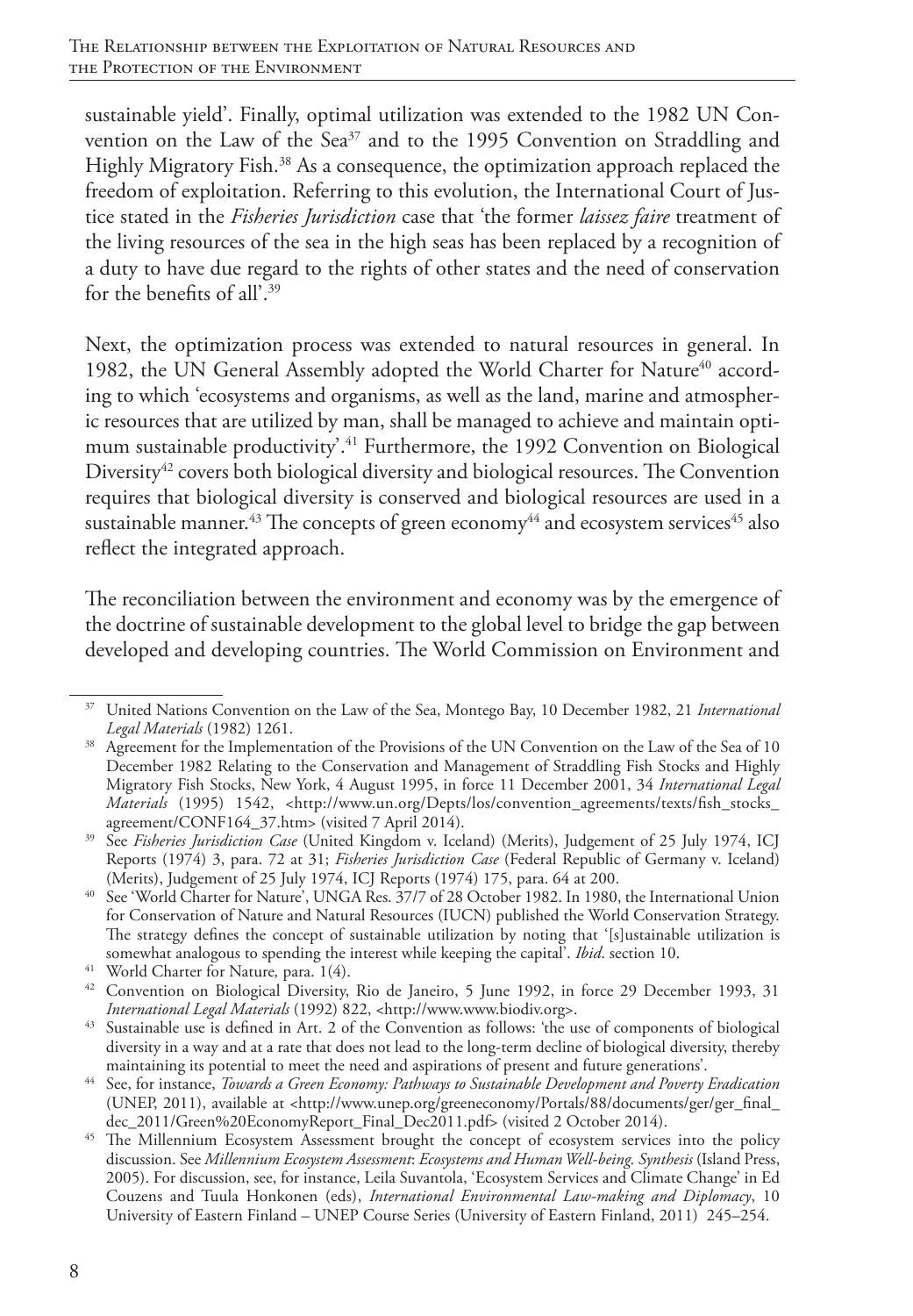Development,<sup>46</sup> chaired by Gro Harlem Brundtland, focused on the reconciliation of the environment and development in its report, which was titled *Our Common Future.*<sup>47</sup> The report stated that 'the "environment" is where we all live; and "development" is what we all do in attempting to improve our lot within that abode. The two are inseparable'.<sup>48</sup>

Through the 1992 United Nations Conference on Environment and Development, convened in Rio de Janeiro, Brazil, sustainable development became the dominant doctrine. Sustainable utilization was extended to cover different forms of utilization of natural resources, such as sustainable agriculture, sustainable land use, sustainable mountain development, sustainable use of biological resources, sustainable use of marine living resources, sustainable water utilization, and so on. Twenty years later, in the 2012 United Nations Conference on Sustainable Development<sup>49</sup> (the Rio+20 Conference), the same approach continued. The final Outcome Document, 'The Future We Want', reaffirmed the need to achieve sustainable development by, *inter alia*:

promoting integrated and sustainable management of natural resources and ecosystems that supports *inter alia* economic, social and human development while facilitating ecosystem conservation, regeneration and restoration and resilience in the face of new and emerging challenges.<sup>50</sup>

Consequently, environmental concerns and exploitation interests were finally integrated. However, this does not mean that the doctrine of sustainable development has produced a harmonious outcome. Rather it has provided a framework under which the tension between the two can potentially be coordinated and managed.

#### **5 Conclusion**

In light of the above, it is arguable that two opposing approaches have driven the development of the relationship between international law and the environment: protection of the environment and exploitation of natural resources. In the undifferentiated approach, the methods and techniques of general international law were applied to environmental problems as opposed to developing substantial environmental norms. Those methods and techniques were undifferentiated also in the sense that there was no clear-cut separation between issues concerning the protection of the

<sup>46</sup> See 'Report of the World Commission on Environment and Development' UNGA Res. 42/187 of 11 December 1987.

<sup>47</sup> Gro Harlem Brundtland, *Our Common Future* (Oxford University Press, 1987).

<sup>48</sup> *Ibid*. at 20.

<sup>&</sup>lt;sup>49</sup> 'Institutional arrangements to follow up the United Nations Conference on Environment and Development', UNGA Res. 47/191 of 29 January 1993.

<sup>&</sup>lt;sup>50</sup> See Rio +20 Outcome Document 'Future We Want', UNGA Res. 66/288 of 11 September 2012, available at <http://www.uncsd2012.org/content/documents/727The%20Future%20We%20Want%2019%20 June%201230pm.pdf> (visited 14 October 2014).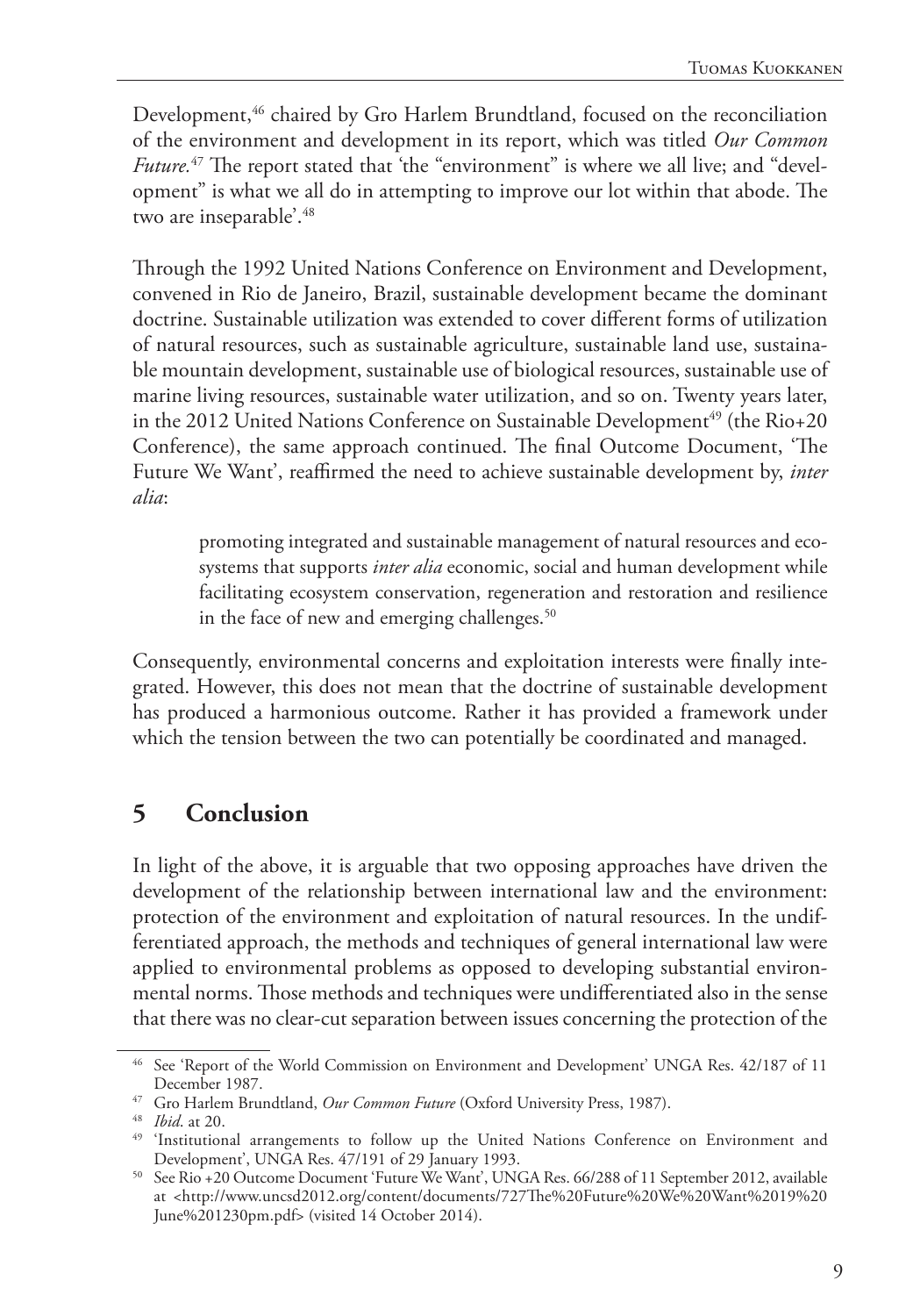environment and the utilization of natural resources. Conversely, during the separated approach the two sides did not have much in common with each other. While the law of natural resources focused on deregulation, international environmental law involved international regulations. Finally, through the development of the integrated approach, the two found each other and began to fuse.

Even though the integrated approach is able to reconcile protection and exploitation at the level of legal principle, the tension between them remains. Indeed, the question of how the tension between internationalization and nationalization, between exploitation and protection, between man and nature, and between the environment and economy is resolved and reconciled in any particular instance is left open.

Moreover, even though the doctrines were discussed separately above, this does not mean that the doctrines are also functionally separate. Take, for instance, the *Case Concerning the Gabčíkovo-Nagymaros Project*<sup>51</sup> in the International Court of Justice. The case concerned a dispute between Hungary and Slovakia over the construction and operation of dams on the River Danube. When one Party withdrew from the agreement and the other proceeded, the Court found both states to be in breach of their legal obligations.<sup>52</sup> With regard to the three approaches discussed in this paper, the case reflects *prima facie* the undifferentiated approach because Hungary and Slovakia had recourse to classical dispute settlement in order to solve their bilateral dispute retrospectively. Looking at the case more closely, one can, however, also discern themes relating to natural resources and the environment. For example, the case concerned, *inter alia*, a 1977 boundary waters treaty between the two parties. That agreement was concluded for the development of 'water resources, energy, transport, agriculture and other sectors of the national economy'.53 Furthermore, the parties committed themselves 'to ensure that the quality of water in the Danube was not impaired as a result of the Project<sup>', 54</sup> However, it seems that exploitation interests and environmental concerns were not fully integrated; but, rather, dealt with separately. Nevertheless, one can label many arguments by the parties as reflecting the integrated approach. For instance, parties referred to ecological risks, scientific evidence and the precautionary principle. Moreover, the Court noted that the need to reconcile economic development with the protection of the environment 'is aptly expressed in the concept of sustainable development'.55

<sup>51</sup> *Case Concerning the Gabčíkovo–Nagymaros Project* (Hungary/Slovakia), Judgement of 25 September 1997, ICJ Reports (1997) 7.

<sup>52</sup> See, for instance, Philippe Sands and Jacqueline Peel with Adriana Fabra and Ruth MacKenzie, *Principles of International Environmental Law* (3rd ed., Cambridge University Press, 2012) 313–319.

<sup>53</sup> *Case Concerning the Gabčíkovo–Nagymaros Project*, *supra* note 51, para. 15.

<sup>54</sup> *Ibid*.

<sup>55</sup> *Ibid*. para. 140.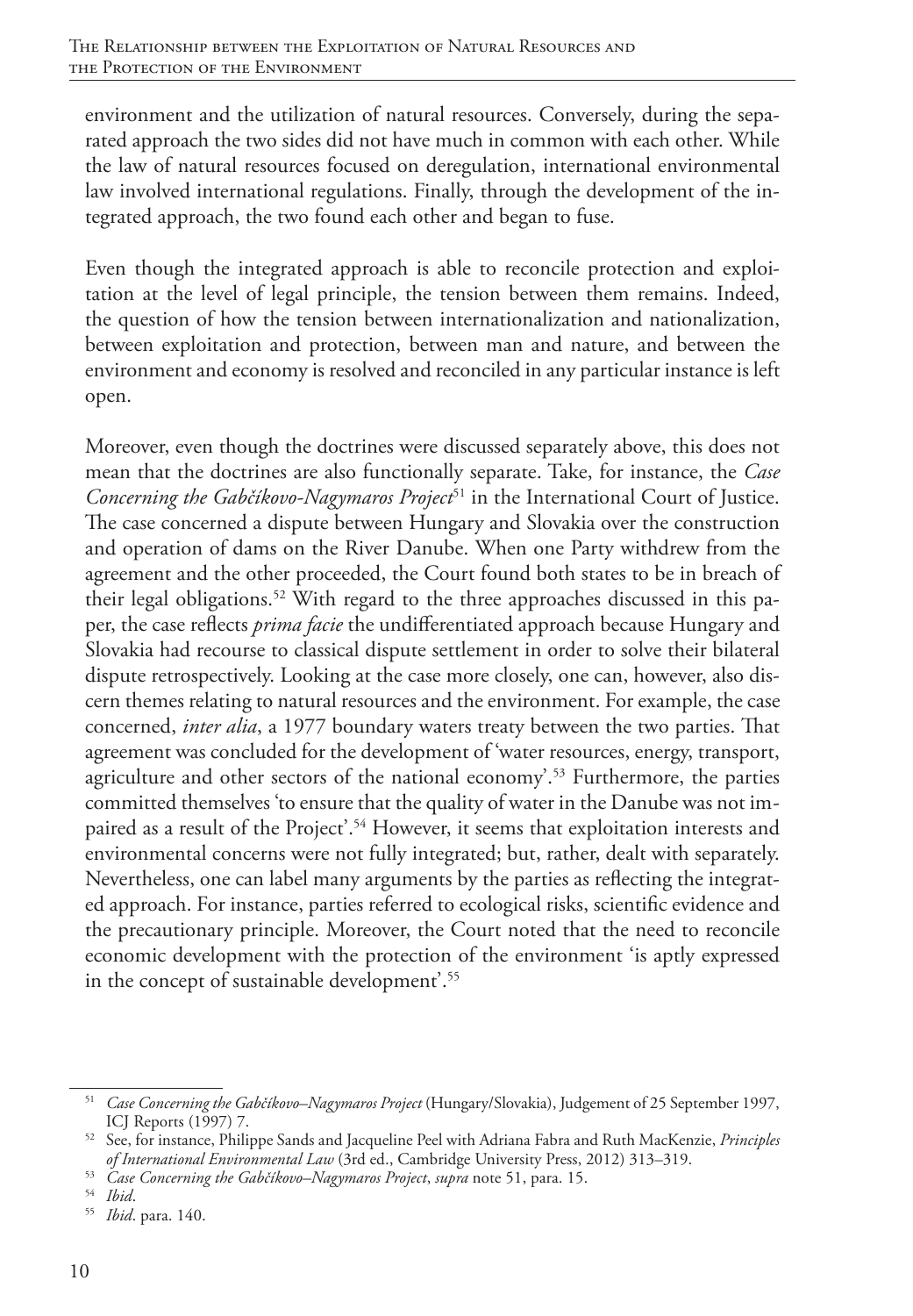Thus, the *Case Concerning the Gabčíkovo-Nagymaros Project* illustrated that the three approaches are interlinked. This is the case also in a number of other instances. Indeed, the three approaches reflect three contextually different but interlinked ways to construe the relationship between the exploitation of natural resources and the protection of the environment.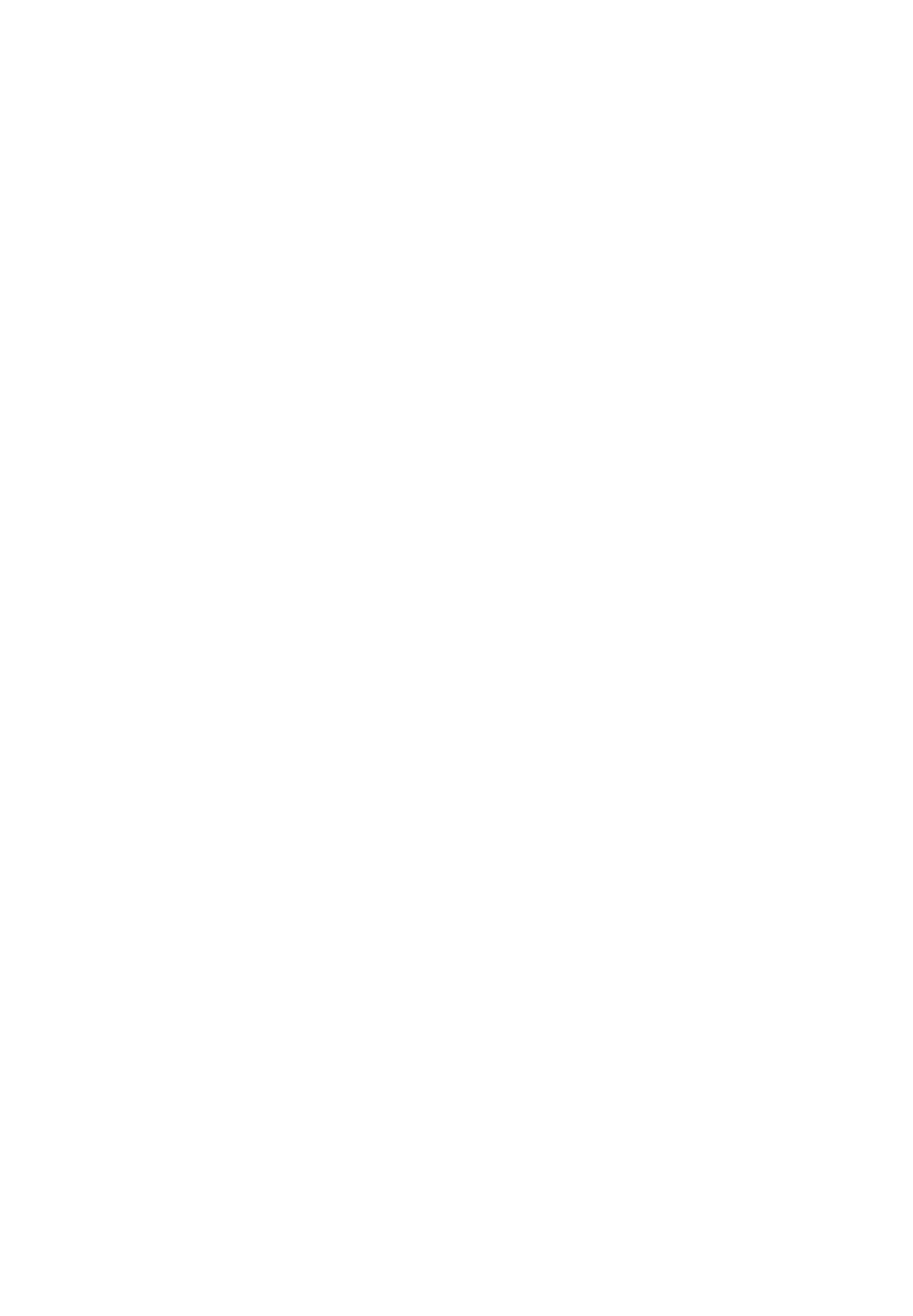# **International Agreements on Transboundary Natural Resources**

*Sylvia Bankobeza*<sup>1</sup>

#### **1 Introduction**

A transboundary natural resource is a resource that is located across the border of two or more states. An international agreement on a particular transboundary natural resource is an instrument that is negotiated by states that are sharing this natural resource. Collaboration among states in respect of transboundary natural resources is achieved through both legally binding and non-binding agreements as well as through bilateral or multilateral agreements. These international agreements on transboundary natural resources, regardless of their structure, form, status in international law or duration, provide an opportunity for states that share natural resources to consider each other's needs and take measures not to cause harm to areas beyond national jurisdiction.

Most agreements are designed to promote international cooperation and collaboration among states in the equitable utilization and sustainable management of transboundary natural resources. In particular, the agreements provide a framework for consultations, notification, dialogue and other cooperative approaches and mechanisms for state cooperation to address transboundary issues of mutual concern. International transboundary natural resources agreements can enhance environmental protection and ecosystem management by harmonizing cross-border standards, plans and management approaches, and by removing barriers that can hinder sustainable use of resources and conservation efforts.

Much has been written about individual agreements on shared natural resources, in particular as they relate to shared freshwater resources. The scope of the present pa-

<sup>1</sup> LLB (UDSM) LLM (Hull) Post Graduate Diploma in International Relations and Conference Diplomacy (DSM); Environmental Lawyer, United Nations Environment Programme (UNEP); e-mail: sylvia. bankobeza@unep.org.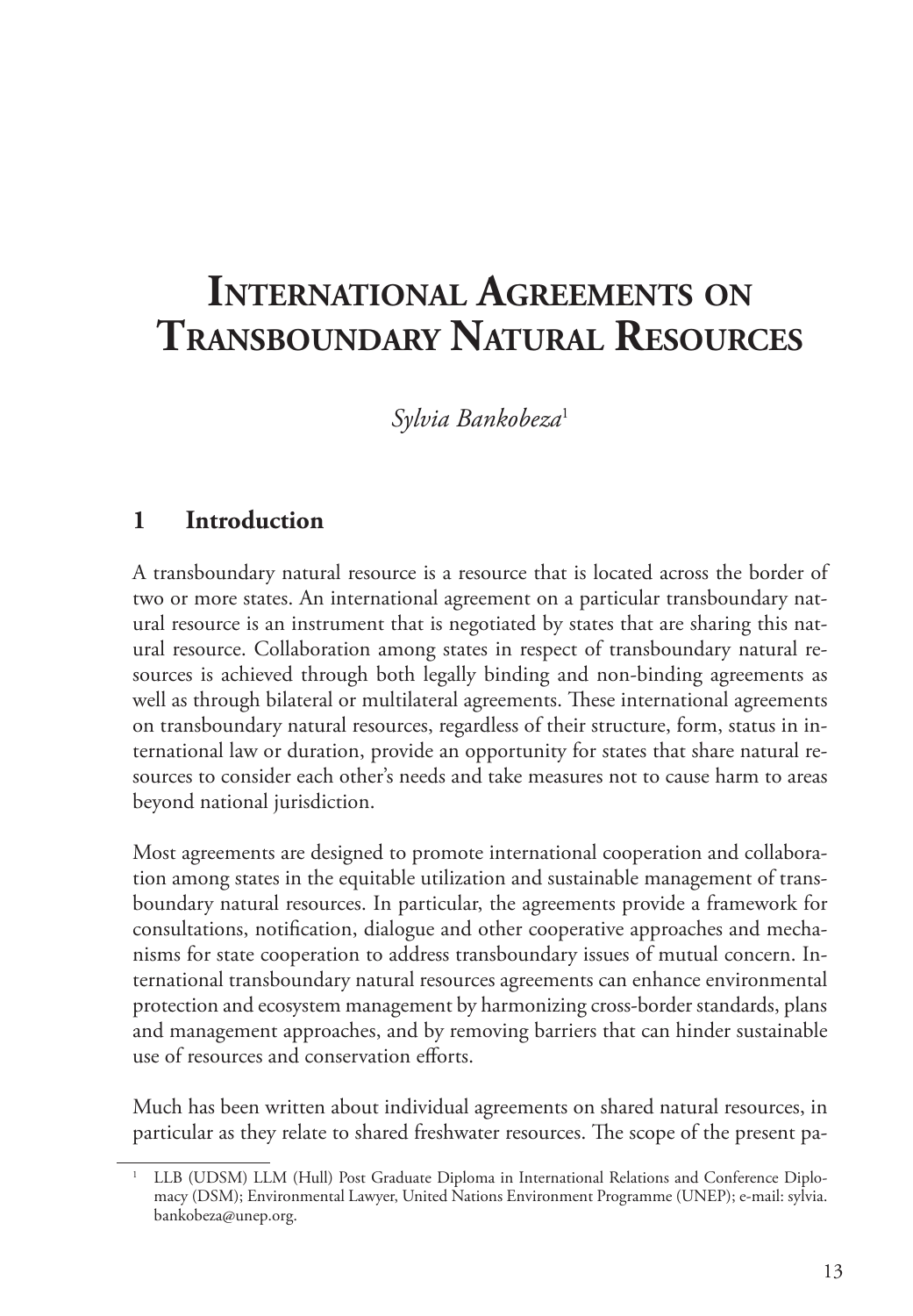per is broad, covering all types of natural resources that are shared – such as transboundary rivers, lakes, wetlands, mountains, national parks, and related ecosystems, as well as migratory species, and transboundary oil and gas. It provides a broad overview of global and regional agreements that call for joint cooperative action among states with transboundary natural resources. The need for transnational cooperation and collaboration in the management of transboundary natural resources and the role of international agreements in facilitating such cooperation is also highlighted. The paper then proceeds to discuss the relevance of the 1979 UNEP Environmental Law Guidelines and Principles on Shared Natural Resources<sup>2</sup> and other international principles in guiding the development of legal agreements on transboundary resources; to provide examples of global, regional and sub-regional treaties which encourage cooperative action (including through transboundary natural resources agreements); and to comment on recent innovations in cooperative agreements.

#### **2 The rationale for international agreements on transboundary natural resources**

The transboundary natural resources which are subject to international cooperation include rivers,<sup>3</sup> lakes,<sup>4</sup> seas, wetlands,<sup>5</sup> aquifers,<sup>6</sup> mountains,<sup>7</sup> protected areas (also re-

<sup>2</sup> 'Environmental Law Guidelines and Principles on Shared Natural Resources', UN Doc. A/33/25 (1979).

<sup>3</sup> Convention on the Law of Non-Navigational Uses of International Watercourses, New York, 21 May 1997, 36 *International Legal Materials* (1997) 713.

<sup>4</sup> For instance, the North America Great Lakes shared by the United States of America (USA) and Canada: Treaty Between the United States and Great Britain Relating to Boundary Waters, and Questions Arising Between the United States and Canada, Washington, 11 January 1909, in force 5 May 1910, 36 *Stat*. 2448 (hereinafter Boundary Waters Treaty); Great Lakes-Saint Lawrence River Basin Sustainable Water Resources Agreement, 13 December 2005; Great Lakes-St. Lawrence River Basin Water Resources Compact, 13 December 2005 (hereinafter Compact). See also UNECE Convention on the Protection and Use of Transboundary Watercourses and International Lakes (the Water Convention), Helsinki 17 March 1992, in force 6 October 1996, 31 *International Legal Materials* (1992) 1312; and UNECE Convention on Environmental Impact Assessment in a Transboundary Context (the Expoo Convention), Espoo, 25 February 1991, in force 10 September 1997, 30 *International Legal Materials* (1991) 802; and UNECE Convention on Long range Transboundary Air Pollution, Geneva, November 13 1979, in force 16 March 1983, 18 *International Legal Materials* (1979) 1442, <http://www.unece.org/env/lrtap/>.

<sup>5</sup> Convention on Wetlands of International Importance, Ramsar, 2 February 1971, in force 21 December 1975, 11 *International Legal Materials* (1972), 963, <http://www.ramsar.org>.

The United Nations Conventions on the Law of Non-navigational Uses of International Watercourses covers ground water, but applies only to aquifers directly related to a body of surface water (see Art. 2(a), definition of 'watercourse'). The 1977 Agreement signed between the French Prefect de Haute-Savoie and Swiss Canton of Geneva concerning ground water resources in the Lake Geneva Basin is a good example of an international agreement in this area. Arrangement Relating to the Protection, Utilization and Recharging of the Franco-Swiss Genevese Aquifer, 6 September 1977, Council of State of the Republic and Canton of Geneva and the Prefet of Haute-Savoie.

<sup>7</sup> See, for instance, Framework Convention on the Protection and Sustainable Development of the Carpathians, Kiev, 22 May 2003, in force 4 January 2006, <http://www.carpathianconvention.org>; and its Protocol on Conservation and Sustainable Use of Biological and Landscape Diversity, Kiev, 22 May 2003, in force 28 April 2010. An example of state cooperation within a mountain range and between ranges is the Himalayas International Centre for Integrated Mountain Development. It is an independent intergovernmental organization, under the framework of the United Nations Educational, Scientific and Cultural Organization (UNESCO), that was established in 1983 by Nepal; other countries within the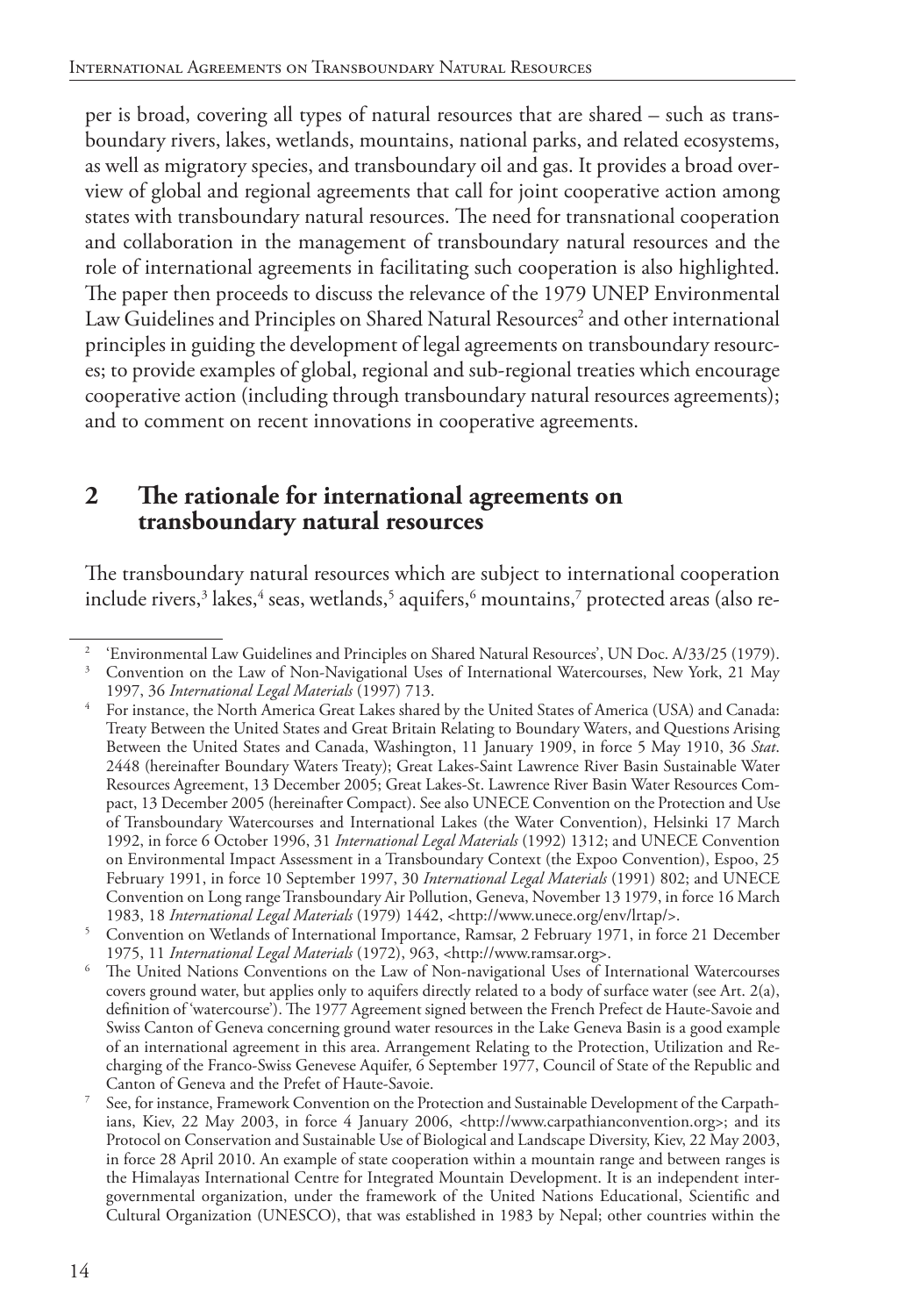ferred to as transfrontier parks) $8 -$  including national parks, private game sanctuaries and nature reserves –, and mineral resources, such as oil and gas.<sup>9</sup> In addition, migratory species, including animals, birds and fish, have been subjected to cooperation agreements.<sup>10</sup> Overall, states sharing such resources have mutual concerns regarding the shared natural resource, area, ecosystem or migratory species. These mutual concerns arise mainly because the use of the resource by one state without regard to other states' sovereign rights to use resources occurring within their territories can affect the quality and/or quantity (for instance, in rivers and lakes) of the natural resource and the equitable sharing of resources.

There is always a potential for conflicts to arise when an environmental problem spills over from one country into another or when concerns are raised on management or apportioning of the shared transboundary natural resources.<sup>11</sup> There is, therefore, a need to engage in negotiations and to provide agreements/frameworks that can serve as platforms to settle any transboundary conflicts/issues in a peaceful manner.

Although states have a sovereign right to exploit their own natural resources, where there is a transboundary natural resource a state cannot act unilaterally without regard to other states sharing that resource. This is because in the event that an action of one state harms other states, their ability to secure the full benefits of such resources can be affected. This can raise concerns over the equitable apportioning of the resource, the management of the same, as well as the degradation and change of such resources.

region that are participating in this cooperation are Afghanistan, Bangladesh, Bhutan, China, India,

Myanmar and Pakistan.<br>8 For instance, transboundary collaboration between Tanzania and Kenya on the Mara; Transboundary collaboration between Democratic Republic of Congo on Virunga Park and Queen Elizabeth Rwenzori and Semuliki Parks in Uganda. Report of the Transboundary meeting 20–21 June 2003. Another example is the 1999 bilateral agreement between South Africa and Botswana on the Kgalagadi Transfrontier Park to manage the two countries' adjacent national parks (Gemsbok National Park in Botswana and Kalahari Gemsbok National Park in South Africa) as a single ecological unit now referred to as the Kga-lagadi Transfrontier Park.

For instance, the US–Mexico Trans-boundary Hydrocarbons agreement, Los Cabos, 20 February 2012, in force 2013. The agreement develops a framework for American and Mexican companies to cooperate in oil and gas development and to jointly develop transboundary reservoirs in the maritime boundary in the Gulf of Mexico.

<sup>&</sup>lt;sup>10</sup> See, in particular, the Convention on the Conservation of Migratory Species of Wild Animals, Bonn, 23 June 1979, in force 1 November 1983, 19 *International Legal Materials* (1980) 15, <http://www.cms.int>, and the various daughter agreements (available at <http://www.cms.int/en/cms-instruments/agreements>) and memoranda of understanding (<http://www.cms.int/en/cms-instruments/mou>) which have been

adopted under the framework of this Convention.<br>The *Trail Smelter* arbitration (*Trail Smelter Arbitration (USA v Canada)*, 35 *American Journal of International Law* (1941), 684) provides a good example of how one state's activities can transcend national borders and cause damage, in this case transboundary pollution, in another state. In this regard, Canada and the United States, the main parties to the *Trail Smelter* arbitration, later entered into an international agreement to address transboundary pollution concerns that were affecting areas beyond national jurisdiction. US-Canada Air Quality Agreement (Agreement between the Governments of Canada and the United States of America on Air Quality, signed and entered into force 13 March 1991). An ozone annex was added to the Agreement in 2000. See <https://www.ec.gc.ca/air/>.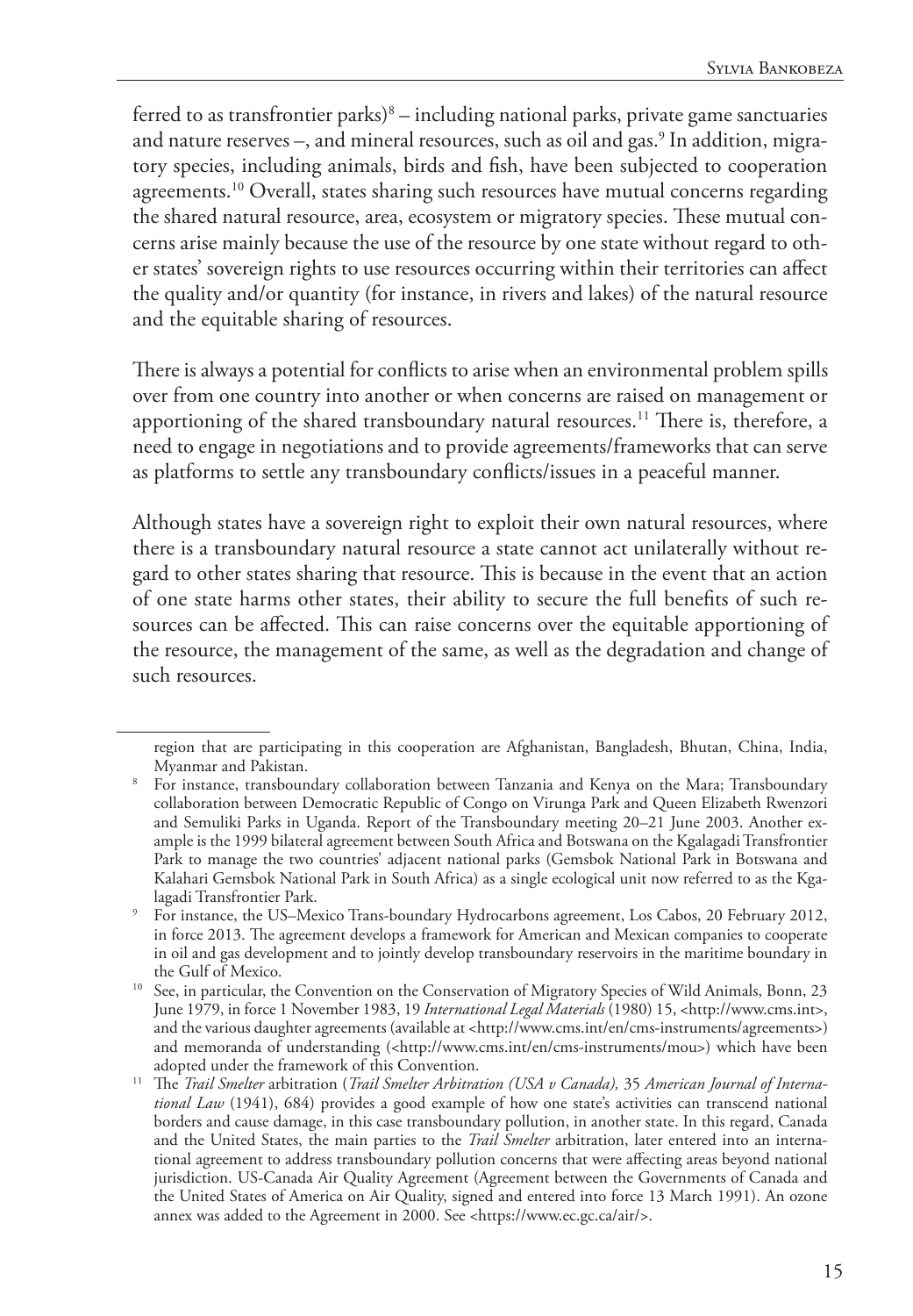The impact on people, species and livelihoods is normally the main underlying concern which brings countries to the negotiation table to deliberate on issues regarding transboundary resources and/or to conclude agreements. In a situation where states share transboundary water resources, for example, the riparian state that is located downstream can be affected by pollution or flooding from an upstream state.<sup>12</sup> In this regard, state cooperation plays an important role when it opens dialogue and develops agreements to resolve any concerns.

To facilitate cooperation and consultations, and continuously engage states, some international agreements on transboundary resources establish institutions and schedule meetings to address issues of common interest. The main areas in which countries seek to cooperate with one another include management of particular transboundary natural resources, exploitation of natural resources in a sustainable manner taking into account surrounding ecosystems, and the need to ensure that areas beyond national jurisdiction are not affected by national activities and plans.

State cooperation can be complicated by the fact that the transboundary natural resource is located across national jurisdictional boundaries, and is thus managed by more than one country. This can present unique challenges because of the different laws and regulations being applied by states to manage the resource and related institutions with different mandates. This also means that unless national laws are harmonized across the states that share natural resources, these resources can be managed by different standards in the national laws and institutions of different states.<sup>13</sup>

#### **3 The importance of international legal frameworks for transboundary natural resources**

Although national laws and policies can regulate the use, protection and conservation of natural resources within a state, international law is necessary to regulate cooperation among states in the utilization of transboundary natural resources.14 National laws that regulate the use, protection and conservation of natural resources are limited because they do not extend beyond areas of national jurisdiction in order to cater for transboundary resources. International agreements on transboundary natural resources in the form of bilateral or multilateral agreements are therefore necessary frameworks for international cooperation and serve as instruments that articulate the scope and areas of cooperation. In addition, the shared natural resources agreements often provide specific obligations to be implemented by states.

 $12$  For instance, a country such as Mozambique shares nine transboundary rivers with its neighbors and is downstream in most of them.

 $13$  For instance, Kenya and Tanzania share an ecosystem and have national parks which transcend borders. Kenya prohibits game hunting by law while Tanzania permits game hunting and allocates hunting blocks.

<sup>&</sup>lt;sup>14</sup> See examples of various types of transboundary agreements given above.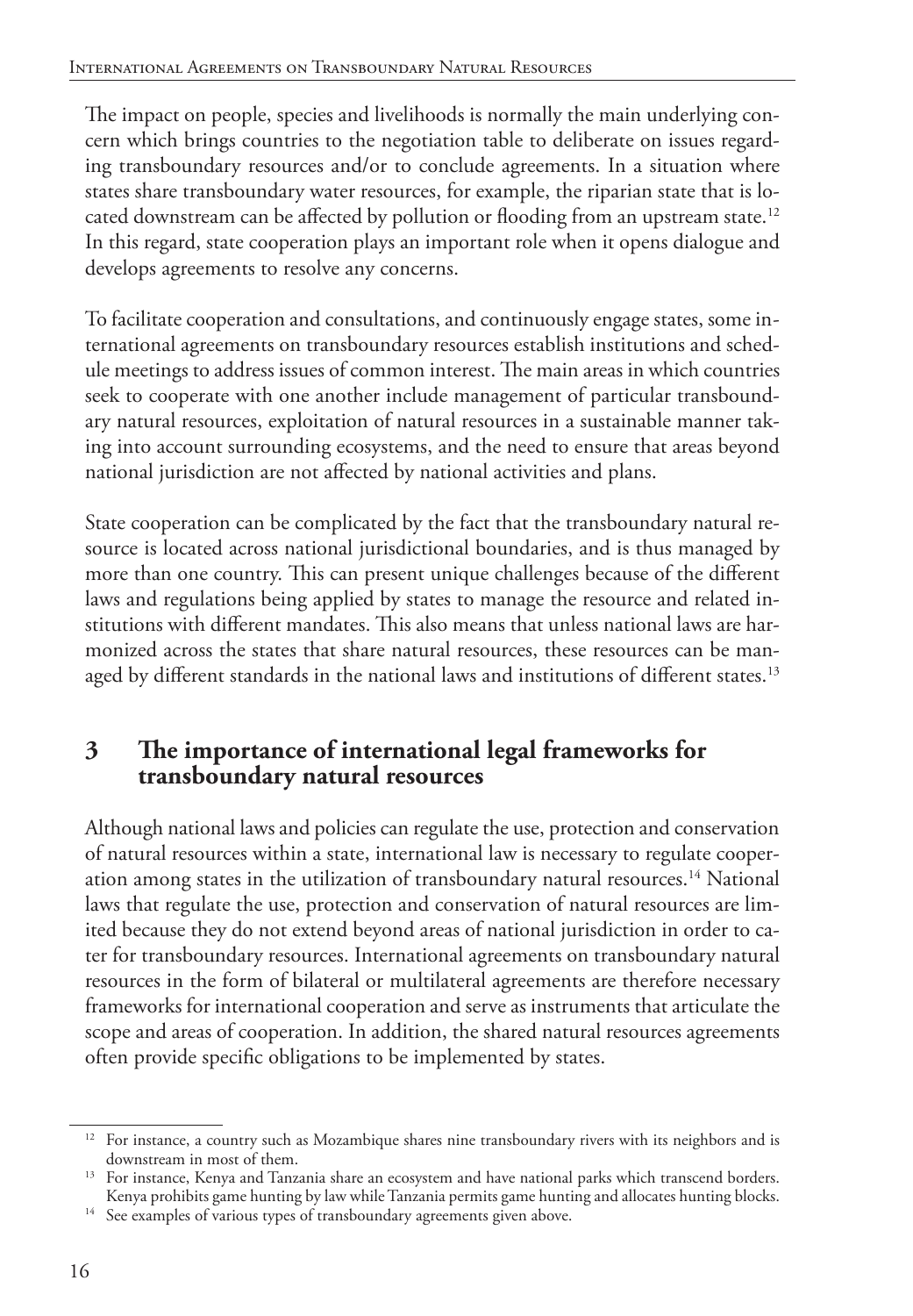States can enter into bilateral or multilateral agreements depending on the resource and the states that are involved and their willingness to cooperate in a transboundary legal context.<sup>15</sup> The types of agreements that states enter into depend on the resource and the issues of concern. States can enter into transboundary rivers agreements, or lakes agreements; transboundary wetlands and/or aquifers agreements;<sup>16</sup> transboundary protected areas and ecosystems agreements (where national parks or game reserves located across national boundaries require corridors and buffer zones to protect biodiversity); $17$  transboundary mountains agreements; regional seas agreements; transboundary minerals, including oil and gas, agreements; as well as agreements concerning migratory species.

The purpose of entering into such agreements also differs from one agreement to another with some agreements on transboundary natural resources aimed at promoting joint and equitable sharing of natural resources and ecosystems for improved livelihoods while others focus more on joint planning and management of these common transboundary resources. In addition, some provide for taking joint initiatives to ensure equitable sharing of water – for instance when sharing transboundary water resources; to establish corridors, buffer zones, and fencing for wildlife protection in transboundary conservation areas; to achieve sustainable use of natural resources (for instance, fish-stocks). Other issues covered include promoting research, monitoring, information sharing and uptake of innovations, designating focal points, jurisdiction of courts, harmonization of laws and policy frameworks, promoting tourism, combating poaching, and the areas of cooperation that have been negotiated by Parties.

It is important to note that not all countries have established formal transboundary agreements and institutions to guide the management of particular natural resources. There are countries that rely on loose joint communiqués, which are entered into when a head of state or government visits a friendly country. Joint communiqués do provide for areas of cooperation and can be effective when they schedule regular meetings to address areas of cooperation, but they are not formal treaties among states and consequently are not legally binding.

Not all states that have transboundary natural resources have agreements on their governance with other states. Where an agreement does exist, the following factors should be considered:

<sup>15</sup> UNEP, Oregon State University and FAO, *Atlas of International Freshwater Agreements* (UNEP, 2002).

<sup>&</sup>lt;sup>16</sup> Examples of transboundary Ramsar sites designated according to Article 5 of the Ramsar Convention include the Domica–Baradla Cave system and related wetlands which were designated on 14 August 2001 by Hungary and on 2 February 2001 by the Slovak Republic (Domica Cave); and the Kotra Ramsar Site in Belarus and Cepkeliai in Lithuania, both designated in 2010.

<sup>&</sup>lt;sup>17</sup> There are several transfrontier park agreements in Southern Africa and East and Central Africa that have been concluded between countries in Africa to foster state cooperation and collaboration and to conserve natural resources and protect parks as a single ecosystem. States such as Tanzania and Kenya cooperate to protect the Mara ecosystem. Thousands of wildebeests and other animals and birds migrate across these countries' borders in different seasons in search of pasture and food. Other examples are given above in *supra* note 8.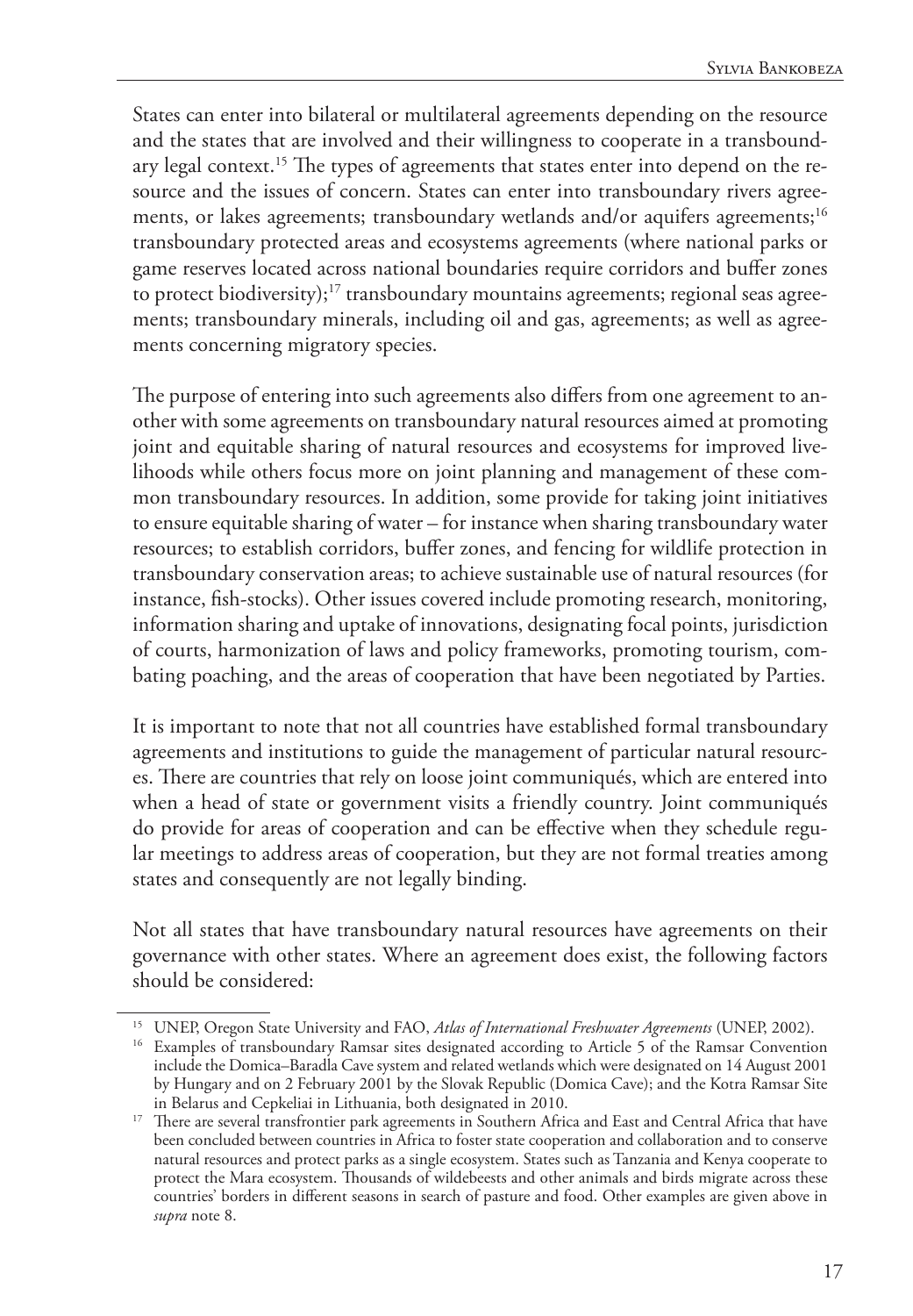- Does the transboundary agreement relate to the entire ecosystem?
- Does it create any institutional framework, or require regular meetings of the parties?
- Does it provide for joint scientific studies, research, planning and programming?
- How effective are these agreements at averting conflicts and managing or sharing resources equitably?

In most instances, areas of cooperation include efforts to ensure that transboundary resources are used sustainably (through, *inter alia*, initiating natural resources conservation). An institutional framework for such cooperation or any other mechanisms that can provide a format or platform for states to meet or communicate is also required to facilitate collaboration between countries.

Apart from bilateral or multilateral agreements that are designed to manage specific transboundary natural resources (for instance, a particular watercourse or species), there are framework international agreements that address transboundary natural resources (or categories thereof) more generally. There are global or regional agreements such as the United Nations Convention on the Law on Non-Navigational Uses of International Watercourses;<sup>18</sup> the Southern African Development Community (SADC) Shared Watercourses Protocol;<sup>19</sup> and the East African Community (EAC) Protocol on Environment and Natural Resources Management<sup>20</sup> (Article 9). These general framework agreements articulate broad requirements for the protection of transboundary natural resources and call on countries to manage transboundary natural resources through cooperation and collaboration, including through entering into additional, more specific transboundary natural resources agreements for the management of particular resources. (Examples of framework agreements at the global and regional level that encourage states to enter into more specific bilateral or multilateral arrangements/agreements to manage particular shared resources are provided in sections 4.4 and 4.5 of this paper.)

Soft law instruments, such as the Helsinki rules<sup>21</sup> of 1966, have for years guided countries in developing shared water agreements. The UNEP Guidelines and Principles on Shared Natural Resources adopted by the United Nations General Assem-

<sup>&</sup>lt;sup>18</sup> Convention on the Law of Non-Navigational Uses of International Watercourses, New York, 21 May 1997, in force 17 August 2014, 36 *International Legal Materials* (1997) 713.

<sup>&</sup>lt;sup>19</sup> Protocol on Shared Watercourse Systems in the Southern African Development Community, Johannesburg, 28 August 1995, in force 29 September 1998, available at <http://www.sadcwscu.org.ls/protocol/ protocol\_tab.htm>, revised by the Protocol on Shared Watercourse Systems in the SADC Region, Windhoek, 7 August 2000, in force 22 September 2003, <http://www.sadc.int>.

<sup>&</sup>lt;sup>20</sup> Protocol on Environment and Natural Resources Management, Arusha, 2005; <http://www.eac.int/environment/index.php?option=com\_docman&task=doc\_download&gid=101&Itemid=163>.

<sup>&</sup>lt;sup>21</sup> The Helsinki Rules on the Use of the Waters of International Rivers, adopted by the International Law Association at the fifty-second conference, Helsinki, in 1966; available at <http://webworld.unesco.org/ water/wwap/pccp/cd/pdf/educational\_tools/course\_modules/reference\_documents/internationalregionconventions/helsinkirules.pdf> (visited 1 April 2014).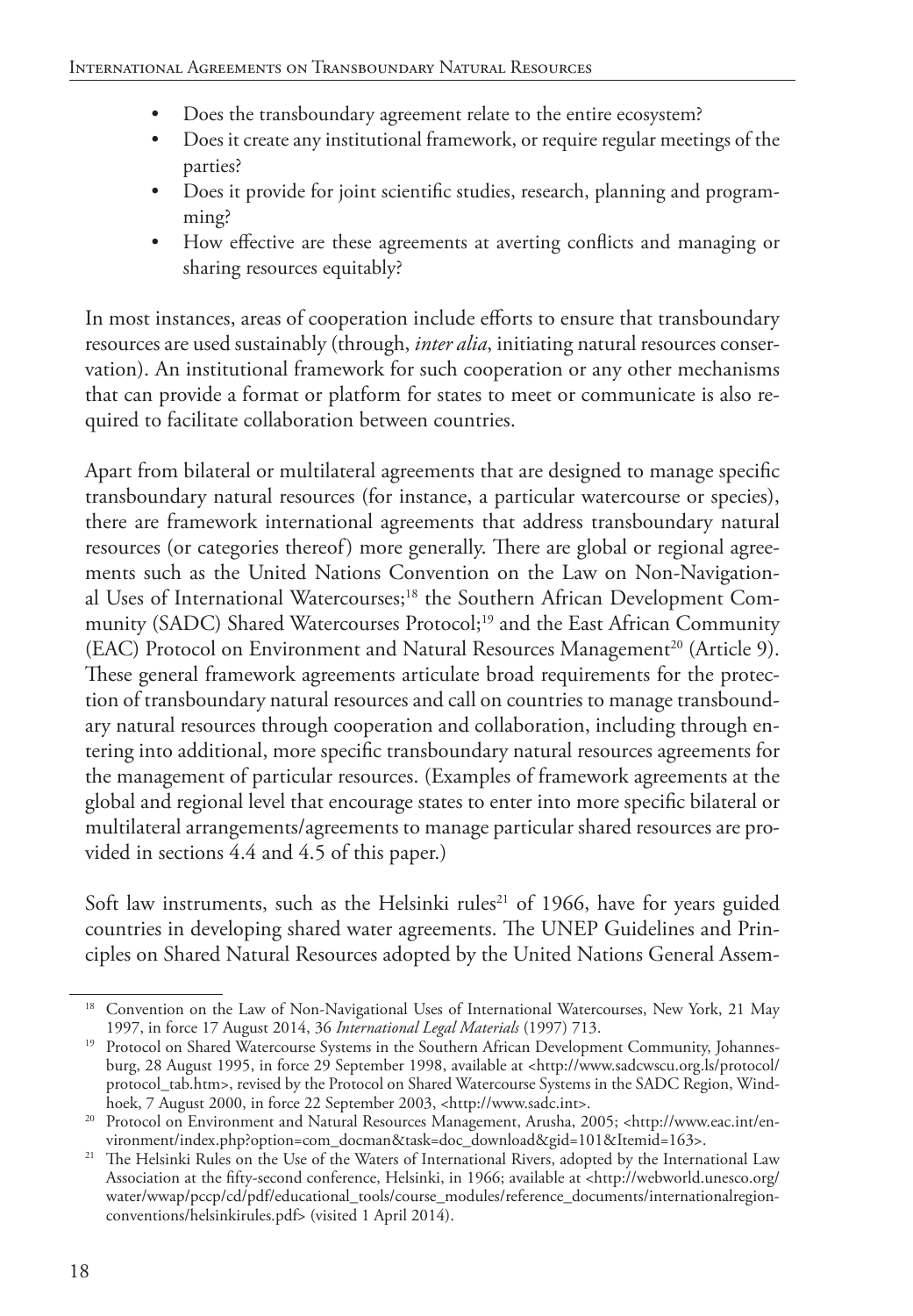bly in  $1979<sup>22</sup>$  have also served as important tools to guide governments in the formulation of bilateral and multilateral conventions regarding natural resources shared by two or more states.

# **4 Principles and frameworks for cooperation**

#### **4.1 Introduction**

To be effective, existing agreements concerning transboundary natural resources establish both full-time and *ad hoc*, formal and informal, bodies or institutions to facilitate cooperation, and joint commissions with both technical experts formats and ministerial segments to provide policy guidance. Furthermore, there are regional integration bodies; river and lake basin organizations; focal points designated from relevant government departments; and steering committees. Institutions are established to jointly manage the resource based on the mandate given by the agreement. The structure, coordination mechanisms and funding of the bodies are normally determined by the treaty. For instance, a body of technical experts may be constituted to handle technical matters, giving policy recommendations to *ad hoc* ministerial meetings. Reasons for the effectiveness or inadequacy of these institutional frameworks vary.

Alternative approaches to management can include:

- joint management agreements that can consider the entire natural resource across the border as a unit/ecosystem;
- cooperation and collaboration agreements; or
- relying on global and regional agreements to consult, notify and manage a transboundary natural resource.

There are transboundary natural resources that are not governed by natural resources agreements. The lack of agreements can result in political conflicts between states that can have serious consequences.

#### **4.2 Principles for international cooperation between states when they enter into agreements on transboundary natural resources**

In entering into agreements concerning transboundary natural resources, countries have been guided by various international principles relevant to the transboundary natural resources, as well as the values and guiding principles of the United Nations. The latter stress the importance of peaceful co-existence and achieving international cooperation in solving international problems.<sup>23</sup> Another basis for cooperation

<sup>22</sup> See *supra* note 2.

<sup>&</sup>lt;sup>23</sup> Charter of the United Nations, 26 June 1945, available at <http://www.un.org/en/documents/charter/ index.shtml>. See also Principle 24 of the Stockholm Declaration (Declaration of the United Nations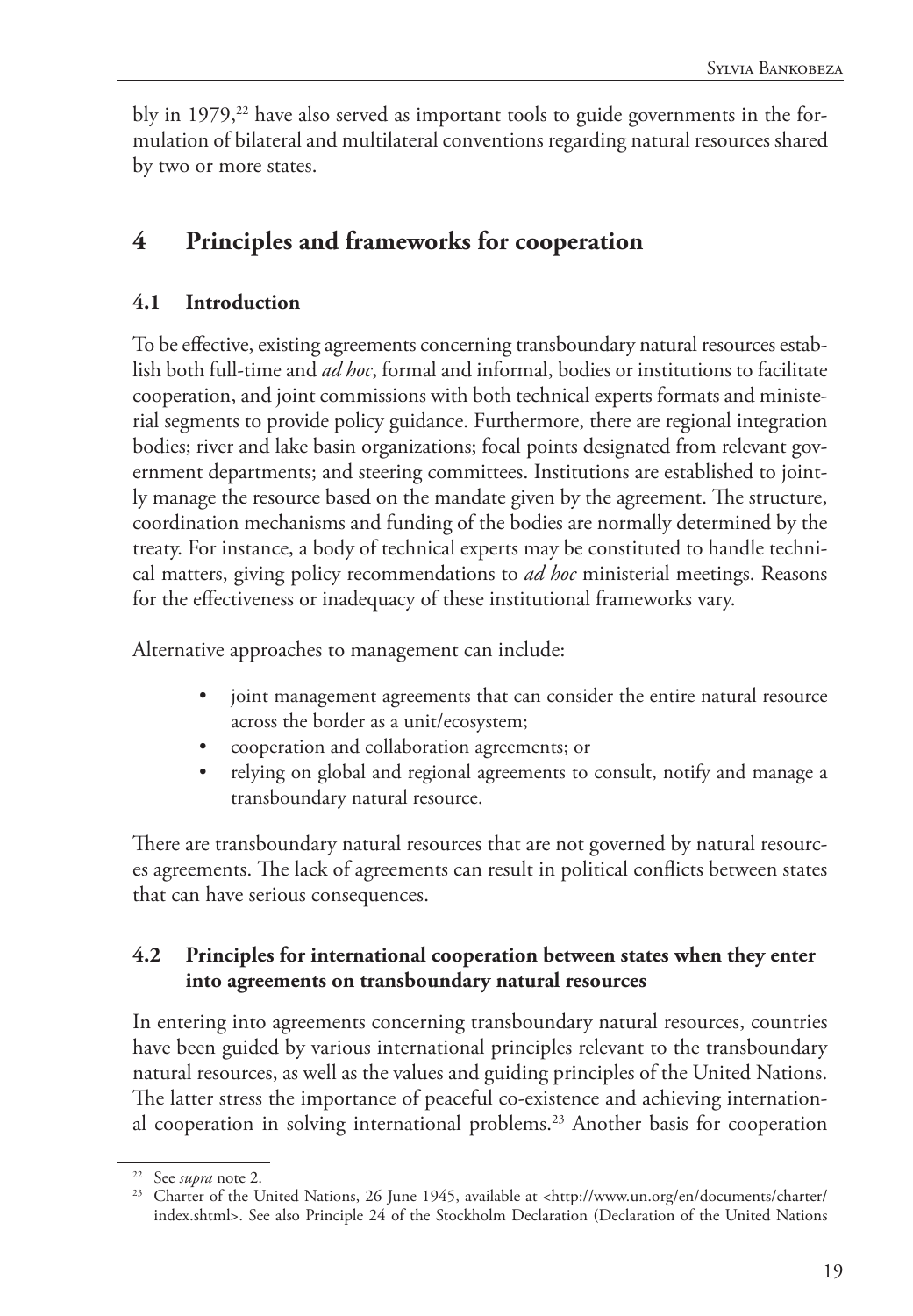between states with transboundary natural resources are the principles of sovereign equality of states, good neighborliness and cooperation in good faith, which are found in both the 1972 Stockholm Declaration<sup>24</sup> and the 1992 Rio Declaration on Environment and Development.<sup>25</sup>

Under the auspices of the Charter of the United Nations<sup>26</sup> and according to the principles of international law, states have the sovereign right to exploit their own resources pursuant to their own policies, and the responsibility to ensure that activities within their jurisdiction or control do not cause damage to the environment of other states or to areas beyond the limits of national jurisdiction.27 This principle, which is provided in Principle 21 of the 1972 Stockholm Declaration, is a cardinal rule and practice that has been reiterated in several international legal instruments, both legally binding and soft law, including Principle 2 of the 1992 Rio Declaration.

Other principles that have been reiterated in international agreements on transboundary natural resources include the principle that countries with transboundary natural resources are to cooperate and fulfill in good faith the obligations arising from the agreements of cooperation. In cooperating in the context of transboundary natural resources, states are also expected to recognize the sovereign equality of all parties involved in any cooperation and to open channels of communication to secure areas of cooperation agreed upon by all parties.<sup>28</sup> Other principles that are frequently found in agreements on transboundary natural resources include the precautionary principle and the polluter pays principle.<sup>29</sup>

In adopting the UNEP Principles on transboundary natural resources,<sup>30</sup> the United Nations General Assembly requested all states to use the Principles as guidelines and recommendations in the formulation of bilateral and multilateral conventions regarding natural resources shared by two or more states. This was to happen on the basis of the principle of good faith and in the spirit of good neighborliness and in

Conference on the Human Environment, Stockholm, 16 June 1972, UN Doc. A/CONF.48/14/Rev.1 (1973), 11 *International Legal Materials* (1972) 1416) and Principle 19 of the Rio Declaration (UN Declaration on Environment and Development, Rio de Janeiro, 14 June 1992, UN Doc. A/CONF.151/5/ Rev.1 (1992), 31 *International Legal Materials* (1992) 876).

<sup>&</sup>lt;sup>24</sup> Principles 21–22, as well as Principles 2–7 of the Stockholm Declaration.<br><sup>25</sup> Principles 2, 26, and 27 of the Rio Declaration.

 $26$  Article 2 of the UN Charter. The UN as an organization is based on the sovereign equality of states.

<sup>&</sup>lt;sup>27</sup> See Art. 3 of the Convention on Biological Diversity (Rio de Janeiro, 5 June 1992, in force 29 December 1993, 31 *International Legal Materials* (1992) 822, <http://www.biodiv.org>; Principle 2 of the Rio Declaration 1992; and Principle 21 of the Stockholm Declaration.

<sup>&</sup>lt;sup>28</sup> Principle 2 ('state sovereignty over natural resources') and Principle 19 ('a state shall consult, notify and inform other states who are likely to be affected in case of an activity that can have a transboundary environmental effect') of the Rio Declaration.

<sup>&</sup>lt;sup>29</sup> See Principle 15 ('the precautionary approach') and Principle 16 ('the polluter pays principle') of the Rio<br>Declaration.

<sup>&</sup>lt;sup>30</sup> 'Co-operation in the field of the environment concerning natural resources shared by two or more States', UNGA Res. 34/186 of 18 December 1979.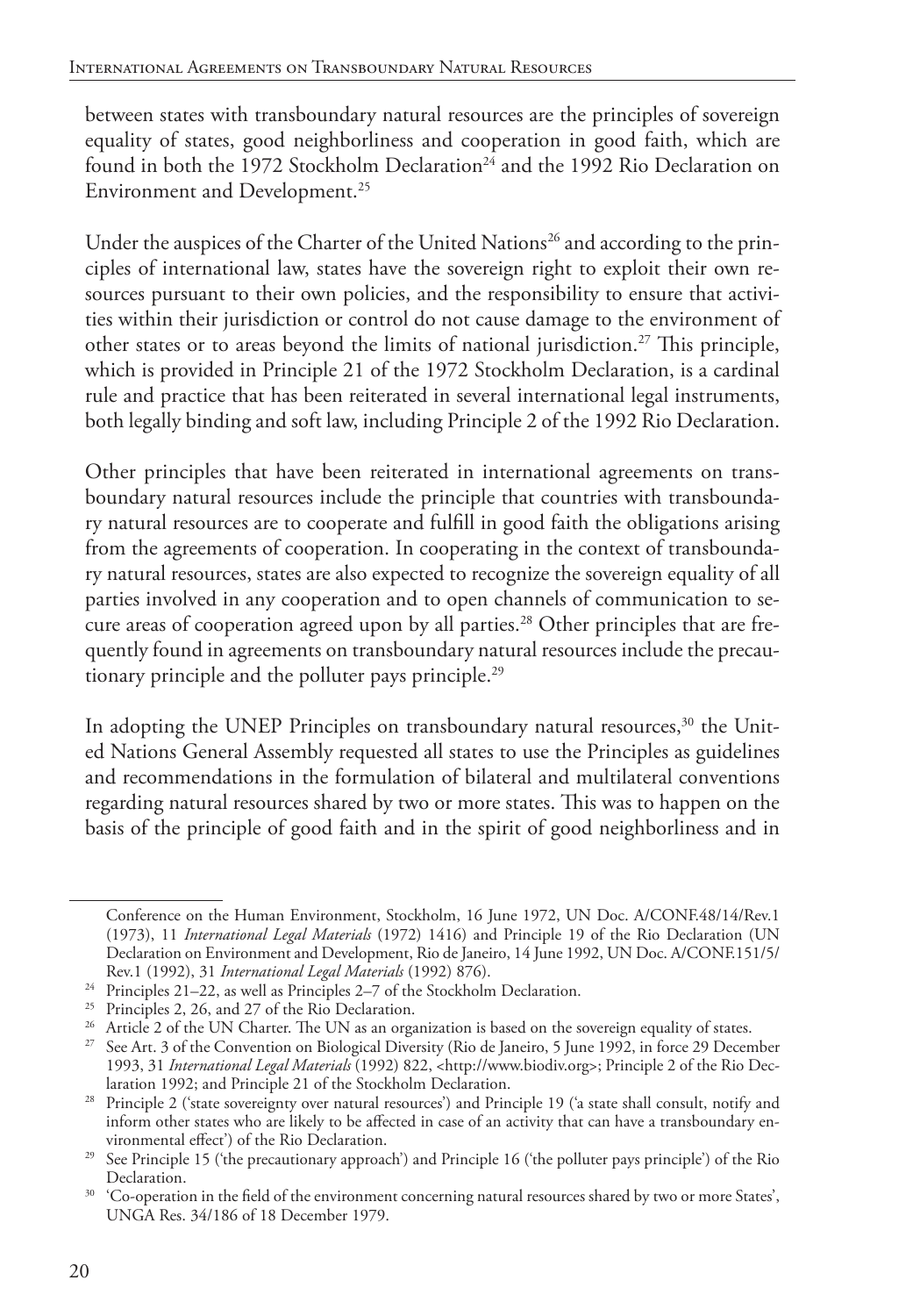such a way as to enhance, and not to affect adversely, development and the interests of all countries (in particular, developing countries).<sup>31</sup>

Apart from cooperation, states also need to prevent environmental damage/harm in their territories and in areas beyond national jurisdiction. Also important is the need to communicate (notify) and harmonize programs, plans and measures as they relate to the resource that is cutting across the national boundary of two or more states.

As states promote cooperation and collaboration in managing transboundary natural resources, they can take individual and, where appropriate, collective or joint initiatives and cooperate to implement joint plans for mutual benefits.

#### **4.3 The UNEP Principles and their relevance in the 21st century**

The UNEP Principles were developed to guide states with respect to the conservation and harmonious utilization of shared natural resources. These Principles have provided guidance to states since 1979, when they were adopted by the United Nations General Assembly. In understanding the Principles and assessing their relevance for the 21st century, in light of the developments that took place from the 1980s to date, it is assumed for purposes of this paper that Principles 1 to 15 are still relevant in guiding cooperative action in the context of transboundary natural resources. The Principles provide a set of options that states can apply in the course of designing cooperative agreements.

When one reviews Principles 1 to 15, issues such as the need for state cooperation in the conservation and harmonious utilization of resources arise, as does the need to conclude bilateral and multilateral agreements to regulate transboundary resources and the activities that may affect such resources. The Annex to this paper describes these UNEP Principles and guidelines.

In summary, the UNEP Principles recognize the sovereign right of states to exploit their own resources pursuant to their own environmental policies, and the responsibility to ensure that activities within their jurisdiction or control do not cause damage to the environments of other states or of areas beyond the limits of national jurisdiction. They also contain principles on Environmental Impact Assessment; engaging in consultations; exchange of information; notification; good faith and good neighborliness; avoiding unreasonable delays; the need for joint scientific studies; in an emergency, the duty to inform other states that may be affected; making remedies available; and on equivalent access to judicial and administrative services across the border.

<sup>31</sup> *Ibid*.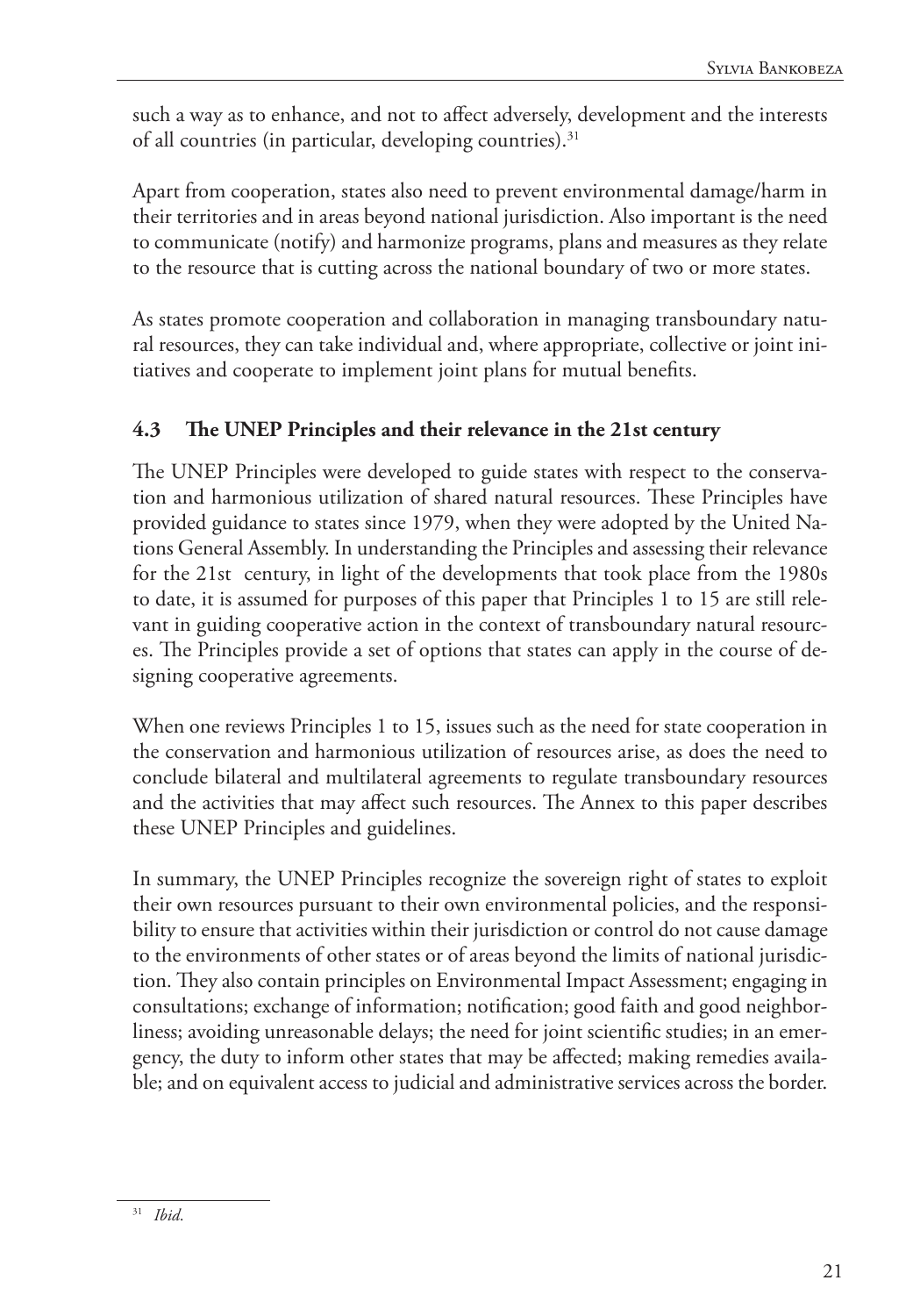#### **4.4 Global legal frameworks and transboundary natural resources agreements**

At the global level, there are several international treaties, including multilateral environmental agreements (MEAs), which encourage cooperative action among states that share transboundary natural resources. These provide general standards that can be adopted by states when they are entering into specific transboundary agreements. The rules so far developed and adopted by many states as they cooperate with one another at the international level seek to promote fairness and principles of equitable utilization or distribution of resources and avoidance of harm in areas beyond national jurisdiction.

The main added value of having global instruments on shared natural resources, regardless of the instruments' status in international law, is to reduce issue areas that could have taken time to be negotiated on specific natural resources by setting the agreed standards for managing shared resources and articulating the responsibility expected of each country to take into account the mutual concerns and interests of other parties. Provisions requiring states to consult and notify each other where activities are likely to affect other states sharing the resource, as well as provisions on joint management or development of the resource, can also be found in some of the global frameworks on transboundary natural resources.

The relevant global agreements include the 1997 Convention on the Law on Non-Navigational Uses of International Watercourses which, in Articles 3 and 4(h), requires states to cooperate when they share transboundary freshwater resources.<sup>32</sup> Articles 5 and 6 are also of key importance as they refer to the equitable and reasonable utilization of shared water resources and call for participation. Article 7 provides an obligation not to cause significant harm. This Convention was preceded by the 1966 Helsinki Rules on the Uses of the Waters of International Rivers, which were adopted by the International Law Association.<sup>33</sup> The general rules of international law as set forth in the Helsinki Rules are applicable to the use of the waters of international drainage basins, except as may be provided otherwise by the Convention, agreement or binding custom among the basin states. The Helsinki Rules and UNEP guidelines and principles on shared natural resources have, over the years, been available for use by states to guide them when entering into specific international agreements on transboundary natural resources.<sup>34</sup> Historically, one of the most important prin-

<sup>&</sup>lt;sup>32</sup> The Convention applies to uses of international watercourses, with a 'watercourse' being defined to mean 'a system of surface waters and groundwaters constituting by virtue of their physical relationship a unitary whole and normally flowing into a common terminus' (Art. 2(a)).

<sup>&</sup>lt;sup>33</sup> The Helsinki Rules on the Uses of the Waters of International Rivers Adopted by the International Law Association at the fifty-second conference, held at Helsinki in August 1966, available at <http://www. unece.org/fileadmin/DAM/env/water/meetings/legal\_board/2010/annexes\_groundwater\_paper/Annex\_ II\_Helsinki\_Rules\_ILA.pdf> (visited 27 August 2014). The International Law Commission has played

<sup>&</sup>lt;sup>34</sup> A good example is the SADC Protocol on Shared Watercourses of 1995, which came into force in 1998. It was designed along the lines of the Helsinki Rules; but later, in 2000, after the UN Watercourses Con-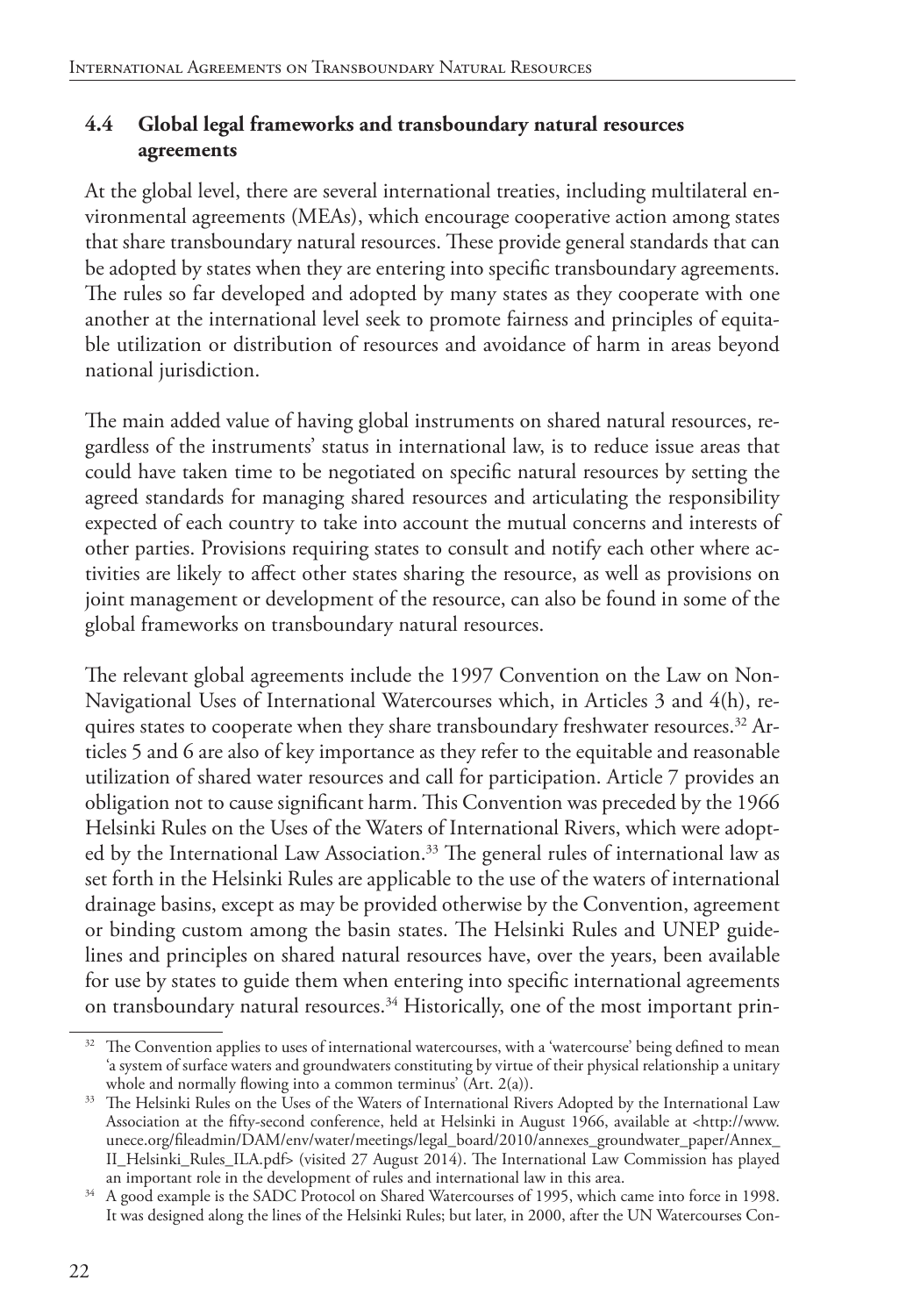ciples in the management of international watercourses has been that of reasonable and equitable utilization; although, in recent years, the emphasis has begun to shift more towards joint management.

Other global MEAs that encourage state cooperation, including by states entering into international agreements on transboundary natural resources, include the Convention on Biological Diversity, which calls on contracting parties to cooperate with other states in respect of areas beyond national jurisdiction and on other matters of mutual interest for the conservation and sustainable use of biological diversity;<sup>35</sup> and the 1971 Convention on Wetlands of International Importance (Ramsar Convention), which provides in Article 5 that the contracting parties consult with each other about implementing obligations arising from the Convention, especially in the case of a wetland extending over the territories of more than one contracting party or where a water system is shared by contracting parties.

In respect of migratory species, the 1979 Convention on the Conservation of Migratory Species of Wild Animals (CMS)<sup>36</sup> provides a global legal framework and calls on countries to cooperate and enter into agreements for the conservation of specific migratory species (or groups of species) if necessary and appropriate. One such ancilliary agreement is the African Eurasian Migratory Water Birds Agreement (AEWA),<sup>37</sup> which is dedicated to the conservation of migratory waterbirds and their habitats across Africa, Europe, the Middle East, Central Asia, Greenland and the Canadian Archipelago. AEWA brings together states and the wider international conservation community in an effort to establish coordinated conservation and management of migratory waterbirds throughout their entire migratory range. AEWA is the largest binding agreement yet to have been adopted under the CMS framework. Not all of the agreements developed under this framework are binding in nature, with some taking the form of non-binding memoranda of understanding or action plans.

The United Nations Convention on the Law of the Sea (UNCLOS)<sup>38</sup> was adopted with due regard to the sovereignty of all states. It established a legal order for the seas and oceans to facilitate international communication, and to promote peaceful uses of the seas and oceans, the equitable and efficient utilization of their resources, the conservation of their living resources, and the study, protection and preservation of the marine environment. Calls to encourage state cooperation in the case of shared

vention was created, the Protocol was revised to reflect the changes effected by the Convention. The Protocol came into force in 2003. 35 Arts 3, 4 and 5 of the CBD.

<sup>36</sup> See Arts II, III, IV, V and VI.

<sup>&</sup>lt;sup>37</sup> Agreement on the Conservation of African-Eurasian Migratory Waterbirds, The Hague, 16 June 1995, in force 1 November 1999, <http://www.unep-aewa.org>.

<sup>&</sup>lt;sup>38</sup> United Nations Convention on the Law of the Sea, Montego Bay, 10 December 1982, in force 16 November 1994, 21 *International Legal Materials* (1982) 1261.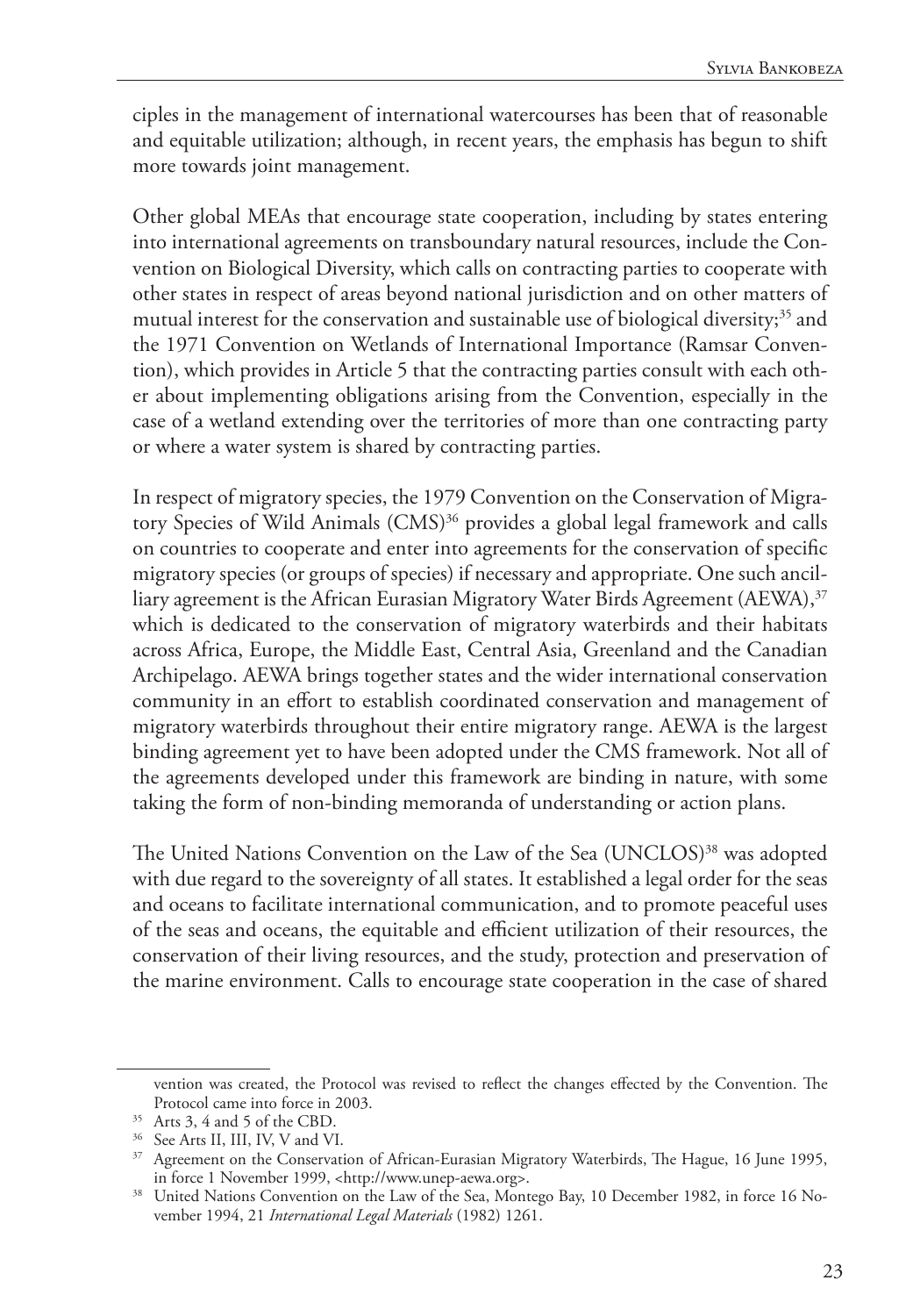natural resources are made by both Article 63<sup>39</sup> and 64<sup>40</sup> of UNCLOS. There are also other relevant articles in UNCLOS that call for cooperative action among States.<sup>41</sup> The Straddling Fish Stocks Agreement<sup>42</sup> is also relevant in this regard. Through both UNCLOS and the Straddling Stocks Agreements, states are encouraged to cooperate through Regional Fisheries Management Organizations (RFMOs)

#### **4.5 Regional and sub-regional agreements on natural resources**

At the regional and sub-regional levels, the following are examples of agreements that encourage countries to engage in cooperative action, including shared transboundary natural resources agreements:

- Convention on the Protection and Use of Transboundary Watercourses and International Lakes;<sup>43</sup>
- Protocol on Water and Health to the Convention on the Protection and Use of Transboundary Watercourses and International Lakes;<sup>44</sup>
- Protocol on Civil Liability and Compensation for Damage Caused by the Trans-boundary Effects of Industrial Accidents on Transboundary Waters;<sup>45</sup>

<sup>&</sup>lt;sup>39</sup> On stocks occurring within the exclusive economic zones of two or more states or both within the exclusive economic zones and in an area beyond and adjacent to it.

<sup>40</sup> Which calls for cooperation between coastal states and other states whose nationals fish for highly migratory species listed in Annex 1 of the Convention.

<sup>&</sup>lt;sup>41</sup> See Arts 65 (cooperation in respect of marine mammals); 66(4) (cooperation in respect of anadromous stocks); 67(3) (cooperation in respect of catadromous species); 123 (cooperation of states bordering enclosed or semi-enclosed seas); 197 (cooperation on a global or regional basis); 198 (notification of imminent or actual damage); 199 (cooperation in eliminating effects of, and preventing/minimizing damage from,

<sup>&</sup>lt;sup>42</sup> Agreement for the Implementation of the Provisions of the UN Convention on the Law of the Sea of 10 December 1982 Relating to the Conservation and Management of Straddling Fish Stocks and Highly Migratory Fish Stocks, New York, 4 August 1995, in force 11 December 2001, 34 *International Legal Materials* (1995) 1542, <http://www.un.org/Depts/los/convention\_agreements/texts/fish\_stocks\_agreement/CONF164\_37.htm> (visited 7 April 2014).

<sup>&</sup>lt;sup>43</sup> Convention on the Protection and Use of Transboundary Watercourses and International Lakes (Helsinki 17 March 1992, in force 6 October 1996, 31 *International Legal Materials* (1992) 1312. See Arts 2(6), 9(1) and 9(2).

<sup>44</sup> Protocol on Water and Health to the Convention on the Protection and Use of Transboundary Watercourses and International Lakes, London, 17 June 1999, in force 4 August 2005, <http://www.unece.org/ env/water/pwh\_text/text\_protocol.html> (visited 8 April 2014). This Protocol applies to surface freshwater, groundwater, coastal waters which are used for recreation or for the production of fish by aquaculture or for the production or harvesting of shellfish; enclosed waters generally available for bathing, water in the course of abstraction, transport, treatment or supply; and waste water through the course of collection, transport, treatment and discharge of reuse.

Protocol on Civil Liability and Compensation for Damage Caused by the Transboundary Effects of Industrial Accidents on Transboundary Waters to the 1992 Convention on the Protection and Use of Transboundary Watercourses and International Lakes and to the 1992 Convention on the Transboundary Effects of Industrial Accidents (Helsinki, 17 March 1992, in force 19 April 2000; <http://www.unece. org/env/teia.html>), Kiev, 21 May 2003, in force 4 August 2005, <http://www.unece.org/env/water/ pwh\_text/text\_protocol.html> (visited 8 April 2014). The objective of the Protocol is to provide for a comprehensive regime for civil liability and for adequate and prompt compensation for damage caused by the transboundary effects of industrial accidents on transboundary waters.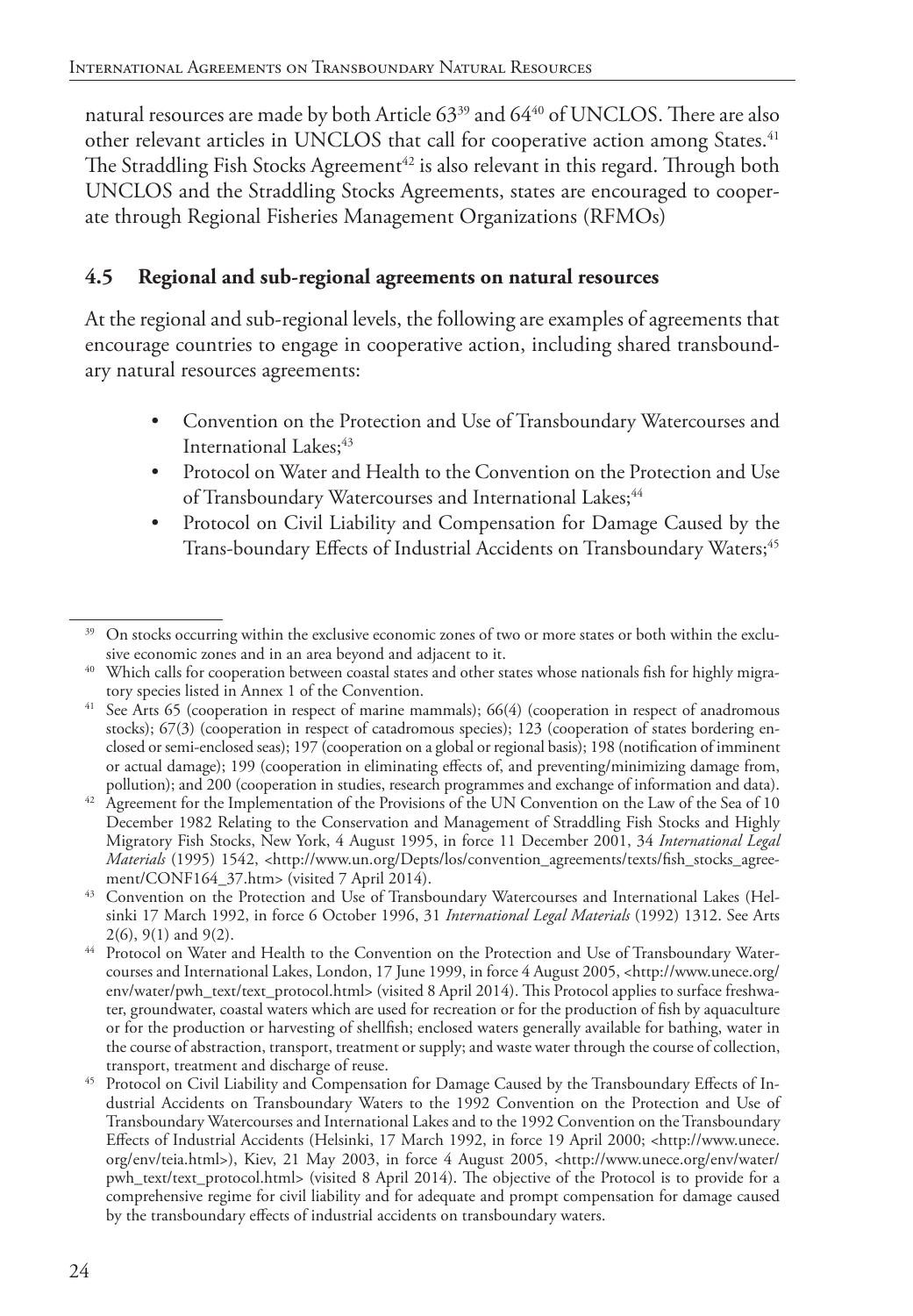- Convention on Environmental Impact Assessment in a Transboundary Context (Espoo Convention); 46
- Regional Convention for the Management and Conservation of the Natural Forest Ecosystems and the Development of Forest Plantations in Central America;<sup>47</sup>
- Convention for the Conservation of the Biodiversity and Protection of Priority Wilderness areas in Central America;<sup>48</sup>
- Revised Protocol on Shared Watercourse Systems in the Southern African Development Community SADC region;<sup>49</sup>
- Lusaka Agreement on Cooperative Enforcement Operations Directed at Illegal Trade in Wild Fauna and Flora;<sup>50</sup>
- Protocol for the Sustainable Development of Lake Victoria Basin;<sup>51</sup> and
- Protocol on Environment and Natural Resources.<sup>52</sup>

These regional and sub-regional agreements, some of which have been negotiated under the frameworks of regional or sub-regional integration institutions, have over the years played an important role in encouraging, engaging and supporting states as they cooperate and enter into different kinds of cooperation agreements on transboundary natural resources. The mutual concerns of states relating to particular transboundary resources have also been a driving force behind the negotiations of these regional or sub-regional agreements.

#### **4.6 Innovations in cooperation agreements**

In 1986 the governments of the Kingdom of Lesotho and the Republic of South Africa entered into a creative and innovative agreement to transfer water from Lesotho to South Africa by harnessing water from the Senqu River through building of dams

<sup>46</sup> Convention on Environmental Impact Assessment in a Transboundary Context, Espoo, 25 February 1991, in force 10 September 1997, 30 *International Legal Materials* (1991) 802.

<sup>&</sup>lt;sup>47</sup> Regional Convention for the Management and Conservation of the Natural Forest Ecosystems and the Development of Forest Plantations in Central America, Guatemala City, 29 October 1993, in force 15 October 1999. See Arts 3 and 7.

<sup>48</sup> Convention for the Conservation of the Biodiversity and Protection of Priority Wilderness areas in Central America, Managua, 5 June 1992, in force 20 December 1994. See Arts 2 and 3.

<sup>49</sup> *Supra* note 19.

<sup>50</sup> Lusaka Agreement on Co-operative Enforcement Operations directed at Illegal Trade in Wild Fauna and Flora, Lusaka, 8 September 1994, in force 10 December 1996; <http://www.lusakaagreement.org/>. This agreement brings together Eastern, Central and Southern African countries, operating through law en-

forcement agencies, to fight illegal trade in wild fauna and flora. 51 Protocol for the Sustainable Development of Lake Victoria Basin, Tarragona, 12 December 1985, in force 6 November 1987, 801 *United Nations Treaty Series* 101; superseded by the Protocol for Sustainable Development of Lake Victoria Basin, Arusha, 29 November 2003, in force December 2004, <http://www. eac.int>. This Protocol was negotiated under the framework of East African countries. It provides a coordinated system for the sustainable development of the Lake Victoria Basin. The Basin was established as an economic growth zone, and the Lake Victoria Basin Commission was established as an apex body for

<sup>&</sup>lt;sup>52</sup> Supra note 20. The Protocol aims at harmonization of the participating states' environment and natural resources' management policies and practices. The Protocol has been ratified by Kenya and Uganda alone.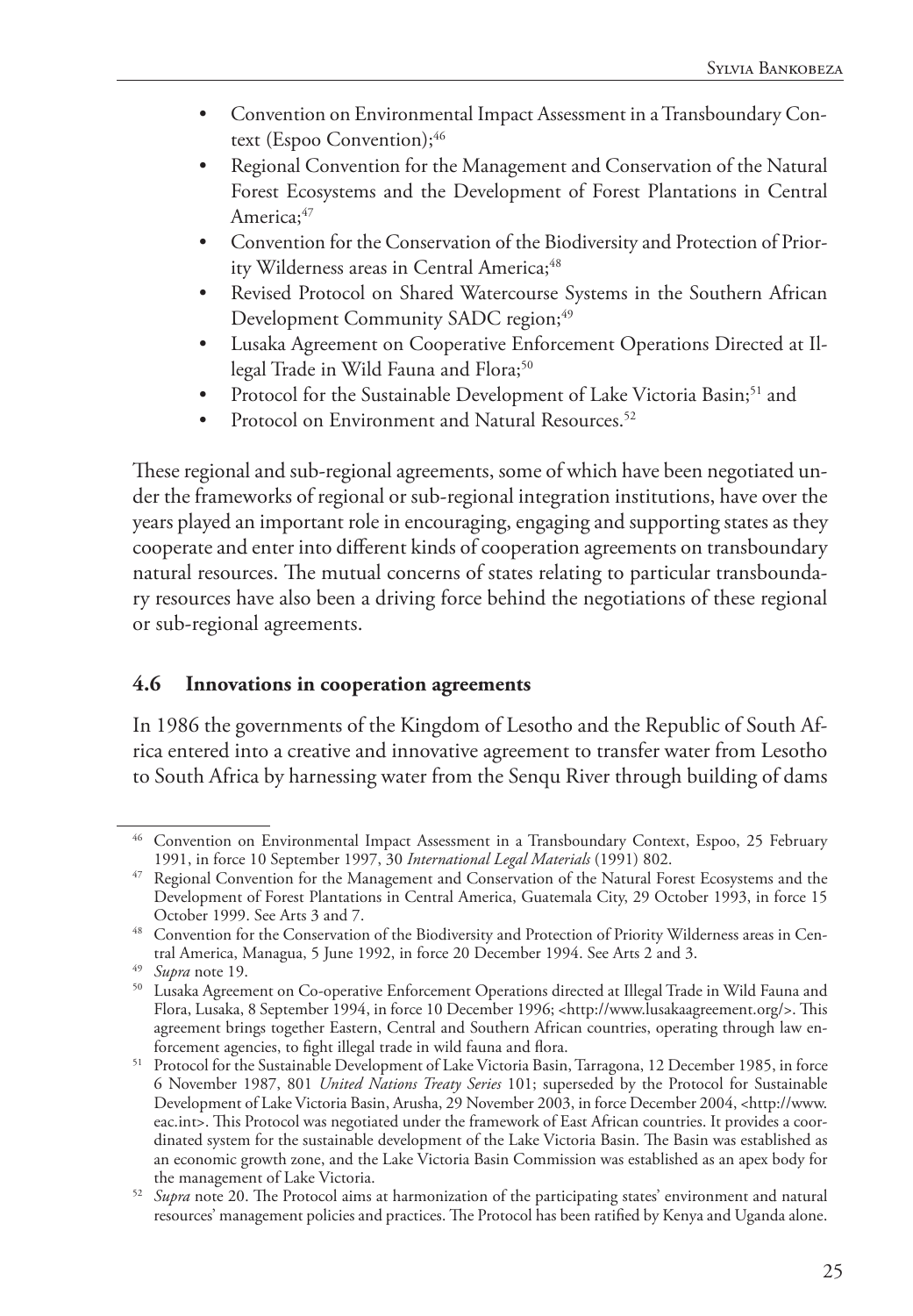and transferring water through engineered tunnels and pipes to South Africa.53 To the extent that water is a natural resource that was being transferred across the border of the two states, it does fall into the scope of this paper as an example of the shared use of a transboundary natural resource. The signing of the bilateral treaty and the water transfer through the Lesotho Highlands Water Development Project marked the culmination of decades of dedicated effort to harness the water of Lesotho for transfer to Gauteng Province, South Africa. Through engineering ingenuity, water is transferred from Lesotho to South Africa at a cost.

The Lesotho Water Highlands Development Project is an innovation of transfer of water that may not have been envisaged by the drafters of traditional shared water agreements, which are usually designed to address resources that cut across boundaries without any man-made developments being put in place to effect the sharing. This bilateral water transfer and sharing arrangement by Lesotho and South Africa serves to advance co-operation and collaboration in the transboundary natural resources context.

# **5 Conclusion**

It is clear that there are instruments at the global, regional and sub-regional levels that call for states to cooperate among each other. In the field of transboundary natural resources, these agreements have facilitated cooperation and collaboration among states for many years, reducing areas that would have otherwise taken time and effort to articulate in negotiations in a transboundary natural resources context.

A review of the 1979 UNEP Principles and guidelines on shared natural resources shows that they are still relevant to guide countries today. The Rio Declaration Principles are also relevant and can guide and be used by states in this context. Global, regional and sub-regional instruments complement these efforts by guiding country action. This is important because the agreements and principles of cooperation are not 'one size fits all' solutions as states are expected to consider the areas that are peculiar to their resources. As for the listing or analyzing of existing bilateral and multilateral transboundary natural resources agreements, it suffices to give references knowing that there are agreements that are more formalized than others and that various institutions and formats are used in meetings.

Current bilateral and multilateral agreements on transboundary natural resources can provide lessons on international environmental law making and diplomacy; and can serve to guide negotiators on the areas of negotiation and the kinds of agreements that can foster transnational cooperation and collaboration while protecting and managing environments shared by two or more countries.

<sup>&</sup>lt;sup>53</sup> The Treaty on the Lesotho Highlands Water Project between the Government of the Kingdom of Lesotho and the Government of the Republic of South Africa, 24 October 1986.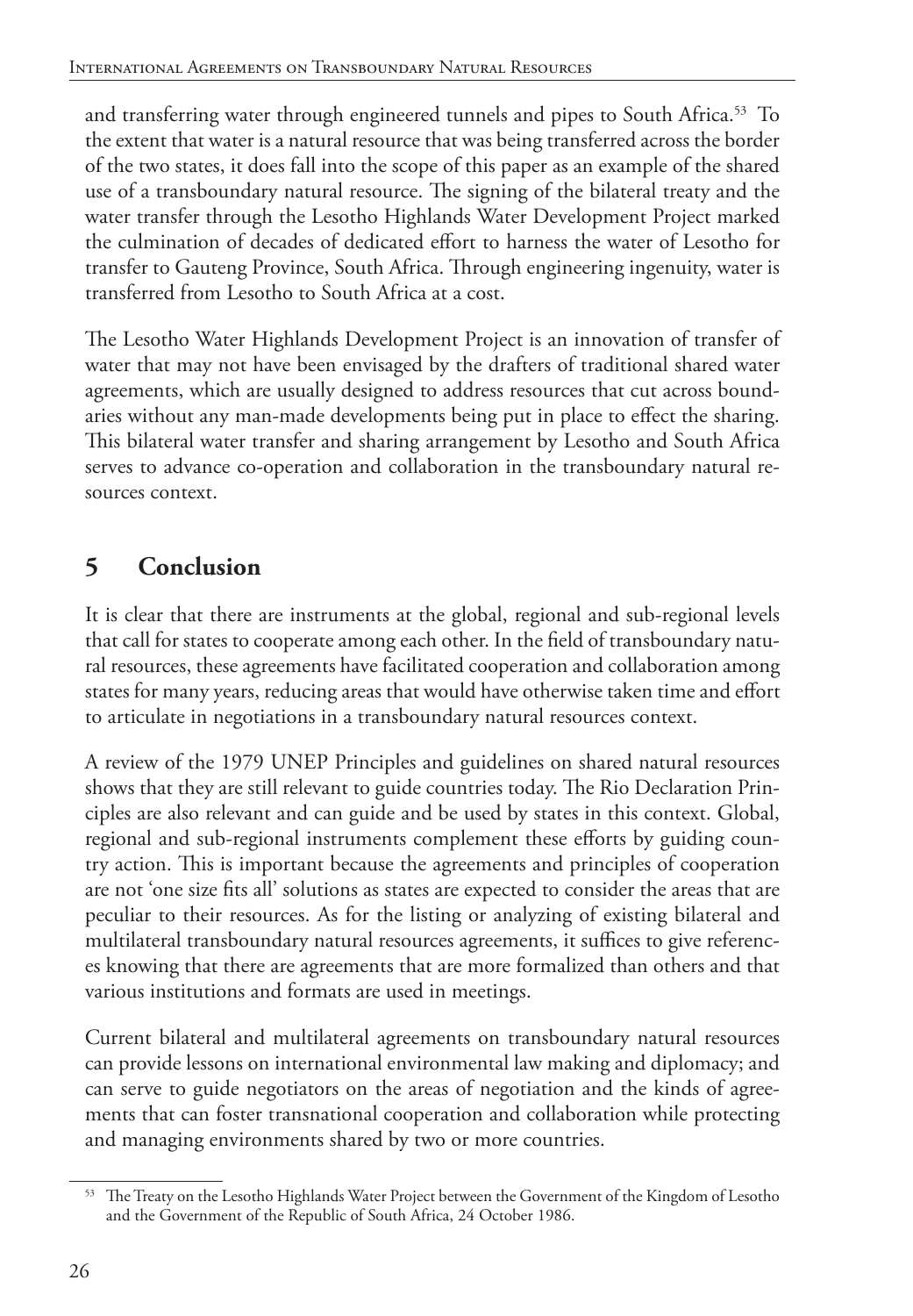#### **Annex**

The box below provides a summarized version of principles from the 1979 UNEP Environmental Law Guidelines and Principles on Shared Natural Resources.<sup>54</sup> Underlined words and phrases indicate emphasis added by the present writer.

#### **The 1979 UNEP Environmental Law Guidelines and Principles on Shared Natural Resources**

**Principle 1** States should co-operate in the field of the environment concerning the conservation and harmonious utilization of natural resources shared by two or more states. Consistent with the concept of equitable utilization of shared natural resources, states should co-operate with a view to control, prevent, reduce or eliminate adverse environmental effects which may result from the utilization of such resources. Co-operation should occur on equal footing, considering sovereignty, rights and interests of the states concerned.

**Principle 2** States sharing natural resources should endeavor to conclude bilateral or multilateral agreements between or among themselves in order to secure specific regulation of their conduct, through binding or non-binding arrangements. When entering such agreements, states should consider establishing institutional structures, such as joint international commissions, for consultations on environmental problems relating to the protection and use of shared natural resources.

**Principle 3** States have (in accordance with the UN Charter and principles of international law) the sovereign right to exploit their own resources pursuant to their own environmental policies, and the responsibility to ensure that activities within their jurisdiction or control do not cause damage to the environment of other states or of areas beyond the limits of national jurisdiction. Because this principle applies in respect of shared natural resources, states should avoid and reduce the adverse environmental effects beyond their jurisdictions of the utilization of shared resources, particularly when such utilization might:-

- cause damage to the environment which could have repercussions on the utilization of the resource by another sharing state;
- threaten the conservation of a shared renewable resource; or
- endanger the health of the population of another state.

This principle is to be interpreted in light of the capabilities of the states sharing the resource.

<sup>&</sup>lt;sup>54</sup> This does not include the explanatory note, explaining the background of the instrument, that can be read at <http://www.unep.org/training/programmes/Instructor%20Version/Part\_2/Activities/Interest\_ Groups/Decision-Making/Supplemental/Enviro\_Law\_Guidelines\_Principles\_rev2.pdf>. Emphasis by the author.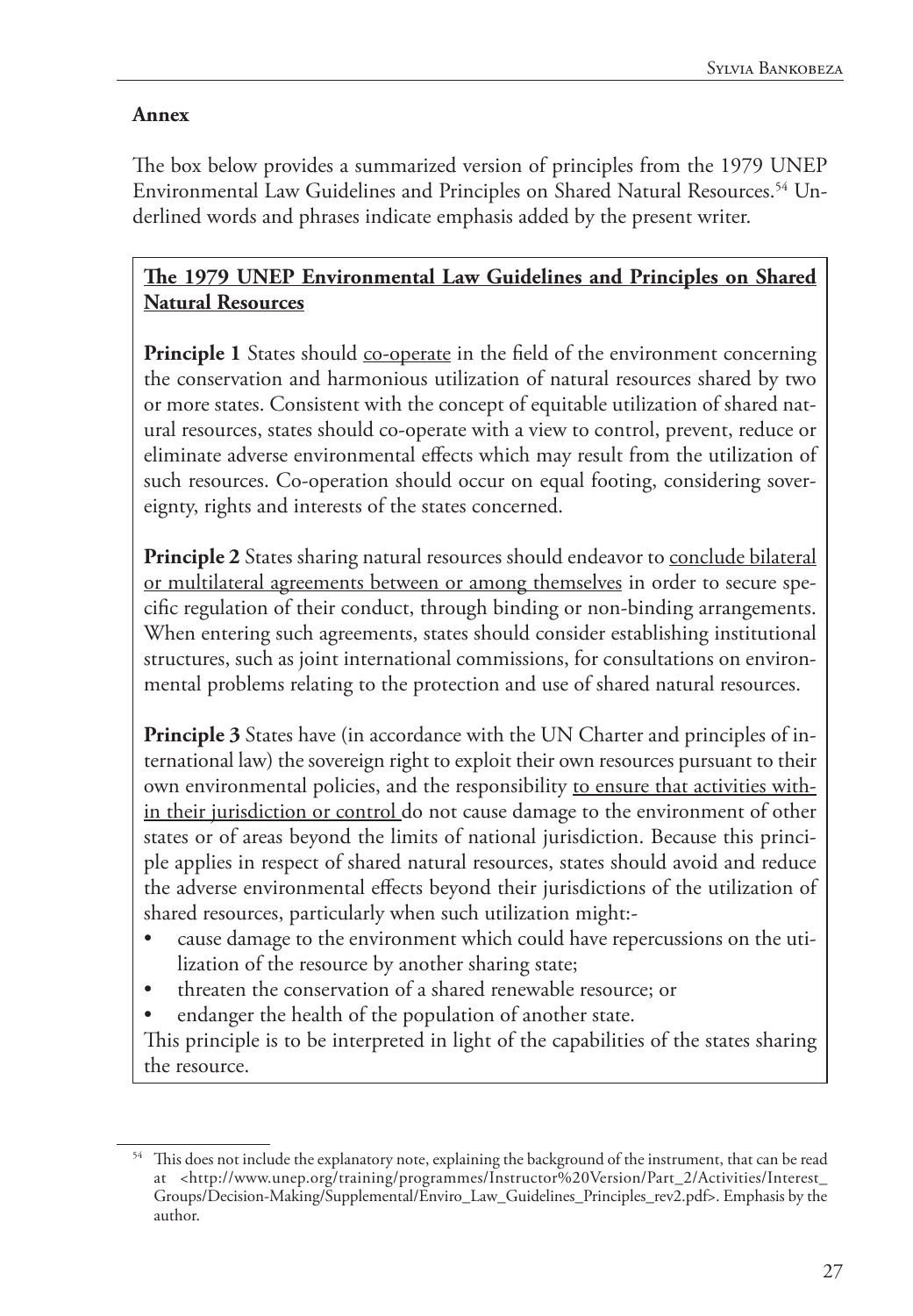**Principle 4** States should conduct environmental assessment before engaging in an activity with respect to a shared natural resource which may create a risk of significantly affecting the environment of another state or states sharing that resource.

**Principle 5** States sharing a resource should exchange information and engage in consultations to the extent practicable.

**Principle 6** States sharing a natural resource with another state/s should notify in advance the other state/s of the pertinent details of plans to initiate, or make change in, the conservation or utilization of the resource which can reasonably be expected to affect significantly the environment of other state/s. When requested by the other state/s, a state should further enter into consultations concerning the abovementioned plans; and provide any other information concerning sub-plans. States should co-operate on the basis of the principle of good faith and in the spirit of good neighborliness in cases where the transmission of particular information is prevented by national legislation or international conventions.

**Principle 7** Exchange of information, notification, consultation, and other forms of co-operation regarding shared natural resources should be carried out on the basis of the principle of good faith and in the spirit of good neighborliness, and in such a way as to avoid any unreasonable delays either in the form of co-operation or in carrying out development or conservation projects.

**Principle 8** To enhance understanding of environmental problems, states should engage in joint scientific studies and assessments, with a view to finding solutions based on data.

**Principle 9** States have a duty urgently to inform other states which may be affected of any emergency situation arising from the utilization of a shared natural resource which might cause sudden harmful effects on their environment; and of any sudden grave natural events related to a shared natural resource which may affect the environment of such states. When appropriate, the competent international organizations should also be informed of any such situation or event. States should further co-operate by agreed contingency plans, when appropriate, and mutual assistance in order to avert grave situations, and to eliminate, reduce or correct the effects of such situations and events.

**Principle 10** States sharing a natural resource should, when appropriate, consider the possibilities of jointly seeking the services of any competent international organization in clarifying the environmental problems relating to the conservation or utilization of such natural resource.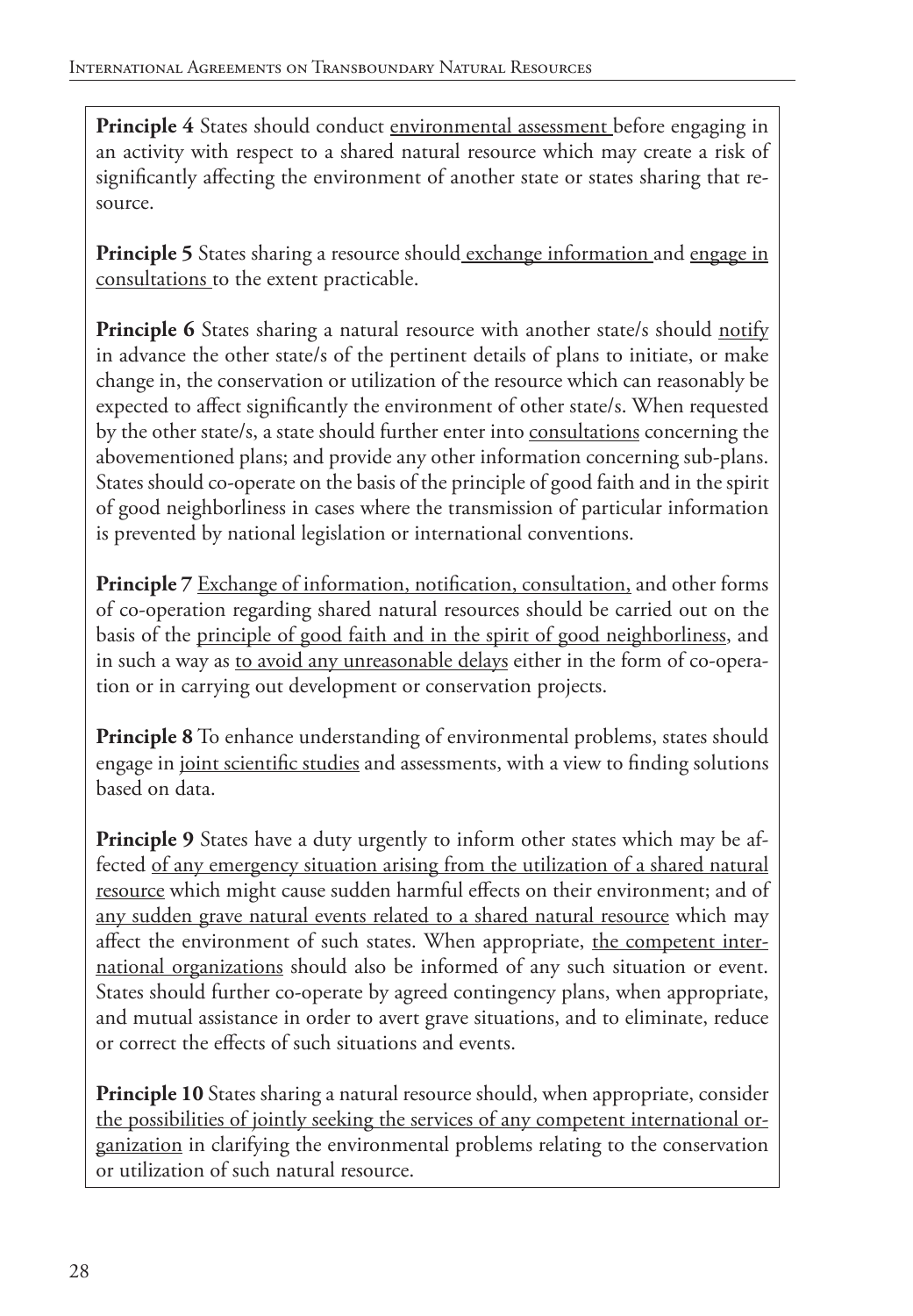**Principle 11** This principle provides guidance on the settlement of disputes regarding the conservation and utilization of shared natural resources. When nonbinding means fail to settle a dispute within a reasonable time, states should submit the dispute to a mutually agreed procedure (which should be speedy, effective and binding). The states involved should refrain from actions which create obstacles for the amicable settling of the dispute.

**Principle 12** States should co-operation to develop further international law in relation to liability and compensation for the victims of environmental damage arising out of the utilization of a shared natural resource and caused to areas beyond national jurisdiction.

**Principle 13** In considering the permissibility of domestic activities regarding a shared natural resource, it is necessary for states to take due regard of the potential adverse environmental effects arising out of the utilization of the resource, without discrimination as to whether the effects will occur within or outside their jurisdiction.

**Principle 14** States should endeavor, in accordance with their legal systems, and, where appropriate, on a basis agreed by them, to provide persons in other states who have been or may be affected by environmental damage with equivalent access to administrative and judicial proceedings, and make available to them the same remedies available to their citizens.

**Principle 15** These principles should be interpreted and applied in such a way as to enhance and not to affect adversely development and the interests of all countries, and in particular of developing countries.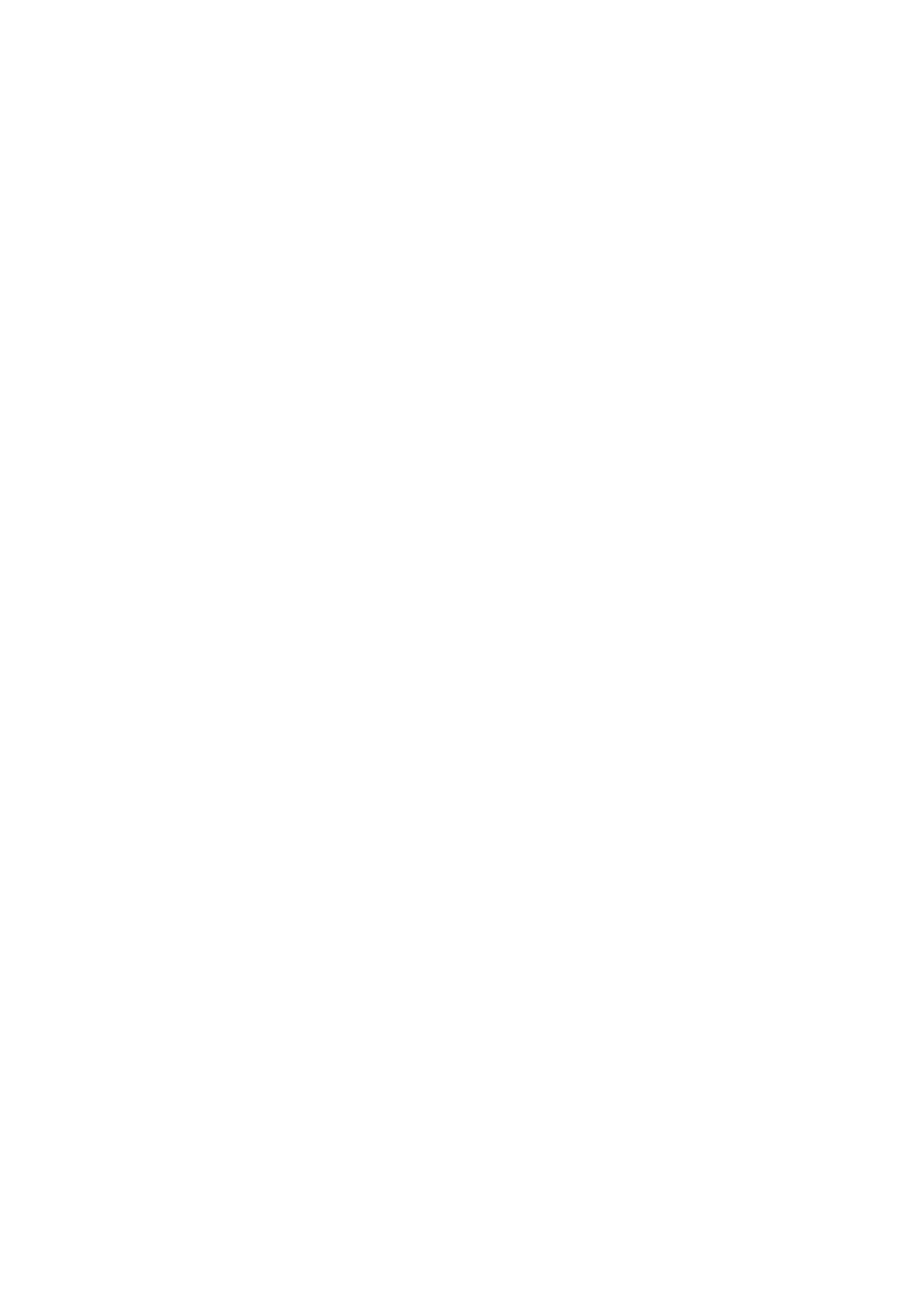# **PART II**

**Sustainable Future of Natural Resources Governance**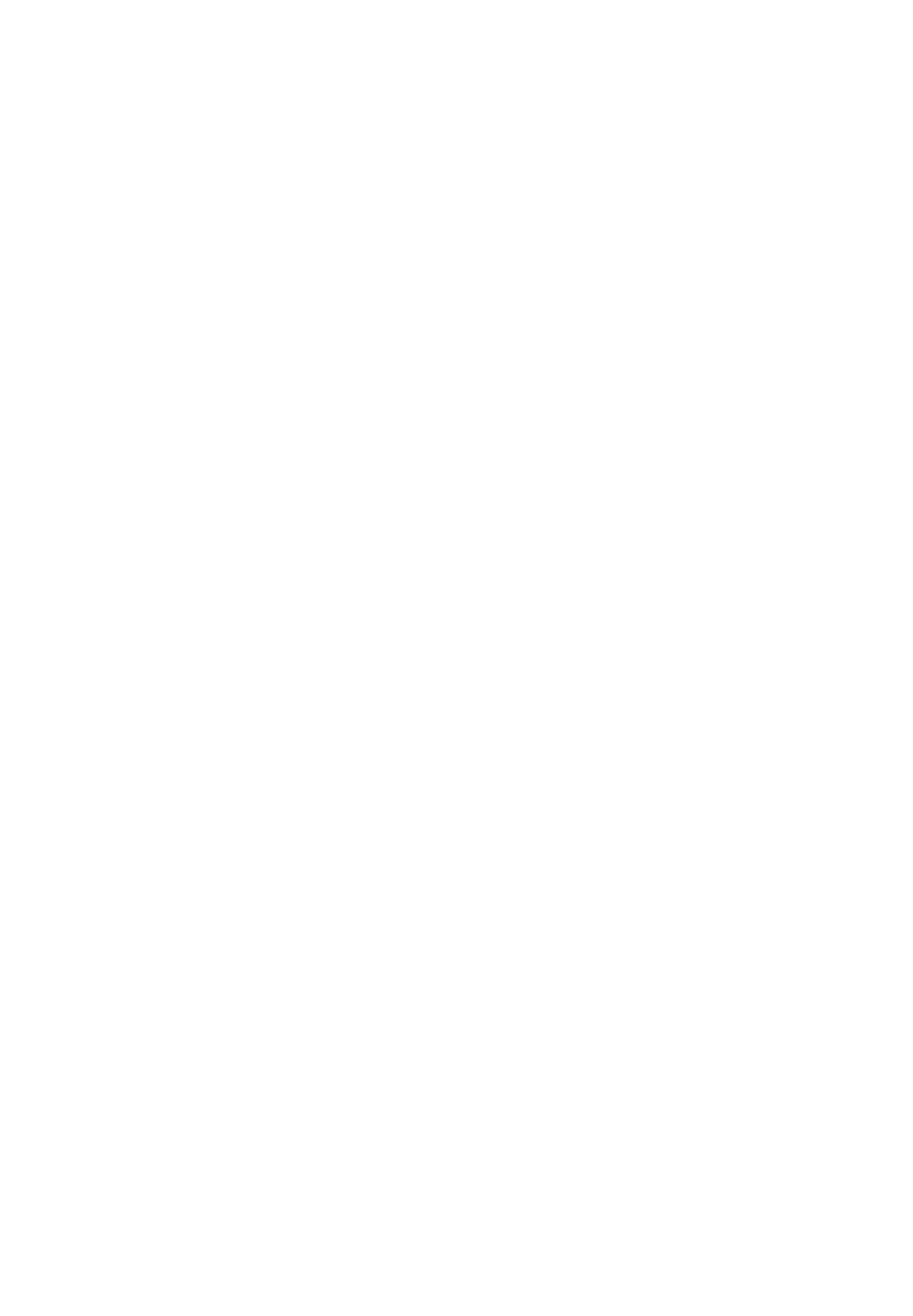# **Reactions to the Rio+20 Outcome Document 'The Future We Want'**

*Elizabeth Maruma Mrema*<sup>1</sup>

## **1 Introduction**

The United Nations Conference on Sustainable Development (UNCSD, or Rio+20) took place in Rio de Janeiro, Brazil, from 20 to 22 June 2012. It was one of the biggest environment-related international conferences to have been held in recent years, with over 45 000 participants, which included delegations from 192 United Nations (UN) member states, including 57 Heads of States and 31 Heads of Government,<sup>2</sup> three observer countries, as well as over 20 000 registered observers from, *inter alia*, business, non-governmental organizations (NGOs) and major groups, civil society, academics, journalists, and the general public.<sup>3</sup> By the end of the Conference, over US\$500-billion had been mobilized for the implementation of the Rio+20 Outcome Document, popularly known as 'The Future We Want'.4 In addition, different stakeholders registered over 600 voluntary commitments for sustainable development.<sup>5</sup>

Rio+20 was the third international conference on sustainable development, taking place 20 years after the 1992 Rio Earth Summit, the United Nations Conference on Environment and Development (UNCED), which adopted the landmark blueprint

<sup>1</sup> LLB (UDSM) LLM (Dalhousie) Post Graduate Diploma in International Relations and Conference Diplomacy (UDSM); former Deputy Director and Acting Director, Division of Environmental Policy Implementation (DEPI) at the United Nations Environment Programme (UNEP); currently Director, Division of Environmental Law and Conventions (DELC) at UNEP. The author is sincerely thankful to Pablo Fuentenebro for the research work undertaken during the preparation of this paper.

<sup>2</sup> See Rio+20, 'Rio+20 in Numbers', available at <http://www.uncsd2012.org/index.php?page=view&nr= 1304&type=230&menu=38> (visited 28 October 2014).

<sup>3</sup> 'Rio+20 in numbers', Rio+20 Fact Sheet (UN, 2012), available at <http://www.uncsd2012.org/content/ documents/784rio20%20in%20numbers\_final2.pdf> (visited 18 August 2014).

<sup>4</sup> Rio+20 Outcome Document 'The Future We Want', UNGA Res. 66/288 of 11 September 2012, available at <http://www.uncsd2012.org/content/documents/727The%20Future%20We%20Want%20 19%20June%201230pm.pdf> (visited 14 October 2014).

<sup>5</sup> *Ibid*.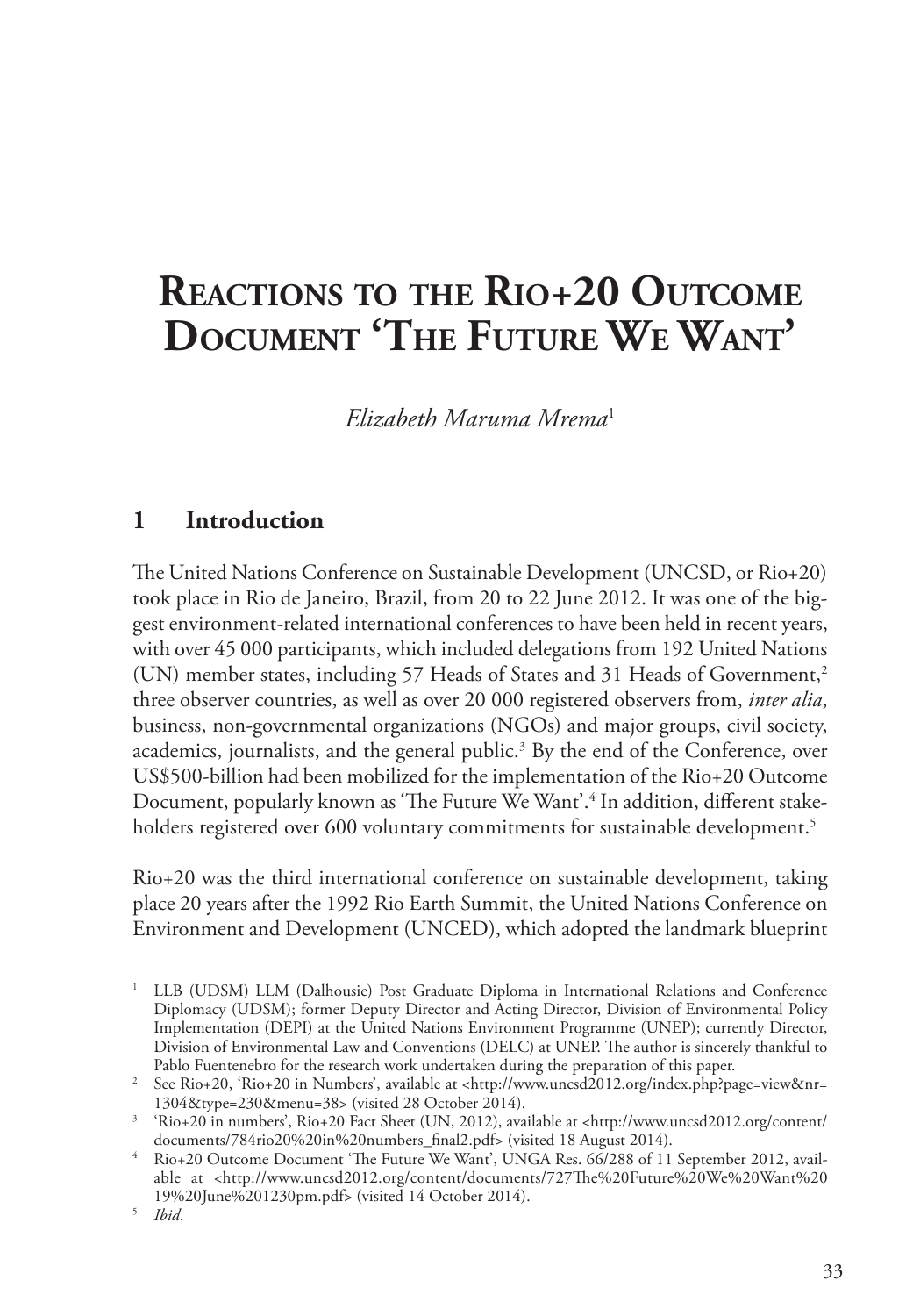for sustainable development, Agenda  $21<sup>6</sup>$  with specific action plans for sustainable development. Ten years later, the 2002 World Summit on Sustainable Development (WSSD) adopted the Johannesburg Plan of Implementation,7 which built upon the progress made and lessons learned since 1992. Clearly, each of these Conferences had a specific focus, evolving from 'environment and development' in 1992, to 'sustainable development' in 2002 and the same guiding theme in 2012 – demonstrating the emerging focus and themes of environmental management over the years.

The Rio+20 Conference had three key goals, aimed at reinforcing the link between the social, economic and environmental concerns of the international community.<sup>8</sup> These were:

- 1. Renewed political commitment to sustainable development.
- 2. Assessing the progress made to date and the remaining gaps, if any, in the implementation of the outcomes of the major summits on sustainable development (such as those mentioned above), as well as other already agreed commitments.
- 3. Addressing new and emerging challenges.

The Rio+20 Outcome Document, 'The Future We Want', was the joint response and commitment from governments and high-level representatives participating in the Conference. The document reflected the renewed political commitment towards achieving sustainable development, following the lessons learned from Agenda 21 (which was a 'blueprint to rethink economic growth, advance social equity and ensure environmental protection').<sup>9</sup>

This paper focuses on Rio+20, the United Nations Conference on Sustainable Development; charting briefly the history behind the Rio+20 Conference, which history includes the UN Conference on Environment and Development in 1992, and the World Summit on Sustainable Development in 2002. It reviews specific implications of the Rio+20 Conference for the United Nations Environment Programme (UNEP),10 in terms of a strengthened role as global environmental authority. This paper also highlights reactions from different stakeholders to the outcome of the Rio+20 Conference, and provides specific examples of reactions from governments and major groups (including women, civil society and 'the Elders'11). Finally, the

<sup>6</sup> Agenda 21, UN Conference on Environment and Development, Rio de Janeiro, 13 June 1992, UN Doc. A/CONF.151/26/Rev.1 (1992), available at <http://sustainabledevelopment.un.org/content/documents/ Agenda21.pdf>.

<sup>7</sup> Plan of Implementation of the World Summit on Sustainable Development, UN Doc. A/CONF.199/20 (2002).

<sup>8</sup> UNGA, President of the 65th Session, 'Sustainable Development. Background', available at <http://www. un.org/en/ga/president/65/issues/sustdev.shtml> (visited 19 August 2014).

<sup>9</sup> UN Sustainable Development Knowledge Platform, 'About Rio+20', available at <http://sustainabledevelopment.un.org/rio20.html> (visited 19 August 2014).<br><sup>10</sup> See <http://www.unep.org>.

 $11$  The Elders are an independent group of global leaders (established by Nelson Mandela in 2007), who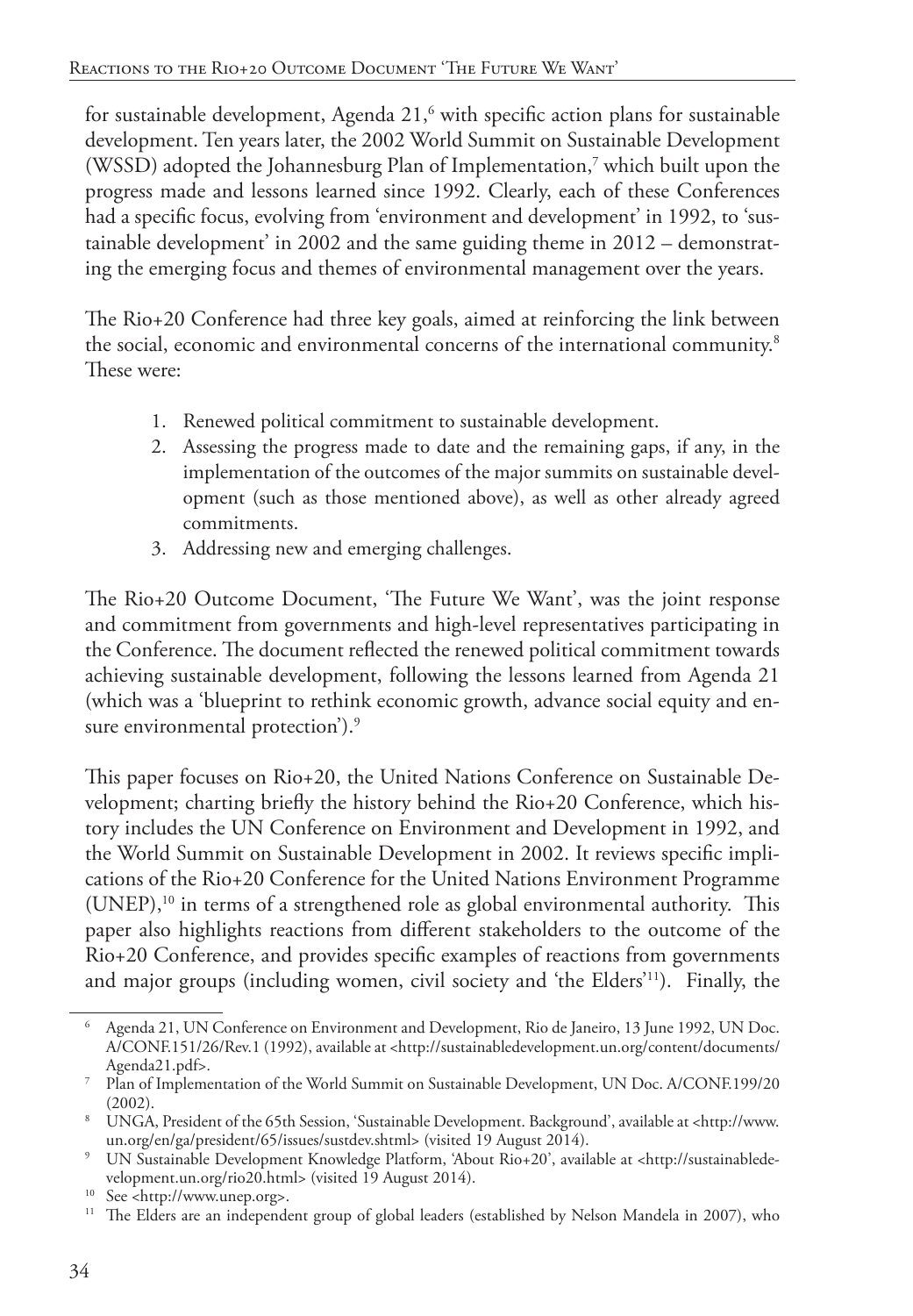paper maps a way forward from the Rio+20 Conference to the development of the Post-2015 Development Agenda and the transition from the Millennium Development Goals (MDGs)<sup>12</sup> to the Sustainable Development Goals (SDGs).<sup>13</sup>

# **2 The Long Road to the Rio+20 Conference**

#### **2.1 1992 Rio Earth Summit: the United Nations Conference on Environment and Development**

The 1992 Rio Earth Summit (UNCED) was held in Rio de Janeiro from 3 to 14 June 1992. At Rio, 'the UN sought to help Governments rethink economic development and find ways to halt the destruction of irreplaceable natural resources and pollution of the planet'.14 Governments recognized that there was a necessity for them to transform their attitudes and behaviour, and for national and international plans and policies to be redirected so as to ensure that economic decisions consider and take into account environmental impacts. The Rio Earth Summit thus called for:

- 1. Change in patterns of production, especially with reference to the production of toxic components.
- 2. Promotion of alternative sources of energy to replace the use of fossil fuels which are linked to global climate change.
- 3. New reliance on public transportation systems in order to reduce vehicle emissions, congestion in cities and the health problems caused by polluted air and smog.
- 4. Increased awareness of, and concern over, the growing scarcity of water.<sup>15</sup>

Amongst other achievements, the Rio Earth Summit resulted in the creation of the Convention on Biological Diversity (CBD),<sup>16</sup> the United Nations Framework Convention on Climate Change (UNFCCC)<sup>17</sup> and the United Nations Convention on Combating Desertification (UNCCD)<sup>18</sup> – the three treaties popularly re-

work together for peace and human rights. They use their collective influence and experience to galvanize support for peace building, to help address major causes of human suffering, and to promote shared interests of humanity. See <http://www.theelders.org> (visited 23 August 2014).

<sup>12</sup> See <http://www.un.org/millenniumgoals/>.

<sup>&</sup>lt;sup>13</sup> See UN Sustainable Development Knowledge Platform, 'Sustainable development goals', available at <http://sustainabledevelopment.un.org/?menu=1300> (visited 20 September 2014).

<sup>&</sup>lt;sup>14</sup> 'United Nations Conference on Environment and Development (1992)', UN Briefing papers: Earth Summit (UN, 1997), available at <http://www.un.org/geninfo/bp/enviro.html> (visited 19August 2014).

<sup>15</sup> *Ibid*.

<sup>16</sup> Convention on Biological Diversity, Rio de Janeiro, 5 June 1992, in force 29 December 1993, 31 *International Legal Materials* (1992) 822, <http://www.biodiv.org>.

<sup>&</sup>lt;sup>17</sup> United Nations Framework Convention on Climate Change, New York, 9 May 1992, in force 21 March 1994, 31 *International Legal Materials* (1992) 849, <http://unfccc.int>.

<sup>&</sup>lt;sup>18</sup> UN Convention to Combat Desertification in Countries Experiencing Serious Drought and or Desertification, Particularly in Africa, Paris, 17 June 1994, in force 26 December 1996, 33 *International Legal Materials* (1994) 1309, <http://www.unccd.int>.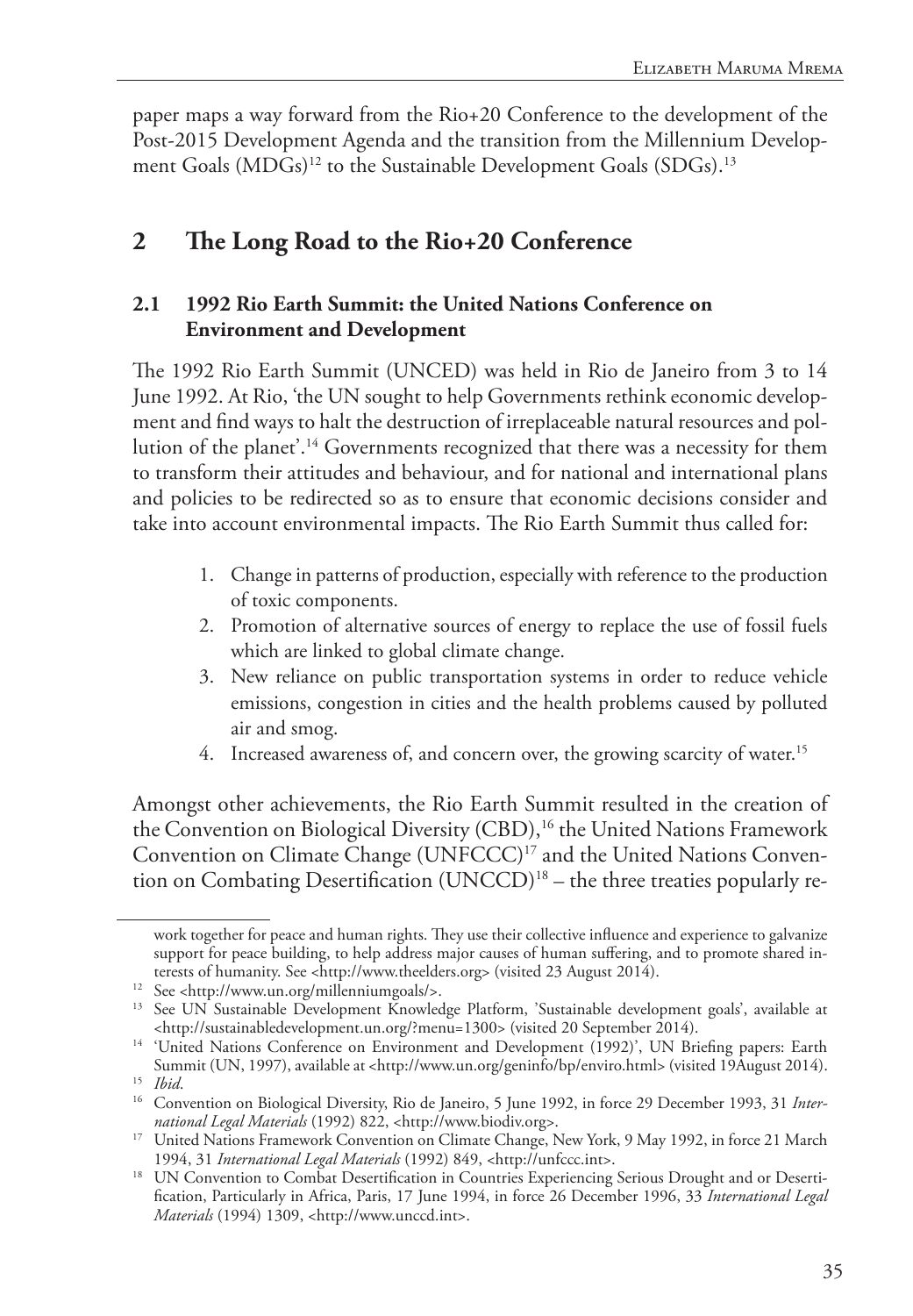ferred to as the 'Rio Conventions'.19 The Summit also sought to establish novel and fair global partnerships through increased cooperation among states, key sectors of societies and people, in working towards attaining international agreements which consider the interests of all and protect the integrity of the global environmental and developmental system. In addition, the Summit reaffirmed the importance of the Declaration of the United Nations Conference on the Human Environment,<sup>20</sup> which had been adopted at the Stockholm Conference on the Human Environment on 16 June 1972. Among the Stockholm Conference's major achievements had been the proposal to establish the United Nations Environment Programme, with a small secretariat to serve as a focal point for environmental action and coordination within the UN system, headed by an Executive Director.<sup>21</sup> This proposal was considered and approved by the United Nations General Assembly (UNGA) in December 1972.22

#### **2.2 2002 World Summit on Sustainable Development**

The World Summit on Sustainable Development, which was held in Johannesburg, South Africa, in September 2002, aimed at addressing failures in the implementation of the outcome of the 1992 Earth Summit. Since 1992, poverty had further deepened as a result of rapid population growth and worsening environmental degradation, amongst other factors. Hence, further tangible priorities for actions were needed to reverse the then ongoing negative trends. The Summit thus adopted the Johannesburg Plan of Implementation, which set specific targets to be achieved over a period of time aimed at, *inter alia*, expanding access to water and sanitation, energy, improvement of agricultural yields (including maintaining and restoring fish stocks), sustainable management of toxic chemicals, further reduction of the rate of biodiversity loss, and improving ecosystem management.<sup>23</sup>

In an attempt to ensure that adopted actions would indeed be implemented, the Summit also launched over 300 voluntary partnerships. These involved not only governments and intergovernmental organizations, but also civil society and the private sector, with each expected to bring in additional resources to implement the actions for sustainable development. The Summit's Secretary-General, Nitin Desai, commented that, in many ways, the Summit was more targeted than Rio, with indi-

<sup>19</sup> *The Rio Conventions. Action on Adaptation* (CBD, UNCCD and UNFCCC, 2012), available at <http:// unfccc.int/resource/docs/publications/rio\_20\_adaptation\_brochure.pdf> (visited 19 August 2014).

<sup>&</sup>lt;sup>20</sup> Declaration of the United Nations Conference on the Human Environment, Stockholm, 16 June 1972,

UN Doc. A/CONF.48/14/Rev.1 (1973), 11 *International Legal Materials* (1972) 1416. 21 Report of the United Nations Conference on the Human Environment, Stockholm, June 1972, Report on Resolution on Institutional and Financial Arrangements, Chapter III, available at <http://www.undocuments.net/unche-if.htm> (visited 21 September 2014).

<sup>&</sup>lt;sup>22</sup> 'Institutional and financial arrangements for international environmental co-operation' UNGA Res. 2997 of 15 December 1972.

<sup>23</sup> For the feature story on the Summit, see UN Johannesburg Summit 2012, 'The Johannesburg Summit Test: What Will Change?', available at <http://www.johannesburgsummit.org/html/whats\_new/feature\_ story41.html> (visited 23 August 2014).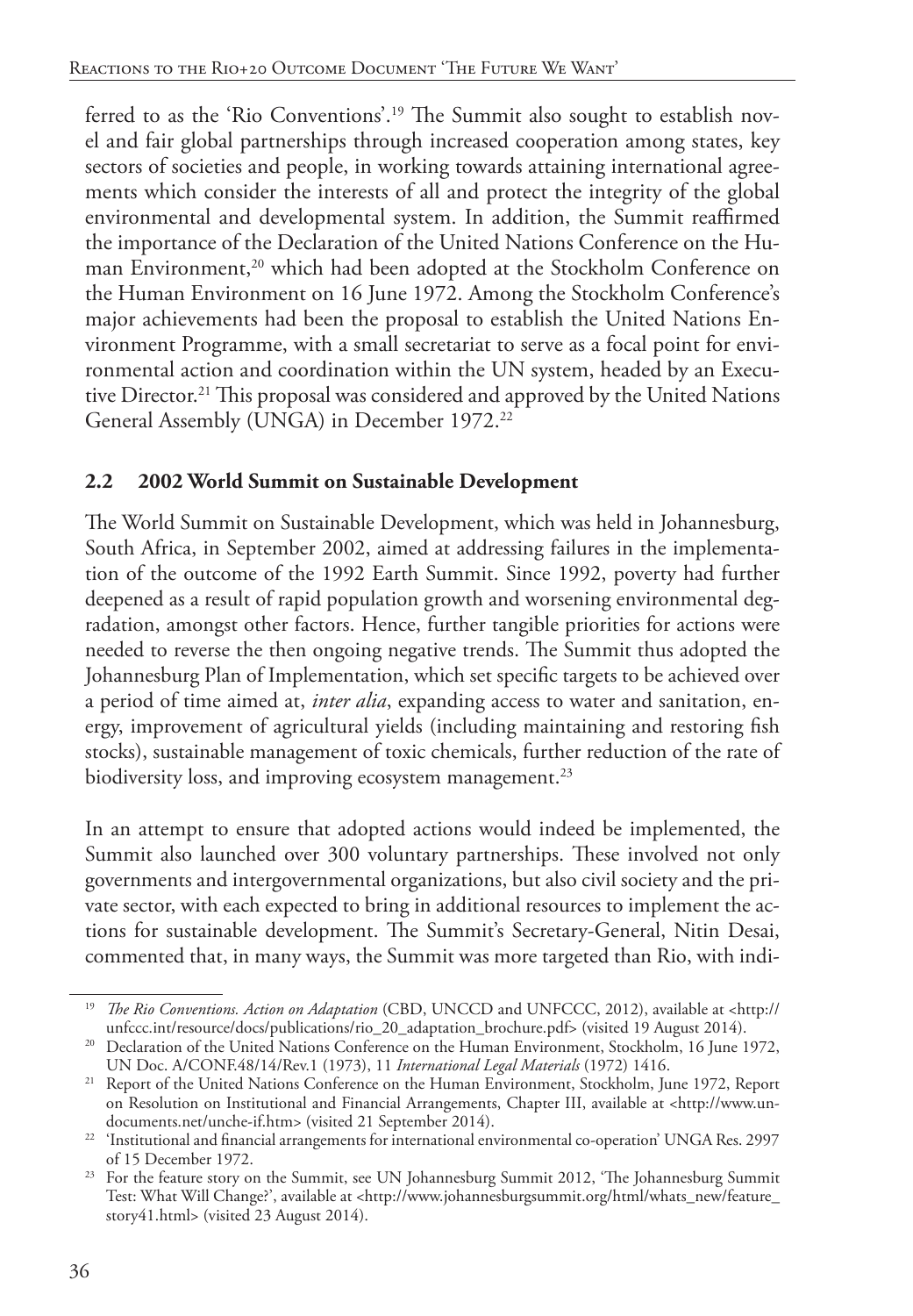cators to address poverty and deteriorating natural environment, and more focused than Agenda 21, since the Summit was able to agree on priority areas for action and committed to support their implementation through the launched partnerships.<sup>24</sup>

#### **2.3 2012 United Nations Conference on Sustainable Development (Rio+20)**

The Rio+20 Conference (United Nations Conference on Sustainable Development – UNSD) was held twenty years after the 1992 Earth Summit in Rio. The Conference brought together governments, international institutions, major groups, to mention but a few participants, with the objective of achieving consensus 'on a range of smart measures that could reduce poverty while promoting decent jobs, clean energy and sustainable and fair use of resources'.25

It was clear once again that both the 1992 and 2002 Summits had been followed by limited progress in the implementation of their agreed outcomes, commitments and actions. Hence, it was hoped that Rio+20 would respond to this, taking a different approach to those taken by the previous Summits to commitments and actions, and avoiding repetition of the past shortcomings. In response to the implementation gap thus far hampering the achievement of sustainable development, the Conference decided to focus its deliberations on two themes as a possible solution, namely:

- 1. Promoting green economy in the context of sustainable development and poverty eradication.
- 2. Strengthening the institutional framework for sustainable development.<sup>26</sup>

These two themes were seen as possible means to a cleaner and greener path to development to be achieved principally through seven priority areas, i.e. decent jobs, energy, sustainable cities, food security and sustainable agriculture, water, oceans and disaster readiness.27 The success of this path would provide the world with long term sustainable development through its three pillars, i.e. economic development, social development and environmental protection or sustainability.

# **3 Significance of Rio+20 for UNEP**

Rio+20 marked a turning point in the life of the UNEP (established over forty years ago in 1972) insofar as the Conference brought about a complete departure

<sup>24</sup> *Ibid*.

<sup>&</sup>lt;sup>25</sup> This statement was given in response to frequently asked questions to the UNCSD Secretariat during the preparation for the Rio+20 Summit, available at <http://www.uncsd2012.org/about.html> (visited 23 August 2014).

<sup>26</sup> For details, see UN Rio+20, 'Objectives and Themes', available at <http://www.uncsd2012.org/objectiveandthemes.html> (visited 19 August 2014).

<sup>&</sup>lt;sup>27</sup> For the seven critical issues discussed at Rio+20, see UN Rio+20, '7 Critical Issues at Rio+20', available at <http://www.uncsd2012.org/7issues.html> (visited 19 August 2014).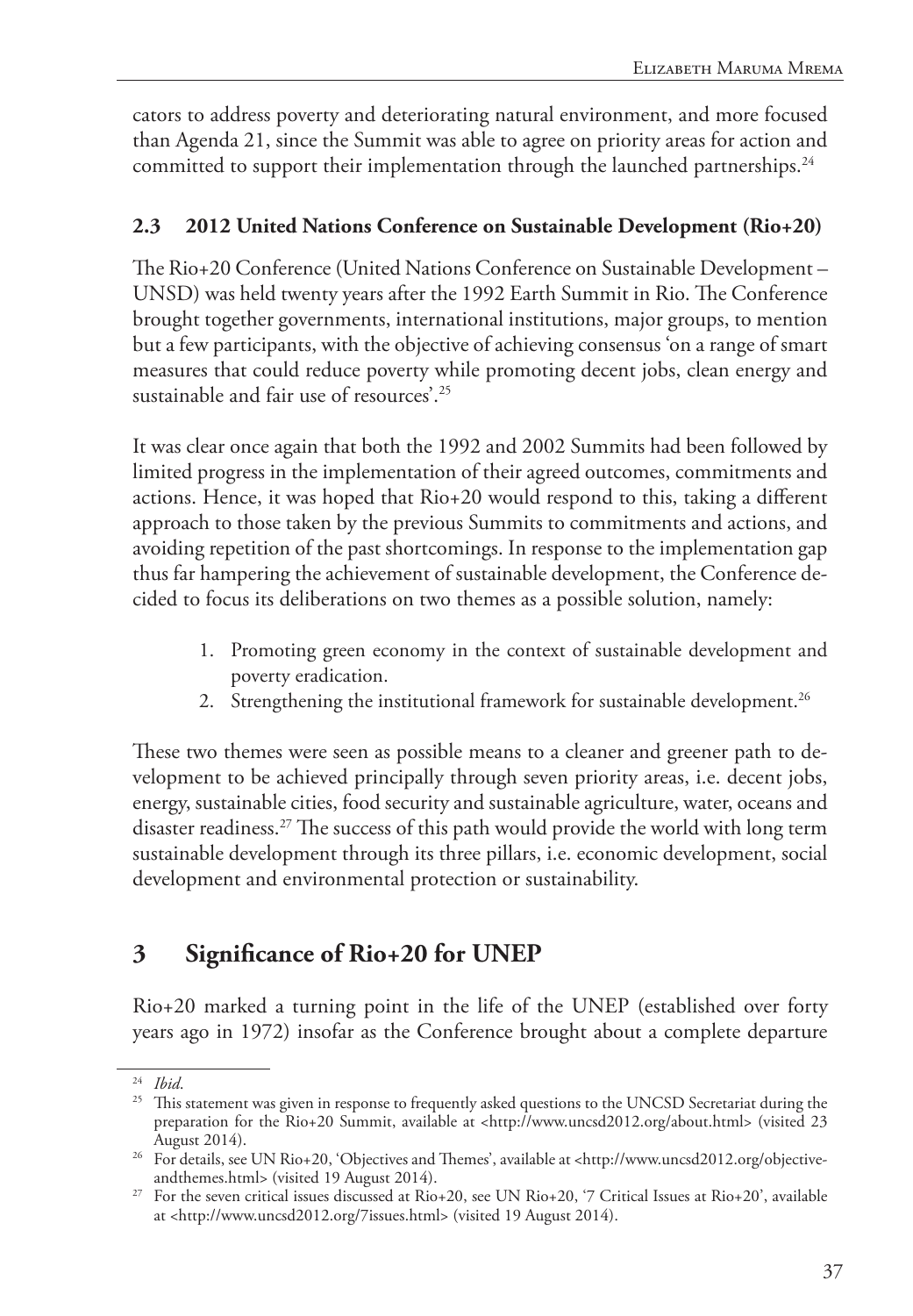from UNEP's historic status. The Conference strengthened and upgraded the status of UNEP as a universal body by calling for adequate and increased resources, and strengthened its role in the coordination of the UN system. Furthermore, UNEP's strategic regional presence to assist countries upon request was enhanced, and UNEP was formally acknowledged as the leading global environmental authority to set the global environmental agenda. Paragraph 88 of 'The Future We Want*'* Document (see Box 1 below) is critical in the newly reinforced UNEP, which is expected to set the future environmental agenda as well as promote coherent implementation of the environmental dimension of sustainable development within the UN system. A UN General Assembly Resolution later endorsed the content of this paragraph.<sup>28</sup>

Member states agreed to open up the membership of the UNEP governing body (which has historically been a 58 member Governing Council) to universal membership through the creation of the United Nations Environment Assembly (UNEA)<sup>29</sup> as the highest global policy decision-making body on matters related to environmental protection and management. In February 2013 (at its 27th session and first universal session), the UNEP Governing Council adopted Decision 27/2 on the change of the designation of the then Governing Council of UNEP to the United Nations Environment Assembly.30 In March 2013, the United Nations General Assembly (at its 67th session) decided to take note of this decision and to change the designation of the Governing Council of UNEP to the UNEA of UNEP.<sup>31</sup> The UNEA was thus convened for the first time at its first session for one week in June 2014. This first ever UNEA was attended by 1 065 participants from 163 countries, 113 at full ministerial level.32 In addition, 168 major groups and stakeholders as well as 340 international and national journalists attended and covered the UNEA events. A wide range of key environmental challenges were identified and decisions geared towards finding solutions to these challenges were adopted at the first UNEA. These covered a range of issues, such as illegal trade in wildlife, science – policy interface, chemicals and waste, air quality, ecosystem based adaptation and marine plastic debris and micro plastics. Other pertinent issues included, *inter alia*, coordination across the UN system in the field of environment through the development of a UN system-wide strategy, implementation of Principle 10 of the Rio Declaration on Environment and

<sup>&</sup>lt;sup>28</sup> 'Report of the Governing Council of the United Nations Environment Programme on its twelfth special session and on the implementation of section IV.C, entitled "Environmental pillar in the context of sustainable development", of the outcome document of the United Nations Conference on Sustainable Development', UNGA Res. 67/213 of 21 December 2012. 29 See <http://www.unep.org/unea/>.

<sup>&</sup>lt;sup>30</sup> Annex to decision 27/2: 'Draft resolution for adoption by the General Assembly: Change of the designation of the Governing Council of the UNEP, Proceedings of the Governing Council/Global Ministerial Environment Forum at its first universal session Governing Council of the UNEP, Twenty-seventh session of the Governing Council/ Global Ministerial Environment Forum', UN Doc. UNEP/GC.27/17 (2013).

<sup>&</sup>lt;sup>31</sup> 'Change of the designation of the Governing Council of the United Nations Environment Programme', UNGA Res. 67/251 of 25 July 2013.

<sup>&</sup>lt;sup>32</sup> See the UNEA website at <http://www.unep.org/unea/en/> (visited 24 August 2014).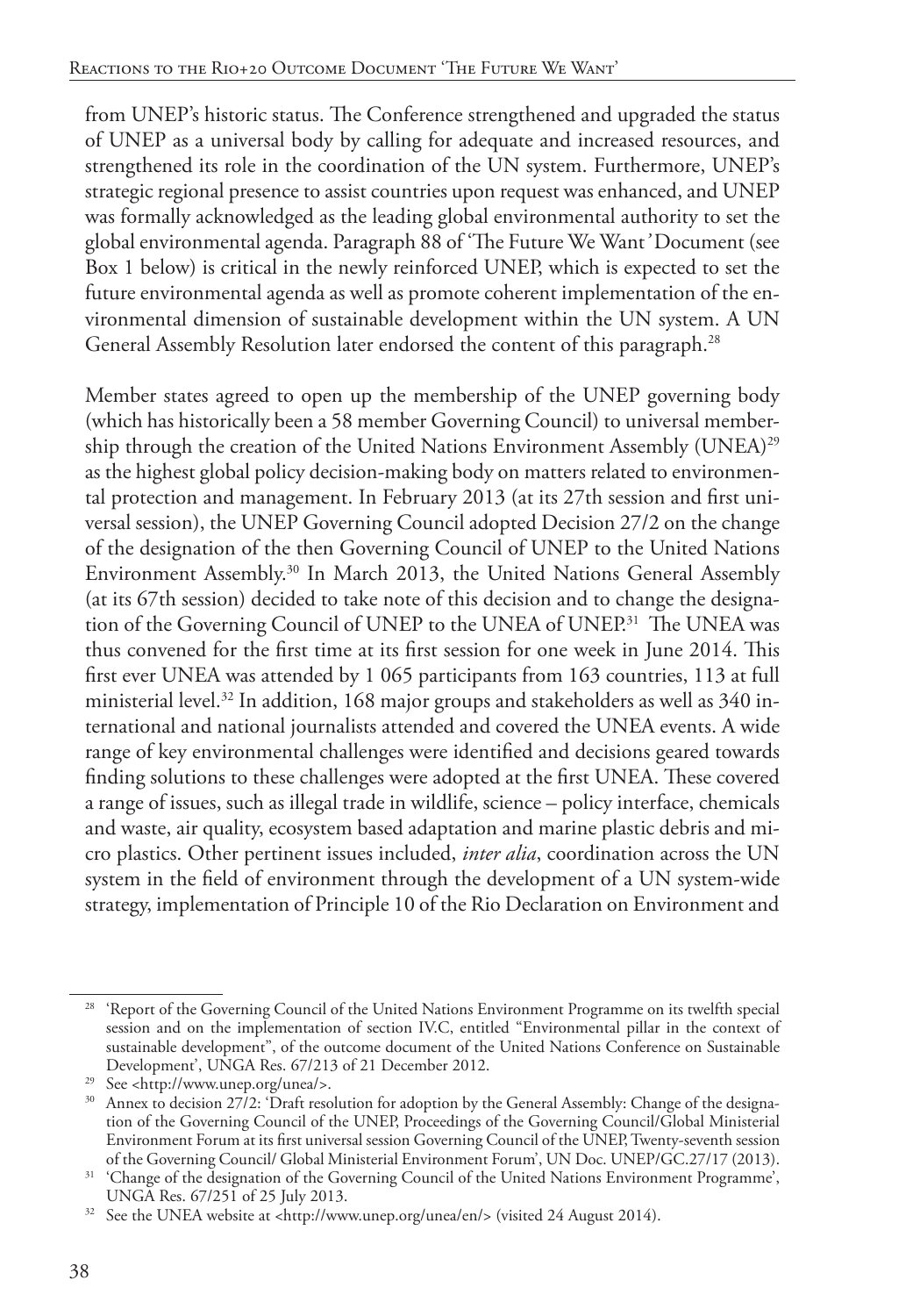Development,<sup>33</sup> and tools and approaches to achieve environmental sustainability in the context of sustainable development.<sup>34</sup>

Furthermore, the Rio+20 Conference recognized the significant contributions made by multilateral environmental agreements (MEAs) in the implementation of the three pillars of sustainable development. The secretariats of a number of MEAs are administered by UNEP.<sup>35</sup> Through them, UNEP thus continues to play a major role

<sup>35</sup> UNEP administers and/or provides secretariat service to the following global environmental conventions: Convention on Biological Diversity and its related Protocols (Cartagena Protocol on Biosafety, Montreal, 29 January 2000, in force 11 September 2003, 39 *International Legal Materials* (2000) 1027, <http:// www.cbd.int/biosafety>; and the Nagoya Protocol on Access to Genetic Resources and the Fair and Equitable Sharing of Benefits Arising from their Utilization to the Convention on Biological Diversity, Nagoya, 29 October 2010, in force 12 October 2014, <http://www.cbd.int/abs/>); Bonn Convention on the Conservation of Migratory Species of Wild Animals (Bonn, 23 June 1979, in force 1 November 1983, 19 *International Legal Materials* (1980) 15, <http://www.cms.int>) as well as its related Agreements, such as AEWA (Agreement on the Conservation of African-Eurasian Migratory Waterbirds, The Hague, 16 June 1995, in force 1 November 1999, <http://www.unep-aewa.org>), EUROBATS (Agreement on the Conservation of European Bats, London, 4 December 1991, in force 16 January 1994, <http://www. eurobats.org/>), ASCOBANS (Agreement on the Conservation of Small Cetaceans of the Baltic, North East Atlantic, Irish and North Seas, New York, 17 March 1992, in force 29 March 1994, <http://www. ascobans.org/>) and the Gorilla Agreement (Agreement on the Conservation of Gorillas and their Habitats, Paris, 26 October 2007, in force 1 June 2008, <http://www.cms.int/en/legalinstrument/gorillaagreement>); Convention on International Trade of Endangered Species of Wild Fauna and Flora (Washington DC, 3 March 1973, in force 1 July 1975, 993 *United Nations Treaty Series* 243, <http://www.cites. org>); Convention on the Protection of the Ozone Layer (Vienna, 22 March 1985, in force 22 September 1988, 26 *International Legal Materials* (1985) 1529) and its related Protocol (Montreal Protocol on Substances that Deplete the Ozone Layer, Montreal, 16 September 1987, in force 1 January 1989, 26 *Inter*national Legal Materials (1987) 154, <http://www.unep.org/ozone/>); Basel Convention on the Movement of Hazardous Chemicals and Wastes (Basel, 22 March 1989, in force 5 May 1992, 28 *International Legal Materials* (1989) 657, <http://www.basel.int>); Rotterdam Convention on Prior Informed Consent Procedure for Certain Hazardous Chemicals and Pesticides in International Trade (Rotterdam, 11 September, 1998, in force 24 February, 38 *International Legal Materials* (1999) 1, <http:// www.pic.int>); Stockholm Convention on Protecting Human Health and the Environment from Persistent Organic Pollutants (Stockholm, 22 May 2001, in force 17 May 2004, 40 *International Legal Materials* (2001) 532, <http://www.pops.int>) and currently on interim basis the Minamata Convention on Mercury (Geneva, 19 January 2013, not yet in force, <http://www.mercuryconvention.org/>). In addition, UNEP provides similar services to six regional seas conventions and action plans, as well as their related Protocols for the conservation of the marine environment; these are the Barcelona Convention (Convention for the Protection of the Mediterranean Sea against Pollution, Barcelona, 16 February 1976, in force 12 February 1978, 15 *International Legal Materials* (1976) 290, amended to be the Convention for the Protection of the Marine Environment and the Coastal Region of the Mediterranean, Barcelona, 10 June 1995, in force 9 July 2007, available at <http://www.unep.ch/regionalseas/regions/med/t\_barcel. htm> (visited 27 September 2014)); Nairobi Convention (Convention for the Protection, Management and Development of the Marine and Coastal Environment of the Eastern African Region, Nairobi, 21 June 1985, in force 30 May 1996, available at <http://www.unep.org/NairobiConvention/The\_Convention/Protocols/Convention\_Text.asp> (visited 27 September 2014)); Abidjan Convention (Convention for Co-operation in the Protection and Development of the Marine and Coastal Environment of the West and Central African Region, Abidjan, 23 March 1981, in force 5 August 1984, 20 International Legal Materials (1981) 746); Cartagena Convention (Convention for the Protection and Development of the Marine Environment of the Wider Caribbean Region, Cartagena, 24 March 1983, in force 11 October 1986, <http://www.cep.unep.org/cartagena-convention/text-of-the-cartagena-convention>); Northwest Pacific Action Plan (The Action Plan for the Protection, Management and Development of the Marine and Coastal Environment of the Northwest Pacific Region, Seoul, 14 September 1994, <http://www.

<sup>&</sup>lt;sup>33</sup> UN Declaration on Environment and Development, Rio de Janeiro, 14 June 1992, UN Doc. A/ CONF.151/5/Rev.1 (1992), 31 *International Legal Materials* (1992) 876.

<sup>34</sup> See texts of all the adopted Resolutions and Decisions available at the UNEA website, *supra* note 32.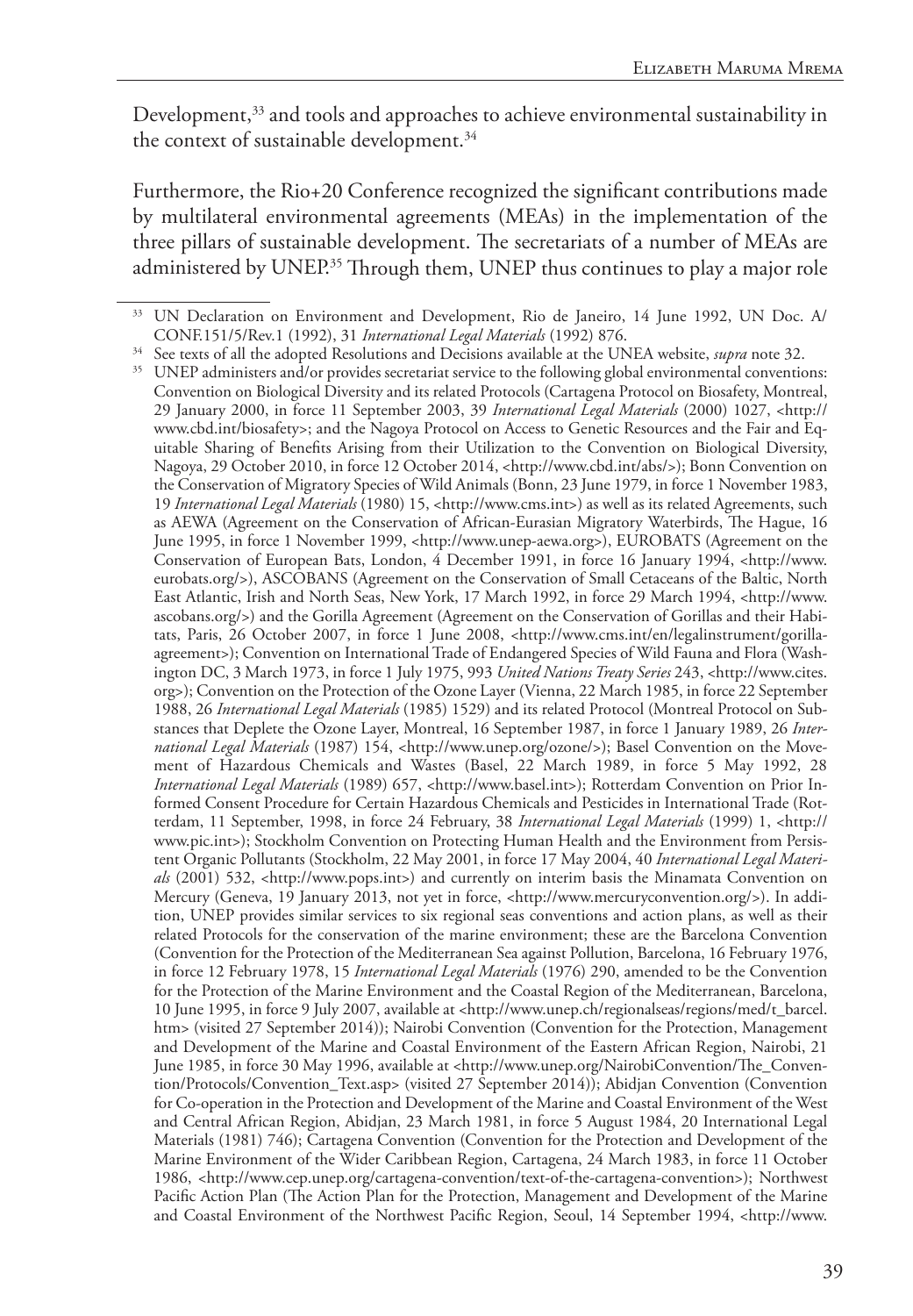in the achievement of sustainable development. With this recognition, Paragraph 89 of the Rio+20 Outcome Document has further acknowledged the work already undertaken in the field of international environmental governance to create synergies and policy coherence through the chemical and waste cluster of  $MEAs<sup>36</sup> - which$ are also administered by UNEP but with one, the Rotterdam Convention, administered jointly with FAO.37

#### *Box 1: Paragraph 88 of 'The Future We Want'*

We are committed to strengthening the role of the United Nations Environment Programme as the leading global environmental authority that sets the global environmental agenda, that promotes the coherent implementation of the environmental dimension of sustainable development within the United Nations system and that serves as an authoritative advocate for the global environment. We reaffirm resolution 2997 (XXVII) of 15 December 1972 which established UNEP and other relevant resolutions that reinforce its mandate, as well as the 1997 Nairobi and 2000 Malmö Ministerial Declarations. In this regard, we invite the United Nations General Assembly, in its 67th Session, to adopt a Resolution strengthening and upgrading UNEP in the following manner:

- a) Establish universal membership in the Governing Council of UNEP, as well as other measures to strengthen its governance as well its responsiveness and accountability to Member States;
- b) Have secure, stable, adequate and increased financial resources from the regular budget of the UN and voluntary contributions to fulfill its mandate;
- c) Enhance UNEP's voice and ability to fulfill its coordination mandate within the UN system by strengthening UNEP engagement in key UN coordination bodies and empowering UNEP to lead efforts to formulate UN system-wide strategies on the environment;
- d) Promote a strong science-policy interface, building on existing international instruments, assessments, panels and information networks, including the Global Environmental Outlook, as one of the processes aimed at bringing together information and assessment to support informed decision-making;
- e) Disseminate and share evidence-based environmental information and raise public awareness on critical as well as emerging environmental issues;

nowpap.org/>) and East Asian Seas (The Action Plan for the Protection and development of the Marine and coastal areas of the East Asian Region, Bangkok, 11 December 1981, <http://www.cobsea.org/). For more information, see <http://www.unep.org/regionalseas/programmes/conventions/default.asp>.

<sup>&</sup>lt;sup>36</sup> The chemical and waste cluster of MEAs includes the Basel, Rotterdam and Stockholm Conventions, which have merged their earlier three independent secretariats into one Secretariat. This merging or synergies arrangement enhances cooperation and coordination among the three Conventions and promotes a more effective and coherent decision-making on policy and enhances efficiency in supporting their Parties as well as enhances the implementation of these Conventions at national, regional and global levels. See <http://www.synergies.pops.int>. 37 UN Sustainable Development Knowledge Platform, 'The Future We Want', *supra* note 9.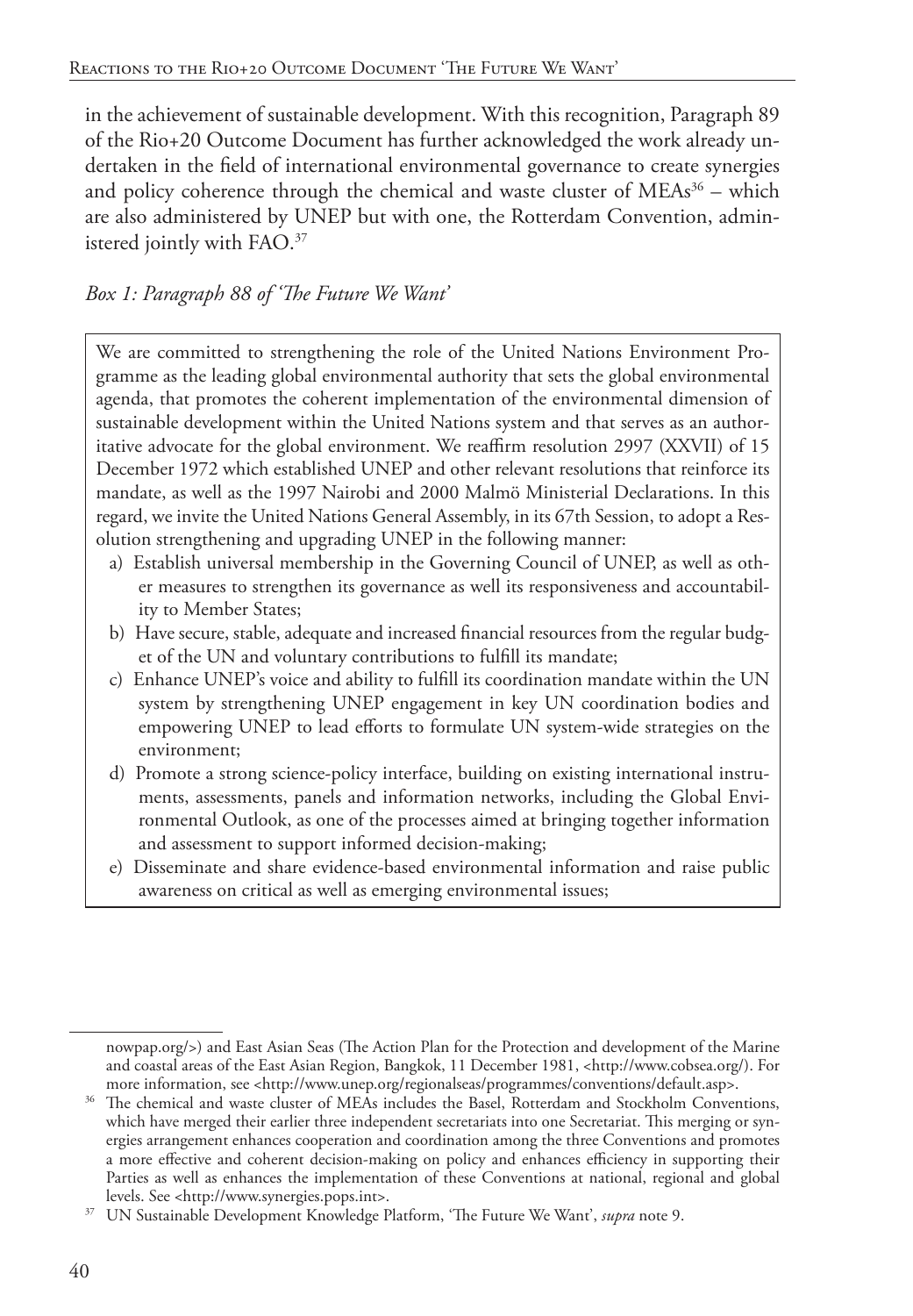- f) Provide capacity building to countries as well as support and facilitate access to technology;
- g) Progressively consolidate headquarters functions in Nairobi, as well as strengthen its regional presence, in order to assist countries, upon request, in the implementation of their national environmental policies, collaborating closely with other relevant entities of the UN system;
- h) Ensure the active participation of all relevant stakeholders drawing on best practices. and models from relevant multilateral institutions and exploring new mechanisms to promote transparency and the effective engagement of civil society.

Additionally, 'The Future We Want' highlighted a number of issues relevant to UN-EP's work and mandate: the promotion of a green economy in the context of sustainable development and poverty eradication;38 a proposed Ten-Year Framework of Programmes on Sustainable Consumption and Production;<sup>39</sup> and the establishment of the process for the development of Sustainable Development Goals (SDGs)<sup>40</sup> (which will be a follow up to, and build upon, the Millennium Development Goals $41$  and will converge with the Post-2015 Development Agenda).<sup>42</sup> Other issues covered in the Outcome Document's 283 paragraphs include, *inter alia*, the urgent re-establishment of ocean fish stocks;<sup>43</sup> a call for nations to develop and implement sciencebased management plans to maintain or restore fish stocks to the maximum sustainable yield;<sup>44</sup> and the reaffirmation of all nations' commitments to phase out fossil fuel subsidies.<sup>45</sup>

In addition to the Outcome Document, 721 voluntary commitments regarding sustainable development were made by civil society, businesses, governments, universities and other stakeholders.<sup>46</sup> These all were intended to guarantee effective implementation of the aspirations of, and decisions taken at, the Conference.

The legally non-binding Outcome Document, 'The Future We Want', was endorsed by 192 governments, which re-affirmed their political commitment to sustainable development towards a sustainable future. Overall, UNEP came out of Rio+20 delighted, as the Summit was a milestone in the evolution of UNEP in terms of its central role as the global environmental authority, increased resources, enhanced mandate as a global environmental institution entrusted to coordinate the entire UN

<sup>&</sup>lt;sup>38</sup> 'The Future We Want' Outcome Document, para. 62.

<sup>39</sup> *Ibid*. paras 224–226.

<sup>&</sup>lt;sup>40</sup> See UN Sustainable Development Knowledge Platform, 'Sustainable development goals', available at <http://sustainabledevelopment.un.org/?menu=1300> (visited 20 September 2014).

<sup>41</sup> See <http://www.un.org/millenniumgoals/.

<sup>&</sup>lt;sup>42</sup> 'The Future We Want' Outcome Document, paras 245-251.

<sup>43</sup> *Ibid*. paras 168–175.

<sup>44</sup> *Ibid*. para. 168.

<sup>45</sup> *Ibid*. para. 225.

<sup>46</sup> For texts of Voluntary Commitments made, see UN Rio+20, 'Voluntary Commitments', available at <www.uncsd2012.org/allcommitments.html> (visited 23 August 2014).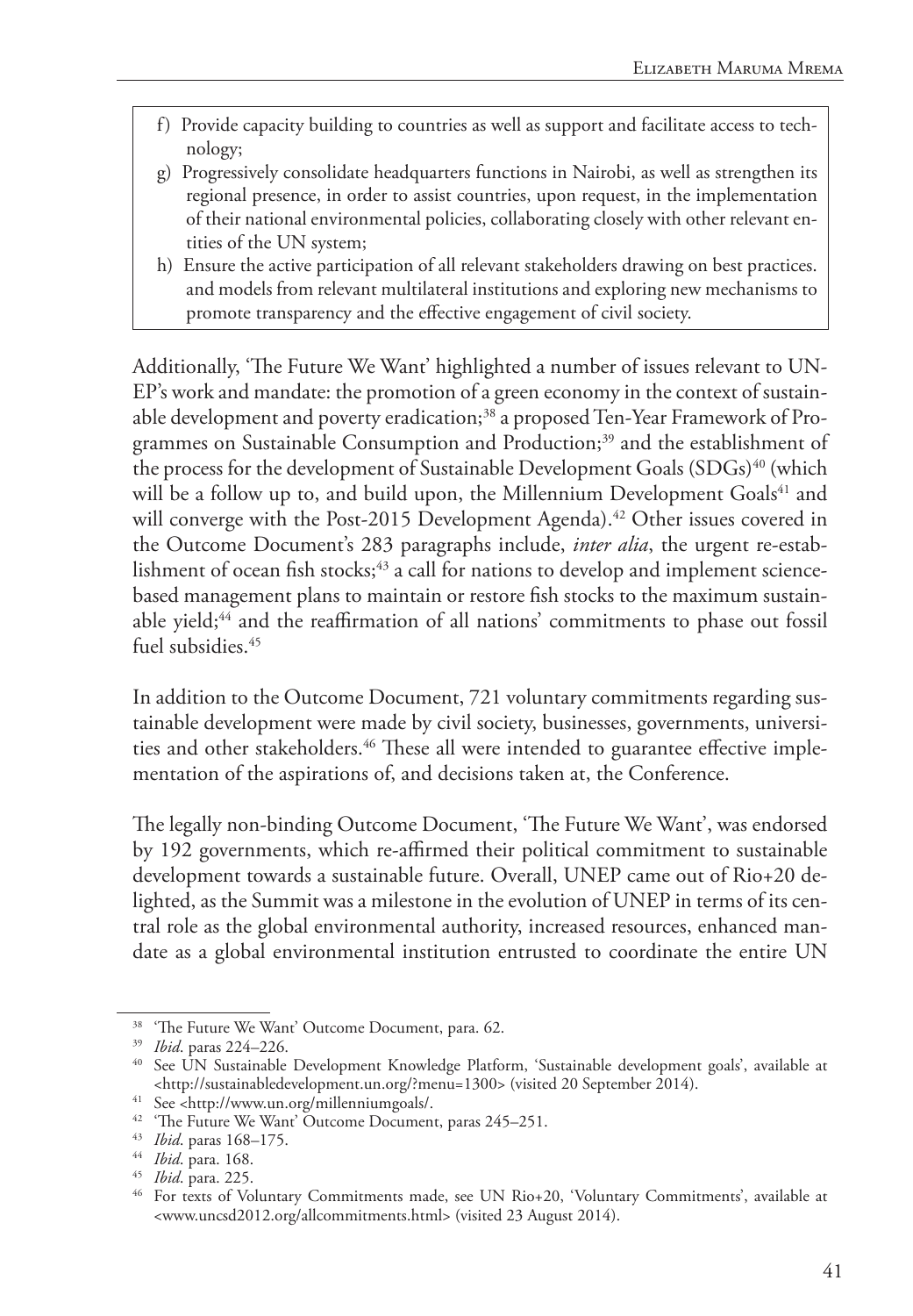system, and universal membership of its governing body through the establishment of the UNEA.

*Box 2: 'The Future We Want': calls for action (among others)*

- Detailing how the green economy can be used as a tool to achieve sustainable development.
- Strengthening UNEP and establishing a new forum for sustainable development.
- Promoting corporate sustainability reporting measures.
- Taking steps to go beyond GDP to assess the well-being of a country.
- Developing a strategy for sustainable development financing.
- Adopting a framework for tackling sustainable consumption and production.
- Launching a process to establish Sustainable Development Goals.
- Focusing on improving gender equality.
- Stressing the need to engage civil society and incorporate science into policy.
- Recognizing the importance of voluntary commitments on sustainable development.

Poverty eradication and Coceans and seas Energy Small island developing states Sustainable tourism and Least developed countries Sustainable transport Landlocked developing countries Mining Africa Sustainable cities and human settlements Forests Full and productive employment, decent work for all and social protection Biodiversity Desertification, land degradation and drought Mountains Health and population Regional efforts Food security, nutrition and sustainable agriculture Gender equality and women's empowerment Water and sanitation **Disaster risk reduction** Sustainable consumption and production | Chemicals and waste Education

*Box 3: 'The Future We Want': Thematic Areas for Action*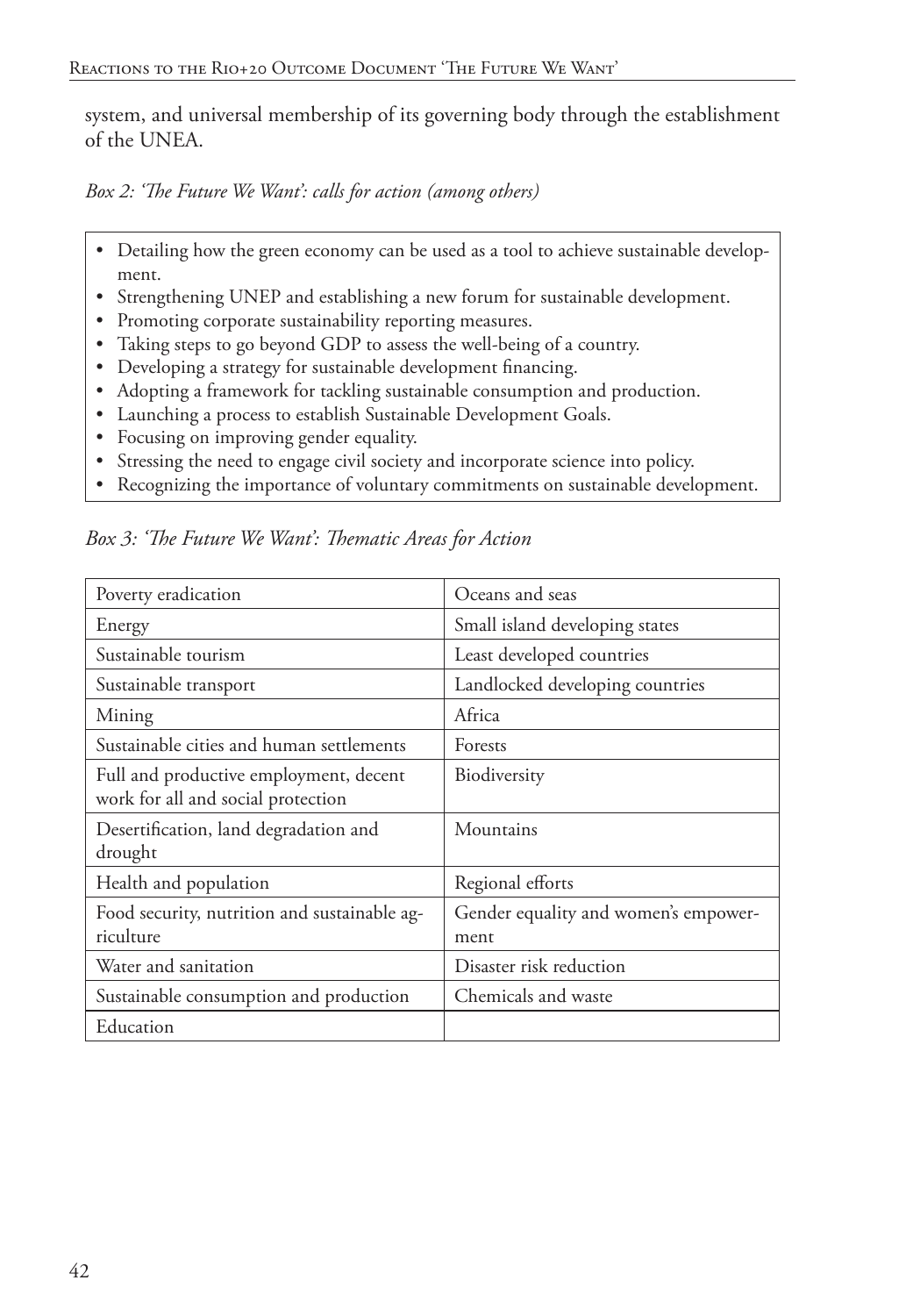# **4 Reactions to Rio+20 outcomes from different stakeholders**

#### **4.1 Introduction**

Despite the many achievements made at Rio+20, and the negotiated Outcome Document, the Conference has been criticized by several quarters, who were not fully satisfied with the results achieved or had expected more than what was finally agreed. The critics claimed that there were still important and crucial issues which were not addressed by the Conference, and that this could be an impediment in the formulation of the SDGs.<sup>47</sup> Some of the fears included, but were not limited to:

- 1. Lack of consensus for an international agreement on high seas biodiversity, which faced opposition from the United States (US), Russia, Canada and Venezuela.48 As a result, negotiations for a new treaty on the high seas were postponed for at least two years.
- 2. Lack of agreement on eliminating environmentally harmful subsidies.
- 3. Lack of recognition of reproductive rights as essential to sustainable development.

As Dodds and Nayar point out,

while the outcome document reaffirmed the [International Conference on Population and Development] and the Beijing Platform for Action as well as their subsequent review outcomes, women worldwide were outraged that governments failed to recognize women's reproductive rights as a central aspect of gender equality and sustainable development in the Rio+20 Outcome Document.<sup>49</sup>

While many delegates were very happy with the outcomes of the Rio+20 Conference, several quarters (NGOs, civil society, industry, governments etc.) criticized the Conference for either failing to take specific tangible actions on some of the important issues or leaving some issues pending or not addressed. A few examples of reactions received from stakeholders are summarized below.

## **4.2 The European Union**

Overall, the European Union (EU) showed its support towards Rio+20 and 'The Future We Want'. It also reaffirmed its commitment towards poverty eradication, promoting sustainable patterns of consumption and production, and protecting and managing the natural resource base for sustainable development. The EU praised

<sup>47</sup> Felix Dodds and Anita Nayar, 'Rio+20: A New Beginning', 8 UNEP Perspectives (2012), available at <www.unep.org/civilsociety/Portals/24105/documents/perspectives/ENVIRONMENT\_PAPERS\_DIS-CUSSION\_8.pdf> (visited 19 August 2014).

<sup>48</sup> *Ibid*.

<sup>49</sup> *Ibid*.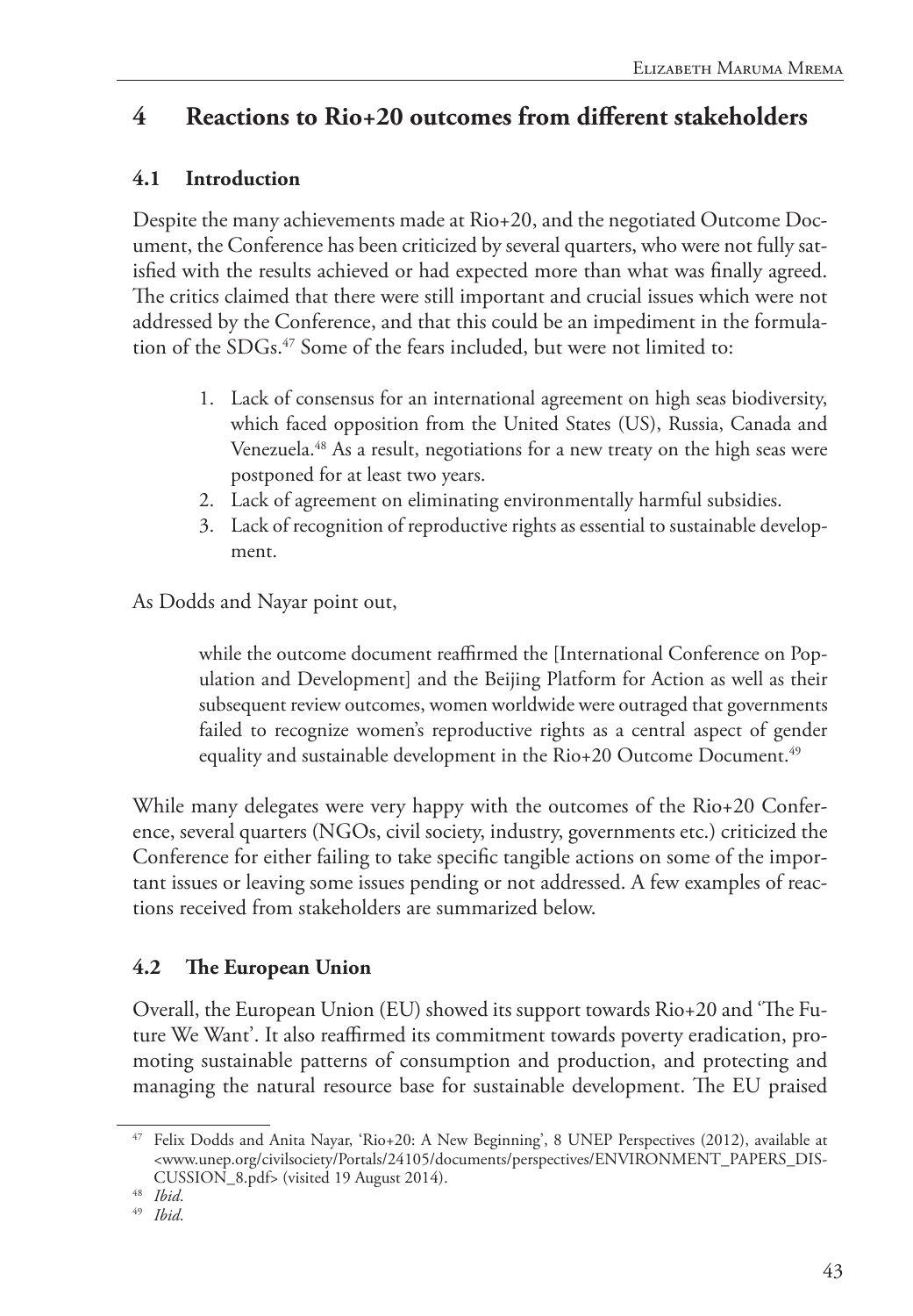the importance of an inclusive green economy for sustainable development and poverty eradication and welcomed the establishment of a High Level Political Forum (HLPF)50 that will enhance the integration of the three dimensions of sustainable development in a holistic and cross-sectoral manner at all levels. In other words, the Union was fully committed to take part in the process to develop the SDGs. See Box 4 for the summary of the EU agreement with and support for the content of the Outcome Document.

*Box 4: Council of the European Union: Rio+20 Outcome and follow-up to the UNCSD 2012 Summit, Brussels, 25 October 2012 (excerpt).*<sup>51</sup>

- 1. WELCOMES the agreement reached by Heads of Governments and high-level representatives at the Rio+20 United Nations Conference on Sustainable Development in June 2012 and the agreed outcome document The 'Future We Want' which constitutes a sound basis for further work in the ongoing quest for achieving sustainable development, globally, regionally, nationally and locally;
- 2. WELCOMES that Rio+20 reaffirmed that poverty eradication, changing unsustainable and promoting sustainable patterns of consumption and production and protecting and managing the natural resource base of economic and social development are the overarching objectives of and essential requirements for sustainable development;
- 3. WELCOMES the agreement at Rio+20 that an inclusive green economy in the context of sustainable development and poverty eradication is one of the important tools available for achieving sustainable development, and that it will enhance our ability to manage natural resources sustainably, increase resource efficiency and reduce waste; REAFFIRMS its commitment to pursue a just, global transition to an inclusive green economy in collaboration with other international partners;
- 4. UNDERLINES the strong determination of the EU and its Member States to constructively take part in the process to develop global SDGs; such SDGs should be coherent with and integrated in the UN development agenda beyond 2015 with a view to an overarching framework for post-2015, without deviating efforts from the achievement of the Millennium Development Goals (MDGs) by 2015 (…);

## **4.3 Major Groups: Women's Major Group (WMG)**

The Women's Major Group (WMG)<sup>52</sup> vehemently criticized the Outcome Document for its failure to recognize women's reproductive rights as a central aspect of

<sup>50</sup> 'The Future We Want' outcome document, paras 84–85. See <http://sustainabledevelopment.un.org/ index.php?menu=1556> (visited 16 September 2014).

<sup>51</sup> Source: 'Rio+20: Outcome and follow-up to the UNCSD 2012 Summit – Council conclusions', note from the Council of European Union, available at <http://register.consilium.europa.eu/pdf/en/12/st15/ st15477.en12.pdf> (visited 23 August 2014).

<sup>52</sup> The WMG is a Group which comprises over 200 civil society women's organizations from around the world and which is facilitated by three organizing partners: Women in Europe for a Common Future (WECF, <http://wecd.eu>), Voices of African Mothers (VAM, <http://www.vamothers.org>) and Development Alternatives with Women for a New Era (DAWN, <www.dawnnet.org>). See WECF, 'Rio+20: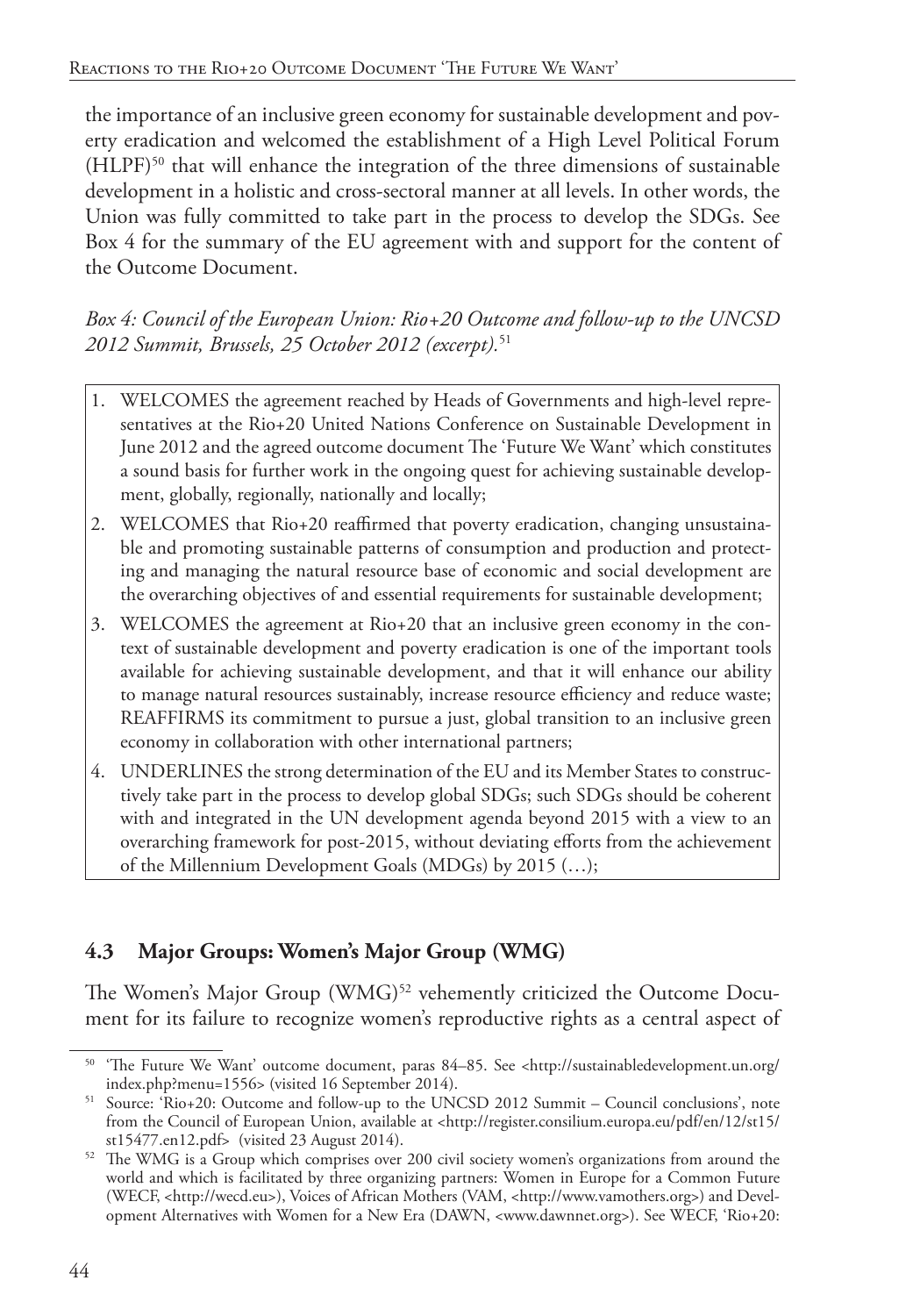gender equality and sustainable development. The Group also criticized the Outcome Document's failure to recognize the risks posed by radioactive (nuclear) pollution, the high cost of nuclear energy, and its devastating impacts on human health and the environment. They equally criticized the document for highlighting mining interests and profits rather than advocating for a healthy environment for women, their communities and indigenous people.

#### *Box 5: Criticism presented by the Women's Major Group (WMG).*<sup>53</sup>

The Women's Major Group (WMG), representing 200 civil society women's organizations from all around the world, is greatly disappointed in the results of the Rio+20 conference. We believe that the governments of the world have failed both women and future generations  $(...)$ 

Women worldwide are outraged that governments failed to recognize women's reproductive rights as a central aspect of gender equality and sustainable development in the Rio+20 Outcome Document. Reproductive rights are universally recognized as human rights. The linkage between sustainable development and reproductive rights was recognized in Agenda 21 and subsequently in the 1994 International Conference on Population and Development (ICPD) Program of Action (…)

The Women's Major Group is dismayed and alarmed that there is no reference to radioactive pollution and its devastating impact on our health and our environment, including rivers, aquifers, food and air. The Rio+20 outcome document should have recognized the unacceptable risk of nuclear pollution and the high cost of nuclear energy. The Women's Major Group stands in solidarity with the women's organizations from Japan present here in Rio who are calling for an immediate shut down of nuclear power! We also note with dismay that the text on mining highlights the interests and profiteering of the mining companies rather than advocating for a healthy environment for women, their communities, and indigenous peoples.

Further, the critical connection between climate change and gender is not mentioned at all.

#### **4.4 Non-governmental organizations**

Non-governmental organizations (NGOs) Amnesty International,<sup>54</sup> Human Rights Watch<sup>55</sup> and the Center for International Environment Law (CIEL)<sup>56</sup> lamented, in a joint statement, the failure of participating governments to address their human

Women "Disappointed and Outraged"', available at <http://www.wecf.eu/english/press/releases/2012/06/ womenstatement-outcomesRio.php> (visited 27 September 2014).

<sup>53</sup> Source: 'Rio+20: From the "Future We Want" to the Future We Need. Women's Major Group Final Statement on the Outcomes of Rio+20' (2012), available at <http://www.wedo.org/news/rio20-from-thefuture-we-want-to-the-future-we-need> (visited 19 August 2014).

<sup>54</sup> See <http://www.amnestyinternational.org>.

<sup>55</sup> See <http://www.hrw.org>.

<sup>56</sup> See <http://www.ciel.org>.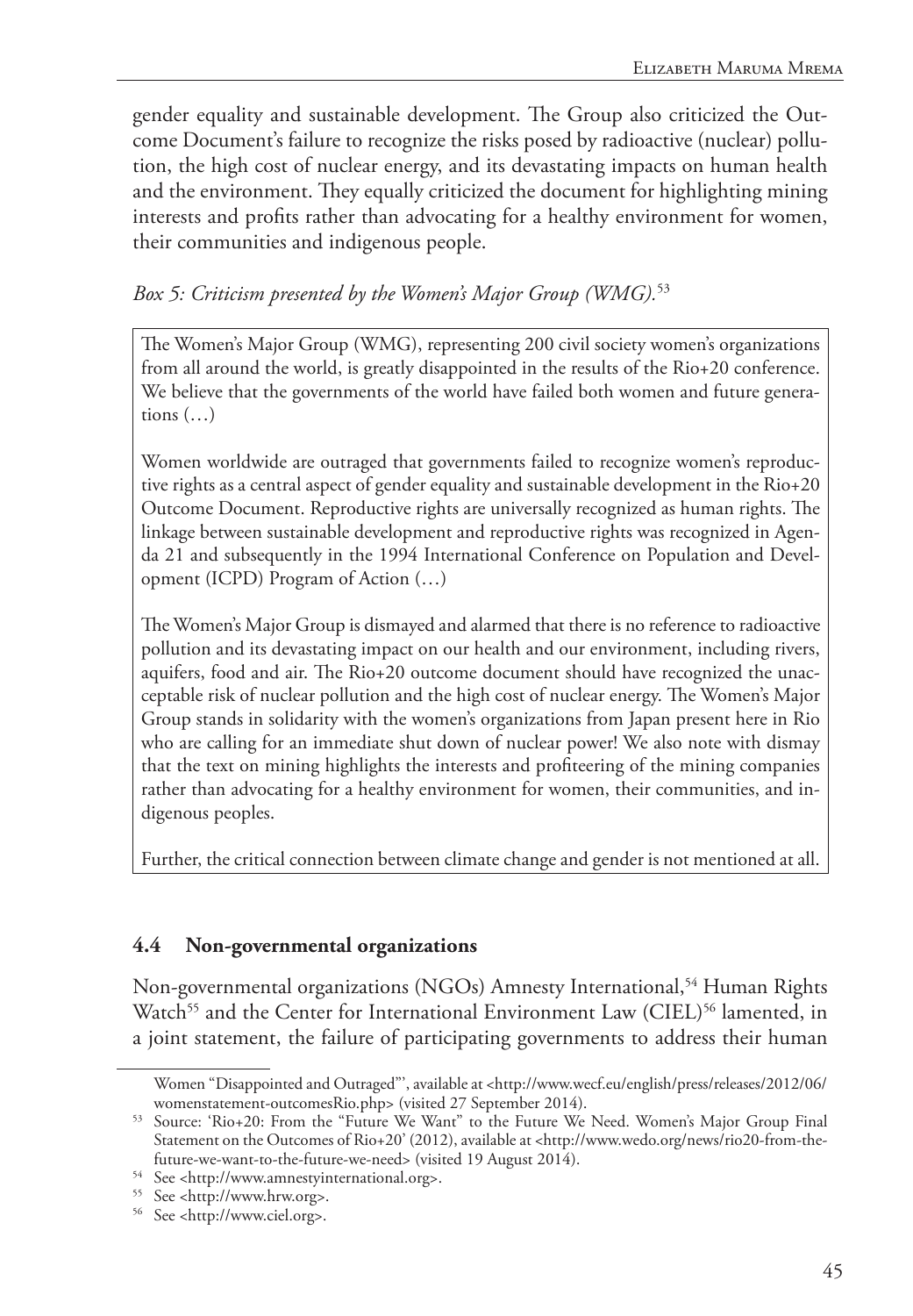rights obligations in international financial institutions (IFIs). These NGOs criticized Canada, the G77, and the US for not reaffirming the responsibility of businesses to respect human rights; and equally criticized governments' omission of the rights of freedom of association and assembly. The three NGOs regretted that the right to freedom of expression was omitted in the Outcome Document; they further criticized some governments' attempt to exclude transboundary water issues from the scope of the right to water; and were also disappointed by the fact that environmental damage was not recognized as a cause of human rights violations.<sup>57</sup>

*Box 6: Criticism presented by Amnesty International, Human Rights Watch and the Center for International Environmental Law (CIEL).*<sup>58</sup>

Governments recognized that sustainable development requires the meaningful involvement and active participation of civil society and many marginalized groups, including persons with disabilities, amongst others.

World leaders reaffirmed the importance of respect for all human rights to development, the Universal Declaration of Human Rights and other rights instruments, and the UN Declaration on the Rights of Indigenous Peoples - Rio+20 outcome document undermined by human rights opponents.

Governments recognized the importance of select economic and social rights in the outcome document, including the rights to food, health, and education. The countries reaffirmed the right to safe drinking water and sanitation; and committed to work to progressively make access a reality for all.

On the other hand, these organizations expressed the following concerns on the Outcome document:

Some clauses on express reproductive rights language were erased.

Participating governments failed to address their human rights obligations in international financial institutions (IFIs).

Canada, the G77, and the US were against reaffirming the responsibility of businesses to respect human rights.

Governments struck out reference to the rights of freedom of association and assembly.

# **4.5 Civil society**

Some civil society organizations saw 'The Future We Want' Outcome Document as a disappointment, with many calling it 'The Future We Don't Want' or 'Rio Minus 20'.59 However, some of them, while agreeing with their counterparts on the weak-

<sup>57</sup> See Human Rights Watch, 'Rio+20: Outcome Document Undermined by Rights Opponents', available at <http://www.hrw.org/news/2012/06/22/rio-20-outcome-document-undermined-rights-opponents> (visited 21 August 2014).

<sup>58</sup> See *ibid*.

<sup>&</sup>lt;sup>59</sup> For statements from different civil society groups showing their frustrations or disappointment with the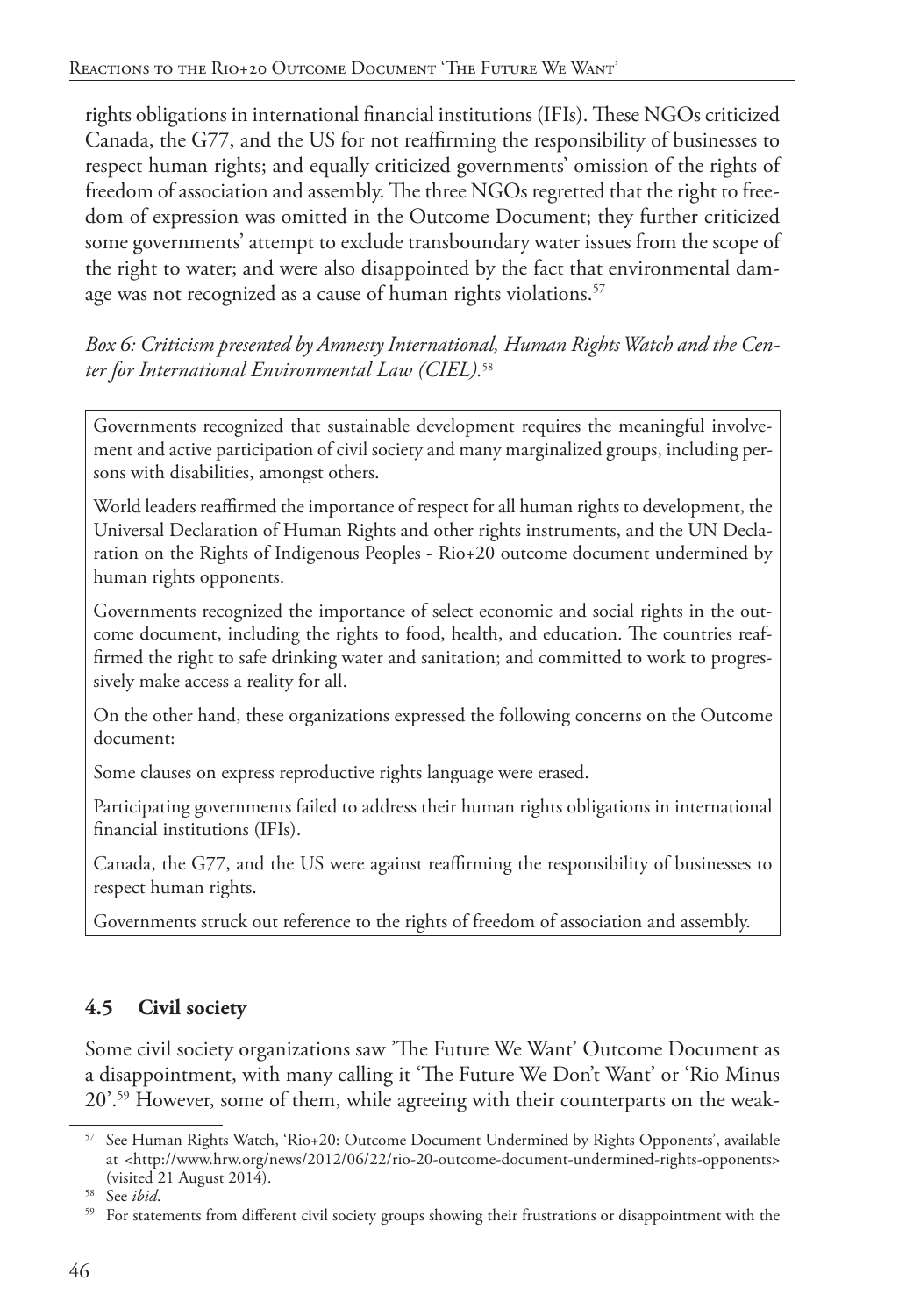nesses of the Outcome Document, did acknowledge that the document had also introduced new concepts which provide a good basis for further work and that their (civil society's) role should be to keep up the momentum through pressure.<sup>60</sup>

The World Alliance for Citizen Participation (CIVICUS)<sup>61</sup> made a call to governments to bring environment into their decisions, and 'also lamented the asymmetric interests during inter-state negotiations, resulting into [*sic*] compromises'.62,63

*Box 7: Criticism presented by the World Alliance for Citizen Participation.*

CIVICUS: World Alliance for Citizen Participation is a global movement of civil society dedicated to strengthening citizen action and civil society across the world.

The under-achievement of Rio raises serious questions about the ability of the inter-governmental system as currently constituted to achieve sustainable development, protection of human rights, and the full participation of people (…)

Rio+20 has demonstrated, vividly and yet again, the limit of inter-governmental processes where disparate and often competing state interests dominate the negotiations and resulting compromises.

#### **4.6 The Elders**

The Elders,<sup>64</sup> an independent group of global leaders working together for peace and human rights, welcomed the move toward the SDGs but stated that the 'glaring omissions' in the Outcome Document of issues such as reproductive rights would be an impediment toward sustainable development. Different Elders members, including Gro Harlem Brundtland and Mary Robinson, made individual declarations (see box 8 below).

Rio outcomes, see Open Forum for CSO Development Effectiveness, 'Rio+20 – The Future We Want? Civil society analysis and reactions', available at w<http://cso-effectiveness.org/rio-20-the-future-we-wantcivl,659> (visited 19 August 2014).

 $60$  See *ibid*.

See <http://www.civicus.org>.

<sup>62</sup> See Open Forum for CSO Development Effectiveness, 'Rio+20 – The Future', *supra* note 59.

<sup>63</sup> See *ibid*.

<sup>64</sup> See <http://theelders.org>.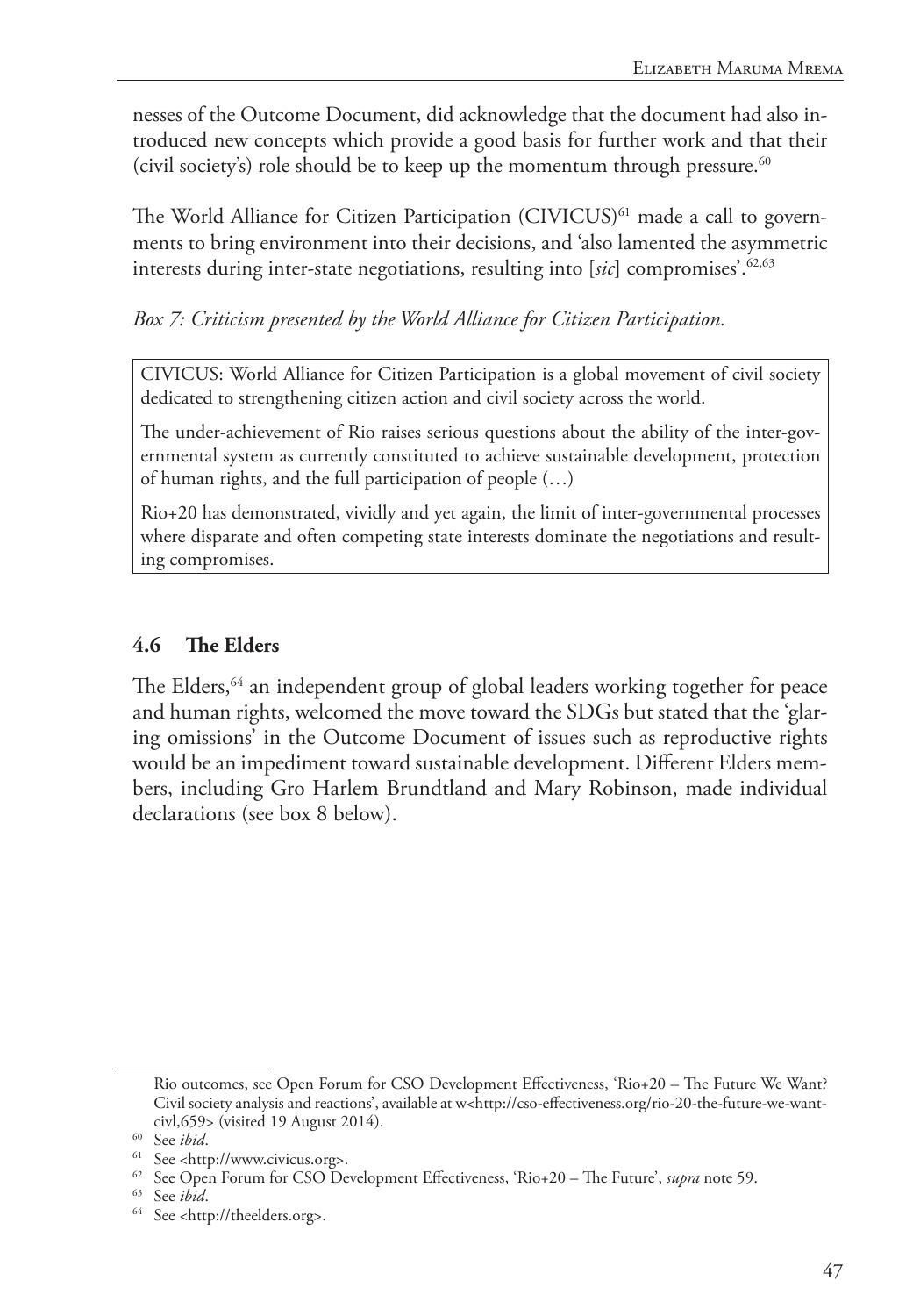*Box 8. Criticism presented by the Elders.*<sup>65</sup>

Gro Harlem Brundtland, former Prime Minister of Norway and Chair of the UN commission, lamented that

[t]he Rio+20 declaration does not do enough to set humanity on a sustainable path, decades after it was agreed that this is essential for both people and the planet. I understand the frustration in Rio today. We can no longer assume that our collective actions will not trigger tipping points, as environmental thresholds are breached, risking irreversible damage to both ecosystems and human communities. These are the facts – but they have been lost in the final document. Also regrettable is the omission of reproductive rights – which is a step backwards from previous agreements. However – with this imperfect text, we have to move forward. There is no alternative.

Mary Robinson, former President of Ireland and former UN High Commissioner for Human Rights, said:

This is a 'once in a generation' moment when the world needs vision, commitment and above all, leadership. Sadly, the current document is a failure of leadership. It sets some processes in train and we will have to work with them, but we should also expect and encourage new constituencies to emerge, demanding new thinking and change from the grassroots to the top.

# **5 The way forward: beyond 2015 – from MDGs to SDGs**

One of the key decisions adopted at the Rio+20 Summit was to set in motion a process to follow up and build upon the Millennium Development Goals (MDGs) in the form of Sustainable Development Goals (SDGs)(see also box 9 below). Consequently, following the Rio+20 Summit, a 30-member Open Working Group (OWG) of the General Assembly<sup>66</sup> was created in January 2013<sup>67</sup> with the task to 'submit a report to the 68th session of the General Assembly containing a proposal for SDGs for consideration and appropriate action'. The SDGs are expected to 'build upon the MDGs and converge with the post 2015 development agenda<sup>'.68</sup>

In addition to the OWG, it was decided to establish a series of high-level panel working groups, thematic consultations and mechanisms in order to move forward, and beyond 2015. Since then, the Co-Chairs of the OWG have issued, in June 2014, 16 SDG points of action proposals with 166 associated targets and one goal on means of implementation with 16 associated targets to be attained by 2030.<sup>69</sup> The propos-

<sup>65</sup> See The Elders, 'Rio+20 is not the response we need to safeguard people and the planet', available at  $\langle$ http://theelders.org/article/rio-20-not-response-we-need-safeguard-people-and-planet> (visited 27 September 2014).

<sup>66</sup> See <http://sustainabledevelopment.un.org/owg.html>.

<sup>67</sup> 'Open Working Group of the General Assembly on Sustainable Development Goals', UNGA Dec. 67/555 (2013).

<sup>68</sup> See UN Sustainable Development Knowledge Platform, 'Sustainable development goals', *supra* note 13.

<sup>69</sup> See UN Sustainable Development Knowledge Platform, 'Outcome Document - Open Working Group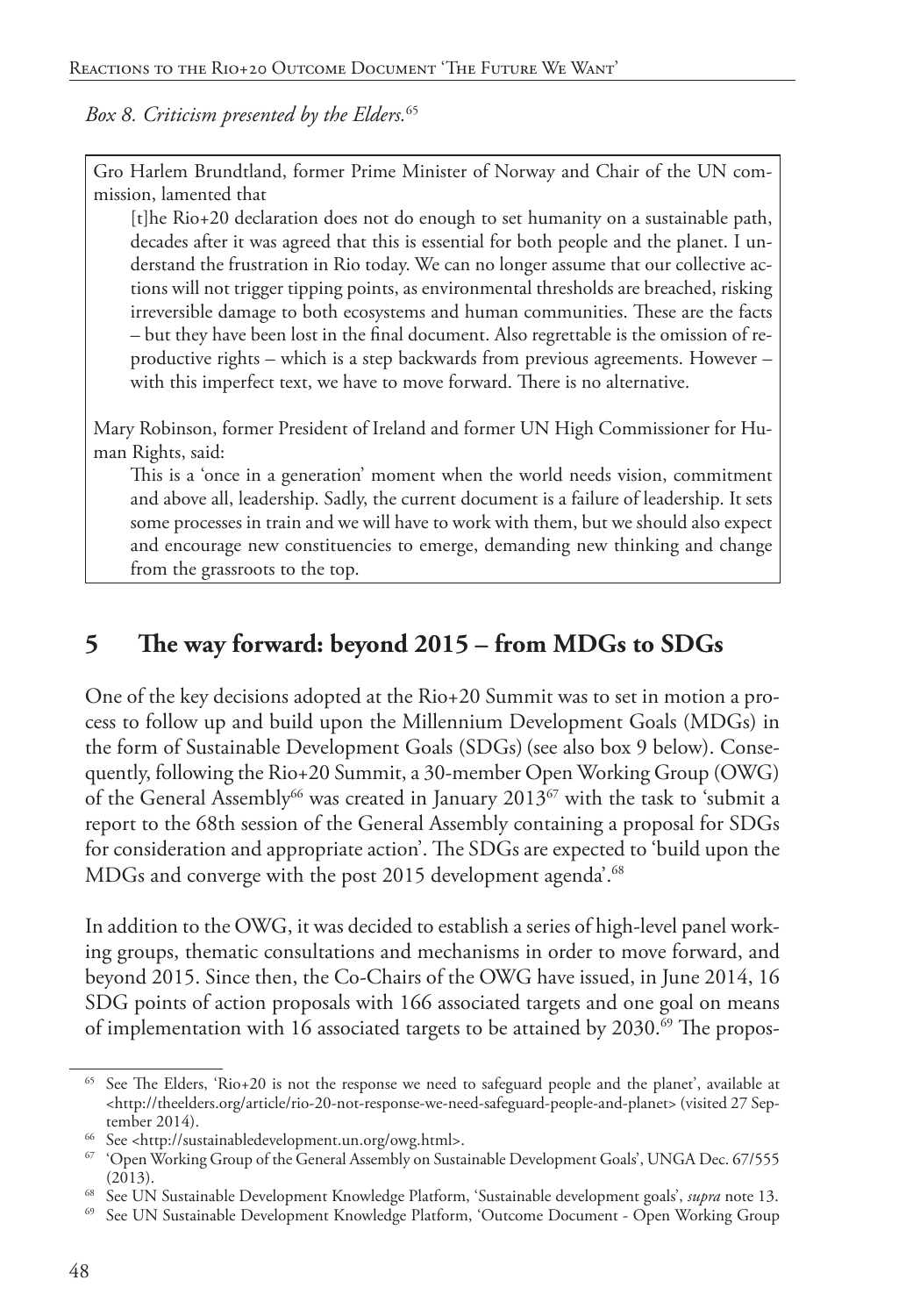als were issued for consultation with all governments and other stakeholders with the intention to further reduce the points, if at all possible. Consultations are currently on-going, with the UN system's various bodies being equally involved within their own mandates and adding value in reviewing the points of action proposals and submitting related background documents to support the consultation process.<sup>70</sup>

*Box 9: The Sustainable Development Goals – as stated in the Rio+20 Outcome Document.*

The SDGs will:

- Be based on Agenda 21 and the Johannesburg Plan of Implementation.
- Fully respect all the Rio Principles.
- Be consistent with international law.
- Build upon commitments already made.
- Contribute to the full implementation of the outcomes of all major summits in the economic, social and environmental fields.
- Focus on priority areas for the achievement of sustainable development, being guided by the outcome document.
- Address and incorporate in a balanced way all three dimensions of sustainable development and their inter-linkages.
- Be coherent with and integrated into the UN development agenda beyond 2015.
- Not divert focus or effort from the achievement of the MDGs.
- Include active involvement of all stakeholders, as appropriate, in the process.

# **6 Conclusion**

The Rio+20 Conference was indeed a landmark event. It was a culmination of a series of earlier conferences on sustainable development, taking place 20 years after the first Rio Summit and in a line of succession directly from the Stockholm Conference of 1972. The Rio+20 Conference was attended by representatives of 192 countries, with over 45 000 participants in attendance. It was the biggest conference on environment and sustainable development issues in recent years. Such a magnitude of participants from different constituencies explains in good part the mixed feelings on the Conference's outcomes, with several quarters viewing the Conference as a missed opportunity or failure in some respects. Stakeholders, be they representatives from governments or private sector, NGOs or civil society, came out of the Rio+20 Conference with different assessments and sentiments: some were delighted with the outcomes, while others were completely disappointed and yet others came out with mixed emotions.

on Sustainable Development Goals', available at <http://sustainabledevelopment.un.org/focussdgs.html> (visited 30 August 2014).

<sup>&</sup>lt;sup>70</sup> Detailed discussion on the different processes for the development of the SDGs as well as those feeding into that process is beyond the coverage of this paper. However, more details can be obtained at *ibid*.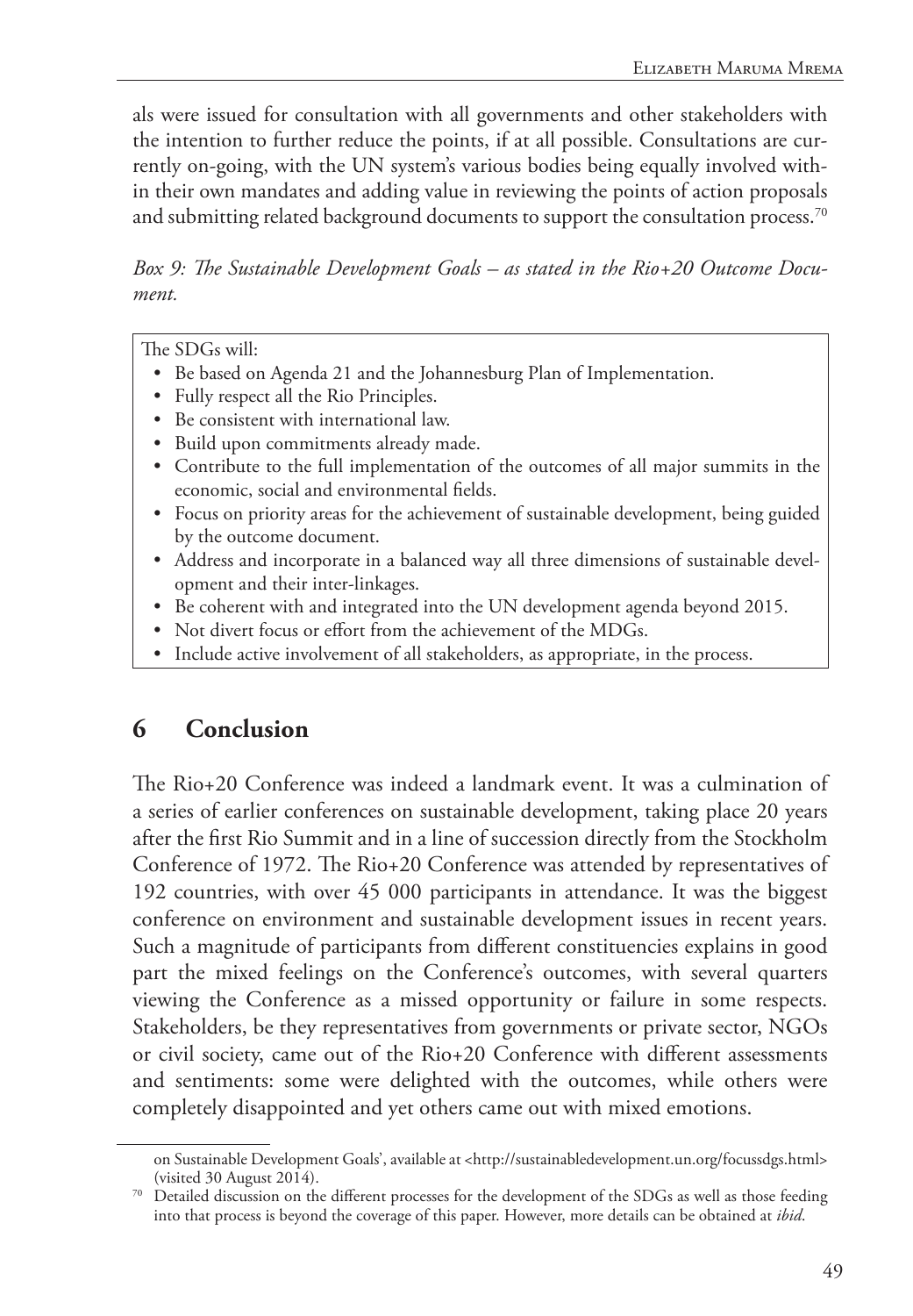UNEP and its supporters, for instance, came out delighted with the achievements made at Rio+20 – namely, major recognition by the international community of the role that UNEP has so far played and is expected to continue to play in the future in the field of environmental management and protection for sustainability. In this regard, UNEP's status has been strengthened to become the leading global environmental authority, its standing upgraded with a universal membership of its governing body, and stable, adequate and increased funding for its programmes guaranteed. Equally, as a global institution on environment, it has been entrusted to coordinate the entire UN system on issues related to environmental management. UNEP is also expected to promote the coherent implementation of the environmental dimension of sustainable development within the UN system, including by strengthening its regional presence to enable it to assist countries, upon request, in the implementation of their environmental policies.

Many other stakeholders, especially the NGOs, were frustrated and vehemently criticized the outcome of the Rio+20 Conference as a number of their focused sectoral and thematic issues either had not been covered, or had received little attention in the outcomes. Some of those with mixed emotions, while criticizing the Rio+20 outcomes, took a positive attitude and called for a proactive approach in moving forward with the adopted outcomes, urging others to accept the outcomes and to implement them while keeping on the pressure.

Despite all of the criticisms leveled towards the Rio+20 outcomes, it is understandable that agreement on all issues could not be reached between such a large number of governments and participants (the priorities and interests of which inevitably differ). Now that decisions have been made, it is time for all stakeholders to be pragmatic, look ahead and take action to ensure that all of the achievements made and agreements reached are implemented for the betterment of present and future generations.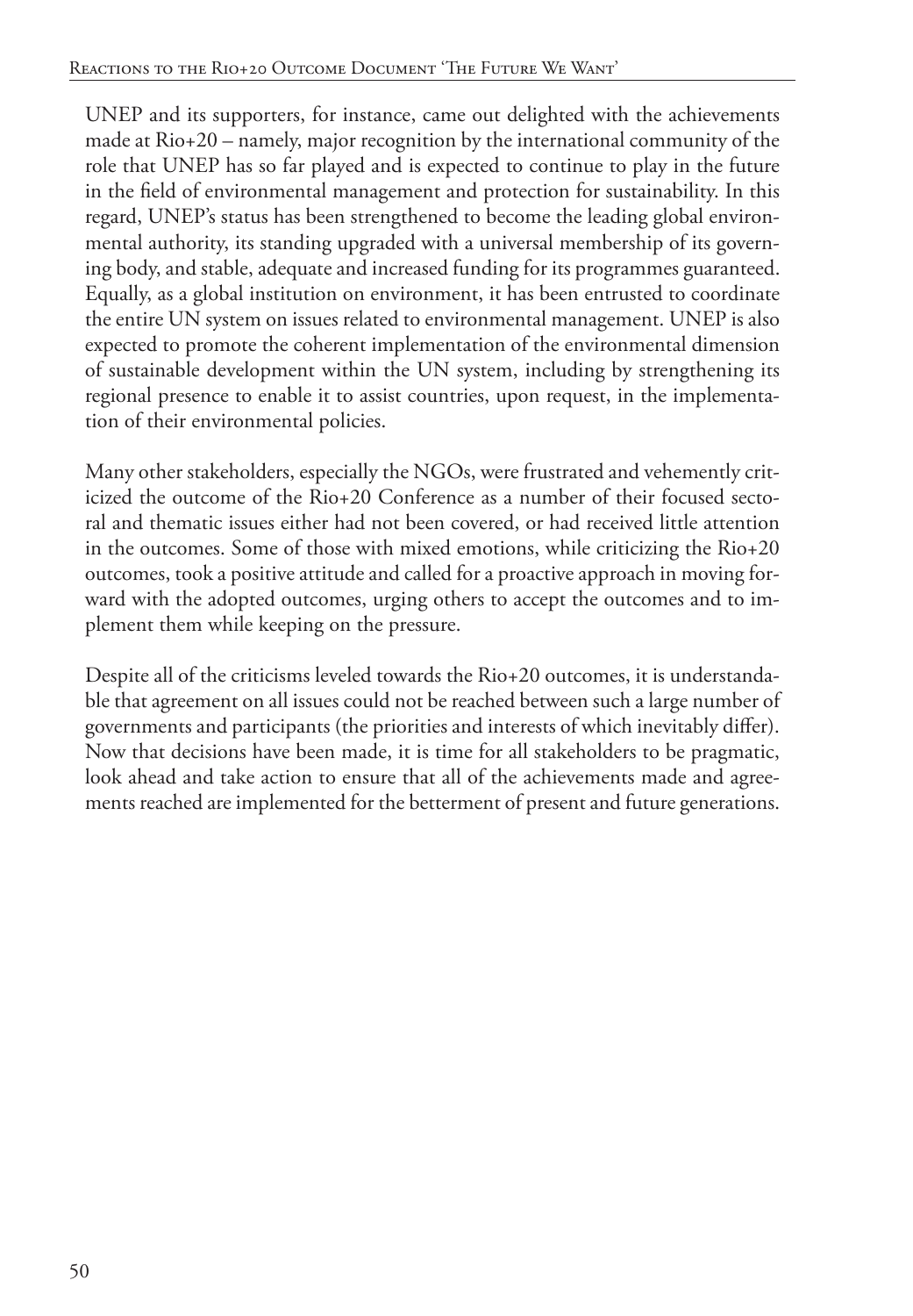# **Future prospects for enhancing sustainable use of natural resources: The role of international environmental governance and Finland's priorities after Rio+20**<sup>1</sup>

*Ville Niinistö*<sup>2</sup>  *and Niko Urho*<sup>3</sup>

#### **1 Introduction**

The world is confronted with the twin challenge of achieving a high level of human development, while at the same time not exceeding earth's finite natural resources. Developed countries have achieved a satisfactory level of human development, but their ecological footprints exceed significantly the threshold for environmental sustainability. In contrast, most developing countries are not able to provide sufficient services and material well-being to their citizens, although their ecological footprints remain comparatively low. In essence, to date, not a single country has achieved sustainable development that both satisfies human needs and respects nature.<sup>4</sup>

Against this backdrop, the United Nations Conference on Sustainable Development (UNCSD), more commonly known as Rio+20, was organized in June 2012 in Rio de Janeiro, Brazil, where world leaders came together to tackle the twin challenge of eradicating poverty and achieving sustainable development. High expectations for the UNCSD attracted altogether 44 000 participants from 191 countries,

<sup>&</sup>lt;sup>1</sup> This paper is based on the keynote lecture delivered on 5 August 2013 on the UEF–UNEP Course on Multilateral Environmental Agreements.

<sup>&</sup>lt;sup>2</sup> M. Political Sc. (University of Turku); then Minister of the Environment, Finland.

<sup>3</sup> M. Sc. Environmental Biology (University of Helsinki); Senior Officer, Ministry of the Environment of Finland; email: Niko.Urho@ympäristo.fi. 4 UNEP, *Towards a Green Economy: Pathways to Sustainable Development and Poverty Eradication* (2011),

available at <http://www.unep.org/greeneconomy>, at 21.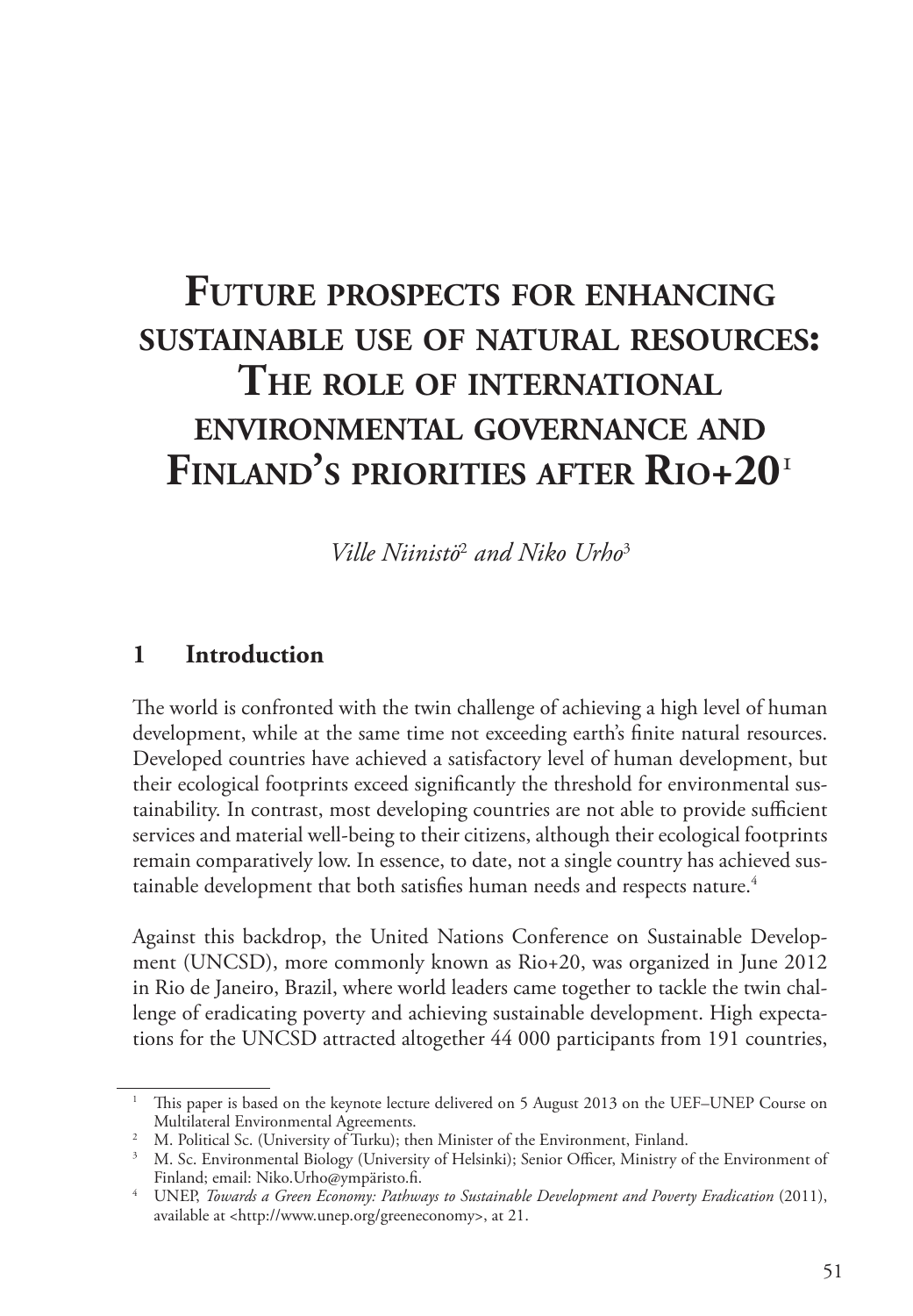making it the largest sustainability conference ever organized.<sup>5</sup> The meeting resulted in a 53-paged Outcome Document entitled 'The Future We Want' that was, subsequently, adopted by the General Assembly in its 68th session.<sup>6</sup>

After the meeting, many environmental non-governmental organizations (ENGOs) expressed disappointment with the results of the Conference; whereas government representatives, including the writers of this paper, took a more positive stance and argue that Rio+20 represents a turning point for strengthened environmental governance structure, development of global sustainable development goals and growing interest in greening the economy. In addition, the birth of several new initiatives means that more time is needed to understand the long-term impacts of the Conference.

Now, two years after Rio+20, it is relevant to take stock of the follow-up to the Conference. To this end, we shall discuss the main achievements of the Conference, particularly in the context of sustainable use and the conservation of natural resources. This paper will show that Rio+20 initiated various significant processes that aim to spearhead a more balanced relationship between the three dimensions of sustainable development. The paper also outlines some major priorities to Finland in the follow-up to the Conference in order to improve human well-being within planetary boundaries.

# **2 Where is the world today in terms of natural resources use?**

#### **2.1 Humanity's impact on the earth**

Since the 1970s, humanity's annual demand for natural resources has exceeded the earth's regenerative capacity, or 'biocapacity'. Today, the consumption of biological resources is one-and-a-half times higher than what the world can provide.7 This 'ecological overshoot' means that our current life-style is resulting in the depletion of the earth's life-supporting natural capital and a build-up of waste. Resource scarcity has already led to a series of energy, financial and food crises and poses an increasing threat to future economic growth.<sup>8</sup>

In the next 40 years, as the world population grows and consumption increases, the demand for natural resources is expected to double, if the current 'business as usu-

<sup>5</sup> Harriet Bulkeley et al, 'Governing Sustainability: Rio+20 and The Road Beyond', 31 *Environment and Planning C: Government and Policy* (2013) 958–970 at 958.

<sup>6</sup> Rio+20 Outcome Document 'The Future We Want', UNGA Res. 66/288 of 11 September 2012, available at <http://www.uncsd2012.org/content/documents/727The%20Future%20We%20Want%20 19%20June%201230pm.pdf> (visited 14 October 2014).

<sup>7</sup> Global Footprint Network, *The National Footprint Accounts* (2012 ed., Global Footprint Network, 2013), available at <http://www.footprintnetwork.org/images/article\_uploads/National\_Footprint\_Accounts\_2012\_Edition\_Report.pdf> (visited 12 September 2014), at 6.

<sup>8</sup> UNEP, *Towards a Green Economy, supra* note 4, at 255.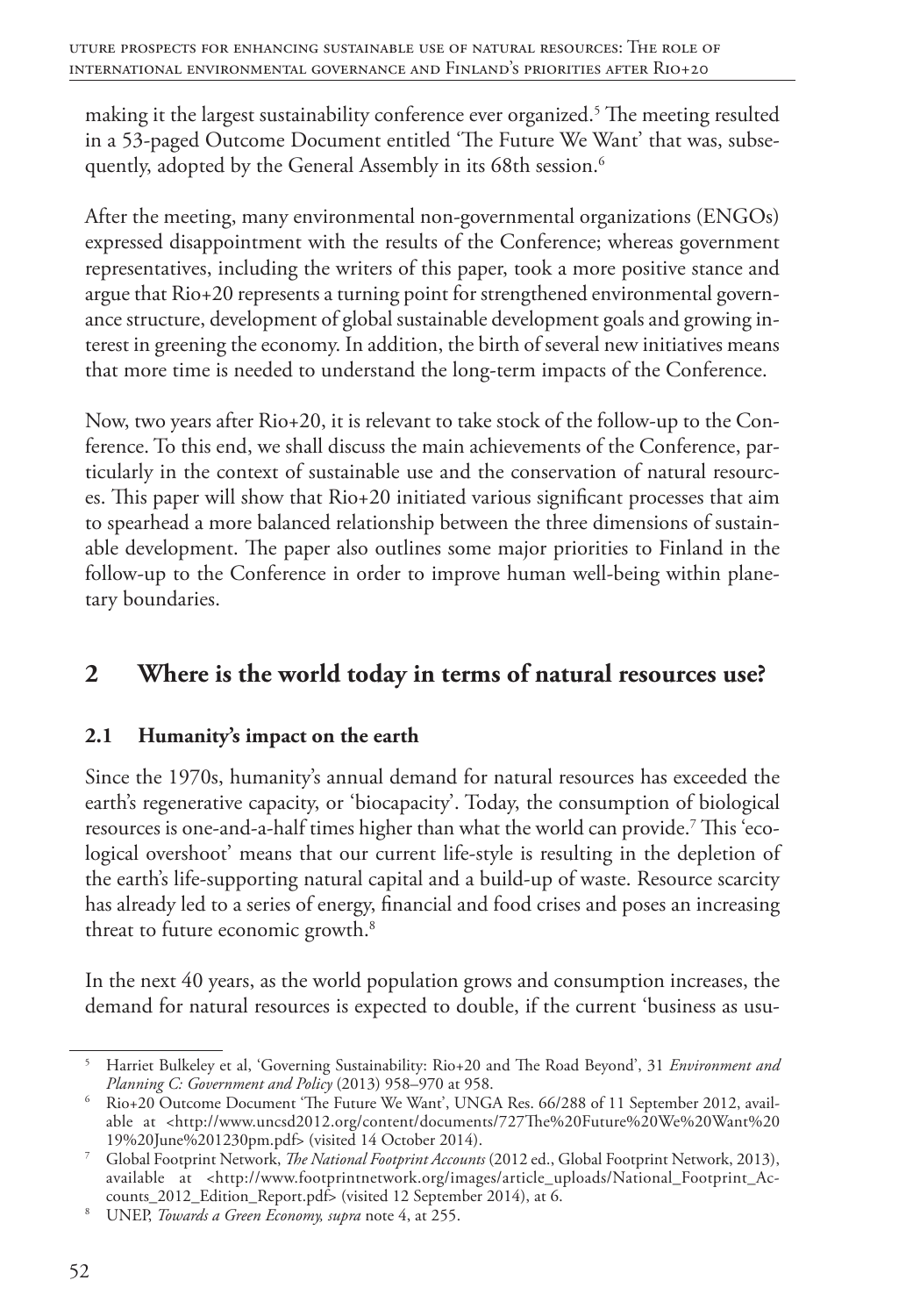al' approach prevails.<sup>9</sup> The current world population of 7.3 billion is projected to reach 9.6 billion in 2050 and eventually stabilize at around 11 billion only in 2100.10 Meanwhile, the overall global economic growth is estimated to increase on average three per cent per year over the next 50 years. China and India could see a seven-fold increase in their income per capita by 2060.<sup>11</sup>

There are 870 million undernourished people in the world.<sup>12</sup> At the same time, 25– 33 per cent of all food produced for human consumption is lost or wasted.13 Projections show that food production will need to increase 70 per cent by 2050, due to population growth and shifting diets.14 Water stress and scarcity provides an additional challenge to food security – the global water supply has been projected to satisfy only 60 per cent of the world demand in 2030.<sup>15</sup>

Already half of the world's population lives in cities. Due to the rapid urbanization in developing countries, cities will need to accommodate almost 3 billion more people in 2050 than today.16 Ensuring sustainable urban development is a tall order, considering that even today almost 900 million people still reside in slums.17 Urbanization will pose a huge pressure on natural areas, since existing urban areas will continue to expand and spread out, while completely new cities will be built from the ground up.

Environmental degradation is driven not only by pollution and contamination caused by our economic activities but, to a larger extent, by overuse of natural resources which derives ultimately from unsustainable consumption patterns. In 2008, people consumed 68 billion tonnes of material – that signifies a daily per capita consumption of 28 kilogrammes.<sup>18</sup> However, consumption rates vary globally accord-

<sup>9</sup> WWF, *Living Planet Report 2012 – Biodiversity, biocapacity and better choices* (WWF, 2012), available at <http://awsassets.panda.org/downloads/1\_lpr\_2012\_online\_full\_size\_single\_pages\_final\_120516.pdf> (visited 12 September 2014), at 100.

<sup>&</sup>lt;sup>10</sup> UN, *World Population Prospects – The 2012 Revision. Volume I: Comprehensive Tables* (UN, 2013), available at <http://esa.un.org/unpd/wpp/Documentation/pdf/WPP2012\_Volume-I\_Comprehensive-Tables. pdf> (visited 12 September 2014) at 1.

<sup>&</sup>lt;sup>11</sup> OECD, *Economic Policy Reforms. Looking to 2060: long-term global growth prospects* (OECD, 2012), available at <http://www.oecd-ilibrary.org/docserver/download/5k8zxpjsggf0.pdf?expires=1400772796&id=i d&accname=guest&checksum=1AF5206E0375B30970849E0F2746D9D1> (visited 12 September 2014) at 8.

<sup>12</sup> UN, *The Millennium Development Goals Report* 2013, available at <http://www.un.org/millenniumgoals/ pdf/report-2013/mdg-report-2013-english.pdf> (visited 12 September 2014) at 10.

<sup>&</sup>lt;sup>13</sup> World Bank, 4(16) *Food Price Watch* (2014), available at <http://www.worldbank.org/content/dam/ Worldbank/document/Poverty%20documents/FPW%20Feb%202014%20final.pdf> (visited 12 September 2014), at 5.

<sup>14</sup> World Resources Institute, *Creating a Sustainable Food Future: Interim Findings. A menu of solutions to sustainably feed more than 9 billion people by 2050* (WRI, 2013), available at <http://www.wri.org/sites/ default/files/WRI13\_Report\_4c\_WRR\_online.pdf> (visited 12 September 2014), at 2.

<sup>&</sup>lt;sup>15</sup> 2030 Water Resources Group, *Charting our Water Future: Economic Frameworks to Inform Decision Making*. (2009), available at <http://commdev.org/userfiles/Charting\_Our\_Water\_Future\_Final.pdf> (visited 12 September 2014), at 6.

<sup>16</sup> UN, *World Urbanization Prospects, the 2011 revision* (UN, 2012), available at <http://esa.un.org/unup/ Documentation/final-report.htm> (visited 14 September 2014) at 1.

<sup>17</sup> UN, *The Millennium Development Goals Report* 2013, *supra* note 12, at 50.

<sup>&</sup>lt;sup>18</sup> Monika Dittrich, Stefan Giljum, Stephan Lutter and Chrsitine Polzin, Green Economies around the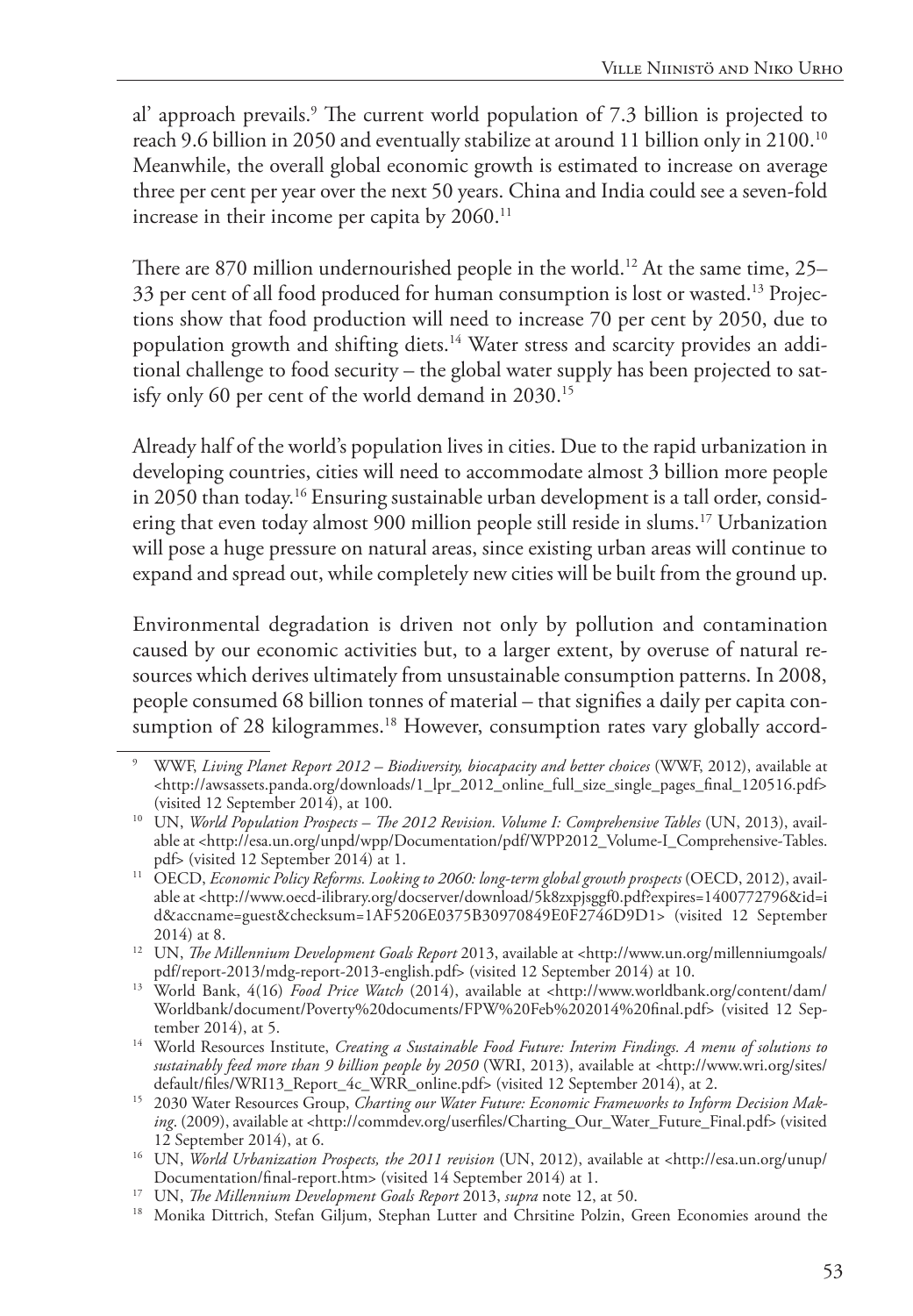ing to income levels. The wealthiest 20 per cent of the world consumes 80 percent of the world´s natural resources; whereas the poorest 20 percent accounts for 1.3 per cent of the global resource use.<sup>19</sup>

Over-exploitation of natural resources is one of the main drivers for biodiversity loss.20 The planet has already lost 35 per cent of its mangroves, 40 per cent of its forests and 50 per cent of its wetlands.<sup>21</sup> Consequently, biodiversity is now disappearing approximately 1 000 times faster compared to the historical extinction rates.<sup>22</sup> This means that many species, ecosystems and genetic resources that can benefit humanity in the form of food, fibres, medicines and construction materials are vanishing at an unprecedented rate. There are other, concomitant problems. Recently, for instance, biodiversity loss has also been linked to the raise of many social problems, including slave labour.<sup>23</sup>

#### **2.2 How much can the earth tolerate?**

In 2009, a group of researchers at the Stockholm Resilience Centre (SRC)<sup>24</sup> developed the 'planetary boundaries concept' in order to illustrate the pressure of human activity on the planet. The concept compromises estimates of nine environmental thresholds that outline a safe operating space for humanity. Three of the identified thresholds have already been exceeded, including the rate of biodiversity loss, climate change and changes to the global nitrogen cycle. The researchers warn that exceeding the tipping points may result in a cascade of irreversible and unpredictable biophysical changes of the planet.25

Recently, the planetary boundaries concept has been widely debated and there is emerging an understanding of humanity becoming a planetary-scale force, with potentially catastrophic consequences for the global environment and for human wellbeing. In March 2012, the Planet Under Pressure conference brought together 3 000 leading experts, who concluded that '… consensus is growing that we have driven the

World? Implications of resource use for development and the environment (SERI, 2012), available at <http://seri.at/wp-content/uploads/2012/06/green\_economies\_around\_the\_world.pdf> , (visited 9 October 2014), at 21.

<sup>&</sup>lt;sup>19</sup> Christian Aid, *The Rich, the Poor and the Future of the Earth. Equity in a Constrained World* (2012), available at <http://www.christianaid.org.uk/images/constrained-world.pdf> (visited 14 September 2014), at 5–6.

<sup>20</sup> Millennium Ecosystem Assessment 2005. *Ecosystems and Human Well-being: Biodiversity Synthesis* (World Resources Institute, 2005), available at <http://www.unep.org/maweb/documents/document.354.aspx. pdf> (visited 14 September 2014) at 8.

<sup>21</sup> TEEB, *The Economics of Ecosystems and Biodiversity. TEEB for national and international policy makers* (2008), available at <http://www.teebweb.org/wp-content/uploads/Study%20and%20Reports/Reports/ National%20and%20International%20Policy%20Making/TEEB%20for%20National%20Policy%20 Makers%20report/TEEB%20for%20National.pdf> (visited 9 October 2014) at 2.

<sup>22</sup> Millennium Ecosystem Assessment 2005, *supra* note 20, at 4.

<sup>23</sup> Justin S. Brashares et al, 'Wildlife Decline and Social Conflict', 345 *Science* (2014) 376–378, at 376. 24 See <http://www.stockholmresilience.org/>.

<sup>25</sup> Johan Rockström et al, 'A Safe Operating Space for Humanity', 461 *Nature* (2009) 472–475, at 472.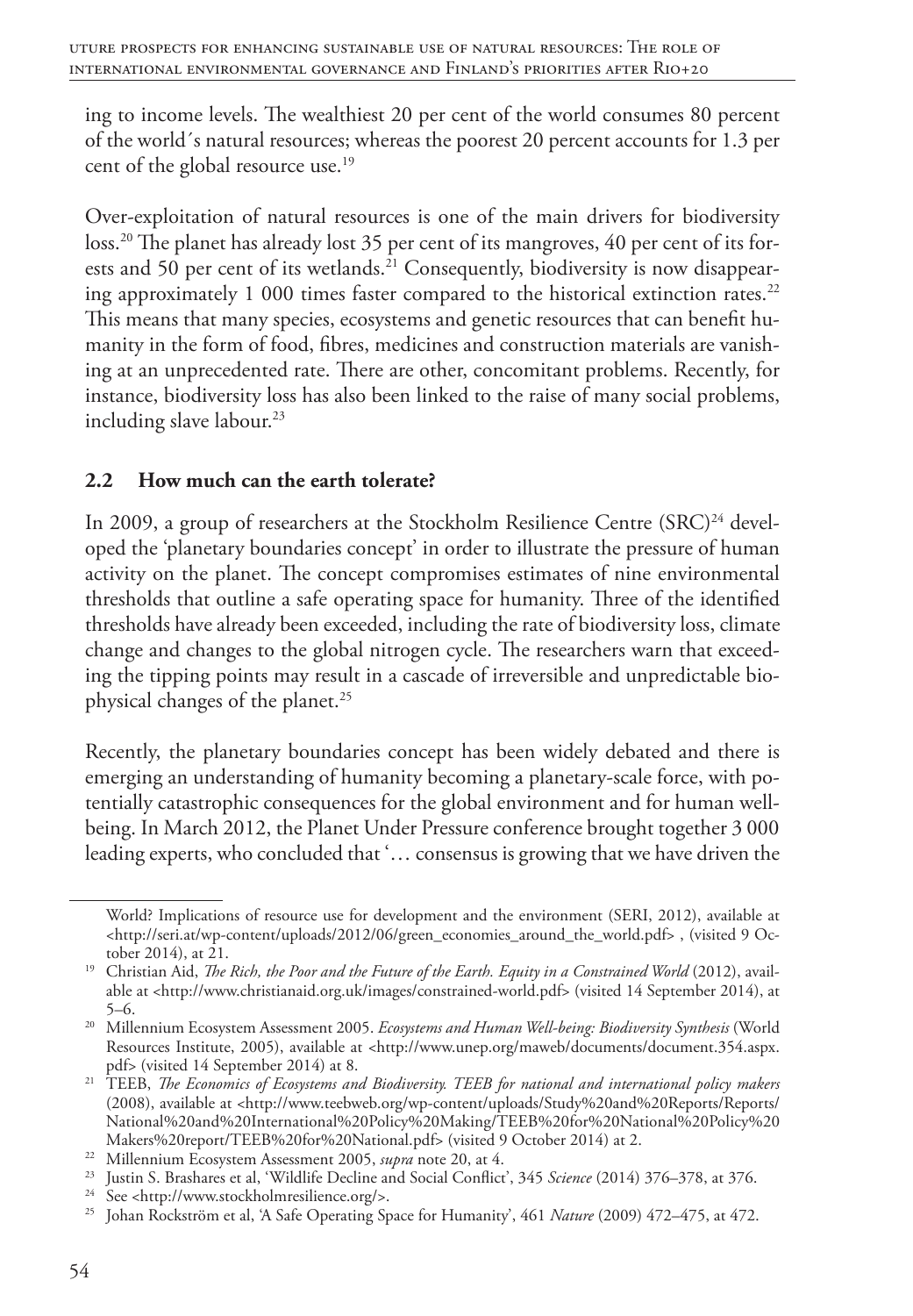planet into a new epoch, the Anthropocene, in which many earth-system processes and the living fabric of ecosystems are now dominated by human activities …'.26

In conclusion, an overall picture of the state of the environment is emerging as information is being synthesized and it shows that the pressure on the earth's resources is already unbearable. Population growth, urbanization and increasing per capita consumption rates are featured to put an additional pressure on the environment. The world cannot sustain this level of demand and development trend. Drastic changes are urgently needed to correct our relationship with the environment, if we aim to sustain the vitality of nature and human well-being.

#### **3 The international environmental governance system - the institutional foundation for sustainable use of earth's natural resources**

This section covers the role of the main entities involved in the international environmental governance (IEG) system and provides some information on recent developments in enhancing the efficiency and the effectiveness of this system. This is not an exhaustive description, but only a short introduction to how the IEG-system supports environmental agenda-setting for the sustainable use of natural resources.

#### **3.1 UNEP – a catalyst organization for building the IEG system**

The current IEG system has been largely created during the last four decades. In 1972, global environmental concerns received wide-spread attention through the United Nations Conference on the Human Environment (UNCHE), which resulted in the creation of the United Nations Environment Programme (UNEP).27 UNEP was given a mandate to institutionalize environmental matters across existing UN agencies and to improve cooperation and communication amongst them.<sup>28</sup> The 1997 Nairobi Declaration<sup>29</sup> further redefined and strengthened UNEP's mandate as the '… leading global environmental authority that sets the global environmental agenda, that promotes the coherent implementation of the environmental dimension of

<sup>26</sup> State of the Planet Declaration, London, 29 March 2012, available at <http://www.planetunderpressure2012.net/pdf/state\_of\_planet\_declaration.pdf> (visited 14 September 2014).

<sup>&</sup>lt;sup>27</sup> See <http://www.unep.org>. On the creation of UNEP see, for instance, Donald Kaniaru, 'The Stockholm Conference and the Birth of the United Nations Environment Programme', in Marko Berglund (ed.), *International Environmental Law-making and Diplomacy Review* 2005, University of Joensuu – UNEP

<sup>&</sup>lt;sup>28</sup> Maria Ivanova, 'Financing International Environmental Governance: Lessons from the United Nations Environment Programme' (Center for Governance and Sustainability, University of Massachusetts, 2011)

at 1. 29 'Nairobi Declaration on the Role and Mandate of the United Nations Environment Programme', UNEP Governing Council Decision 19/1 (1997).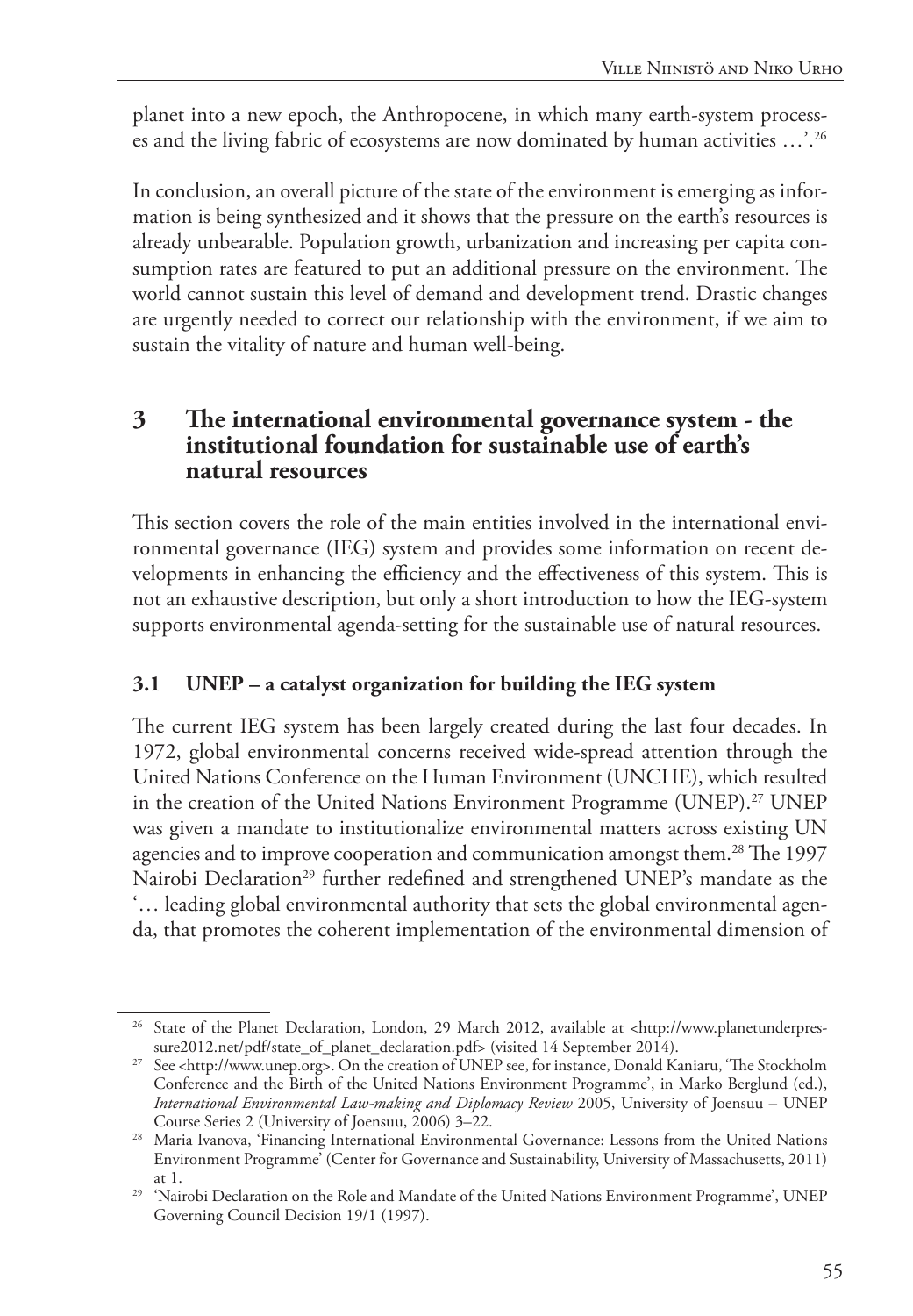sustainable development within the UN system and that serves as an authoritative advocate for the global environment'.30

Upon its establishment, it was envisaged by its founders that UNEP would gradually grow and achieve a more stable financial basis, so that it could fulfill its relatively broad mandate.31 However, UNEP's Environment Fund (EF) relies on voluntary contributions and its annual budget has, in contrast to expectations, remained miniscule in comparison to other UN counterparts.32 Despite its small annual budget, UNEP has been effective in catalyzing action and creating new instruments, in particular, multilateral environmental agreements (MEAs).

However, UNEP has faced considerable challenges in coordinating the various instruments that operate more or less independently with their own decision-making fora and secretariats.33 In this sense, UNEP has not carried out the role of an 'anchor organization' for international environmental governance. To this end, enhancing the functions of UNEP and upgrading it to a specialized organization, with more authority and control over other environmental bodies, has been under debate for over a decade (see section 4.1 below).<sup>34</sup>

#### **3.2 MEAs – the legal backbone of international environmental cooperation**

International environmental law is rooted primarily in multilateral environmental agreements. MEAs have been crafted in an *ad hoc* and piecemeal fashion in response to specific environmental problems. Consequently, today there exist 540 MEAs, 477 amendments and 220 protocols, bringing the total number above 1200.<sup>35</sup> However, a significantly smaller number of MEAs are considered globally significant, for instance the UN's Joint Inspection Unit (JIU)<sup>36</sup> lists eight thematic clusters that consist of 60 MEAs, including four on atmosphere, nine on biodiversity and five on chemicals and wastes.37

<sup>30</sup> Para. 11.

<sup>31</sup> Maria Ivanova, 'UNEP in Global Environmental Governance: Design, Leadership, Location', 10 *Global Environmental Politics* (2010) 30–59 at 33.

<sup>32</sup> *Ibid*. at 49.

<sup>&</sup>lt;sup>33</sup> Tadanori Inomata, 'Management Review of Environmental Governance within the United Nations System', Joint Inspection Unit (JIU) Report 2008/3, available at <https://www.unjiu.org/en/reports-notes/ archive/JIU\_REP\_2008\_3\_English.pdf> (visited 15 August 2014) at 10–15.

<sup>&</sup>lt;sup>34</sup> See Sylvia Bankobeza, 'Strengthening and Upgrading of the United Nations Environment Programme' in Part II of the present *Review*.

<sup>35</sup> Data from Ronald B. Mitchell., *International Environmental Agreements Database Project 2002–2014* (version 2013.2), available at <http://iea.uoregon.edu/> (visited 17 October 2014).

<sup>&</sup>lt;sup>37</sup> Tadanori Inomata and Jean Wesley Cazeau, 'Post Rio+20 Review of Environmental Governance within the United Nations System', Joint Inspection Unit (JIU) Report 2014/4, available at <https://www.unjiu. org/en/reports-notes/JIU%20Products/JIU\_REP\_2014\_4\_English.pdf> (visited 19 August 2014) at 62–65.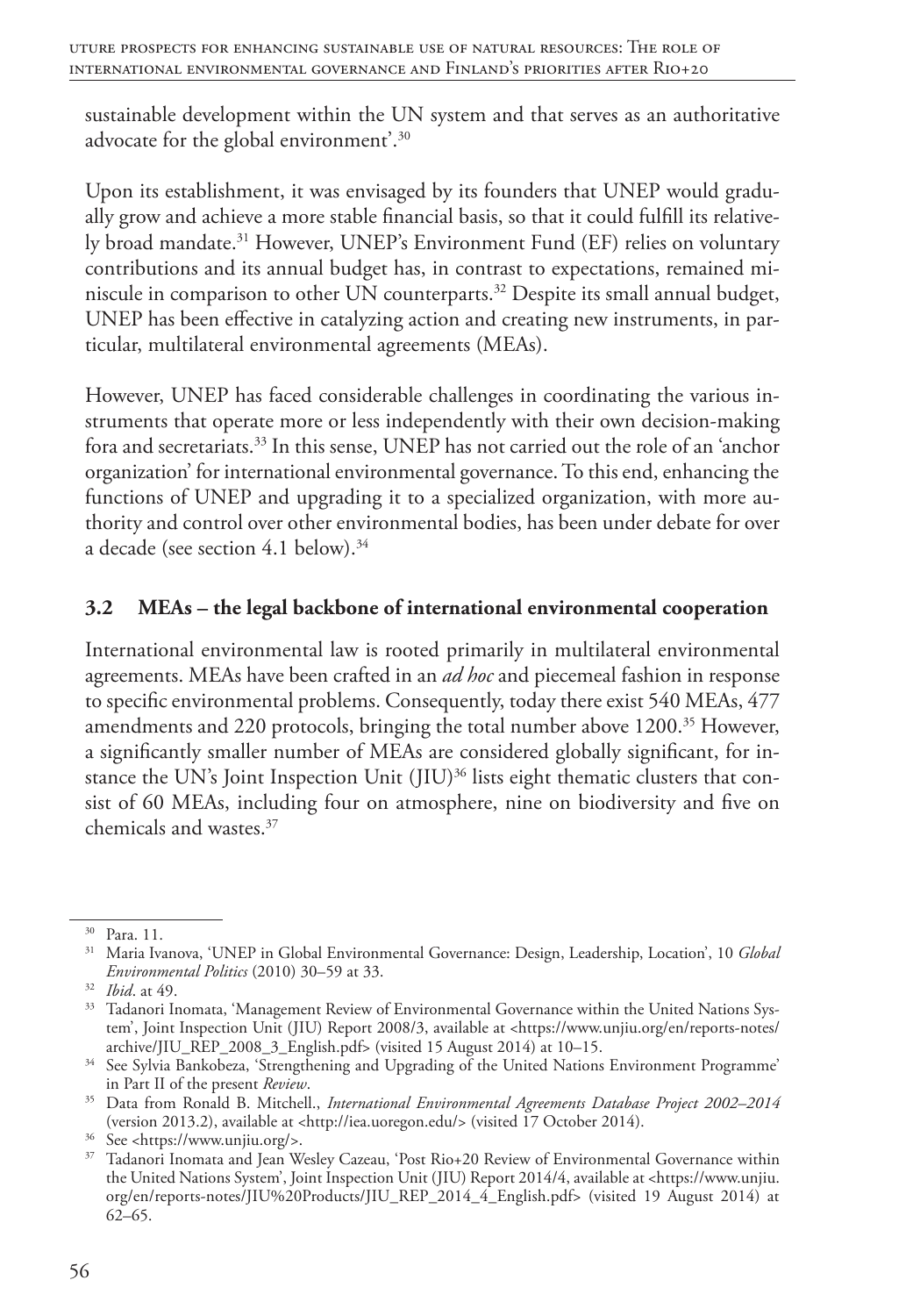The vast array of MEAs and other instruments and entities active in the international environmental arena shows that environmental problems have been widely acknowledged and a high degree of action has been taken to overcome them. However, as a result largely of fragmentation, the UN system struggles with a blurred division of labor and unclear mandates resulting in duplication of work and unhealthy competition for funds.38 In 2008, the JIU assessed that the cost for operating the current MEA-system is four times higher than in other sectors.<sup>39</sup>

Due to treaty congestion, international focus has shifted from creating new agreements to enhancing implementation of existing commitments. At the same time, MEAs are experiencing a steep increase in the number of parties.<sup>40</sup> Many MEAs, including the Montreal Protocol<sup>41</sup> and the three 'Rio Conventions',<sup>42</sup> have, or almost have, achieved universal membership. This signifies that the IEG-system has entered into a new phase that is centered on implementation.<sup>43</sup>

Enhancing synergies among MEAs is at the core of the IEG-reform, since it aims to strengthen implementation by tackling fragmentation where it is greatest. To date, the work done in the chemicals and waste cluster<sup>44</sup> is exemplary in the IEG-context. The reform started in 2006 and has resulted in a joint secretariat, with a joint head and functions, operated through a matrix management system. The reform has induced administrative cost savings of approximately 1.5 million USD by the end of biennium 2012–2013.<sup>45</sup> More importantly, the reform has arguably increased the political clout of the chemicals and waste MEAs, displayed by the sixth replenishment<sup>46</sup>

<sup>38</sup> Council of the European Union, 'International Environmental Governance: Preparations for the 2nd meeting of the Consultative Group of Ministers - Information from the Finnish delegation (Helsinki, 21–23 November 2010)', available at <http://register.consilium.europa.eu/doc/srv?l=EN&f=ST%20 14634%202010%20INIT> (visited 17 October 2014), at 2.

<sup>39</sup> Inomata, 'Management Review of Environmental Governance', *supra* note 33, at 11.

<sup>&</sup>lt;sup>40</sup> UNEP, "International Environmental Governance and United Nations Reform, IEG: Help or Hindrance?", international environmental governance from a country perspective', a background information paper for the ministerial-level consultations, a discussion paper presented by the Executive Director, UN Doc. UNEP/GC.25/16/Add.1 (2009) at 5.

<sup>41</sup> Montreal Protocol on Substances that Deplete the Ozone Layer, Montreal, 16 September 1987, in force 1 January 1989, 26 *International Legal Materials* (1987) 154, <http://www.unep.org/ozone/>.

<sup>42</sup> Convention on Biological Diversity, Rio de Janeiro, 5 June 1992, in force 29 December 1993, 31 *International Legal Materials* (1992) 822, <http://www.biodiv.org>; United Nations Framework Convention on Climate Change, New York, 9 May 1992, in force 21 March 1994, 31 *International Legal Materials* (1992) 849, <http://unfccc.int>; and UN Convention to Combat Desertification in Countries Experiencing Serious Drought and or Desertification, Particularly in Africa, Paris, 17 June 1994, in force 26 December 1996, 33 *International Legal Materials* (1994) 1309, <http://www.unccd.int>.

<sup>43</sup> UNEP, 'International Environmental Governance', *supra* note 40, at 5.

<sup>44</sup> Convention on the Prior Informed Consent Procedure for Certain Hazardous Chemicals and Pesticides in International Trade, Rotterdam, 11 September, 1998, in force 24 February, 38 *International Legal Materials* (1999) 1, <http://www.pic.int>; Convention on Persistent Organic Pollutants, Stockholm, 22 May 2001, in force 17 May 2004, 40 *International Legal Materials* (2001) 532, <http://www.pops.int>; and Convention on the Control of Transboundary Movements of Hazardous Wastes and their Disposal, Basel, 22 March 1989, in force 5 May 1992, 28 *International Legal Materials* (1989) 657, <http://www.basel.int>. 45 Inomata, 'Management Review of Environmental, *supra* note 33, at 36.

<sup>46</sup> See GEF, 'GEF replenishments', available at <http://www.thegef.org/gef/replenishment> (visited 24 October 2014). GEF Trust Fund resources are replenished every four years through resources pledged by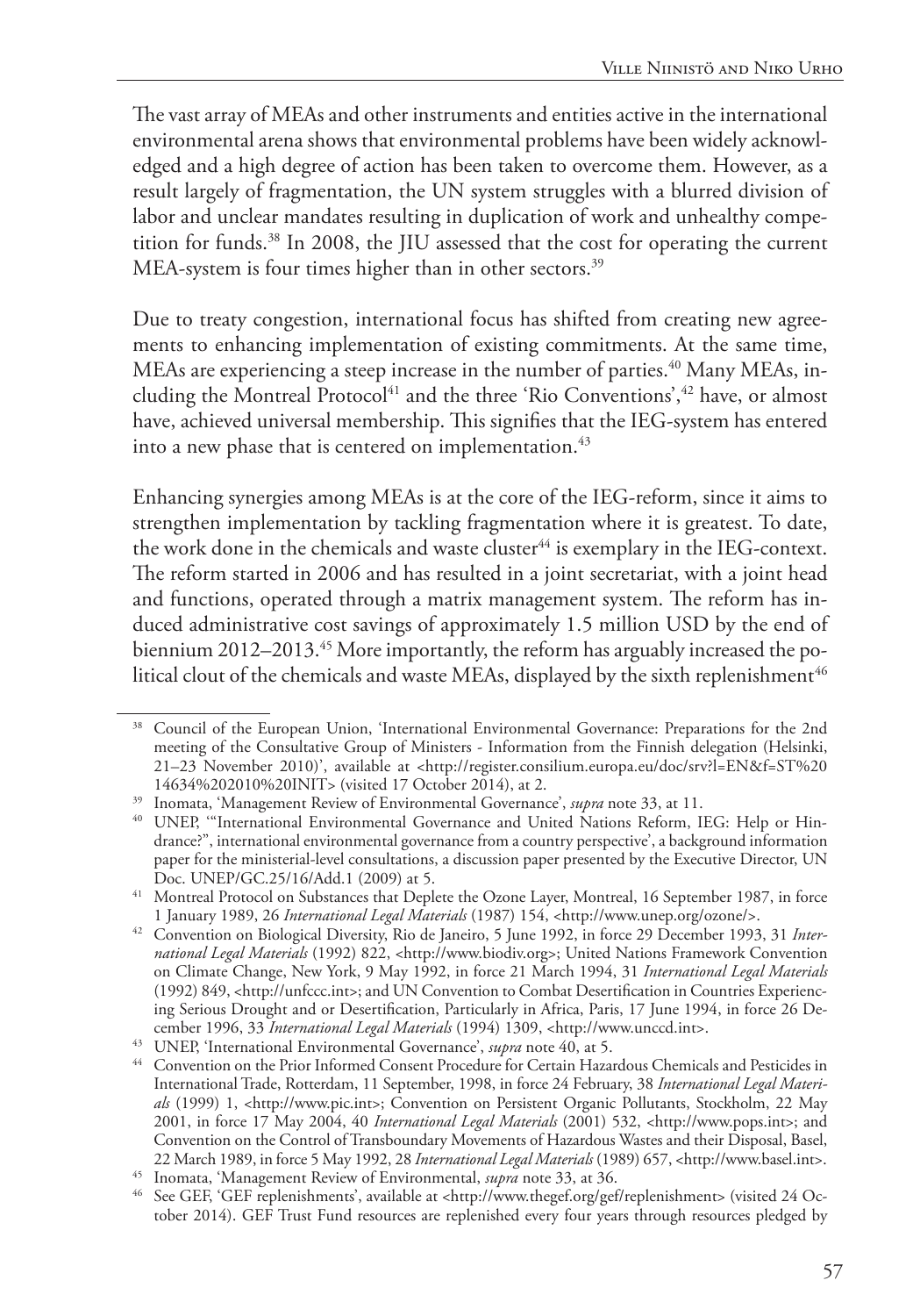of the Global Environment Facility (GEF), $47$  which increased funding accorded to the chemicals and waste focal area by US\$130-million.

#### **3.3 The role of the broader UN-system**

Over the years, many other UN bodies have included environmental activities in their operations, thus significantly increasing the total number of UN bodies active in the environmental sphere. In 2001, the United Nations General Assembly (UNGA) established the Environment Management Group  $(EMG)^{48}$  with 'the purpose of enhancing inter-agency coordination in the field of environment and human settlements'.<sup>49</sup> The secretariat of the Group is provided by UNEP and it is chaired by the Executive Director of UNEP. The EMG has 48 members, which include specialized agencies, programmes and organs of the UN and secretariats of MEAs. Over the years, the EMG has gradually gained authority in the UN on environmental matters and has established issue-management groups on various thematic topics, including biodiversity, green economy and sound management of chemicals and waste.

#### **3.4 The contribution of the scientific community**

In recent years, the flow of scientific information has significantly increased, yet its influence on decision-making has remained relatively modest due to underdeveloped mechanisms for connecting science to policy-making. To this end, enhancing the nexus between science and policy has been a crucial part of the IEG-reform.

The Intergovernmental Panel on Climate Change  $(IPCC)^{50}$  has been a pioneer in this field as it has synthesized scientifically credible information for the UN Framework Convention on Climate Change (UNFCCC) for two decades. The intergovernmental nature of the Panel allows exchanges of information between scientists and decision-makers. In 2007, the IPCC was jointly awarded<sup>51</sup> the Nobel Peace Prize for increasing understanding of the connection between human activities and humaninduced climate change.

Consequently, this stimulated discussions on creating an 'IPCC for biodiversity' that culminated in April 2012 in the establishment of the Intergovernmental science-poli-

countries wishing to contribute through a 'GEF Replenishment' process. The GEF- 6 period will run from a July 2014 until 30 June 2018.

<sup>47</sup> See <http://www.thegef.org>.

<sup>48</sup> See <http://www.unemg.org/>.

<sup>49</sup> 'Report of the Secretary-General on environment and human settlements', UNGA Res. 53/242 of 10 August 1999, para. 5.

<sup>50</sup> See <http://www.ipcc.ch/>.

<sup>51</sup> The prize was awarded jointly with former Vice-President of the United States, Albert Arnold Gore Jr. 'for their efforts to build up and disseminate greater knowledge about man-made climate change, and to lay the foundations for the measures that are needed to counteract such change'. See <http://www.nobelprize. org/nobel\_prizes/peace/laureates/2007/> (visited 1 November 2014).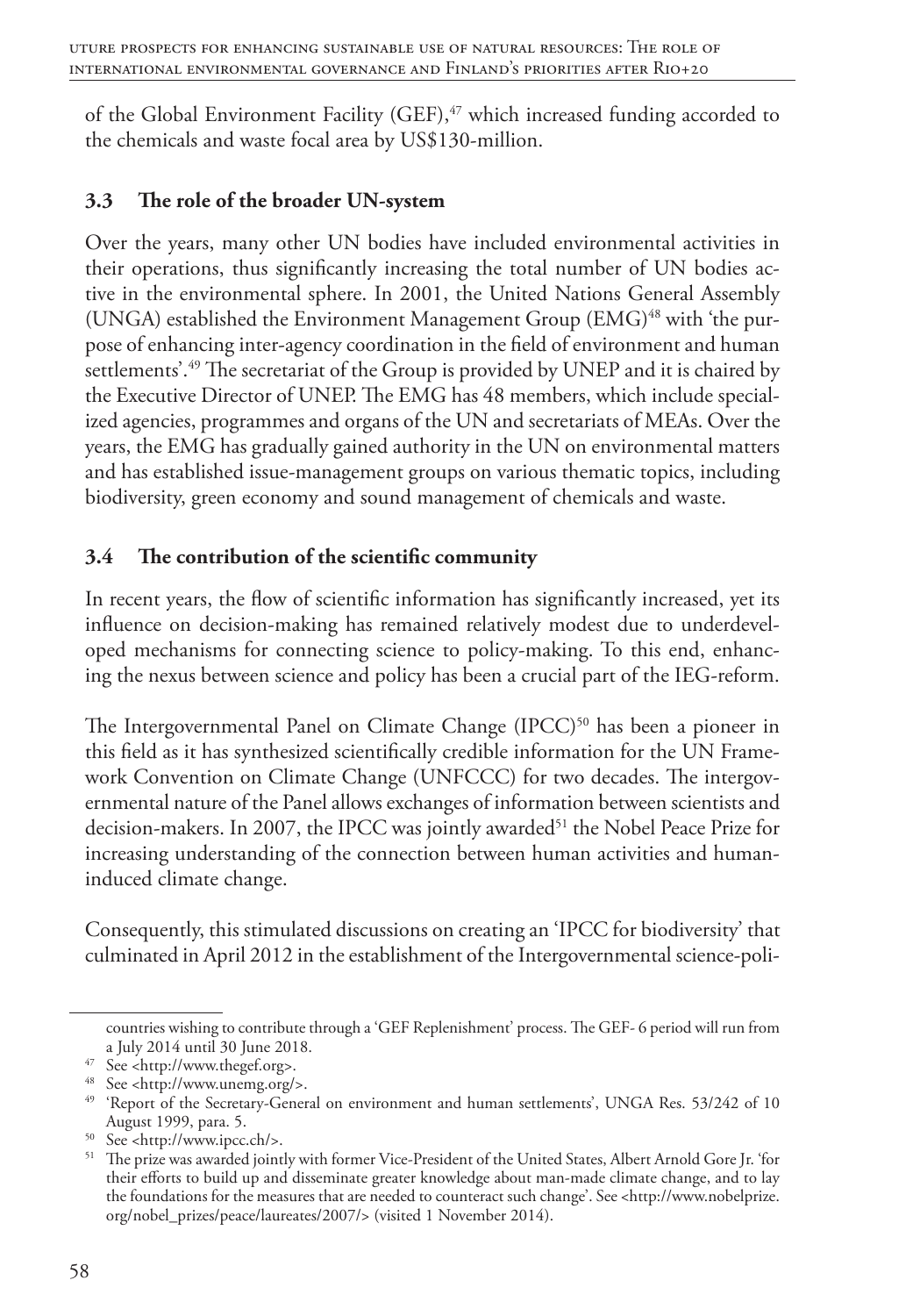cy Platform on Biodiversity and Ecosystem Services (IPBES).<sup>52</sup> The first global assessment on biodiversity and ecosystem services will be launched in 2018. The Platform is also undertaking thematic assessments, starting with an assessment on global pollinator decline. The new Platform aids primarily the MEAs in the biodiversity cluster and, in the long run, it has potential to strengthen global biodiversity governance.

Furthermore, the International Resource Panel (IRP)<sup>53</sup> was established in 2007 to provide scientific support for the international community for enhancing sustainable use of natural resources. The Panel consists of 20 experts and is able to function as an agile mechanism capable of tackling emerging issues and rapidly compiling scientifically credible information. Decoupling economic growth and human well-being from the escalating use of natural resources has been a guiding goal of the panel.<sup>54</sup>

## **4 Key areas in the follow-up to Rio+20**

This section covers three key areas in the follow-up to Rio+20 with regard to natural resources. These include strengthening the IEG-system, developing a Post-2015 Agenda that satisfies human needs and respects nature, and enhancing sustainability of natural resources use by 'green economy' policies.

#### **4.1 Enhancing international environmental governance and its coherence**

As discussed above (see section 2), international status reports show little, if any, proof of improvements in the state of the global environment. To this end, several processes have been initiated to enhance the IEG-system so that it can more effectively respond to environmental challenges. These processes culminated at Rio+20 where significant decisions were made to strengthen and upgrade UNEP and to enhance synergies among MEAs.<sup>55</sup> 'The Future We Want' Outcome Document also covers many thematic governance gaps, including oceans and biodiversity, aiming to strengthen the sustainable us of natural resources.

#### **4.1.1 From Cartagena to Rio**

Consensus on the IEG-reform has evolved in a step-by-step manner since 2002, when UNEP's Governing Council (GC) adopted the 'Cartagena Package'.<sup>56</sup> In 2005, the need for IEG reform was covered in paragraph 169 in the World Summit Outcome Document,<sup>57</sup> which provided impetus to initiate an informal process in New

<sup>52</sup> See <http://www.ipbes.net/>.

<sup>53</sup> See <http://www.unep.org/resourcepanel>.

<sup>54</sup> UNEP, 'Sustainable consumption and production (SCP) – Targets and indicators and the SDGs', UNEP Post-2015 discussion paper (2014), available at <http://www.iisd.org/sites/default/files/publications/ scp\_targets\_indicators\_unep.pdf> (visited 14 September 2014), at 16.

<sup>&</sup>lt;sup>55</sup> 'The Future We Want', paras 88 and 89.

<sup>56</sup> 'International Environmental Governance', UNEP GC Dec. SS.7/1 (2002)

<sup>57</sup> '2005 World Summit Outcome', UNGA Res. 60/1 of 24 October 2005.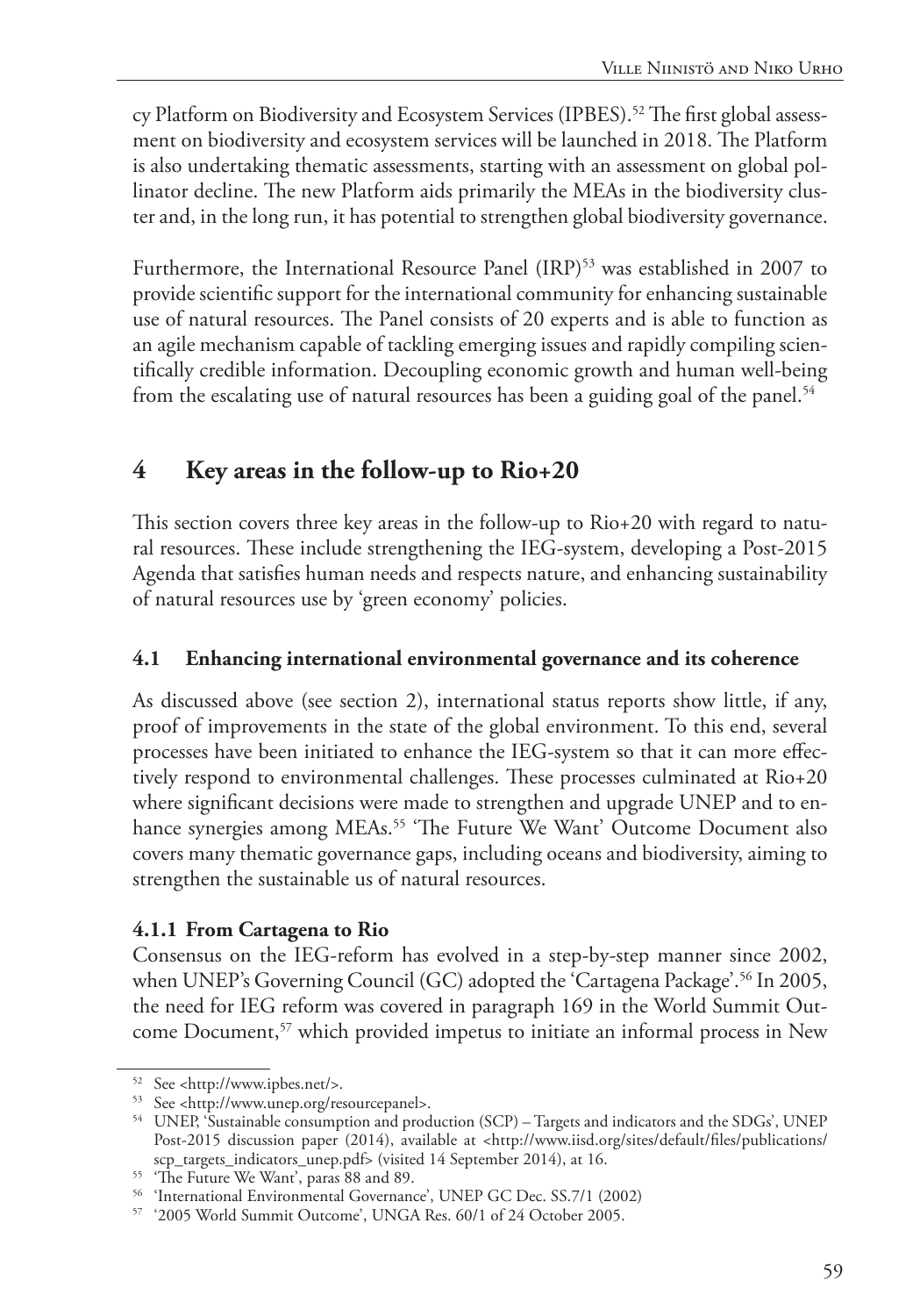York. This resulted, in 2007, in the 'Options Paper'<sup>58</sup> that identifies seven building blocks to strengthen IEG. In late 2008, an attempt to reach an IEG-resolution in the General Assembly failed, due to highly polarized views.

Consequently, UNEP's GC launched a political process to continue the IEG-debate: two formal ministerial groups were established in subsequent years to identify forms and functions to meet both incremental and fundamental needs for the IEGreform. In 2009, the first group (also known as the 'Belgrade process'59*)* identified a set of options to improve the IEG-system. These were further elaborated by the latter group culminating in 2010 in the 'Nairobi-Helsinki Outcome',<sup>60</sup> which points out six functions and system-wide responses and five institutional forms to address the challenges in the current IEG-system. The Outcome was transmitted by the request of UNEP's GC to the preparatory process of Rio+20.<sup>61</sup>

Careful preparation and consensus-building leveraged Rio+20 to agree on UNEP's reform. In fact, paragraph 88 of 'The Future We Want' not only responds to every functional element identified in the Nairobi-Helsinki Outcome,<sup>62</sup> including the science-policy interface and stakeholder engagement, but also addresses form and funding. UNEP's reform has progressed through UNEP's GC decision on institutional arrangements (February  $2013$ )<sup>63</sup> and subsequent UNGA resolutions.<sup>64</sup> These decisions significantly strengthen UNEP's 'three F's' – functions, funding and form – and, thereby, reinforce its leadership role in international environmental governance.

#### **4.1.2 Strengthening UNEP's 'three F's' in response to Rio+20**

As the global environment continues to deteriorate, it is important to build and reinforce the nexus between science and policy-making. There exist various large-scale assessment mechanisms, but these tend to address environmental issues in a piece-

<sup>58</sup> 'Co-chairs' Options Paper of the Informal Consultative Process on the Institutional Framework for the United Nations´ Environmental Activities' (UN, 2007), available at <http://www.un.org/ga/president/61/ follow-up/environment/EG-OptionsPaper.PDF> (visited 15 September 2014).

<sup>59</sup> 'Set of options for improving international environmental governance', Second meeting of the Consultative Group of Ministers or High-level Representatives on International Environmental Governance, Rome, 26 – 29 October 2009, available at <http://www.unep.org/environmentalgovernance/Portals/8/ documents/IEG-Draft-Report-Rome-final-edited.pdf> (visited 15 September 2014).

<sup>&</sup>lt;sup>60</sup> Nairobi-Helsinki Outcome from the second meeting of the Consultative Group of Ministers or Highlevel Representatives on International Environmental Governance Espoo, Finland, 21–23 November 2010, available at <http://www.unep.org/environmentalgovernance/Portals/8/documents/Events/NairobiHelsinkifinaloutcomeedited.pdf> (visited 15 August 2014).

<sup>&</sup>lt;sup>61</sup> 'International environmental governance', UNEP GC Dec. 26/1 (2011), para. 4.

<sup>62</sup> Steven Bernstein, 'Rio+20: Sustainable Development in a Time of Multilateral Decline', 13 *Global Environmental Politics* (2013) 12–21 at 17.

<sup>&</sup>lt;sup>63</sup> 'Implementation of paragraph 88 of the outcome document of the United Nations Conference on Sustainable Development', UNEP GC Dec. 27/2 (2013).

<sup>&</sup>lt;sup>64</sup> 'Report of the Governing Council of the United Nations Environment Programme on its twelfth special session and on the implementation of section IV.C, entitled "Environmental pillar in the context of sustainable development", of the outcome document of the United Nations Conference on Sustainable Development', UNGA Res. 67/213 of 21 December 2012; 'Change of the designation of the Governing Council of the United Nations Environment Programme', UNGA Res. 67/251 of 13 March 2013.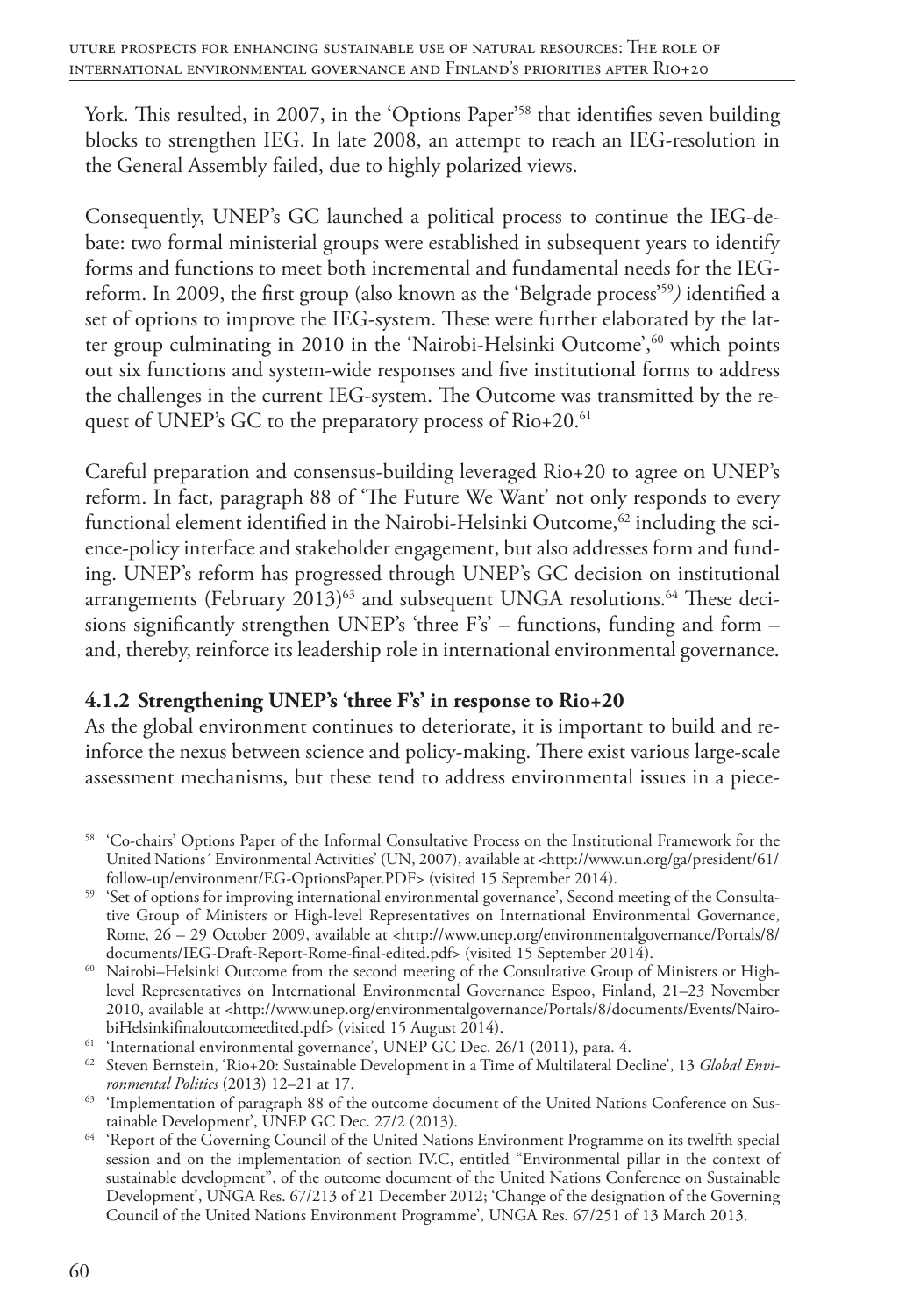meal and fragmented fashion. In response to Rio+20, UNEP is developing an online portal named 'UNEP-live'<sup>65</sup> that brings together environmental data, information and assessments to portray an up-to-date picture of the state and trends of the global environment. Furthermore, the first session of the United Nations Environment Assembly (UNEA)<sup>66</sup> decided to enhance collaboration between MEA secretariats, UN bodies and scientific panels in order to achieve a more integrated and holistic approach to environmental assessments.<sup>67</sup>

In order adequately to tackle persistent global environmental problems, the entire UN system needs to be sufficiently mobilized for this purpose. To this end, 'The Future We Want' calls for enhancing UNEP's environmental coordination function in the UN and to lead efforts in formulating UN system-wide strategies on the environment.68 Subsequently, UNEP's GC handed the main responsibility for elaborating these strategies over to the EMG, which has a strong track record in mainstreaming environmental issues in the UN system.<sup>69</sup>

'The Future We Want' calls for strengthening UNEP's stakeholder engagement.<sup>70</sup> In response, UNEP's GC decided to take the following measures by 2014: to develop a process for stakeholder accreditation and participation; to establish mechanisms and rules for stakeholders' expert input and advice; and to enhance working methods and processes for informed discussions and contributions by all relevant stakeholders.71 However, enhancing civil society participation and access to information has progressed slowly and much needs to be done in order to achieve a successful outcome in the 2nd session of UNEA.

Rio+20 strengthened UNEP's financial position: paragraph 88 of 'The Future We Want' reaffirms the need to '... secure, stable, adequate and increased financial resources from the regular budget of the UN and voluntary contributions to fulfill its mandate'. In December 2013, the UNGA approved a US\$21-million increase for UNEP over 2014–2015 from the UN regular budget, including 24 new posts.<sup>72</sup> As a sign of confidence in UNEP's reform, Finland doubled its contribution to UN-EP's Environment Fund in 2014, totaling 6 million Euros. Since voluntary donations to UNEP's trust fund today rely mainly on a small number of regularly contributing countries, it is important for non-traditional donors to step forward now and show financial as well as political commitment to UNEP.73 Some donors have

<sup>65</sup> See <http://www.uneplive.org>.

<sup>66</sup> See <http://www.unep.org/unea/en/>.

<sup>67</sup> 'Science-policy interface', UNEA Res. 1/4 (2014).

<sup>&</sup>lt;sup>68</sup> 'The Future We Want', para. 88(c).

<sup>69</sup> UNEP GC Dec. 27/2 (2013), para. 3.

<sup>70</sup> 'The Future We Want', para. 88(h).

<sup>71</sup> UNEP GC Dec.27/2 (2013), para. 7.

<sup>72</sup> UNGA Res. 68/248.

<sup>73</sup> See UNEP, 'The Environment Fund contribution statistics 1973–2012', available at <http://www.unep. org/about/funding/portals/50199/documents/Environment%20Fund%20contribution%20statistics%201973-2012.xls> (visited 10 November 2014).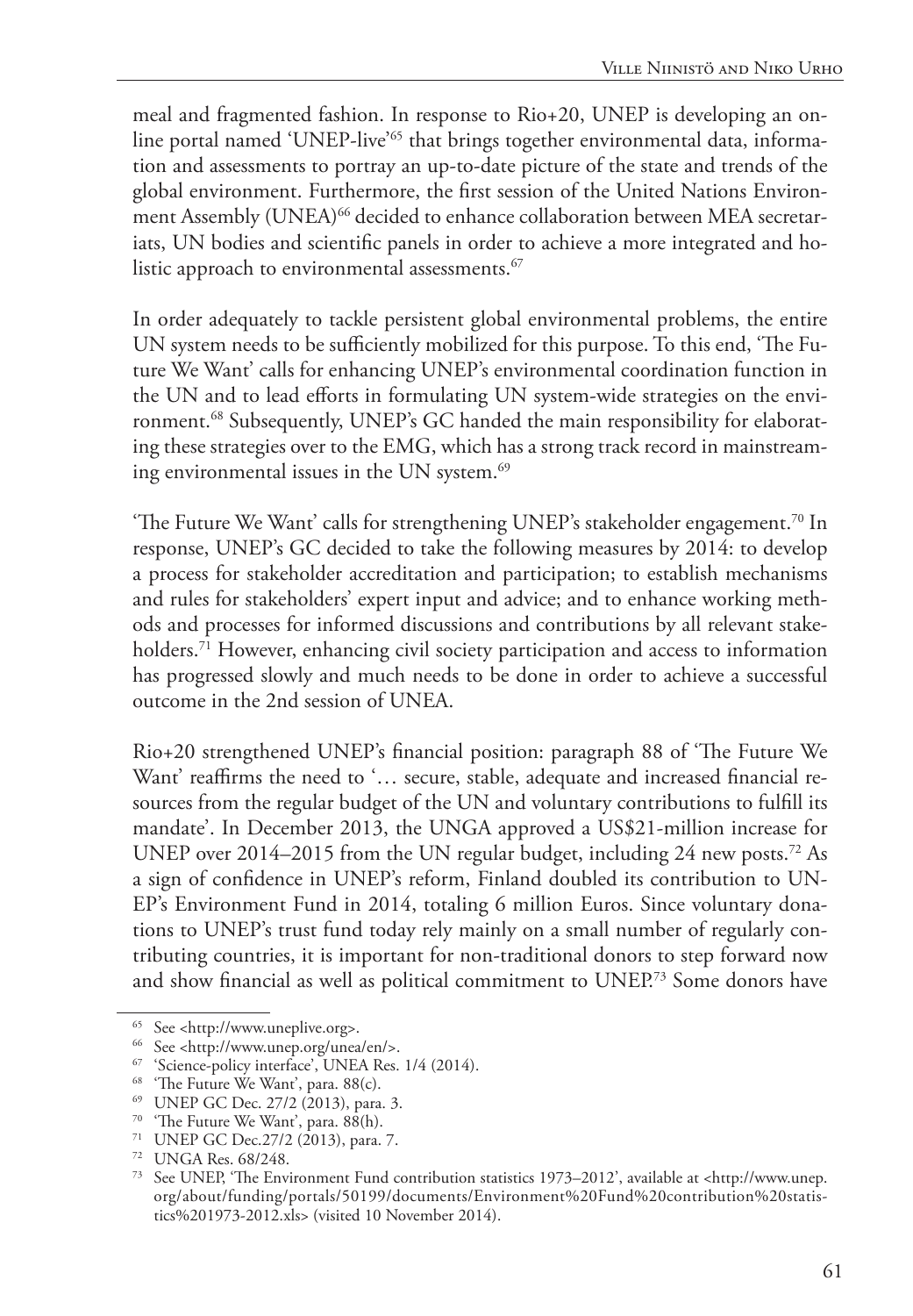already shown such willingness. During Rio+20, Brazil and China pledged US\$6 million each toward UNEP's Trust Fund.

The highlight of UNEP's reform was the decision taken at Rio+20 to expand UNEP's GC from 58 countries to universal membership. To this end, in February 2013, UN-EP's GC decided to transform itself into the United Nations Environment Assembly (UNEA),<sup>74</sup> which concludes in a High-Level Segment (HLS) with actual political decision-making power. The transformation was approved a month later by the UNGA.75 This makes UNEP the only UN subsidiary body with universal membership.76 Since universal membership in UNEA will involve all UN member states in decision-making, the legitimacy of decisions should be greatly improved. Previously, UNEP GC, with only 58 members, lacked legitimacy to coordinate MEAs that had a significantly higher number of parties. Thus, the reform grants UNEP greater authority in relation to MEAs<sup>77</sup> and, thereby, facilitates UNEP's role in enhancing synergies among MEAs.

#### **4.1.3 Enhancing synergies among MEAs in response to Rio+20**

'The Future We Want' calls for enhancing synergies among MEAs by encouraging '… parties to MEAs to consider further measures, in these78 and other clusters, as appropriate, to promote policy coherence at all relevant levels, improve efficiency, reduce unnecessary overlap and duplication, and enhance coordination and cooperation among MEAs...'.<sup>79</sup> Since Rio+20, synergies have progressed in two MEA clusters. In October 2013, the signatory meeting of the Minamata Convention, $80$ the new convention on mercury, gave a positive signal for the co-location of its secretariat with the joint chemicals and waste secretariat, $81$  subject to final decision by the first COP of the Minamata Convention. Furthermore, in order to enhance synergies among six biodiversity-related MEAs,<sup>82</sup> UNEP has recently initiated a project

<sup>80</sup> Minamata Convention on Mercury, Geneva, 19 January 2013, not yet in force, <http://www.mercuryconvention.org/>.

81 Final Act of the Conference of Plenipotentiaries on the Minamata Convention on Mercury, Resolution on arrangements in the interim period, UN Doc. UNEP(DTIE)/Hg/CONF/4 (2013), para. 9.

<sup>74</sup> UNEP GC Dec. 27/2 (2013), para. 1.

<sup>75</sup> UNGA Res. 67/251.

<sup>76</sup> Maria Ivanova. 'Reforming the Institutional Framework for Environment and Sustainable Development: Rio+20's Subtle but Significant Impact', 12 *International Journal of Technology Management & Sustainable Development* (2013) 211–231, at 224.

<sup>&</sup>lt;sup>77</sup> *Ibid.* at 224.<br><sup>78</sup> The chemicals and waste cluster, *supra* note 44.<br><sup>79</sup> 'The Future We Want', para. 89.

<sup>82</sup> The biodiversity cluster includes the following six MEAs: Convention on Biological Diversity (CBD, Rio de Janeiro, 5 June 1992, in force 29 December 1993, 31 *International Legal Materials* (1992) 822, <http:// www.biodiv.org>); the Convention on International Trade in Endangered Species of Wild Fauna and Flora (CITES, Washington DC, 3 March 1973, in force 1 July 1975, 993 *United Nations Treaty Series* 243, <http://www.cites.org>); the Convention on Migratory Species (CMS, Convention on the Conservation of Migratory Species of Wild Animals, Bonn, 23 June 1979, in force 1 November 1983, 19 *International Legal Materials* (1980) 15, <http://www.cms.int>); the International Treaty on Plant Genetic Resources for Food and Agriculture (ITPGRFA, Rome, 3 November 2001, in force 29 June 2004, <http:// www.planttreaty.org/>); the Ramsar Convention on Wetlands (Convention on Wetlands of International Importance, Ramsar, 2 February 1971, in force 21 December 1975, 11 *International Legal Materials*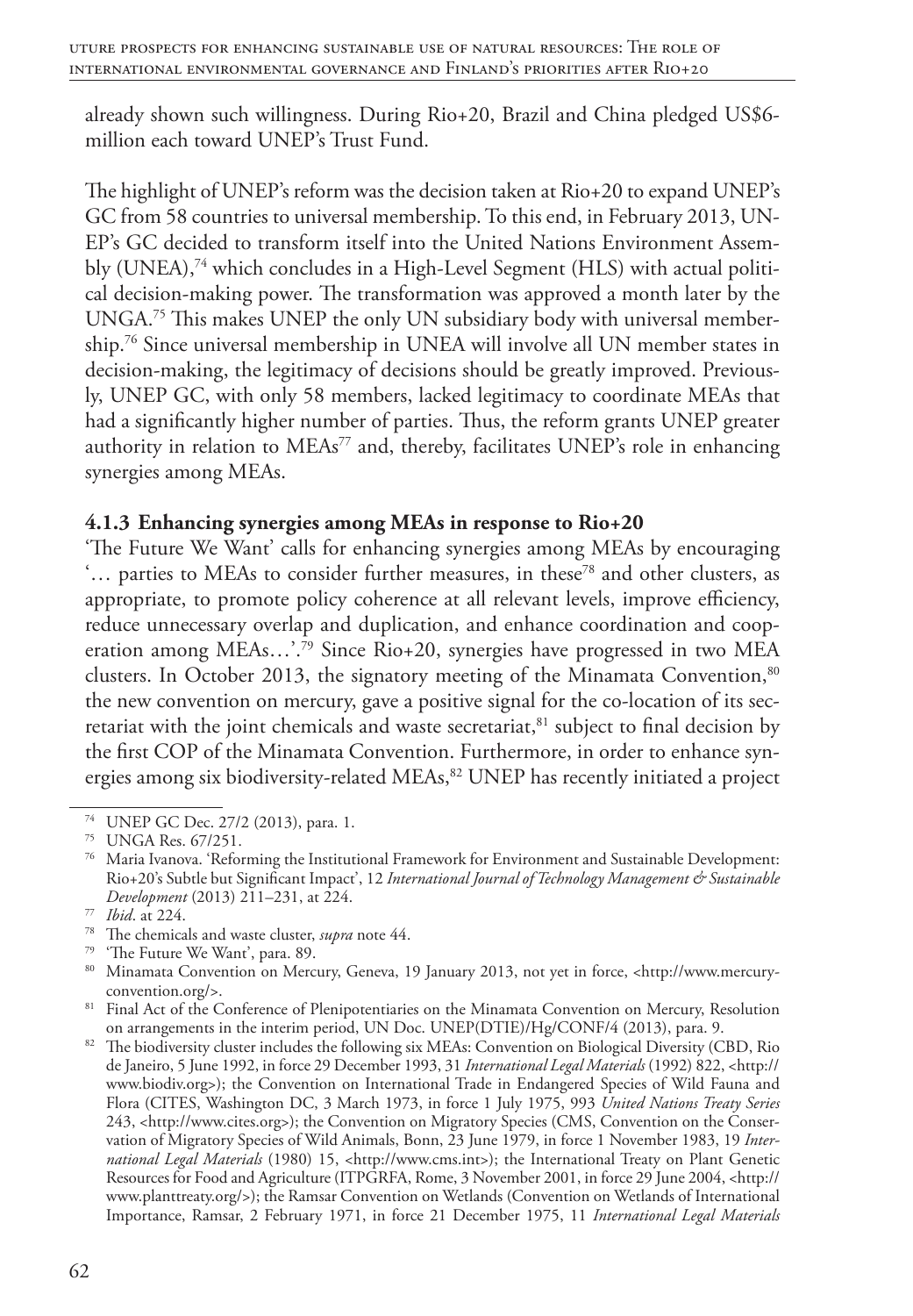funded by the European Commission and Switzerland. The project explores options for further synergies at all levels with a view to improvements in efficiency and effectiveness through enhanced collaboration and cooperation. The output of the project is envisaged to provide a set of recommendations for the UNEP Executive Director to present to the second session of the UNEA in 2016. The initiative addresses programmatic, institutional and administrative issues at all levels aiming to provide recommendations for the 2nd session of UNEA in 2016 and the governing bodies of biodiversity-related MEAs.

#### **4.1.4 Covering thematic governance gaps in response to Rio+20**

The international community is becoming more aware of the magnitude of transnational organized environmental crime, which includes illegal action concerning logging, fisheries and other wildlife trade, mining and dumping of toxic waste.83 Consequently, Rio+20 led to renewed commitment to halt biodiversity loss, including a strong call for action to halt illegal wildlife trade.<sup>84</sup> The value of transnational organized environmental crime is estimated to be between US\$70–213-billion annually.85 The Convention on International Trade in Endangered Species of Wild Fauna and Flora (CITES) is widely considered to be among the most effective global environmental regimes, but it operates with a yearly budget of only US\$5-million, which does not correlate at all with the magnitude of the problem. To this end, the 1st session of UNEA decided to take decisive action against illegal trade in wildlife.<sup>86</sup>

Oceans were high on the agenda at the Rio+20 Conference, since governments recognized that oceans are under growing pressure: overexploitation, pollution, climate change and ocean acidification are severely damaging marine biodiversity and food production capacity.87 The oceans are poorly protected and there exists no international agreement to protect oceans in areas beyond national jurisdiction, including the Arctic region. To fill this gap, governments made an important decision at Rio+20 to develop an international instrument under the United Nations Conven-

<sup>(1972), 963, &</sup>lt;http://www.ramsar.org>); and the World Heritage Convention (WHC, Convention Concerning the Protection of the World Cultural and Natural Heritage, Paris, 16 November 1972, in force 17 December 1975, 11 *International Legal Materials* (1972) 1358, <http://whc.unesco.org>).

<sup>83</sup> UNEP, 'Illegal Trade in Wildlife: The Environmental, Social and Economic Consequences for Sustainable Development', information document to support discussions of the Ministerial Dialogue on Illegal Trade in Wildlife, UN Doc. UNEP/EA.1/INF/19 (2014), available at <http://www.unep.org/unea/information\_documents.asp> (visited 16 September 2014), at 1.

<sup>&</sup>lt;sup>84</sup> 'The Future We Want', paras 197-204.

<sup>85</sup> UNEP, 'Illegal Trade in Wildlife', *supra* note 83, at 1.

<sup>86 &#</sup>x27;Illegal trade in wildlife', UNEA Res. 1/3 (2014).

<sup>&</sup>lt;sup>87</sup> For a description of various threats to the oceans, see Ed Couzens, 'International Law Relating to Climate Change and Marine Issues' in Ed Couzens and Tuula Honkonen (eds), *International Environmental Lawmaking and Diplomacy Review 2010*, University of Eastern Finland – UNEP Course Series 10 (University of Eastern Finland, 2012) 185–216 at 187–191.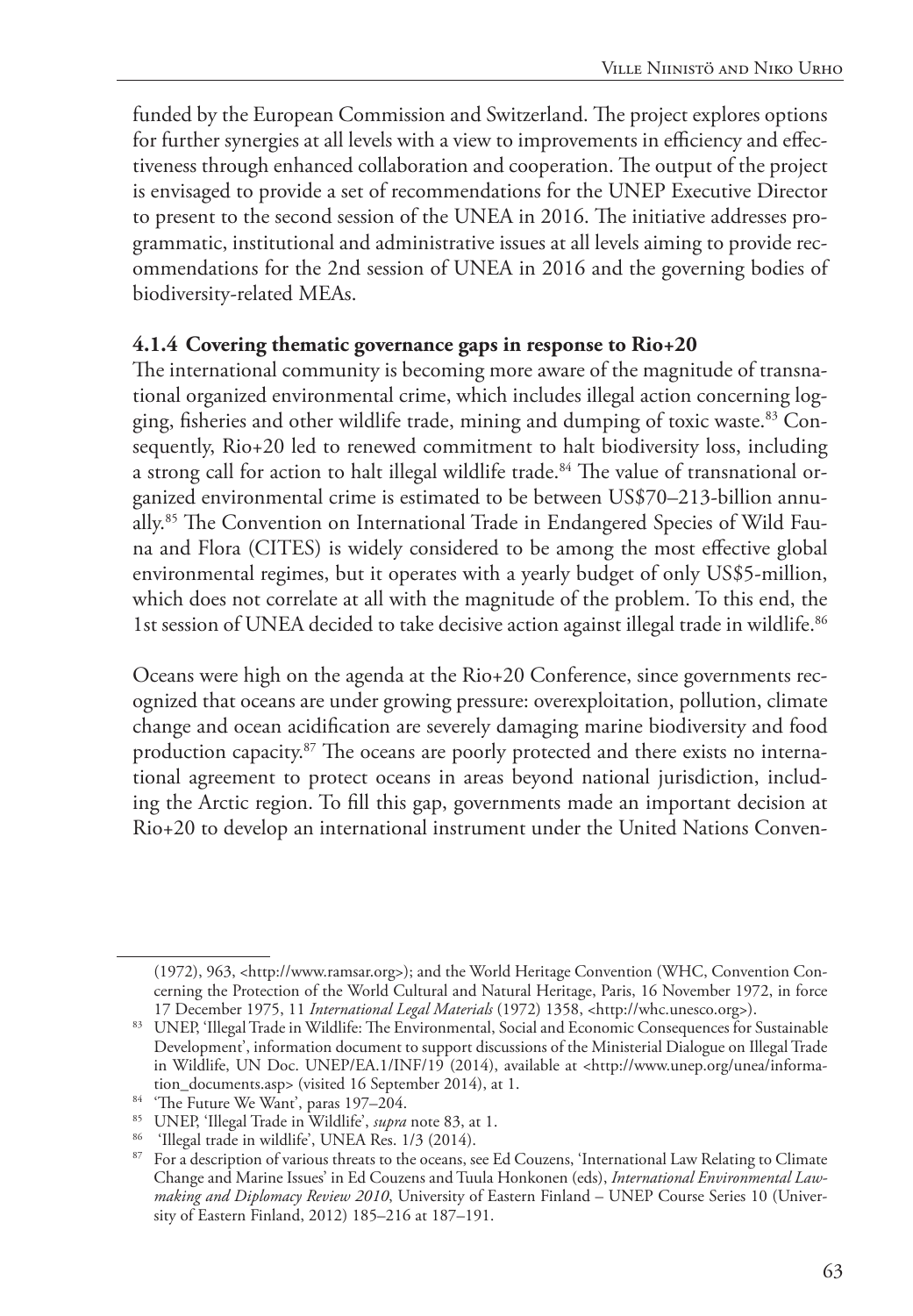tion on Law of Sea (UNCLOS)<sup>88</sup> to strengthen the conservation and sustainable use of marine biodiversity in areas beyond national jurisdiction.<sup>89</sup>

'The Future We Want' addresses marine debris and includes a time-bound target to achieve significant reductions in this form of pollution by 2025 to prevent harm to the coastal and marine environment.<sup>90</sup> In response, the 1st session of UNEA requested UNEP to carry out a study on marine plastic debris and marine microplastics in order to identify key sources of marine debris, effective measures to minimize debris and most urgent research needs.<sup>91</sup> The study will be presented to the 2nd session of UNEA with recommendations for most urgent action.

#### **4.1.5 Matters relating to the institutional form**

The institutional reform of UNEP has provided it with some key attributes of a specialized agency: universality, more stable and predictable finances, and formal authority.92 However, the lack of actual discussion at Rio+20 on the organizational form left many unsatisfied. Over 100 countries, including those in the European Union (EU), were in favor of upgrading UNEP into an independent specialized agency. The host country's refusal to discuss the organizational form was surprising, as many relied on this issue being discussed once the functions had been agreed, in accordance with the 'form follows function' principle, known as the underlying precept of IEGreform. Presumably, the resistance originated from the fear of creating an imbalance in favor of the environmental dimensions of sustainable development.<sup>93</sup> Nevertheless, Rio+20 forms a significant milestone towards the EU's ultimate goal to transform UNEP into a specialized agency.

Fortunately, the reform of the institutional framework for sustainable development (IFSD) made headway: the Commission on Sustainable Development (CSD) was abolished and replaced by the High-Level Political Forum (HLPF).<sup>94</sup> The HLPF has huge potential as it has universal membership and will meet every four years under the UNGA at head-of-state level, and in other years under the United Nations Economic and Social Commission (ECOSOC)<sup>95</sup> at the ministerial level. Nevertheless, to succeed the HLPF needs to reach out beyond the UN by providing high-level po-

<sup>88</sup> United Nations Convention on the Law of the Sea, Montego Bay, 10 December 1982, in force 16 November 1994, 21 *International Legal Materials* (1982) 1261.

<sup>&</sup>lt;sup>89</sup> 'The Future We Want', para. 162.

<sup>90</sup> *Ibid*. para. 163.

<sup>&</sup>lt;sup>91</sup> 'Marine plastic debris and microplastics', UNEA Res. 1/6 (2014), para. 14.

<sup>92</sup> Ivanova, 'Reforming the Institutional Framework', *supra* note 76, at 224.

<sup>93</sup> Frank Biermann, 'Curtain Down and Nothing Settled: Global Sustainability Governance after the 'Rio+20' Earth Summit', 31 *Environment and Planning C. Government and Policy* (2013) 1099–1114, at 1102.

<sup>94</sup> 'The Future We Want', paras 84–85. See <http://sustainabledevelopment.un.org/index.php?menu=1556> (visited 16 September 2014).

<sup>95</sup> See <http://www.un.org/en/ecosoc/>.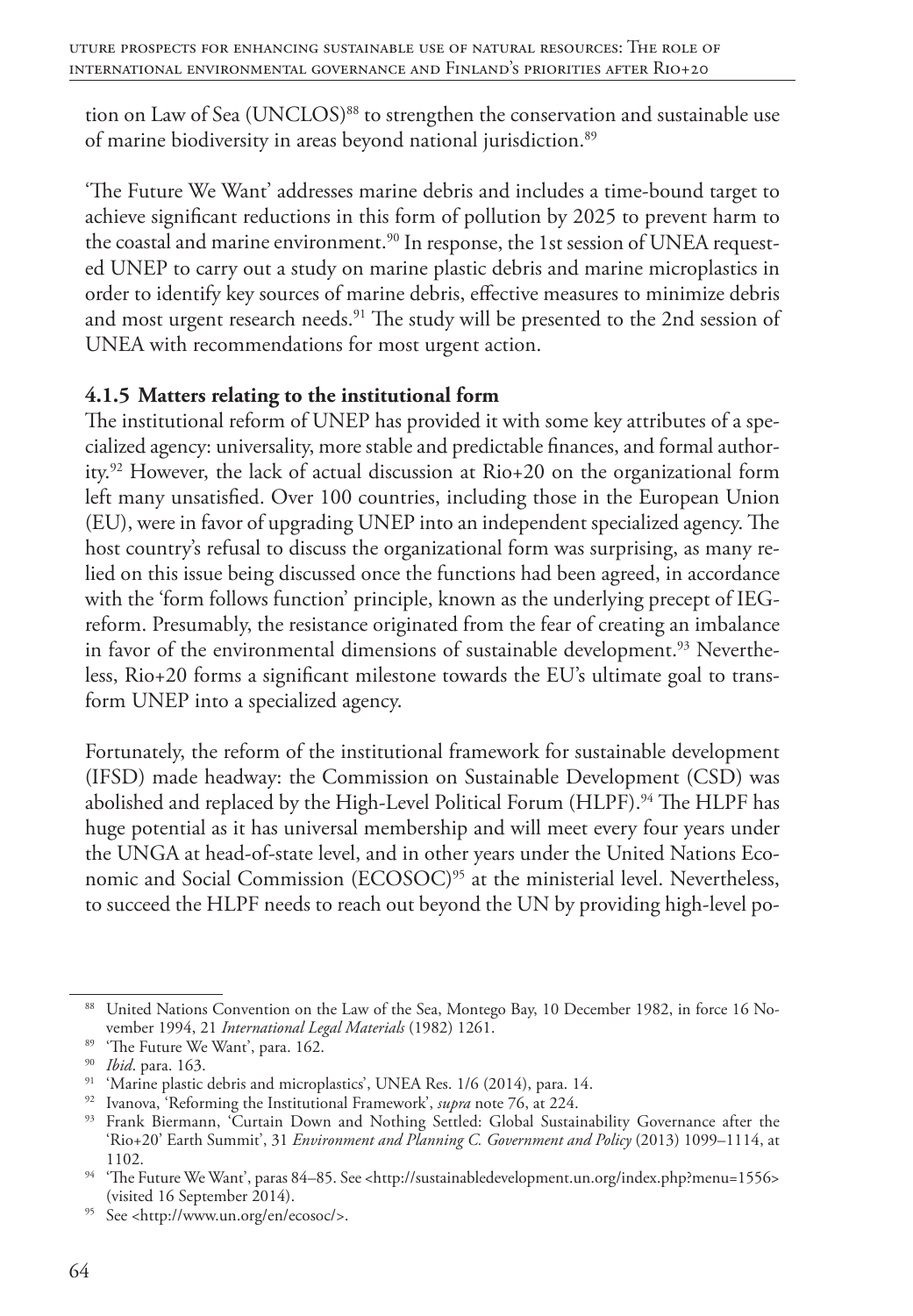litical direction and support for partnerships and transformative activities with the civil society and businesses.96

#### **4.2 Bringing together the agendas of poverty eradication and eradication of overconsumption of natural resources in the Post-2015 Agenda**

#### **4.2.1 Introduction**

Despite significant progress made in reducing poverty since the 1990s, today 1.2 billion people still live below the poverty line.<sup>97</sup> Eradicating poverty must be seen as the underlying development quest of this era. However, in order to allow everybody to reach reasonable life expectancy and human development index (HDI),<sup>98</sup> global economic growth still needs to increase two- to four-fold.<sup>99</sup> This needs to happen without depleting earth's natural resources base – the foundation of well-being. 'The Future We Want' provides a strong basis for achieving this as it sets sustainable development at the heart of the process for developing the Post-2015 Agenda.

#### **4.2.2 Towards a unified approach to human and planetary well-being**

To date, policy-making has considered environmental and economic issues as contradictory objectives. Consequently, economic growth has been achieved at the expense of the environment. The weakened natural resources base has resulted, *inter alia*, in uncontrolled urbanization and poses a major threat to future food security. It is becoming ever more evident that environmental, social and economic issues need to be treated as intertwined goals.

The Millennium Declaration<sup>100</sup> and Millennium Development Goals (MDGs)<sup>101</sup> have steered development efforts in the 21st century focusing on poverty eradication. The MDGs have underscored the power of global vision that has catalyzed action to meet the goals.<sup>102</sup> Since the adoption of the Millennium Declaration, many developing countries have experienced significantly faster economic growth than have developed economies.<sup>103</sup> However, the Millennium Declaration does not propose sustainable development as the overarching paradigm for achieving development and poverty eradication.<sup>104</sup> Consequently, the MDGs cover only three environmental topics: water, biodiversity and urbanization – and do so in isolation from

<sup>96</sup> Bernstein, 'Rio+20: Sustainable Development', *supra* note 62, at 19.

<sup>&</sup>lt;sup>98</sup> See <http://hdr.undp.org/en/content/human-development-index-hdi> (visited 20 September 2014).

<sup>99</sup> Arnold Tukker, 'Knowledge Collaboration and Learning by Aligning Global Sustainability Programs:

Reflection in Context of Rio+20', 48 *Journal of Cleaner Production* (2013) 272–279, at 272. <sup>100</sup> 'The United Nations Millennium Declaration', UNGA Res. 55/2 of 8 September 2000.

<sup>&</sup>lt;sup>101</sup> See <http://www.un.org/millenniumgoals/>.<br><sup>102</sup> Maria Ivanova, 'The Contested Legacy of Rio+20', 13 *Global Environmental Politics* (2013) 1–11, at 7.

<sup>&</sup>lt;sup>103</sup> Pertti Majanen and Mansur Muhtar, Report of the Intergovernmental Committee of Experts on Sustainable Development Financing, final draft (2014), available at <http://www.un.org/en/ga/president/68/pdf/ letters/8142014ICESDF%20Co-chairs\_PGA\_Final%20report%20-%2014%20August%202014.pdf>

<sup>&</sup>lt;sup>104</sup> Felix Dodds, Jorge Laguna-Celis and Elizabeth Thompson, *From Rio+20 to a New Development Agenda*. *Building a Bridge to a Sustainable Future* (Routledge, 2014), at chapter 1.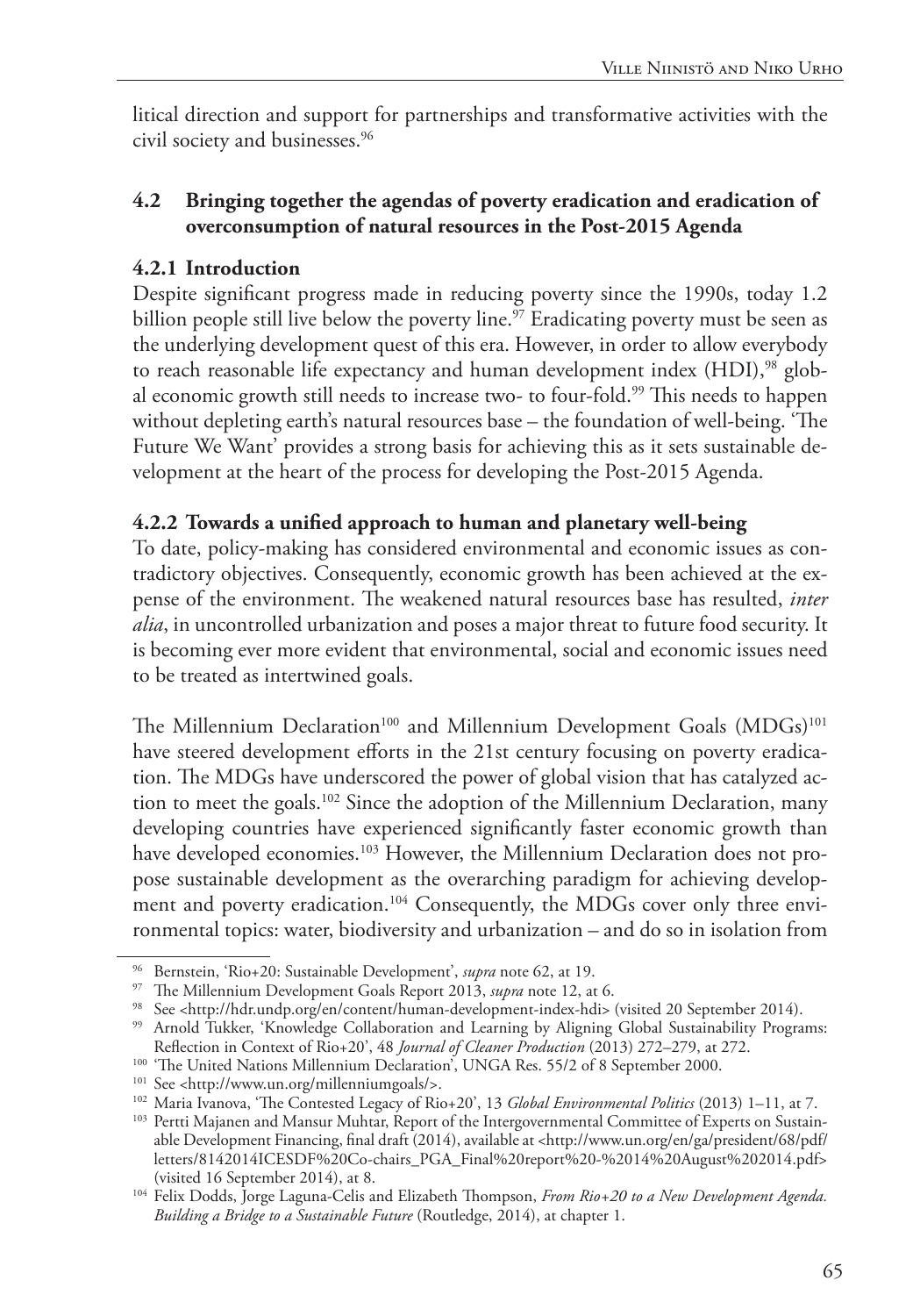other goals. In other words, the MDGs are driven by a 'people-centred' approach, thus undermining the sustainable development approach which is inherently rooted in a 'planet-centred' approach.<sup>105</sup>

Against this backdrop, one of the main achievements of Rio+20 is the strong call for integrating the three dimensions of sustainable development. 'The Future We Want' acknowledges, *inter alia*, 'the need to further mainstream sustainable development at all levels integrating economic, social and environmental aspects and recognizing their interlinkages, so as to achieve sustainable development in all its dimensions'.106 Consequently, Rio+20 represents a turning point – a rebirth of sustainable development that draws its essence from the two complementary approaches: a planet-centred approach and a people-centred approach.<sup>107</sup>

#### **4.2.3 Global sustainable development goals in the Post-2015 Agenda**

The decision to create sustainable development goals  $(SDGs)^{108}$  has the essential aim of creating a unified approach to human and planetary well-being. There are three main reasons. Firstly, the SDGs are intended to *'…* incorporate in a balanced way all three dimensions of sustainable development and their interlinkages' and, thereby, address the observed lack of integration between the three spheres of sustainable development in the MDGs. Secondly, the SDGs are broader in geographical scope, since they apply to all countries; whereas the MDGs concern primarily developing countries. Lastly, the SDGs are intended to be coherent with and integrated in the Post-2015 Development Agenda, signifying that the post-2015 MDGs and SDGs should, in fact, form a single uniform set of goals.<sup>109</sup>

The proposed SDGs have been discussed in New York by the open-ended working group on SDGs (OWG on SDGs),110 co-Chaired by Kenya and Hungary. The OWG convened 13 times and consisted of 30 regionally representative members, but an innovative system of shared membership allowed a total of 70 countries to participate. In addition, the non-member countries and major groups could take part in the discussions. In July 2014, the co-Chairs submitted their proposal for the consideration of the UN Secretary-General. The proposal includes 17 SDGs and 169 time-bound targets to be achieved by 2020 or 2030.<sup>111</sup> The proposal aims to eliminate poverty and achieve sustainable development. There are few specific goals that are proposed to tackle the many pressing environmental concerns dismissed in the MDGs, including consumption and production patterns, oceans and terrestrial ecosystems.

<sup>&</sup>lt;sup>105</sup> *Ibid*. at chapter 1.<br><sup>106</sup> 'The Future We Want', para. 3.

<sup>107</sup> Dodds et al, *From Rio+20 to a New Development Agenda, supra* note 104, at chapter 1.

<sup>&</sup>lt;sup>108</sup> See UN Sustainable Development Knowledge Platform, 'Sustainable development goals', available at <http://sustainabledevelopment.un.org/?menu=1300> (visited 20 September 2014).

<sup>&</sup>lt;sup>109</sup> 'The Future We Want', para. 246.

<sup>110</sup> See <http://sustainabledevelopment.un.org/owg.html>.

<sup>111</sup> Open Working Group on Sustainable Development Goals, Outcome Document, 19 July 2014, available at <http://sustainabledevelopment.un.org/focussdgs.html> (visited 16 September 2014).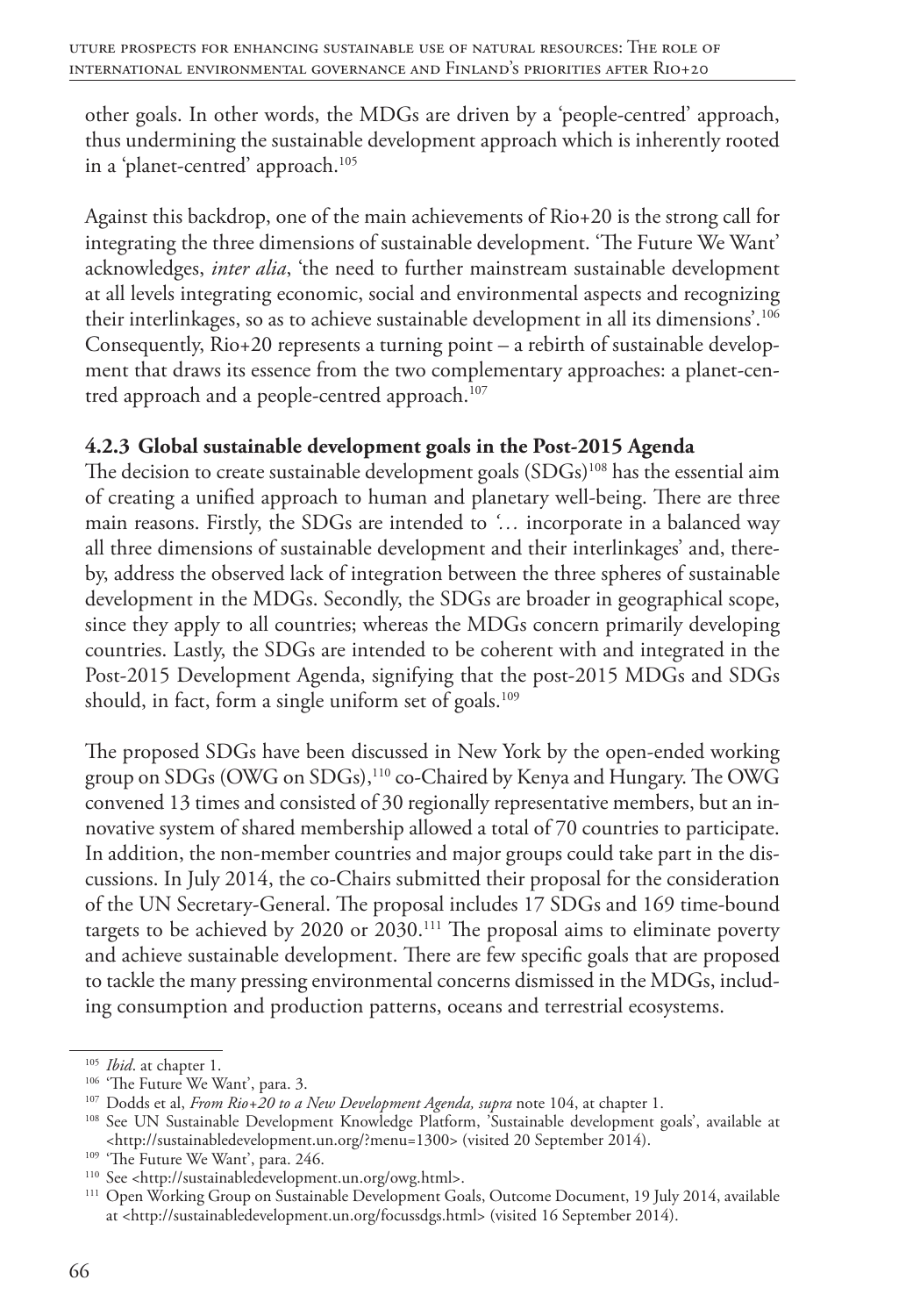To date, existing environmental goals have not mobilized the required action for meeting them: UNEP's Global Environmental Goals (GEG)<sup>112</sup> initiative has identified 34 major environmental goals, but significant progress is reported towards only three.113 Similarly, the latest UN progress report on MDGs points out that the MDG 7 for environmental sustainability lags far behind the other goals.<sup>114</sup> To this end, the Post-2015 Agenda represents a unique opportunity to bring greater political support to existing environmental goals. In addition, new goals are needed to complement existing goals and better to incorporate the three dimensions of sustainable development.

It will be essential to ground the new goals firmly on science to ensure long-term sustainability. To this end, the planetary boundaries approach provides a highly useful scientific framework for the new goals to ensure that human action does not exceed environmental tipping points.<sup>115</sup> In addition, the goals should be complemented by the concept of social boundaries for ensuring inclusive and sustainable economic development.116 In other words, the new goals should respect the carrying capacity of the earth and fulfill the basic needs of all.

It will be necessary to provide the most suitable institutional base to follow up on the implementation of the Post-2015 Agenda at all levels. In the UN system, the High-Level Political Forum would be the obvious choice, since it has been given the mandate to oversee sustainable development at the global level. At the national level, cross-sectoral national councils for sustainable development should oversee the implementation of the post-2015 framework. The national councils for sustainable development should convene regularly at the global level, preferably in conjunction with the HLPF, to review progress. By way of example, in Finland, the National Commission on Sustainable Development was established in 1993 and, since then, has promoted sustainable development and monitored its implementation in the Finnish society. The Finnish National Commission is chaired at the Ministerial level, usually by the Prime Minister or Finance Minister, to ensure sufficient political commitment to sustainable development.

During the second half of 2014, the UN Secretary-General will provide a synthesis report that will draw on the recommendations of the working groups and other outcomes of relevant UN processes, including reports provided by the High-level Panel

<sup>112</sup> See <http://geg.informea.org/>.

<sup>113</sup> UNEP, Measuring Progress. Environmental Goals and Gaps (2012), available at <http://www.unep.org/ geo/pdfs/geo5/Measuring\_progress.pdf> (visited 20 September 2014), at 3.

<sup>&</sup>lt;sup>114</sup> The Millennium Development Goals Report 2013, *supra* note 12, at 4.

<sup>115</sup> Ministry of the Environment of Finland, 'Planetary boundaries and environmental tipping points: What do they mean for sustainable development and the global agenda?', Workshop report (2013), available at <http://www.ym.fi/download/noname/%7BB7073CF3-2C48-4475-AABC-F58D1A4A87C4%

<sup>&</sup>lt;sup>116</sup> Kate Raworth, 'A safe and just space for humanity: Can we live within the doughnut?', Oxfam Discussion Paper (2012), at 4.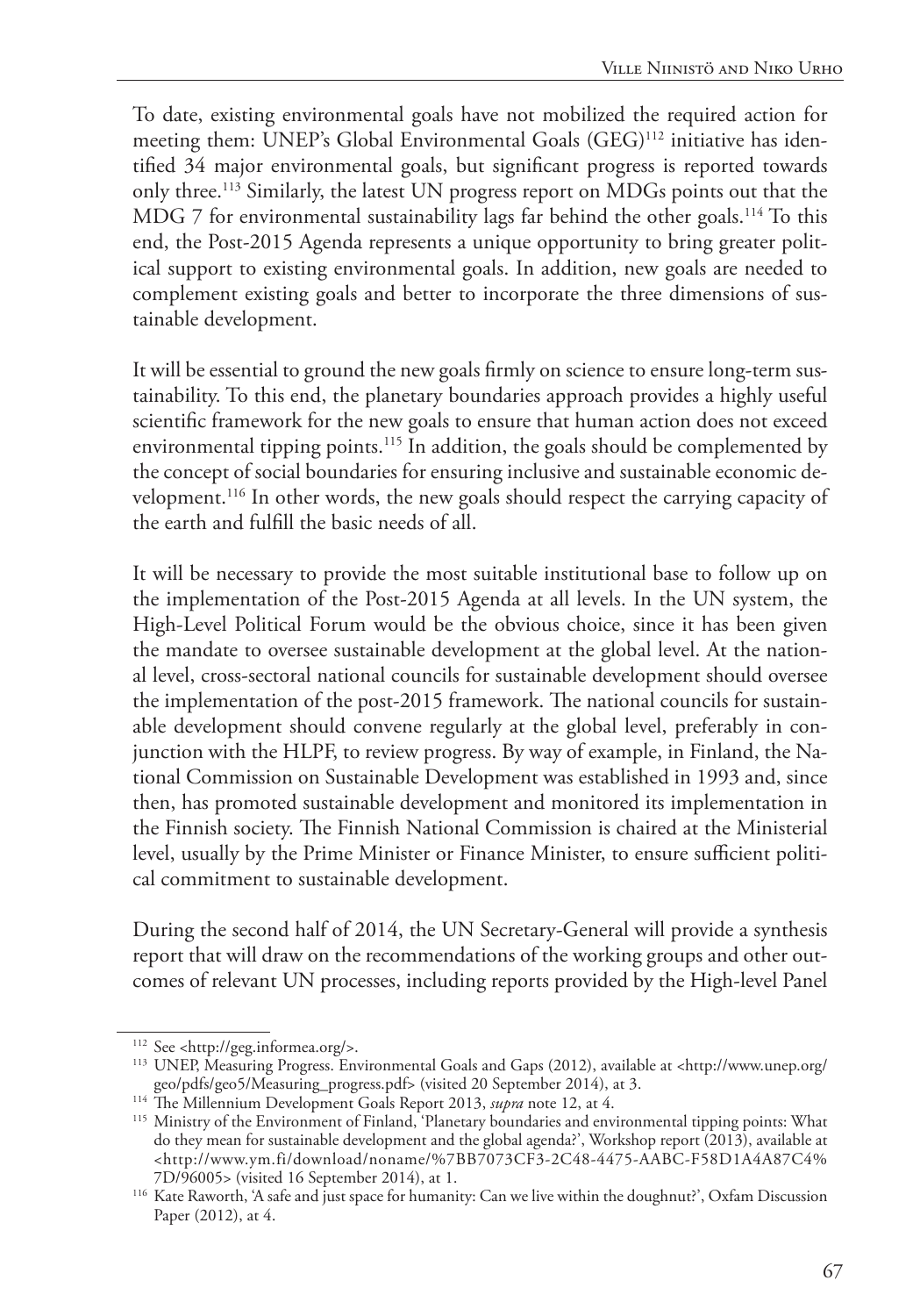of Eminent Persons on the Post-2015 Development Agenda,<sup>117</sup> the UN Global Compact<sup>118</sup> and the Sustainable Development Solutions Network.<sup>119</sup> Never before has the UN been so actively engaged in the elaboration of commitments for securing human and planetary well-being. It is expected that the intergovernmental negotiations will start in early 2015, at the latest, and conclude in the Post-2015 Summit in 2015120 where the global post-2015 framework is to be adopted.

#### **4.2.4 Financing**

The Post-2015 Agenda will need sufficient funding, including mobilization of resources and capacity support, to ensure that the new goals and targets will be met. To this end, at Rio+20 it was agreed to establish an expert group on financing that will propose a Sustainable Development Financing Strategy to facilitate the mobilization of resources.<sup>121</sup> The expert group, consisting of 30 regionally nominated experts, was established in June 2013 and was co-Chaired by Finland and Nigeria. The group convened five times and, in August 2014, it submitted its final report for the consideration of the UN Secretary-General.122 The report concludes that an array of policy measures will be necessary, encompassing a toolkit of policy options, regulations, institutions, programs and instruments.

Naturally, the official development assistance (ODA) commitment of 0.7 percent of gross national income (GNI)<sup>123</sup> is still valid and needs to be honored, but it will not be sufficient to achieve the required transformative change to sustainability. Thus, at the same time, new and innovative financial sources need to be deployed, including mobilization of domestic resources. Tackling illicit financial flows and tax avoidance by promoting transparency and accountability would provide an important new financial source. In addition, environmentally harmful subsides, including fossil fuel subsidies, should be identified and channeled to incentify domestic action to achieve sustainable development. Furthermore, mandatory corporate sustainability reporting would increase transparency and accountability of the private sector's contribution to promoting sustainable development (see section 4.3.2 below).<sup>124</sup>

<sup>&</sup>lt;sup>117</sup> UN, 'A New Global Partnership: Eradicate Poverty and Transform Economies through Sustainable Development', a report of the high-level panel of eminent persons on the Post-2015 Development Agenda (UN, 2013), available at <http://www.un.org/sg/management/pdf/HLP\_P2015\_Report.pdf> (visited 16 September 2014).

<sup>118</sup> See <https://www.unglobalcompact.org/>.

<sup>119</sup> SDSN, *An Action Agenda for Sustainable Development* (2014), available at <http://unsdsn.org/wp-content/ uploads/2013/06/140505-An-Action-Agenda-for-Sustainable-Development.pdf> (visited 16 September 2014).

<sup>&</sup>lt;sup>120</sup> A Summit of UN member states is expected to be held in September 2015, at which progress toward the MDGs is expected to be discussed and a post-2015 sustainable development agenda adopted. See <http:// www.un.org/millenniumgoals/beyond2015-overview.shtml> (visited 1November 2014).

<sup>&</sup>lt;sup>121</sup> 'The Future We Want', para. 255.

<sup>122</sup> Majanen and Muhtar, Report of the Intergovernmental Committee, *supra* note 103.

<sup>&</sup>lt;sup>123</sup> This figure refers to a commitment first made in an UNGA Resolution in 1970, and repeated in many international agreements, in terms of which 'rich countries' would commit 0.7 per cent of their gross national products to Official Development Assistance. See <http://www.unmillenniumproject.org/ press/07.htm> (visited 1 November 2014).

<sup>124</sup> Dodds et al, *From Rio+20 to a New Development Agenda, supra* note 104, at chapter 4.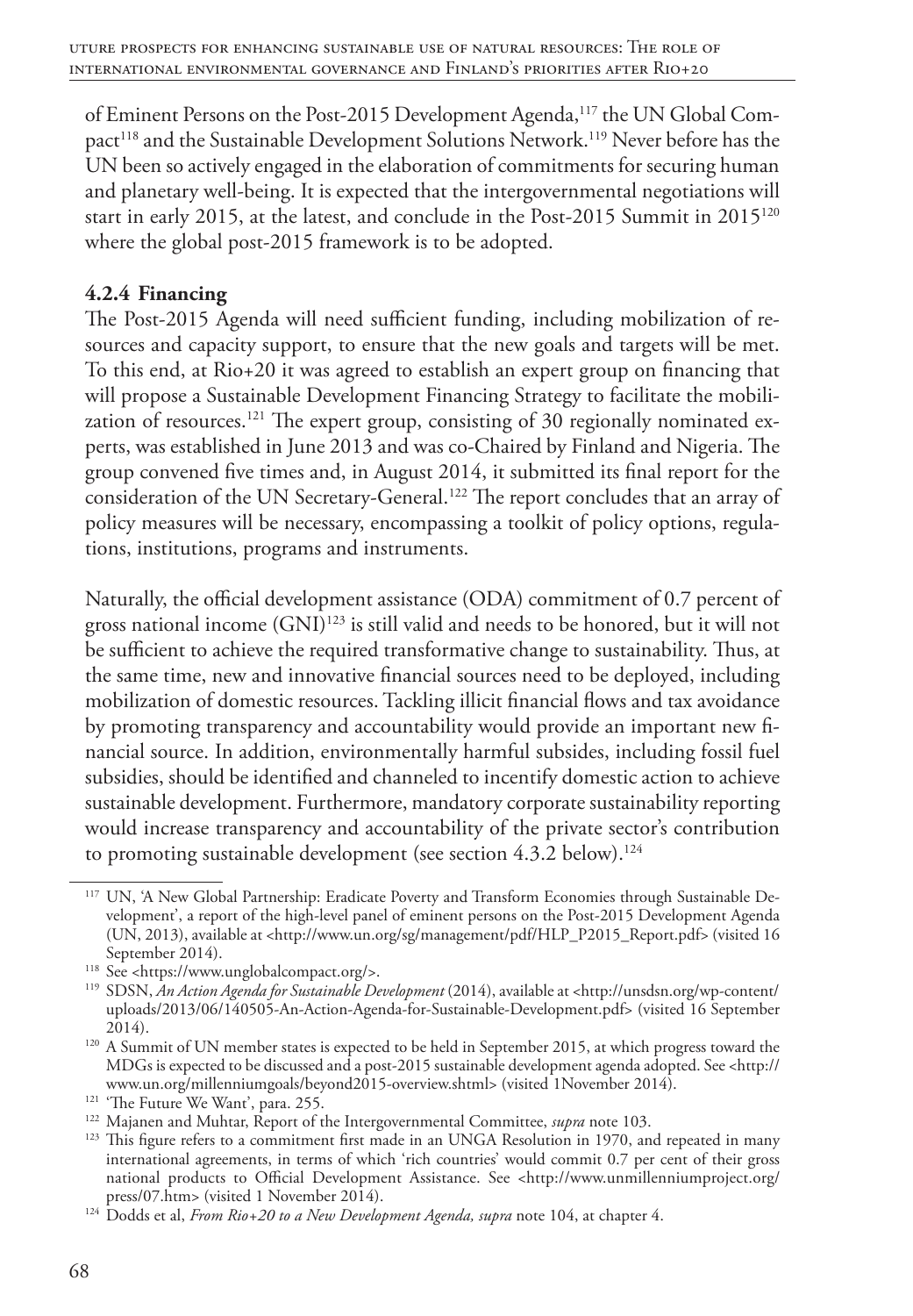#### **4.3 Making the environment and natural resources a central part of economic decision-making by means of green economy**

In the run up to Rio+20, it was recognized that existing economic models need to be restructured and that the full engagement of all sectors, including the private sector, is required to achieve sustainability and to increase human well-being. Against this backdrop, the green economy concept was accepted for the first time in a UN political document and has inspired action and development of new business models for green growth all around the globe. In addition, under the umbrella of green economy, many government-driven initiatives sprang up in Rio+20 that need to be urgently formalized into all walks of society. These include shaping new indicators for measuring progress beyond gross domestic product (GDP), eliminating fossil fuel subsidies, promoting sustainable consumption and production patterns, developing new models for corporate sustainability reporting and investing in clean technology development and innovation.

#### **4.3.1 Eliminating fossil fuel subsides**

Transitioning to a green economy means essentially moving away from a brown economy that relies heavily on fossil fuels for energy production. The International Energy Agency (IEA) estimates that fossil fuels are subsidized by US\$544-billion annually;<sup>125</sup> whereas renewables are subsidized only by US\$101-billion annually. To this end, eliminating fossil fuel subsides and channeling them to renewables and energy efficiency is key for greening the economy and meeting the target to limit the global temperature rise to  $2^{\circ}$ C degrees.<sup>126</sup>

At Rio+20, countries reaffirmed their commitment to phase out fossil fuel subsidies by removing market distortions, including restructuring taxation.<sup>127</sup> The Friends of Fossil Fuel Subsidy Reform,<sup>128</sup> a group of eight like-minded countries, including Finland, is committed to taking the lead in reforming inefficient fossil fuel subsides. The European Commission has committed to a concrete target to phase out all environmentally harmful subsidies, including fossil fuel subsidies, by 2020.<sup>129</sup>

<sup>125</sup> International Energy Agency (IEA), World Energy Outlook 2013. Executive Summary (IEA, 2013), available at <http://www.iea.org/publications/freepublications/publication/WEO2013\_Executive\_Summary\_English.pdf> (visited 17 September 2014), at 3.

<sup>126</sup> International Energy Agency (IEA), Redrawing the Energy-Climate Map. World Energy Outlook Special Report. Executive Summary (IEA, 2013), available at < http://www.iea.org/media/freepublications/weo/ WEO2013\_Climate\_Excerpt\_ES\_WEB.pdf> (visited 18 October 2014) at 2.

<sup>&</sup>lt;sup>127</sup> 'The Future We Want', para. 225.

<sup>&</sup>lt;sup>128</sup> This is a group of eight non-G20 countries formed to support reform in the area of inefficient fossil fuel subsidies. It was formed in June 2010 and includes Costa Rica, Denmark, Ethiopia, Finland, New Zealand, Norway, Sweden and Switzerland. See <http://www.mfat.govt.nz/fffsr/> (visited 20 September

<sup>2014)</sup> and <http://www.mfat.govt.nz/fffsr/tabs/friends.php> (visited 1 November 2014). 129 Communication from the European Commission to the European Parliament, the Council, the European Economic and Social Committee and the Committee of the Regions, 'Roadmap to a Resource Efficient Europe', available at <http://eur-lex.europa.eu/legal-content/EN/TXT/?uri=CELEX:52011 DC0571> (visited 16 September 2014), at 10.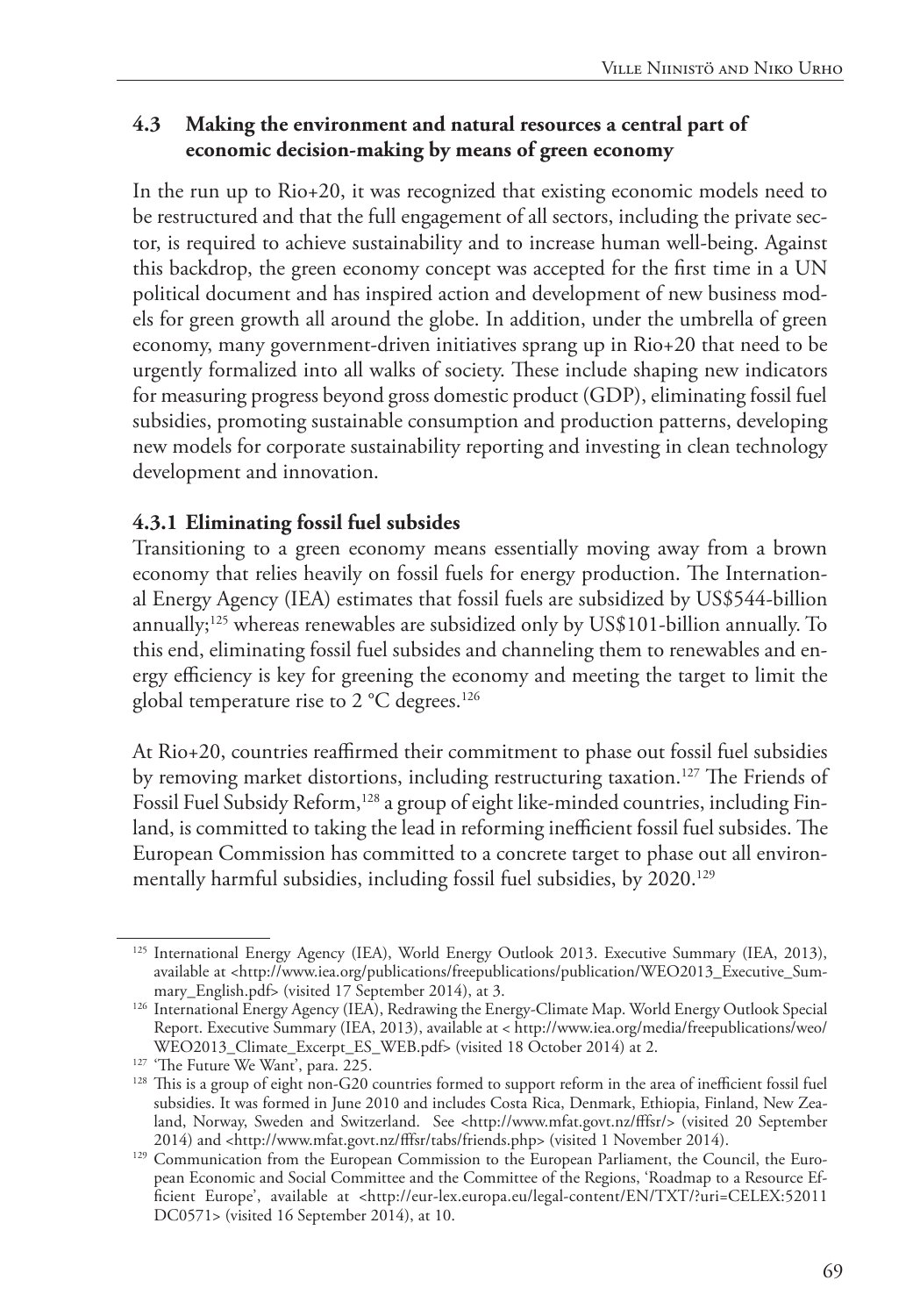#### **4.3.2 Enhancing sustainability reporting**

Businesses have a huge impact on the environment: a recent study estimates that the 100 main environmental externalities of businesses are costing the global economy almost US\$5-trillion annually.130 Today, sustainability reporting is generally voluntary and many large companies do not report on their activities in this regard. Taking into account the magnitude of environmental externalities of businesses, it would seem fair that sustainability reporting becomes generally mandatory for large companies.

At Rio+20, sustainability reporting was a highly controversial issue and all that could be agreed was *'*to develop models for best practice and facilitate action for the integration of sustainability reporting'.131 After Rio+20, a Group of Friends of Paragraph 47,132 an informal coalition, consisting of nine countries and supported by UNEP, was established to develop sustainability reporting. Sustainability reporting is highly topical given that the UN High Level Panel on the Post-2015 Development Agen $da<sup>133</sup>$  has proposed that it should be made mandatory for large companies by 2030.<sup>134</sup>

#### **4.3.3 Promoting sustainable consumption and production**

Minimizing the use of natural resources is essential for living within our planet's biophysical limits. Therefore, one of the highlights of Rio+20 was the adoption of the 10-Year Framework of Programmes on Sustainable Consumption and Production (10YFP on SCP).135 The 10YFP aims to increase resource efficiency and decouple economic growth from environmental degradation, creating jobs and economic opportunities, contributing to poverty eradication and shared prosperity.

The report of the UN High Level Panel stressed that the MDGs have failed to integrate the three dimensions of sustainable development, especially due to their lack of emphasis on promoting sustainable consumption and production.<sup>136</sup> To this end, it is important that the Post-2015 Agenda addresses SCP, in particular, the need for decoupling resource use from economic growth. The 10YFP provides an existing implementation platform and financial mechanism for the possible goals and targets on SCP.

#### **4.3.4 Developing new methods for measuring progress**

There has long been criticism of a narrow focus on GDP for measuring progress. 'The Future We Want' recognizes the need to develop indicators to measure progress be-

<sup>130</sup> Trucost Plc, *Natural Capital at Risk. The top 100 externalities of business* (2013), available at <http://www. naturalcapitalcoalition.org/js/plugins/filemanager/files/TEEB\_Final\_Report\_v5.pdf> (visited 17 September 2014), at 6.

<sup>&</sup>lt;sup>131</sup> 'The Future We Want', para. 47.

<sup>132</sup> See <http://www.unep.org/GoFParagraph47/>. The group was formed initially by Brazil, Denmark, France and South Africa; with Austria, Chile, Colombia, Norway and Switzerland later joining.

<sup>133</sup> See <http://www.post2015hlp.org/>.

<sup>134</sup> UN, 'A New Global Partnership', *supra* note 117, at 17 and 48.

<sup>135</sup> See <http://www.unep.org/10yfp/>.

<sup>136</sup> UN, 'A New Global Partnership', *supra* note 117, at the Executive Summary.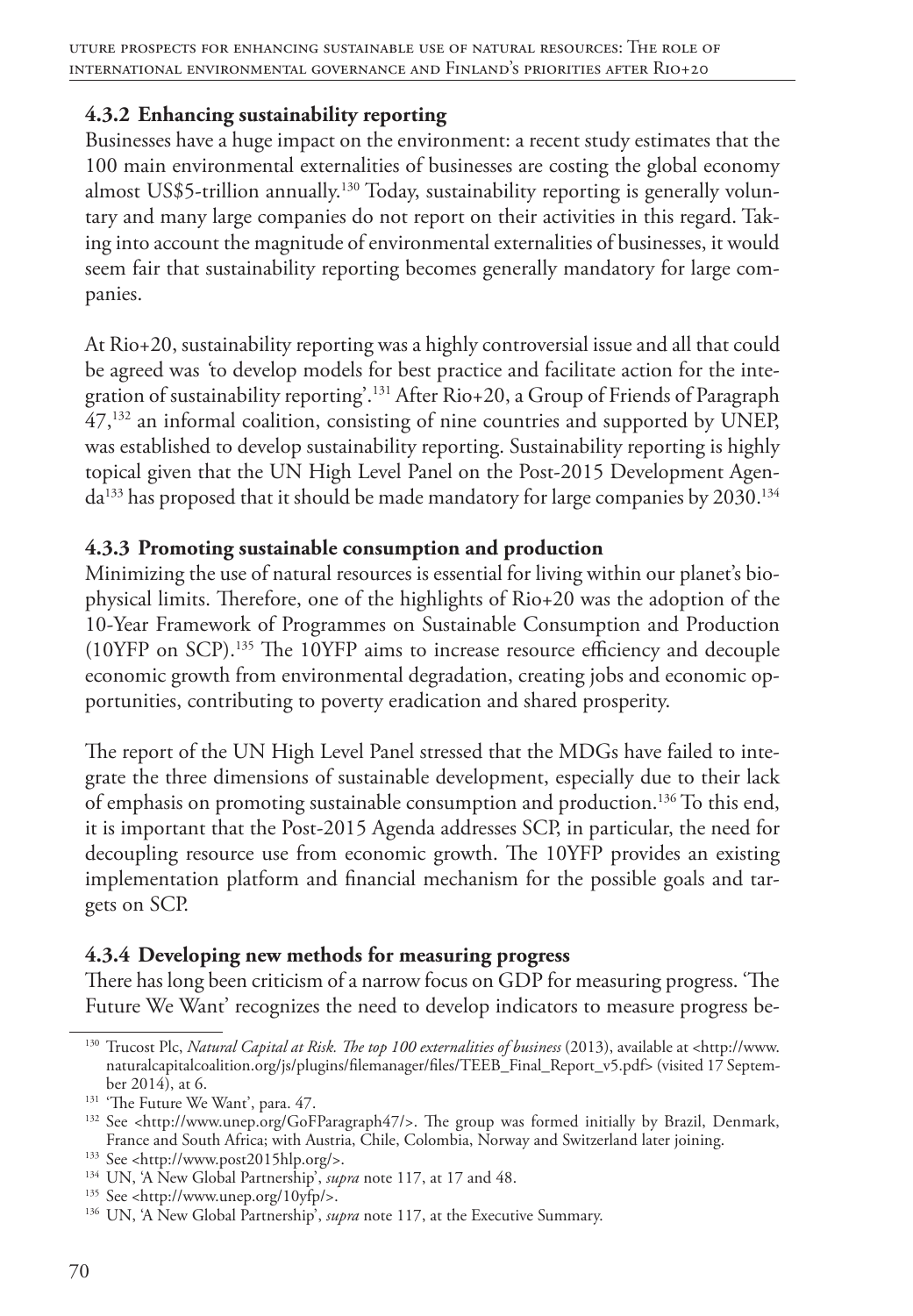yond GDP and assigns the UN Statistical Commission to develop the new measures for growth.137 In response to Rio+20, the 45th session of the UN Statistical Commission<sup>138</sup> adopted a work program for developing broader measures of progress, emphasizing the need to link these to the Post-2015 Agenda.

Many new accounting systems have already been developed, although none of them are yet fully mature. One of the most evolved models includes the System of Environmental-Economic Accounting (SEEA)139 that was approved in February 2012 by the UN Statistical Commission<sup>140</sup> as an international statistical standard. The SEEA goes far beyond GDP, since it covers natural resources like minerals and timber, as well as accounting for environmental protection expenditures, taxes, and subsidies.

#### **4.3.5 Deploying clean technologies**

The importance of creating enabling frameworks that foster environmentally sound technology and of investing in technology development and innovation for achieving the green economy transition is emphasized in 'The Future We Want'.<sup>141</sup> UNEP has estimated that the greening economies would require investing two per cent of the global GDP in the transition.<sup>142</sup> For example, technologies exist to increase material-efficiency five-fold in several sectors, including agriculture, transport, building and construction sectors, but these technologies are still largely underutilized.143 'The Future We Want' acknowledges that developing countries have inadequate capacities and calls for a facilitation mechanism for the development, transfer and dissemination of clean and environmentally sound technologies.<sup>144</sup>

#### **5 Conclusions**

In a time of human history in which almost all of the planet's ecosystems bear the marks of our presence, the writers of this paper are convinced that it is not too late to turn a new leaf. Our optimism derives from Rio+20, which in our view represents a turning point for integrating environment into economic and social considerations, as well as for mobilizing greater action through means of green economy and the development of global sustainability goals. Two years after Rio+20, headway has been made on several processes. Most importantly, in respect of the institutional reform of UNEP. It will be essential for all nations, in cooperation with NGOs, academia,

<sup>&</sup>lt;sup>137</sup> 'The Future We Want', para. 38.

<sup>138</sup> See <http://unstats.un.org/unsd/statcom/commission.htm>.

<sup>&</sup>lt;sup>139</sup> See <http://unstats.un.org/unsd/envaccounting/seea.asp> (visited 20 September 2014).

<sup>&</sup>lt;sup>140</sup> This body was established in 1947 and brings together Chief Statisticians from member states to act as the highest decision-making body for international statistical activities. See <http://unstats.un.org/unsd/ statcom/commission.htm>.

<sup>&</sup>lt;sup>141</sup> 'The Future We Want', para. 73.

<sup>142</sup> UNEP, *Towards a Green Economy*, *supra* note 4, at 6.

<sup>143</sup> Ernst Ulrich von Weizsäcker, et al, *Factor Five: Transforming the Global Economy through 80 % Improvements in Resource Productivity* (Earthscan, 2009)

<sup>&</sup>lt;sup>144</sup> 'The Future We Want', para. 273.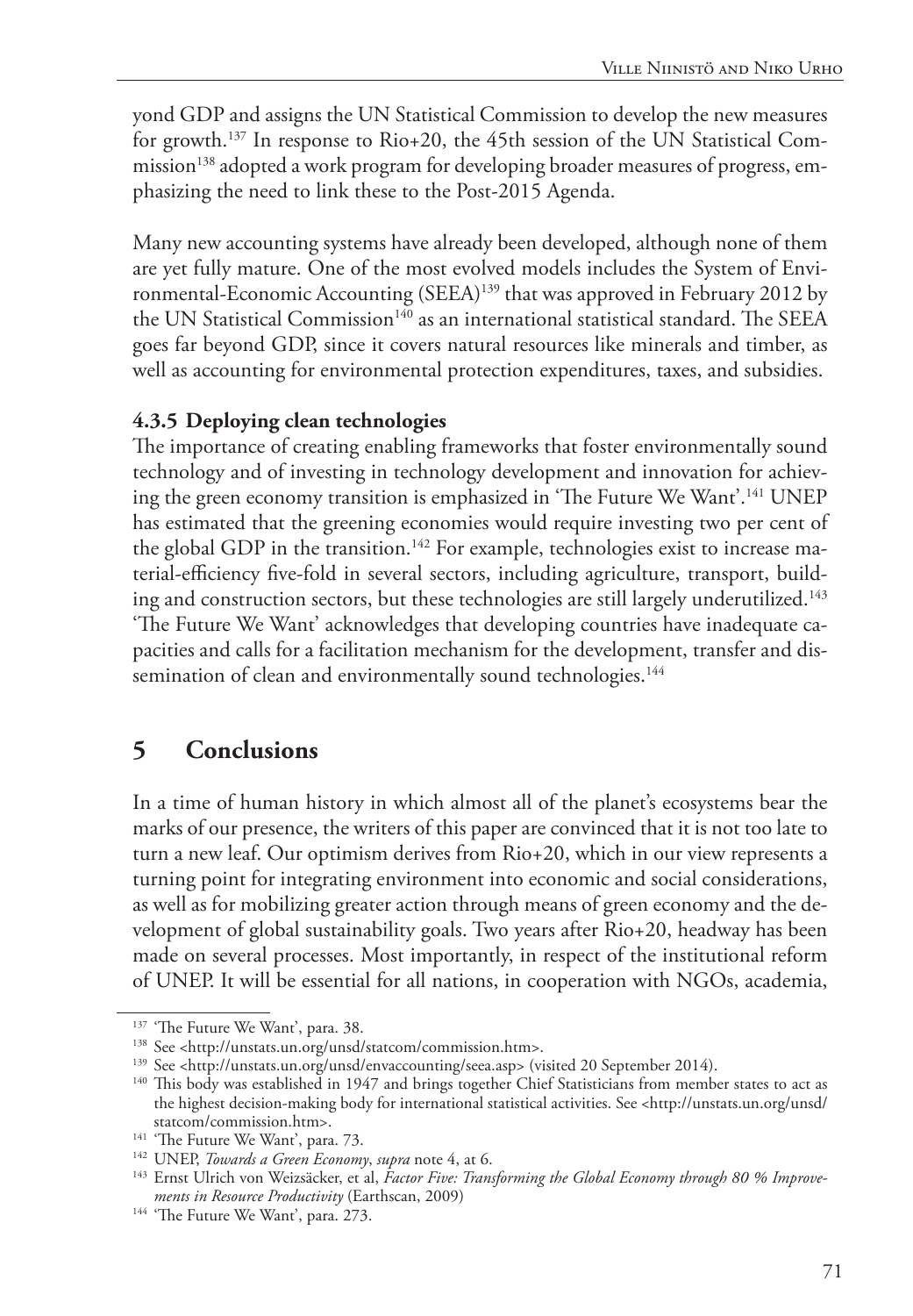the private sector and other relevant stakeholders, to continue fully to implement the commitments made in Rio+20. We should, in particular:

- 1) conclude the international environmental governance reform by strengthening UNEP's functions, ensuring sufficient financial support for UNEP and providing full support for enhancing synergies among MEAs in the biodiversity cluster and in the chemicals and waste cluster;
- 2) fill governance gaps concerning natural resources, *inter alia*, by supporting the development of a legally-binding instrument under the UNCLOS for the conservation and sustainable use of high seas, giving more attention to reducing marine debris and taking significantly greater action to halt illegal wildlife trade;
- 3) urgently formalize new measures for progress beyond GDP so that the full value of natural capital will be taken into consideration in decision-making;
- 4) adopt an ambitious Global Post-2015 Framework that respects both planetary boundaries and social boundaries and considers the outcome of the open-ended working group on sustainable development goals as an important basis for the Framework;
- 5) enhance sustainable consumption and production patterns in order to globally increase resource efficiency five-fold and decouple economic growth from environmental degradation;
- 6) agree on a sustainable development financial strategy with new innovative financial mechanisms aiming to tackle tax havens and environmentally harmful subsidies and ensure sufficient allocation of domestic resources;
- 7) enhance the development of corporate sustainability reporting and make such reporting mandatory for large companies; and
- 8) eliminate environmentally harmful subsidies, including fossil fuel subsidies, and provide greater support to deploying clean technologies.

These goals intend to match global action to the level of the threat facing the world's natural capital. The new epoch of human development, the Anthropocene, calls for taking such bold action to restore earth's vitality and to secure human well-being. Furthermore, in order to ensure that sustainability will be in the core of future policy-making, it will be essential to agree on the establishment of a United Nations High Commissioner for Future Generations. As envisaged in Rio, it would function as the UN's principal advocate for the interests and needs of future generations. We believe that it is our moral responsibility to secure the rights of generations to come to a clean, healthy, diverse and productive environment.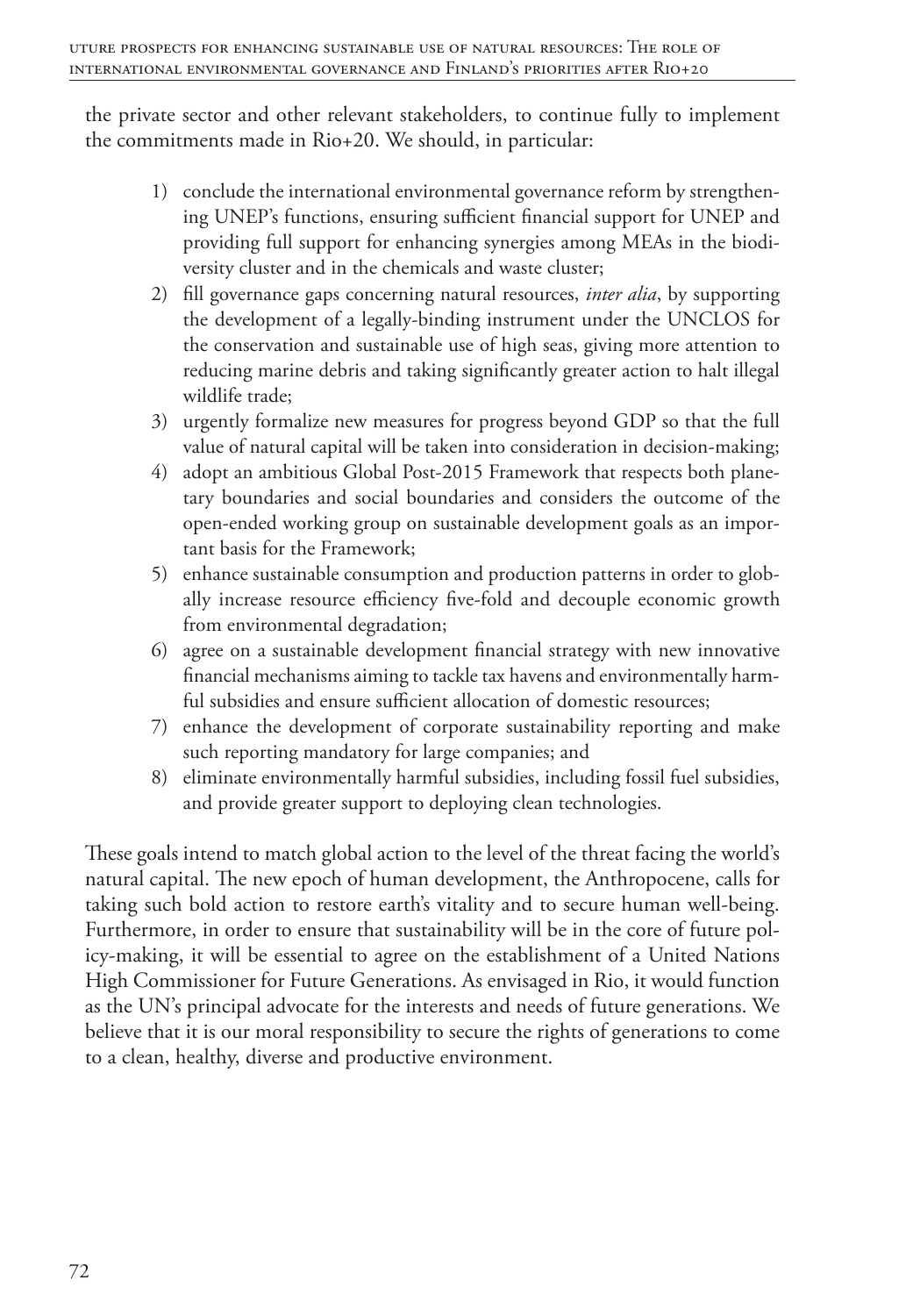## **Strengthening and Upgrading of the United Nations Environment Programme**

*Sylvia Bankobeza*<sup>1</sup>

#### **1 Introduction**

The United Nations Environment Programme (UNEP)2 was established in 1972 through United Nations General Assembly (UNGA) Resolution 2997.<sup>3</sup> The establishment of UNEP occurred shortly after the United Nations Conference on the Human Environment (UNCHE), also of 1972, and was a direct result of UN member states' recognition at this Conference of an urgent need for a permanent institutional arrangement within the United Nations System for the protection and improvement of the environment.4

The main purpose of establishing UNEP was to promote international cooperation in the field of environment and to recommend, as appropriate, policies to that end, as well as to provide general policy guidance for the direction and coordination of the environmental programs within the United Nations system. It was at the United Nations Conference on Environment and Development (UNCED) in 1992,<sup>5</sup> the Rio

<sup>1</sup> LLB (UDSM) LLM (Hull) Post Graduate Diploma in International Relations and Conference Diplomacy (DSM); Environmental Lawyer, United Nations Environment Programme (UNEP); e-mail: sylvia. bankobeza@unep.org.

<sup>2</sup> See <http://www.unep.org>.

<sup>3</sup> 'Institutional and Financial Arrangements for International Environmental Cooperation', United Nations General Assembly (UNGA) Res. 2997 of 15 December 1972 established UNEP with 58 member Governing Council to be elected by the General Assembly.<br>See the UNCHE's Resolution on Financial and Institutional Arrangements (available in the Report of

UNCHE, UN Doc. A.CONF.48/14/Rev.1 (1972) at 29–31) and UNGA Res. 2997 (1972). For more detail on the establishment of UNEP, see Donald Kaniaru, 'The Stockholm Conference and the Birth of the United Nations Environment Programme' in Marko Berglund (ed.), *International Environmental Lawmaking and Diplomacy Review 2005*, University of Joensuu – UNEP Course Series 3 (University of Joensuu, 2006) 3–22.

<sup>5</sup> 1992 United Nations Conference on Environment and Development, Chapter 38 of Agenda 21 (UN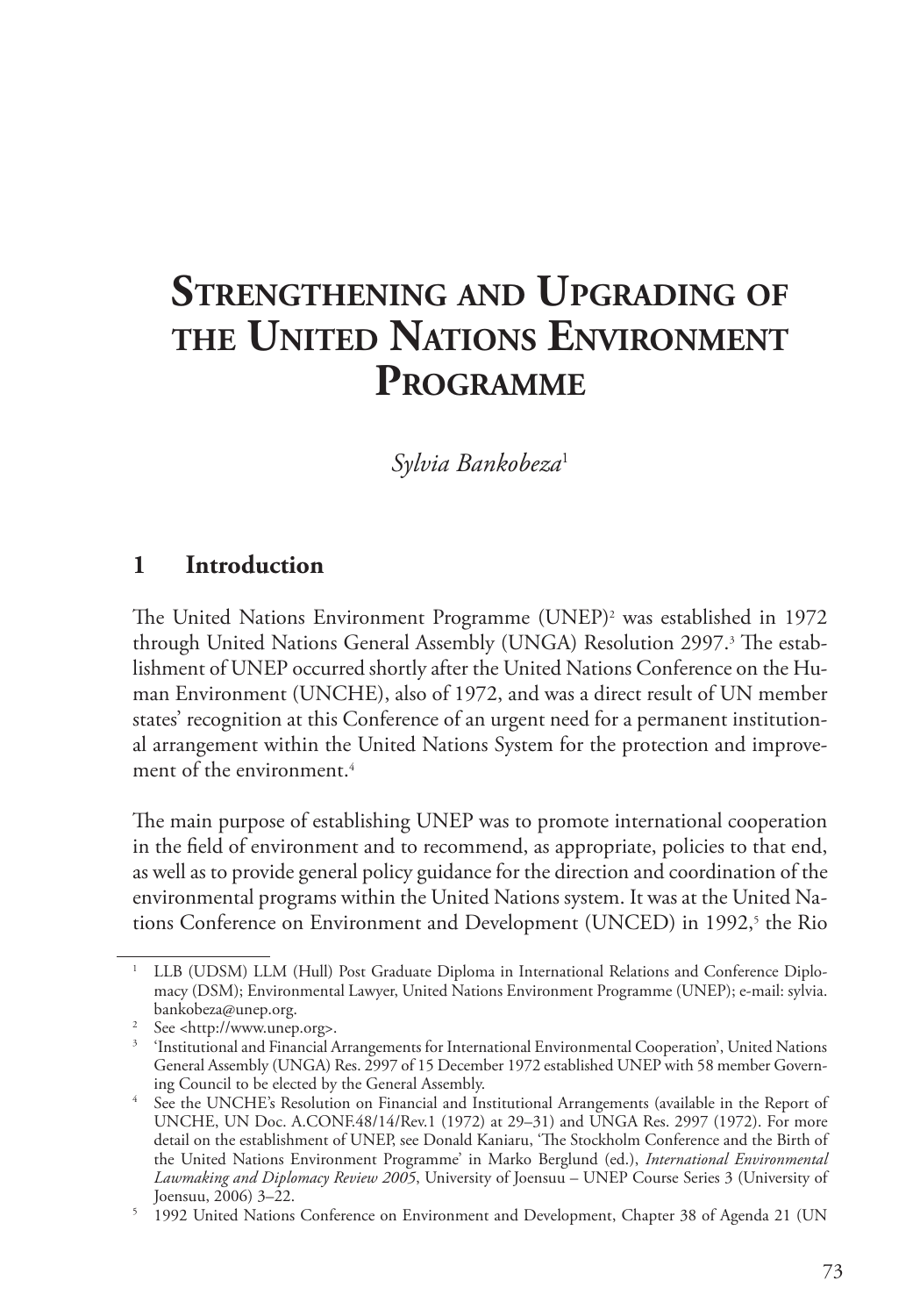Earth Summit, that member states for the first time raised the issue of strengthening the role of UNEP. The first steps towards strengthening the role of UNEP were made in 1997 through a decision of the UNEP Governing Council (GC) and, subsequently, several meetings relating to international environmental governance (IEG) processes were held in that regard.<sup>6</sup> The latest development in the strengthening and upgrading of UNEP as part of the Institutional Framework for Sustainable Development (IFSD)7 was a culmination of various international efforts that were initiated from 1997 to 2012 when the decision to strengthen UNEP was made.<sup>8</sup>

This paper will focus on the various evolving efforts and processes of strengthening UNEP and articulate the progress made, in particular, by the 2012 United Nations Conference on Sustainable Development (the Rio+20 Conference).9

## **2 Why strengthen and upgrade the role of UNEP?**

The need to strengthen UNEP was initially raised by the 1992 UNCED where Chapter 38 of Agenda 21<sup>10</sup> articulated the crucial role of UNEP in promoting sustainable development and the importance of strengthening and enhancing this role.

Doc. A/CONF.151/26/Rev.1 (1992), available at <http://www.un.org/esa/dsd/agenda21/>). The Conference was held in Rio de Janeiro, Brazil, in June 1992.

<sup>6</sup> 'Nairobi Declaration on the Role and Mandate of the United Nations Environment Programme', UNEP Governing Council Decision 19/1 (1997); and 'Governance of the United Nations Environment Programme', UNEP GC Dec. 19/32 (1997). See also 'International environmental governance: outcome of the work of the consultative group of ministers or high-level representatives: Note by the Executive Director', UN Doc. GCSS.XI/4 (2010), annex 2 ('The Belgrade Process'); and UNEP GC Dec. SSXI/1 (2010) on International Environmental Governance. See further 'International environmental governance: Outcome of the work of the consultative group of ministers or high-level representatives on international environmental governance: Note by the Executive Director', UN Doc. UNEP/GC26/18 (2010). The Belgrade Process was a Consultative Group of Ministers meeting in a high level meeting on international environmental governance with sessions convening between February 2009 and July 2010 in response to a UNEP GC decision. The main outcome was the Nairobi–Helsinki Outcome, available at <http://www. unep.org/environmentalgovernance/Portals/8/documents/Events/NairobiHelsinkifinaloutcomeedited. pdf> (visited 15 August 2014), which was based on the principle of 'form follows function', proposing measures that could be implemented within the existing institutional structure.

<sup>7</sup> See Rio+20, 'Institutional Framework for Sustainable Development', available at <http://www.uncsd2012. org/isfd.html> (visited 15 August 2014).

<sup>8</sup> 1992 UNCED and Chapter 38 of Agenda 21; UNEP GC Dec. 19/1 (1997); UNEP GC Dec. 19/32 (1997); 'Report of the Secretary-General on environment and human settlements', UNGA Res. 53/242 of 28 July 1999; Malmö Ministerial Declaration (First Global Ministerial Environment Forum, 2000, available at <http://www.unep.org/malmo/malmo\_ministerial.htm> (visited 15 August 2014)); 'International Environmental Governance', UNEP GC Dec. SS.VII/1 (2002); 'The Future We Want', UNGA Res. 66/288 of 11 September 2012, available at <http://www.uncsd2012.org/content/documents/727The% 20Future%20We%20Want%2019%20June%201230pm.pdf> (visited 14 October 2014, paras 87–90; and 'Report of the Governing Council of the United Nations Environment Programme on its Twelfth Special Session and on the Implementation of section IV.C, entitled "Environmental Pillar in the context Sustainable Development", of the outcome document of the United Nations Conference on Sustainable Development', UNGA Res. 67/213 (2012).

<sup>9</sup> 'The Future We Want', UNGA Res. 66/288 of 11 September 2012, available at <http://www.uncsd2012. org/content/documents/727The%20Future%20We%20Want%2019%20June%201230pm.pdf> (visited 14 October 2014).

<sup>&</sup>lt;sup>10</sup> See, in particular, Chapter 38, paras 21–23. Agenda 21 is a global blueprint for implementing sustainable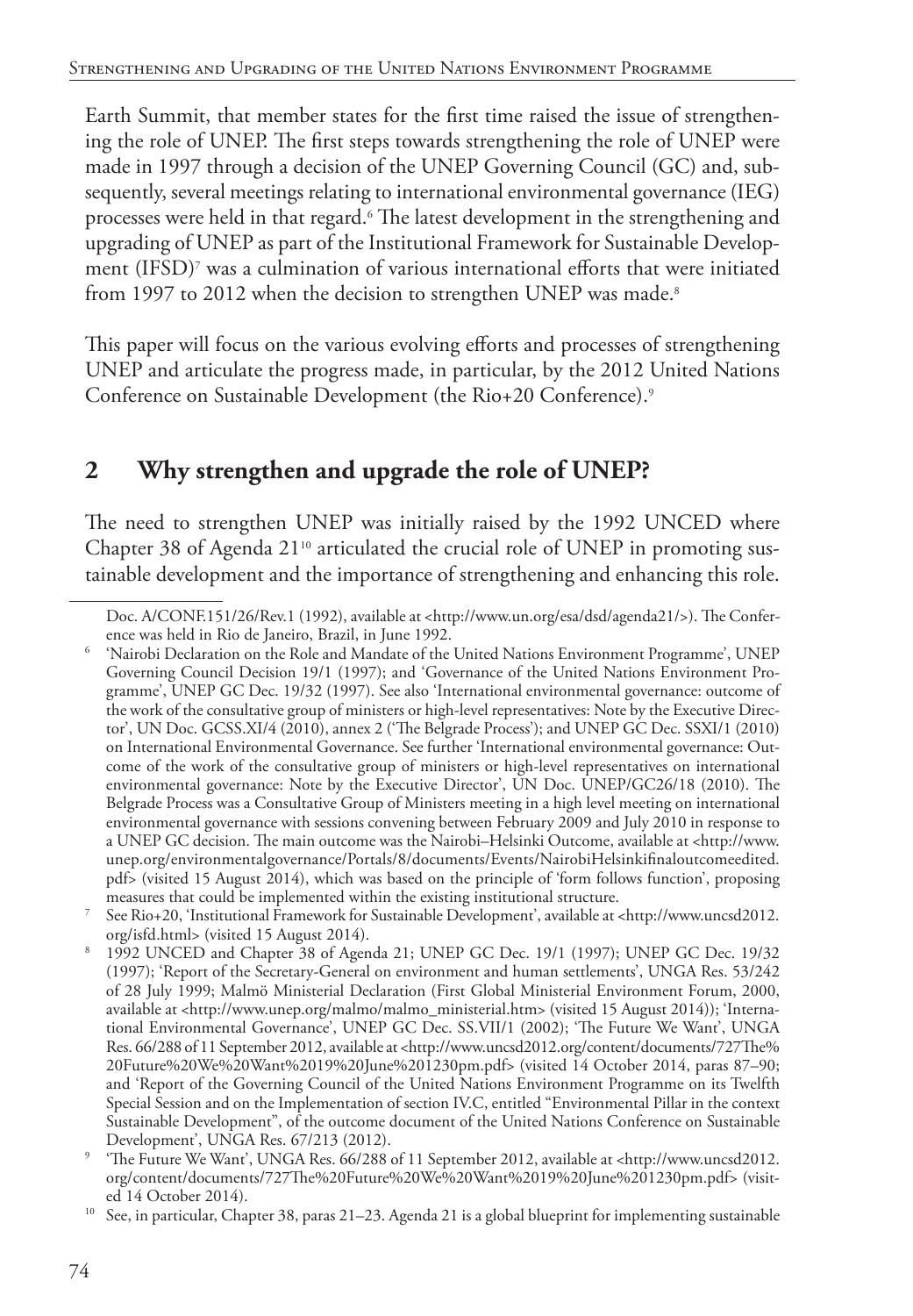The purpose of strengthening UNEP in the areas listed in Chapter 38 was to enable the institution to follow up on the implementation of Agenda 21 (which was the plan of action for sustainable development at that time). From then on, the issue of strengthening UNEP has been on the agenda, including in a series of intergovernmental meetings under the framework of the International Environmental Governance agenda. This agenda was later referred to as the Institutional Framework for Sustainable Development at the Rio+20 Conference,<sup>11</sup> where significant progress was made.

The upgrading and strengthening of the role of UNEP was necessitated by structural and institutional issues that were affecting UNEP's ability effectively to exercise its mandate as a global leader in the field of the environment. UNGA Resolution 2997 (1972) established UNEP with a limited membership in its governing body. The UNEP Governing Council was composed of 58 member states elected by the UNGA for a term of three years. Apart from the UNEP Governing Council, UNGA Resolution 2997 also established the Environment Secretariat, the Environment Fund, and the Environment Coordination Board and provided for the main functions and responsibilities of each of these bodies. The perceived exclusion of some member states in the main governing body and the discontinuation of the coordination bodies that were constituted at the establishment of UNEP12 would become one of the primary weaknesses of the institutional structure of UNEP in terms of legitimately providing a universal voice.13

Over the years, important decisions, UNGA resolutions and declarations were made<sup>14</sup> by member states to address some of UNEP's weaknesses by attempting to involve and enable non-members of the UNEP Governing Council. In this regard, developments which occurred before 2012 included, *inter alia*, establishing the annual Global Ministerial Environment Forum (GMEF);<sup>15</sup> establishing the Environmental Management Group (EMG);16 and adopting the Bali Strategic Plan on Capacity Building and Technology Support.<sup>17</sup> The mandate of UNEP evolved gradually, main-

development, intended to provide guidance for both governmental and non-governmental actors world-

wide.<br><sup>11</sup> 'The Future We Want', para. 87.

<sup>&</sup>lt;sup>12</sup> Tadanori Inomata, 'Management Review of Environmental Governance within the United Nations System', Joint Inspection Unit (JIU) Report 2008/3, available at <https://www.unjiu.org/en/reports-notes/ archive/JIU\_REP\_2008\_3\_English.pdf> (visited 15 August 2014), para. 12.

<sup>13</sup> UNGA Res. 53/242 (1999).

<sup>&</sup>lt;sup>14</sup> UNEP GC Dec. 19/1 (1997); and UNEP GC Dec. 19/32 (1997). The UNEP Governing Council further adopted, at its sixth special session, the Malmö Ministerial Declaration of 31 May 2000. This was a ministerial declaration from the first Global Ministerial Environment Forum, which was held in pursuance of the UNGA Res. 53/242 (1999) to enable environment ministers to review emerging environment issues and to chart the course of the future 'International Environmental Governance', UNEP GC Dec. SS. VII/1 (2002).

<sup>15</sup> UNGA Res. 53/242 (1999).

<sup>16</sup> See <http://www.unemg.org/>.

<sup>&</sup>lt;sup>17</sup> 'International environmental governance: implementation of decisions of the seventh special session of the Governing Council/Global Ministerial Environment Forum and the World Summit on Sustainable Development on the report of the Intergovernmental Group of Ministers or Their Representatives on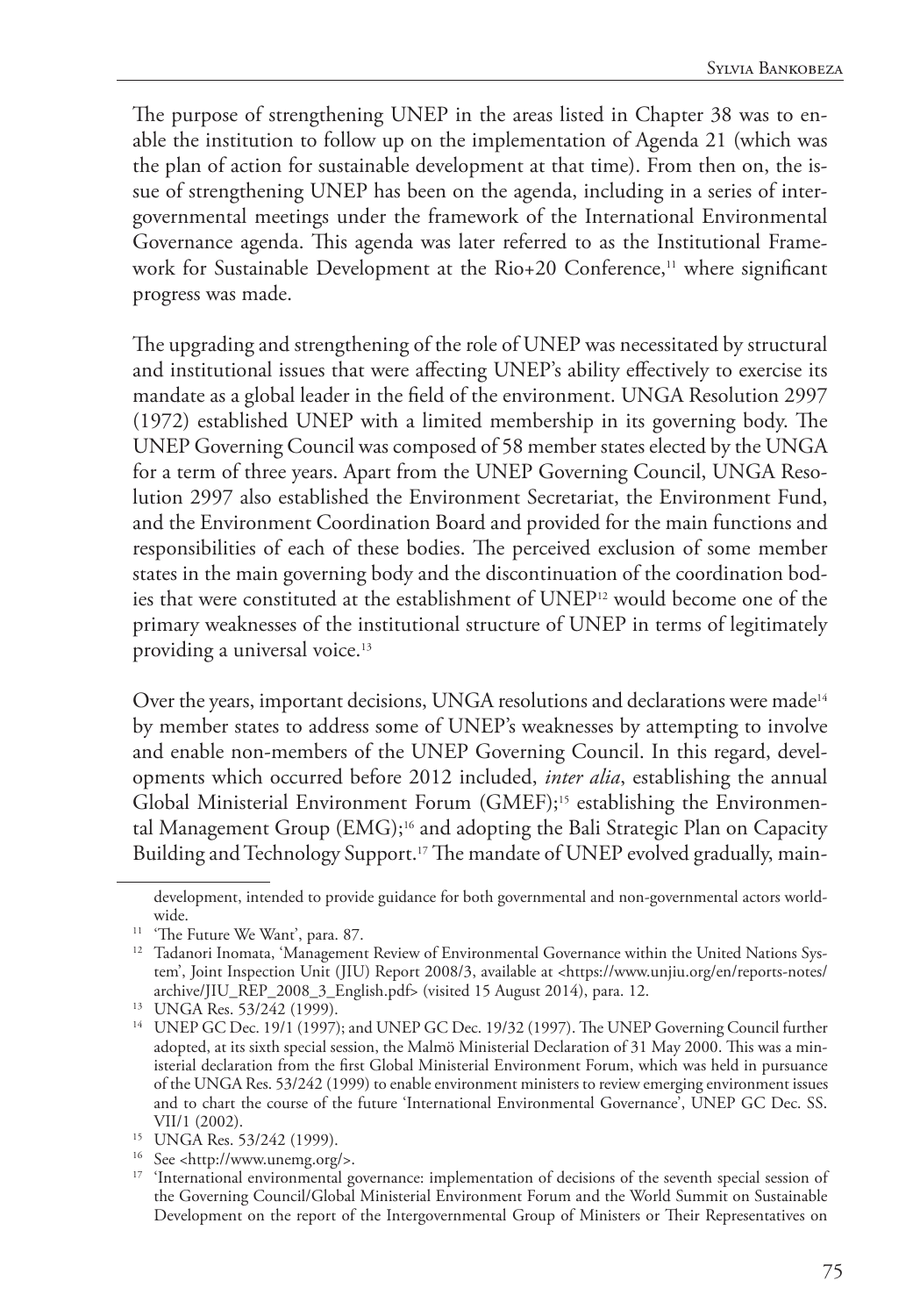ly through the adoption of UNEP Governing Council decisions and UNGA Resolutions, in what can be described as a step-by-step transformation of the institution.

Significant progress in the strengthening and upgrade of UNEP was made at the United Nations Conference on Sustainable Development (Rio+20) in 2012. Paragraphs 87–90 of the Rio+20 Outcome Document, which is also referred to as 'The Future We Want', and which will be analyzed below, made significant progress in addressing the institutional needs of UNEP and the concerns of member states, after years of deliberation on the form that the strengthening of UNEP should take.<sup>18</sup>

'The Future We Want' reaffirmed, among other things, the need to strengthen international environmental governance within the context of the institutional framework of sustainable development. This would be to promote a balanced integration of the economic, social and environmental dimensions of sustainable development as well as coordination within the UN system. The Conference also committed itself to strengthening the role of UNEP as the leading global environmental authority that sets the global environmental agenda; that promotes the coherent implementation of the environmental dimension of sustainable development within the United Nations system; and that serves as an authoritative advocate for the global environment.<sup>19</sup> The conference reaffirmed UNGA Resolution 2997 (1972), which established UNEP, as well as other relevant resolutions that reinforce UNEP's mandate and the Nairobi and Malmö Ministerial Declarations, before inviting the UNGA, in its 67th Session, to adopt a resolution for strengthening and upgrading UNEP in various ways.<sup>20</sup>

#### **3 Evolution of the relevant decisions that culminated in the strengthening of UNEP at the Rio+20 Conference**

Relevant instruments on the governance or institutional structure of UNEP include:

- Chapter 38 of Agenda 21;
- UNEP Governing Council Decision 19/1 (1997);
- UNEP Governing Council Decision 19/32 (1997);
- UNGA Resolution 53/242 (1999);
- Malmö Ministerial Declaration (2000);
- UNEP Governing Council decision SS.VII (2002);
- UNGA Resolution 66/288 (2012), paragraphs 87–90; and
- UNGA Resolution 67/213 (2012).

International Environmental Governance. Bali Strategic Plan for Technology Support and Capacitybuilding', UN Doc. UNEP/GC.23/6/Add.1 (2004), Annex.

<sup>&</sup>lt;sup>18</sup> In the debates on IEG there was a reference to the importance of form following function. 'The Future We Want', para. 88, under the heading 'Environmental Pillar in the context of Sustainable Development', articulated areas for strengthening and upgrading UNEP.

<sup>19</sup> UNGA Res. 67/213 (2012); and 'The Future We Want', para. 88.

<sup>&</sup>lt;sup>20</sup> 'The Future We Want', paras 87–88.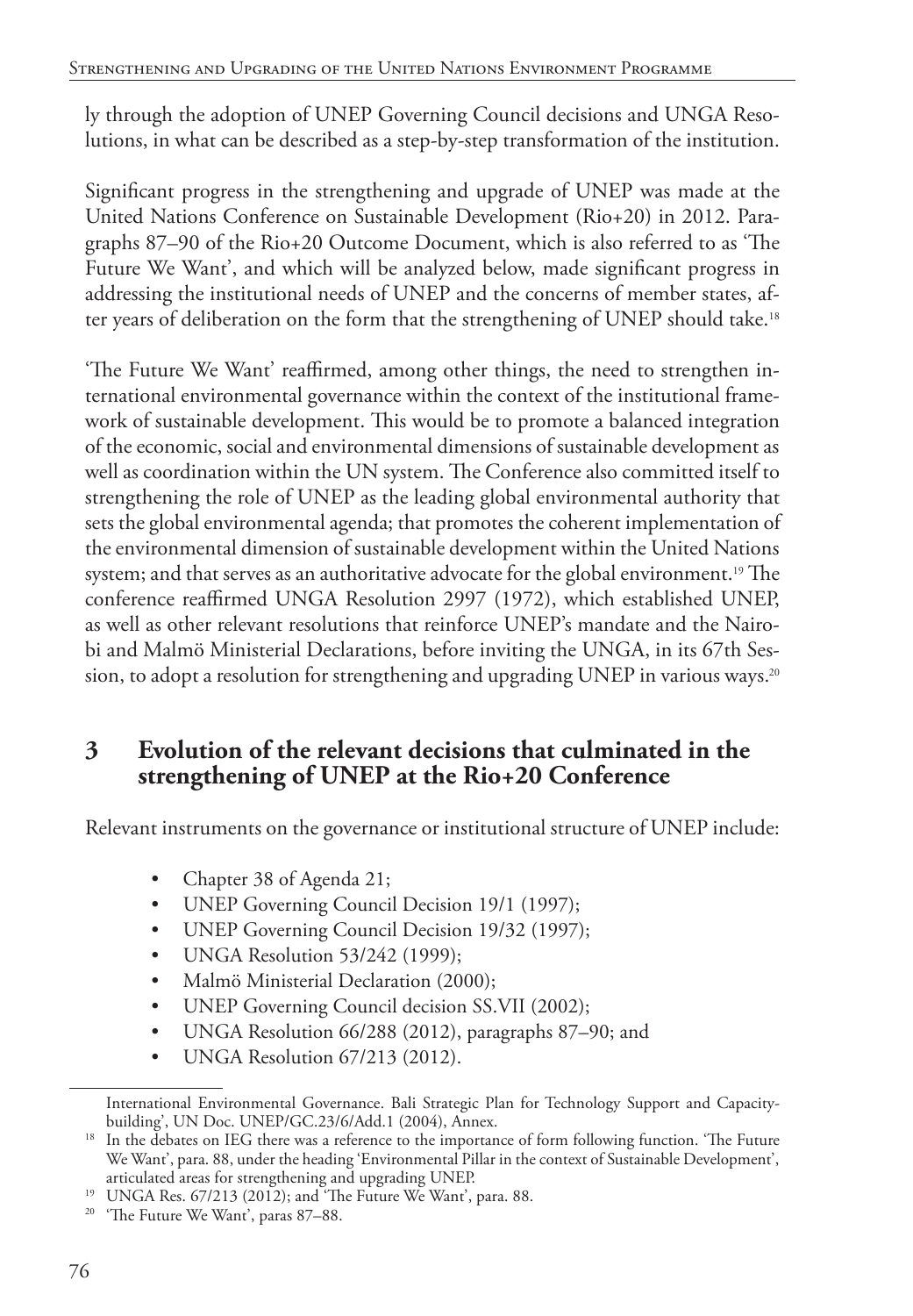The following is a brief analysis of the decisions taken by the UNEP Governing Council and the UNGA that, over the years, called for the strengthening of UNEP.<sup>21</sup>

The first call for strengthening the role, mandate and capacity of UNEP was made at the 1992 United Nations Conference on Environment and Development, which was held in Rio de Janeiro Brazil, in June 1992. Chapter 38 of Agenda 21 articulated how UNEP should be strengthened to enable the institution to follow up effectively on the implementation of Agenda 21.<sup>22</sup> In response to Chapter 38, UNEP reviewed and rationalized its work to take into account the areas of work identified in Chapter 38, in addition to other related Chapters of Agenda 21 as they relate to the work of UNEP. The programs within UNEP, which were initially sectorial in nature, were restructured in accordance with a functional approach to take into account the inter-linkages among sectors and the importance of managing the environment holistically. A number of studies were later commissioned and deliberated to define various ways that UNEP could be strengthened. These included deliberations regarding the form that UNEP could take to make it more effective to implement Agenda 21.

The next important milestone was the 1997 Nairobi Declaration on the Role and Mandate of the United Nations Environment Programme.23 This declaration declared UNEP to be the principal United Nations body in the field of the environment, and the leading global environmental authority that sets the global environment agenda, promotes the coherent implementation of the environmental dimension of sustainable development within the United Nations system and serves as an authoritative advocate for the global environment. It was through the Nairobi Declaration<sup>24</sup> that a detailed mandate of UNEP was articulated by the participating countries' environmental Ministers for transmission to the Secretary General of the United Nations.

On the same occasion, the UNEP Governing Council adopted a decision (19/32) on the governance of UNEP.25 This decision established a High Level Committee of Ministers and Officials as a subsidiary organ of the Governing Council, based on equitable geographical distribution. The decision also listed the Committee's functions and responsibility to the Executive Director, the Bureau and the Council of UNEP. Furthermore, a detailed mandate of the Committee of Permanent Representatives was provided.

<sup>&</sup>lt;sup>21</sup> To get a clear picture of the decisions and their recommendations (and thus a clear understanding of the proposed institutional reforms called for by member states over the years), it is important to consider the full text of the relevant decisions, accessible through proceedings of UNEP Governing Council at <http:// www.unep.org>, or at <www.un.org> for decisions of the UN General Assembly.

 $22$  See paras 21–22.

<sup>23</sup> See *supra* note 6.

<sup>24</sup> See *ibid*.

<sup>25</sup> See *ibid*.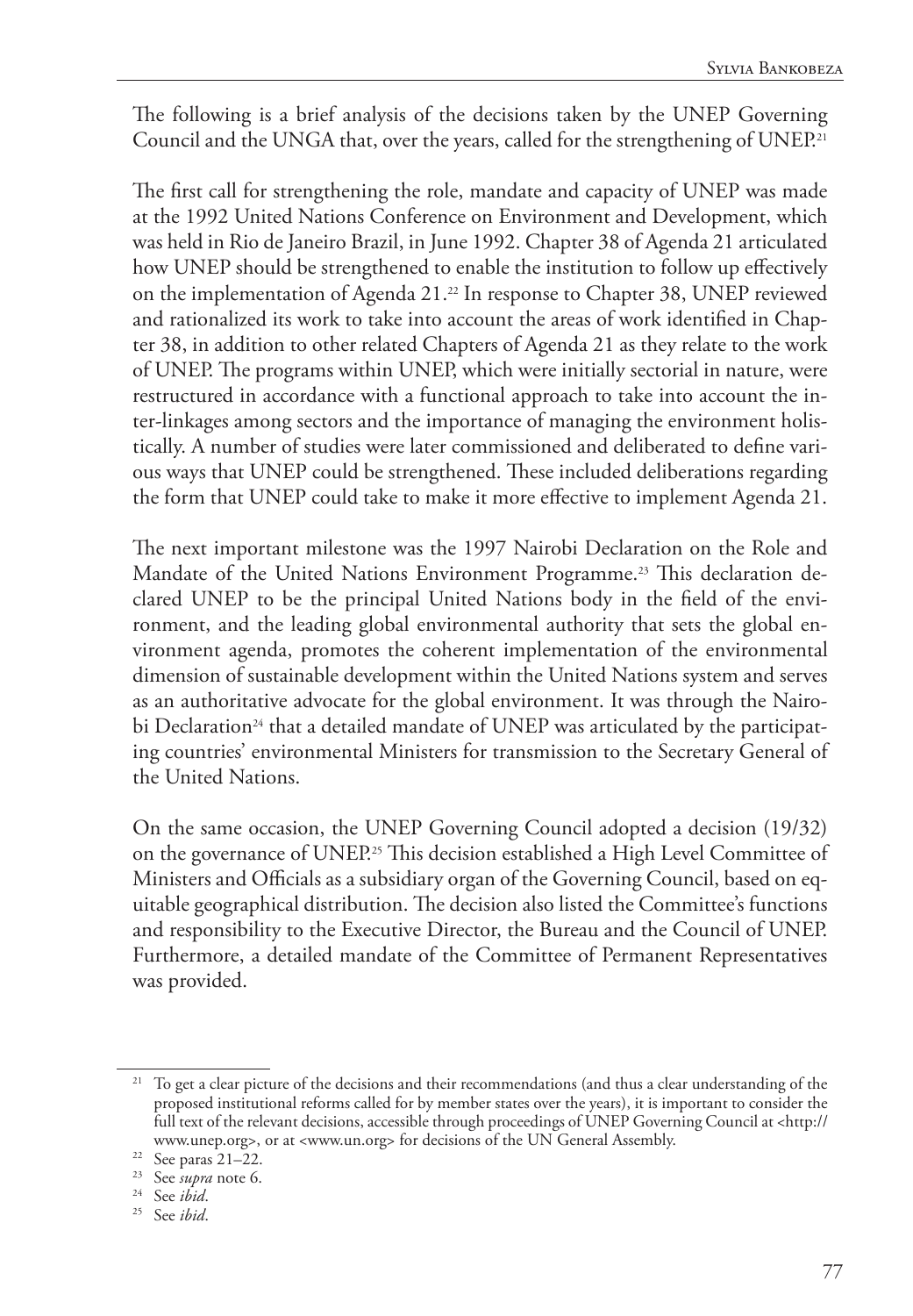The next relevant instrument was the UNGA Resolution 53/242,<sup>26</sup> which was adopted in 1999. Apart from its significance in requesting the Secretary-General to strengthen the United Nations office in Nairobi,<sup>27</sup> this decision is important for supporting the proposal of the Secretary-General regarding the establishment of the Environment Management Group<sup>28</sup> for the purpose of enhancing inter-agency coordination in the field of environment and human settlements. The mandate, terms of reference, appropriate criteria for membership and flexible, cost effective working methods of the Environmental Management Group were provided in the following session of the UNGA.29

The 1999 UNGA resolution was also crucial in attempts to strengthen UNEP governance because it instituted an annual, ministerial level Global Environmental Forum for the purpose of including and enabling all countries to participate in environmental deliberations under the framework of UNEP. The Global Ministerial Environmental Forum (GMEF) constituted the forum in regular sessions of the UNEP Governing Council and, in alternate years, the forum took the form of a special session of the Governing Council, in which participants could gather to review important and emerging policy issues in the field of the environment. In this work, due consideration was paid to the need to ensure effective and efficient functioning of the governance mechanisms of UNEP, as well as possible financial implications, and the need to maintain the role of the Commission on Sustainable Development<sup>30</sup> as the main forum for high level policy debate on sustainable development.

In spite of these developments, UNEP's governing body still needed universal membership to increase its legitimacy and voice for the environment. This is important because there are many other UN institutions, including UN specialized agencies, such as the United Nations Development Programme (UNDP),<sup>31</sup> Food and Agriculture Organization of the United Nations (FAO)<sup>32</sup> and International Maritime Organization  $(IMO)$ ,<sup>33</sup> funds and programs and non-UN-organizations that are mandated in some areas to address environmental aspects. At the time of its creation, UNEP was constituted with a system-wide governing framework, which was backed by various coordination bodies<sup>34</sup> and a common planning instrument – the System-Wide Medium Term Environment Programme (SWMTEP). However, these mech-

<sup>26</sup> See *supra* note 8.

<sup>&</sup>lt;sup>27</sup> The United Nations Office in Nairobi, also referred to as UNON, provides administrative services to UNEP and UNHabitat

<sup>28</sup> See <http://www.unemg.org/>.

<sup>29</sup> UNGA Res. 53/242 (1999).

<sup>&</sup>lt;sup>30</sup> The United Nations Commission on Sustainable Development was established by the UNGA in 1993 with the purpose of ensuring effective follow up on the UN Conference on Environment and Development. At Rio+20, it was agreed that a high level political forum will be established to build upon the strengths, experiences and inclusive participation modalities of the Commission on Sustainable Development, and subsequently to replace the Commission. See 'The Future We Want', paras 84–86.

<sup>31</sup> See <http://www.undp.org>.

<sup>32</sup> See <http://www.fao.org>.

<sup>33</sup> See <http://www.imo.org>.

<sup>&</sup>lt;sup>34</sup> Environmental Coordination Board (see UNGA Res. 2997 (1972) that established UNEP) was super-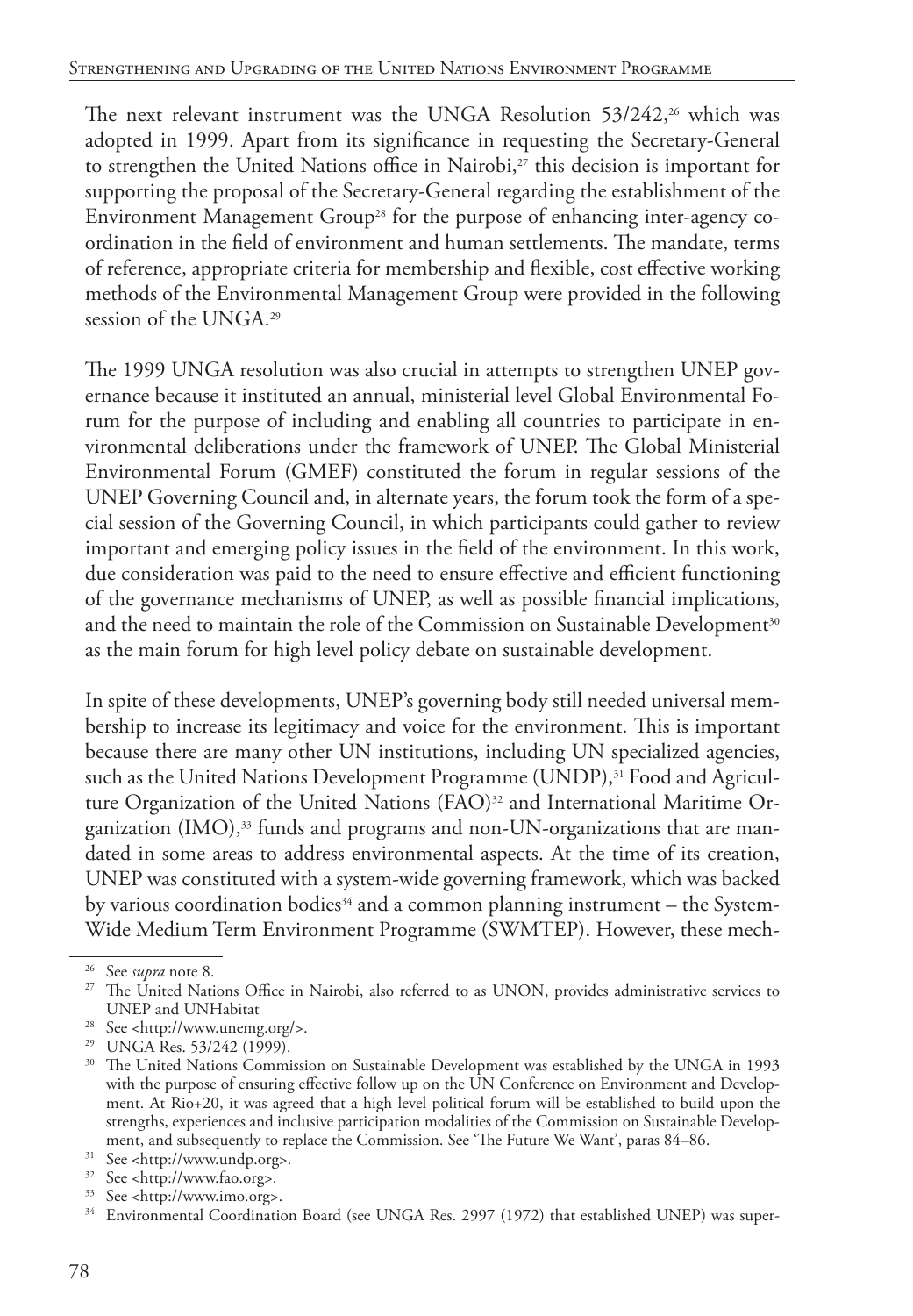anisms were discontinued due to the subsequent evolution in the scope and nature of environmental issues.35 There is still therefore a clear need for coordination and a clear leader in the field of the environment that the United Nations Environmental Assembly (UNEA)<sup>36</sup> needs to take up.<sup>37</sup>

In addition, the 1999 UNGA decision supported the proposals for the facilitation of and support for enhancing linkages and coordination within and among environmental and environment related conventions, including by UNEP. This would be with full respect for the status of the respective convention secretariats, and for the autonomous decision-making prerogatives of the conferences of the parties to the conventions concerned. The decision also emphasized in this regard the need to provide UNEP with adequate resources to perform this task. The decision also welcomed the proposal for the involvement, participation and constructive engagement of major groups active in the field of the environment with due consideration for the relevant rules, regulations and procedures of the UN.

In 2000, the Malmö Ministerial Declaration<sup>38</sup> also called for a review of a strengthened institutional structure for international environmental governance. The review was to be based on an assessment of future needs for an institutional architecture that has the capacity to address wide ranging environmental threats effectively in a globalizing world. In this regard, the Malmö Ministerial Declaration called for UNEP's role to be strengthened; and for its financial base to be broadened and made more predictable. UNEP's financial base is drawn partially from the Regular Budget of the UN, in addition to the Environment Fund, which covers most of the staff costs and some activities, and earmarked contributions. Relying largely on voluntary contributions (which are a source of funding for the Environment Fund) and extra budgetary earmarked contributions has made UNEP's funding situation unpredictable. The Malmö Ministerial Declaration expressed the need for a UNEP with more inclusive country representation in its governing body, as well as the need for a better financial base to be responsive to environmental challenges.

In 2002, in its decision SS.VII/1 on International Environmental Governance<sup>39</sup> and the appendix thereto (known together as the 'Cartagena package'), the UNEP Governing Council called for strengthening the role, authority and financial situation of

seded by Designated Officials for Environmental Matters (DOEM), the Inter-Agency Environmental Coordination Group (IAECG), and the Inter-Agency Committee on Sustainable Development (IACSD).

<sup>35</sup> Inomata, 'Management Review', *supra* note 12.

<sup>36</sup> See <http://www.unep.org/unea/>.

<sup>&</sup>lt;sup>37</sup> 'Enhancing the coordinating role of the UNEP in the UN system on environmental matters: A process to prepare a UN system-wide strategy on the environment, including EMG (Outcome of the openended meeting of the CPR, as of 28 March 2014', UNEA 1 Resolution 3 (2014). Tadanori Inomata and Jean Wesley Cazeau, 'Post Rio+20 Review of Environmental Governance within the United Nations System', Joint Inspection Unit (JIU) Report 2014/4, available at <https://www.unjiu.org/en/reportsnotes/JIU%20Products/JIU\_REP\_2014\_4\_English.pdf> (visited 19 August 2014).

<sup>38</sup> See *supra* note 8.

<sup>39</sup> *Ibid*.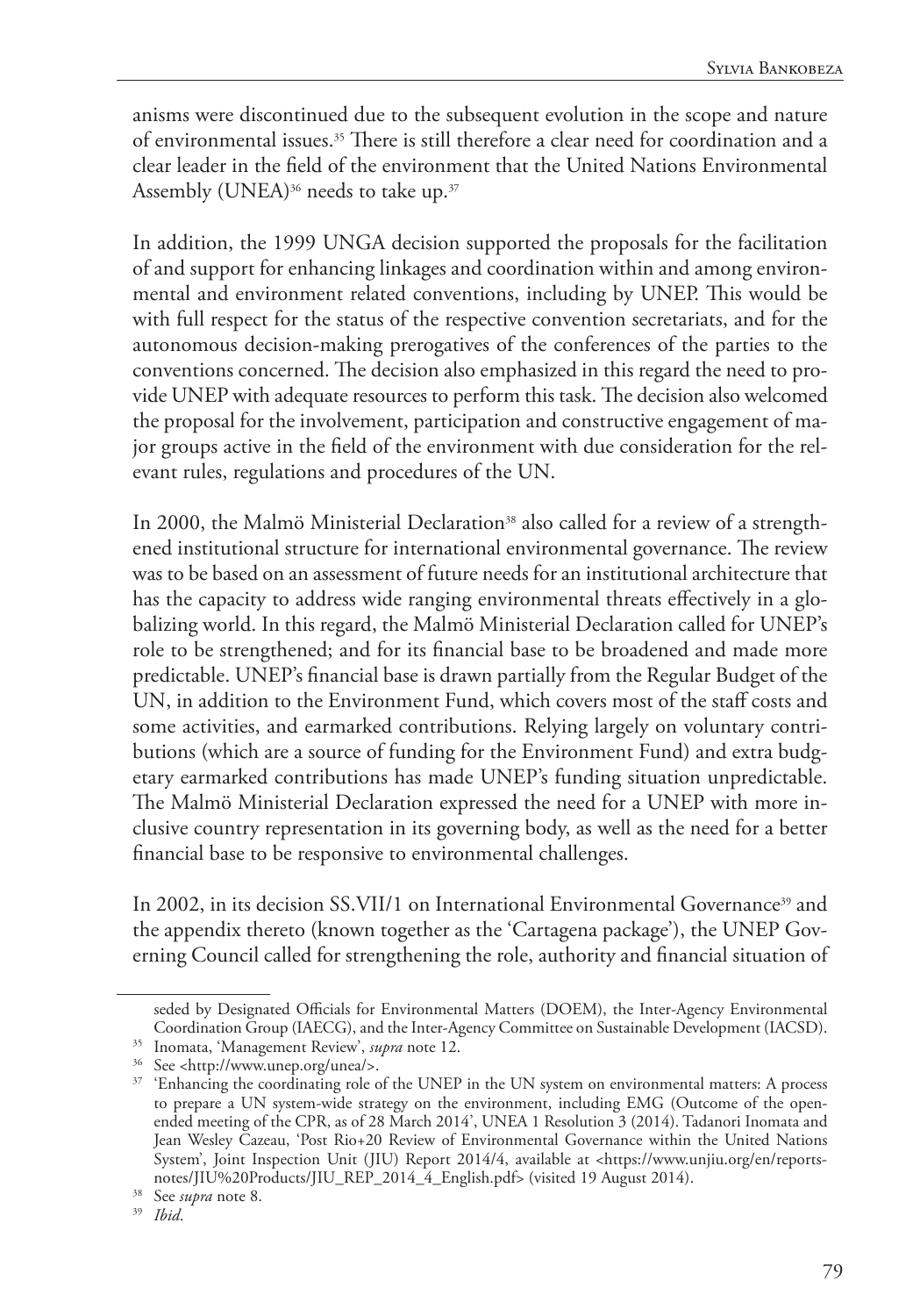UNEP; strengthening the science base of UNEP; improving coordination and coherence between multilateral environmental agreements; and for enhancing coordination and cooperation across the United Nations system, including through the Environment Management Group. This would be followed by a number of proposals focusing on reform of International Environmental Governance.<sup>40</sup> The 2012 UN Conference on Sustainable Development, through its Outcome Document ('The Future We Want'), made progress in this regard.

The Rio+20 Conference convened at a time when UNEP had been in existence for forty years. However, institutional issues of making the UNEP governing body more inclusive and thus legitimate in asserting its leadership role and the global voice, as well as exercising its coordination functions effectively among other institutions that are addressing some aspects of the environment, remained a challenge. The strengthening of UNEP therefore, though not aimed to be hierarchical when interacting with other institutions that have their own governing bodies, was for the purpose of enabling UNEP to lead efforts of coordinating work regarding the environment through UN system-wide bodies such as the Environmental Management Group – which UNEP chairs to formulate UN system-wide environmental strategies.<sup>41</sup>

The Rio+20 Conference was held in June 2012. This conference deliberated on the issue of IEG in the context of the Institutional Framework for Sustainable Development, in particular under the framework of the environmental pillar for sustainable development.42 Clear decisions were made for strengthening and upgrading UNEP in paragraphs 87–90 ('Institutional Framework for Sustainable Development') of 'The Future We Want'. Through this Document, the Rio+20 Conference invited the UN General Assembly to adopt a resolution to strengthen and upgrade UNEP.43

Paragraph 87 of 'The Future We Want' reaffirmed the need to strengthen international environmental governance within the context of the Institutional Framework for Sustainable Development. This was in order to promote a balanced integration of the economic, social and environmental dimensions of sustainable development, as well as general coordination within the United Nations system.

<sup>40</sup> The Belgrade Process, see *supra* note 6. See also UN Doc. GCSS.XI/4 (2010), annex 2; decision SSXI/1

<sup>(2010)</sup> on International Environmental Governance; and UN Doc. UNEP/GC26/18 (2010). 41 The governing body of UNEP, now referred to as the United Nations Environmental Assembly (UNEA), as presently constituted with a universal membership can also play an important role in coordinating the work of the environment.

<sup>&</sup>lt;sup>42</sup> See 'The Future We Want'. Apart from UNEP, United Nations institutions, such as the Commission of Sustainable Development (CSD), established after the Rio Conference, were disbanded and replaced.

The strengthening of UNEP could not be effected by relying on 'The Future We Want' alone, but rather through a resolution of the UN General Assembly. That is why the United Nations General Assembly called upon the United Nations member states to take a decision to strengthen UNEP in December 2012.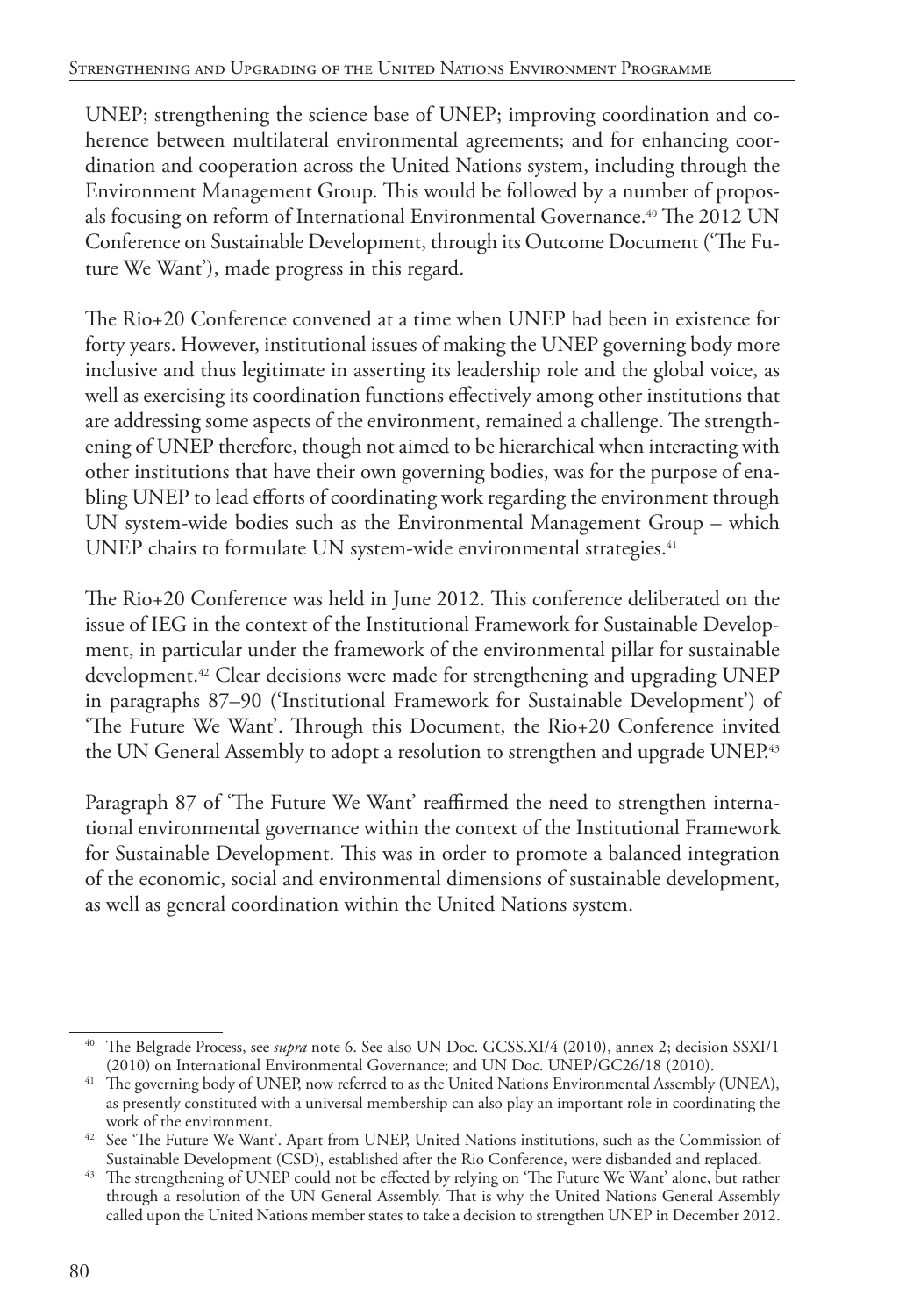Paragraph 88 of 'The Future We Want', and subsequent UNGA resolutions on strengthening UNEP,<sup>44</sup> lay out more specifically areas where UNEP is to be strengthened and upgraded. These areas include:

- (a) establish universal membership in the Governing Council of UNEP, as well as other measures to strengthen its governance and its responsiveness and accountability to member states;
- (b) have secure, stable, adequate and increased financial resources from the regular budget of the United Nations and voluntary contributions to fulfil its mandate;
- (c) enhance the voice of UNEP and its ability to fulfil its coordination mandate within the United Nations system by strengthening UNEP engagement in key United Nations coordination bodies and empowering UNEP to lead efforts to formulate United Nations system-wide strategies on the environment;
- (d) promote a strong science policy interface, building on existing international instruments, assessments, panels and information networks, including the Global Environment Outlook, $45$  as one of the processes aimed at bringing together information and assessment to support informed decision-making;
- (e) disseminate and share evidence-based environmental information and raise public awareness on critical as well as emerging environmental issues;
- (f) provide capacity-building to countries, as well as support and facilitate access to technology;
- (g) progressively consolidate headquarters functions in Nairobi, as well as strengthen its regional presence, in order to assist countries, upon request, in the implementation of their national environmental policies, collaborating closely with other relevant entities of the United Nations system; and
- (h) ensure the active participation of all relevant stakeholders drawing on best practices and models from relevant multilateral institutions and exploring new mechanisms to promote transparency and the effective engagement of civil society.

Paragraph 88 of 'The Future We Want' identifies these measures for strengthening and upgrading UNEP, and invites the UNGA to adopt a resolution which provides for these measures. The call in paragraph 88(a) for universal membership in the governing body of UNEP, as well as other measures to strengthen the Governing Coun-

<sup>44</sup> See UNGA Res. 67/213 (2012).

<sup>45</sup> See <http://www.unep.org/geo/>. The GEO is a global report that assesses the state of the environment after every five years. The report is prepared by UNEP in cooperation with national and regional institutions. It assesses the global environment, identifies emerging issues, and highlights hotspots and recommends areas where policy responses are needed.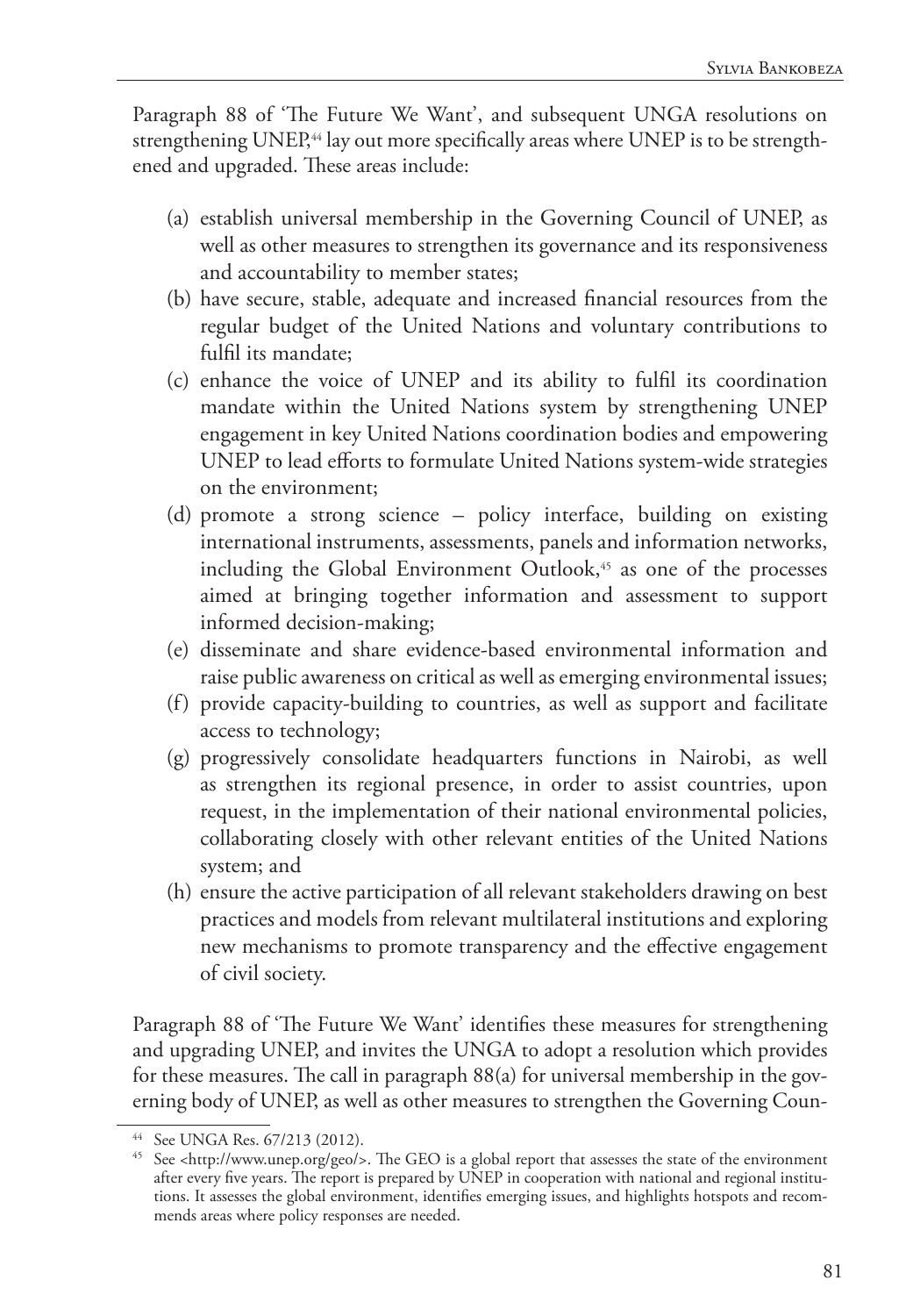cil's governance and its responsiveness and accountability to member states, was a very important recommendation for opening up the governing body of UNEP to all UN member states. This is because, before this development, the UNEP Governing Council had 58 member states, which were elected by the UNGA to serve for threeyear terms. The universal membership that strengthened and upgraded UNEP was effected in December 2012 by a resolution of the UNGA.<sup>46</sup> Reports of the UNEP Governing Council<sup>47</sup> sessions will still be transmitted, as per established practice, through the UN Economic and Social Council (ECOSOC)<sup>48</sup> and will be brought for the consideration of the Second Committee of the UNGA at its regular sessions.

The progress made since 2012 has been to convene the first universal membership session of the UNEP Governing Council, which was held in February 2013. Other developments included, in March 2013, the change of designation of UNEP's governing body from the UNEP Governing Council to the United Nations Environmental Assembly (UNEA). This change of designation was achieved through a resolution of the UNGA,<sup>49</sup> and was intended to enable UNEP to plan better for subsequent meetings and sessions of the universal membership of its governing body. The UNGA resolution clearly indicated that the change of designation will not change the present mandate, aims and purposes of UNEP or the role and functions of its governing body. This also implied that the Special Sessions of the UNEP Governing Council that were being held in alternate years (and were referred to as the Global Ministerial Environment Forum) are no longer necessary because the UNEA is now open to all member states of the United Nations.

The first universal session of the GC/GMEF was an opportunity for UNEP to focus on implementation of the Rio+20 outcomes and to assume its new strengthened and upgraded role. The inaugural United Nations Environmental Assembly, held in June 2014, enabled member states to exercise this new role in the field of the environment. There is a need to finalize the rules of procedure of UNEA that are currently pending. The first universal membership Governing Council used the UNEP GC rules and was able to refer to applicable rules and practices of the UNGA pending the adoption of the new rules of procedure. The new features envisaged by the UNEA rules of procedure include the universal membership; an expanded and stronger Committee of Permanent Representatives; an expanded Bureau; and enhanced civil society engagement.

Another area in which UNEP was strengthened and upgraded is that of financial resources.<sup>50</sup> In this regard, 'The Future We Want' calls for increased financial resources, both from the regular budget of the United Nations and from voluntary and ear-

<sup>46</sup> UNGA Res. 67/213 (2012).

<sup>&</sup>lt;sup>47</sup> Now referred to as the United Nations Environmental Assembly (UNEA).

<sup>48</sup> See <http://www.un.org/en/ecosoc/>.

<sup>49</sup> 'Change of the designation of the Governing Council of the United Nations Environment Programme', UNGA Res. 67/251 of 13 March 2013.

<sup>50</sup> *Ibid*. para. 88(b).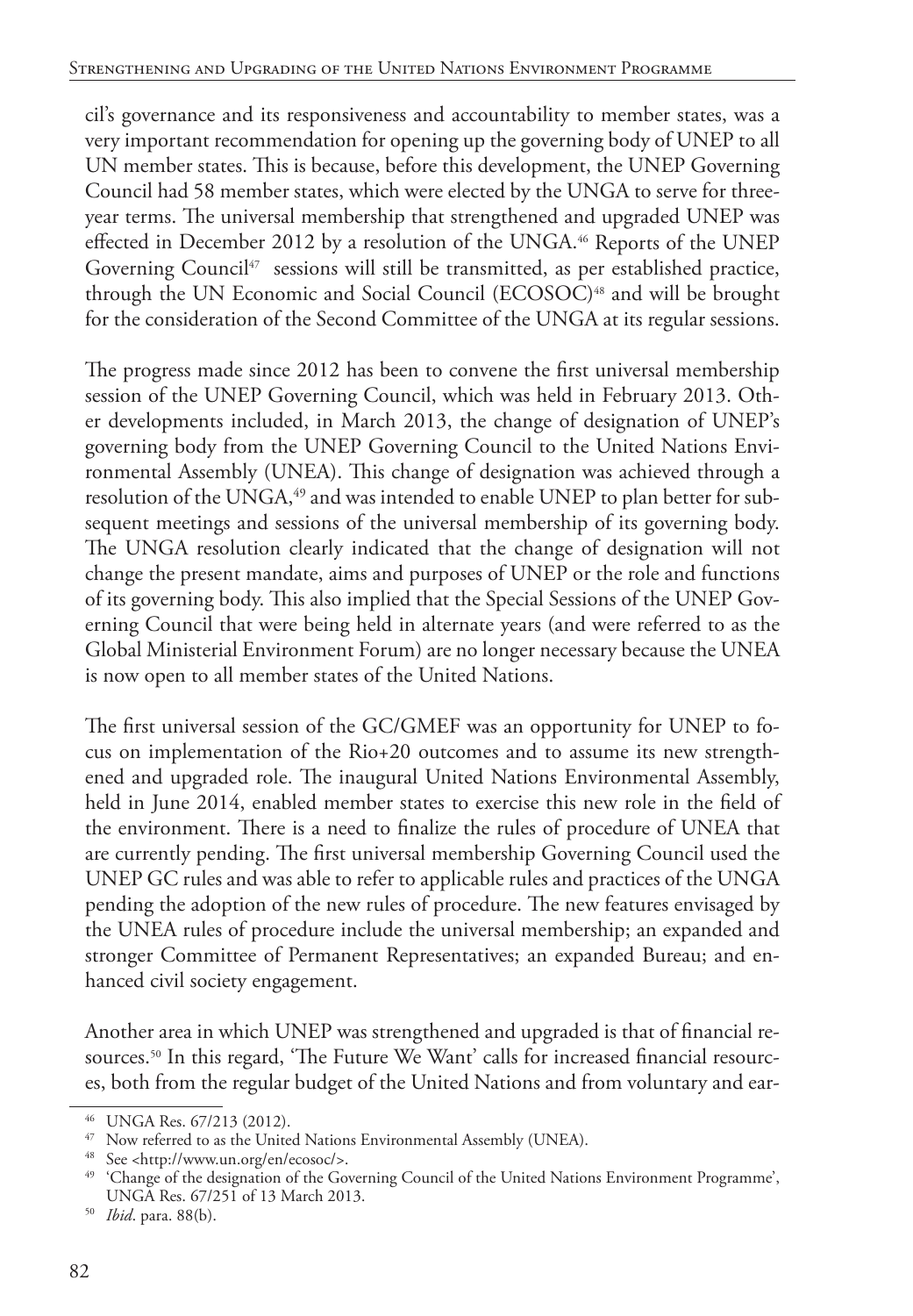marked contributions, to fulfill its mandate. The significance of this decision for UNEP's strengthening and upgrading is in getting increased staff positions funded by the UN regular budget, with the result that money from the Environment Fund which was covering staff costs will now be available to fund programed activities. The increase of posts from the regular budget will assist UNEP in implementing its programme of work effectively.

Another area of strengthening UNEP was in enhancing the voice of UNEP and its ability to fulfill its coordination mandate within the United Nations system. This relates to strengthening UNEP engagement with key United Nations coordination bodies and empowering UNEP to lead efforts to formulate UN system-wide strategies on the environment.<sup>51</sup> Although UNEP is already engaged with key United Nations coordination bodies to formulate UN system-wide strategies,<sup>52</sup> it still needs to step up its engagement gradually as it takes on more roles, including in leading efforts to formulate system-wide strategies on the environment.

Through promoting a strong science–policy interface,UNEP is further expected to build on existing international instruments, assessments, panels and information networks, including the Global Environment Outlook,<sup>53</sup> as one of the processes aimed at bringing together information and assessment to support informed decision-making.54 UNEP will undertake this role through its approved biennial programme of work and its four-year Medium Term Strategy.<sup>55</sup>

UNEP is expected to continue disseminating and sharing evidence-based environmental information and raising public awareness on critical and emerging environmental issues.56 UNEP has much experience in awareness-raising, but it will have to continue enhancing its work in this area, as well as in building capacity within countries through various initiatives taken in response to needs in the field of the environment.

While most of these measures have been reiterated by governments in previous IEG related decisions, there were new areas that 'The Future We Want' brought forward. These included the need for UNEP progressively to consolidate its headquarters functions in Nairobi; as well as to strengthen its regional presence in order to assist countries, upon request, with the implementation of their national environmental policies. This is to be achieved through strong collaboration with other relevant entities of the United Nations system.57

<sup>&</sup>lt;sup>51</sup> *Ibid.* para. 88(c). UNGA Res. 67/213 (2012), Although this Resolution says there are no budget or financial implications to the upgrade, it does refer to the increase of the UN regular budget. 52 For instance, on green economy.

<sup>53</sup> See, generally, <http://www.unep.org/geo/>.

<sup>&</sup>lt;sup>54</sup> 'The Future We Want', para. 88(d).

<sup>55</sup> For the current UNEP programme of work and strategy, visit <http://www.unep.org>.

<sup>&</sup>lt;sup>56</sup> 'The Future We Want', para. 88(e).

<sup>57</sup> *Ibid*. para. 88(g).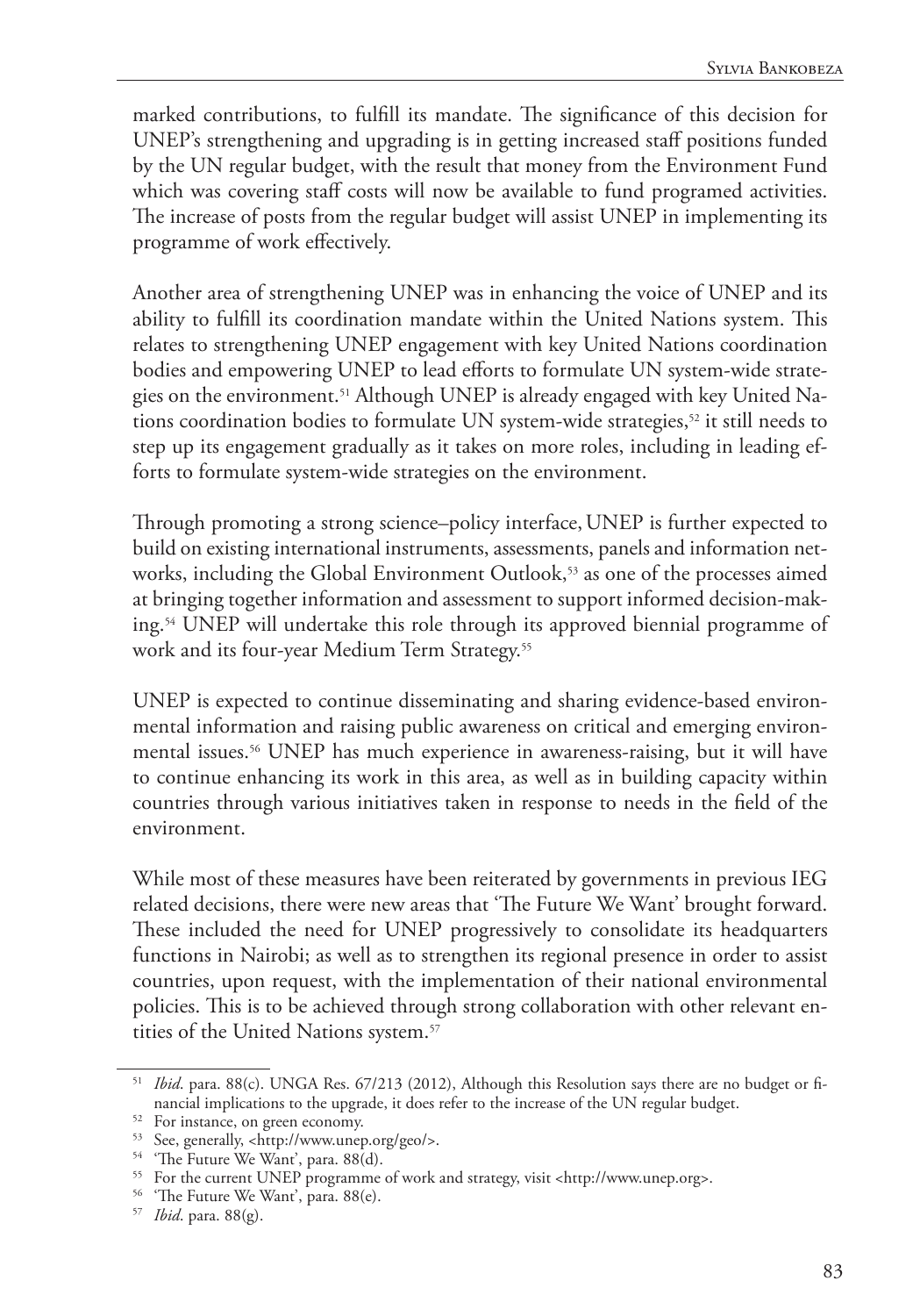Paragraph 88(h) seeks to ensure the active participation of all relevant stakeholders in the UNEP governing body, drawing on best practices and models from relevant multilateral institutions and exploring new mechanisms to promote transparency and the effective engagement of civil society. The revised rules of procedure of UNEA, which are still pending, will review the participation of observers and civil society for the purpose of strengthening the engagement of major groups.

## **4 Conclusion**

After 40 years of existence, the strengthened and upgraded UNEP occasioned by Rio+20 in the outcome document that was adopted by a UNGA resolution propelled UNEP to a better position to meet the challenges of the 21st century. The calls for and process of reform and strengthening and upgrading UNEP that began in 1992 considered many proposals made by countries on a suitable form, structure and format that culminated in the developments made at the Rio+20 Summit. The universal membership for the UNEP governing body, as well as the designation of the body as UNEA, increases the legitimacy, the voice and the profile of UNEP. These and other areas that are part of the strengthened and upgraded UNEP, when fully implemented, will enable UNEP to assume its new stature as a leader and coordinator in the field of environmental governance and understanding.

UNEP held the inaugural session of UNEA in Nairobi, Kenya in June 2014, where all member states as well as international organizations and representatives of civil society were invited to participate. The sheer size, structure and outcome of UNEA are evidence that UNEP is now in a better position to assume its leadership role. Going forward, future negotiators ought to find the next sessions of UNEA, to be held after every two years, to be the most appropriate forum and place for environment-related negotiations where they can deliberate on emerging environmental issues and make resolutions that have impacts on national, regional and global action in the field of the environment.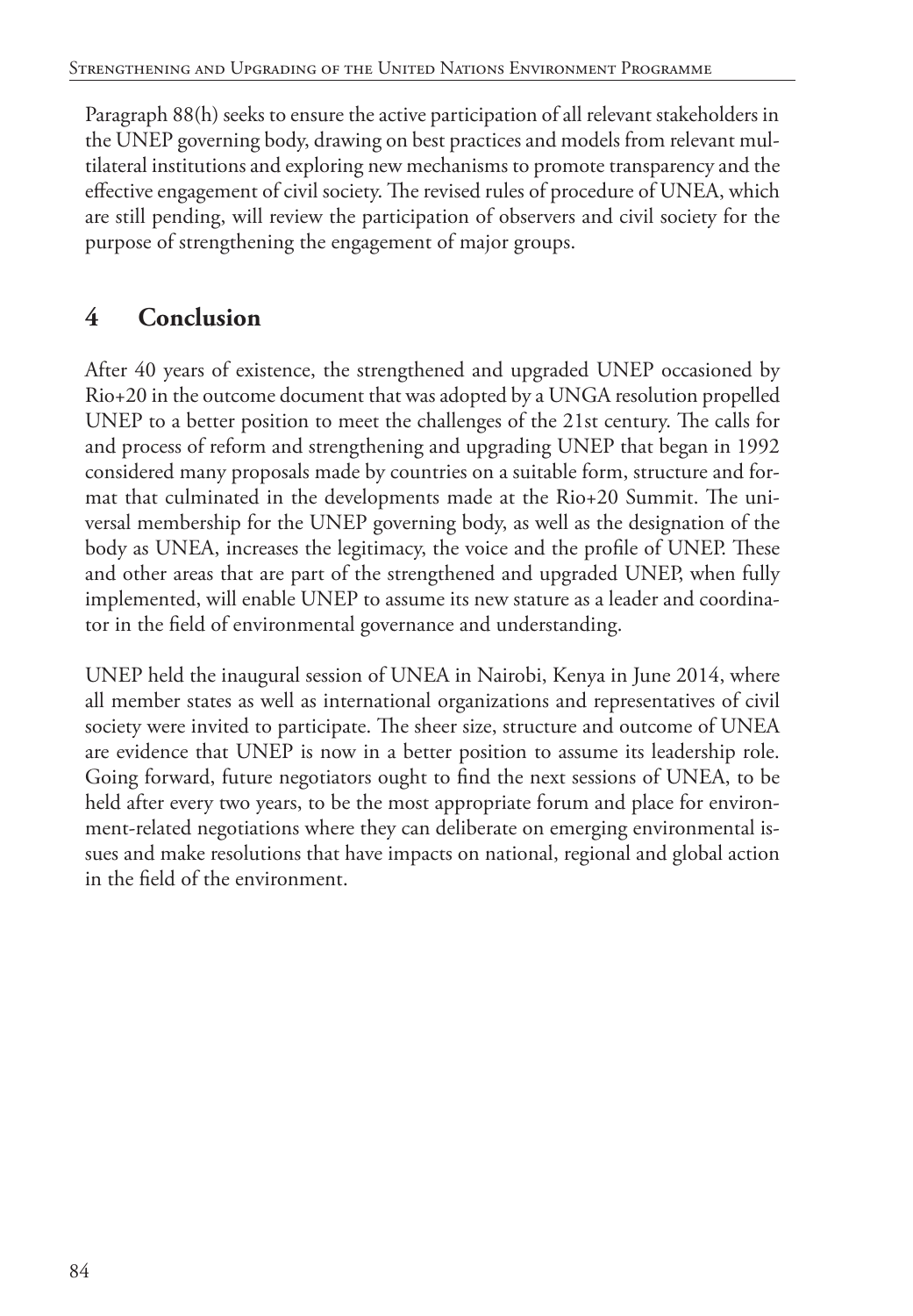# **PART III**

# **Specific Issues related to the Governance of Natural Resources**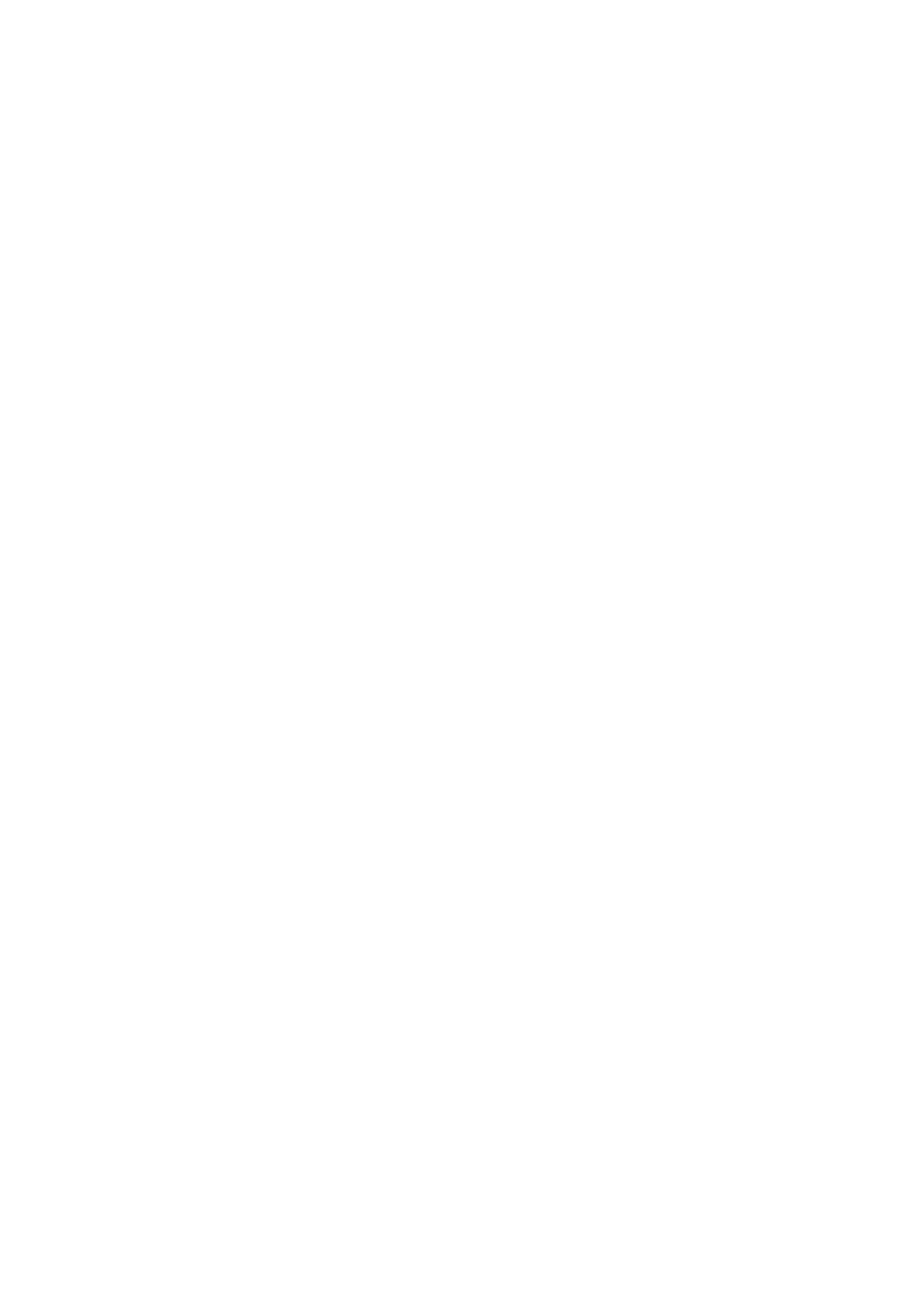# **Understanding the Nagoya Protocol on Access and Benefit-Sharing**<sup>1</sup>

*Sonia Peña Moreno*<sup>2</sup>

#### **1 Introduction**

Access to genetic resources and the fair and equitable sharing of the benefits arising out of their utilization – in short, 'access and benefit-sharing' (ABS) – constitutes the third objective of the Convention on Biological Diversity (CBD).<sup>3</sup> At the time the Convention was being negotiated, ABS was meant to take into account the need to share the costs, as well as the benefits, of biodiversity conservation between developed and developing countries; and to find ways and means of supporting practices and innovations by so called indigenous and local communities (ILCs).

During the negotiation of the CBD, and since its entry into force in December 1993, perhaps no other subject has been as controversial as the issue of ABS. Controversy has stemmed from, *inter alia*, the implications of ABS for state sovereignty, economic development, indigenous and local communities, scientific research, the industries dependent on genetic resources and traditional knowledge associated with genetic resources, and the conservation and sustainable use of biological diversity. Furthermore, lack of awareness regarding ABS, widespread misunderstandings about its scope and legal principles, as well as gaps in states' policies and legislation have hampered the efficient and effective implementation of ABS in practice.

In order better to comprehend the concept of ABS, it is important to understand the context within which genetic resources are provided and utilized. Genetic resources

<sup>1</sup> This paper is based on Thomas Greiber and Sonia Peña Moreno et al, *An Explanatory Guide to the Nagoya* 

<sup>&</sup>lt;sup>2</sup> MSc International Relations (Univ. of Geneva) BSc Political Science and Modern Languages (Univ. of Los Andes, Bogota, Colombia); Senior Policy Officer, Biodiversity at the Global Policy Unit of the International Union for Conservation of Nature (IUCN); email: Sonia.PenaMoreno@iucn.org.

<sup>3</sup> Convention on Biological Diversity, Rio de Janeiro, 5 June 1992, in force 29 December 1993, 31 *International Legal Materials* (1992) 822, <http://www.biodiv.org>, Art. 1.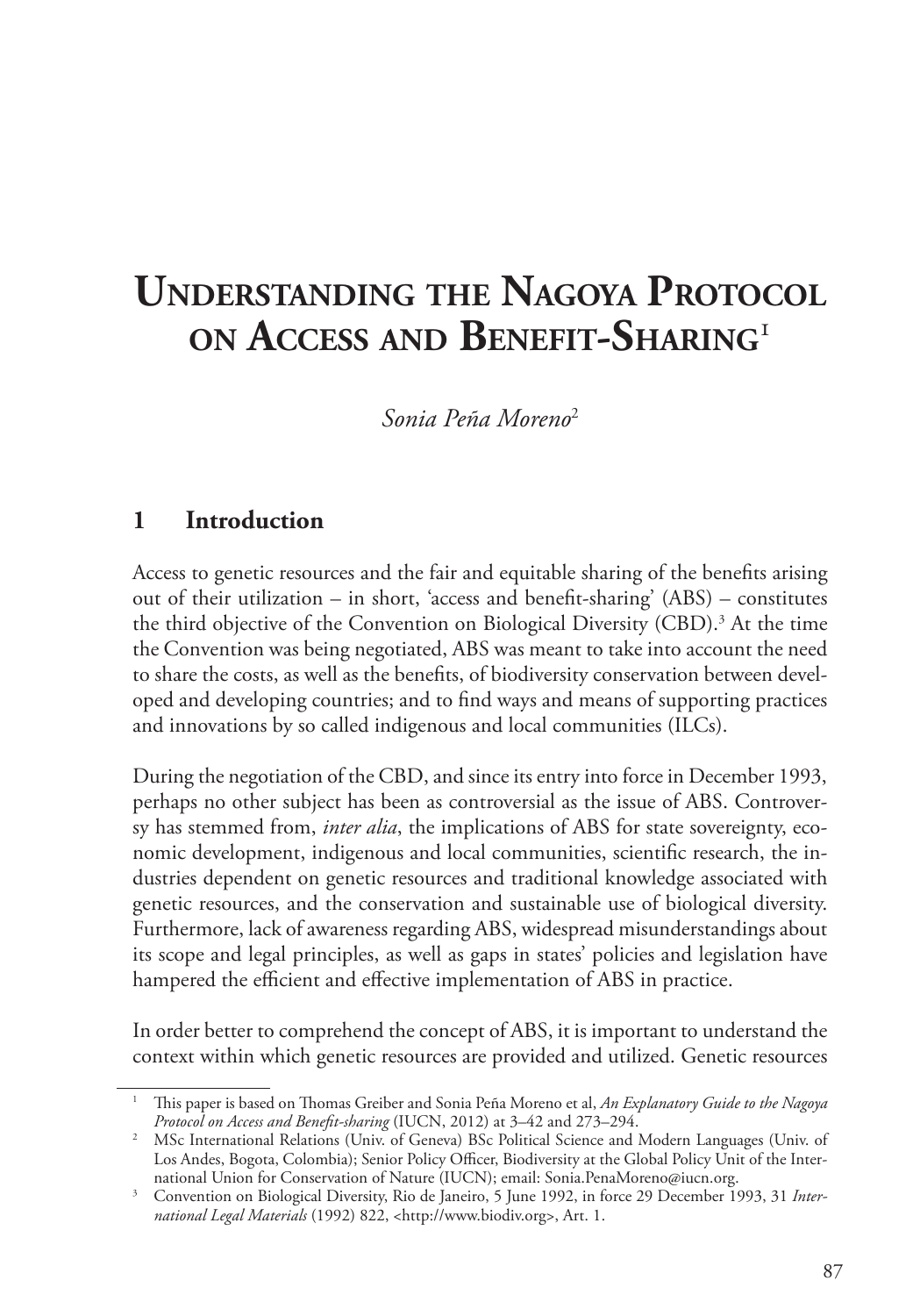– whether from plants, animals or micro-organisms $^4$ – may be used for different purposes (for instance, basic research or commercialization of products). Users of genetic resources and/or traditional knowledge associated with genetic resources include research institutes, universities, *ex-situ* collections and private companies operating in a wide range of sectors, including the biotechnology, botanicals, cosmetic and personal care, crop protection, food and beverage, fragrance and flavour, horticulture, pharmaceutical, and seed industries.<sup>5</sup> The importance of genetic resources in monetary terms cannot be neglected (see Table 1 below).

Providing users with international access to genetic resources for use in research and development, including commercialization, and sharing the benefits of such utilization has the potential to be beneficial for social and economic development. At the same time, it offers a concrete example for valuing biodiversity and its ecosystem services in practice and an economic tool to take proper account of this value. This again is considered to be a prerequisite for conservation and sustainable use.

Not always, but often, innovation based on genetic resources relies on having physical access to genetic material. While many states have historically controlled access to their biological resources through legislation or regulatory requirements, only few have also controlled access to genetic resources.<sup>6</sup> It is important to note that there has been much discussion on what qualifies as a genetic resource; how to determine when it is a genetic resource being accessed or a biological resource; and whether it is the use that determines if a resource is accessed as a genetic resource or as a biological resource.

| <b>Sector</b>  | Size of total market      | Importance of genetic resources      |
|----------------|---------------------------|--------------------------------------|
| Pharmaceutical | US\$640-billion (in 2006) | 20–25 per cent derived from genetic  |
|                |                           | resources                            |
| Biotechnology  | US\$70-billion (in 2006)  | Many products derived from genetic   |
|                | from public companies     | resources (enzymes, micro-organisms) |
|                | alone                     |                                      |

*Table 1: Market sectors and the importance of genetic resources.*7 8

<sup>4</sup> As defined by the CBD, genetic resources include any material of plant, animal, microbial or other origin, which contains functional units of heredity and is of actual or potential value (see Art. 2: definition of

<sup>&#</sup>x27;genetic resources', read with definition of 'genetic material'). 5 Sarah Laird and Rachel Wynberg, *Access and Benefits-Sharing in Practice: Trends in Partnerships Across Sectors* (Secretariat of the Convention on Biological Diversity, 2008) 8.

<sup>6</sup> Lyle Glowka et al, *A Guide to Designing Legal Frameworks to Determine Access to Genetic Resources*. (IUCN, 1998) 1.

<sup>7</sup> Source: Own illustration, based on Patricia ten Brink (ed.), *The Economics of Ecosystems and Biodiversity in National and International Policy Making* (Earthscan, 2011) 17.

<sup>8</sup> Note: The figures in Table 1 provide 'ballpark' estimates for various categories of products derived from genetic resources. It is important to understand that the markets are not entirely based on genetic resources.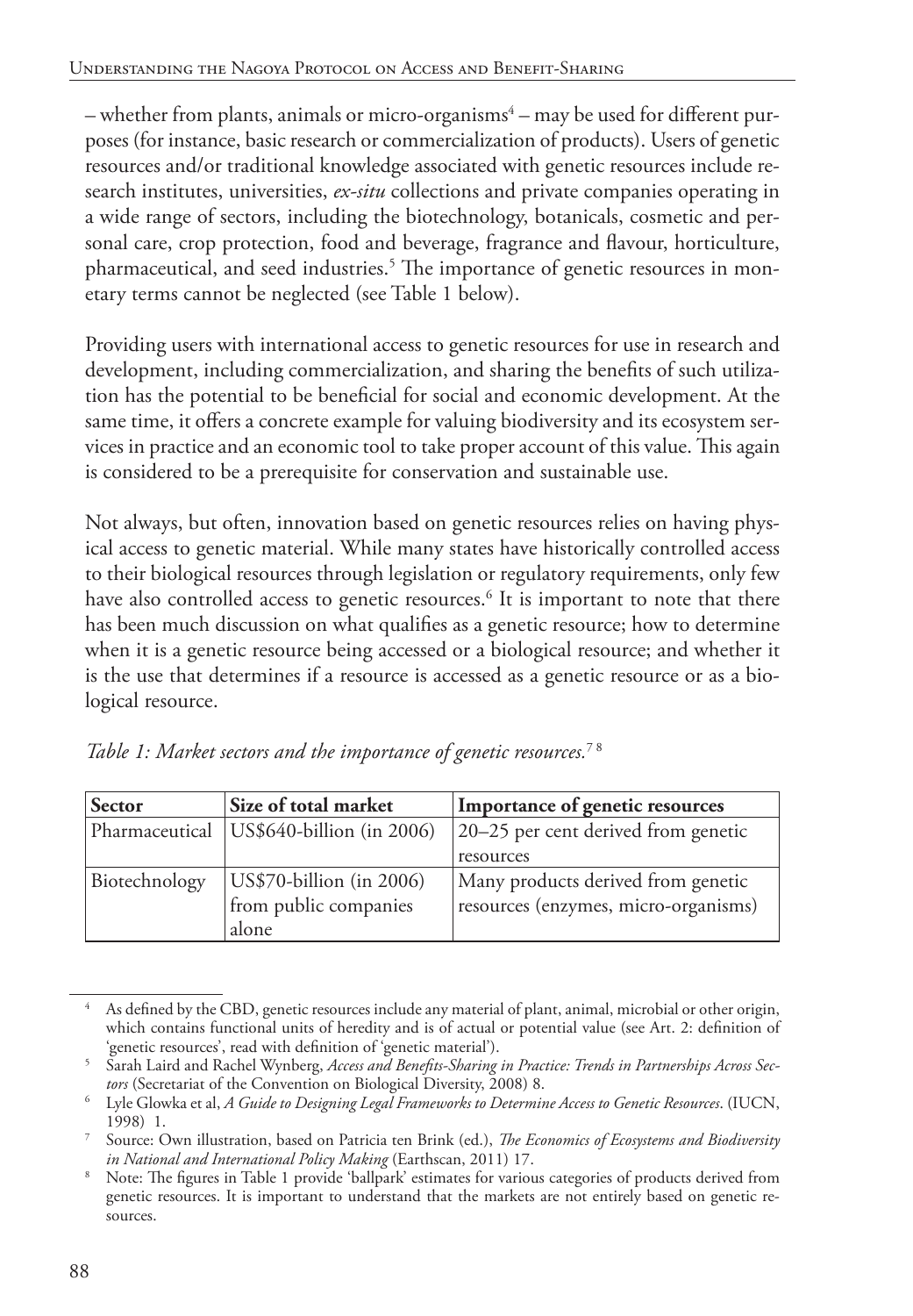| Agricultural<br>seeds                                                  | US\$30-billion (in 2006)                                                                                                                | All derived from genetic resources                                                               |
|------------------------------------------------------------------------|-----------------------------------------------------------------------------------------------------------------------------------------|--------------------------------------------------------------------------------------------------|
| Personal care,<br>botanical, and<br>food and<br>beverage<br>industries | US\$22-billion for herbal<br>supplements<br>US\$12-billion for personal<br>care<br>US\$31-billion for food<br>products<br>(all in 2006) | Some products derived from genetic<br>resources: represents 'natural'<br>component of the market |

This paper will present a general overview about the third objective of the Convention on Biological Diversity, that is, 'the fair and equitable sharing of the benefits arising out of the utilization of genetic resources, including by appropriate access to genetic resources' and the controversies surrounding its practical application over the years before the adoption of a supplementary agreement under the Convention. It will further provide an overview of the negotiation of the Nagoya Protocol on Access to Genetic Resources and the Fair and Equitable Sharing of Benefits Arising from their Utilization to the Convention on Biological Diversity (the 'Nagoya Protocol'),<sup>9</sup> its main elements and the way forward following the Protocol's adoption.

#### **2 The relevance of the third objective of the Convention on Biological Diversity**

The Convention on Biological Diversity was adopted on 22 May 1992 and opened for signature on 5 June 1992 at the United Nations Conference on Environment and Development (UNCED). On 29 December 1993, the CBD entered into force. As of November 2014, the CBD had 194 contracting parties<sup>10</sup> making it an almost universally accepted international agreement.

The CBD is the first attempt by the international community to address biological diversity as a whole in a global legal instrument. It is based on a broad ecosystem approach rather than on a sectoral approach (focusing on specific species, ecosystems, or sites), which is characteristic of other international conservation agreements. Indeed, Article 2 of the CBD defines 'biological diversity' (biodiversity) as the variability among living organisms from all sources, occurring at three levels – diversity within species (genetic diversity), $11$  between species and of ecosystems.

<sup>9</sup> Nagoya Protocol on Access to Genetic Resources and the Fair and Equitable Sharing of Benefits Arising from their Utilization to the Convention on Biological Diversity, Nagoya, 29 October 2010, in force 12

October 2014, <http://www.cbd.int/abs/>. 10 See CBD, 'List of Parties', available at <http://www.cbd.int/convention/parties/list/> (visited 1 November 2014).

<sup>&</sup>lt;sup>11</sup> Genetic diversity refers to the frequency and variability of the gene pool within a single species. It includes the variation both within a population and between populations.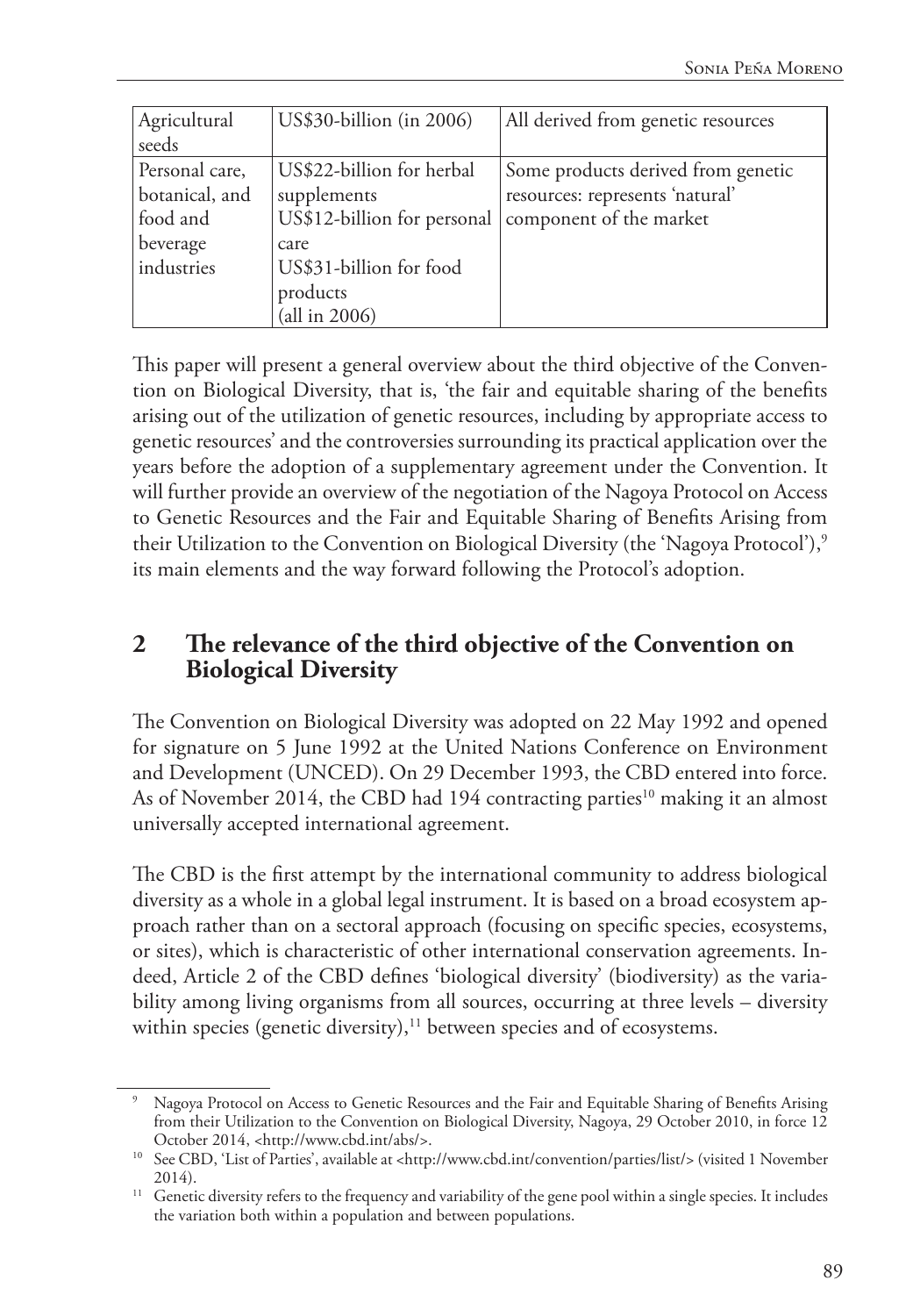The CBD does not only address conservation of biodiversity per se, but also related socio-economic aspects, which makes it a milestone instrument in the field of environment and development. According to its Article 1, the CBD has three main objectives: conservation of biological diversity; sustainable use of its components; and fair and equitable sharing of the benefits arising out of the utilization of genetic resources, or ABS, as mentioned above.

Before the CBD entered into force, access to genetic resources, as well as to traditional knowledge associated with genetic resources, was freely available in most parts of the world. This often led to the exploitation, utilization and/or monopolization of such resources and knowledge without sharing any benefits with the countries providing the resources, or the holders of the knowledge. As this situation was generally perceived to be inequitable, the CBD introduced the ABS concept, with Article 15 containing the Convention's main ABS obligations.

Article 15 of the CBD tries to balance the interests of the users of genetic resources, who want to have continued access to genetic resources, and the interests of the providers of such resources, who want to receive an equitable share of the benefits which may be derived from the use of such resources. In short, according to the ABS concept, the provider states shall facilitate access to their genetic resources, while user states shall share in a fair and equitable way the benefits arising from the access to and use of those resources. In effect, with the entry into force of the CBD, a change of paradigm was put in place as the conservation community moved from considering genetic resources as a common heritage<sup>12</sup> to recognizing the sovereign rights of states to those resources and to regulating their use.

Nevertheless, a clear distinction between providers and users cannot be drawn. In fact, most states can be considered both provider countries as well as user countries at the same time. Furthermore, the very different circumstances and situations surrounding the use of genetic resources makes it impossible for each state which could provide genetic resources to specify, *a priori*, what benefits should be shared and the modalities to be employed to facilitate sharing. What will be desired by the state providing access to genetic resources, and be acceptable to the party (governmental institution or private enterprise) seeking access, varies in each case. This can depend on, among other factors, the nature of the genetic resources provided (for instance, whether they stem from *ex-situ* – a collection; or *in-situ* – the genetic resources' natural habitat); the location where the genetic resources are found (for instance, on state or privately owned lands; protected areas, indigenous and community conserved areas, or areas under no conservation management regime); the types of subsequent use proposed (for instance, whether the genetic resources are used for scientific research, education and/or commercial development); whether genetic resources from multi-

<sup>&</sup>lt;sup>12</sup> For instance, the International Undertaking on Plant Genetic Resources for Food and Agriculture (FAO Res. 8/83 of 1983), which was based on the principle that plant genetic resources were a heritage of mankind, and should thus be available without restriction.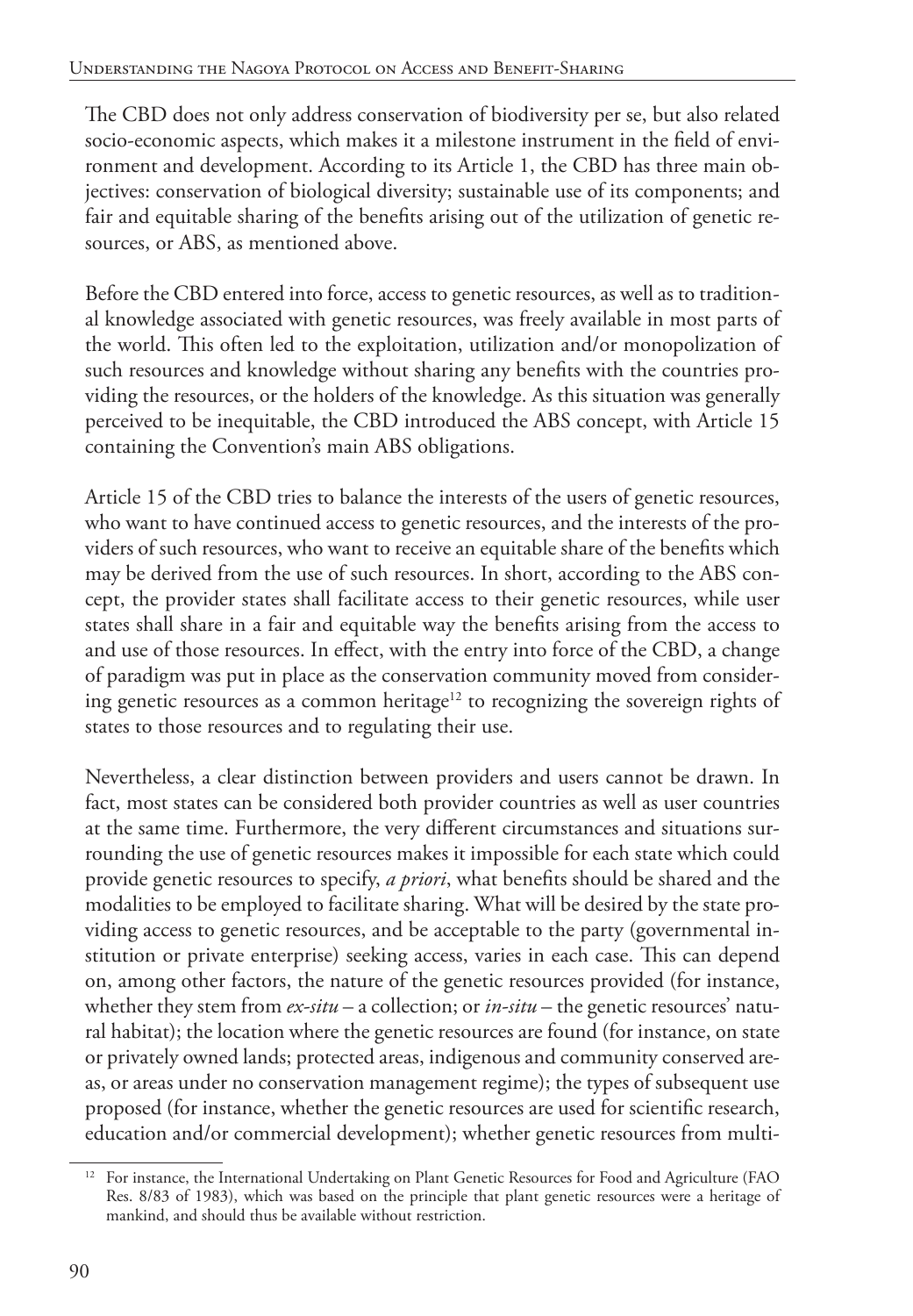ple providers shall be used to create a particular end-product; and whether the final product and/or final user have already been determined.

It is important to note that in the CBD context, genetic resources are biological resources needed or used for their genetic material and not for their other attributes. This means that, for example, access to a forest for 'conventional' timber extraction or hunting would not be covered under the scope of the third objective of the CBD. On the other hand, if the intention was to use the genetic material of such timber or prey, ABS obligations would come into play.

### **3 Key ABS notions**

### **3.1 Access**

Article 15(1) of the CBD reaffirms the authority of governments to regulate physical access to genetic resources (in areas within their jurisdiction). At the same time, Article  $15(1)$  does not grant the state a property right over these resources.<sup>13</sup> Actually, ownership of genetic resources is not addressed by the CBD but is subject to national and sub-national legislation, or law (including common law as well as customary law).

The authority of a government to determine access to genetic resources is qualified by Article 15(2) of the CBD, which requires that Parties endeavour to create conditions that facilitate access to their genetic resources for environmentally sound uses by other parties, on the one hand; and that Parties not impose restrictions that hinder achievement of the objectives of the CBD on the other. Facilitating access and eliminating or minimizing restrictions implies that potential users of genetic resources should be supported in obtaining access to these resources. This is based on the understanding that the most immediate indirect benefit of facilitating access and minimizing or eliminating restrictions will be to increase the probability that genetic resources within areas under a state's jurisdiction will be used, which increases the likelihood that benefits will be created and then be shared. In other words, the logic behind Article 15(2) of the CBD is that fair and equitable sharing of benefits can only be realized after access to genetic resources has been actually granted.

Article 15(3) of the CBD limits the genetic resources covered by Article 15 (as well as Articles 16 and 19) to those that are provided by Parties that are countries of origin ('country of origin' of genetic resources is defined by Article 2 of the CBD as '[...] the country which possesses those genetic resources in in-situ conditions'); or those provided by Parties that have acquired the genetic resources in accordance with

<sup>13</sup> Lyle Glowka et al, *A Guide to the Convention on Biological Diversity* (IUCN, 1994) 76.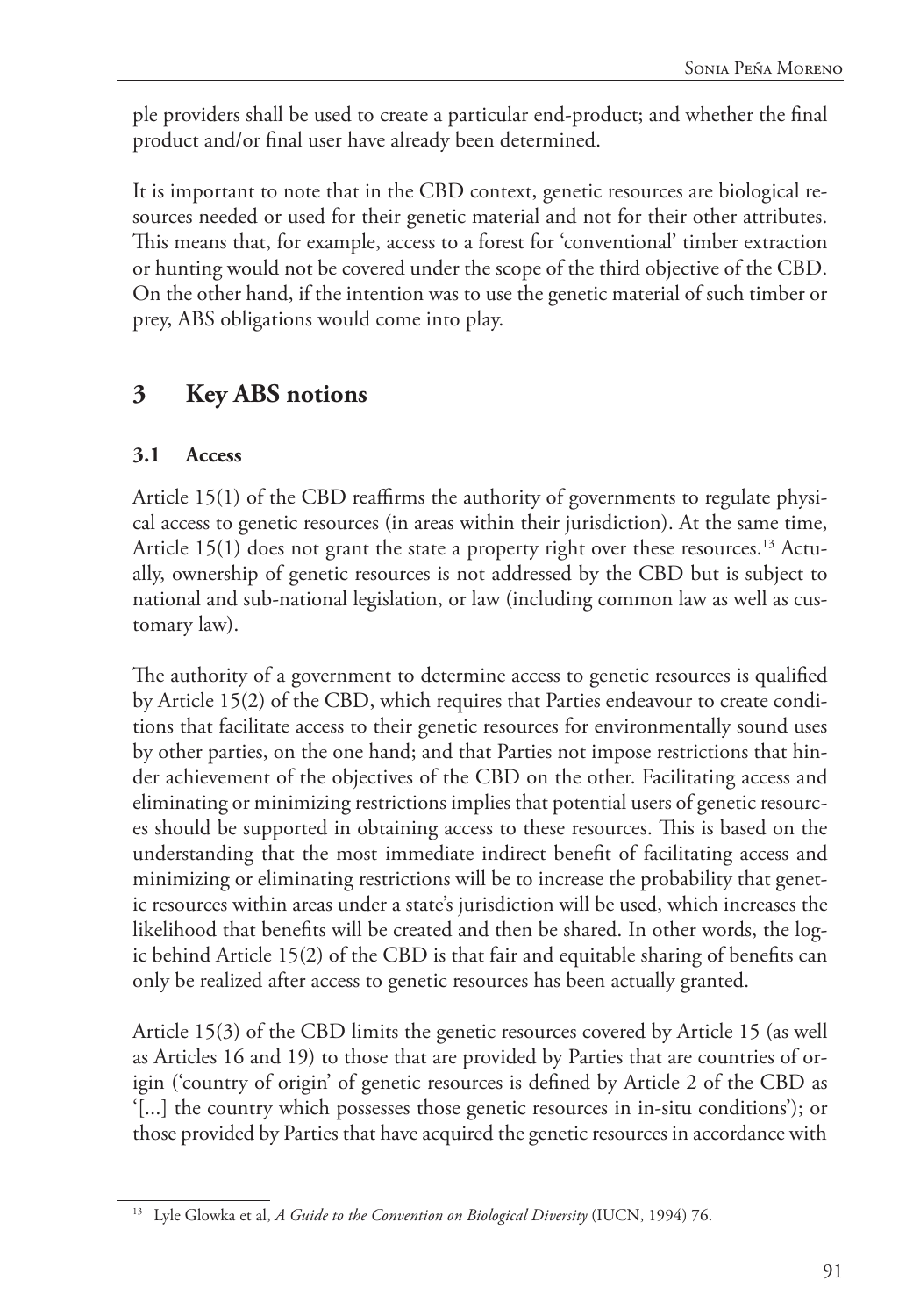the CBD. Only these two categories of genetic resources entitle a provider to benefits under the CBD.

### **3.2 Prior Informed Consent and Mutually Agreed Terms**

Access to genetic resources is made conditional upon the prior informed consent (PIC) of the Party providing the genetic resources, unless otherwise determined by that Party (Article 15(5) of the CBD); and where access is granted, it is also made subject to the establishment of mutually agreed terms (MAT) between the Party providing the genetic resources and the potential user (Article 15(4) of the CBD). Here, it is important to note that Article 15(5) of the CBD qualifies the obligation to obtain PIC with the words '[...] unless otherwise determined by that Party'. This implies that Parties may decide to require or not to require PIC for access to their genetic resources. This understanding is also supported by Article 15(1) of the CBD, which states that 'the authority to determine access to genetic resources rests with national governments and is subject to national legislation'.

PIC and MAT are thus the primary means to authorize access to genetic resources; control their subsequent use; and establish the fair and equitable sharing of benefits from their consequent use. The concept of PIC is based on the principle that, before obtaining access to genetic resources, those affected and those authorized to make decisions should be informed about the potential uses in order to be able to make a well-informed decision. Nevertheless, the exact manner, extent and procedure in which PIC should be obtained are governed by national access legislation. In its turn, MAT implies a negotiation between the Party granting access to genetic resources and an entity aiming to use those genetic resources. That entity could be an individual, a company, or an institution. In the case of a successful negotiation, this will lead to an access agreement (sometimes called a material transfer agreement, research agreement, or simply a contract).

### **3.3 Benefits**

Article 15(7) of the CBD requires each Party to take legislative, administrative or policy measures whose goal is the fair and equitable sharing of benefits with the Party providing genetic resources. While the CBD does not give a definition of the term 'benefits', it foresees the sharing of different types of (monetary and non-monetary) benefits, including: research and development results; commercial or other benefits derived from utilizing the genetic resources provided; access to and transfer of technology using the genetic resources; participation in all types of scientific research based on the genetic resources; participation in biotechnological research activities based on the genetic resources; and priority access to the results and benefits arising from biotechnological use of the genetic resources. In sum, benefit-sharing has to be based on MAT (as identified in Articles 15(7), 16(3) and 19(2)) and negotiated for each individual case.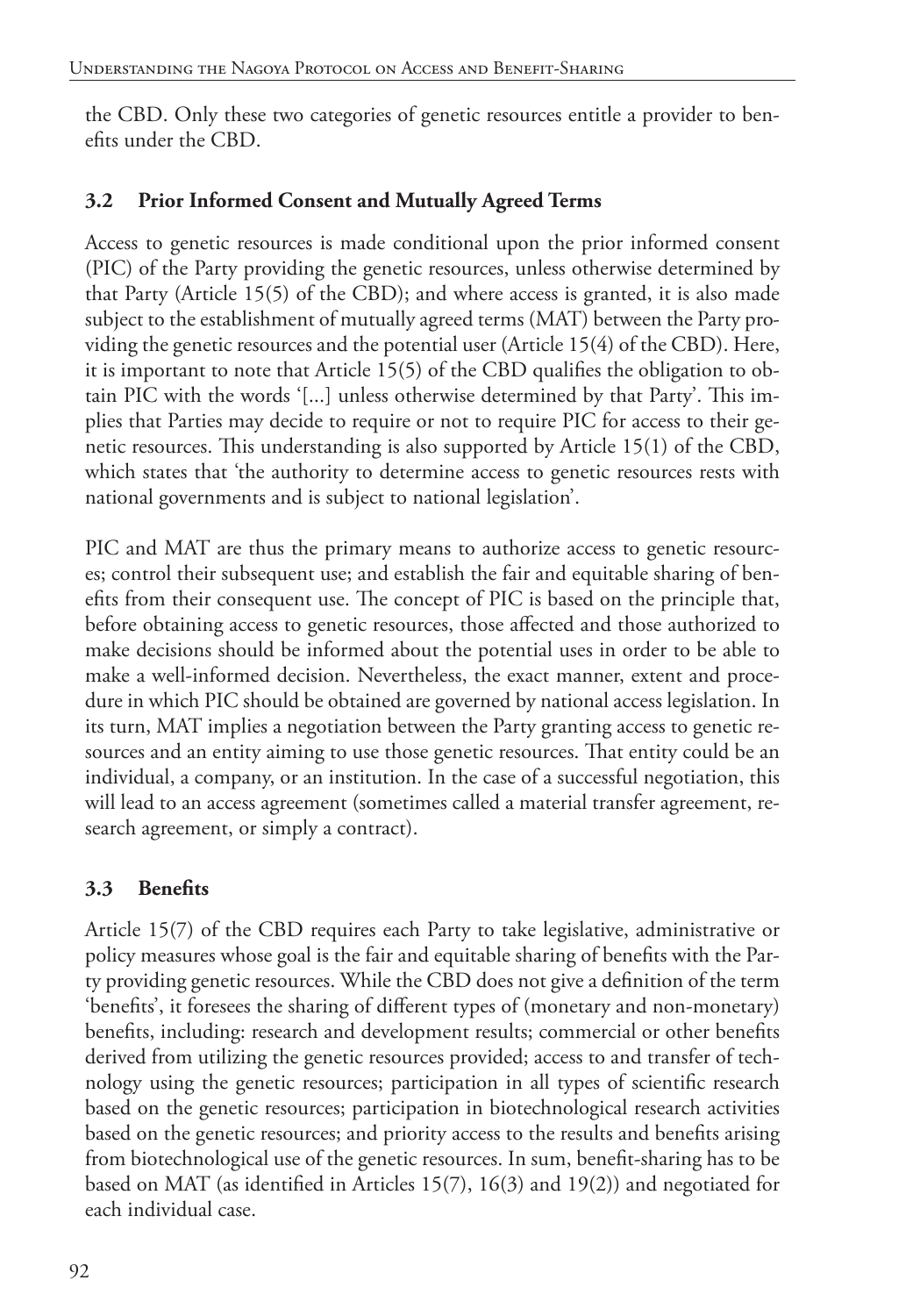### **3.4 Traditional knowledge**

While Article 15 of the CBD does not address the issue of traditional knowledge, Article 8(j) of the CBD requires each Party, as far as possible and as appropriate and subject to its national legislation, to respect, preserve and maintain knowledge, innovations and practices of ILCs embodying traditional lifestyles relevant for the conservation and sustainable use of biological diversity; promote their wider application with the approval and involvement of the holders of such knowledge, innovations and practices; and encourage equitable sharing of benefits derived from their utilization.

The link between genetic resources and traditional knowledge in the context of ABS is based on the second and third obligations under Article 8(j) of the CBD. Accordingly, the CBD acknowledges the value of traditional knowledge to modern society, and recognizes that holders of such knowledge, innovations and practices are to be involved and provide their approval, subject to national laws, when it comes to the wider application of such knowledge, innovations and practices. Furthermore, states are encouraged to equitably share the benefits arising out of the utilization of ILCs' knowledge, innovations and practices.

In this context it must not be forgotten that traditional knowledge, innovations and practices concerning animals, plants, insects or ecosystems can provide interesting leads to, and an initial screen for isolating particular properties of, genetic resources found in nature. Consequently, traditional knowledge has guided a number of companies in the development of new products from genetic resources, which makes it relevant for the ABS concept.<sup>14</sup>

### **4 Controversies and complexities surrounding ABS**

It must be recalled that the concept of ABS in the CBD is founded on a bilateral relationship between a provider of a genetic resource, on the one hand, and a user of this resource, on the other hand. According to Article 15(3) of the CBD, a provider can be either a country which is in possession of a genetic resource in *in-situ* conditions, or a country that has acquired the genetic resource in accordance with the CBD.

In practice, the role of a provider is not limited to biodiversity rich countries alone. Indeed, certain genetic resources which could be provided (microbes, for instance) can be found universally regardless of the biodiversity found in a country. Furthermore, those countries which do not possess a specific genetic resource in *in-situ* conditions may hold the resource in an *ex-situ* collection after acquiring it in accordance with the CBD. At the same time, the role of a user is also not limited to industrial-

<sup>14</sup> Laird and Wynberg, *Access and Benefits-Sharing, supra* note 5, at 20.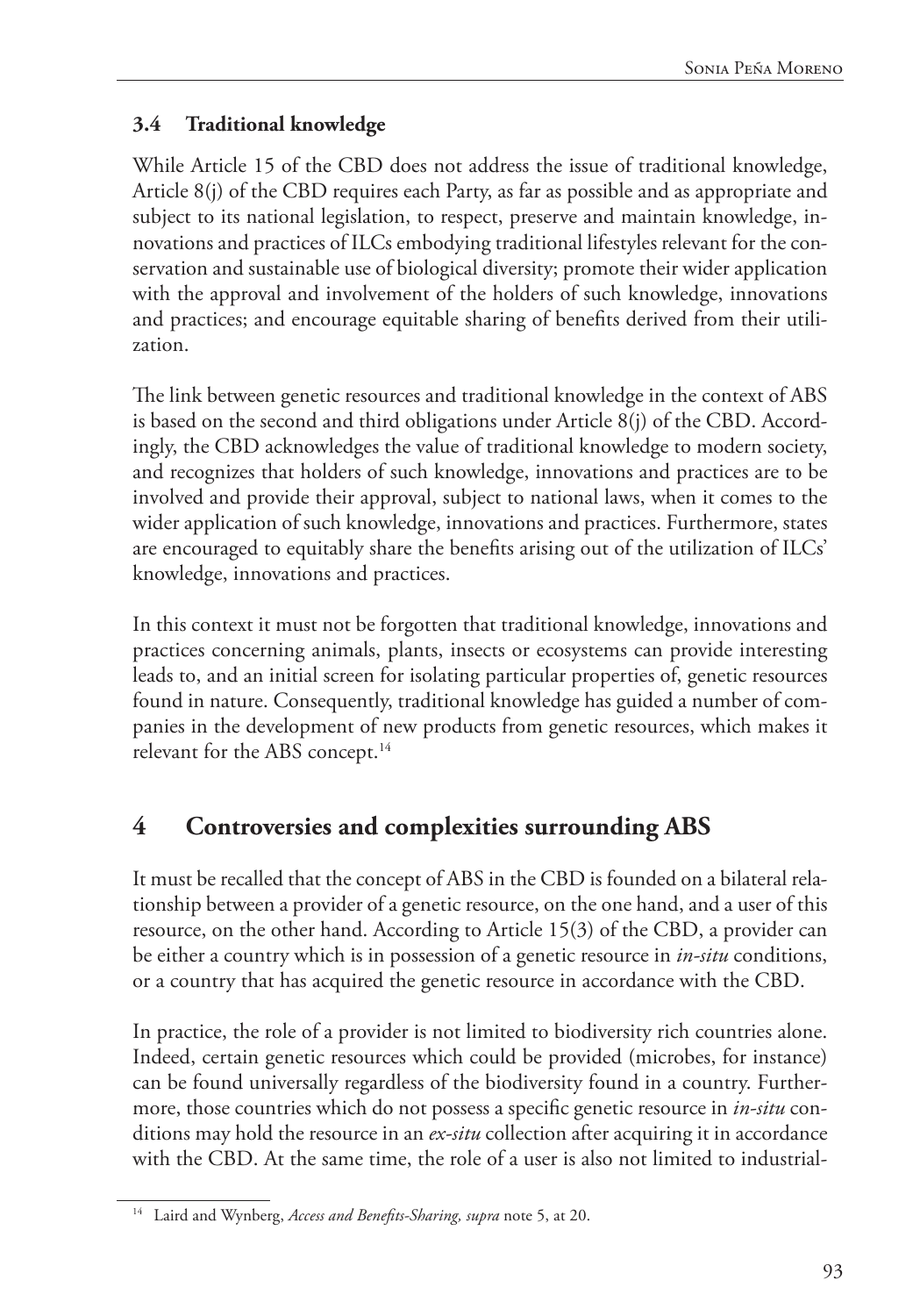ized countries. In practice, every country has the potential to become a user country, since it has the possibility to build up the necessary infrastructure and capacity for research and development in relation to genetic resources.

Although every country has the potential to be both a provider and a user of genetic resources at the same time, the relationship between providers and users has often been controversial due to misinterpretation of the situation as a divide between developing countries (biodiversity rich) on the one side and developed countries (technology rich) on the other side. Such misinterpretation, in combination with alleged cases of misappropriation and/or misuse of genetic resources or traditional knowledge associated with genetic resources (sometimes referred to as cases of 'biopiracy') led to mistrust on both sides and influenced the ABS discussions.

'Misappropriation' can be understood as involving the acquisition of genetic resources in violation of domestic ABS legislation requiring PIC and MAT. In short, it could be understood as unlawful appropriation of genetic resources. 'Misuse', in contrast, arises more out of contractual obligations, as it captures those situations where genetic resources are used in violation of MAT which were set up between the provider and the user. In short, it could be understood as utilization of genetic resources in a non-agreed way, including without sharing any benefits. Nevertheless, it is important to note that there is no agreed definition of these terms and these are just common interpretations.

Apart from the fact that a definition of these terms has not been agreed to, the underlying problem is that the mere fear of being accused of 'biopiracy', misappropriation or misuse of genetic resources has already become a serious impediment to research and bioprospecting activities. Researchers as well as private industries fear damage to their image, which may lead to public outcries. Allegations of 'biopiracy' would make it difficult for such researchers and industries to negotiate legitimate ABS agreements with other parties and to access potential funding sources, likely causing significant loss of commercial opportunities that may be available to their competitors.<sup>15</sup> They are also concerned over possible administrative appeals or formal lawsuits which have the potential to render their activities unprofitable, or at least unpredictable.

The situation becomes even more complicated when taking into account the lack of legal clarity, certainty and transparency in some domestic legal frameworks for ABS. This again discourages many researchers and companies from engaging in bioprospecting activities. Some people even see this situation as the underlying cause of the majority of alleged cases of misappropriation, which they consider to be unintentional.

<sup>&</sup>lt;sup>15</sup> 'Compilation of submissions by Parties on experiences in developing and implementing Article 15 of the Convention at the national level and measures taken to support compliance with prior informed consent and mutually agreed terms', UN Doc. UNEP/CBD/WG-ABS/5/INF/2/Add.1 (2007) para. 3.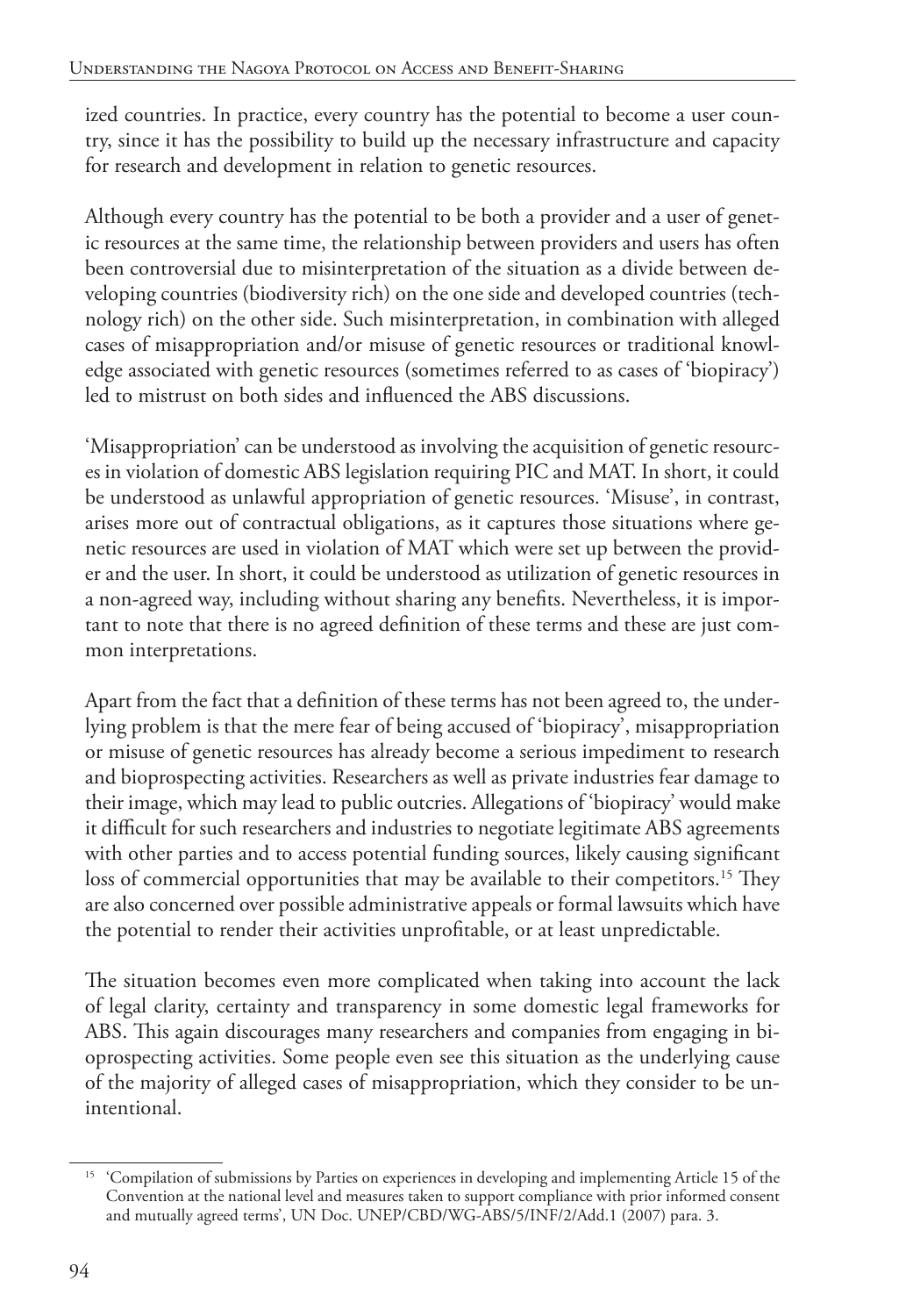It is also important to consider that when genetic resources/traditional knowledge associated with genetic resources are transferred from a provider to a user country, neither the provider nor the user state alone can take appropriate measures which ensure an efficient and effective ABS regime. While provider states have sovereign rights over their genetic resources, due to the territoriality principle they are unable to monitor and control the downstream process of utilization. The enforcement of ABS legislation of provider countries within user countries is generally not possible. The enforcement of ABS agreements in user state courts is possible, but very costly. User states can be obliged to monitor and control the utilization of genetic resources/traditional knowledge associated with genetic resources within their jurisdiction. However, tracing access back to provider countries is a great technical and administrative challenge, leading to high transaction costs.

All of this explains the complex relationship between providers and users, as well as the interrelationship between the issues of access, benefit-sharing and compliance. All three components appear to be essential for making ABS work in practice. They form the pillars of ABS, which can be summarized as follows: on the one hand, users need clear, transparent, predictable, equitable and efficient legal and administrative frameworks to secure legal clarity and certainty when accessing genetic resources and traditional knowledge associated with genetic resources. Without such legal certainty, researchers and industries will be less eager to invest in bioprospecting activities. This will lead to less access and, as a consequence, to less benefit-sharing in the end. Furthermore, lack of legal clarity will make it difficult for users to fully comply with the providers' ABS requirements, leading to controversy and allegations of misappropriation or misuse. On the other hand, the main interest of providers lies in the fair and equitable sharing of the benefits arising from the utilization of their genetic resources and traditional knowledge associated with genetic resources. Providers therefore need effective measures to ensure that users in their jurisdiction do not misappropriate or misuse their genetic resources and traditional knowledge associated with genetic resources. Thus, they aim for compliance with their domestic ABS regime in general, and the MAT for benefit-sharing in particular.

Apart from finding appropriate ways of regulating these three pillars of ABS, the international community has faced a number of other challenges in effectively and efficiently operationalizing ABS. Only a handful of states, in particular biodiversity rich countries, have adopted comprehensive ABS regimes at the national level since the entry into force of the CBD. Many countries, however, still lack any specific ABS legislation, regulation or administrative process. Out of those countries that have developed domestic ABS frameworks, many different ways of understanding biological resources, genetic resources, derivatives and products exist – which have led to a variety of definitions of scope in ABS legislation. Countries may choose to extend the scope of their ABS regime beyond that of the CBD to cover not only genetic resources, but all biological resources, or they can interpret the scope more narrowly. Furthermore, countries may take a very restrictive approach when regulating access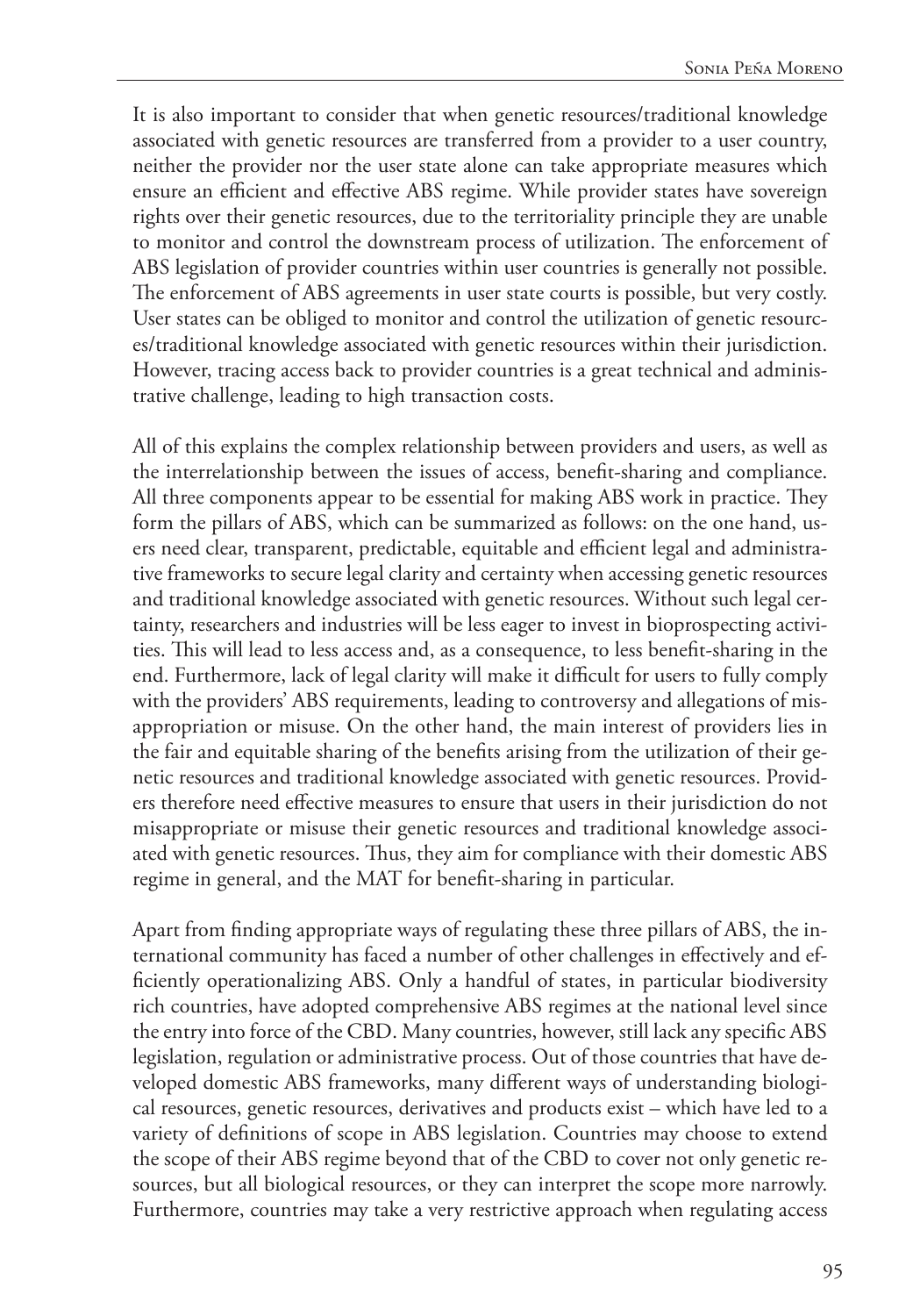to their genetic resources, or provide for free access. Also, each country has its own legal system, national authorities and stakeholders. ABS procedures therefore differ from provider country to provider country, and sometimes involve long, confusing and cumbersome processes requiring permits from several regional and local agencies that administer the same resource.

Practical experience of the implementation of ABS has further shown that, in addition to an appropriate legislative framework, an enabling institutional framework is required. One common problem at the national level seems to be the competition between existing institutions and entities regarding the authority to grant access, and even more so to receive potential benefits. Unclear, overlapping or simply non-existent institutional competencies have also been highlighted as challenges to implementing ABS effectively.

Another difficulty relates to the lack of capacity on all sides to deal with the complexities of ABS. The resulting legal uncertainties, administrative deficiencies and delays, as well as high transaction costs may result in a considerable frustration among ABS stakeholders.

Finding an appropriate and fair approach in view of *ex-situ* collections has been another critical stumbling block in the implementation of ABS. *Ex-situ* conservation is defined by Article 2 of the CBD as 'the conservation of components of biological diversity outside of their natural habitats' and collections can take the form of gene banks, zoos, and botanic gardens, among others.

Research on *ex-situ* genetic resources can take a wide variety of forms and have different purposes. Most research is non-commercial, aiming to improve knowledge and understanding of genetic diversity for conservation purposes. There are also examples of applied commercial research, which ends up in a product which is the subject of a market transaction. Botanical gardens, in particular, have played an important role in medical and taxonomic research and the distribution of useful plants and their genetic resources worldwide, as well as in the conservation of biological diversity.16

Many, if not most, of the genetic resources collected *ex-situ* were accessed before the entry into force of the CBD; and a large amount of these resources were historically accessed from biodiversity-rich developing countries. As a result, another of the common claims surrounding ABS concerns the remediation of this so-called 'historical injustice' by recognizing the origins (and the rightful owners) of these resources and retroactively providing for the benefits to which the countries of origin feel they are entitled. Even though some botanic gardens and herbaria treat their collections as falling under the obligations of the CBD, in practice the unknown geographical

<sup>16</sup> Kate Davis, *A CBD Manual for Botanic Gardens*. (Botanic Gardens Conservation International, 2008) 6.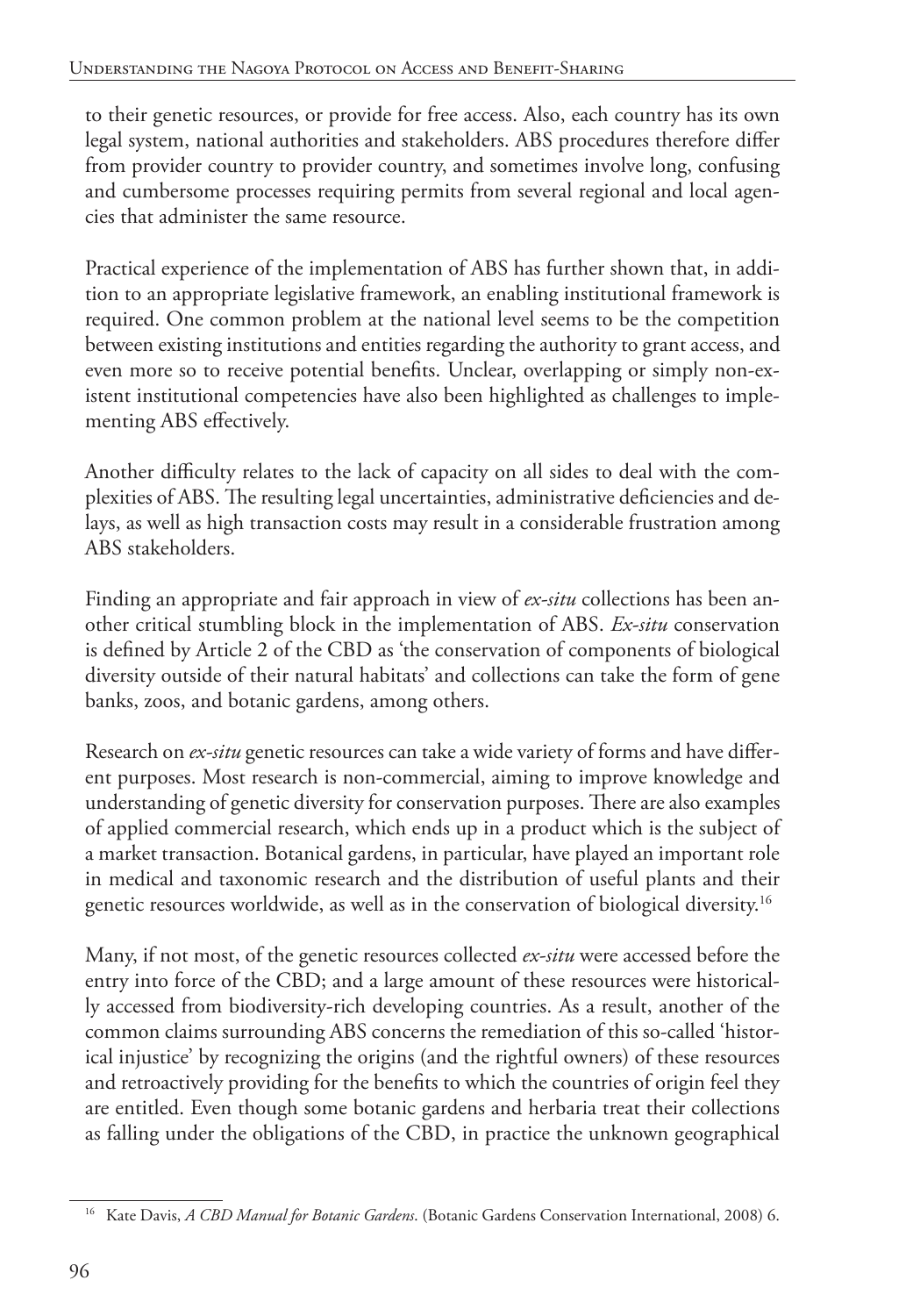origin of some genetic resources (let alone the rightful owners within each country) impedes appropriate benefit-sharing in practice.

Another challenge for the implementation of ABS is that of fully defining traditional knowledge in general, and traditional knowledge associated with genetic resources in particular. This may lead to confusion on both the provider and user sides, as well as to complications for regulation through legal instruments, such as intellectual property rights. Particular legal and practical problems may arise in cases when the holder of the knowledge is unknown or not identifiable; or when such knowledge has not been the object of any PIC of the relevant ILC group and enters the 'public domain', which means that it is not protected by an intellectual property right and therefore can be appropriated by anyone without liability for infringement. In addition, the discussions in the Intergovernmental Committee on Intellectual Property and Genetic Resources, Traditional Knowledge and Folklore of the World Intellectual Property Organization (WIPO IGC)<sup>17</sup> add another layer of complexity to this issue as they touch on the relationship between ABS and intellectual property rights.

The differentiation between non-commercial and commercial research, as both are characterized by the intent of the research undertaken (as opposed to the form), also needs to be considered. Non-commercial research can be understood as non-profit research to generate new scientific insights and can be considered one of the fundamental preconditions for the conservation and sustainable use of biological diversity and of genetic resources. Countries that provide access to their biodiversity for non-commercial research may derive a range of non-monetary benefits, including training and technology, and thus it makes sense for national access modalities in provider countries to treat non-profit and commercial research differently. However, both research types can use the same methods and facilities and be pursued by the same researchers, and differentiating between non-commercial and commercial research can be controversial for many reasons, including possible changes of intent from non-commercial to commercial research; use of sample materials by third parties in ways that were not approved by a provider country in legal agreements; and commercial use of research that enters the public domain without sharing benefits with the provider country.

It is also important to note that ABS is not only addressed within the context of the CBD and, in fact, many agreements outside the realm of the Convention need to be taken into consideration when understanding ABS in general and its application (through the Nagoya Protocol) in particular. In this context, the International Treaty on Plant Genetic Resources for Food and Agriculture (ITPGRFA),<sup>18</sup> the International Convention for the Protection of New Varieties of Plants (UPOV Convention),19

<sup>17</sup> See <http://www.wipo.int/tk/en/igc/>.

<sup>&</sup>lt;sup>18</sup> International Treaty on Plant Genetic Resources for Food and Agriculture, Rome, 3 November 2001, in force 29 June 2004, <http://www.planttreaty.org/>.

<sup>&</sup>lt;sup>19</sup> International Convention for the Protection of New Varieties of Plants, Paris, 2 December 1961, in force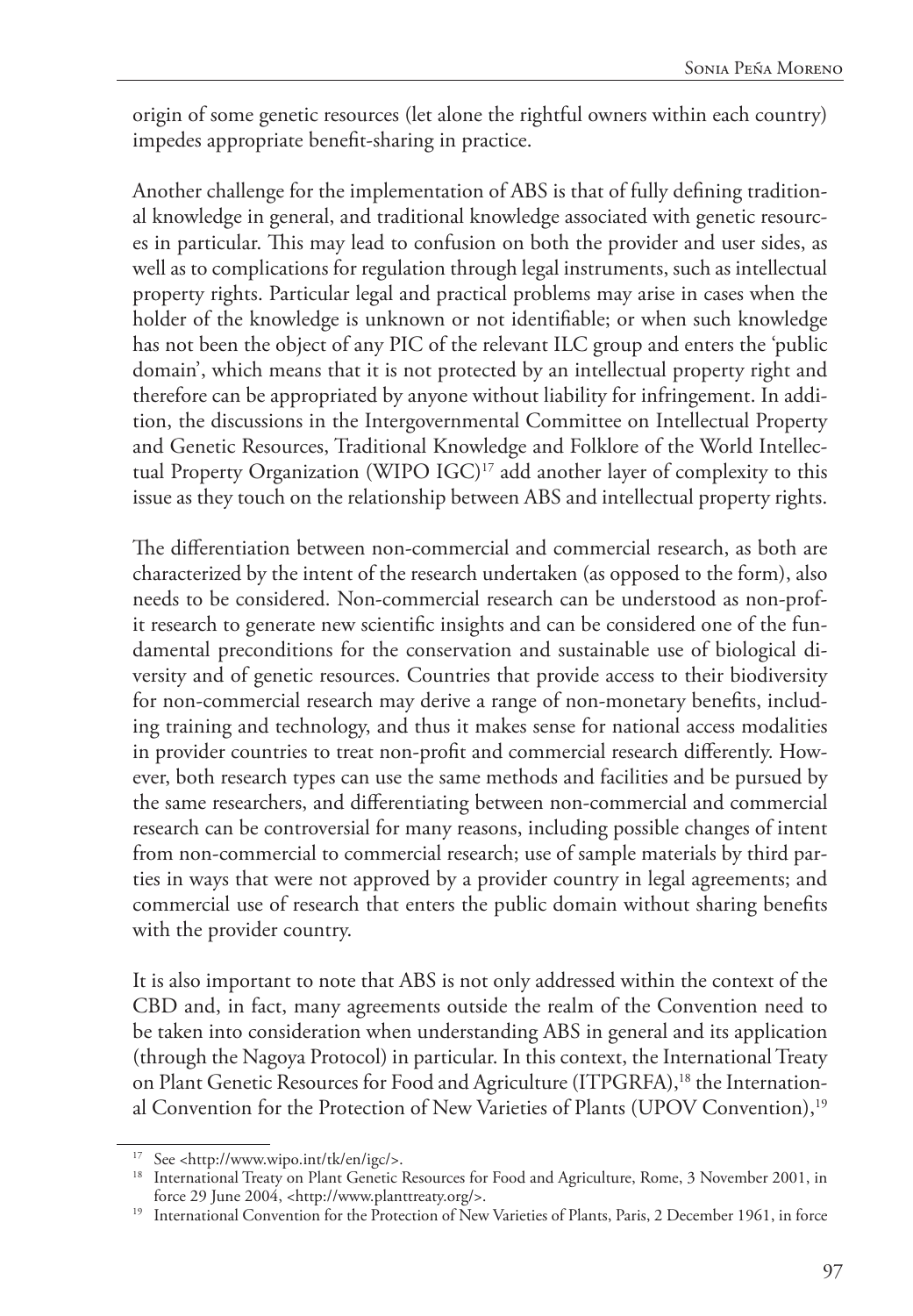the United Nations Convention on the Law of the Sea (UNCLOS),<sup>20</sup> the Antarctic Treaty System (ATS),<sup>21</sup> the Agreement on Trade-Related Aspects of Intellectual Property Rights (TRIPS)<sup>22</sup> under the World Trade Organization (WTO),<sup>23</sup> the World Intellectual Property Organization (WIPO)<sup>24</sup> and its Intergovernmental Committee,<sup>25</sup> the World Health Organization (WHO)<sup>26</sup> and the Pandemic Influenza Preparedness Framework for the Sharing of Influenza Viruses and Access to Vaccines and other Benefits (PIPF)<sup>27</sup> adopted by the World Health Assembly,<sup>28</sup> among others, have all to be considered when understanding ABS in a holistic way.

Finally, the implementation of ABS could become a challenge in transboundary situations. It has to be recalled that genetic resources, as well as traditional knowledge associated with genetic resources, often are not prevalent in only one specific country, or held by only one ILC. Indeed, the same genetic resources are often found in more than one country, or even in more than one geographical region; the same traditional knowledge is often held by different ILCs, which might even be located in different countries. In such situations, a bilateral ABS approach may be insufficient and may appear unjust, as it gives a single provider state/ILC the right to receive the benefits. Therefore, it is sometimes argued that a more detailed multilateral benefit-sharing approach could be more appropriate and fair to tackle such transboundary situations.

### **5 Negotiation and adoption of the Nagoya Protocol on ABS**

From the adoption of the CBD in May 1992 until the adoption of the Nagoya Protocol in October 2010 in Nagoya, Japan, more than 18 years had passed during which the Parties to the CBD studied, discussed, elaborated and further negotiated the ABS concept. The way to Nagoya was a long road with different phases to be distinguished and important milestones to be recognized.

<sup>25</sup> See <http://www.wipo.int/tk/en/igc/>.

<sup>10</sup> August 1968, revised in 1972, 1978 and 1991, 815 *United Nations Treaty Series* (1972) 89; <http:// www.upov.int/portal/index.html.en>.

<sup>&</sup>lt;sup>20</sup> United Nations Convention on the Law of the Sea, Montego Bay, 10 December 1982, in force 16 November 1994, 21 *International Legal Materials* (1982) 1261.

<sup>&</sup>lt;sup>21</sup> Antarctic Treaty, Washington, 1 December 1959, in force 23 June 1961, 19 International Legal Materials (1980) 860; Protocol on Environmental Protection to the Antarctic Treaty, Madrid, 4 October 1991, in force 14 January 1998, 30 *International Legal Materials* (1991) 1461; Convention for the Conservation of Antarctic Seals, London, 16 January 1972, in force 11 March 1978, 11 *International Legal Materials* (1972) 251; and Convention on Conservation of Antarctic Marine Living Resources, Canberra, 20 May 1980, in force 7 April 1982, 19 *International Legal Materials* (1980) 841, <http://www.ccamlr.org>.

<sup>&</sup>lt;sup>22</sup> Agreement on Trade-Related Aspects of Intellectual Property Rights, Marrakesh, 15 April 1994, <http:// www.wto.org>.

<sup>23</sup> See <http://www.wto.org>.

<sup>&</sup>lt;sup>24</sup> See <http://www.wipo.orint>.

<sup>26</sup> See <http://www.who.int>.

<sup>&</sup>lt;sup>27</sup> See <http://www.who.int/influenza/pip/en/>.

See <http://www.who.int/mediacentre/events/governance/wha/en/>.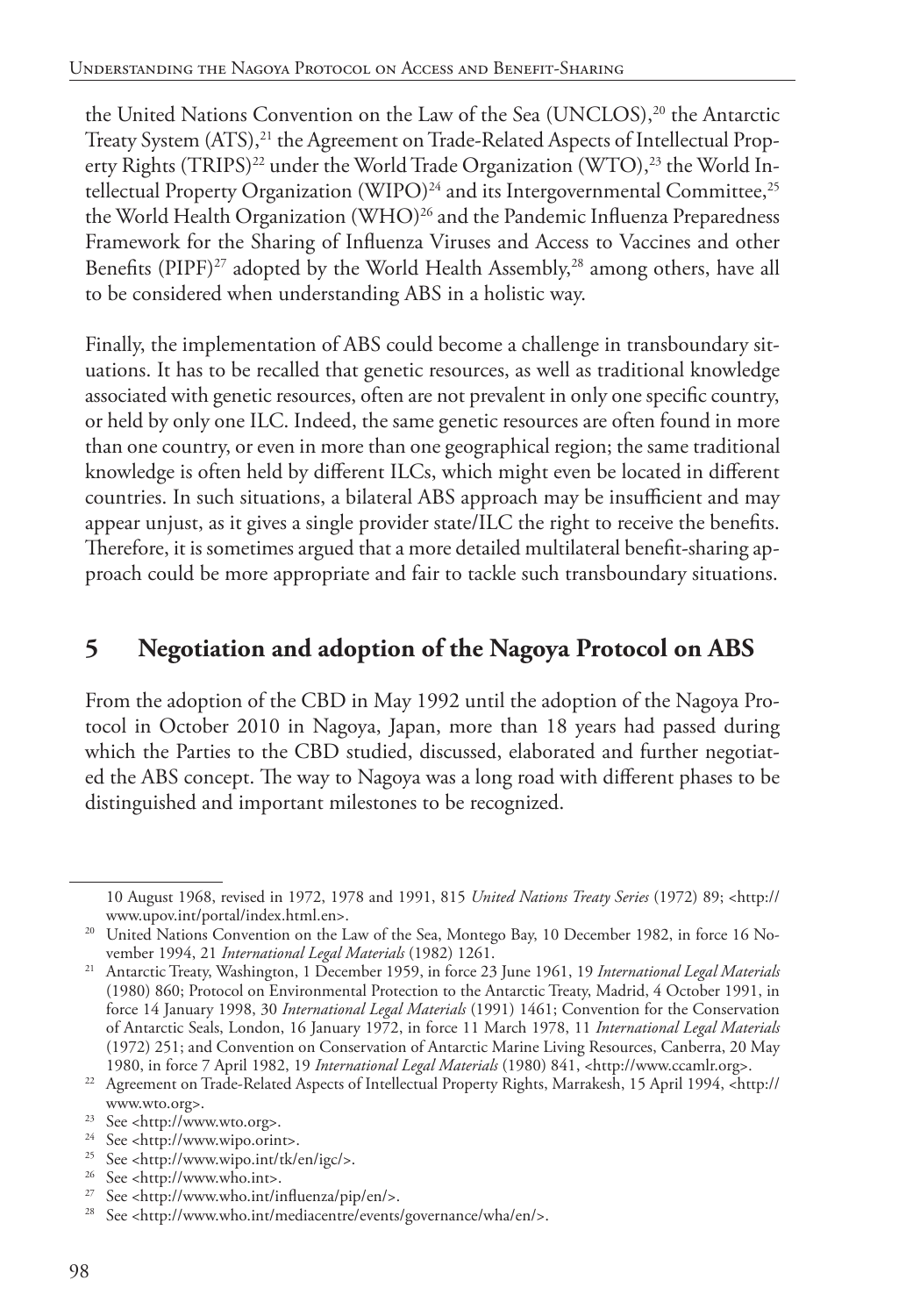The Convention's operationalization of ABS can be traced back to the fourth meeting of the Conference of the Parties (COP4) in 1998, when Parties established a regionally-balanced expert panel on ABS.29 This expert panel developed recommendations on, *inter alia*, PIC and MAT, and discussed different avenues for stakeholder engagement.30 Two years later, at COP5 in 2000, the Working Group on ABS was established.<sup>31</sup> The Working Group held its first meeting one year later.<sup>32</sup> An important step at this first meeting was the development of the draft Bonn Guidelines on Access to Genetic Resources and the Fair and Equitable Sharing of Benefits Arising Out of Their Utilization, known as the Bonn Guidelines, which were later adopted at COP6 in 2002.33 The Bonn Guidelines provided a series of voluntary measures identifying steps in the ABS process, focusing on the obligation for users to seek PIC from providers; identifying the basic requirements for MAT; defining the main roles and responsibilities of users and providers and stressing the importance of the involvement of all stakeholders; and providing an indicative list of both monetary and non-monetary benefits, among others.

In September 2002, at the UN World Summit on Sustainable Development (WSSD) the mandate for negotiating, within the CBD framework, an international regime to promote and safeguard the fair and equitable sharing of benefits arising out of the utilization of genetic resources was included in the Johannesburg Plan of Implementation<sup>34</sup> and the way towards the negotiation of an ABS agreement started. During its seventh meeting, in 2004, the COP mandated the ABS Working Group to elaborate and negotiate an international regime, and set out the terms of reference for the negotiations.35 Subsequently, the COP at its eighth meeting, in 2006, instructed the ABS Working Group to complete its work with regard to the international ABS regime at the earliest possible time before COP 10 in 2010.36

At its ninth meeting, the COP adopted a roadmap for the negotiation, established three expert groups (concepts, terms, working definitions and sectoral approaches; compliance; and traditional knowledge associated with genetic resources), and instructed the ABS Working Group to submit an instrument/instruments for consideration and adoption by the COP at its tenth meeting.<sup>37</sup> The subsequent meetings of

<sup>&</sup>lt;sup>29</sup> 'Access and benefit-sharing', CBD Decision IV/8 (1998).

<sup>&</sup>lt;sup>30</sup> See 'Report of the Panel of Experts on Access and Benefit-Sharing', UN Doc. UNEP/CBD/COP/5/8 (2000).

<sup>&</sup>lt;sup>31</sup> 'Access to genetic resources', CBD Decision V/26 (2000).

<sup>&</sup>lt;sup>32</sup> Meeting report and documents available at <https://www.cbd.int/doc/default.shtml?mtg=ABSWG-01>.

<sup>&</sup>lt;sup>33</sup> 'Access and benefit-sharing as related to genetic resources', CBD Decision VI/24 and Annex I (2002).

<sup>&</sup>lt;sup>34</sup> Plan of Implementation of the World Summit on Sustainable Development, UN Doc. A/CONF.199/20 (2002), para 44(o). At its fifty-seventh session, in December 2002, the UN General Assembly subsequently invited the CBD COP to negotiate an international ABS regime (see ' Convention on Biological Diversity', UNGA Res. 57/260).

<sup>&</sup>lt;sup>35</sup> See 'Access and benefit-sharing as related to genetic resources (Article 15)', CBD Decision VII/19 (2004).

<sup>&</sup>lt;sup>36</sup> 'Access and benefit-sharing', CBD Decision VIII/4 (2006).

<sup>37</sup> 'Access and benefit-sharing', CBD Decision IX/12 (2008).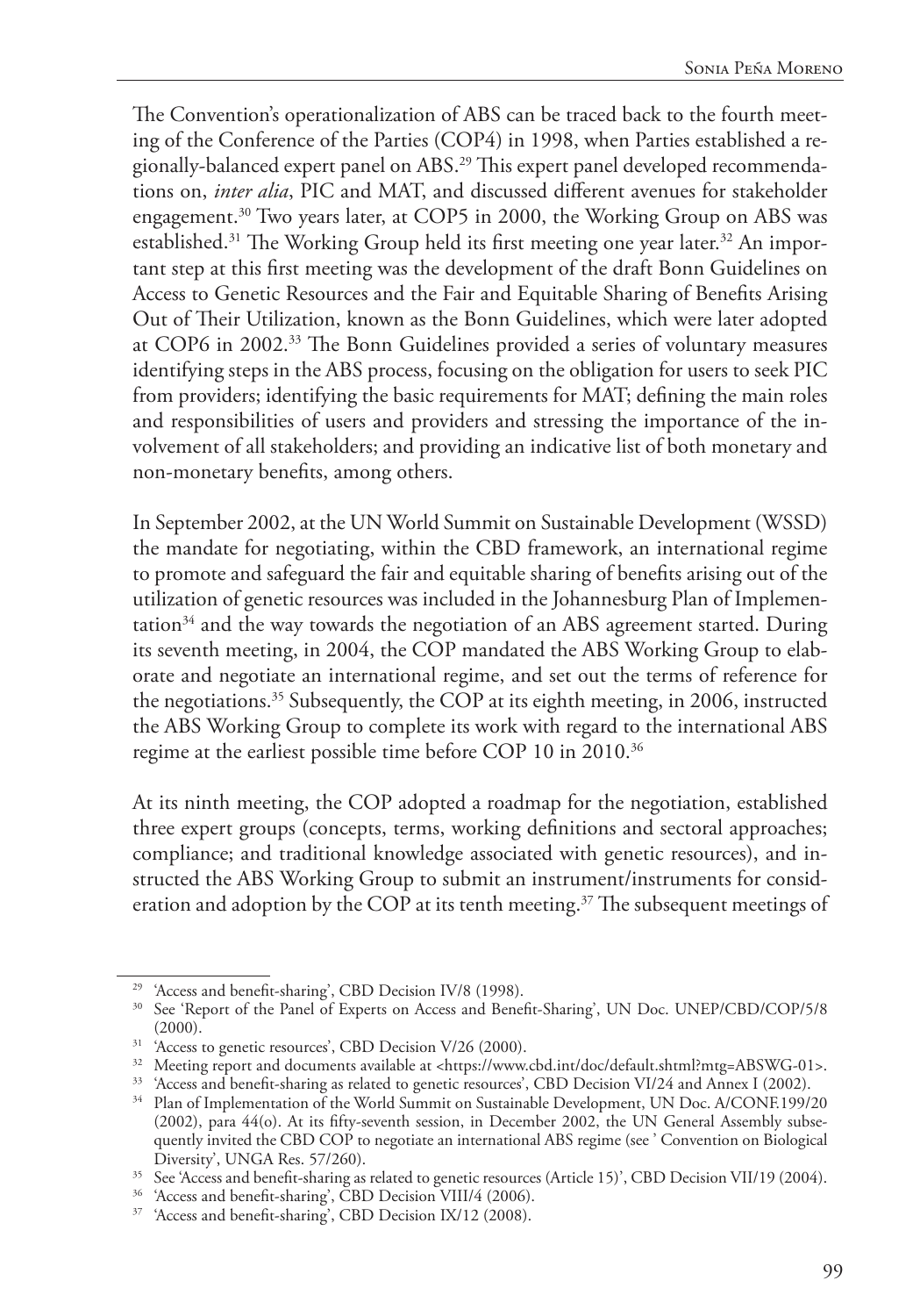the ABS Working Group<sup>38</sup> thus focused on the main components of the international regime on ABS and produced working drafts of what turned out to be the protocol.

The negotiations intensified as the deadline of 2010 approached. As a result, the ABS Working Group met four times in the period between April 2009 and July 2010 using an interregional negotiating group (ING) format to agree upon a draft protocol text and settle views on non-controversial provisions. Even though the ING made progress on certain difficult issues, including the relationship with other instruments and compliance with domestic ABS requirements, issues such as the temporal and geographical scope of the protocol, pathogens, derivatives, and the concept of utilization of genetic resources remained unresolved.

Just before the COP met at its tenth meeting, and during the two weeks of the COP in October 2010, the ING continued negotiations. When the COP was about to finalize without a conclusive result on the ABS front, informal ministerial consultations were called by the Japanese COP Presidency, which put forward a compromise proposal. This proposal enabled Parties to reach agreement, and the COP adopted the Nagoya Protocol as part of a 'three-piece-package' including the CBD Strategic Plan 2011–2020<sup>39</sup> and a decision on the implementation of the Strategy for Resource Mobilization.40 This meant that effectively some Parties were willing to 'let go of' the adoption of either the Strategic Plan or the Strategy for Resource Mobilization if the Nagoya Protocol was not adopted then and there.

The Nagoya Protocol on ABS was adopted at CBD COP 10 on 29 October 2010, in Nagoya, Japan. Its adoption was not only an important achievement to facilitate the future implementation of ABS, but also a necessary step to safeguard COP10 in particular and the CBD process in general from failing. The agreement on the Nagoya Protocol sent an important signal to the international community, proving that despite ongoing failure in other political fora (such as the negotiation process under the United Nations Framework Convention on Climate Change - UNFCCC)<sup>41</sup> international multilateralism can still work.

### **6 Overview of key aspects and articles in the Nagoya Protocol**

The Nagoya Protocol is a legally binding, supplementary agreement (in the form of a protocol) to the Convention on Biological Diversity. The Nagoya Protocol is com-

<sup>&</sup>lt;sup>38</sup> These being the Working Group's seventh, eighth and ninth meetings (the last of which was resumed twice). Links to ABS Working Group meeting websites available at <http://www.cbd.int/abs/pre-protocol/ documentation/default.shtml>.

<sup>&</sup>lt;sup>39</sup> 'Strategic Plan for Biodiversity 2011-2020', CBD Decision X/2 (2010).

<sup>&</sup>lt;sup>40</sup> 'Strategy for resource mobilization in support of the achievement of the Convention's three objectives', CBD Decision X/3 (2010).

<sup>&</sup>lt;sup>41</sup> United Nations Framework Convention on Climate Change, New York, 9 May 1992, in force 21 March 1994, 31 *International Legal Materials* (1992) 849, <http://unfccc.int>.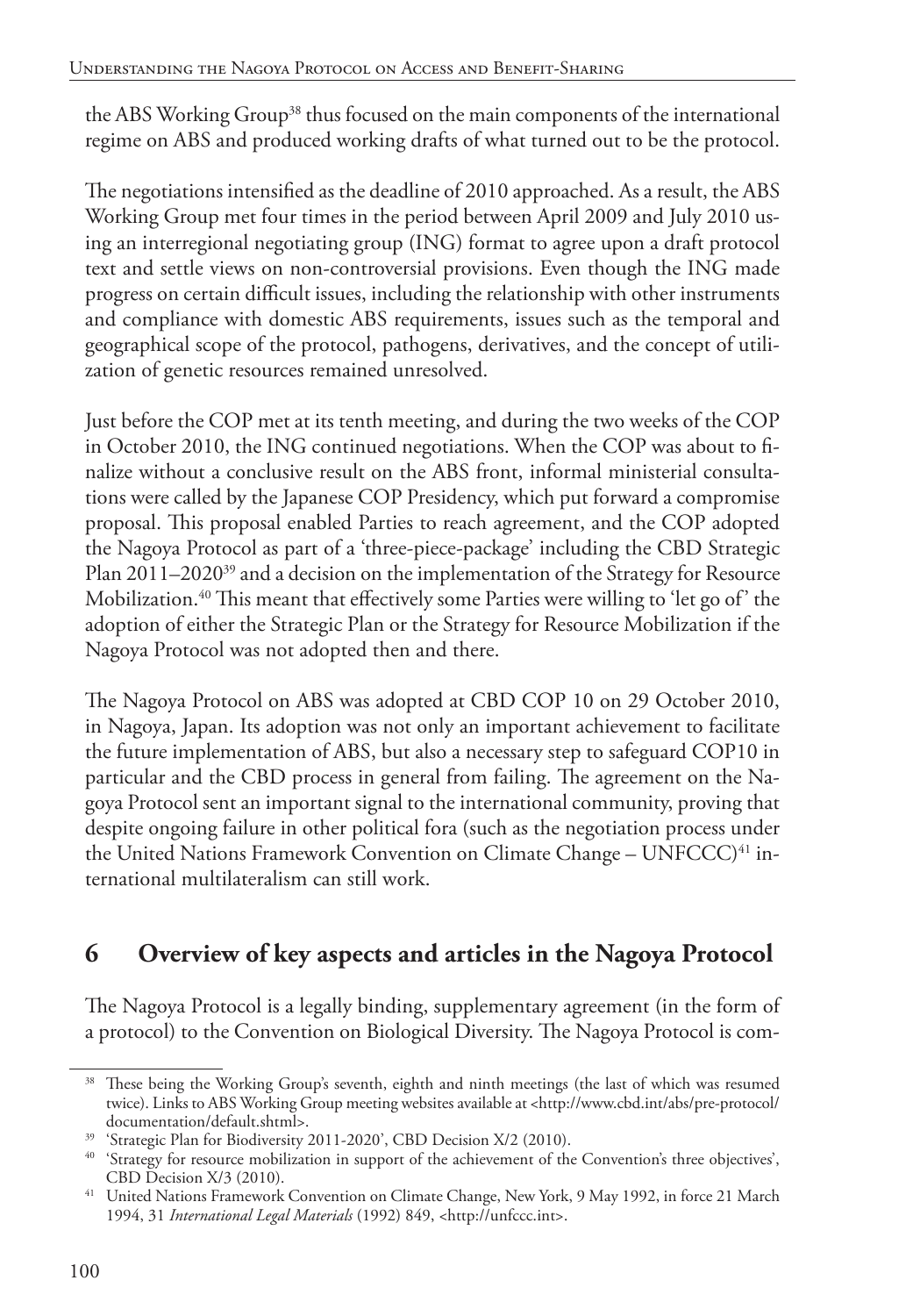posed of 27 preambular clauses, 36 articles containing operative provisions and one annex containing a non-exhaustive list of monetary and non-monetary benefits.

The Protocol establishes a framework for regulating how users of genetic resources and/or traditional knowledge associated with genetic resources (for example, researchers and commercial companies) may obtain access to such resources or knowledge. It provides for general obligations on sharing the benefits arising from the utilization of such resources/ knowledge. Furthermore, it also obliges Parties to ensure that users under their jurisdiction respect the domestic ABS legislation and regulatory requirements of those parties where the resources or knowledge have been acquired.

The objective of the Nagoya Protocol is addressed in Article 1 and refers to 'the fair and equitable sharing of the benefits arising from the utilization of genetic resources'. Article 1 clarifies that such benefit-sharing includes appropriate access to genetic resources, appropriate transfer of relevant technologies and appropriate funding. Accordingly, benefit-sharing entails more than sharing a certain percentage of the profits when a product is developed on the basis of a genetic resource. Furthermore, it is re-stated that when sharing benefits, the rights over the accessed resources and to the transferred technologies have to be taken into account. Finally, it is highlighted that the Nagoya Protocol aims at contributing to the conservation of biodiversity and the sustainable use of its components, which connects ABS with the other two objectives of the CBD.

The scope of the Nagoya Protocol, one of the most controversial issues in the negotiation process, is addressed in Article 3 and deals with genetic resources for utilization within the definition of Article 2. Article 3 provides neither a positive list of what is included, nor a negative list of what is excluded, but contains a general provision which simply refers to 'genetic resources within the scope of Article 15 of the Convention', and to 'traditional knowledge associated with genetic resources within the scope of the Convention'. Article 3 has thus to be read and interpreted in combination with all other provisions of the Nagoya Protocol, and in particular with the definitions spelled out in Article 2; the relationship with other ABS agreements as contained in Article 4; and the possible development of a global multilateral benefit-sharing mechanism under Article 10.

The issue of access to genetic resources and/or traditional knowledge associated with genetic resources forms a core part of the ABS concept as presented above and is addressed in different parts of the Nagoya Protocol. Article 6(1) reiterates the sovereign rights of states over their natural resources and clarifies that access is subject to PIC granted by the provider country, unless otherwise determined. In contrast to Article 6, Article 7 regulates access to traditional knowledge associated with genetic resources. Accordingly, states shall take measures, in accordance with their domestic law and as appropriate, aiming to ensure that such traditional knowledge held by ILCs is ac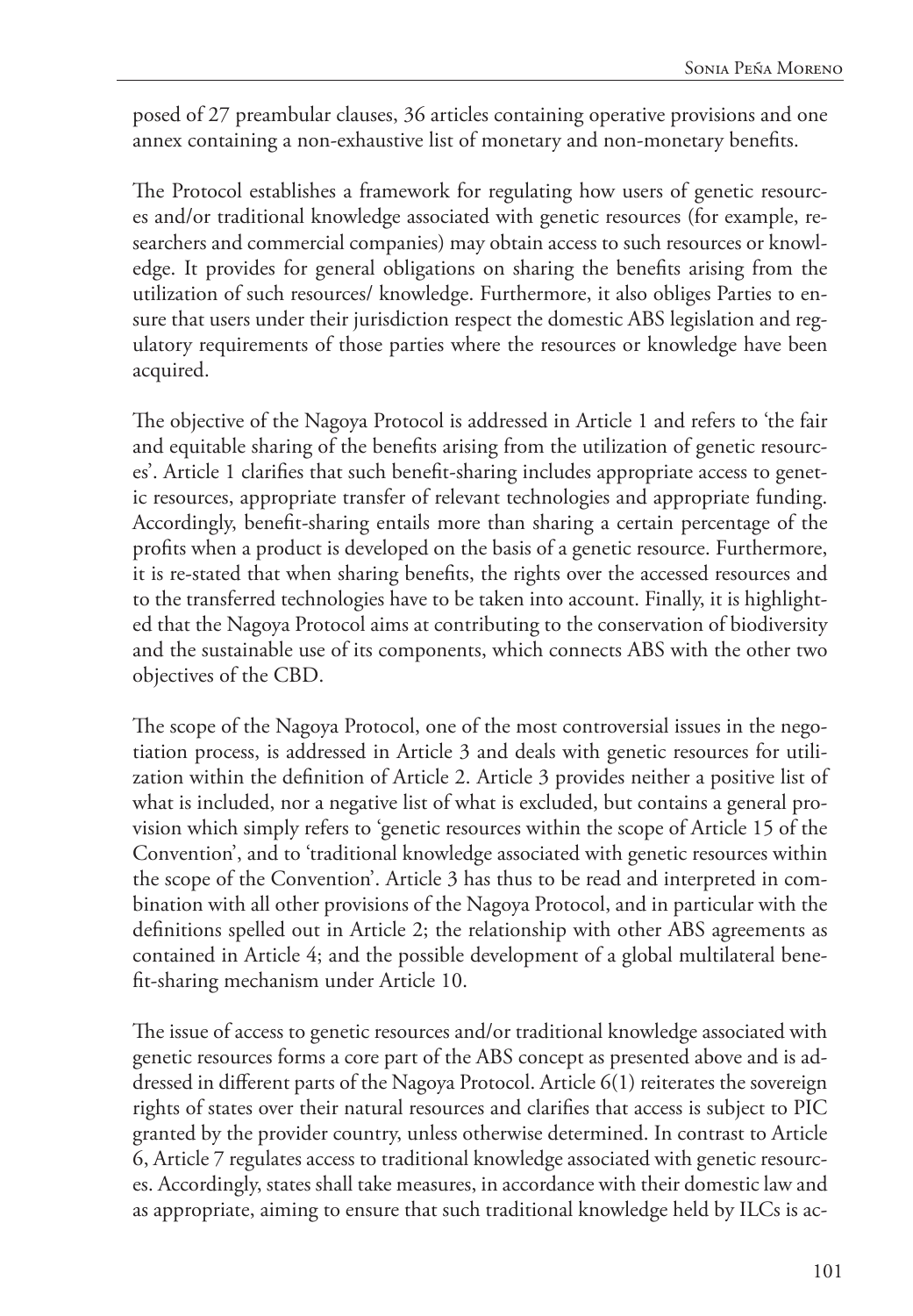cessed either with their PIC, or with their approval and involvement. Furthermore, Article 7 clarifies that in such cases MAT have to be established with the ILCs.

The implementation of access provisions is supported by Articles 13 and 14, which provide for the necessary institutional frameworks at the national and international levels. Article 13 requires the designation of a national focal point and/or one or more competent national authorities that inform about national access requirements, grant PIC, and enter into MAT. Article 14 establishes an ABS Clearing-House that shall serve as a means for sharing ABS information which is relevant for the implementation of the Protocol and made available by each Party.

Like the issue of access, fair and equitable benefit-sharing is also addressed in different parts of the Nagoya Protocol. While Article 5 represents the main benefit-sharing provision, Articles 9, 10, 19, 20, 23, and the Annex address particular aspects of benefit-sharing.

Article 5(1) picks up on the fundamental notions already included in Article 15(3) and 15(7) of the CBD and clarifies that benefits to be shared shall include not only those arising from the utilization of genetic resources, but also the benefits arising from subsequent applications and commercialization. Benefits are to be shared only with the Party providing such resources, which is 'defined' as the country of origin of such resources or a Party that has acquired the genetic resources in accordance with the CBD. Specific benefit-sharing arrangements will be established through MAT between the provider and the user of genetic resources on a contract basis. Article 5(2) addresses the specific case where ILCs have established rights over genetic resources in accordance with domestic legislation, and it requires Parties to take measures, as appropriate, aiming to ensure that benefits are shared with the ILCs concerned, based on MAT. According to Article 5(4), benefits may be monetary as well as non-monetary, as presented in the indicative and non-exhaustive list of potential monetary and non-monetary benefits in the Annex.

Article 9 suggests the direction in which shared benefits should flow. Parties are obliged to encourage their providers and users to direct the benefits arising from the utilization of genetic resources towards the conservation and sustainable use of biological diversity. This provision reaffirms the linkages between benefit-sharing and the other two objectives of the CBD (conservation and sustainable use).

Article 10 provides the legal basis for consideration of a potential global multilateral benefit-sharing mechanism, which could be established in the future in order to address fair and equitable benefit-sharing in specific cases where bilateral ABS on the basis of PIC and MAT is problematic. It must be clarified here that biodiversity is not limited by political borders. Plant and other species are often, if not regularly, distributed across multiple countries and regions. The bilateral approach to ABS established by the CBD and the Nagoya Protocol means that access to genetic resources for their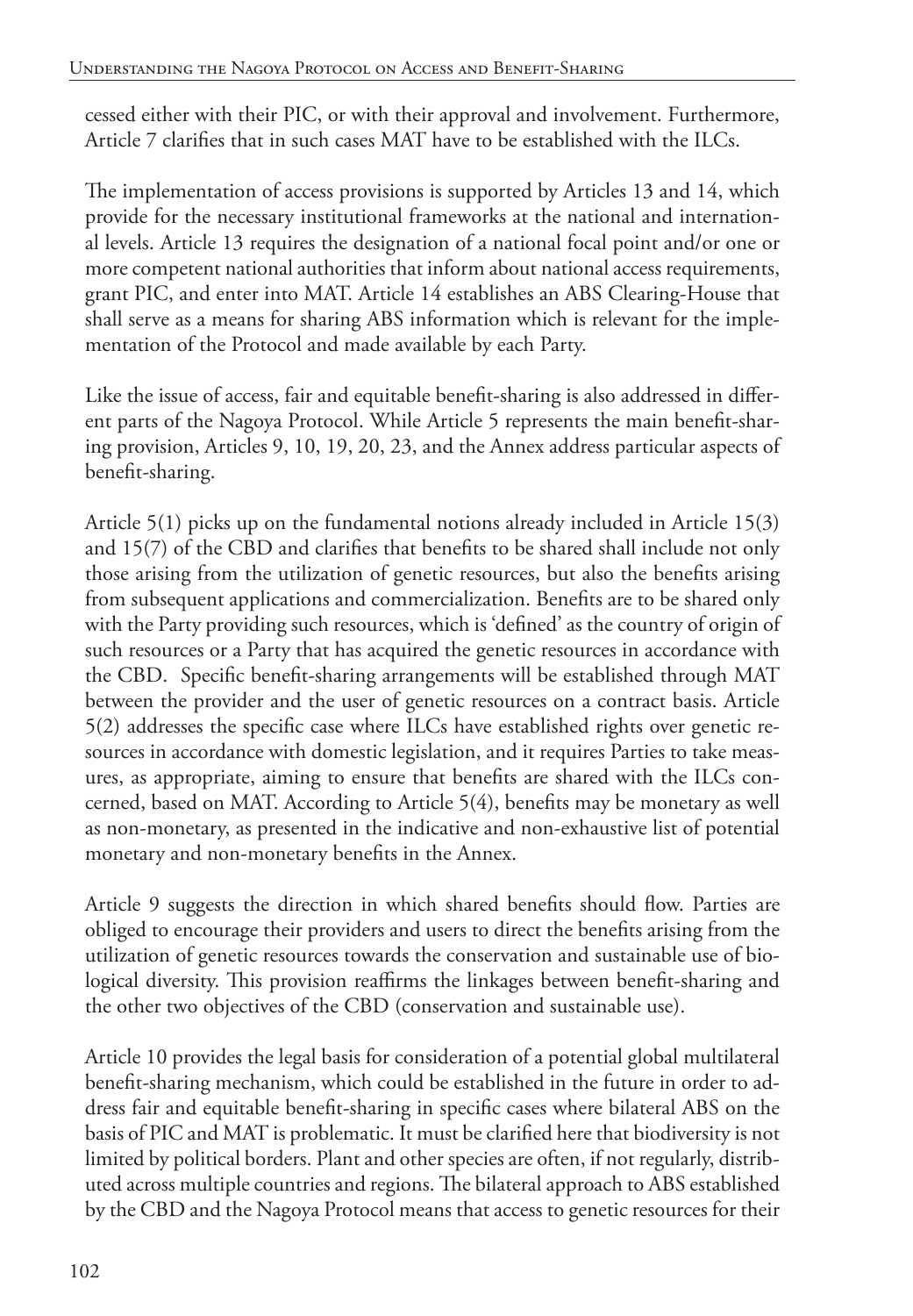utilization is subject to the PIC of the country of origin that provides the genetic resources. But not all countries possess those genetic resources in *in-situ* conditions.

It would not be possible to obtain PIC for the utilization of genetic resources obtained from a country that has decided not to establish access requirements either. Furthermore, there could be cases in which there is utilization of genetic resources from *ex-situ* collections with no information on country or countries of origin.

Article 10 of the Protocol clarifies that, if established, the global multilateral benefitsharing mechanism shall direct the benefits in a way that supports the conservation and sustainable use of biological diversity globally.

Articles 19 and 20 include obligations for Parties to encourage the development, update and use of sectoral and cross-sectoral model contractual clauses for MAT, as well as voluntary codes of conduct, guidelines and best practices and/or standards in relation to ABS. Article 23 completes the set of benefit-sharing articles and focuses on two specific types of non-monetary benefit-sharing: collaboration and cooperation in technical and scientific research and development programmes; as well as access to and transfer of technology.

It is fair to say that the compliance regime of the Nagoya Protocol builds the necessary backbone of the instrument. Its aim is to prevent and react to future cases of misappropriation of genetic resources or traditional knowledge associated with genetic resources (Articles 15–17), and to ensure the enforcement of benefit-sharing agreements (Article 18).

Article 15 refers to compliance of users of genetic resources with domestic ABS legislation or regulatory requirements of provider countries. Article 16 'mirrors' the obligations of Parties under Article 15 but with a specific focus on traditional knowledge associated with genetic resources. It is important to note that Articles 15 and 16 provide user countries with flexibility in their implementation. They both give the discretion to choose between legislative, administrative or policy measures to provide compliance. Furthermore, they require Parties only to take those measures which are appropriate and proportionate. However, a certain 'performance requirement' is also established, as the measures finally taken have to be effective.

Article 17 aims to support the implementation of Article 15, but curiously does not relate to Article 16. Article 17(1) establishes an obligation for all Parties to the Protocol to monitor and to enhance transparency surrounding the utilization of genetic resources. Mandatory measures include, among others, the designation of one or more checkpoints whose role is to collect or receive information related to PIC, the source of the genetic resources, the establishment of MAT, and the utilization of genetic resources. Article 17 also defines the internationally recognized certificate of compliance, which is published through the ABS Clearing-House.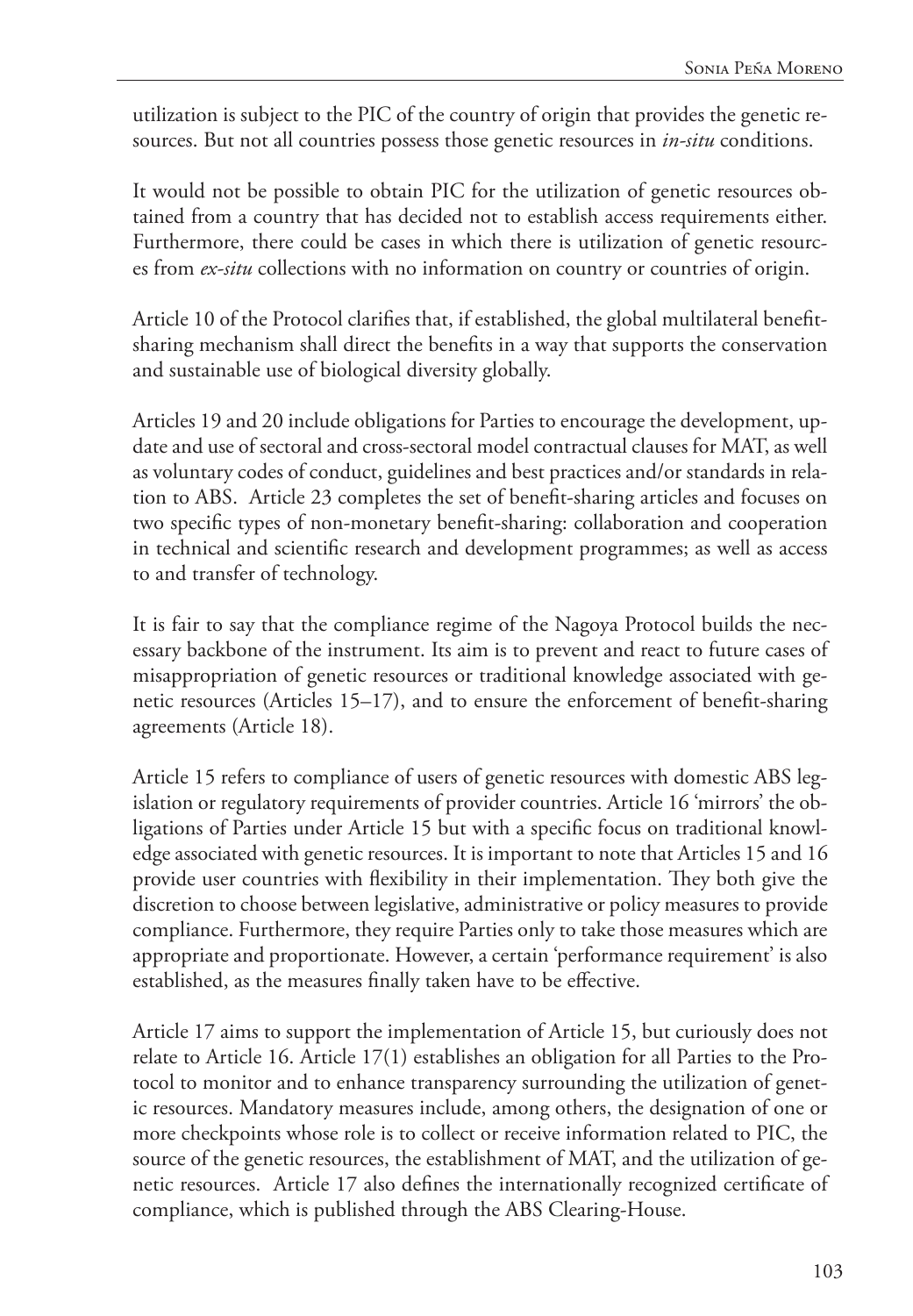Article 18 refers to a different issue of compliance than Articles 15–17. Its objective is specifically to promote the enforcement of MAT between individual users and providers of genetic resources and/or traditional knowledge associated with genetic resources. In other words, it aims to support compliance with contractual obligations, but not with domestic ABS legislation or regulatory requirements.

Being a cross-cutting issue, traditional knowledge associated with genetic resources is addressed within several articles of the Nagoya Protocol (Articles 5(5), 10, 11(2), or 18(1)). However, due to its importance, traditional knowledge is also addressed in stand-alone provisions, such as Articles 7 and 16, or Article 12. Article 12 includes a number of obligations for Parties when implementing the Protocol, namely the duty to take into consideration, in accordance with domestic law, ILCs customary laws, community protocols and procedures, as applicable, with respect to traditional knowledge associated with genetic resources and establish mechanisms to inform potential users of traditional knowledge associated with genetic resources about their obligations, among others.

In order effectively to implement the Nagoya Protocol at the national level, a variety of tools are provided for in the Protocol. Tools and mechanisms include model contractual clauses (Article 19), codes of conduct, guidelines and best practices and/or standards (Article 20), awareness raising measures (Article 21), capacity building (Article 22), financial resources and a financial mechanism, which is provided through the Global Environment Facility<sup>42</sup> (Article 25).

Last but not least, Article 30 of the Nagoya Protocol provides for the Conference of the Parties serving as the meeting of the Parties to the Protocol at its first meeting to consider and approve cooperative procedures and institutional mechanisms to promote compliance with the Protocol and address cases of non-compliance. This provision addresses the need to develop a mechanism to promote compliance of Parties with their international obligations under the Protocol. Article 30 is a so-called 'enabling provision', which means that it does not yet establish a compliance mechanism, but provides a basis for its future development and establishment by the Conference of the Parties serving as the meeting of the Parties.<sup>43</sup>

## **7 The way forward: paving the way for implementation**

The adoption of the Nagoya Protocol after six years of negotiations was a significant step forward for the implementation of the Convention on Biological Diversity. It is of strategic importance in a number of ways. The Nagoya Protocol attracts the at-

<sup>42</sup> See <http://www.thegef.org/gef/>.

<sup>&</sup>lt;sup>43</sup> For a discussion of the progress in negotiating such a mechanism, see Melissa Lewis and Katileena Lohtander-Buckbee 'Compliance Negotiations within the Intergovernmental Committee for the Nagoya Protocol' in Part III of the current *Review*.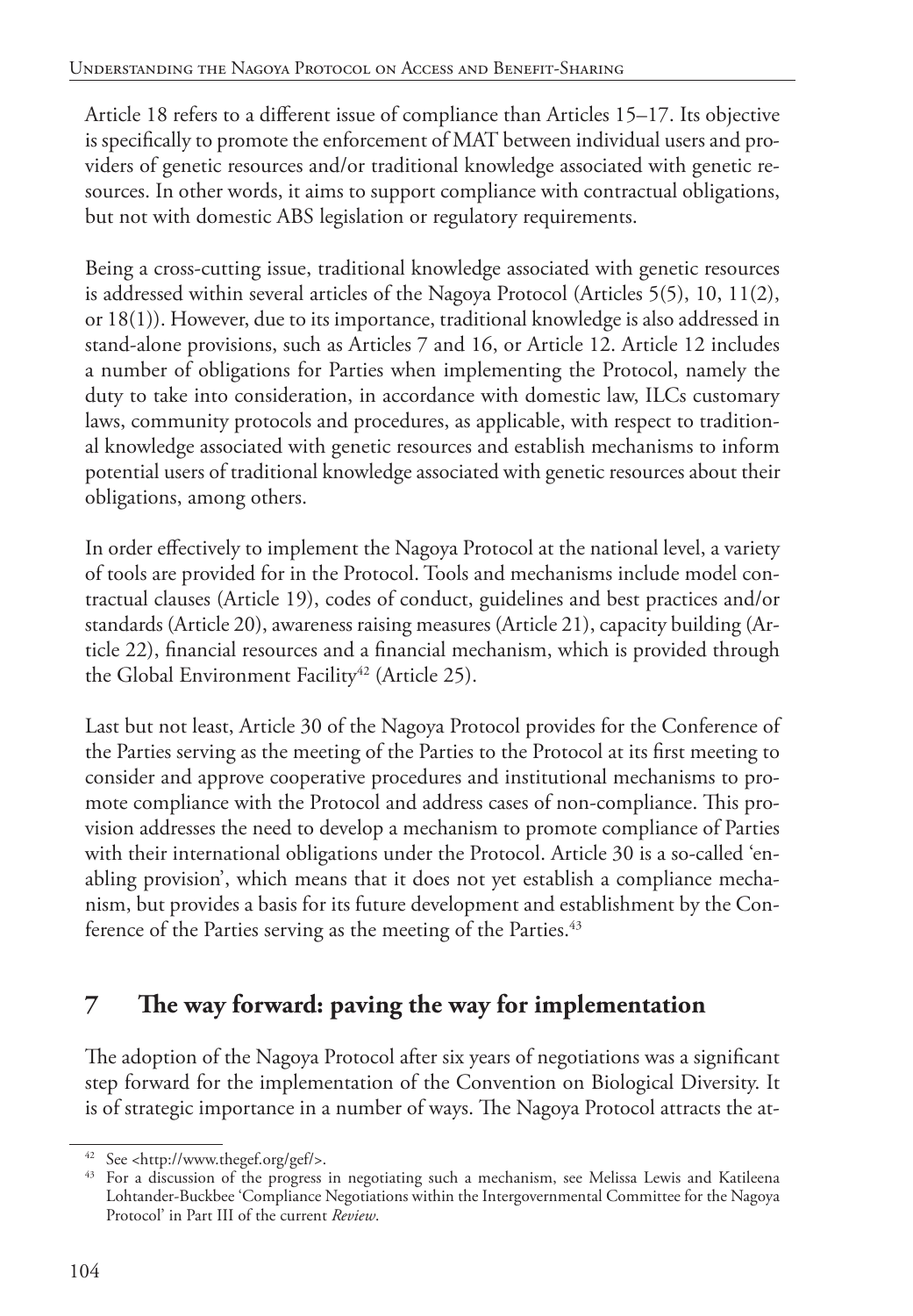tention of the international community to the third objective of the CBD and significantly advances its implementation by providing a strong basis for greater legal certainty and transparency for both providers and users of genetic resources. Compared with the other two objectives (conservation of biological diversity and sustainable use of its components), ABS has often been treated as an 'orphan child' within the CBD framework and, consequently, also in CBD implementation at the country level. The Protocol entered into force (and its obligations thus became binding upon the Parties thereto) on 12 October 2014, 90 days after ratification by the 50th CBD Party.<sup>44</sup> Even though the entry into force is a key requirement for the implementation of the Nagoya Protocol at the international level, Parties also have to develop the necessary legislative, administrative, and policy measures at the regional, national, and/or local levels to be able to implement it on the ground.

It is important to recall that Aichi Target 16 of the Strategic Plan for Biodiversity 2011–2020 states that '[b]y 2015, the Nagoya Protocol on Access to Genetic Resources and the Fair and Equitable Sharing of Benefits Arising from their Utilization is in force and operational, consistent with national legislation'. This Target thus provided for an 'inspirational' deadline for Parties to look forward to. In turn, Aichi Target 17 envisages that '[b]y 2015 each Party has developed, adopted as a policy instrument, and has commenced implementing an effective, participatory and updated national biodiversity strategy and action plan'. The process of reviewing and updating national biodiversity strategies and action plans (NBSAPs) provides an enabling framework for the analysis and adaptation of national ABS policies and laws (when in place) or for the development of national ABS legal instruments and policy measures that will allow for the implementation of the Nagoya Protocol. NBSAPs also constitute a way of addressing and bringing together the three objectives of the CBD under one national policy framework, facilitating coherence and coordination in their implementation.

Bearing in mind that every state and its particular ABS situation are different, certain commonalities can be identified in view of appropriate ABS policies and strategies, legislation and regulatory requirements, as well as institutions that will facilitate putting the Nagoya Protocol into practice. There is no blueprint regarding the ideal format of such ABS policies, laws or measures, their specific content, or even the development process, but regardless of the approach taken by a country, it will be important to ensure that a country's ABS policies are mutually supportive with a broader set of policies, including those on science and technology, natural resources management, and indigenous and local communities.

The concrete process for the development of ABS policies will depend on the countries' existing legal and political frameworks (for instance, mandatory public infor-

<sup>44</sup> Article 33; See CBD ABS, 'Status of Signature, and ratification, acceptance, approval or accession', available at <http://www.cbd.int/abs/nagoya-protocol/signatories/default.shtml> (visited 18 October 2014).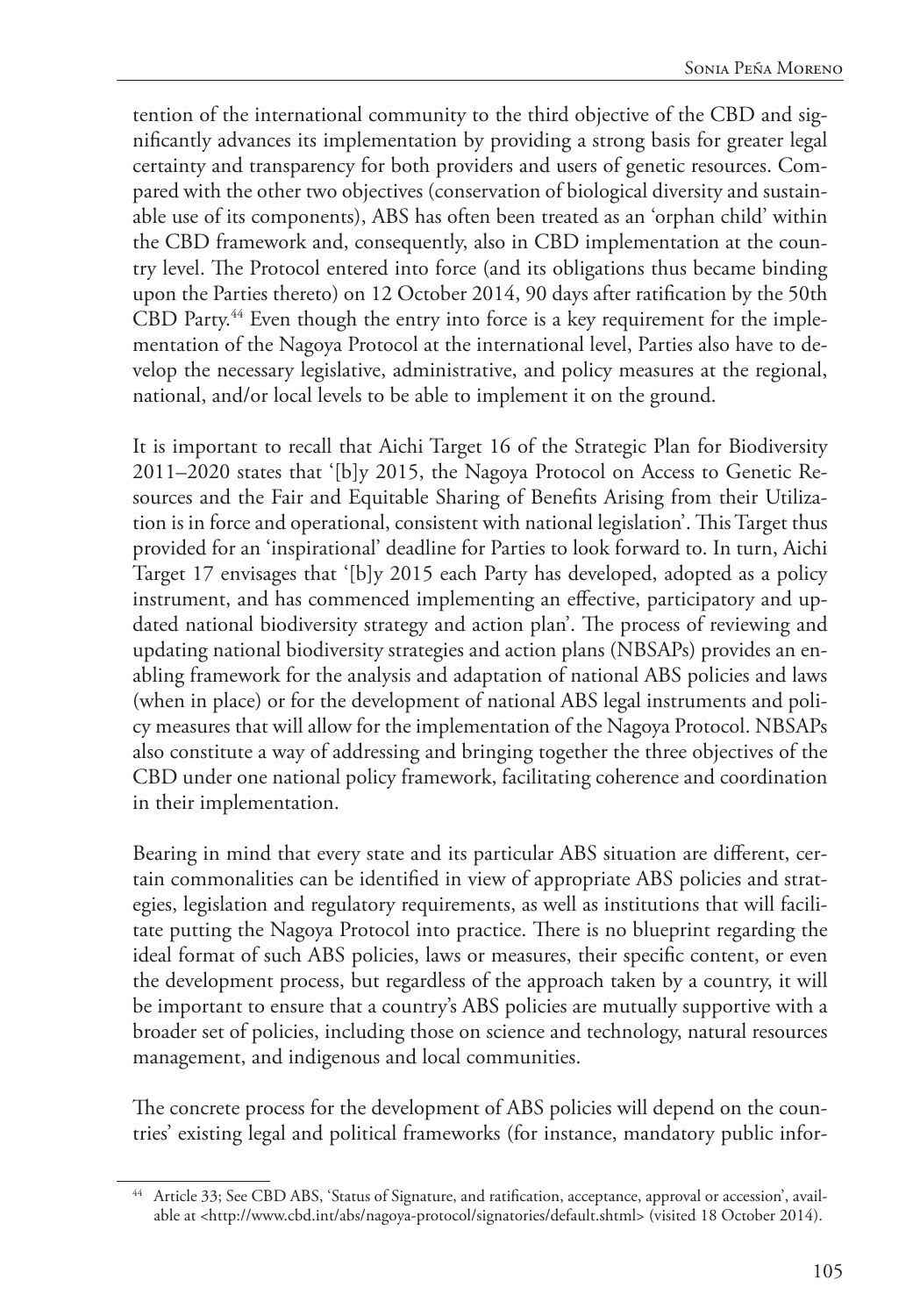mation and consultation processes) as well as their specific ABS landscape (for instance, the existence of ILCs in the countries or the interests of the countries' private sectors and scientific communities). However, some steps, tailored to each individual country, could be taken into consideration when drafting an integrated ABS policy or strategy.

In a first step, the ABS situation in the country should be analyzed in light of the principles and obligations included in the Nagoya Protocol. The impacts of different instruments that could be adopted to implement the Protocol should be assessed in view of their practicability and cost-effectiveness. As part of this situation analysis, a public consultation amongst all ABS stakeholders should be launched in order to explore the possible impacts of the Protocol and to gather concrete ideas on the practical challenges of implementation for different stakeholder groups. In parallel to the situation analysis and participatory process, all ABS stakeholders in the country, including ILCs (if applicable), research, industry, and different governmental sectors (for instance, health, agriculture, justice, trade, and science) should be informed about the Nagoya Protocol in general, its specific obligations, and particular proposals for implementation. Awareness raising and information sharing could take place through ABS roundtables facilitating multi-stakeholder dialogues. Such dialogues can be helpful, as they provide an opportunity to collect further ideas regarding possible options for the implementation of the Protocol.

Based on the results of a situation analysis, decisions taken have to strike a balance between fully implementing the Nagoya Protocol, on the one hand, and not imposing a disproportionate burden on any particular ABS stakeholder group, on the other hand. Furthermore, in order to ensure that ABS policies stay up to date and thus relevant, they should be monitored and reviewed on a regular basis. ABS policies should aim to create a coherent framework for the development of further legal, policy, and administrative measures. This would facilitate environmentally sound access to the genetic resources of the country, clarify access to traditional knowledge associated with these resources (if applicable), ensure the fair and equitable sharing of the benefits arising out of their utilization, and provide for compliance with ABS regimes of other countries.

In this context, policy-makers should consider the development of ABS policies not only as an instrument to 'protect' their natural resources. In addition, they should see this as an opportunity to become 'proactive' and to promote the socio-economic value of a country's biodiversity and its ecosystem services, build an enabling framework for attracting investment in biotechnologies, create strategic partnerships to maximize research and development, and so on.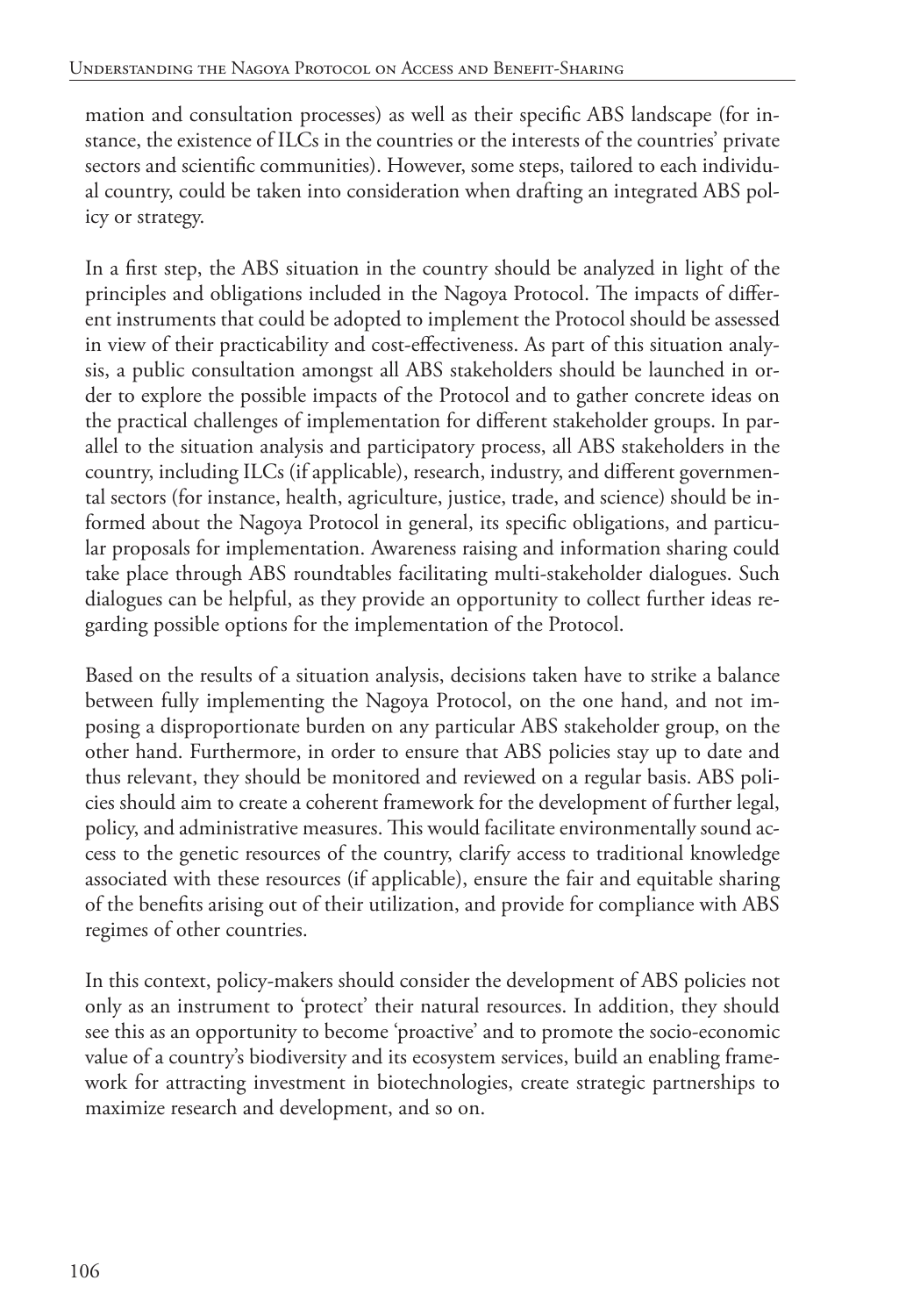### **8 Recent developments**

At its tenth meeting, the COP decided to establish an Open-ended Ad Hoc Intergovernmental Committee for the Nagoya Protocol on Access to Genetic Resources and the Fair and Equitable Sharing of Benefits Arising from their Utilization (ICNP) to undertake the preparations necessary for the first meeting of the Parties serving as the meeting of the Parties to the Protocol (COP-MOP), when it will cease to exist.<sup>45</sup> The COP also decided that the ICNP would meet twice and provided the Committee with a work plan. The first meeting of the ICNP was held in June 2011 in Montreal, Canada, and the second meeting of the ICNP was held in July 2012 in New Delhi, India.<sup>46</sup>

Since there were issues still pending in the ICNP's work plan after these two sessions, the COP decided, at its eleventh meeting, to reconvene the Intergovernmental Committee for a third meeting to address outstanding issues in its work plan, in preparation for the first meeting of the COP-MOP.<sup>47</sup> The third meeting of the (ICNP3) was thus held in Pyeongchang, Republic of Korea, in February 2014.

ICNP3 adopted recommendations on: the rules of procedure for the COP-MOP; monitoring and reporting; capacity-building; the draft agenda for COP-MOP 1; the ABS Clearing-House; sectoral and cross-sectoral model contractual clauses, voluntary codes of conduct, guidelines, best practices and standards; a global multilateral benefit-sharing mechanism; and procedures and mechanisms on compliance. The meeting also exchanged views on the state of implementation of the Protocol, hearing from countries, regions and stakeholders on efforts to operationalize the Protocol.

This last ICNP was an opportunity to 'test the waters' and assess how close (or how far) the Protocol's entry into force was to materializing. In general, the week in Pyeongchang was encouraging for the Protocol's future application. Not only did a good number of CBD Parties report being well advanced in their national ratification processes, but those that were not as advanced, or did not envisage a ratification in the near future, were equally active in the discussions and negotiations. As hoped, the Protocol ultimately entered into force in time for its first COP-MOP to be concurrently held with CBD COP12 in October 2014 in the Republic of Korea.

The process of negotiation and the ongoing national processes towards the implementation of the Nagoya Protocol offer a good example of the complexities of international environmental law-making. Parties had to prioritize on the most relevant el-

<sup>45</sup> 'Access to Genetic Resources and the Fair and Equitable Sharing of Benefits Arising from their Utilization', CBD Decision X/1 (2010).

<sup>46</sup> The reports and recommendations from these meetings are available at <http://www.cbd.int/abs/icnp/ default.shtml>.

<sup>47</sup> 'Status of the Nagoya Protocol on Access to Genetic Resources and the Fair and Equitable Sharing of Benefits Arising from their Utilization and related developments', CBD Decision XI/1 (2012).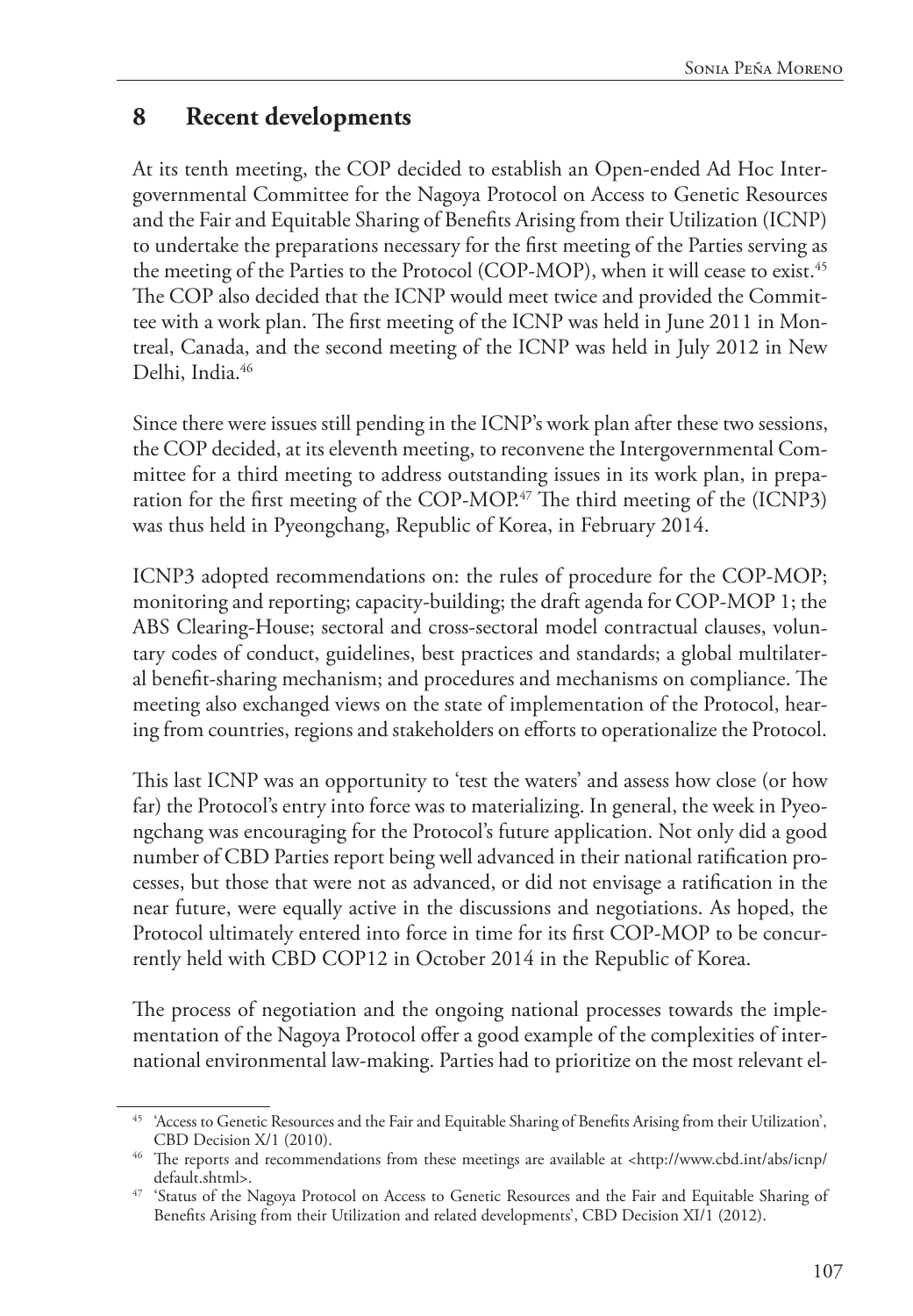ements to defend their national (and regional) positions throughout the negotiation. Undoubtedly, there were limits to what they could accept and commit to and the final text of the Protocol as adopted demonstrates just that. There are still many things that are not clear regarding the Nagoya Protocol, including the level and impact of its obligations for all Parties and stakeholders, the time it will take to make it fully 'operational' as well as the practical implications of its entry into force. Time will tell.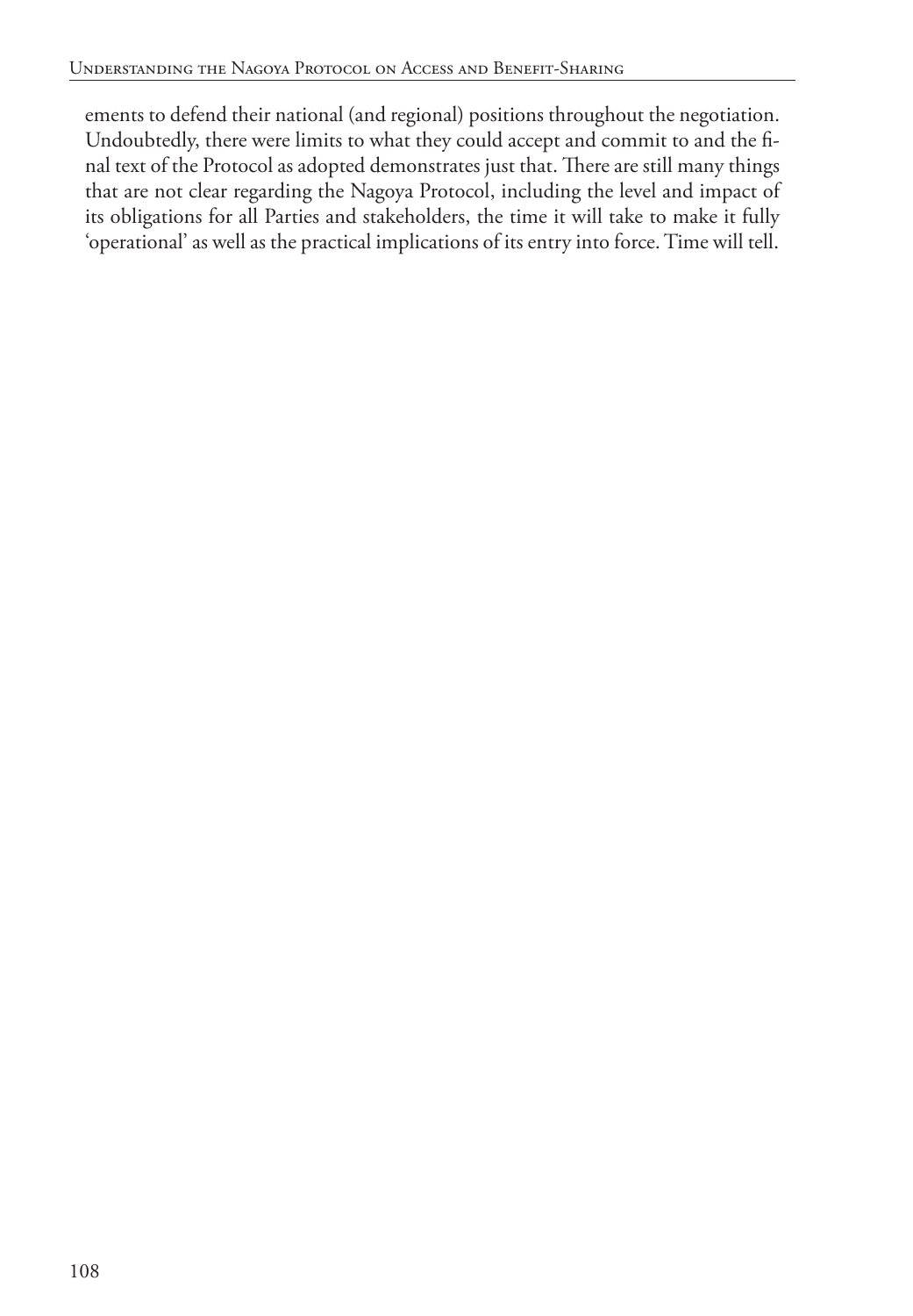# **Compliance Negotiations within the Intergovernmental Committee for the Nagoya Protocol**

*Melissa Lewis*<sup>1</sup>  *and Katileena Lohtander-Buckbee* <sup>2</sup>

#### **1 Introduction**

Article 26 of the Vienna Convention on the Law of Treaties<sup>3</sup> (which codifies the customary international law rule of *pacta sunt servanda*<sup>4</sup>) provides that '[e]very treaty in force is binding upon the parties to it and must be performed by them in good faith'. Although the legally binding nature of treaties (including multilateral environmental agreements, or MEAs) is thus recognized, this alone is insufficient to secure compliance with a treaty's provisions. Theoretically, allegations of non-compliance can be addressed through dispute settlement procedures (for which most MEAs make provision); however, the dispute settlement requirements of MEAs are often weak,<sup>5</sup> and have been criticized for failing to provide multilateral solutions to 'breaches that are essentially multilateral in nature'.6 As a result, it is becoming increasingly common for MEAs to contain provisions on, or for their governing bodies to develop,

<sup>&</sup>lt;sup>1</sup> LLB LLM (Rhodes) LLM (Lewis & Clark); Honorary Research Fellow, University of KwaZulu-Natal, South Africa; PhD Researcher, Department of European and International Public Law, Tilburg Univer-<br>sity, the Netherlands; e-mail: M.G.Lewis@uvt.nl.

<sup>&</sup>lt;sup>2</sup> PhD (Stockholm) Docent (Turku); Senior adviser, Finnish Environment Institute, Finland; e-mail: Kati-leena.lohtander-buckbee@vmparisto.fi.

<sup>&</sup>lt;sup>3</sup> Vienna Convention on the Law of Treaties, Vienna, 23 May 1969, in force 27 January 1980, 1155 *United Nations Treaty Series* 331, <https://treaties.un.org/doc/Publication/UNTS/Volume%201155/ volume-1155-I-18232-English.pdf>.

<sup>4</sup> 'Treaties are made to be kept' (Patricia Birnie, Alan Boyle and Catherine Redgwell, *International Law & the Environment* (3rd ed., Oxford University Press, 2009) at 16).

<sup>&</sup>lt;sup>5</sup> While many MEAs require compulsory negotiation and, where this fails, some provide for compulsory conciliation and voluntary arbitration, very few provide for compulsory arbitration.

<sup>6</sup> Patrick Széll, 'Introduction to the Discussion of Compliance' in Marko Berglund (ed.), *International Environmental Law-making and Diplomacy Review 2004* (University of Joensuu, 2005) 117–124 at 118– 119 and 122. See also Birnie, Boyle and Redgwell, *supra* note 4, at 245–246 (on the differences between multilateral non-compliance procedures and litigation).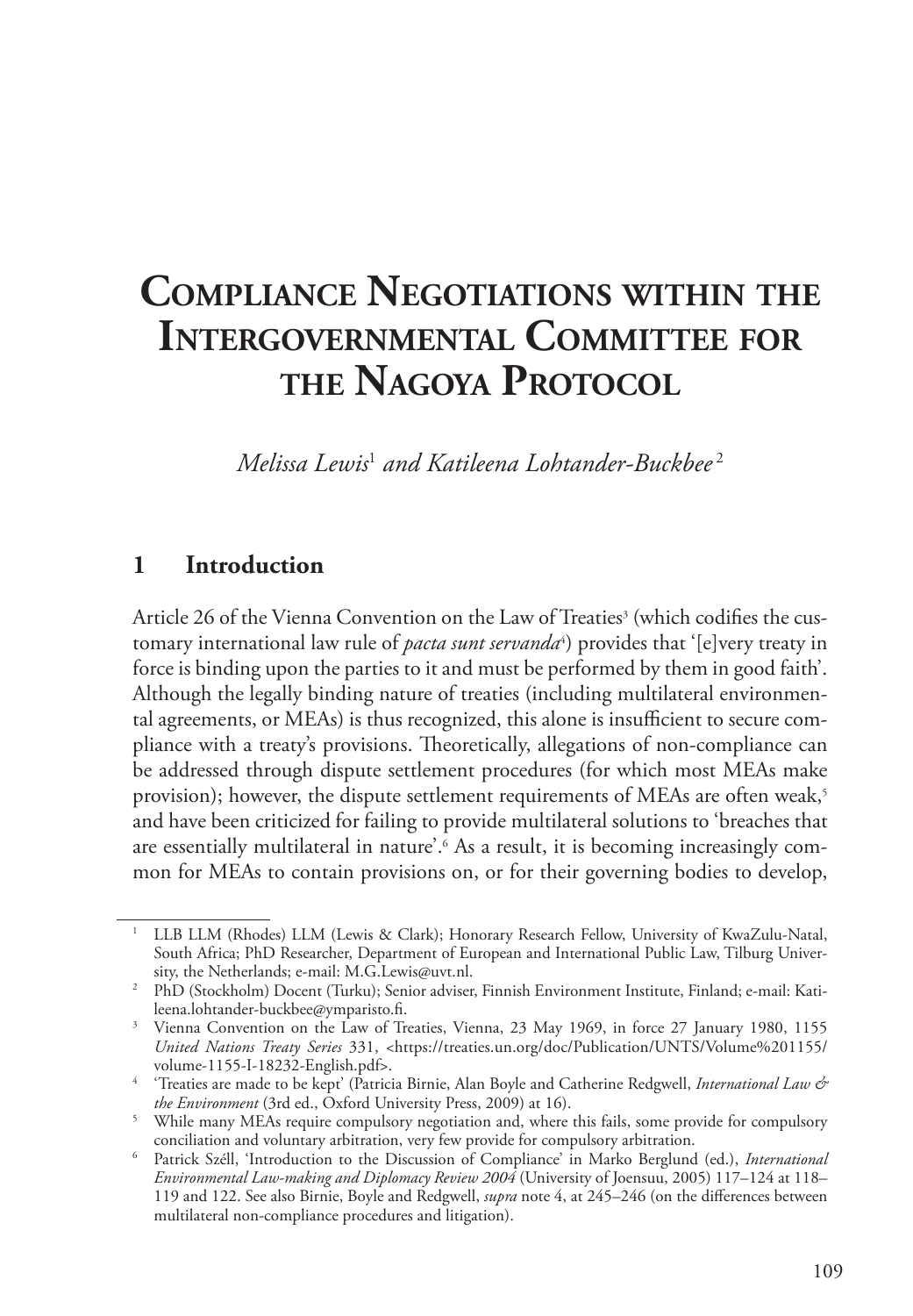procedures and mechanisms aimed at facilitating and, in some instances, enforcing treaty compliance.<sup>7</sup>

One example of such a provision is Article 30 of the Nagoya Protocol on Access to Genetic Resources and the Fair and Equitable Sharing of Benefits Arising from their Utilization to the Convention on Biological Diversity (the 'Nagoya Protocol'),<sup>8</sup> which instructs the Conference of the Parties to the Convention on Biological Diversity<sup>9</sup> serving as the meeting of the Parties to the Nagoya Protocol (the COP-MOP), at its first meeting, to 'consider and approve cooperative procedures and institutional mechanisms to promote compliance with the provisions of [the] Protocol and to address cases of non-compliance'. Subsequent to the Nagoya Protocol's adoption,<sup>10</sup> in October 2010, members of the Intergovernmental Committee for the Nagoya Protocol have engaged in negotiations on compliance procedures and mechanisms in preparation for the first COP-MOP. This paper provides a critical discussion of these negotiations and their relevance to international environmental law-making and diplomacy in general.

Part 2 of the paper provides a brief introduction to the establishment and administration of MEA compliance measures and the various issues that need to be determined when negotiating a compliance regime. Part 3 then outlines the history of the Nagoya Protocol's compliance negotiations (with a particular focus on the progress made at the third meeting of the Intergovernmental Committee for the Protocol<sup>11</sup>); and Part 4 presents a critical discussion of the most contentious issues in these negotiations and makes suggestions about the future of the Protocol's compliance regime. Finally, conclusions are presented in Part 5.

### **2 The establishment and administration of compliance procedures and mechanisms for multilateral environmental agreements**

Although it is possible for the negotiators of an MEA to establish compliance procedures and/or mechanisms in the text of the MEA itself,<sup>12</sup> the more common ap-

Note, however, that such procedures and mechanisms do not exclude, but rather complement dispute settlement provisions.<br>Nagoya Protocol on Access to Genetic Resources and the Fair and Equitable Sharing of Benefits Arising

from their Utilization to the Convention on Biological Diversity, Nagoya, 29 October 2010, in force 12 October 2014, <http://www.cbd.int/abs/>. 9 Convention on Biological Diversity, Rio de Janeiro, 5 June 1992, in force 29 December 1993, 31 *Inter-*

*national Legal Materials* (1992) 822, <http://www.biodiv.org>.

<sup>&</sup>lt;sup>10</sup> The Protocol was adopted through CBD Decision X/1.

<sup>&</sup>lt;sup>11</sup> At the time at which this paper was written, the third meeting of the Intergovernmental Committee for the Nagoya Protocol was the most recent development in the Protocol's compliance negotiations. It should, however, be noted that, by the time that this *Review* is published, the Nagoya Protocol will have entered into force and its first COP-MOP will have been held. It is thus possible that further advances

will have been made towards the establishment of the Protocol's compliance mechanism. 12 See, for instance, Art. XIII of the Convention on International Trade in Endangered Species of Wild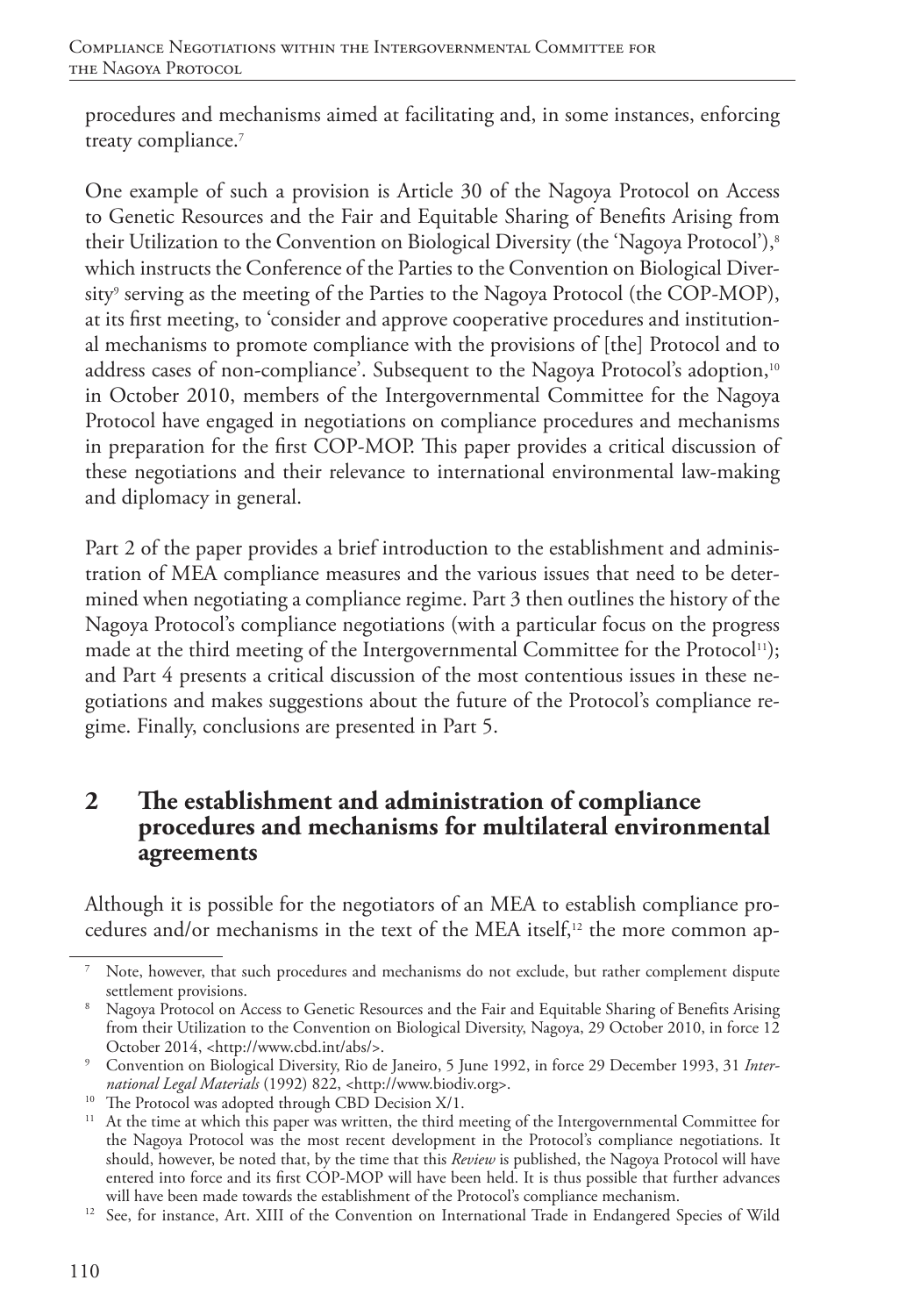proach is for an MEA to call upon its Conference or Meeting of the Parties (COP or MOP) to consider and approve procedures and mechanisms to determine and address cases of non-compliance. The first MEA to include such a provision was the 1987 Montreal Protocol on Substances that Deplete the Ozone Layer,<sup>13</sup> and it is this approach that is taken by the Nagoya Protocol.14 There are also instances in which compliance procedures have been developed by a treaty's COP or MOP on its own initiative, without this being called for by the treaty text.<sup>15</sup>

The compliance measures of some MEAs are administered by existing treaty bodies, such as the MEA's standing committee.16 However, since the development of the Montreal Protocol's compliance mechanism, the trend has been for MEA COPs and MOPs instead to establish special 'compliance' or 'implementation' committees, tasked with considering instances of alleged non-compliance and making decisions or recommendations concerning response measures.17 Indeed, this is the approach that is currently envisaged for the Nagoya Protocol.18 Where this route is taken, the negotiation of an MEA's compliance regime will need to determine such issues as:

Fauna and Flora, Washington DC, 3 March 1973, in force 1 July 1975, 993 *United Nations Treaty Series* 243, <http://www.cites.org> (CITES). This provision describes the procedure to be followed when the CITES Secretariat is satisfied that any Appendix I or II species is being adversely affected by trade or that the Convention's provisions are not being effectively implemented. It is, however, worth noting that Art. XIII does not lay out all of the procedural detail of CITES' compliance regime, and that the Convention's compliance procedures have been further elaborated through Resolution Conf. 11.3 (Rev. CoP16) and Resolution Conf. 14.3 (the latter of which includes a *Guide to CITES Compliance Procedures*). See also Resolution Conf. 11.17 (Rev.CoP14) (which discusses compliance measures in response to failures by Parties to submit annual reports), and Resolution Conf. 12.8 (Rev. CoP13) (which discusses compliance measures in response to failures by Parties to implement recommendations made in the context of Sig-

<sup>&</sup>lt;sup>13</sup> Montreal Protocol on Substances that Deplete the Ozone Layer, Montreal, 16 September 1987, in force 1 January 1989, 1522 *United Nations Treaty Series* 3, <http://ozone.unep.org/new\_site/en/montreal\_protocol.php>. Article 8 of the Protocol provides that '[t]he Parties, at their first meeting, shall consider and approve procedures and institutional mechanisms for determining non-compliance with the provisions of this Protocol and for treatment of Parties found to be in non-compliance'.

<sup>&</sup>lt;sup>14</sup> Széll (*supra* note 6, at 122) describes the benefit of this approach as being that 'in the early days of an MEA, the Parties and the MEA itself benefit from the Conference of the Parties having the possibility of adjusting the detail of the regime as and when necessary and in the light of experience'.

<sup>&</sup>lt;sup>15</sup> See, for instance, Resolution 4.6 of the Agreement on the Conservation of African-Eurasian Migratory Waterbirds, the Hague, 16 June 1995, in force 1 November 1999, <http://www.unep-aewa.org/>.

<sup>16</sup> See, for instance, CITES' compliance procedures (Resolution Conf. 14.3, Annex (*Guide to CITES Compliance Procedures*), paras 9–14).

<sup>&</sup>lt;sup>17</sup> Most MEAs expressly provide their COP or MOP with the mandate to establish such subsidiary bodies as are necessary for the MEA's implementation (see, for instance, Art. 26(3)(b) of the Nagoya Protocol). Examples of MEAs for which compliance/implementation committees have been established include the Montreal Protocol (Decision IV/5, read with Annex IV of UN Doc. UNEP/OzL.Pro.4/15 (1992), para. 5); the Kyoto Protocol to the United Nations Framework Convention on Climate Change, Kyoto, 11 December 1997, in force 16 February 2005, 2303 *United Nations Treaty Series* 148, <http://unfccc.int/ kyoto\_protocol/items/2830.php> (Decision 27/CMP.1, Annex, Part II, para.1); the Cartagena Protocol on Biosafety to the Convention on Biological Diversity, Montreal, 29 January 2000, in force 11 September 2003, 2226 *United Nations Treaty Series* 208, <http://bch.cbd.int/protocol> (Decision BS-I/7, Annex, Part II); and the International Treaty on Plant Genetic Resources for Food and Agriculture, Rome, 3 November 2001, into force 29 June 2004, 2400 *United Nations Treaty Series* 303, <http://www.planttreaty.

org/> ('ITPGRFA') (Resolution 3/2006, Annex, para. 1). 18 See ICNP Recommendation 3/6, Annex, Part B, para. 1.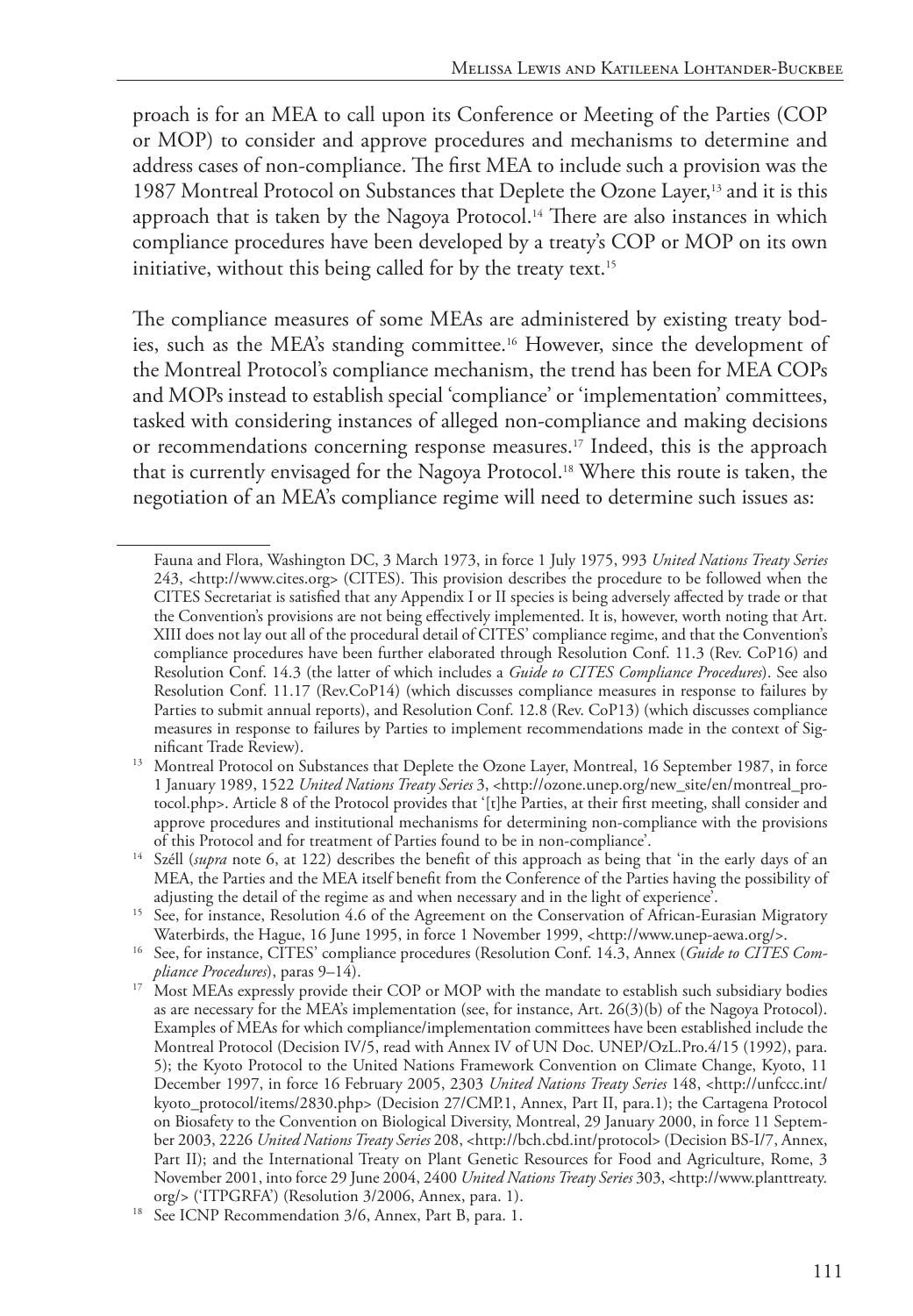- the composition of the compliance committee;
- the period for which members sit on the committee and the capacity in which they serve (as Party representatives or objectively in their individual capacities);
- whether (or in what circumstances) the meetings of the committee will be open to the public;
- the functions of the committee (including the extent to which the committee is mandated to make final decisions on non-compliance response measures, as opposed to recommendations to the MEA's COP or MOP); and
- the procedures to be followed by the committee (including whether decisions are to be made by consensus or qualified majority).

Additional issues that will need to be determined in the negotiation of any compliance regime include:

- the question of who may 'trigger' the compliance procedures (by making a submission relating to issues of compliance or non-compliance);
- the procedure for triggering such procedures;
- the information that may be considered once compliance procedures have been triggered (as well as the sources of such information);
- the types of measures that may be taken to promote compliance and address cases of non-compliance; and
- the factors that must be taken into account in selecting appropriate response measures.

Because non-compliance often results from Parties' incapacity, rather than their lack of commitment,<sup>19</sup> MEA compliance mechanisms tend to adopt a supportive approach, aimed at facilitating implementation (by, for instance, providing advice, capacity building, technology transfer, or financial assistance) rather than coercing it. That said, there are several MEAs that permit coercive measures (such as warnings, publication of non-compliance, trade sanctions, suspension of rights and privileges, and the imposition of more onerous obligations under the treaty) as responses to non-compliance – especially where non-compliance is persistent or repeated.<sup>20</sup>

<sup>&</sup>lt;sup>19</sup> United Nations Environment Programme, *Manual on Compliance with and Enforcement of Multilateral Agreements* (2006) at 144; Birnie, Boyle and Redgwell, *supra* note 4, at 246; Széll, *supra* note 6, at 120. See also discussion in Michael Bowman, Peter Davies and Catherine Redgwell, *Lyster's International Wildlife Law* (2nd ed., Cambridge University Press, 2010) at 113, in respect of biodiversity-related treaties specifically.

<sup>&</sup>lt;sup>20</sup> See, for instance CITES Resolution Conf. 14.3, Annex, paras 29–30; Montreal Protocol Decision IV/5, read with Annex V to UN Doc. UNEP/OzL.Pro.4/15 (1992); Kyoto Protocol Decision 27/CMP.1, Annex, Part XV.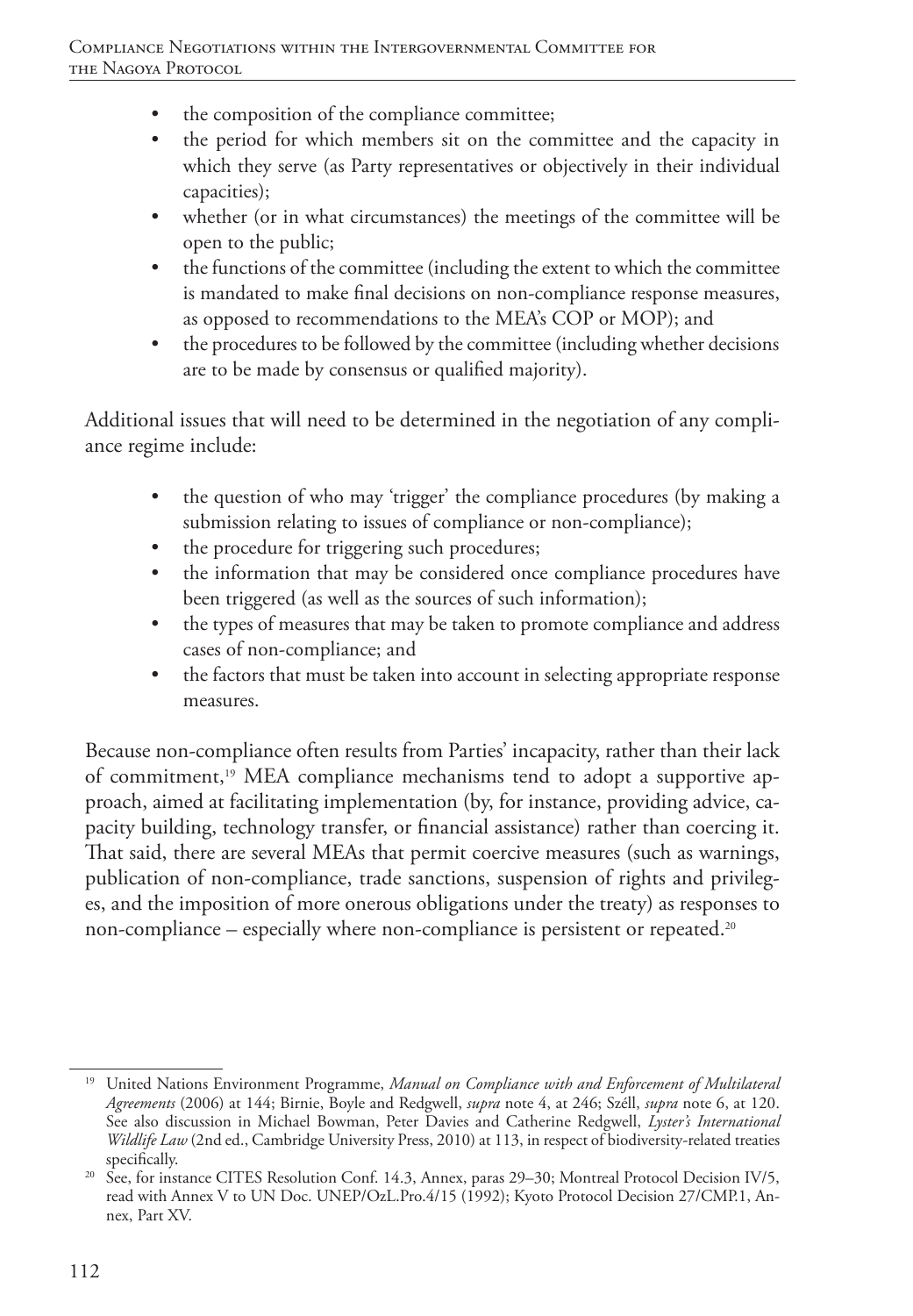### **3 Negotiating a compliance regime for the Nagoya Protocol**

#### 3.1 **Background: the adoption of the Nagoya Protocol**<sup>21</sup>

The Nagoya Protocol was adopted at the tenth COP of the Convention on Biological Diversity (CBD) and aims to give effect to the CBD's third objective:

[t]he fair and equitable sharing of benefits arising out of the utilization of genetic resources, including by appropriate access to genetic resources and by appropriate transfer of relevant technologies, taking into account all rights over those resources and to technologies, and by appropriate funding.<sup>22</sup>

The CBD was the first international instrument to recognize that states have sovereign rights over their genetic resources, $23$  and prescribes several requirements regarding access to genetic resources and the sharing of benefits arising from their utilization (ABS). These include the requirements that Parties endeavour to create conditions to facilitate access to genetic resources for environmentally sound uses by other Parties; that access occur on mutually agreed terms and be subject to the prior informed consent of the Party providing the resources (unless otherwise determined by that Party); and that Parties take measures with the aim of sharing benefits from the use of genetic resources with the Party that has provided such resources.<sup>24</sup> Parties are further required, as far as possible and as appropriate and subject to their national legislation, to encourage benefit-sharing with indigenous and local communities (ILCs) whose traditional knowledge (including knowledge concerning potential uses of genetic resources) has been utilized.25

Although these provisions have been described as ushering in 'a new era concerning access to genetic resources',<sup>26</sup> they are (like most of the CBD's provisions) broadly phrased, and provide little guidance as to how Parties should go about meeting their obligations.27 As a result, Parties have taken varied approaches to implement-

<sup>&</sup>lt;sup>21</sup> For a detailed description of the provisions of the Nagoya Protocol and the need for the Protocol's adoption, see Sonia Peña Moreno 'Understanding the Nagoya Protocol on Access and Benefit-Sharing', in Part III of the current *Review*.

<sup>22</sup> CBD Art. 1; Nagoya Protocol Art. 1.

<sup>&</sup>lt;sup>23</sup> CBD Art. 15.1. Prior to the Convention, genetic resources were considered to be part of the 'common heritage of human kind' and thus freely available to all countries for all purposes. See the 1983 United Nations Food and Agriculture Organization's International Undertaking on Plant Genetic Resources, which was based on the principle that 'plant genetic resources are a heritage of mankind and consequently should be available without restriction' (Lyle Glowka, Françoise Burhenne-Guilmin, Hugh Synge, Jeffrey A. McNeely and Lothar Gündling, *A Guide to the Convention on Biological Diversity*, IUCN Environmental Policy and Law Paper No. 30 (1998) at 78).

<sup>&</sup>lt;sup>24</sup> CBD Art. 15. See also Arts 16 and 19.

<sup>25</sup> CBD Art. 8(j).

<sup>&</sup>lt;sup>26</sup> Statement from the CBD's COP to the Commission on Sustainable Development at its Third Session (see CBD Decision I/8, Annex, para. 10).

<sup>27</sup> Morten Walløe Tvedt and Tomme Young, *Beyond Access: Exploring Implementation of the Fair and Equitable Sharing Commitment in the CBD*, IUCN Environmental Policy and Law Paper No. 67/2 (2007) at 5; Glowka *et al.*, *supra* note 23, at 1–2.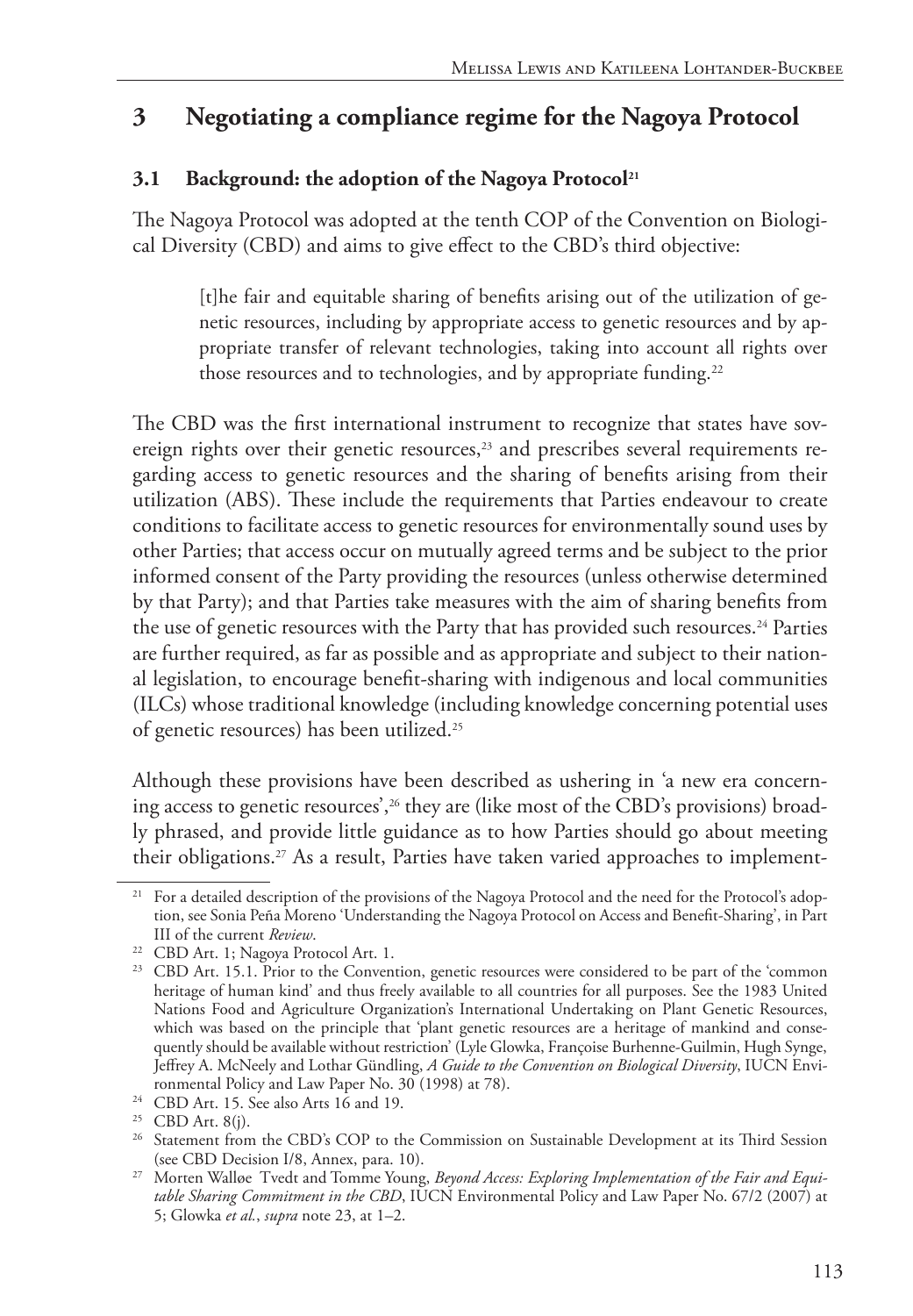ing the CBD's ABS provisions, and many Parties have failed to adopt domestic ABS laws, which, on the one hand, clearly identify procedures and requirements for access to genetic resources (thereby providing legal certainty to both users and providers); and, on the other hand, ensure that, when foreign genetic resources are utilized within their jurisdictions, these have been accessed in accordance with the provider country's legislation and that benefit-sharing occurs.28 The Nagoya Protocol seeks to remedy this situation by expanding upon the CBD's requirements regarding both access and benefit-sharing, and requiring user countries (i.e. countries with jurisdiction over the users of genetic resources and associated traditional knowledge) to take various measures to monitor the utilization of genetic resources and to ensure that users comply with provider country legislation.

The Protocol entered into force on 12 October 2014<sup>29</sup> and its first COP-MOP was held concurrently with the second week of CBD COP 12, on 13-17 October 2014<sup>30</sup> (unfortunately, too late for the meeting's outcomes to be included in this paper). Given the history of Parties' failure to develop domestic measures to implement their ABS commitments under the CBD, it stands to reason that the development of effective procedures and mechanisms to promote compliance with the Nagoya Protocol and to address cases of non-compliance is currently considered a high priority.<sup>31</sup>

### **3.2 History of the negotiation of compliance procedures and mechanisms for the Nagoya Protocol**

Although compliance was one of the most contentious issues in the negotiation of the Nagoya Protocol, much of the debate prior to the Protocol's adoption surrounded measures to ensure compliance with: the national ABS laws of provider countries, the prior informed consent of provider countries and ILCs, and the mutually

<sup>28</sup> It was estimated by Tvedt and Young (*supra* note 27, at 1) that, ten years after the adoption of the CBD,

Article 33.1 provides that the Protocol 'shall enter into force on the ninetieth day after the date of deposit of the fiftieth instrument of ratification, acceptance, approval or accession by States or regional economic integration organizations that are Parties to the [CBD]'. The Protocol reached 51 ratifications on 14 July 2014 (for the current state of ratifications, see 'Status of signature, and ratification, acceptance, approval or accession', available at <http://www.cbd.int/abs/nagoya-protocol/signatories/default.shtml>).

<sup>&</sup>lt;sup>30</sup> CBD Secretariat, Governments fulfill their commitment: Access and benefit-sharing treaty receives required *number of ratifications to enter into force*, press release (14 July 2014), available at <http:// www.cbd.int/ doc/press/2014/pr-2014-07-14-Nagoya-Protocol-en.pdf>; see also <http://www.cbd.int/npmop1/>.

<sup>&</sup>lt;sup>31</sup> See, for instance, the African Group's comment that 'an effective and legally binding compliance system lies at the very heart of the Nagoya Protocol and is indispensible for the successful implementation of the third objective of the CBD' ('African Group views on elements and options for cooperative procedures and institutional mechanisms to promote compliance with the Nagoya Protocol and to address cases of non-compliance', October 2011, available at <http://www.cbd.int/abs/submissions-compliance/>). The African Group is a regional negotiating bloc, which attempts to coordinate the positions of African states and to speak with one voice during treaty negotiations. For a discussion on the role of negotiating blocs in international environmental law-making and diplomacy, see Donald Kaniaru, 'International Environmental Nagotiation Blocs' in Ed Couzens and Tuula Kolari (eds), *International Environmental Lawmaking and Diplomacy Review 2006* (University of Joensuu – UNEP Course Series 4, 2007) 3–15.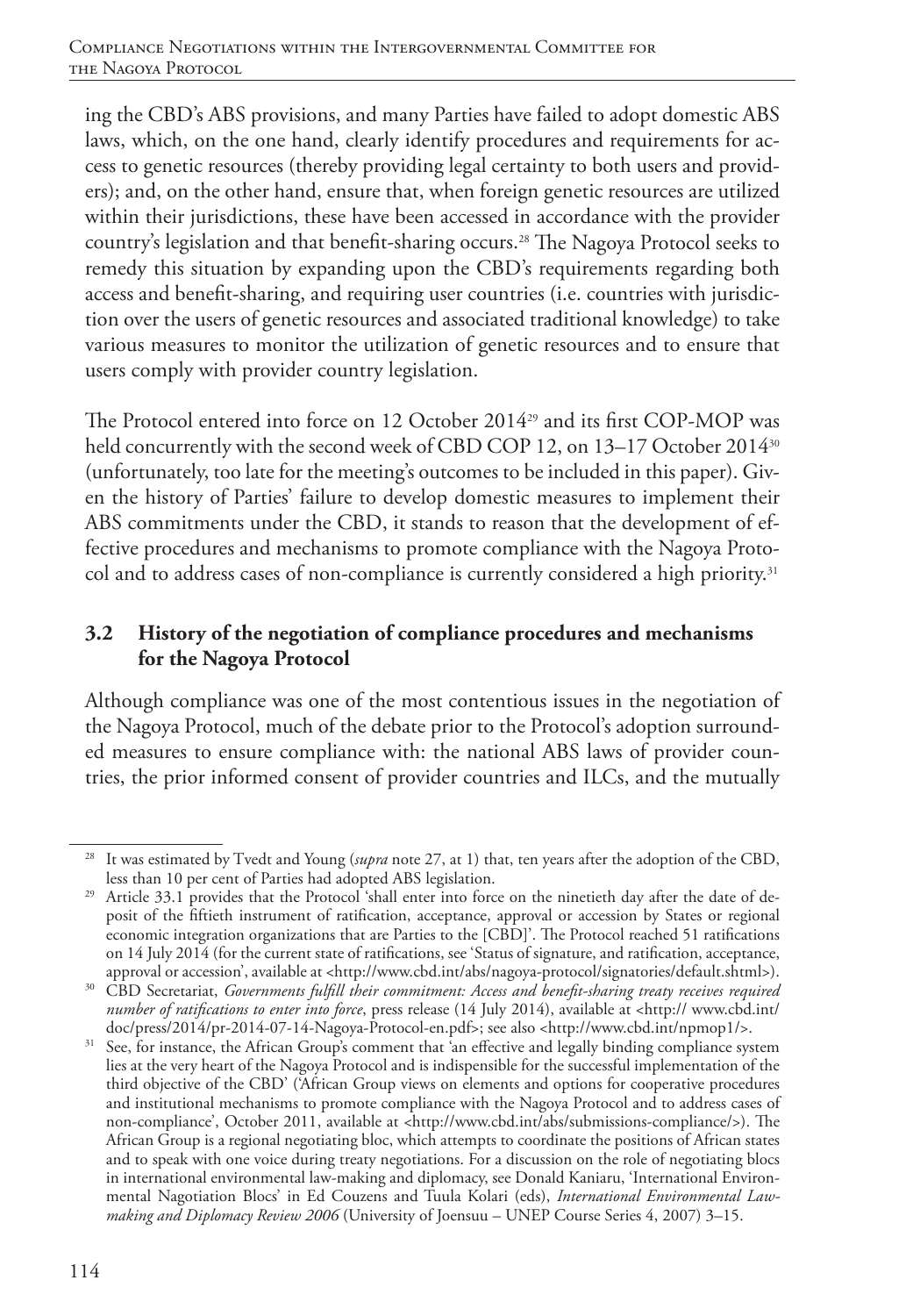agreed terms subject to which access to genetic resources was granted.<sup>32</sup> The question of measures to ensure compliance with the Nagoya Protocol (or CBD) *itself* did not receive as much attention during the negotiations,<sup>33</sup> and was ultimately addressed as follows in Article 30 of the Protocol:

[t]he Conference of the Parties serving as the meeting of the Parties to this Protocol shall, at its first meeting, consider and approve cooperative procedures and institutional mechanisms to promote compliance with the provisions of this Protocol and to address cases of non-compliance. These procedures and mechanisms shall include provisions to offer advice or assistance, where appropriate. They shall be separate from, and without prejudice to, the dispute settlement procedures and mechanisms established by Article 27 of the [CBD].

Thus, the Nagoya Protocol does not itself create compliance procedures or mechanisms, but instead requires that this be done by the COP-MOP. As noted in Part 2 above, this approach is by no means unusual. Indeed, the only other protocol thus far to have been adopted under the CBD (the Cartagena Protocol on Biosafety) contains a compliance provision identical to Article 30 of the Nagoya Protocol.<sup>34</sup> Pursuant to this provision, the Cartagena Protocol's COP-MOP established a Compliance Committee at its first meeting, in  $2004$ ,<sup>35</sup> following negotiations on draft compliance procedures and mechanisms within the Intergovernmental Committee for the Cartagena Protocol on Biosafety.36 The negotiation of the Nagoya Protocol's compliance regime is being facilitated through a similar mechanism: in 2010, in its deci-

<sup>&</sup>lt;sup>32</sup> This has been a long-standing issue under the CBD. See, for instance, CBD Decision V/26, para. 4(c), through which the COP, in 2000, urged user countries to

adopt, appropriate to national circumstances, legislative, administrative or policy measures consistent with the objectives of the Convention that are supportive of efforts made by provider countries to ensure that access to their genetic resources for scientific, commercial and other uses, and associated knowledge, innovations and practices of indigenous and local communities embodying traditional lifestyles relevant to the conservation and sustainable use of biological diversity, as appropriate, is subject to Articles 15, 16 and 19 of the Convention, unless otherwise determined by that provider country.

See also CBD Decision VI/24, para. 8(c), in which the COP decided to reconvene the recently-established Ad Hoc Open-ended Working Group on Access and Benefit-sharing to advise the COP on, *inter alia*, '[m]easures … to support compliance with prior informed consent of the Contracting Party providing such resources and mutually agreed terms on which access was granted in Contracting Parties with users of genetic resources under their jurisdiction'.

<sup>&</sup>lt;sup>33</sup> For instance, the group of technical and legal experts on compliance (which was established by the COP in 2008 with the purpose of further examining the issue of compliance and thereby assisting the negotiation of an international regime on ABS) considered issues of non-compliance by Parties with provisions of the CBD to fall outside its terms of reference (the group was established, and its terms of reference prescribed, through CBD Decision IX/12). Although such issues nevertheless received some attention at the group's meeting (with some experts suggesting that 'the international regime may result in international components that could require a full compliance mechanism'), the majority of the meeting's discussion focused on non-compliance with national ABS laws or mutually agreed terms reflected in ABS agreements (Report of the Meeting of the Group of Legal and Technical Experts on Compliance in the Context of the International Regime on Access and Benefit-sharing, UN Doc. UNEP/CBD/WG-ABS/7/3 (2009), see Annex).<br><sup>34</sup> Cartagena Protocol Art. 34.

 $35$  Cartagena Protocol Decision BS-I/7.<br> $36$  This Committee was established by the CBD COP with the purpose of making preparations for the first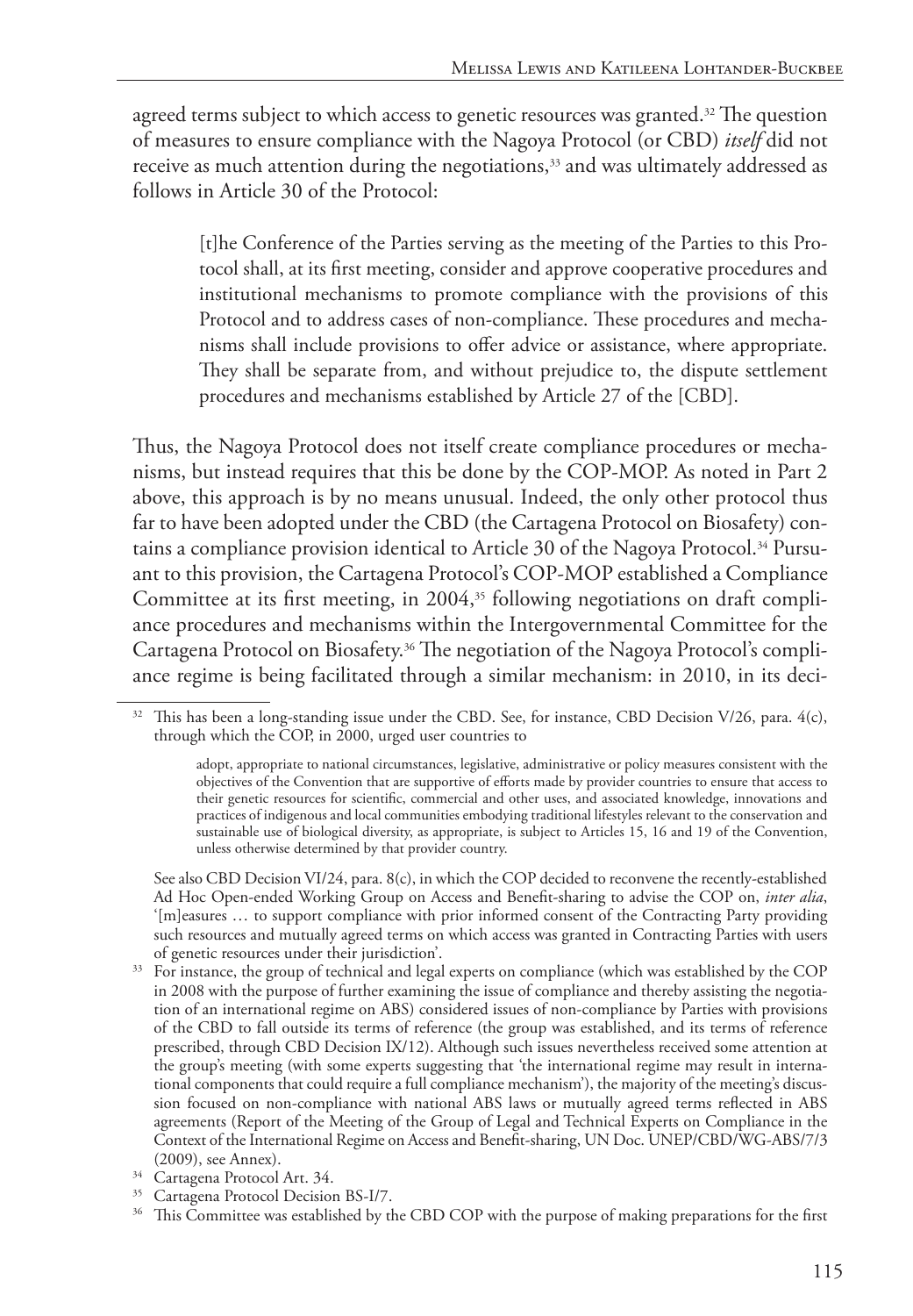sion adopting the Nagoya Protocol, the CBD COP established an Open-ended Ad Hoc Intergovernmental Committee for the Nagoya Protocol (the 'Intergovernmental Committee' or ICNP) to undertake the preparations necessary for the first COP-MOP (at which time the ICNP will cease to exist).<sup>37</sup> This decision further identified the Co-Chairs of the ICNP<sup>38</sup> and the dates for the Committee's first two meetings,<sup>39</sup> and endorsed an initial work plan for the Committee.<sup>40</sup> In terms of this work plan, Article 30 of the Nagoya Protocol was listed as an issue for consideration by the ICNP at its first meeting.<sup>41</sup>

At its first meeting (ICNP 1), in June 2011, the ICNP considered Article 30 of the Nagoya Protocol and adopted a recommendation on '[c]ooperative procedures and institutional mechanisms to promote compliance with the Protocol and to address cases of non-compliance'.42 This recommendation invited Parties to the CBD, other governments, international organizations, ILCs, and relevant stakeholders to communicate to the Executive Secretary their 'views on elements and options' for the procedures and mechanisms referred to in Article 30, 'taking into account the experiences and lessons learned from other relevant multilateral agreements'.43 Further, the Executive Secretary was requested to prepare a synthesis report on the submissions received; to 'draft elements and options for cooperative procedures and institutional mechanisms to promote compliance with the Protocol', on the basis of such submissions; and to convene an expert meeting to review the synthesis report and further refine the draft elements and options.<sup>44</sup>

Subsequent to the first meeting of the ICNP, submissions regarding Article 30 were received from the African Group,<sup>45</sup> Canada, China, the European Union (EU), Hon-

<sup>40</sup> CBD COP Decision X/1, paras 10–12.

meeting of the Parties to the Cartagena Protocol (see Decision EM/I/3). Its recommendations on compliance are available at <http://bch.cbd.int/protocol/cpb\_art34\_info.shtml> (visited 22 June 2014). 37 CBD Decision X/1, paras 7–8.

<sup>&</sup>lt;sup>38</sup> Mr Fernando Casas (from Colombia) and Mr Timothy Hodges (from Canada), who had previously, in 2006, been designated as co-Chairs of the CBD's Ad Hoc Open-ended Working Group on Access and Benefit-sharing for the purposes of elaborating and negotiating the international ABS regime (see CBD Decision VIII/4, part A, para. 5).

<sup>39</sup> 6–10 June 2011 and 23–27 April 2012. Although the first meeting of the ICNP was arranged in line with these dates (being held on 5–10 June 2011), the second meeting was held later than originally anticipated, on 2–6 July 2012 (see <http://www.cbd.int/abs/icnp/default.shtml>).

<sup>41</sup> *Ibid.* at Annex II.

<sup>&</sup>lt;sup>42</sup> ICNP Recommendation 1/4. See also the following documents which the Executive Secretary of the CBD prepared to assist the ICNP in its consideration of Article 30: 'Cooperative procedures and institutional mechanisms to promote compliance with the Protocol and to address cases of non-compliance', UN Doc. UNEP/CBD/ICNP/1/6/rev/1 (2011) and 'Overview of compliance procedures and mechanisms established under other multilateral environmental agreements', UN Doc. UNEO/CBD/ICNP/1/INF/1 (2011).

<sup>43</sup> ICNP Recommendation 1/4, para. 1. See also notification 2011-135 (available at <https://www.cbd.int/ doc/notifications/2011/ntf-2011-135-np-en.pdf> (visited 22 June 2014)), through which Parties, other governments, international organizations, indigenous and local communities and relevant stakeholders were notified to submit their views to the Executive Secretary by 1 September 2011 (as required by Rec-<br>ommendation  $1/4$ ).

<sup>&</sup>lt;sup>44</sup> ICNP Recommendation 1/4, paras 2–3.<br><sup>45</sup> The African Group is a negotiation bloc which represents the common positions of African countries.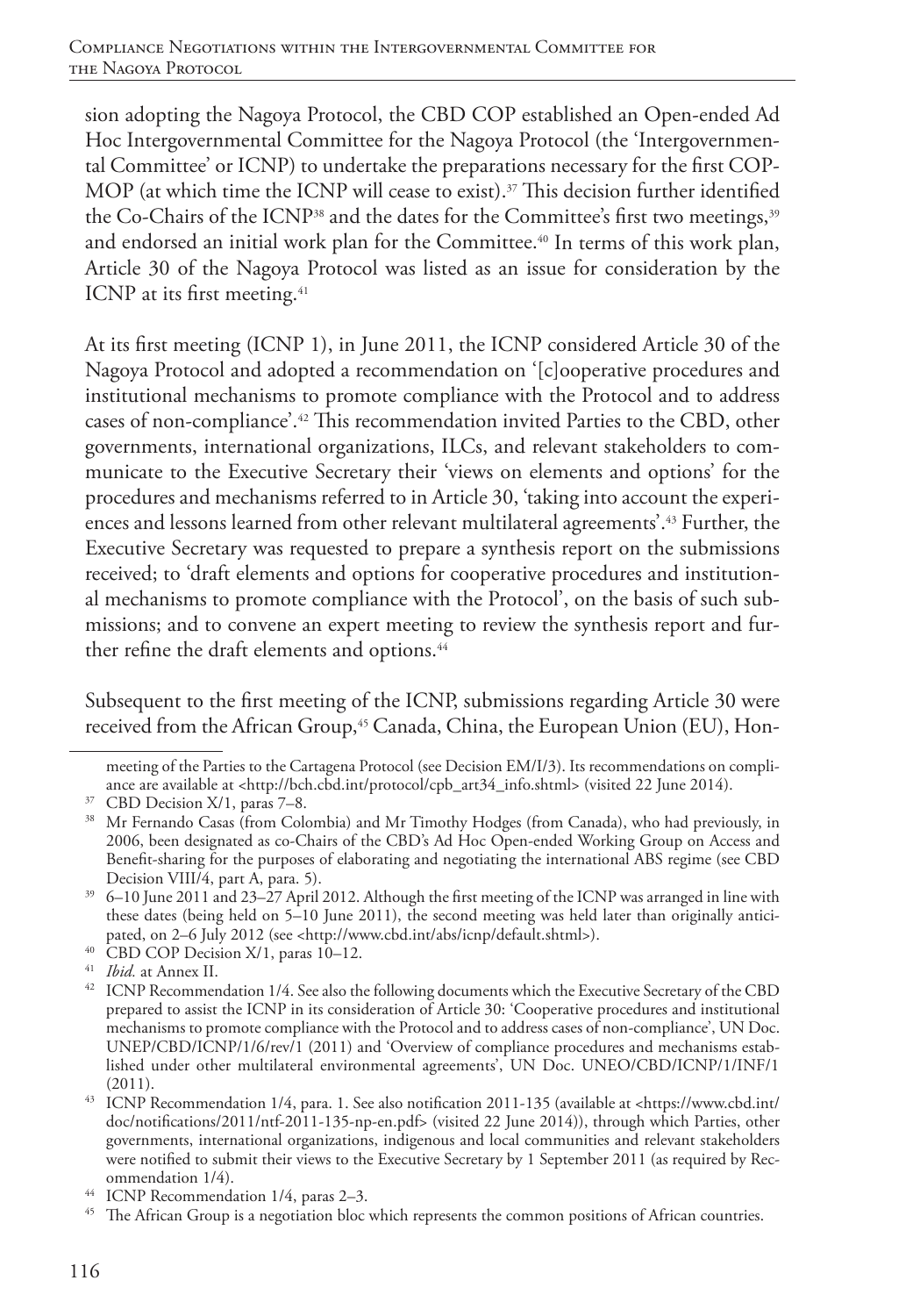duras, India, Japan, Mexico, the Philippines, the Republic of Korea, Thailand and Switzerland; as well as the Assembly of First Nations,<sup>46</sup> the International Union for the Conservation of Nature (IUCN)<sup>47</sup> and the Russian Association of Indigenous Peoples of the North (Rapion).<sup>48, 49</sup> In line with the ICNP's recommendation, a synthesis of views and possible draft elements and options was then prepared by the Executive Secretary,50 and an expert meeting to review this document was convened in February 2012. The report of this meeting<sup>51</sup> was considered in July 2012 at the second meeting of the ICNP (ICNP 2), which adopted a recommendation including draft cooperative procedures and institutional mechanisms on compliance as the basis for future consideration of Article 30.52

In October 2012, CBD COP 11 decided to reconvene the ICNP for a third meeting to address outstanding issues in its work plan, and forwarded the draft cooperative procedures and institutional mechanisms on compliance (as produced by ICNP 2) to this meeting.53 The ICNP's third meeting (ICNP 3) was held in February 2014, and adopted a further recommendation on compliance.<sup>54</sup>

### **3.3 Progress at ICNP 3**

The version of the draft compliance procedures and mechanisms that was crafted at ICNP 2 was heavily bracketed, leaving many aspects of the Protocol's compliance regime for future negotiation. In the plenary of ICNP 3, the Chair invited general remarks on compliance and established a contact group on this issue. The goal of the contact group was to remove as many brackets as possible, so as to produce a text that is ready for further negotiation and (hopefully) approval at the Nagoya Protocol's first COP-MOP. Although the contact group's negotiations continued into the late hours in a crowded room, they were, for the most part, conducted in a spirit of cooperation. At the beginning of the session, the group's co-Chair announced that no new brackets or new text should be added to the document and that easily removable brackets (what the co-Chair described as 'low-hanging fruits') should be removed whenever possible. The discussion below provides an overview of the current draft compliance procedures and mechanisms (as annexed to ICNP Recommen-

<sup>46</sup> The Assembly of First Nations is a national organization, established by the chiefs of the Indian First Nations in Canada to protect and advance their peoples (see <http://www.afn.ca/>).

<sup>&</sup>lt;sup>47</sup> The IUCN is a global environmental organization, the mission of which is to 'influence, encourage and assist societies throughout the world to conserve the integrity and diversity of nature and to ensure that any use of natural resources is equitable and ecologically sustainable' (see <http://www.iucn.org/>).

<sup>48</sup> Rapion is an umbrella organization, which represents (and seeks to protect the rights of) 41 groups of indigenous peoples (see <http://www.rapion.info/>).

<sup>49</sup> These submissions can be accessed at <http://www.cbd.int/ans/submissions-compliance/>. 50 See UN Doc. UNEP/CBD/ABS/EM-COMP/1/2 (2012).

<sup>&</sup>lt;sup>51</sup> See UN Doc. UNEP/CBD/ICNP/2/12 (2012).<br><sup>52</sup> ICNP Recommendation 2/7.

<sup>53</sup> CBD COP Decision XI/1, Part F and Annex IV.

<sup>&</sup>lt;sup>54</sup> ICNP Recommendation 3/6.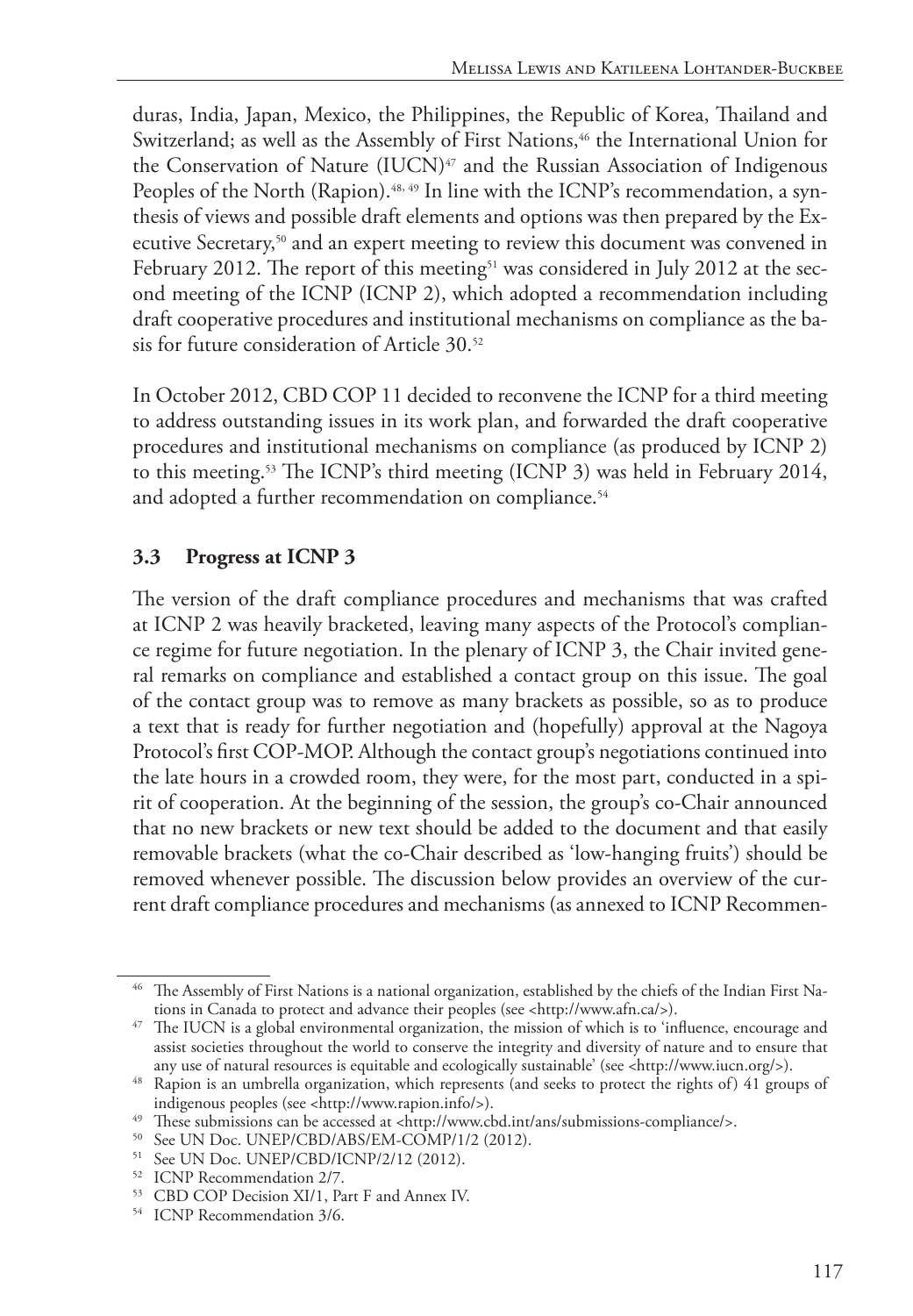dation 3/6), describes the primary points of dispute that have arisen in the negotiation thereof,<sup>55</sup> and highlights the progress achieved at ICNP 3.

### **3.3.1 Objectives, nature and underlying principles**

As is already established in Article 30 of the Nagoya Protocol, the objectives of the compliance procedures and mechanisms will be to promote compliance with the Protocol's provisions and to address cases of non-compliance (including through provisions to offer advice or assistance, where appropriate).<sup>56</sup>

At ICNP 2, negotiators had been unable to reach agreement on the nature of, or the principles underlying, the compliance procedures and mechanisms. There had, for instance, been divergence on whether the procedures and mechanisms should be described as legally binding or legally non-binding, and whether their operation should be guided by the principle of common but differentiated responsibility.<sup>57</sup> At ICNP 3, however, the contact group encountered no fundamental difficulties with this part of the text, and was able to rid this section of all brackets. The text now states that the procedures and mechanisms shall be 'non-adversarial, cooperative, simple, expeditious, advisory, facilitative, flexible and cost-effective';58 and that they shall be guided by the principles of 'fairness, due process, rule of law, non-discrimination, transparency, accountability, predictability, good faith and effectiveness'.<sup>59</sup> Although no explicit mention is made of the principle of common but differentiated responsibility, the text does provide for particular attention to be given to the special needs of

<sup>&</sup>lt;sup>55</sup> Note that not all interventions in respect of each point have been described in the text below.

<sup>56</sup> The procedures and mechanisms shall also be separate from, and without prejudice to, the dispute settlement procedures and mechanisms provided for in Article 27 of the CBD. ICNP Recommendation 3/6, Annex, Part A, para. 1.

<sup>&</sup>lt;sup>57</sup> See bracketed text in ICNP Recommendation 2/7. The principle of common but differentiated responsibility provides that, although all states are responsible for environmental protection and addressing environmental degradation, this responsibility is not borne equally by all states. See principle 7 of the Rio Declaration (UN Declaration on Environment and Development, Rio de Janeiro, 14 June 1992, UN Doc. A/CONF.151/5/Rev.1 (1992), 31 *International Legal Materials* (1992) 876), which provides:

<sup>[</sup>i]n view of the different contributions to global environmental degradation, States have common but differentiated responsibilities. The developed countries acknowledge the responsibility that they bear in the international pursuit of sustainable development in view of the pressures their societies place on the global environment and of the technologies and financial resources they command.

On the principle generally, see also Tuula Kolari (Honkonen), 'The Principle of Common but Differentiated Responsibility in Multilateral Environmental Agreements' in Tuula Kolari (Honkonen) and Ed Couzens (eds), *International Environmental Law-making and Diplomacy Review 2007* (University of Joensuu – UNEP Course Series 7, 2008) 21–54.

<sup>58</sup> ICNP Recommendation 3/6, Annex, Part A, para. 2. Bracketed terms deleted from this paragraph were: 'non-judicial', 'preventive', 'voluntary', 'positive', 'legally binding', and 'legally non-binding' (compare to ICNP Recommendation 2/7).

ICNP Recommendation 3/6, Part A, para. 3. Bracketed wording deleted from this paragraph included: 'flexibility', 'non-confrontation', 'consistency', 'supportiveness', 'expeditiousness', 'recognizing the common but differentiated responsibilities of Parties', and 'recognizing that all obligations apply equally to all Parties' (compare to ICNP Recommendation 2/7).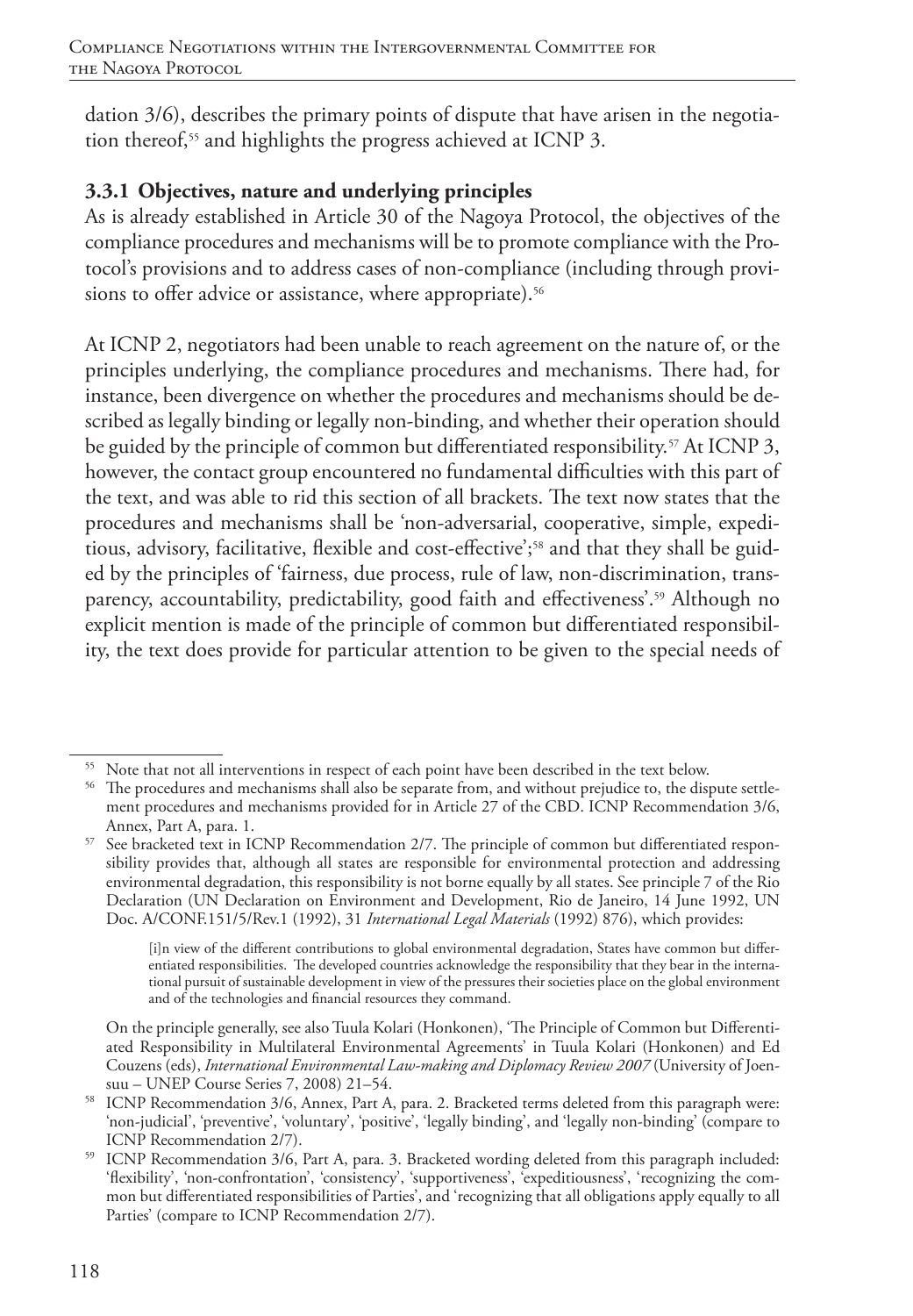developing country Parties<sup>60</sup> and Parties with economies in transition, taking into consideration the difficulties that such Parties face in implementing the Protocol.<sup>61</sup>

### **3.3.2 Institutional mechanisms**

The draft procedures and mechanisms' provisions on institutional mechanisms provide for the establishment of a Compliance Committee<sup>62</sup> and address a range of issues concerning the composition and operation of this Committee. At ICNP 2, negotiators had managed to agree on provisions regarding such issues as the frequency of Committee meetings, $63$  the servicing of Committee meetings by the Secretariat,  $64$ the development of rules of procedure,<sup>65</sup> and requirements for the election of the Committee's Chair and Vice Chair.<sup>66</sup> Other provisions, however, remained heavily bracketed, thus requiring attention at ICNP 3.

One particularly contentious issue has been the composition of the Compliance Committee. Although negotiators at ICNP 2 had been able to agree that the Committee shall include 15 members nominated by Parties (on the basis of three members endorsed by each of the five regional groups of the United Nations), $\sigma$  the issue of ILC representation has been a long standing point of divergence, which continued to impede progress at ICNP 3.

In the meeting's plenary, the EU expressed its willingness to explore ways to involve ILCs in a future compliance mechanism, given the fact that the Protocol directly addresses ILCs. This sentiment was supported by Norway, which highlighted that ILCs have an important role in the building of the compliance mechanism and that the mechanism should make use of their expertise, with some kind of ILC representation on the Compliance Committee. The International Indigenous Forum on Biodiversity (IIFB)<sup>68</sup> supported these interventions and further proposed that the Committee should include one ILC representative from each UN region, and that regional

<sup>&</sup>lt;sup>60</sup> Particularly least developed countries and small island developing states.

<sup>&</sup>lt;sup>61</sup> ICNP Recommendation 3/6, Annex, Part A, para. 3. As explained in Part 3.3.6 below, this is also a factor that must be taken into account by the Compliance Committee when selecting appropriate response

measures.<br><sup>62</sup> *Ibid*. at Part B, para. 1.

<sup>&</sup>lt;sup>63</sup> At least one meeting in each intersessional period, although at ICNP 3 it was agreed that additional meetings may be held subject to the availability financial resources (ICNP Recommendation 2/7, Annex, Part B, para. 6, read with ICNP Recommendation 3/6).

<sup>&</sup>lt;sup>64</sup> ICNP Recommendation 2/7, Part B, para. 11.

<sup>&</sup>lt;sup>65</sup> The Committee is required to develop its rules of procedure and submit these to the COP-MOP for its consideration and approval (ibid.at Part B, para. 7).

<sup>&</sup>lt;sup>66</sup> The Committee is required to elect a Chair and a Vice-Chair, who will rotate amongst the five UN regional groups (*ibid*. at Part B, para. 8).

<sup>67</sup> *Ibid*. at Part B, para 2. See also paras 3 (on nomination of alternate members) and 4 (requiring that Committee members have 'recognized competence, including technical, legal or scientific expertise in the fields covered by the Protocol, such as genetic resources and traditional knowledge assiciated with genetic resources').

<sup>&</sup>lt;sup>68</sup> The IIFB is a collection of representatives from indigenous governments, indigenous NGOs etc., which assists to coordinate indigenous strategies at international environmental meetings, with a particular emphasis on the CBD. See <http://iifb.indigenousportal.com/>.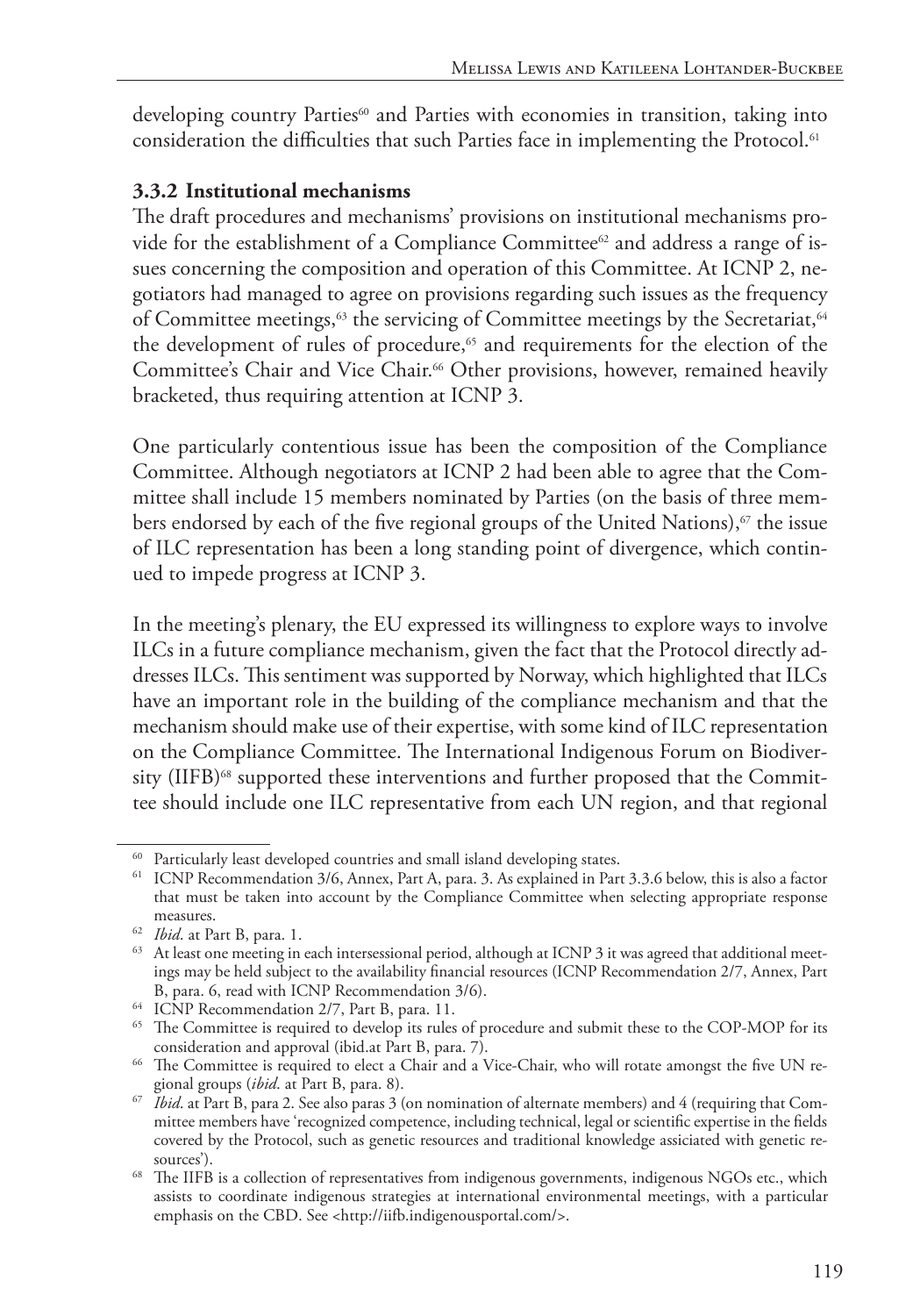advisory committees should be established, which could receive submissions independently from national authorities and could be summoned for hearings before the Compliance Committee.

Moving to the contact group, the options discussed for ILC involvement in the functioning of the Nagoya Protocol's Compliance Committee included:

- non-voting member(s);
- full member(s):
- observer(s): and
- ability to initiate compliance proceedings through a broad Secretariat trigger.

In the discussions, both Malaysia and the EU highlighted that, seeing as the Nagoya Protocol contains provisions on ILCs, they should be involved in the compliance mechanism. Uganda (on behalf of the African Group) supported the representation of ILCs in the Committee, and suggested that there could be ILC members who are additional to the 15 members already agreed upon, but that (if full members) ILC representatives should have the endorsement of Parties/regions. Both Uganda and Brazil additionally felt that ILCs could be appointed as observers. On this point, the ILC representatives suggested that seven observers might be sufficient, but that there should also be at least one permanent ILC advisor on the Committee. Norway advocated the appointment of ILC representatives as Committee members, and Peru was of the opinion that there should be an odd number of committee members (because an even number might be problematic when it comes to voting) and that two ILC members could thus be sufficient. Another option proposed by Peru was that ILCs could be non-voting Committee members. Ukraine raised the concern that the suggested additional ILC members could affect the balanced regional base of the Committee. As a compromise, the EU suggested a wide Secretariat trigger, which would allow compliance cases to be submitted by ILCs. Some delegates were ready to consider this option. Some negotiators further highlighted that the various UN regions would be free to choose an ILC representative as one of their three Committee members (of course, this possibility already exists under the agreed text, and the point thus failed to add any new options to the discussion).

Ultimately, negotiators were unable to reach consensus on ILC involvement in the functioning of the Compliance Committee, and the text on this issue remains bracketed.69 This result did not come as a surprise to many negotiators, who had expected such a conclusion from the outset, given the contentious nature of ILC involvement. There were, however, several other issues regarding institutional mechanisms that were resolved at ICNP 3. These included the term for membership of the Com-

<sup>69</sup> See ICNP Recommendation 3/6, Annex, Part B, para. 2.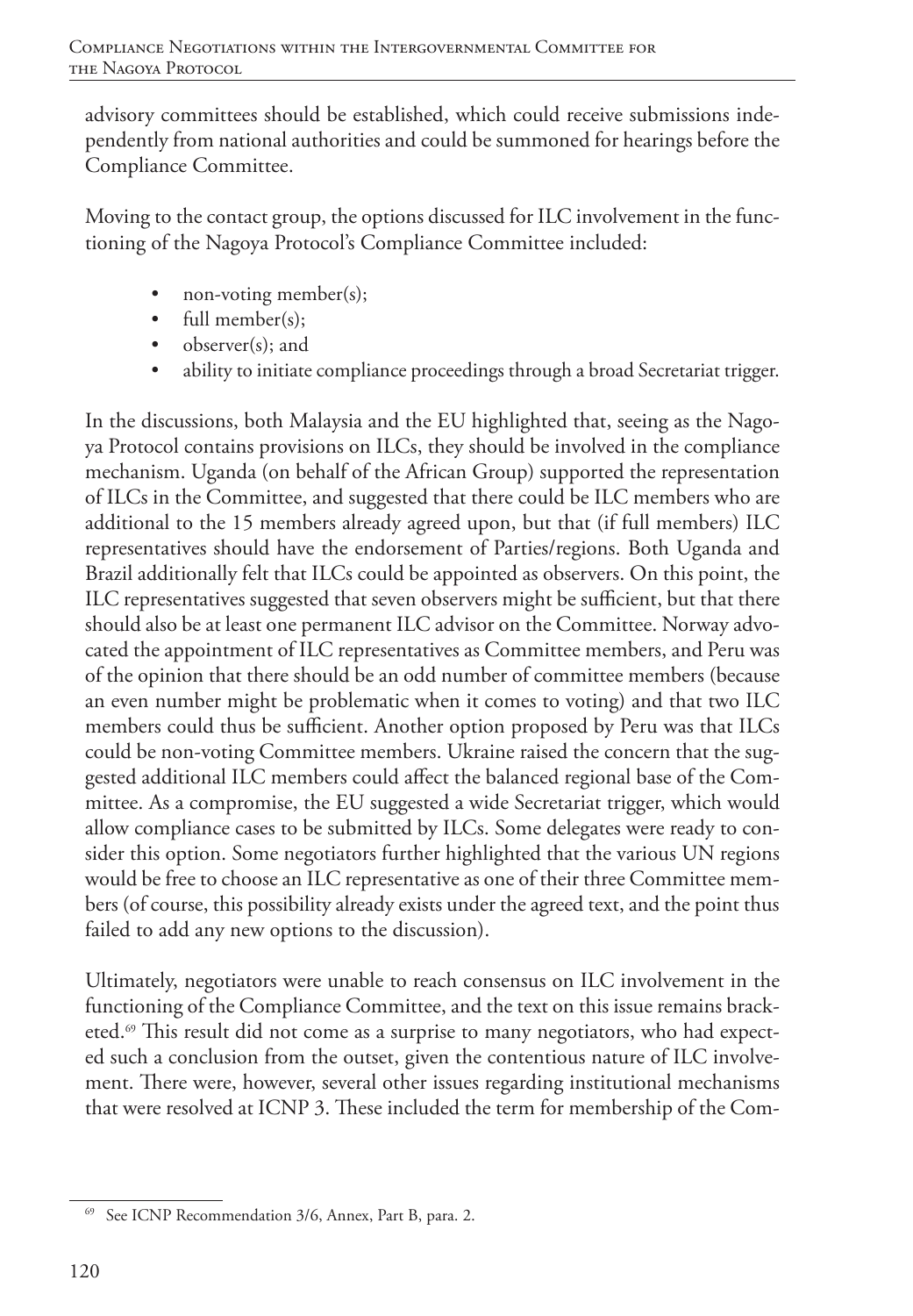mittee (four years for a full term) and the maximum number of consecutive terms for which a member can remain on the Committee (two).70

Another issue on which negotiators were eventually able to agree was the capacity in which members will serve on the Committee. Although some countries (such as Canada) were of the opinion that Committee members should serve as representatives of Parties, the majority of negotiators thought that members should serve in their personal (individual) capacities. Finally, Uganda suggested a compromise text, in which the members 'serve objectively, in the best interests of the Protocol and in their individual expert capacity'. Other negotiators supported this text, and the brackets were lifted.71 This approach is quite common for MEA compliance mechanisms, the members of which often serve objectively and in their 'personal' or 'individual' capacities.<sup>72</sup>

The question of whether meetings of the Compliance Committee should be open to the public was not resolved at ICNP 2. However, at ICNP 3, negotiators agreed that meetings will be open, unless the Committee decides otherwise; and that, when the Committee is dealing with individual cases of Parties whose compliance is under consideration, meetings will be open to Parties but closed to the public, unless the Party whose compliance is at issue agrees otherwise.73 Negotiators further agreed that two-thirds of the members of the Committee shall constitute a quorum,<sup>74</sup> but were unable to reach agreement on whether the Committee's decisions shall be made by consensus only, or whether decisions may be put to a vote (and adopted by qualified majority) when consensus fails. The text on this issue thus remains bracketed.75 Whether compliance-related decisions can be made through voting is often a contentious point in the development of MEA compliance regimes. For instance, the Parties to the Cartagena Protocol have yet to reach agreement on this issue, with the result that the rules of procedure for the Protocol's Compliance Committee (which were adopted in 2005) still contain bracketed text on voting.<sup>76</sup>

#### **3.3.3 Functions of the Committee**

At ICNP 3, a bracketed list of functions of the Compliance Committee was deleted in favour of a general provision that the Committee 'shall, with a view to promoting compliance with the provisions of the Protocol and addressing cases of non-compliance, perform the functions under these procedures and any other functions assigned to it by the COP-MOP'.<sup>77</sup> Further, brackets were lifted from text concerning

<sup>70</sup> *Ibid*. at Part B, para. 5.

<sup>71</sup> *Ibid*. at Part B, para. 4.

<sup>72</sup> See, for instance, Cartagena Protocol Decision BS-I/7, Annex, Part II, para. 3; ITPGRFA Resolution 2/2011, Annex, Part III, para. 3; Kyoto Protocol Decision 27/CMP.1, Annex, Part II, para. 6.

<sup>73</sup> ICNP Recommendation 3/6, Annex, Part B, para. 10, read with para. 10 *bis.* The benefit of open meetings is, of course, that this will enhance the transparency of the Committee's work.

<sup>74</sup> *Ibid* at Part B, para. 9.

<sup>75</sup> See *ibid.* at Part B, para. 9 *bis*.

<sup>76</sup> See Cartagena Protocol Decision BS-II/1, Annex, rule 18.

<sup>77</sup> ICNP Recommendation 3/6, Annex, Part C, para. 1. See, however, 'footnote 12', which indicates that there are certain functions which may still need to be addressed, depending on how section D, para. 10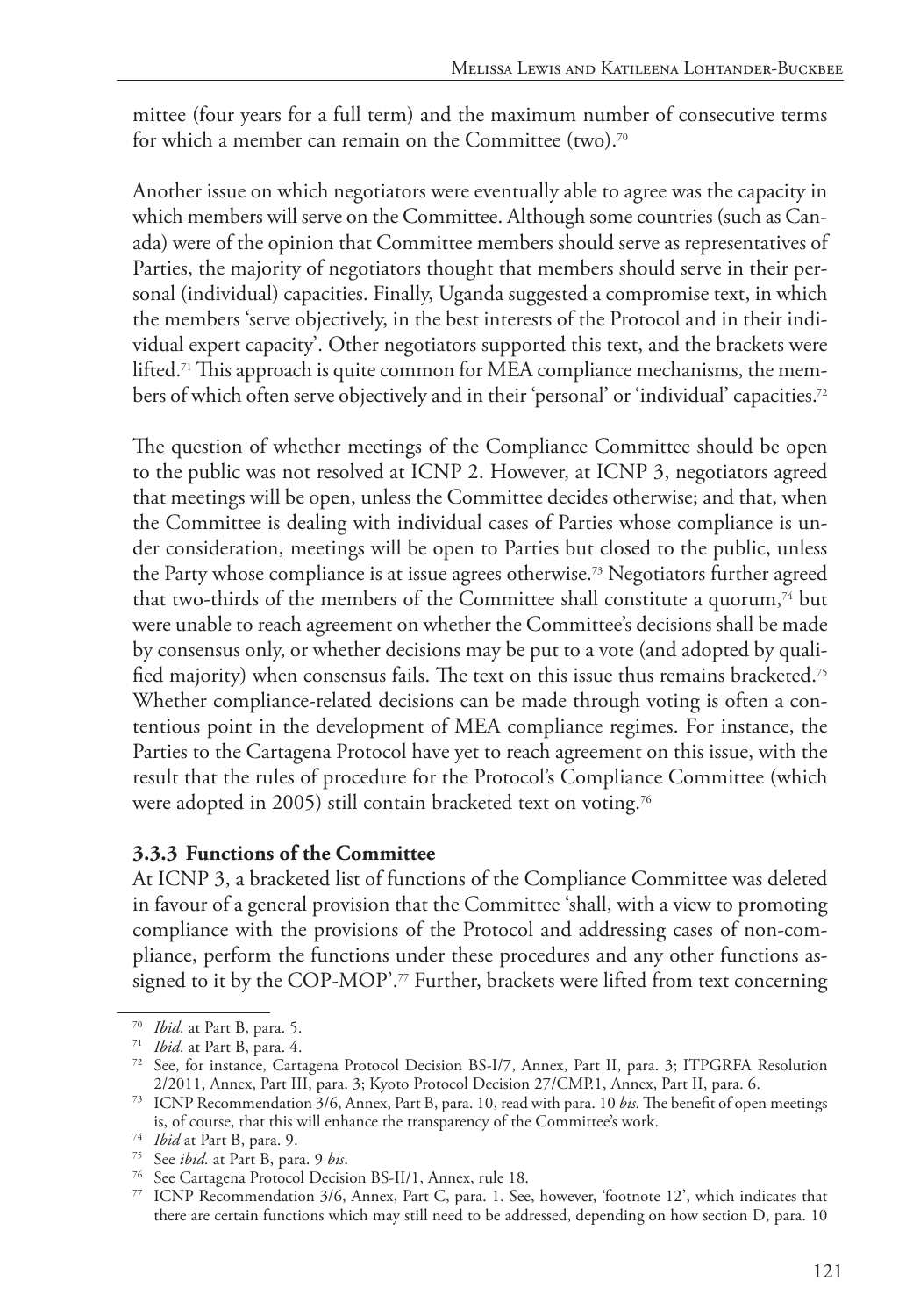consultation by the Committee with compliance committees of other agreements, and the submission of reports by the Committee to meetings of the COP-MOP for consideration and appropriate action.78

Despite this progress in cleaning the text, there were intense debates within the ICNP 3 compliance contact group concerning whether it is appropriate for the Nagoya Protocol's compliance mechanism to address compliance by Parties only. According to some negotiators (for instance, those representing Canada, the EU and Japan), the focus of the mechanism provided for in Article 30 of the Protocol must be the compliance of Parties alone. However, others (such as the African Group) have argued that the Committee should also focus on non-compliance by individuals with national ABS laws and the mutually agreed terms subject to which access is granted. Within the contact group, Canada and Uganda were particularly vocal on this issue. Canada suggested that the following (new) paragraph be added to the text on 'Functions of the Committee': 'The Committee shall not consider any questions concerning the interpretation of, implementation of, or compliance with mutually agreed terms and or compliance with national law as such, unless those terms or laws entail cases of non-compliance with the Protocol'.79 Clearly, such a provision would keep the focus on the Parties to the Nagoya Protocol and their compliance with the Protocol's provisions.<sup>80</sup> In response, Uganda wanted the text added by Canada to continue as follows: '… or non-compliance arising from failure to put in place national law by developing countries to the Protocol due to lack of capacity and resources'.<sup>81</sup> Uganda added an additional new paragraph, which provides that '[t]he Committee shall not consider any questions or complaints related to the conservation, exploration, collection, characterization, evaluation and documentation of plant genetic resources'.<sup>82</sup> These two additions were bracketed, as was the addition made by Canada. Although Uganda's first addition was clearly motivated by concerns (frequently expressed during the negotiations) that developing countries not be penalized under the compliance mechanism for failing to take measures for which they lack the capacity/resources, the purpose of Uganda's second addition, and its relevance to the overall document, remain unclear (at least to the authors of the present paper).

#### **3.3.4 Procedures**

Part D of the draft compliance procedures and mechanisms defines who may 'trigger' compliance procedures by making submissions to the Compliance Committee, and describes the procedures to be followed by the Secretariat, the Party/entity mak-

is resolved (note, though, that the reference to para. 10 is an error, and that 'footnote 12' is meant to refer to para. 9, which addresses the questions of compliance that may be examined by the Committee). 78 *Ibid*. at Part C, paras 2–3.

<sup>79</sup> See *ibid*. at Part C, para. 4.

<sup>80</sup> Several countries (such as Malaysia) did not support this wording, and Peru suggested a sentence according to which '[t]he committee shall not consider MAT and national law as such', but this was not agreed

upon.<br><sup>81</sup> ICNP Recommendation 3/6, Annex, Part C, para. 4.

<sup>82</sup> *Ibid*. at Part C, para. 5.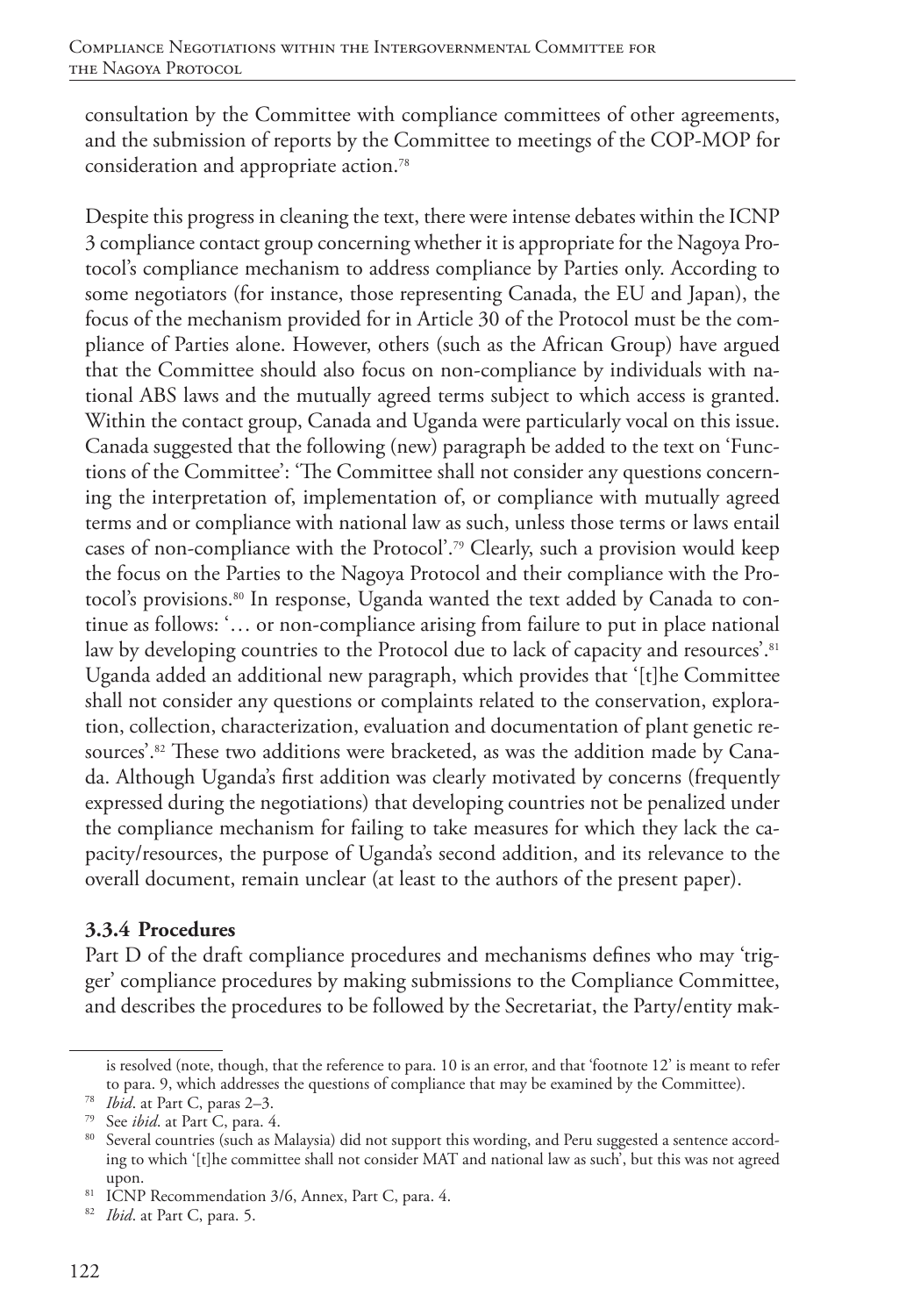ing the submission, the Party in respect of which the submission is made, and the Committee itself<sup>83</sup>

By the end of ICNP 3, it had been agreed that the Nagoya Protocol's compliance procedures can be triggered by any Party with respect to itself, any Party with respect to another Party,<sup>84</sup> and the COP-MOP.<sup>85</sup> On the other hand, negotiators were unable to agree on a broad Secretariat trigger, or on whether the Committee may receive submissions directly from members of the public or ILCs. As explained above (under 'Institutional mechanisms'), the debate on ILC involvement in the functioning of the Compliance Committee had led the EU to suggest a wide Secretariat trigger, which would allow the Secretariat to submit issues concerning compliance/non-compliance to the Committee on the basis of, *inter alia*, information submitted to the Secretariat by an ILC. While Norway expressed support for this suggestion, other countries (such as Egypt and India) did not approve, with India commenting that the compliance mechanisms of other treaties have demonstrated that this is not a functional solution. Canada raised the additional concern that a Secretariat trigger would place the Secretariat in a position in which it would have to make decisions about compliance. Little support was found for either a public trigger or an ILC trigger. With regard to the former, Uganda and Peru cautioned that such an approach would require a good filter, and Brazil (supported by Japan) stressed that the purpose of the Committee will be to consider the compliance of *Parties* and that a public trigger would thus be inappropriate. Negotiators were unable to reach consensus, with the result that text on the above three options (Secretariat trigger, public trigger, and ILC trigger) remains bracketed.<sup>86</sup>

A further point of dispute concerned situations in which the Committee may decide *not* to consider a submission in respect of compliance or non-compliance. The bracketed text that was forwarded to the Committee by CBD COP 11 provided that this could occur if a submission is either '*de minimis*' or 'ill-founded'.<sup>87</sup> At ICNP 3, these terms (both of which are used in decisions establishing compliance procedures for several other MEAs<sup>88</sup>) were debated, and Canada highlighted that they have different meanings in the legal sense. Peru thought that the expression 'ill-founded' was

<sup>86</sup> See *ibid*. at Part D, para. 1(d)–(f).

By the end of ICNP 2, negotiators had already agreed upon the required content of submissions, and that these must be submitted to the Secretariat, which will forward submissions to the Committee and the Party in respect of which the submission is made. This Party should submit a response and relevant information, which is also channeled to the Committee through the Secretariat (ICNP Recommendation 2/7, Annex, Part D, paras 3–7). At ICNP 3, these provisions were further clarified by removing brackets on the timeframes within which each step should be taken (see ICNP Recommendation 3/6, Annex, Part D, paras 3–6).

<sup>&</sup>lt;sup>84</sup> Bracketed text specifying that submissions can only be made where the Party making the submission is *affected by* the alleged non-compliance, and that submissions may be made in respect of *non-Parties* was deleted (see ICNP Recommendation 2/7, Annex, Part D, para. 1(b)).

<sup>85</sup> ICNP Recommendation 3/6, Annex, Part D, para. 1(a)–(c).

<sup>&</sup>lt;sup>87</sup> CBD Decision XI/1, Annex IV, Part D para. 8.

<sup>88</sup> See, for instance, Kyoto Protocol Decision 27/CMP.1, Annex, Part VII para. 2; Cartagena Protocol Decision BS-I/7, Annex, Part IV, para. 1; ITPGRFA Resolution 2/2011, Annex, Part VI, para. 7.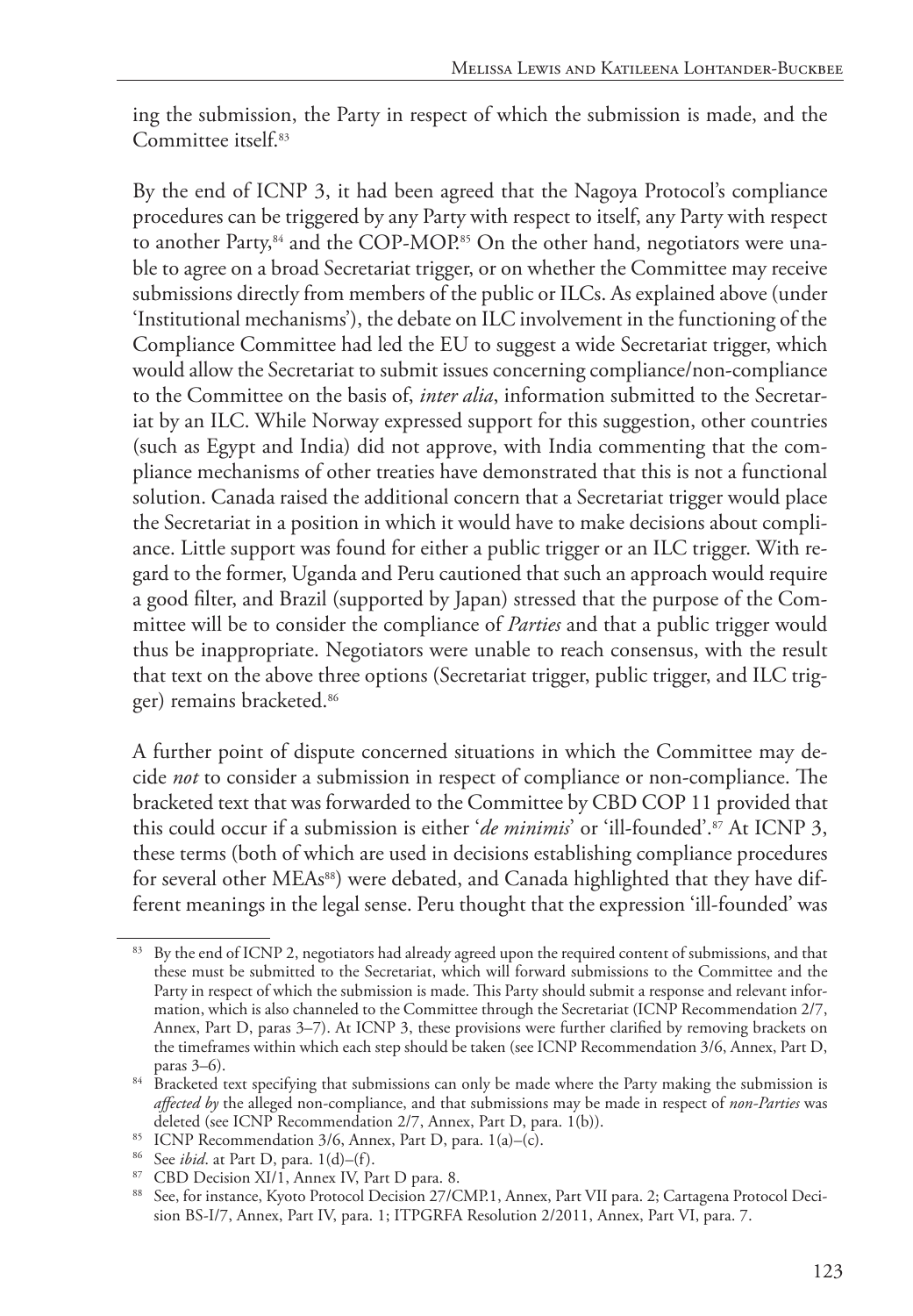problematic, and the EU suggested that 'manifestly ill-founded' might be more appropriate. Uganda, while acknowledging that this suggestion was an improvement, still considered 'ill-founded' to be inappropriate wording. Egypt wanted to add 'is anonymous' as a new ground for refusing to consider a submission, while Malaysia supported the text 'does not meet the requirements set out in paragraph 3' (i.e. the requirements prescribed for submissions on compliance/noncompliance). After lengthy discussion, all of these options were left bracketed.<sup>89</sup>

Finally, provisions on the participation of the Party or entity that makes a submission in its consideration by the Committee, and the authority of the Committee to examine questions of compliance beyond those submitted to it through the triggering mechanisms described above<sup>90</sup> also remained bracketed.<sup>91</sup>

### **3.3.5 Information for and consultation by the Committee after the triggering of the procedures**

This part of the Nagoya Protocol's draft compliance procedures and mechanisms was considerably streamlined at ICNP 3, with much of the bracketed ICNP 2 text being deleted, and brackets being lifted from most of the remaining text. The text now provides that the Committee may 'seek, receive and consider information from relevant sources';92 'seek advice from independent experts'; and 'undertake, upon invitation of the Party concerned, information gathering in the territory of that Party'.93 The only bracketed wording that remains in this part of the document relates to whether 'relevant sources' includes ILCs.94

### **3.3.6 Measures to promote compliance and address cases of non-compliance**

The draft compliance procedures and mechanisms describe the measures that the Nagoya Protocol's Compliance Committee and COP-MOP are authorized to take to promote compliance and to respond to cases of non-compliance, as well as the factors that must be taken into account when selecting appropriate measures. Such measures and factors are clearly central to the effectiveness of any treaty compliance mechanism, and their negotiation is thus invariably one of the more challenging aspects of developing an MEA's compliance procedures.

At ICNP 3, the compliance contact group managed to delete, or to remove brackets from, much of the text on compliance measures, resulting in a far cleaner and shorter text than that which had been presented to CBD COP 11. It was agreed that the Compliance Committee will have the mandate not only to make recommendations

<sup>89</sup> ICNP Recommendation 3/6, Annex, Part D, para. 7.

<sup>&</sup>lt;sup>90</sup> Such questions may arise from Parties' national reports, or from other relevant information that becomes available to the Committee (for instance, information from the public or ILCs).

<sup>91</sup> ICNP Recommendation 3/6, Annex, Part D, paras 8-9.

<sup>92</sup> The reliability of such information must be ensured (*ibid*. at Part E, para. 1).

<sup>93</sup> *Ibid*. at Part E, paras 1–3.

<sup>94</sup> See *ibid*. at Part E, para. 1.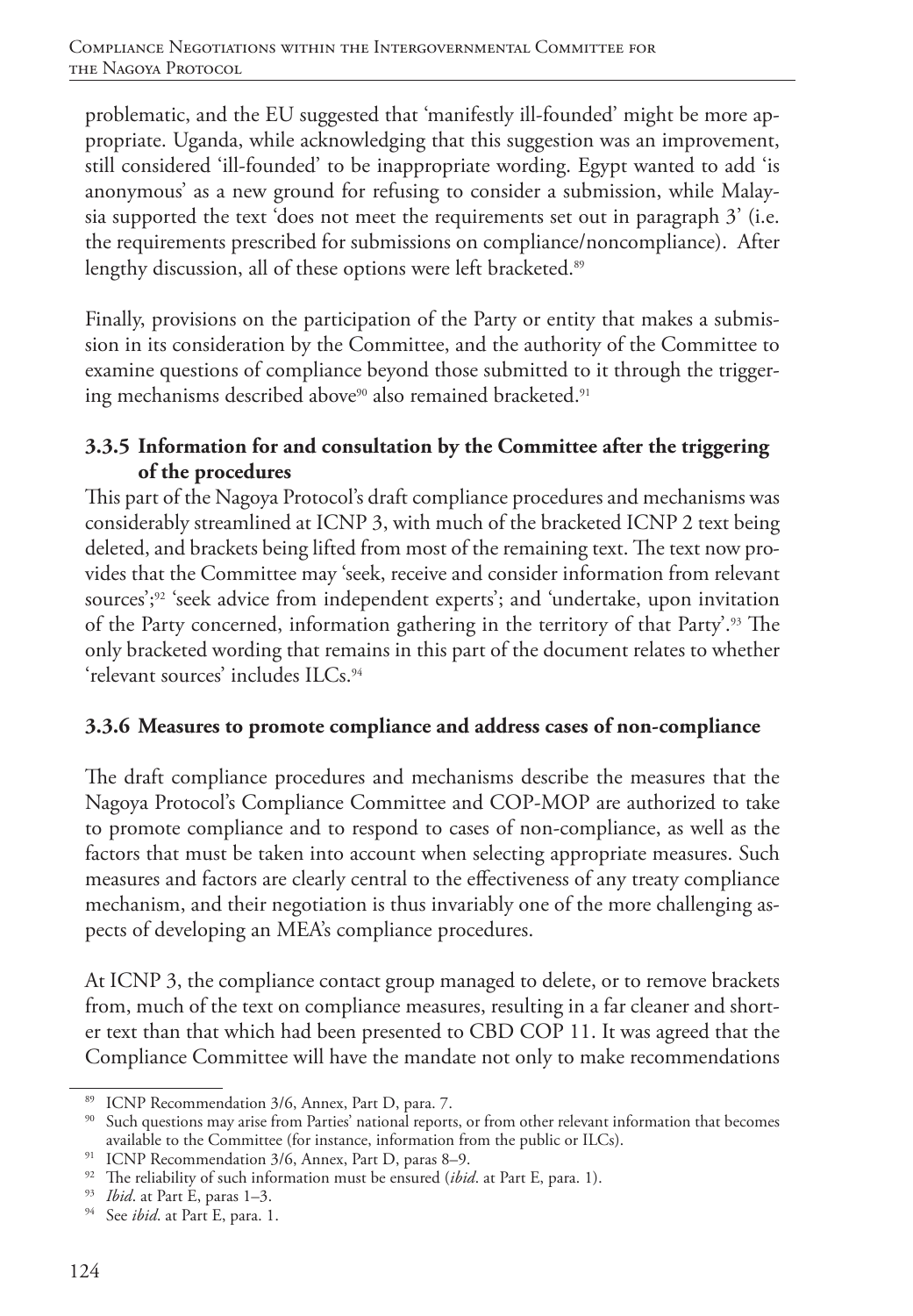to the COP-MOP, but also to offer advice or facilitate assistance to the Party whose compliance is at issue (the 'Party concerned'); request or assist the Party concerned to develop a compliance action plan; and invite the Party concerned to submit progress reports on its efforts to comply with the Protocol.95 Upon the recommendation of the Committee, these measures may also be taken by the COP-MOP, which may additionally facilitate 'access to financial and technical assistance, technology transfer, training and other capacity building measures' (due to a reluctance of some negotiators to undertake financial commitments, it has not yet been agreed whether the COP-MOP may *provide* such assistance<sup>96</sup>); or '[i]ssue a written caution, statement of concern or a declaration of non-compliance to the Party concerned'.<sup>97</sup>

The most contentious point regarding response measures has been whether the COP-MOP may take coercive measures that are more severe than a caution in response to non-compliance. In the ICNP 3 plenary, the African Group highlighted the need for punitive measures when non-compliance is repetitive, commenting that, in such instances, mere reminders of non-compliance would be a 'big joke'; and the EU commented that the compliance mechanism should be balanced in terms of both facilitative and stronger measures. However, other countries (such as Japan) expressed their opposition to all forms of sanctions. In the compliance contact group, delegates were able to delete much of the bracketed text on specific types of sanctions (such as the publication of cases of non-compliance and the application of financial penalties or trade sanctions). However, bracketed provisions on the suspension of specific rights and privileges, and on the imposition of 'appropriate measures' in cases of grave or repeated non-compliance, remain in the text for future negotiation.<sup>98</sup>

In sum, the ICNP has thus far agreed that, while the Compliance Committee may take *limited* measures to facilitate compliance, the mandate to assist with financial matters/capacity-building and to impose any kind of sanction as a response to noncompliance will lie exclusively with the COP-MOP. Whether permissible punitive measures will include anything other than the issuance of a written caution/statement of concern/declaration of non-compliance remains to be decided. It has further been agreed that, when considering measures to promote compliance and address cases of non-compliance, the Compliance Committee shall take into account '[t]he capacity of the Party concerned to comply'; '[t]he special needs of developing country Parties, in particular the least developed countries and small island developing States amongst them, and Parties with economies in transition'; and '[s]uch factors as the cause, type, degree and frequency of non-compliance'.99 Negotiators have

<sup>95</sup> *Ibid*. at Part F, para. 2.

<sup>96</sup> *Ibid.* at Part F, para. 2(*bis)*(b). The compliance procedures of several MEAs specify that the MEA's governing body may indeed provide such assistance (see, for instance, Kyoto Protocol Decision 27/CMP.1, Annex, Part XIV; Cartagena Protocol Decision BS-I/7, Annex, Part VI, para. 2(a); ITPGRFA Resolution

<sup>&</sup>lt;sup>97</sup> ICNP Recommendation  $3/6$ , Annex, Part F, para. 2(*bis*)(a)–(c).

<sup>98</sup> *Ibid*. at Part F, paras 2(e) and (d) respectively.

<sup>99</sup> *Ibid*. at Part F, para. 1.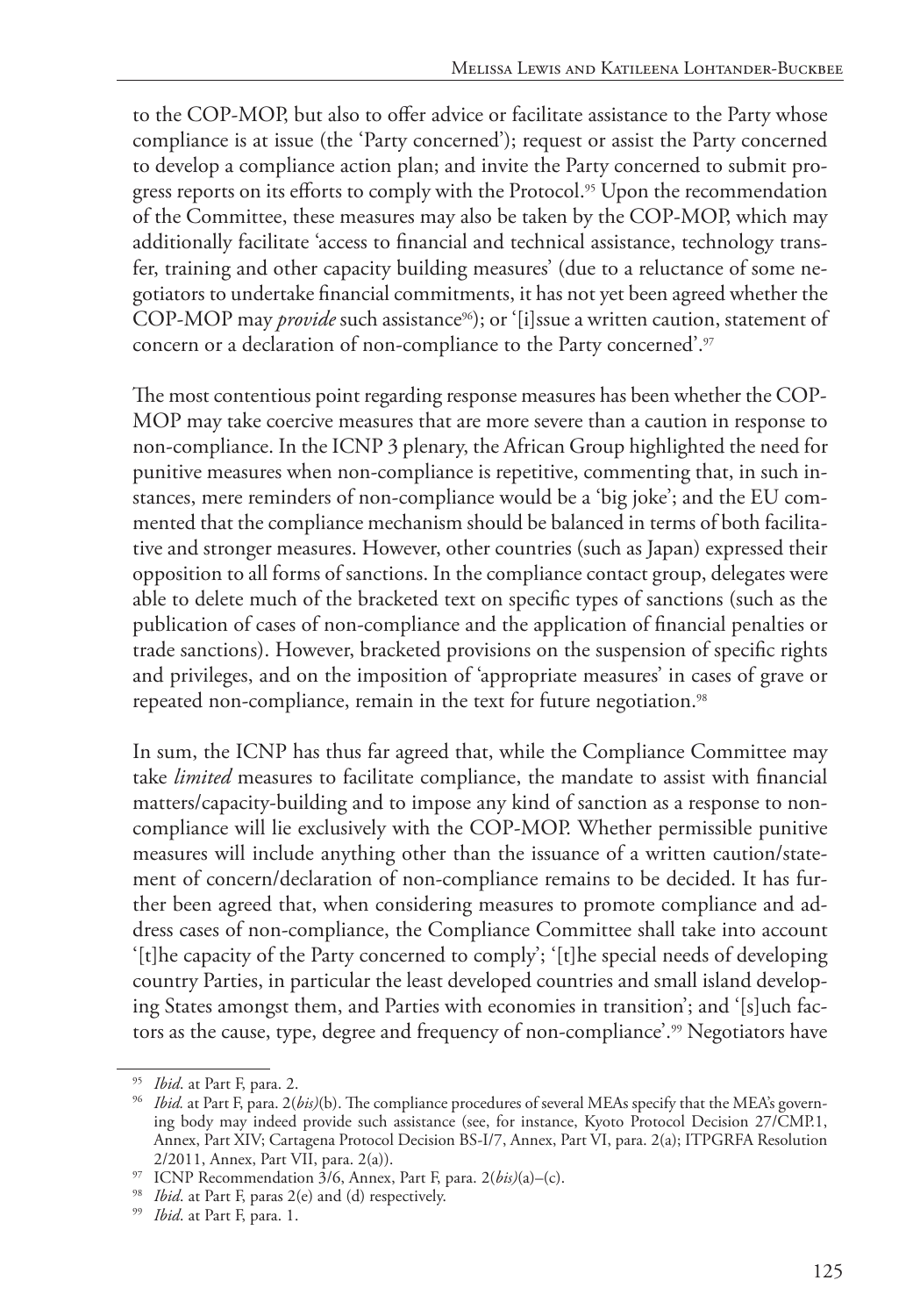thus recognized that some countries are in a better position to implement their obligations under the Nagoya Protocol than others, that there are different causes of noncompliance, and that both of these factors have a bearing on appropriate response measures. It is, however, interesting that the current draft compliance procedures and mechanisms require such factors to be considered by the Compliance Committee, but not by the COP-MOP. The factors would surely be relevant when determining whether to facilitate 'access to financial and technical assistance, technology transfer, training and other capacity building measures' and whether to impose coercive measures. Given that both of these measures will fall exclusively within the mandate of the COP-MOP, it seems appropriate that the COP-MOP, and not only the Compliance Committee, be required to consider the factors.<sup>100</sup>

#### **3.3.7 Ombudsman**

During the negotiation of the Nagoya Protocol itself, the African Group proposed that the Protocol might establish an office of an 'international access and benefitsharing ombudsperson' to support developing countries and ILCs in identifying breaches of rights, and to provide technical and legal support for the effective redress of such breaches.101 However, this provision was not included in the adopted text. In the negotiation of the Protocol's compliance regime, the African Group is again advocating for the establishment of an ABS ombudsman, and has suggested that such ombudsman could assist developing countries and ILCs in identifying instances of non-compliance and making submissions to the Compliance Committee. This provision was only briefly considered at ICNP 3, and remains in brackets.<sup>102</sup>

### **3.3.8 Review of procedures and mechanisms**

Article 31 of the Nagoya Protocol requires the Protocol's COP-MOP to evaluate the Protocol's effectiveness four years after its entry into force, and thereafter at intervals determined by the COP-MOP. At ICNP 2, it was agreed that, as part of this assessment, the COP-MOP shall review the effectiveness of the Protocol's compliance procedures and mechanisms, and take appropriate action.103 At ICNP 3, bracketed text mandating the Compliance Committee to identify the need for any additional review was deleted, with the result that the draft compliance procedures and mechanisms' text on 'Review of procedures and mechanisms' is now completely unbracketed.104

<sup>100</sup> Compare, for instance, to Cartagena Protocol Decision BS-I/7, Annex, Part VI, para. 2, which requires the Protocol's COP-MOP to consider the same factors as the Compliance Committee when deciding upon response measures.

<sup>&</sup>lt;sup>101</sup> See Art. 14 *bis* of the draft of the Nagoya Protocol that the ABS Working Group forwarded to CBD COP 10 (Report of the Third Part of the Ninth Meeting of the Ad Hoc Open-ended Working Group on Access and Benefit-sharing, UN Doc. UNEP/CBD/COP/10/5/Add.5 (2010), Annex 1). 102 ICNP Recommendation 3/6, Annex, Part F (*bis*).

<sup>&</sup>lt;sup>103</sup> ICNP Recommendation 2/7, Annex, Part G.

<sup>&</sup>lt;sup>104</sup> ICNP Recommendation 3/6, Annex, Part G.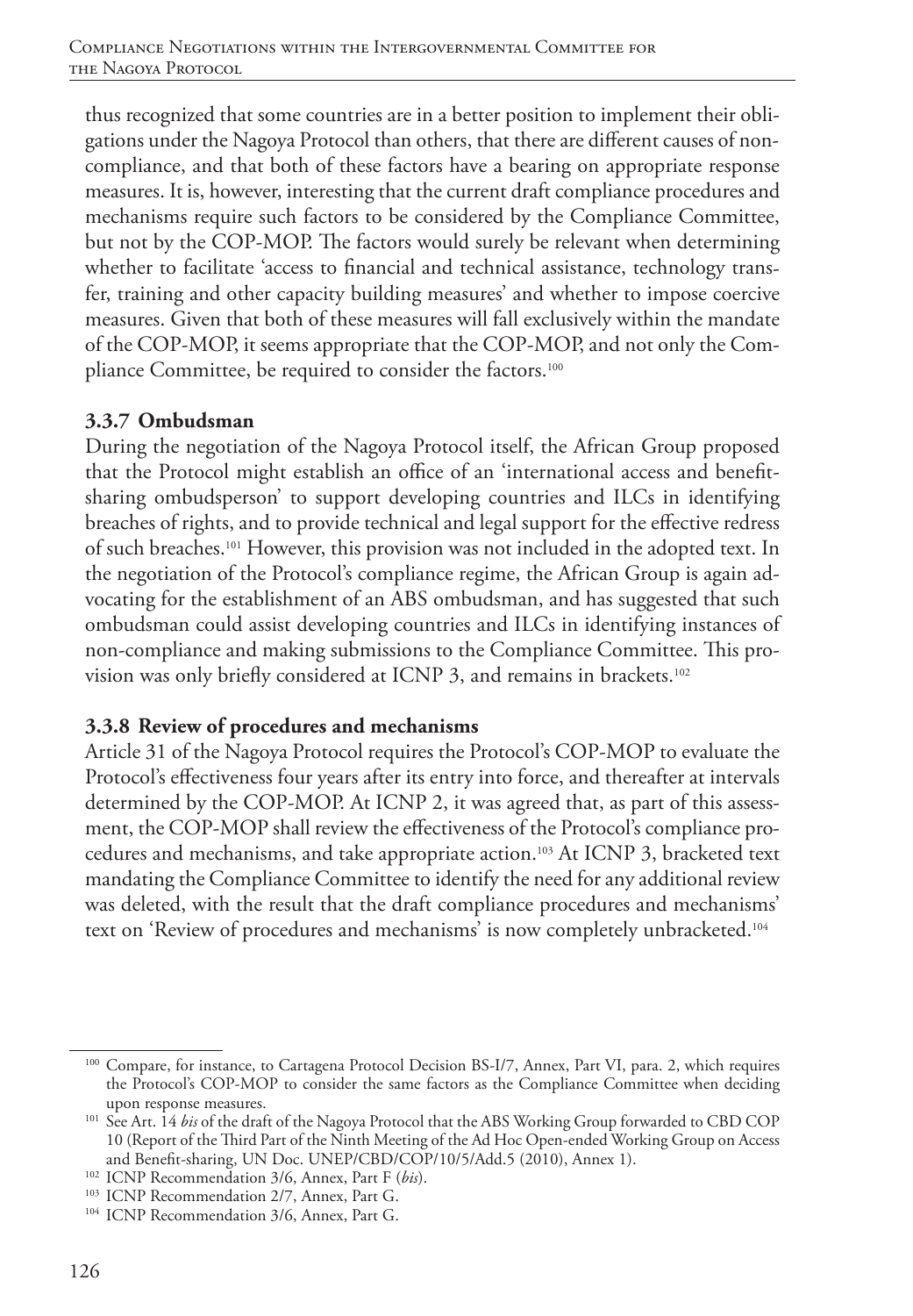# **4 Analysis of progress at ICNP 3 and suggestions regarding the future of the Nagoya Protocol's compliance negotiations**

As instructed by its co-Chair at the start of negotiations, the ICNP 3 contact group on compliance managed to pluck much of the 'low-hanging fruit', resulting in a far cleaner, more streamlined draft text on compliance procedures and mechanisms than that with which the ICNP was presented by CBD COP 11. Much of the emerging compliance framework is broadly similar to the compliance mechanisms of other MEAs (in particular, the Cartagena Protocol and the International Treaty on Plant Genetic Resources for Food and Agriculture). However, while negotiators have drawn guidance from the experiences of other treaties, they have also been cognizant of the need to develop compliance procedures and mechanisms that are tailored specifically for the Nagoya Protocol. There are thus a number of important issues on which agreement remains outstanding, some of which are quite unique when compared to other compliance negotiations. This Part of the paper provides a brief analysis of the most contentious sticking points in the Nagoya Protocol's compliance negotiations, and suggestions on how these might be addressed at the first COP-MOP or future meetings of the ICNP.

# **4.1 The role of indigenous and local communities**

During the negotiation toward the Nagoya Protocol itself, one of the most difficult issues on which to reach consensus was the extent to which the Protocol should address traditional knowledge and genetic resources held by ILCs. Now that the Protocol has been adopted and includes several commitments in respect of ILCs, it is thus hardly surprising that debate continues over the role that such communities will play in the functioning of the Protocol once it has entered into force. Indeed, the role of ILCs has arisen not only in the compliance negotiations, but also discussions regarding the development of a global multilateral benefit-sharing mechanism,<sup>105</sup> monitoring and reporting, and the ABS Clearing-House.106, 107

Such discussions are of interest insofar as they address the evolving role of non-state actors in international environmental law. The traditional view of public international law is that it only creates rights and responsibilities for *states*, and that non-state actors consequently are not the subjects of, and may not participate in, internation-

<sup>&</sup>lt;sup>105</sup> Article 10 of the Nagoya Protocol requires Parties to 'consider the need for and modalities of a global multilateral benefit-sharing mechanism to address the fair and equitable sharing of benefits derived from the utilization of genetic resources and traditional knowledge associated with genetic resources that occur in transboundary situations or for which it is not possible to grant prior informed consent'.

<sup>106</sup> In terms of Art. 14(1) of the Nagoya Protocol, information relating to ABS (particularly information that is made available by Parties concerning their implementation of the Protocol) is to be shared through an ABS Clearing-House, established under the CBD's existing Clearing-House mechanism.

<sup>&</sup>lt;sup>107</sup> IISD Reporting Services, 'ICNP 3 Highlights: Tuesday, 25 February 2014', *Earth Negotiations Bulletin*, Vol. 9 No. 614, 26 February 2014, available through <http://www.iisd.ca/enbvol/enb-background.htm>, at 2.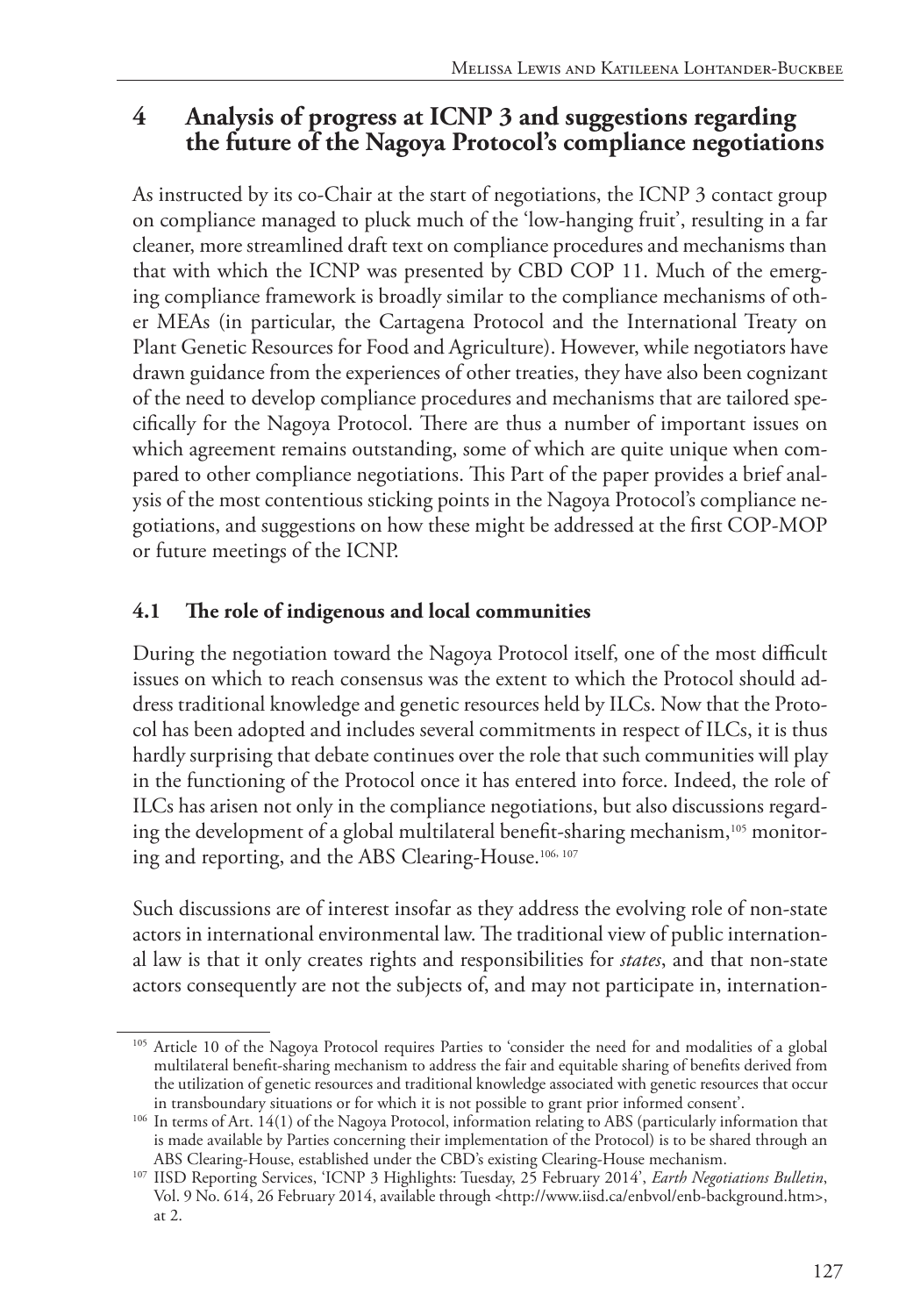al law.108 In recent decades, however, this perception has begun to change. Non-state actors (particularly non-governmental organizations (NGOs)) have played a role in the development of many of today's environmental treaties, and often contribute to the functioning thereof.109

In the context of the Nagoya Protocol specifically, the CBD COP recognized from the outset that a range of non-state actors needed to participate in the negotiation of an international regime on ABS – including ILCs, NGOs, industry, and scientific and academic institutions.110 The meetings of the CBD's ABS Working Group (which was mandated to negotiate this regime<sup>111</sup>) were thus attended by a wide variety of observers,112 and the Interregional Negotiating Group that was eventually convened to finalize a draft protocol included two representatives each from ILCs, civil society, industry, and public research groups.<sup>113</sup> In the wake of the Nagoya Protocol's adoption, non-state actors (including groups representing the interests of ILCs) continued to participate in the ICNP discussions in preparation for the Protocol's entry into force.<sup>114</sup>

Of course, participation does not equate to decision-making power. The final say regarding the text of the Nagoya Protocol belonged to states alone, as will any final decisions regarding the Protocol's compliance procedures and mechanisms. That said, the involvement of ILCs in the functioning of the Nagoya Protocol's compliance mechanism is currently supported not only by ILCs themselves, but also by numerous states. As explained above, the EU, Norway and Malaysia, for instance, have highlighted that the Nagoya Protocol contains provisions on ILCs, and that ILCs should thus play a role in the Protocol's future functioning. Indeed, the Nagoya Protocol is significantly more progressive than its parent Convention insofar as it recognizes that ILCs have rights in respect of traditional knowledge associated with genetic resources, and that ILCs may additionally hold rights in respect of genetic resources themselves. Although most of the Protocol's provisions on ABS arrangements with ILCs are phrased in weaker language than its provisions on ABS arrangements with Parties,<sup>115</sup> this is not the case with Article  $5(5)$ , which imposes a firm obligation upon

<sup>110</sup> CBD Decision VII/19, section D, operative para. 1.

<sup>&</sup>lt;sup>108</sup> David Hunter, James Salzman and Durwood Zaelke, *International Environmental Law and Policy* (3rd ed., Foundation Press, 2006) at 255.

<sup>&</sup>lt;sup>109</sup> For instance, by providing scientific advice/information to assist decision-making, providing data management services, monitoring implementation, and assisting states to implement MEAs.

<sup>111</sup> *Ibid*.

<sup>112</sup> See the reports of the various ABS Working Group meetings, available at <http://www.cbd.int/abs/reports/>.

<sup>&</sup>lt;sup>113</sup> Report of the Second Part of the Ninth Meeting of the Ad Hoc Open-ended Working Group on Access and Benefit-sharing, UN Doc. UNEP/CBD/COP/10/5/Add.4 (2010) at para. 20.

<sup>114</sup> See the reports of the various ICNP meetings, available at <http://www.cbd.int/abs/icnp/default.shtml>.

<sup>115</sup> On the sharing of benefits arising from the utilization of genetic resources, compare Art. 5(1) (requiring benefit-sharing with the Party providing the resources) with Art. 5(2) (requiring measures 'with the aim of ensuring' benefit-sharing with ILCs where genetic resources are held by ILCs 'in accordance with domestic legislation regarding the established rights' of ILCs over these genetic resources); and on prior informed consent for access to genetic resources, compare Art. 6(1) (requiring prior informed consent from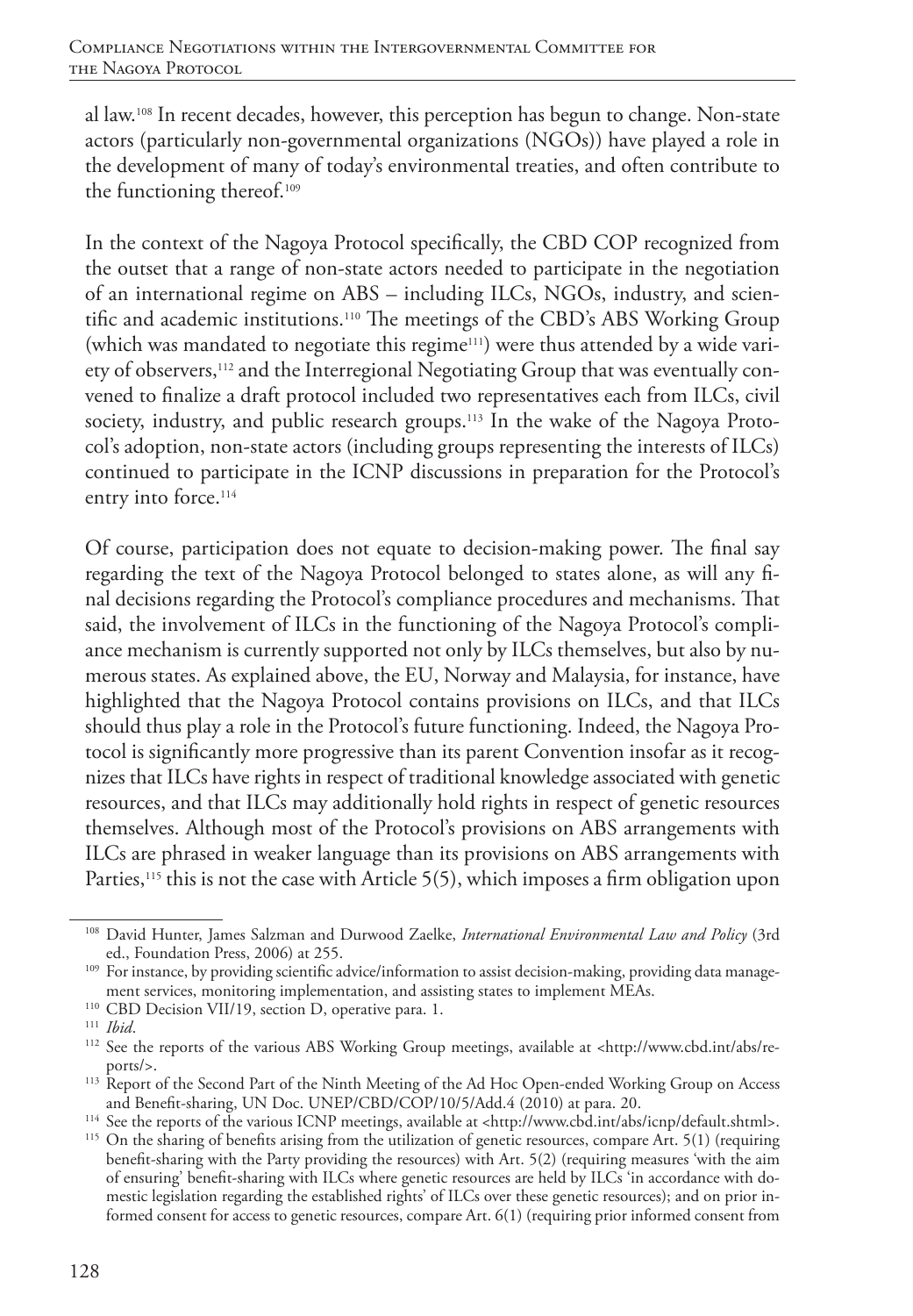Parties to take measures to share benefits arising from the use of traditional knowledge associated with genetic resources with the ILCs which hold such knowledge, in accordance with mutually agreed terms.116 Contrary to the traditional perception of public international law, the Nagoya Protocol thus creates rights not only for states vis-à-vis one another, but also for ILCs.

Given the Nagoya Protocol's provisions on ILCs, it would certainly make sense for such communities to play some kind of role in the Protocol's Compliance Committee. Expecting that full membership positions on the Committee be reserved exclusively for ILC representatives is probably too optimistic, given the resistance that some negotiators have shown to ILC involvement. The EU's compromise suggestion regarding a broad Secretariat trigger, which would provide ILCs with a means of initiating compliance procedures, might be more feasible. Although triggers of this nature are very uncommon, they are not without precedent. The best example to date is that of the United Nations Economic Commission for Europe's Convention on Access to Information, Public Participation in Decision-Making and Access to Justice (the Aarhus Convention).117 As in the case of the Nagoya Protocol, the Aarhus Convention establishes rights not only for states, but also for non-state actors.<sup>118</sup> Article 15 of the Aarhus Convention requires the Convention's MOP to establish arrangements for reviewing compliance and (unlike Article 30 of the Nagoya Protocol) provides specifically that '[t]hese arrangements shall allow for appropriate public involvement and may include the option of considering communications from members of the public on matters related to this Convention'. In response, the Convention's first MOP adopted a decision on compliance,<sup>119</sup> which established a Compliance Committee and allows for this Committee's compliance procedures to be triggered by a Party in respect of another Party, a Party in respect of itself, the Secretariat, or

the Party providing the resources, unless otherwise determined by that Party) with Art. 6(2) (requiring measures '[i]n accordance with domestic law … with the aim of ensuring' prior informed consent or approval and involvement of ILCs where ILCs 'have the established right to grant access to such resources'). See also Art. 7 (on prior informed consent or approval and involvement of ILCs for access to their traditional knowledge), which is qualified by the phrases '[i]n accordance with domestic law' and 'with the aim of ensuring'.

<sup>116</sup> See also Art. 12, which requires Parties (in implementing their obligations under the Protocol and in accordance with domestic law) to take into consideration ILCs' customary laws, community protocols and procedures, as applicable; to establish mechanisms to inform potential users of traditional knowledge associated with genetic resources about their ABS obligations; to endeavor to support, as appropriate, the development by ILCs of community protocols regarding access to traditional knowledge associated with genetic resources, minimum requirements for mutually agreed terms to secure benefit-sharing from the use of such traditional knowledge, and model contractual clauses for benefit-sharing arising from the use of such traditional knowledge; and (in their implementation of the Protocol) to as far as possible not restrict the customary use and exchange of genetic resources and associated traditional knowledge within and amongst ILCs.

<sup>&</sup>lt;sup>117</sup> Convention on Access to Information, Public Participation in Decision-Making and Access to Justice in Environmental Matters, Aarhus, 25 June 1998, in force 30 October 2001, 2161 *United Nations Treaty* 

*Series* 447, <http://ec.europa.eu/environment/aarhus/>. 118 Though, admittedly, the non-state emphasis is far more pronounced in the Aarhus Convention than in the Nagoya Protocol.

<sup>&</sup>lt;sup>119</sup> Aarhus Convention Decision 1/7.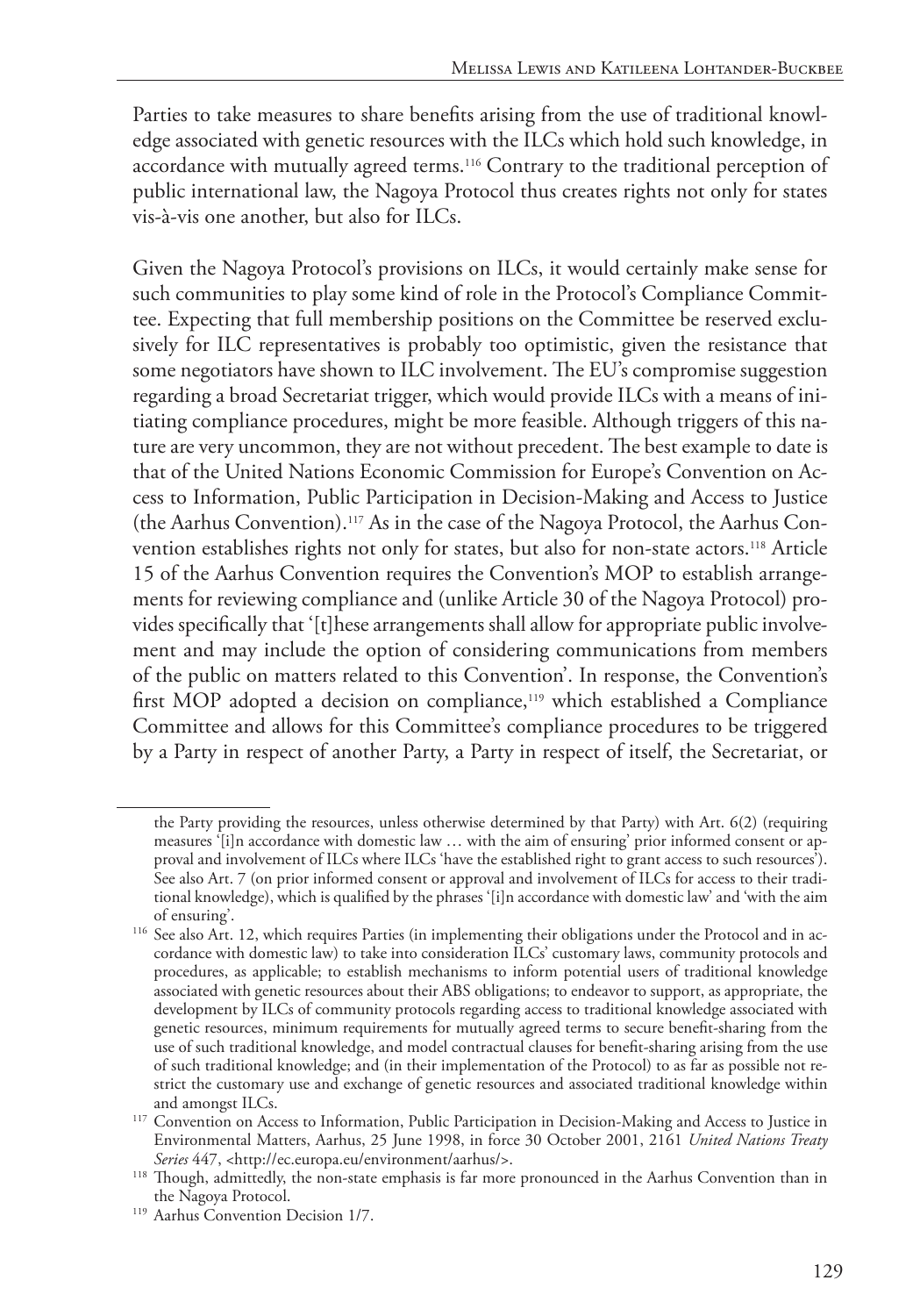members of the public (in which case the Committee may reject the submission on certain grounds and must consider whether any domestic remedies are available).120

The creation of an Aarhus-like triggering system for the Nagoya Protocol (or of a broad Secretariat trigger, allowing the Secretariat to act as a filter against frivolous submissions) would both reflect the Protocol's concern for the rights of ILCs and potentially make for a more effective compliance mechanism. The experience of other MEAs has demonstrated that Parties are often reluctant to initiate compliance proceedings in respect of themselves or against other Parties. For instance, in the case of the Cartagena Protocol, the Compliance Committee, despite having been established a decade ago, has not yet received any submissions from Parties, with the result that its work has been restricted to considering general issues of compliance on the basis of information in Parties' national reports and the Protocol's Clearing-House.121 Although NGOs have made submissions to the Committee alleging non-compliance of particular Parties with their obligations under the Protocol, the Committee has responded that it lacks the mandate to receive and consider such submissions.122 The Committee has decided that, should it receive allegations from non-Party sources concerning the state of compliance of a Party, it may 'invite the Party concerned to indicate, if the Party so wishes, to the Committee to consider the information received with a view to providing advice and assistance to that Party, as appropriate'.123 However, this procedure has yet to be followed by the Committee. In the context of the Nagoya Protocol, a non-state trigger would be particularly important if the Compliance Committee is not mandated to examine questions of compliance beyond those submitted through triggering mechanisms (for instance, systematic issues of general non-compliance which arise from Parties' national reports). As noted in Part 3.3.4 above, the ICNP has failed to reach agreement on whether to include such a provision.

In any event, some form of compromise on ILC involvement will need to be reached before the Nagoya Protocol's compliance mechanism is established. At the final session of the compliance contact group at ICNP 3, with text on ILCs still bracketed, Sweden suggested that a meeting of a regionally balanced expert group be convened to explore different options for the participation of ILCs in cooperative procedures and institutional mechanisms to promote compliance with the Nagoya Protocol and

<sup>&</sup>lt;sup>120</sup> *Ibid.* at Annex, paras 15 (Party-to-Party trigger), 16 (Party's self trigger), 17 (Secretariat trigger), and 18–24 (public trigger). Interestingly, the Decision also allows members of the Committee to be nominated by NGOs (para. 4), although the actual election of members is the responsibility of the MOP (para.

<sup>&</sup>lt;sup>121</sup> See reports of the various Compliance Committee meetings (available at <http://bch.cbd.int/protocol/<br>cpb\_art34\_info.shtml#cc1>).

<sup>&</sup>lt;sup>122</sup> See Report of the Compliance Committee Under the Cartagena Protocol on Biosafety on the Work of its Fifth Meeting, UN Doc. UNEP/CBD/BS/CC/5/4 (2008), para. 24; Report of the Compliance Committee Under the Cartagena Protocol on Biosafety on the Work of its Sixth Meeting, UN Doc. UNEP/ CBD/BS/CC/6/4 (2009), para. 20.

<sup>&</sup>lt;sup>123</sup> Report of the Compliance Committee Under the Cartagena Protocol on Biosafety on the Work of its Fifth Meeting, UN Doc. UNEP/CBD/BS/CC/5/4 (2008), para. 25.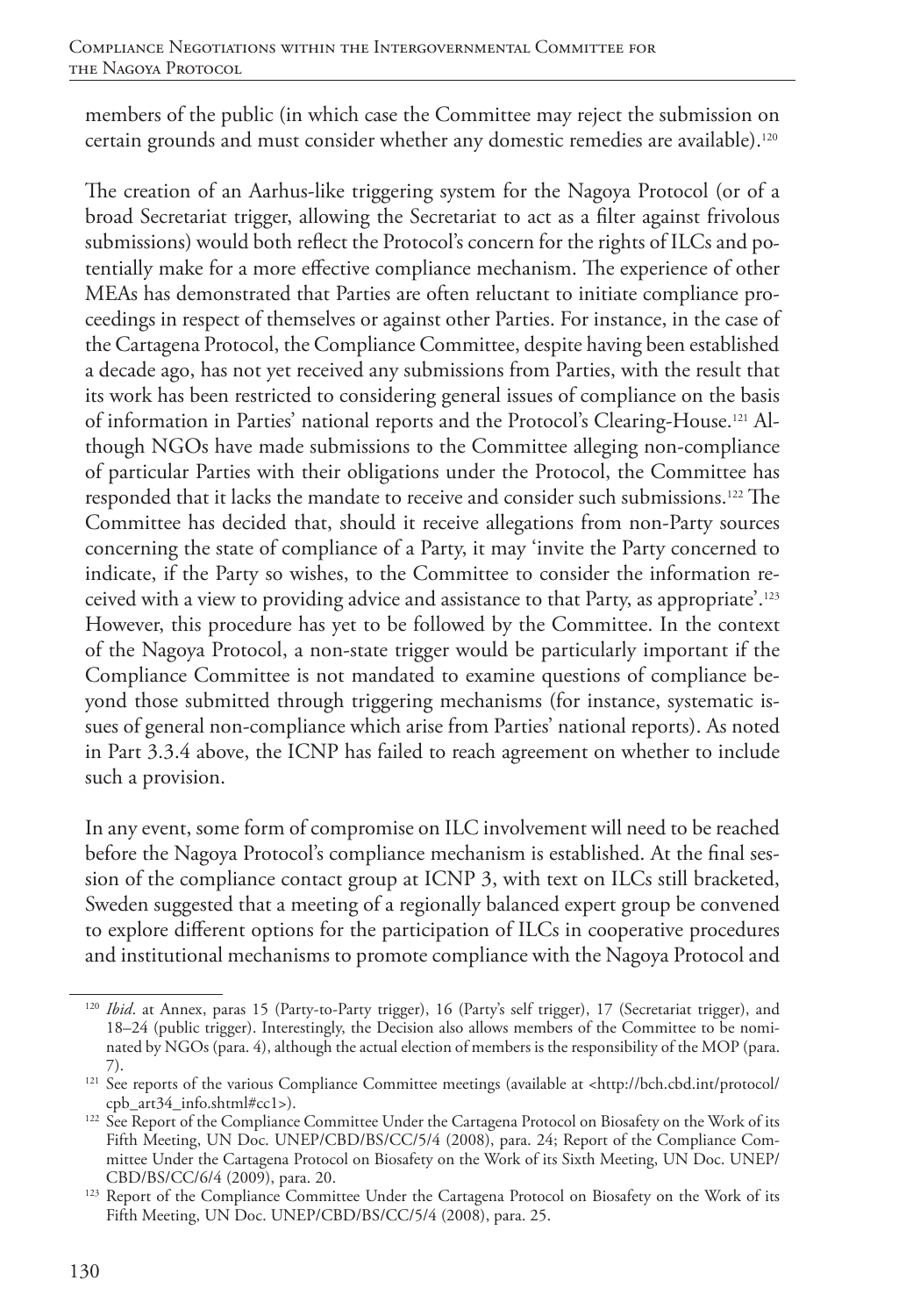to address cases of non-compliance. Such a meeting could have explored approaches for utilizing the expertise of ILC representatives in promoting compliance and addressing non-compliance; different options to enable ILCs to raise compliance-related issues; and different procedures for appointing ILC representatives to participate in the Compliance Committee. The result of this work could then have been considered by the Nagoya Protocol's first COP-MOP, at which it is hoped that compliance procedures and mechanisms will be established. However, the proposal to convene a meeting of experts was opposed in plenary (at which GRULAC<sup>124</sup> highlighted that this suggestion had been made too late to be considered by the meeting) and was withdrawn by Sweden. Further discussions on ILC involvement will thus unfortunately need to wait until the Nagoya Protocol's first COP-MOP.

### **4.2 Whether the Compliance Committee's functions should include consideration of non-compliance with national ABS laws and mutually agreed terms**

As noted in Part 3.2 above, the primary focus of compliance discussions prior to the adoption of the Nagoya Protocol was on how to ensure compliance with the national ABS laws of provider countries, and with the mutually agreed terms subject to which access is granted. As a result of these discussions, the Nagoya Protocol contains several provisions aimed at achieving user country cooperation in ensuring compliance with provider country ABS laws<sup>125</sup> and mutually agreed terms,<sup>126</sup> and in monitoring the utilization of genetic resources so as to detect instances of non-compliance.<sup>127</sup> Should a *Party* fail to comply with these provisions (for instance, by failing to establish a checkpoint to monitor the utilization of genetic resources, or failing to develop measures to ensure that genetic resources utilized within its jurisdiction have been accessed in accordance with the ABS laws of provider countries), this would be an appropriate issue for consideration by the Protocol's Compliance Committee. The Protocol does not, however, impose obligations on non-state actors directly. Nor does Article 30 of the Protocol call for procedures and mechanisms to address noncompliance with domestic laws or mutually agreed terms (rather, Article 30 refers to

<sup>&</sup>lt;sup>124</sup> The Group of Latin American and Caribbean countries.

<sup>&</sup>lt;sup>125</sup> Article 15 requires each Party to take measures to provide that genetic resources utilized within its jurisdiction have been accessed in accordance with the domestic ABS requirements (as regards prior informed consent and mutually agreed terms) of the Party providing the resources; to take measures to address situations of non-compliance; and to cooperate with other Parties in cases of alleged violation of domestic ABS requirements.

<sup>&</sup>lt;sup>126</sup> Article 17 requires each Party to designate one or more checkpoints to collect information on such issues as the source of genetic resources and whether prior informed consent has been obtained and mutually agreed terms established, and to take appropriate measures to address cases of non-compliance. This article additionally provides for internationally recognized certificates of compliance, which shall serve as evidence that genetic resources have been accessed in accordance with the ABS requirements of a provider country.

<sup>&</sup>lt;sup>127</sup> Article 18 requires each Party, *inter alia*, to ensure that an opportunity to seek recourse is available under its legal system for disputes arising from mutually agreed terms, and take measures regarding access to justice and the utilization of mechanisms regarding mutual recognition and enforcement of foreign judgments and arbitral awards.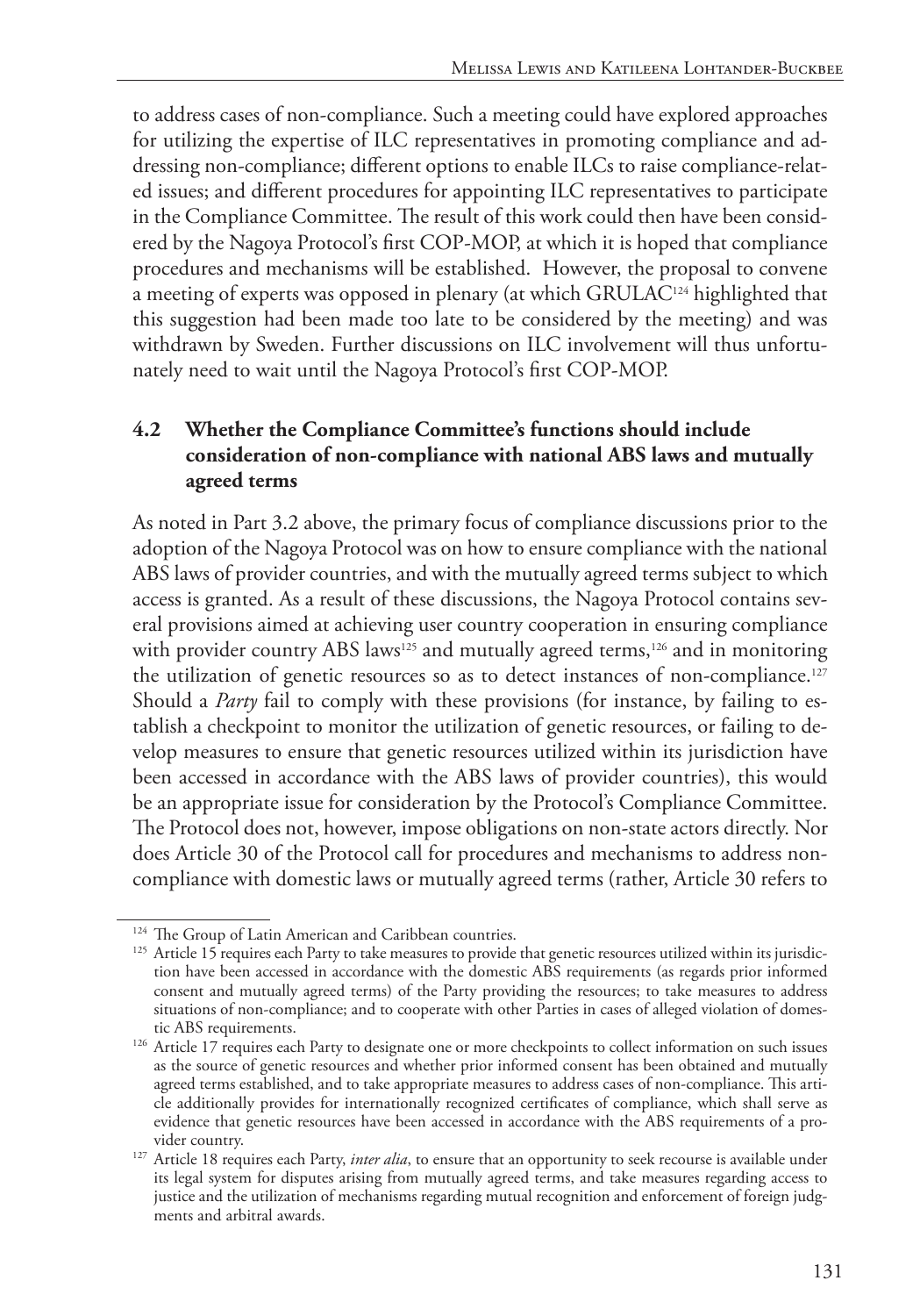'cooperative procedures and institutional mechanisms to promote compliance with *the provisions of this Protocol* and to address cases of non-compliance'128).

The arguments of some negotiators that the Compliance Committee should have the mandate to consider non-compliance with domestic laws and mutually agreed terms thus appear to be misplaced and without legal basis. Domestic courts provide the most appropriate fora for adjudicating contractual disputes and alleged violations of domestic legislation (the content of which will inevitably vary from one state to another), and a COP-MOP decision that such issues can be addressed at the international level is not mandated by the text of the Nagoya Protocol and would constitute an inappropriate intrusion on state sovereignty. Indeed, the compliance mechanisms that have thus far been established under other MEAs only address the compliance of Parties, and the UNEP Guidelines on Compliance with and Enforcement of Multilateral Environmental Agreements<sup>129</sup> (which, although not legally binding, are intended to guide the development of compliance regimes within the framework of international agreements<sup>130</sup>) define 'compliance' as 'the fulfilment *by the contracting parties of their obligations* under a multilateral environmental agreement and any amendments to the multilateral environmental agreement'.131

Although it would be inappropriate for the Nagoya Protocol's Compliance Committee to address breaches of domestic ABS laws and mutually agreed terms directly, one solution to this debate could perhaps be to establish an ABS ombudsman with a limited mandate to assist developing countries and ILCs with addressing such breaches. A bracketed provision on an ABS ombudsman is already included in the draft compliance procedures and mechanisms.132 Although this provision has been a controversial point in previous negotiations, it could potentially be accepted if further elaborated. The ombudsman could, for instance be a purely facilitative mechanism, with the purpose of advising Parties on domestic ABS issues (such as the development and enforcement of ABS legislation) and could potentially circulate between different UN regions. The acceptance of an ombudsman with a limited mandate could be one means of breaking the current deadlock between those countries and negotiating blocs (such as Canada, the EU, GRULAC and Japan) which insist that the Nagoya Protocol's compliance mechanism only address the compliance of Parties and those (the African Group in particular) which are advocating a more extensive mandate.

<sup>128</sup> Emphasis added.

<sup>&</sup>lt;sup>129</sup> UNEP Guidelines on Compliance with and Enforcement of Multilateral Environmental Agreements, available at <http://www.unep.org/delc/Portals/119/UNEP.Guidelines.on.Compliance.MEA.pdf> (visited 23 June 2014).

<sup>130</sup> *Ibid*. para. 1.

<sup>&</sup>lt;sup>131</sup> *Ibid*. para. 9 (emphasis added).

<sup>132</sup> See ICNP Recommendation 3/6, Annex, Part F *bis*.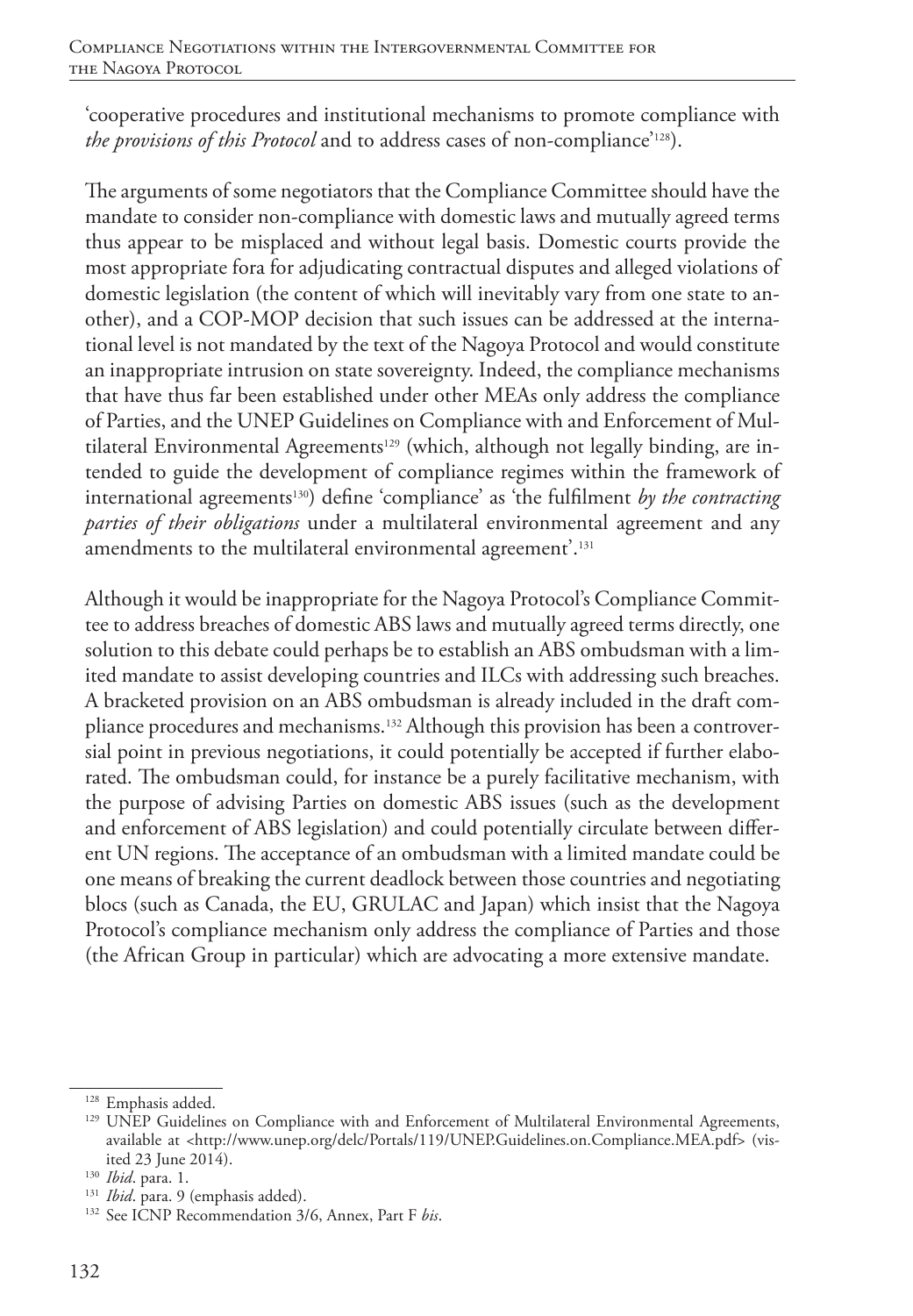#### **4.3 The COP-MOP's authority to impose coercive response measures**

The most significant outstanding issue in the negotiations regarding non-compliance response measures is the extent to which the COP-MOP may impose responses aimed at coercing, rather than facilitating, compliance. Although there are examples of MEA compliance regimes that expressly provide for a range of punitive sanctions, this is uncommon amongst the biodiversity-related MEAs of global scope. The major exception is the compliance procedures of the Convention on International Trade in Endangered Species of Wild Fauna and Flora ('CITES'), which make use of a wide range of non-compliance penalties, including trade suspensions.<sup>133</sup>

The African Group has, from the outset, suggested that cases of severe or recurrent non-compliance with the Nagoya Protocol should be addressed by a CITESstyle compliance regime, which provides for punitive remedies and sanctions.134 The Group reiterated the need for coercive measures in the plenary of ICNP 3, questioning the value of 'reminders' of non-compliance when such non-compliance is repetitive. Although this is a fair point (and although it might appear absurd for a mechanism aimed at ensuring compliance with legal obligations to lack the authority to impose penalties), it should be remembered that states are only obliged to implement those treaties to which they express their consent to be bound and that, even once such consent has been expressed, states are generally entitled to withdraw from treaties. Indeed, Article 35 of the Nagoya Protocol provides that '[a]t any time after two years from the date on which [the] Protocol has entered into force for a Party, that Party may withdraw from [the] Protocol by giving written notification to the Depositary'.135 Thus, should the Nagoya Protocol's compliance regime provide for coercive measures that some countries perceive to be too stringent, this could potentially have an impact on the number of ratifications/accessions which the Protocol receives or result in future withdrawals from the Protocol.

In any event, the Nagoya Protocol's ICNP has agreed that the COP-MOP may address cases of non-compliance by issuing a written caution/statement of concern/declaration of non-compliance; and only two bracketed provisions on coercive measures remain in the draft compliance procedures and mechanisms – one general in nature, and one relating to the suspension of rights and privileges. Suspensions of rights and privileges are used as a non-compliance response measure under several MEAs, including the Montreal Protocol<sup>136</sup> and the Kyoto Protocol,<sup>137</sup> and could, for instance,

 $133$  CITES Resolution Conf. 14.3, Annex, paras 29–30.<br> $134$  'African Group views on elements and options for cooperative procedures and institutional mechanisms to promote compliance with the Nagoya Protocol and to address cases of non-compliance', October 2011, available at <http://www.cbd.int/abs/submissions-compliance/>, at 6.

<sup>&</sup>lt;sup>135</sup> Article 35 provides further that '[a]ny such withdrawal shall take place upon expiry of one year after the date of its receipt by the Depositary, or on such later date as may be specified in the notification of the

<sup>&</sup>lt;sup>136</sup> Decision IV/5, read with Annex V to UN Doc. UNEP/OzL.Pro.4/15 (1992). <sup>137</sup> Kyoto Protocol Decision 27/CMP.1, Annex, Part XV, para. 5.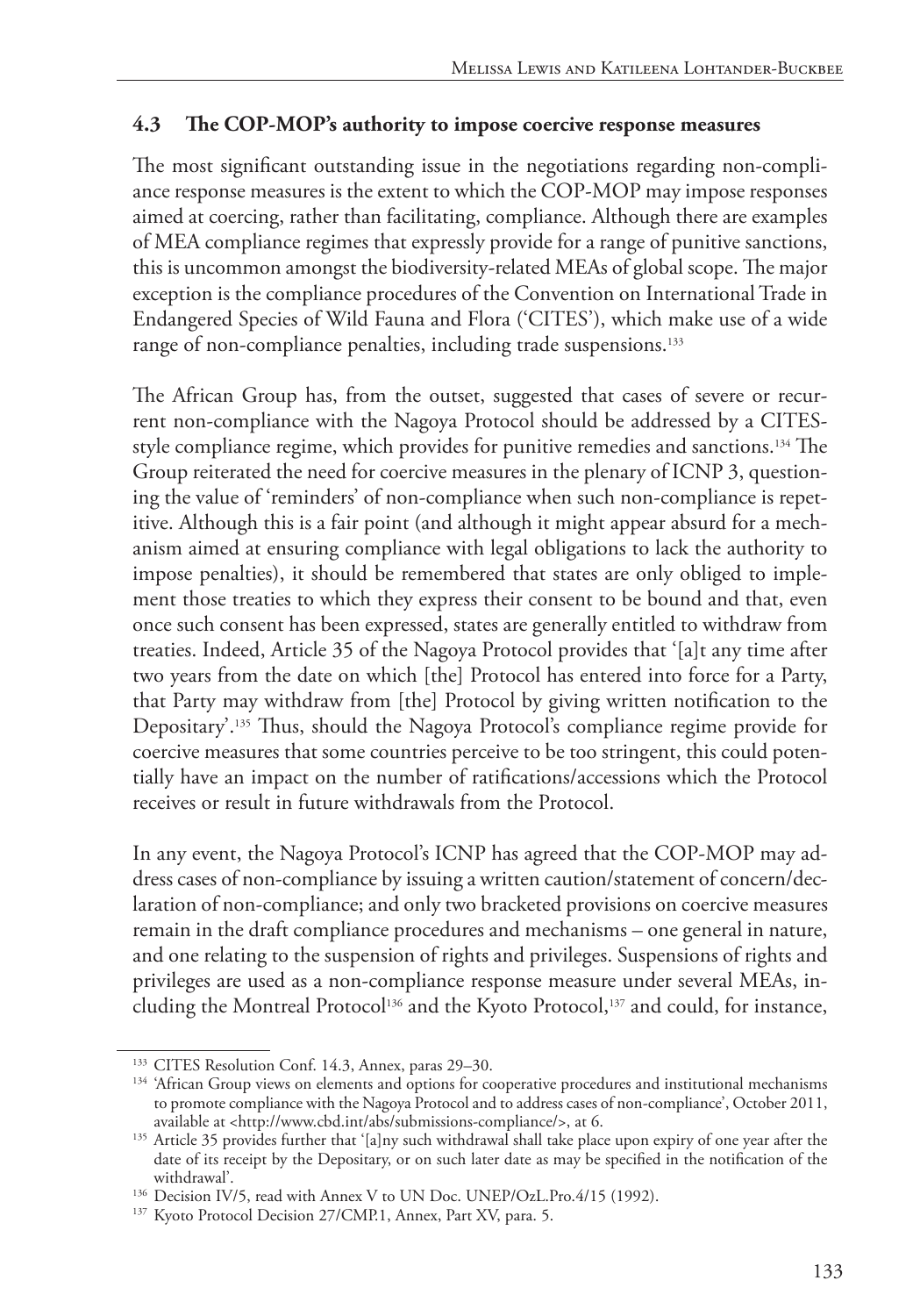include the suspension of voting rights at meetings of the COP-MOP or the suspension of the right to participate as members of any subsidiary bodies that are established by the COP-MOP. However, given the current divergence of positions on coercive measures, it is perhaps more likely that negotiators will agree on the broader provision concerning the imposition of 'appropriate measures' in 'cases of grave or repeated non-compliance'. Of course, such a provision essentially sidesteps the issue, leaving to future COP-MOPs the decision as to what types of sanction might be appropriate. A similar provision was included in the decision establishing compliance procedures for the Cartagena Protocol, which states that, in cases of repeated non-compliance, the COP-MOP may 'take such measures as may be decided by the Conference of the Parties serving as the meeting of the Parties to the Protocol at its third meeting'.138 Such measures have never been decided upon, as the COP-MOP (at its fourth meeting) opted to 'defer consideration or, as appropriate, adoption of measures on repeated cases of non-compliance until such time as experience may justify the need for developing and adopting such measures'.139

Should a general provision regarding appropriate measures in cases of grave or repeated non-compliance be included in the decision establishing the Nagoya Protocol's compliance regime, it could (if the Cartagena Protocol's experience is anything to go by) be a long time before this issue is revisited. This is especially likely if compliance procedures can only be triggered by Parties and very few allegations of noncompliance are submitted to the Committee. Nevertheless, deferring the decision on specific coercive measures may be the only means of finalizing the text on response measures in time for adoption at COP-MOP 1.

# **5 Conclusion**

The Nagoya Protocol's ICNP has made significant progress in negotiating the Protocol's compliance procedures and mechanisms. Agreement has thus far been reached on such issues as the establishment of a Compliance Committee; the objectives and underlying principles thereof; the inclusion on the Committee of three members from each UN region (each of whom will sit for no more than two consecutive four year terms and shall serve in the best interests of the Protocol and in their individual expert capacity); the frequency of Committee meetings; the holding of open meetings (unless the Committee decides otherwise); the submission of compliance issues by Parties and the COP-MOP; and the various facilitative measures which the Committee and/or the COP-MOP may take to promote compliance and address noncompliance. However, several bracketed provisions remain, which require further negotiation at the Nagoya Protocol's first COP-MOP.

<sup>138</sup> Cartagena Protocol Decision BS-I/7, Annex, Part VI.

<sup>&</sup>lt;sup>139</sup> Cartagena Protocol Decision BS-IV/1, para. 3. See also Decision BS-III/1, paras 1-2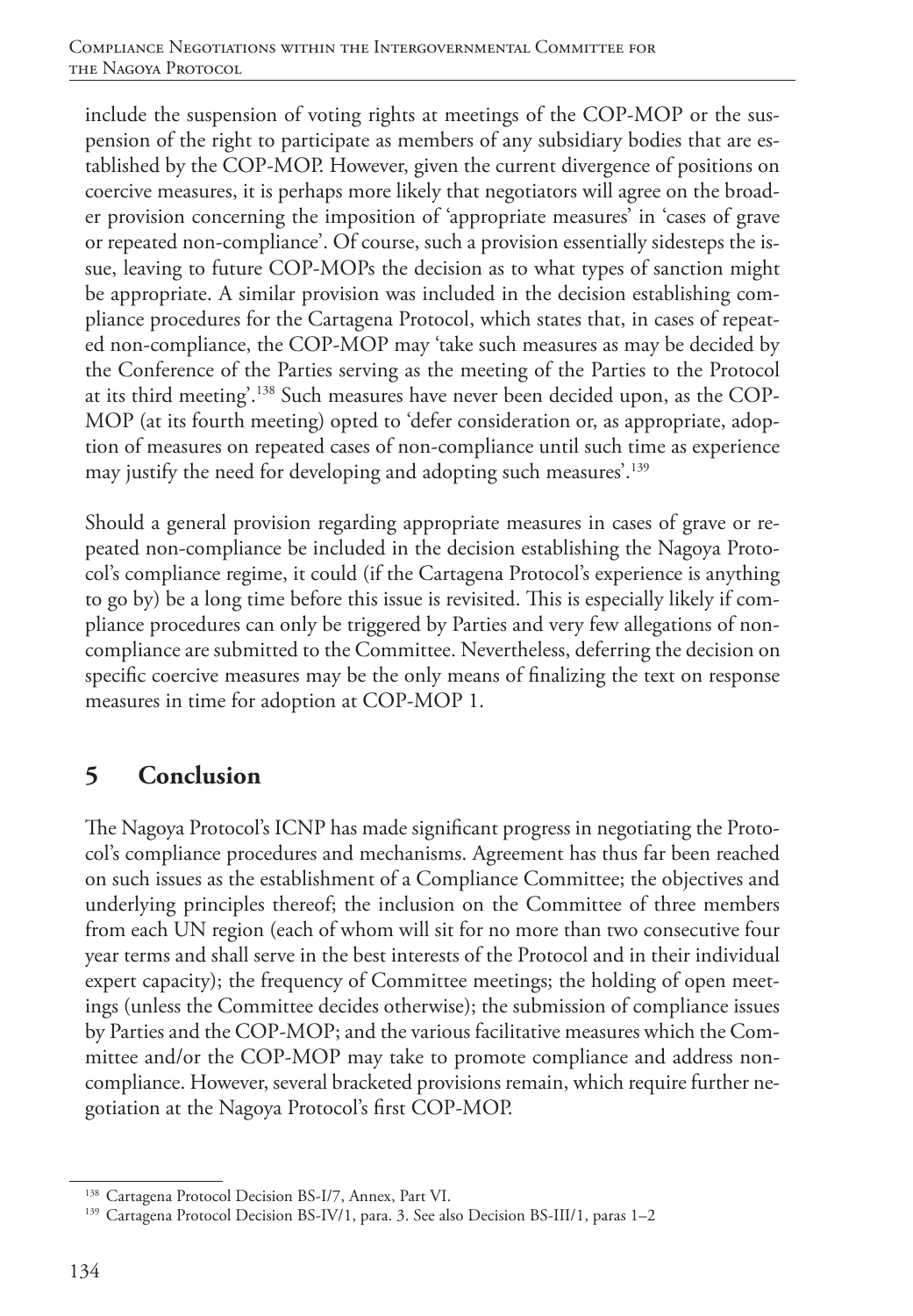Many of the issues that negotiators have had to address in developing a compliance regime for the Nagoya Protocol are broadly relevant to MEA compliance regimes in general. The above discussion thus provides an example of common features of MEA compliance procedures and mechanisms, and of the types of issues that may frustrate compliance negotiations. That said, it is possible that the COP-MOP decision on compliance procedures and mechanisms for the Nagoya Protocol will include several innovative features (in particular, the involvement of ILCs and the establishment of an ABS ombudsman). If such features are indeed included, and prove to be effective, they could be drawn upon in developing or amending the compliance regimes of other MEAs in the future.

A final point that warrants consideration is that, even if an MEA has a well-structured compliance mechanism, with multiple 'triggers' and the authority to both facilitate and enforce compliance, this will not necessarily translate into meaningful national action if the provisions of the MEA itself are weakly worded (so as to be essentially discretionary) or vague (and thus capable of multiple interpretations). The Nagoya Protocol's negotiation was characterized by a number of intense disagreements that, ultimately, could only be resolved by completely deleting certain provisions and replacing others with extremely broad language. Indeed, the Protocol's final text has been described as a 'masterpiece in creative ambiguity',140 and there is currently a great deal of uncertainty concerning how the Protocol will be implemented. Although this cannot be completely resolved by a strong compliance mechanism, the Compliance Committee could potentially play an important role in providing Parties with guidance as to what types of measures may constitute compliance with the Protocol's provisions.

<sup>140</sup> IISD Reporting Services, 'Summary of the Tenth Conference of the Parties to the Convention on Biological Diversity: 18–29 October 2010', *Earth Negotiations Bulletin*, Vol. 9, No. 544, 1 November 2010, at 26.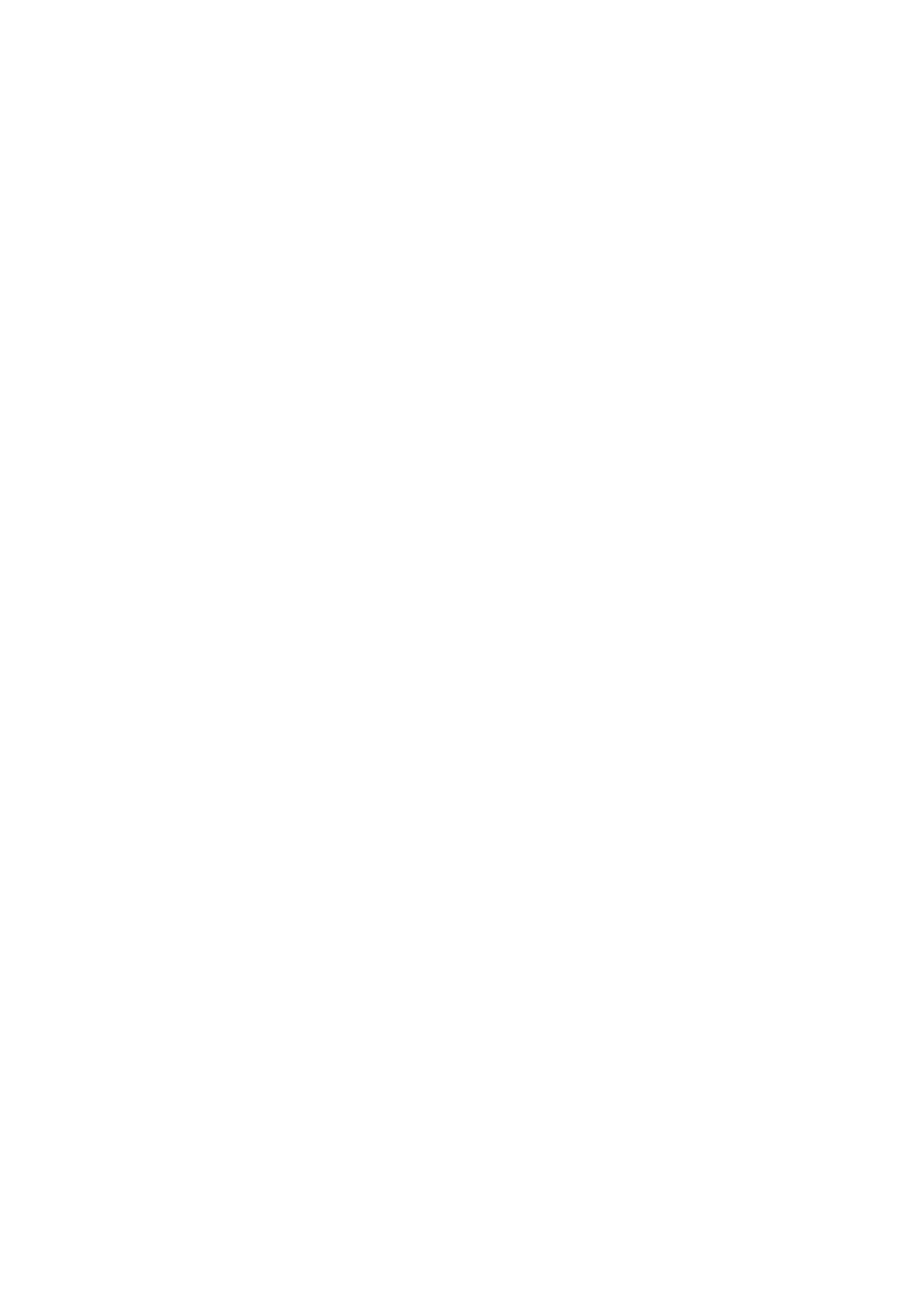# **Promotion of Renewable Energy for Climate Change and the 'facilitative' function of IRENA**

 $Seita$  Romppanen<sup>1</sup>

# **1 Introduction**

The Fifth Assessment Report from the Intergovernmental Panel on Climate Change  $(IPCC)^2$  states that human influence on the climate system is evident. Among the various human activities that produce greenhouse gases (GHG), the use of energy is by far our greatest emitter. The amounts of total energy consumption and the total emissions of carbon dioxide  $(CO<sub>2</sub>)$  alone have both doubled between 1973 and 2011.3 The IPCC Fifth Assessment Report concluded that in 2010 as much as 78 per cent of all emissions originated from the combustion of fossil fuels and from other industry-related processes.4 As all societies depend on energy services to be able to meet basic human needs, energy-related emissions in conjunction with climate change mitigation are a pressing issue for governments around the world.

If implemented properly, renewable energy has good potential to displace GHG emissions from the combustion of fossil fuels, and thus renewables can help us in our efforts to mitigate climate change. Moreover, renewable energy comes with wid-

<sup>1</sup> M.Sc (Env Law) LL.M (Intl Env Law), Lecturer and PhD candidate at the University of Eastern Finland, Law School; e-mail: seita.romppanen@uef.fi. NOTE: This paper underwent a formal anonymous review process, through two anonymous reviewers. The reports of these reviewers, and any relevant further correspondence, are kept on file with the editors.

<sup>2</sup> See <http://www.ipcc.ch/>.

According to the International Energy Agency's (IEA) estimates for 1973–2011, the total final consumption of energy has increased from 4674 million tonnes of oil equivalent (Mtoe) to 8 918 Mtoe, and the total emissions of CO₂ have increased from 15 628 million tonnes (Mt) to 31 342 Mt. IEA, 'Key World Energy Statistics', available at <http://www.iea.org/statistics/> (visited 19 March 2014), at 28 and 44.

<sup>4</sup> IPPC, Fifth Assessment Report, Summary for Policymakers, in *Climate Change 2014: Mitigation of Climate Change. Contribution of Working Group III to the Fifth Assessment Report of the Intergovernmental Panel on Climate Change* (IPCC SPM WGIII, final draft), available online at <http://mitigation2014. org/> (visited 24 April 2014), at 5.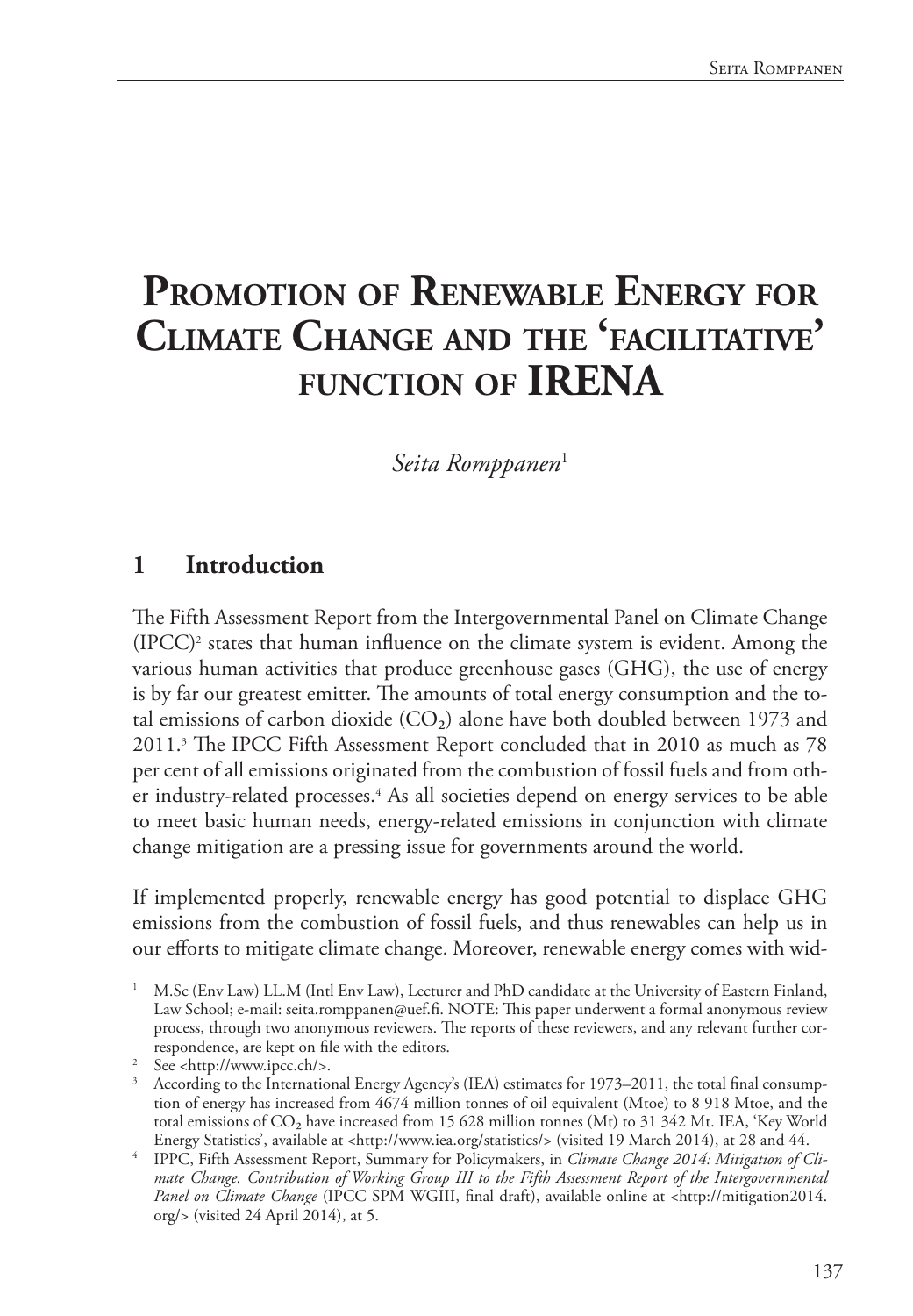er associated benefits, as it is also able to contribute to social and economic development, to a secure and sustainable energy supply and access, as well as to the reduction of negative impacts of energy provision on the environment in general. The estimated contribution of renewable energy to global final energy consumption is currently around 18–19 per cent.<sup>5</sup> However, renewables do have far greater potential than what is harnessed today, since the global technical potential for renewable energy clearly exceeds the global energy demand.<sup>6</sup>

In 2011, the United Nations Secretary-General Ban Ki-moon launched the *Sustain*able Energy for All (SE4ALL)<sup>7</sup> initiative with distinct and interlinked objectives to be achieved by 2030.8 Doubling the percentage of renewable energy in the global energy mix was one of the objectives. The International Renewable Energy Agency (IRE-NA) has taken the responsibility for achieving this objective.<sup>9</sup> IRENA was established in 2009 as an intergovernmental organization supporting countries in their transition to a sustainable energy future and to serve as the central platform for international cooperation on this issue. It has been underlined that the creation of IRENA 'highlights the growing concern over the unfolding energy and climate crises' as it is the major international organization 'set up with its prime objective' to facilitate the transition to more sustainable energy sources.10 In 2014, IRENA launched its *REmap 2030* initiative.11 REmap is a global road map to meet the challenge set forth by SE4ALL. IRENA is taking the lead as the SE4ALL 'hub' for renewable energy.12 According to IRENA, renewable energy refers to 'all forms of energy produced from renewable sources in a sustainable manner'.13

<sup>5</sup> Renewable Energy Policy Network for the 21st Century (REN21), *Renewables Global Status Report 2013*, available at <http://www.ren21.net/REN21Activities/GlobalStatusReport.aspx> (visited 19 March 2014), at 19. See also International Renewable Energy Agency, *REmap 2030. A Renewable Energy Roadmap*  (IRENA, 2014), available at <http://irena.org/remap/> (visited 19 March 2014), at 11.

<sup>6</sup> IPCC, 'Summary for Policymakers' in Ottmar Edenhofer et al (eds), *Special Report on Renewable Energy Sources and Climate Change Mitigation 2011* (Cambridge University Press, 2012) at 10.

For further information, visit the SE4ALL website, <http://www.se4all.org/>.

<sup>8</sup> See 'Sustainable Energy for All', a Vision Statement by Ban Ki-moon, Secretary-General of the United Nations' (2011), available at <http://www.un.org/wcm/webdav/site/sustainableenergyforall/shared/Documents/SG\_Sustainable\_Energy\_for\_All\_vision\_final\_clean.pdf> (visited 27 August 2014) at 4 and 'Sustainable Energy for All. A Framework for Action', the Secretary-General's High-level Group on Sustainable Energy for All (2012), available at <http://www.se4all.org/wp-content/uploads/2013/09/SE\_for\_All\_-\_ Framework\_for\_Action\_FINAL.pdf> (visited 27 August 2014), at 8. See also para. 128 of the Rio +20 Outcome Document 'Future We Want, UNGA Res. 66/288 of 11 September 2012, available at <http:// www.uncsd2012.org/content/documents/727The%20Future%20We%20Want%2019%20June%20 1230pm.pdf> (visited 14 October 2014).

<sup>9</sup> See <http://www.irena.org>.

<sup>&</sup>lt;sup>10</sup> Thijs Van de Graaf, 'Fragmentation in Global Energy Governance: Explaining the Creation of IRENA', 13 *Global Environmental Politics* (2013) 14–33 at 14–16.

<sup>11</sup> IRENA, *REmap* 2030, *supra* note 5. 12 *Ibid*. at 1.

Statute of the IRENA (the Statute), 26 January 2009, Art. III: renewable energy includes, for instance, the following: bioenergy, geothermal energy, hydropower, ocean energy (tidal, wave and ocean thermal energy), solar energy and wind energy. The IRENA statute does not define what 'sustainable manner' in renewable energy production is.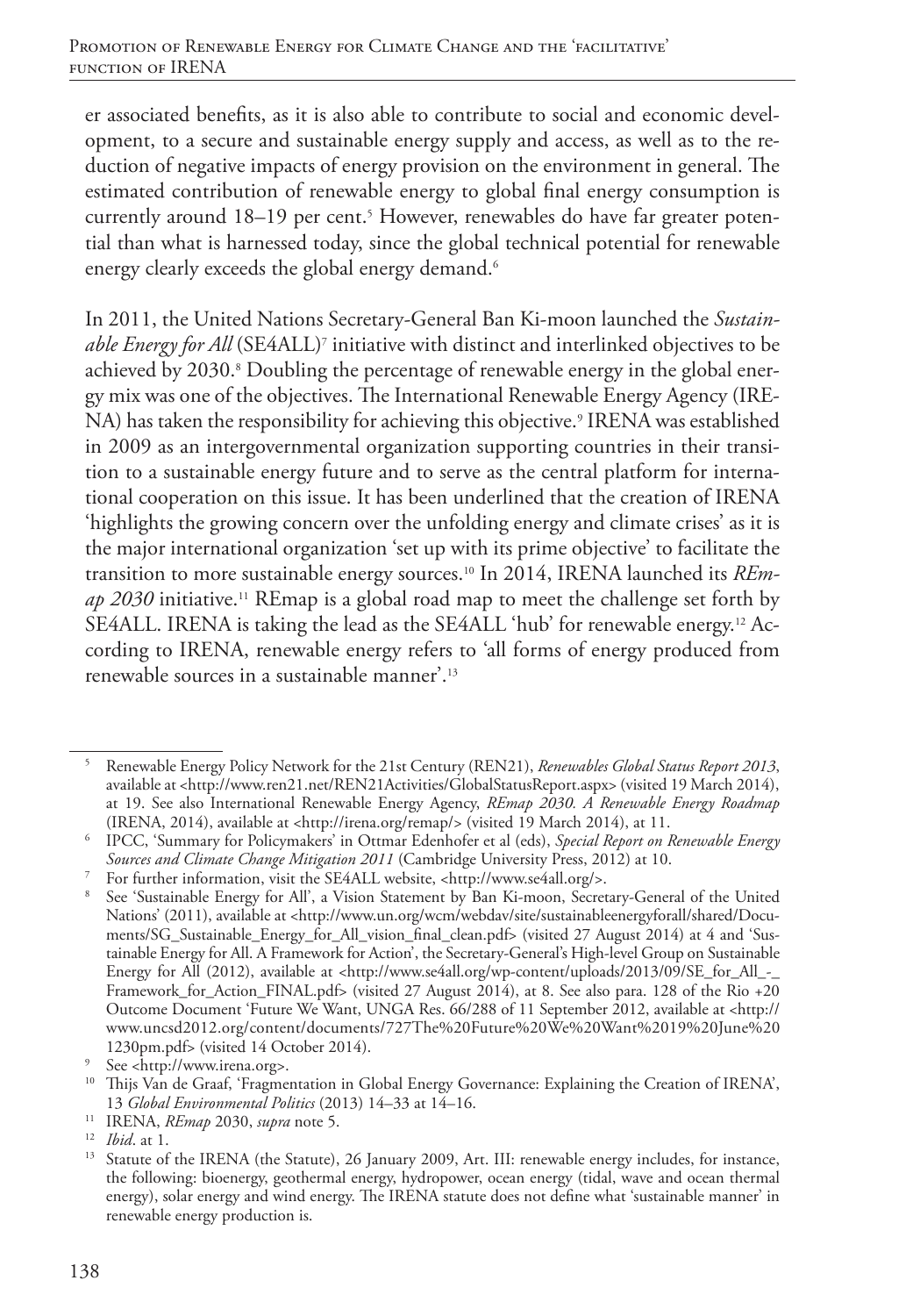Notwithstanding these ambitious objectives, the deployment of renewable energy technologies, and consequently, the establishment of renewable energy policy approaches has become a priority for governments around the world.14 While there are a number of opportunities and benefits associated with renewable energy, there is also a range of barriers and challenges to its development and deployment. If renewable energy is to fulfil the expectations in the context of climate and energy policies, for example, or meet the objectives set forth in the SE4ALL initiative, it is crucial to address these barriers and challenges.15

One such challenge relates to the governance of renewable energy. As such, the lack of effective policies and regulatory frameworks – together with a long-term, consistent and clear government commitment to renewable energy – are distinct barriers for deploying the greater potential of renewable energy.<sup>16</sup> The insufficient understanding about the 'best' policy design or regulatory approach on how to undertake energy transitions is a challenge that is also recognized by the IRENA REmap 2030 initiative. Thus, '[p]lanning realistic but ambitious transition pathways' is one of the priority areas of IRENA action in the context of *REmap 2030*. 17

This paper, firstly, lays down a brief overview<sup>18</sup> of the global and regional governance (the European Union (EU)) approaches regarding renewable energy. Secondly, the paper continues with a particular focus on IRENA as it discusses IRENA's role in the global promotion of renewable energy. The paper shows that we are witnessing a quickly growing and rapidly diversifying renewable energy sector, both regionally and globally. Following this heterogeneity, governments as well as other actors have already proven partly ineffective at coordinating across borders on energy issues. An overarching regime on renewable energy as such would be rather an unfeasible target.19 Instead, the current global and regional 'momentum' on renewable energy could better benefit from facilitative coordination. Therefore, this paper is interested in the abilities of IRENA to facilitate this major transition to renewable energy, and the related policy expansion. The paper approaches IRENA's role as a newly established intergovernmental 'umbrella organization' with a particularly vigorous man-

<sup>&</sup>lt;sup>14</sup> 'Promotion of new and renewable sources of energy', United Nation General Assembly (UNGA), Report of the Secretary-General, UN Doc. GA A/66/100 (2011) at 1.

<sup>15</sup> IPCC, 'Summary for Policymakers', *supra* note 6, at 24–25.

<sup>&</sup>lt;sup>16</sup> Janet Sawin, 'National Policy Instruments: Policy Lessons for the Advancement and Diffusion of Renewable Energy Technologies around the World' in Dirk Assmann, Ulrich Laumanns and Dieter Uh (eds), *Renewable Energy: A Global Review of Technologies, Policies and Markets* (Earthscan, 2006) 71–114 at 104–105.

<sup>17</sup> *Ibid.* at 880. See also IRENA, *REmap* 2030, *supra* note 5, at 10.

<sup>&</sup>lt;sup>18</sup> More profound discussion on global energy governance can be found, for instance, in Thijs Van de Graaf, *The Politics and Institutions of Global Energy Governance* (Palgrave Macmillan, 2013); Timothy Meyer, 'The Architecture of International Energy Governance', 106 *American Society of International Law* (2012) 389–394; and Ann Florini and Benjamin Sovacool, 'Who governs energy? The challenges facing global energy governance', 37 *Energy Policy* (2009) 5239–5248.

<sup>&</sup>lt;sup>19</sup> Florini and Sovacool, 'Who governs energy?', *supra* note 18, at 5239 and 5246.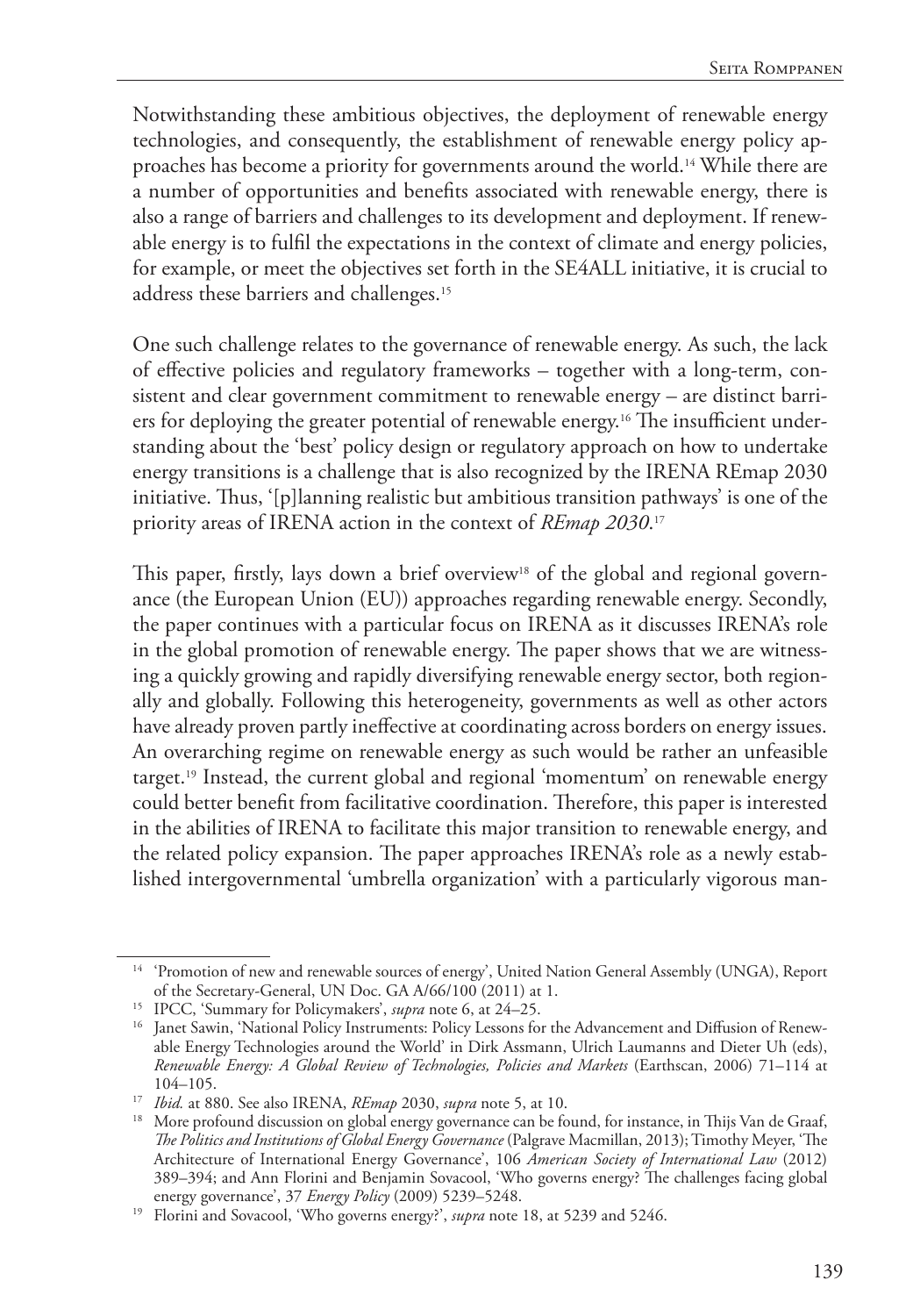date for renewable energy to see how IRENA could help to 'fit together' the patchy<sup>20</sup> framework on renewable energy.<sup>21</sup>

The paper suggests that IRENA could serve as the key coordinator facilitating the achievement of the interlinked renewable energy and climate objectives. In this context, the paper suggests that IRENA has the potential to alleviate the challenges related to the distribution of homogeneous information and research and development (R&D) on renewable energy. Secondly, and importantly, IRENA can contribute to policy analysis on the 'best' policies: what works and what does not in particular global and regional contexts. Thirdly, IRENA could promote and coordinate international and regional cooperation on renewable energy approaches, as well as seek opportunities for further synergies and coherence where appropriate.

# **2 International and regional approaches to renewable energy**

## **2.1 Background**

There is no global agreement directly addressing renewable energy. Considering the yet mostly untapped potential of renewable energy, there have been surprisingly few attempts at an international multilateral level to address renewable energy that would go further than general notions on the increased need to turn to renewable energy sources. This section of the paper provides a short overview of the global regulatory approaches to renewable energy as they currently exist. This is followed by an example of a regional approach, namely the EU renewable energy policy framework.

In contrast to the sparse and vague global measures on renewables, it should be noted that the amount of national frameworks promoting renewable energy is immense. According to the 2013 estimates of REN21, $22$  renewable energy support policies were identified in 127 countries.<sup>23</sup> Countries are using very different policies for promoting renewable energy.24 In addition to national approaches, there is a plethora of other initiatives involved with, or focused solely on renewable energy. These initiatives include partnerships, networks, the organized exchange of experiences and plans, in-

<sup>20</sup> On the fragmentation of international energy governance, see Meyer, *The Architecture, supra* note 18, at 389 and Van de Graaf, *Fragmentation*, *supra* note 10, at 16.

<sup>21</sup> See Johannes Urpelainen and Thijs Van de Graaf, 'The International Renewable Energy Agency: a success story in institutional innovation?', *International Environmental Agreements: Politics, Law and Economics* (September 2013) 1–19 at 1 and 10–12. 22 *Supra* note 5.

<sup>&</sup>lt;sup>23</sup> See REN21, 'GSR Policy Table', available at <http://www.ren21.net/RenewablePolicy/GSRPolicyTable. aspx> and Ren21, 'Renewable Interactive Map', available at <http://map.ren21.net/> (both visited 25 March 2014). See also Sawin, *National Policy Instruments*, *supra* note 16, *passim*.

<sup>&</sup>lt;sup>24</sup> According to the UNGA, policies promoting renewable energy can be classified into: 1) regulatory policies; 2) fiscal incentives; 3) public finance mechanisms; and 4) climate-led policies. See UNGA, Report on promotion of new and renewable sources of energy, *supra* note 14, at para. 36.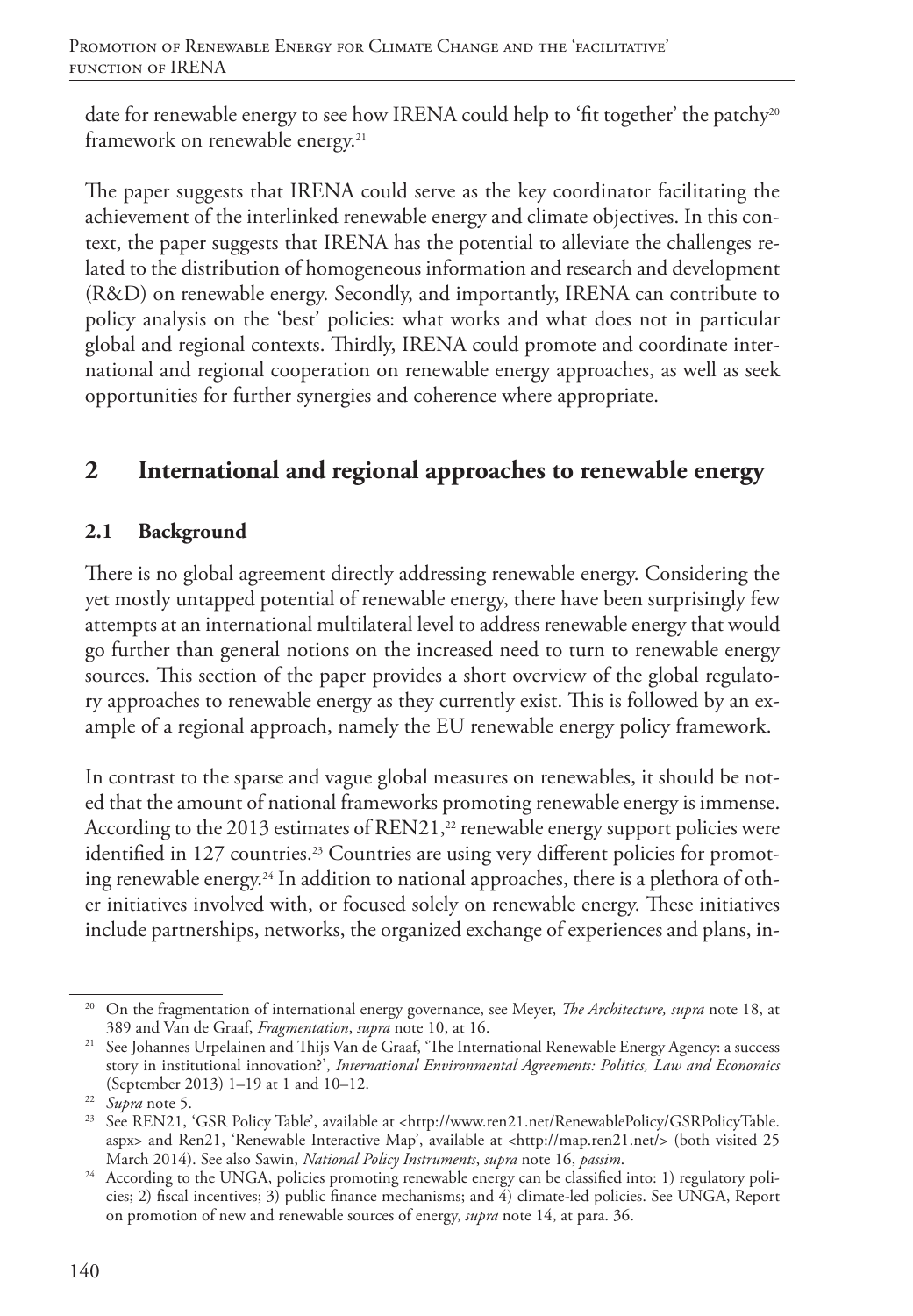itiatives of non-governmental organizations (NGOs) and so on.<sup>25</sup> Although the national approaches and the various initiatives to renewable energy together appear today as a colourful patchwork, there is also a growing global dialogue towards a more coherent scaling up of sustainable renewable energy.26

#### **2.2 Renewable energy in the global arena**

In 1981, the United Nations General Assembly, in the context of the United Nations Conference on New and Renewable Sources of Energy, was convinced that a transition from the 'present international economy based primarily on hydrocarbons' to an economy based 'increasingly on new and renewable sources of energy' was required.<sup>27</sup> This was the first occasion on a global level that renewable energy was discussed as a worthy alternative to fossil fuels. Although the greatest achievement of the Conference was perhaps the recognition of the need to start rethinking our energy systems, the Conference did underline the importance of the establishment of an intergovernmental body specifically concerned with new and renewable sources of energy. Even so, it took almost three decades before IRENA was founded.<sup>28</sup>

The first major step towards an international approach to renewable energy took place in 2002, when the World Summit for Sustainable Development (WSSD) was held in Johannesburg, South Africa. The WSSD linked renewable energy to the climate change context, and the outcome document, the Johannesburg Plan of Implementation of the World Summit on Sustainable Development (JPOI),<sup>29</sup> provided an explicit impetus for global and regional action on renewable energy.<sup>30</sup> Renewable energy was one of the most controversial issues at the WSSD conference, and no substantial agreements addressing this issue were reached at that time.<sup>31</sup> The WSSD did, however, produce new partnerships and initiatives on renewable

- '(c) Develop and disseminate alternative energy technologies with the aim of giving a greater share of the energy mix to renewable energies…
- (e) …[W]ith a sense of urgency, substantially increase the global share of renewable energy sources with the objective of increasing its contribution to total energy supply, recognizing the role of national and voluntary regional targets as well as initiatives…'.

<sup>25</sup> Paul H. Suding and Philippe Lempp, 'The Multifaceted Institutional Landscape and Processes of International Renewable Energy Policy', The International Association for Energy Economics documents (IAEE, 2007), available at <http://www.iaee.org/documents/newsletterarticles/Suding.pdf> (visited 24 March 2014), at 4–5.

<sup>&</sup>lt;sup>26</sup> See, for instance. *Earth Negotiations Bulletin*, Summary of the Fourth Assembly of the International Renewable Energy Agency: 17–19 January 2014, available at <http://www.iisd.ca/irena/irenaa4/> (visited

<sup>26</sup> March 2014). 27 'United Nations Conference on New and Renewable Sources of Energy', UNGA Res. 36/193 of 17 December 1981. See also Van de Graaf, *The Politics and Institutions, supra* note 18, at 114.

<sup>28</sup> Van de Graaf, *The Politics and Institutions, supra* note 18, at 114–115.

<sup>&</sup>lt;sup>29</sup> Plan of Implementation of the World Summit on Sustainable Development, UN Doc. A/CONF.199/20 (2002).

<sup>&</sup>lt;sup>30</sup> Van de Graaf, *The Politics and Institutions, supra* note 18, at 114–115; JPOI, chapter III, paras 20(c) and 20(e):

<sup>31</sup> See, for instance, *Earth Negotiations Bulletin* (ENB), Vol. 22 No. 51, 4 September 2002, at 1 and 7.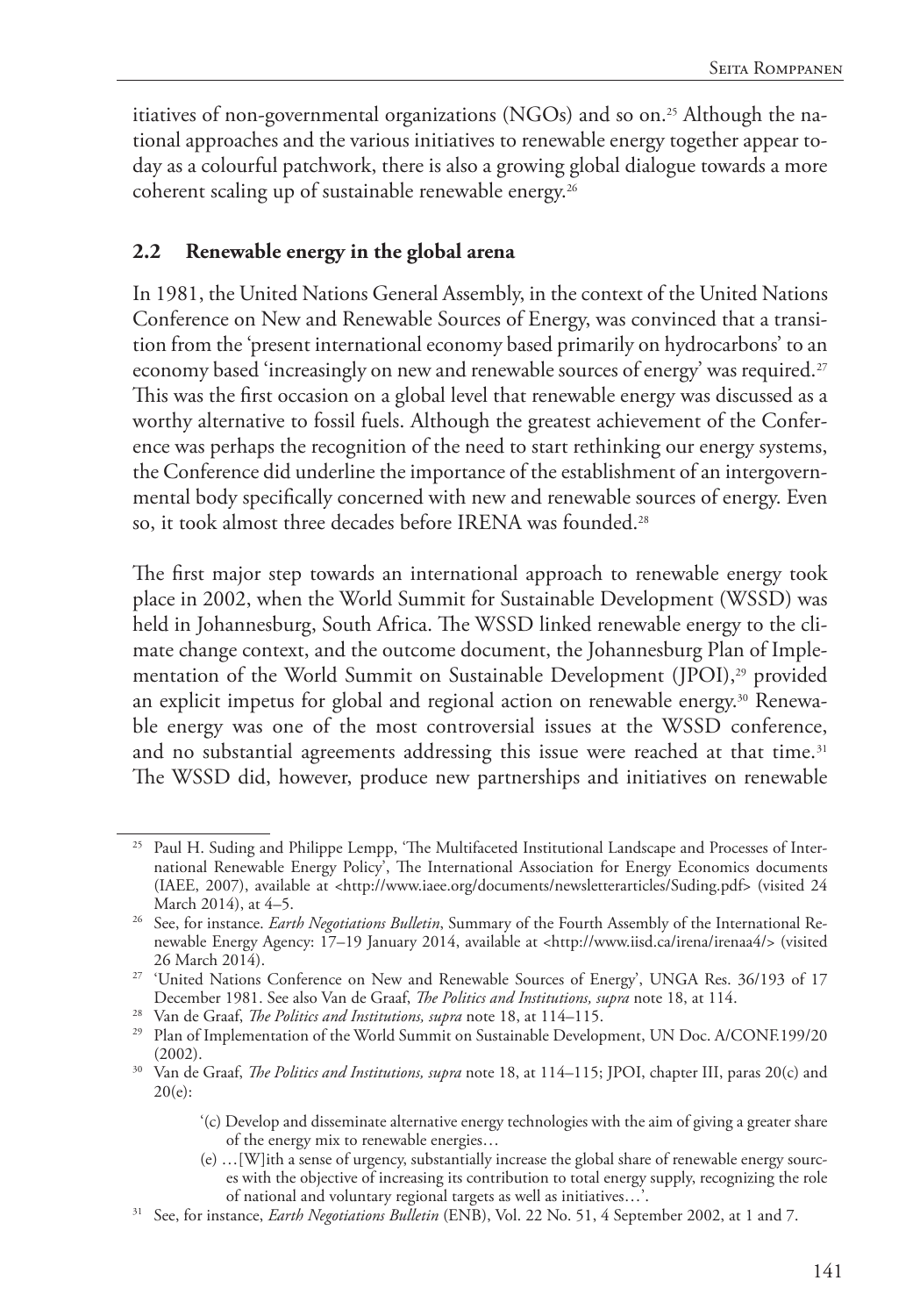energy.32 For instance, the UN-Energy was created after the WSSD, in 2004.33 However, UN-Energy's mandate does not cover the facilitation of intergovernmental cooperation regarding renewable energy.34

It is claimed that it was only as recently as the launch of the SE4ALL initiative that global action on renewables really commenced at full speed.35 Although global interest in renewable energy intensified, especially after the WSSD, no globally applicable 'hard law'36 measures have been taken on renewable energy as such. The above-mentioned JPOI is the most extensive soft law instrument promoting renewable energy, in addition to the newly introduced SE4ALL initiative. According to Bruce, international soft law has had a 'prevalent' role in guiding the normative development of renewable energy policies.<sup>37</sup> He continues that achieving SE4ALL objectives as regards renewable energy would require 'unprecedented' international cooperation and coordination, but the current international law is underdeveloped to meet the challenge.38 The good news is that global society has become aware of the crucial role renewable energy has to play. However, the place that renewable energy holds today on the global agenda is just too negligible to measure up to its global potential and, more importantly, demand.<sup>39</sup>

The global climate regime has, in particular, been criticized $40$  for its untapped potential as regards creating 'hard law' on renewable energy. The United Nations Framework Convention on Climate Change (UNFCCC)<sup>41</sup> does not explicitly mention

<sup>32</sup> For a comprehensive example on such initiatives, see Suding and Lempp, *The Multifaceted Institutional Landscape*, *supra* note 25, at 5–7.

<sup>&</sup>lt;sup>33</sup> UN-Energy is an interagency mechanism within the UN system in the field of energy. Renewable energy is one of the cornerstones of action for UN-Energy. UN-Energy's work is organized around three thematic clusters and renewable energy is one of these clusters. See Alain Lafontaine et al, *Delivering on Energy: An Overview of Activities by UN-Energy and its Members* (UN, 2010), at 4 and 14–21. See also UN-Energy, 'Renewable Energy Activities', available at <http://www.un-energy.org/activities/renewable\_ energy> (visited 31 March 2014).

<sup>&</sup>lt;sup>34</sup> Stuart Bruce, 'International Law and Renewable Energy: Facilitating Sustainable Energy for All?', 14 *Melbourne Journal of International Law* (2013) 1–36 at 28.

<sup>35</sup> Sybille Roehrkasten and Kirsten Westphal, 'IRENA and Germany's Foreign Renewable Energy Policy. Aiming at Multilevel Governance and an Internationalization of the Energiewende?' German Institute for International and Security Affairs Working Papers (2013) 4.

<sup>36</sup> 'Hard law' refers to binding legal instruments (for instance, treaties and laws) including obligations and rights. By contrast, 'soft law' refers to instruments which do not stipulate concrete and legally binding rights or obligations. The content of a soft law instrument (for instance, a declaration or policy) is flexible. See, for instance, Philippe Sands, *Principles of International Environmental Law* (Cambridge University Press, 2003) 123–124. For a discussion on hard and soft law in the climate context, see Antto Vihma, 'Analyzing Soft Law and Hard Law in Climate Change' in Erkki Hollo, Kati Kulovesi and Michael Meh-

ling (eds), *Climate Change and the Law* (Springer, 2013) 143–164 at 146–151. 37 Bruce, *International Law and Renewable Energy*, *supra* note 34, at 34.

<sup>38</sup> *Ibid*. at 21.

<sup>39</sup> See also Ian Rowlands, 'Renewable energy and international politics' in Peter Dauvergne (ed.), *Handbook of Global Environmental Politics* (Edward Elgar, 2005) 78–94 at 91.

<sup>40</sup> 'Hard law, missed opportunity', see Bruce, *International Law and Renewable Energy*, *supra* note 34, at 34; see also Steven Ferrey, 'The Failure of International Global Warming Regulation to Promote Needed Renewable Energy', 37 *Boston College Environmental Affairs Law Review* (2010) 67–126 at 68.

<sup>41</sup> United Nations Framework Convention on Climate Change, New York, 9 May 1992, in force 21 March 1994, 31 *International Legal Materials* (1992) 849, <http://unfccc.int>.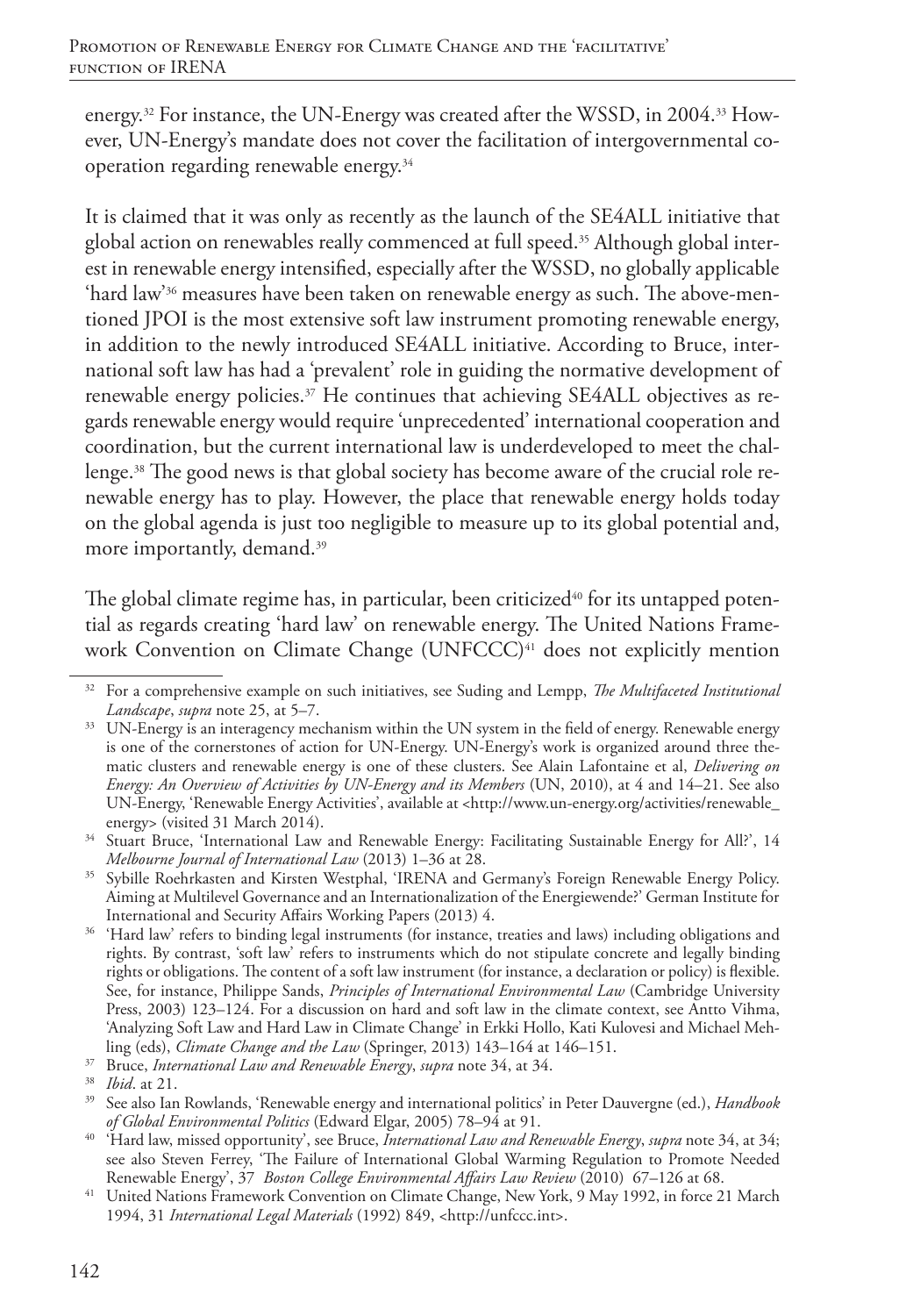renewable energy, but it allows its state Parties to choose their domestic measures towards the achievement of the 'ultimate objective' of stabilizing GHG emissions (Article 2 of the UNFCCC). With an inclusive interpretation, renewable energy could be seen to fall within Article  $4(1)(c)$ , which provides that all parties to the UNFC-CC shall 'promote and cooperate in the development, application and diffusion, including transfer, of technologies, practices and processes that control, reduce or prevent anthropogenic emissions of greenhouse gases'. Article 4(2)(a) continues that 'parties shall adopt national policies and take corresponding measures on the mitigation of climate change'.

The Kyoto Protocol to the UNFCCC,<sup>42</sup> however, includes an explicit reference to renewable energy in its Article 2(1)(a)(iv):

- 1. Each Party included in Annex I, in order to promote sustainable development, shall:
- (a) Implement and/or further elaborate policies and measures in accordance with its national circumstances, such as:
- … (iv) Research on, and promotion, development and increased use of, new and renewable forms of energy, of carbon dioxide sequestration technologies and of advanced and innovative environmentally sound technologies; …

Article 4(2)(a) of the UNFCCC and Article 2(1)(a) of the Kyoto Protocol both contain commitments related to policies and measures. The term 'policies and measures' is not defined in either the UNFCCC or the Kyoto Protocol.<sup>43</sup> Yamin and Depledge explain that although the Article 2(1)(a) of the Kyoto Protocol gives *an indicative*, and not mandatory, list of policies and measures (such as promotion of 'renewable forms of energy'), the explicit list of examples still carries a particular importance. They write that 'explicit referencing in the Protocol to particular policies and sectors generates strong expectations that consideration will be given' by each Annex I Party to the listed policies and measures. However, Article 2(1)(a) of the Kyoto Protocol is relevant in the renewable energy context merely because it offers the Parties a rather gentle but yet explicit push towards the promotion of renewables. Thus actual relevance of the article is to be considered as 'suggestive' rather than directive; the article does not include mandatory elements regarding renewable energy.<sup>44</sup>

<sup>&</sup>lt;sup>42</sup> Kyoto Protocol to the United Nations Framework Convention on Climate Change, Kyoto, 11 December 1997, in force 16 February 2005, 37 *International Legal Materials* (1998) 22.

<sup>&</sup>lt;sup>43</sup> Yamin and Depledge clarify in the UNFCC and Kyoto Protocol context that 'policy' would refer to a prescriptive course of action whereas 'measure' would mean corresponding means through which policies are implemented. Farhana Yamin and Joanna Depledge, *The International Climate Change Regime. A Guide to Rules, Institutions and Procedures* (Cambridge University Press, 2004) at 107–111.

<sup>44</sup> *Ibid.* Under the Kyoto Protocol, renewable energy has perhaps been most relevant in the context of the clean development mechanism (CDM). CDM is one of the 'Kyoto flexibility mechanisms' (Art. 12 of the Protocol) designed to lower the overall costs of achieving the emissions targets and enable the state Parties to find cost-effective opportunities to reduce emissions or to remove carbon from the atmosphere. See further Grant A. Kirkman et al, *Benefits of the Clean Development Mechanism 2012* (UNFCC, 2012),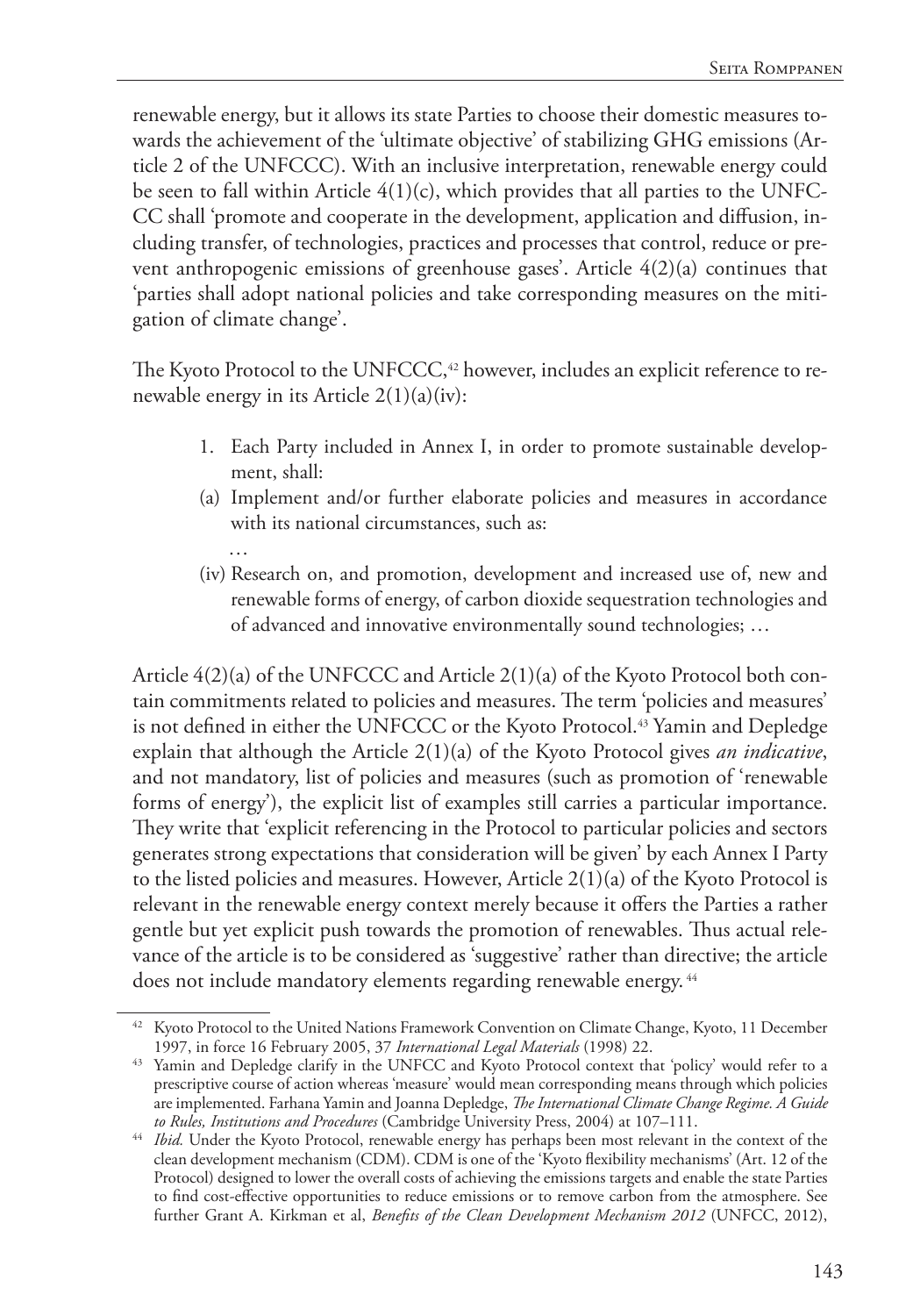Van de Graaf summarizes by stating that even as these environmental treaties (such as the Kyoto Protocol) do affect the energy sector, they 'do not lead to radical departure from our current energy path'.<sup>45</sup> Thus, the concise analysis presented above supports the view that renewable energy has not yet established a strong legal standing on the field of international law. It has been argued that the UNFCCC, the Kyoto Protocol and the international negotiations on climate change have given insufficient attention to renewable energy because there are no binding renewable energy obligations. In a climate and energy context in particular, Bruce notes that 'without modification, the existing regime's superficial engagement with the issue of energy generation is likely to prove inadequate to effectively mitigate climate change'.46

This paper does not aim to analyze whether renewable energy obligations at the international level would be beneficial in the first place. The purpose of the above analysis is merely to shed light on the current developments on the issue.

Renewable energy has quite recently been discussed further under the UNFCCC regime. As a result of the climate negotiations that took place in Durban, South Africa, in 2012, a subsidiary body to the UNFCCC called the Ad Hoc Working Group on the Durban Platform for Enhanced Action (ADP) was established.<sup>47</sup> The mandate of the ADP is to develop a protocol, another legal instrument or an agreed outcome with legal force under the UNFCCC. During its first session, in 2012, the ADP adopted its agenda<sup>48</sup> and initiated work under two workstreams: 'Workstream 1' focusing on the new agreement due in 2015, and 'Workstream 2' for the pre-2020 ambition. To enhance mitigation ambition, the task of Workstream 2 is to identify and explore options for a range of actions that could help to close the pre-2020 ambition gap.49 A workshop under Workstream 2 addressed the pre-2020 ambition through energy transformation, including the scaling-up of renewable energy. Centrally, the workshop recognized that as much as the transition towards less carbon-intensive and more efficient energy systems is needed, this is not possible without having a robust and long-term policy and regulatory frameworks in place. The role of cooperative initiatives aimed at sharing experience and knowledge, identification of mitiga-

available at <http://cdm.unfccc.int/about/dev\_ben/index.html> (visited 24 March 2014), at 15 and Axel Michaelova and Jorund Buen, 'The Clean Development Mechanism gold rush' in Axel Michaelowa (ed.), *Carbon Markets or Climate Finance? Low carbon and adaptation investment choices for the developing world* (Routledge, 2012) 1–38, at 26–27.

<sup>45</sup> Van de Graaf, *The Politics and Institutions, supra* note 18, at 108.

<sup>46</sup> Bruce, *International Law and Renewable Energy*, *supra* note 34, at 34 and 38–39. See also Ferrey*, The Failure of International*, *supra* note 40, at 68–69.

<sup>47</sup> 'Establishment of an Ad Hoc Working Group on the Durban Platform for Enhanced Action', UNFCCC Dec. 1/CP.17 (2011).

<sup>48</sup> 'Report of the Ad Hoc Working Group on the Durban Platform for Enhanced Action on the first part of its first session held in Bonn from 17 to 25 May 2012', UN Doc. FCCC/ADP/2012/2 (2012) para. 13.

<sup>&</sup>lt;sup>49</sup> The ultimate objective of the UNFCCC is to prevent dangerous human interference with the climate system. There is, however, a gap between the current emission pledges and the reductions towards the goal of keeping the temperature rise below 2 degrees Celsius. See, for instance European Commission Climate Action, 'Increasing pre-2020 emission reductions', available at <http://ec.europa.eu/clima/policies/international/negotiations/initiatives/index\_en.htm> (visited 6 June 2014).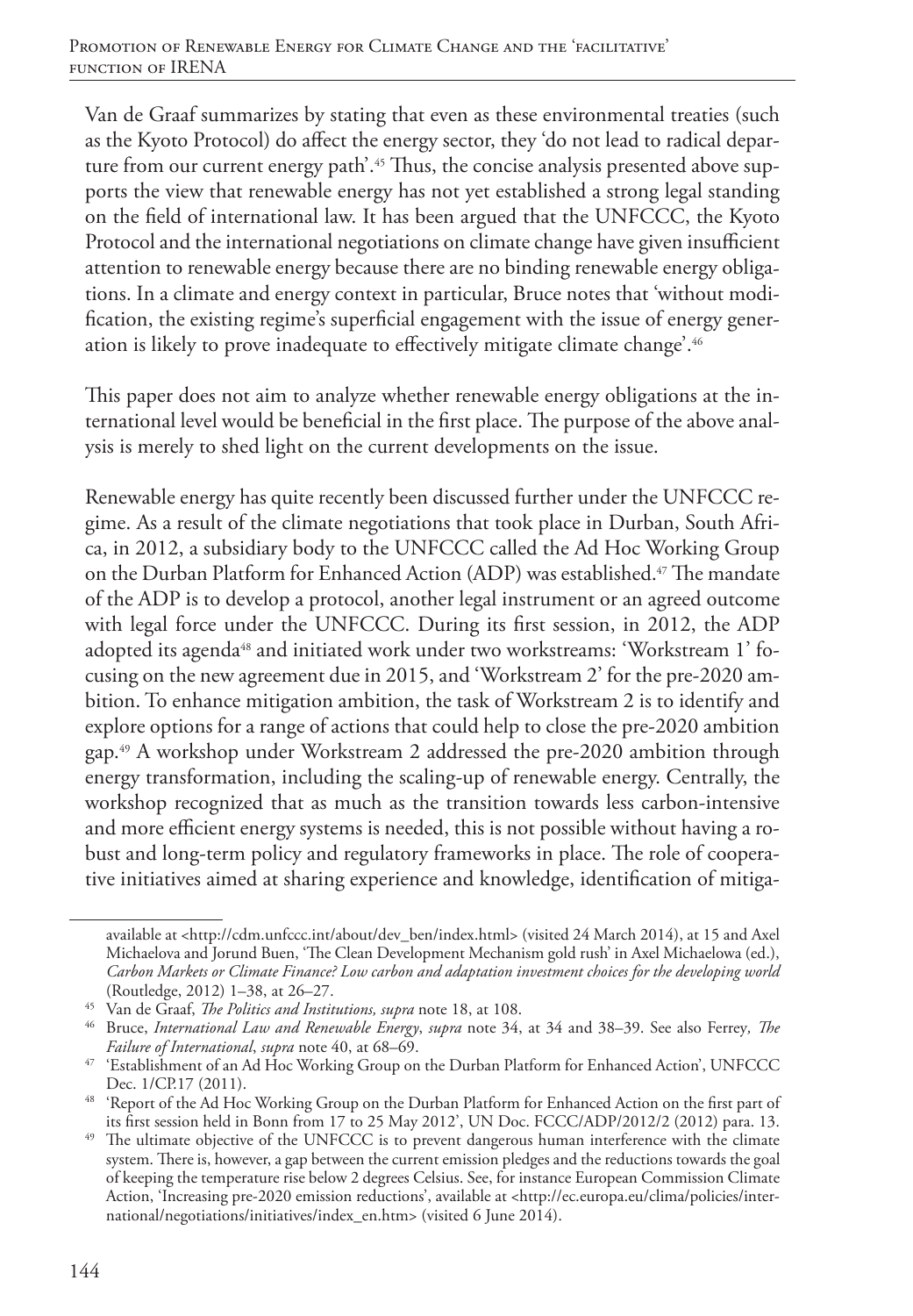tion possibilities and improving policy approaches was also considered important. The need for 'creation of the right enabling environments for enhancing mitigation action' was one of the central conclusions of the workshop.<sup>50</sup> Of course, it is too early to evaluate how the efforts of Workstream 2 on renewable energy will benefit the international status of renewable energy. However, these preliminary discussions under the climate process present an explicit opportunity to hasten renewable energy as a meaningful part of the future climate approach. The findings also highlight the need for international coordination for promoting the diffusion of renewable energy.

To conclude, for the time being renewable energy has had to settle for soft law approaches at the global level. However, the renewable energy policy framework introduced by the EU represents quite the opposite approach. This approach is concisely discussed below.

# **2.3 A regional approach – the EU**

In 2009, the EU adopted its comprehensive and unique<sup>51</sup> 'climate and energy package' as a robust response to the globally tangled progress on working towards the agreed climate goals. The climate and energy package is a set of binding legislation aiming to ensure that the EU meets its ambitious climate and energy targets for 2020. These targets, known as the 20–20–20 targets, articulate three key objectives for 2020: a 20 per cent reduction in EU GHG emissions from 1990 levels; raising the share of EU energy consumption produced from renewable resources to 20 per cent; and a 20 per cent improvement in the EU's energy efficiency. As the name of the package suggests, climate and energy are an interconnected challenge that is to be tackled jointly.<sup>52</sup>

The climate and energy package creates an integrated policy that tackles climate change using a variety of legal tools. One of the key elements of the comprehensive EU climate and energy package is the Renewable Energy Directive.53 Article 3 of the Directive sets *mandatory targets* for the 28 Member States to increase their share of renewable energy to 20 per cent of the EU's primary energy consumption and to increase renewable energy used by the transport sector by 10 per cent. These demand-

<sup>&</sup>lt;sup>50</sup> 'Summary report on the workshop on pre-2020 ambition: energy transformation, including scaling-up renewable energy, enhancing energy efficiency and consideration of carbon capture and storage, ADP 2, part 2, Bonn, Germany, 7 June 2013', Informal Summary, Ad Hoc Working Group on the Durban Platform for Enhanced Action, ADP.2013.13, available at <http://unfccc.int/resource/docs/2013/adp2/ eng/13infsum.pdf> (visited 28 April 2014).

<sup>51</sup> Cinnamon Carlarne, *Climate Change Law and Policy. EU and US approaches* (Oxford University Press, 2010) 186–189.

<sup>52</sup> See Kati Kulovesi, Elisa Morgera and Miguel Muñoz, 'Environmental Integration and Multi-faceted International Dimensions of EU law: Unpacking the EU's 2009 Climate and Energy Package' 48 *Common Market Law Review* (2011) 829–891 at 829–833.

<sup>53</sup> Directive 2009/28/EC of the European Parliament and of the Council of 23 April 2009 on the promotion of the use of energy from renewable sources and amending and subsequently repealing Directives 2001/77/ EC and 2003/30/EC (the Renewable Energy Directive), O.J. 2009, L 140/16.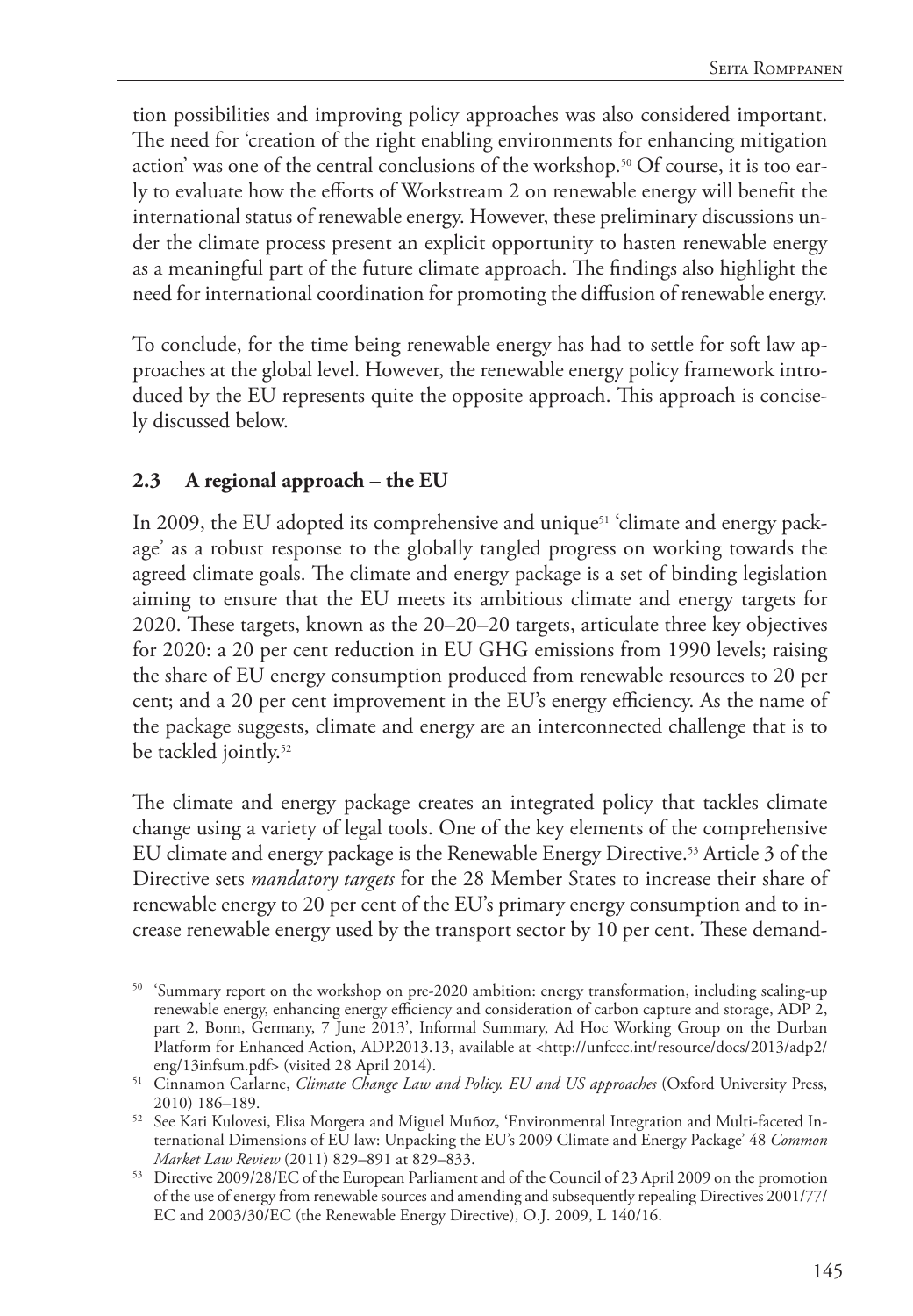ing targets require action from all Member States. The 20 per cent target represents the EU's overall target, while Annex I to the Renewable Energy Directive sets the national overall targets ranging from 10 per cent (Malta) up to 49 per cent (Sweden). The Renewable Energy Directive applies to all energy from renewable non-fossil sources (Article 2), although the Renewable Energy Directive has been particularly central to incentivize biofuels in the attainment of the EU's renewable energy targets.<sup>54</sup>

In January 2014, the Commission announced the policy framework for climate and energy for the period from 2020 to 2030. The green paper proposed a 'new reduction target for domestic GHG emissions of 40 per cent compared to 1990', to be shared between the ETS and non-ETS<sup>55</sup> sector, as 'the centre piece of the EU's energy and climate policy for 2030' as well as a 'coherent headline target at European level for renewable energy of at least 27 per cent with flexibility for Member States to set national objectives'.<sup>56</sup> The new framework would introduce several changes to the current approach. Most centrally, the new proposal would abolish the mandatory national targets for renewable energy – meaning that after 2020 the Member States would not have legally binding obligations to include renewable energy within their national energy mixes.

The Commission's proposal ignited the already prolonged EU policy debate on renewable energy, because it – if put into effect – could mean a total change of direction as regards the earlier clearly set ambition towards renewables. The EU's approach to climate and energy has been distinct, particularly because of its 'legally enforceable, absolute and measurable commitments' to reduce GHG emissions.57 In March 2014, the European Council (the Council) agreed to set a 2030 target in line with the low-carbon roadmap goal of reducing emissions by 80 per cent by 2050, but did not explicitly back the 40 per cent target or comment on the renewables target proposed by the EU executive in January. The Council merely stated that the current targets 'need to be met' by 2020.<sup>58</sup>

<sup>54</sup> For further discussion on biofuels, see Seita Romppanen, 'Regulating Better Biofuels for the European Union', 21 *European Energy and Environmental Law Review* (2012) 123–141 at 125–135; and Seita Romppanen, 'The Role and Relevance of Private Actors in EU Biofuel Governance', 22 *Review of European Community & International Environmental Law* (2013) 340–353 at 345–348.

<sup>&</sup>lt;sup>55</sup> Here the abbreviation ETS refers to the EU Emission Trading System. Non-ETS refers to the sectors that are not covered by the EU ETS such as transport (except aviation), buildings, agriculture (excluding forestry) and waste. See European Commission Climate Action, 'Commission adopts national limits on non-ETS emissions for 2013-2020', available at <http://ec.europa.eu/clima/news/articles/ news\_2013032602\_en.htm> (visited 6 June 2014).

<sup>&</sup>lt;sup>56</sup> Communication from the Commission to the European Parliament, the Council, the European Economic and Social Committee and the Committee of the Regions. A policy framework for climate and energy in the period from 2020 to 2030, COM(2014) 15 final, at 5.

<sup>57</sup> Carlarne, *Climate Change Law and Policy*, *supra* note 51, at 189.

<sup>58</sup> European Council conclusions, EUCO 7/1/14 REV 1, 20/21 March 2014, available at <http://www. consilium.europa.eu/uedocs/cms\_data/docs/pressdata/en/ec/141749.pdf> (visited 25 March 2014).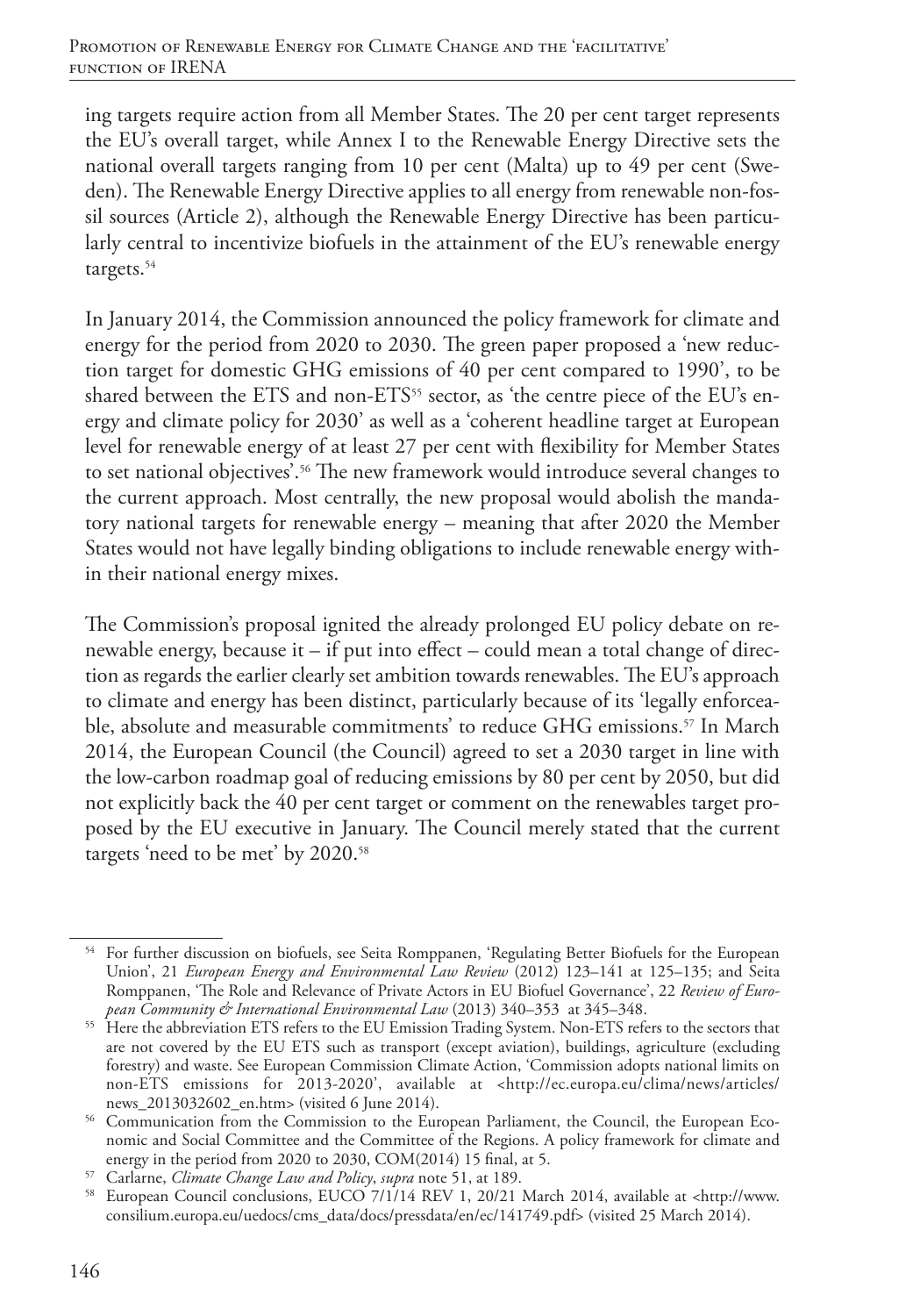EU action on climate and energy will continue to be required to 'accommodate a growing array of actors and interests', as Mehling*,* Kulovesi and de Cendra also note.59 In addition, the EU is currently establishing its energy policy as the Treaty of Lisbon introduced a specific legal basis for the field of energy.<sup>60</sup> The new energy policy is to cover the full range of energy sources. Thus, whatever the future framework for climate and energy policy in the context of 2020 to 2030 will be, it is to be integrated with the common EU energy policy. In addition to the approaches on EU level, the individual national support schemes for renewables are rapidly evolving as well. This creates further needs for convergence.<sup>61</sup>

Moreover, the EU's future climate and energy policy needs to be streamlined with *global* approaches as well. This is necessary for the European system to be competitive in terms of energy pricing between the EU and its major trading partners, as well as in the context of research and development and technological innovation. Technological innovation is particularly relevant in the renewable energy context. It is a key indicator for competitive, secure and sustainable energy in Europe.<sup>62</sup> The proposed future European climate and energy policy seems to be geared towards more flexibility for the Member States, as well as competitiveness as regards third countries. The Council notes that one of the crucial principles for the new policy is to 'provide flexibility for the Member States as to how they deliver their commitments in order to reflect national circumstances and respect their freedom to determine their energy mix.' In addition, the new framework should also ensure international competitiveness: 'the competitiveness of European industry on international markets cannot be taken for granted'. 63

The EU's renewables policy is best described by its continued state of flux.<sup>64</sup> Afflicted by political hurdles as well as hindered by multifaceted uncertainty, the EU renewable energy sector is desperate for a clear and coherent internal policy on climate and energy. In addition to this, this internal policy needs to be coordinated and streamlined with the global policy on renewables.

<sup>59</sup> Michael Mehling, Kati Kulovesi and Javier de Cendra, 'Climate Law and Policy in the European Union: Accidental Success or Deliberate Leadership?' in Erkki Hollo et al, *Climate Change and the Law*, *supra* note 36, 509–522 at 512–522.

<sup>&</sup>lt;sup>60</sup> See Art. 194 of the Treaty of Lisbon amending the Treaty on European Union and the Treaty establishing the European Community, Lisbon, 13 December 2007, O.J. 2007, C 306/01.

<sup>61</sup> Lena Kitzing, Catherine Mitchell and Poul Erik Morthorst, 'Renewable energy policies in Europe: Converging or diverging?' 51 *Energy Policy* (2012) 192–201 at 193.

 $62$  COM (2014) 15 final, at 13.

<sup>63</sup> *Ibid*. para 17.

<sup>64</sup> See also Kim Talus, *EU Energy Law and Policy. A Critical Account* (Oxford University Press, 2013), at 185, 191 and 210.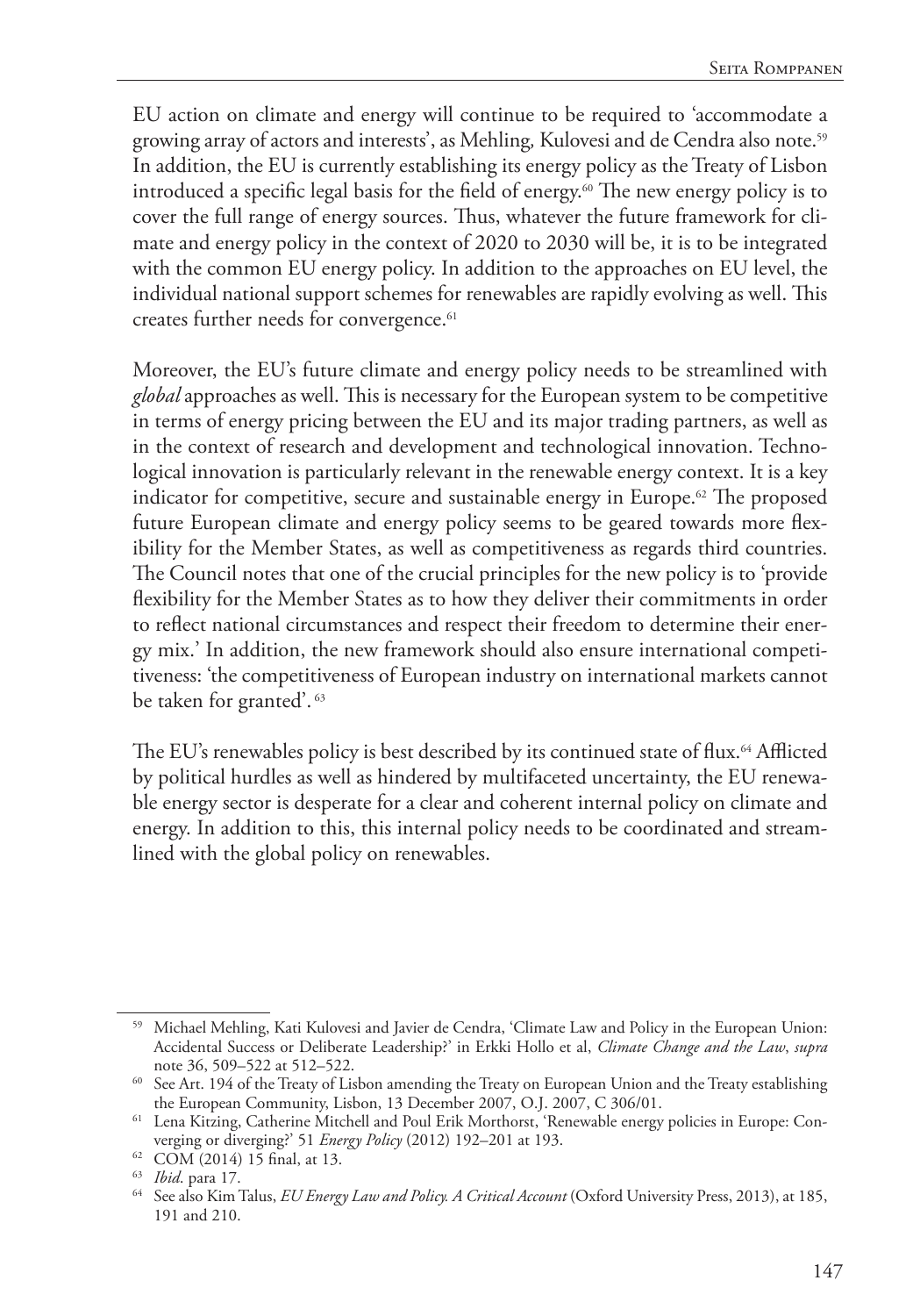### **2.4 Call for coordination**

It has been aptly stated that 'if the road to global environmental cooperation is long, the road to global energy cooperation is even longer'.65 International approaches on renewable energy require a level of internationalization of essentially domestic matters.66 International governance of renewable energy is difficult as it is interwoven into the diverse national circumstances as regards the mere availability of natural resources for renewable energy production. Renewable energy is also an issue under national energy security policies, and the countries' preferences as regards their energy policy mix vary greatly.<sup>67</sup>

The major increase in world energy demand is expected to occur in developing countries.<sup>68</sup> For several developing countries, the lack of access to modern energy services and low-carbon technologies hinders the achievement of their sustainable development goals. In addition, the governance of renewable energy is interlinked with other, often controversial, policy issues. Renewable energy production could, for example, compete against alternative uses of the same natural resource or conflict with land use planning.<sup>69</sup>

Increasing the share of renewables in the energy mix will require policies to incentivize changes in the energy system both in the developed and developing countries. In particular, further policy development would be required to attract the necessary increases in investment in technologies and infrastructure.<sup>70</sup> These policies can be sector-specific, implemented at the local, regional and national levels, and can be complemented by bilateral, regional and global cooperation. Thus, there is no 'onesize-fits-all' solution. As countries are individual in terms of their possibilities to develop renewable energy, each of them will need to forge the renewable energy future most appropriate to their circumstances.<sup>71</sup>

<sup>65</sup> Bruce, *International Law and Renewable Energy*, *supra* note 34, at 27.

<sup>&</sup>lt;sup>66</sup> Bruce approaches the issue of internationalization in the context of the principle of permanent sovereignty over natural resources. The principle of permanent sovereignty over natural resources is a fundamental principle of contemporary international law commonly reiterated in international environmental agreements; for instance, the preamble to the UNFCCC states that international cooperation on climate change is based on the principle. Bruce argues that, in an energy context, the principle is becoming infused 'with environmental obligations that directly or indirectly impact energy generation'. *Ibid*. at 23. Furthermore, it is claimed that the principle of permanent sovereignty over natural resources is becoming 'unfettered'. In its new context, the principle is not absolute but qualified by environmental considerations. Tuomas Kuokkanen, 'Permanent Sovereignty Over Natural Resources' in in Marko Berglund (ed.), *International Environmental Lawmaking and Diplomacy Review 2005*, University of Joensuu – UNEP Course Series 3 (University of Joensuu, 2006) 97–108 at 108.

<sup>67</sup> Florini and Sovacool, 'Who governs energy?*', supra* note 18, at 5239.

<sup>68</sup> UNGA, 'Report on promotion of new and renewable sources of energy', *supra* note 14, para. 12.

<sup>69</sup> *Ibid*. paras 20 and 77.

<sup>70</sup> IPCC, 'Summary for Policymakers', *supra* note 6, at 7 and 17.

<sup>71</sup> IRENA, *REmap 2030*, *supra* note 5, at 1. See also Urpelainen and Van de Graaf, *The International Renewable Energy Agency, supra* note 21, at 7.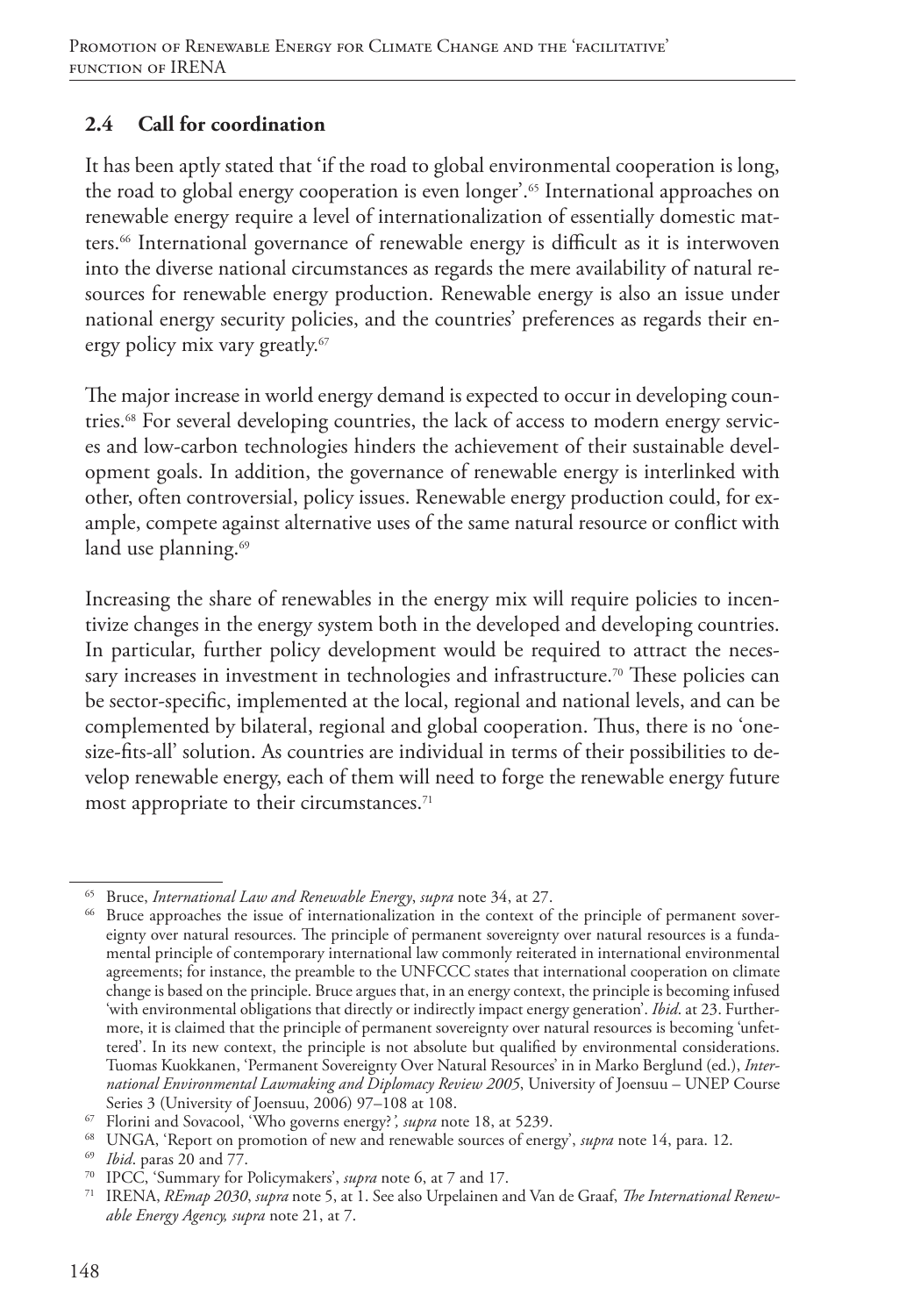As Steiner et al underline, and as noted earlier in this paper, there is a lot of engagement related to renewable energy, but it is mostly dispersed and diffused. In addition, the growth of the renewable energy industry is not balanced. Most of the growth is taking place in developed countries and in some developing countries with large emerging economies – but often the gravest need for renewable energy deployment is in the poorest areas of the world.72

Although measurable progress has already been made in technology development and transfer, investment and policy implementation of renewables, much more is needed in order to increase the contribution of renewable sources of energy. A coordinated pooling of information and policy analysis would create more efficiency and synergies. There should be comprehensive national assessments of the effectiveness of the different policies and activities. In addition, a clear view on the financial aspects (for instance, how comparable the renewable energy measures are to the measures on conventional energy) of renewable energy deployment is required. As the UNGA notes, 'additional coordinated strategies' are necessary at the global level to advance energy transitions, especially in the poorest regions of the world. Coordination would facilitate the achievement of the SE4ALL objectives, and particularly reductions in carbon emissions.73 Sustainable energy should have an 'international home'.74

# **3 IRENA – the international home for renewable energy?**

### **3.1 IRENA**

IRENA is an intergovernmental organization currently with 130 members and 37 states in accession.<sup>75</sup> The IRENA headquarters are in Abu Dhabi. According to Article II of the Statute of the IRENA, the objective of the organization is the promotion of widespread and increased adoption, as well as the sustainable use of all forms of, renewable energy. In its activities, IRENA takes into account national and domestic priorities and benefits 'derived from a combined approach of renewable energy and energy efficiency measures'. In addition, the contribution of renewable energy to climate protection is explicitly reiterated. Thus, with a mandate from countries around the world, IRENA encourages governments to adopt enabling policies for renewable energy investments, provides practical tools and policy advice to accelerate renewa-

<sup>72</sup> UNGA, 'Report on promotion of new and renewable sources of energy', *supra* note 14, para. 78.

<sup>73</sup> UNGA, 'Report on promotion of new and renewable sources of energy', *supra* note 14, para. 56.

<sup>74</sup> Achim Steiner et al, 'International Institutional Arrangements in Support of Renewable Energy' in Dirk Assmann, Ulrich Laumanns and Dieter Uh (eds), *Renewable Energy: A Global Review of Technologies, Policies and Markets* (Earthscan, 2006) 152–165 at 157–158.

<sup>&</sup>lt;sup>75</sup> For example, the EU, the US, China and India as well as the majority of the African states are members of IRENA. However, other countries such as Russia and Canada are not members. IRENA, 'Membership', available at <http://www.irena.org/Menu/Index.aspx?mnu=Cat&PriMenuID=46&CatID=67> (visited 26 March 2014).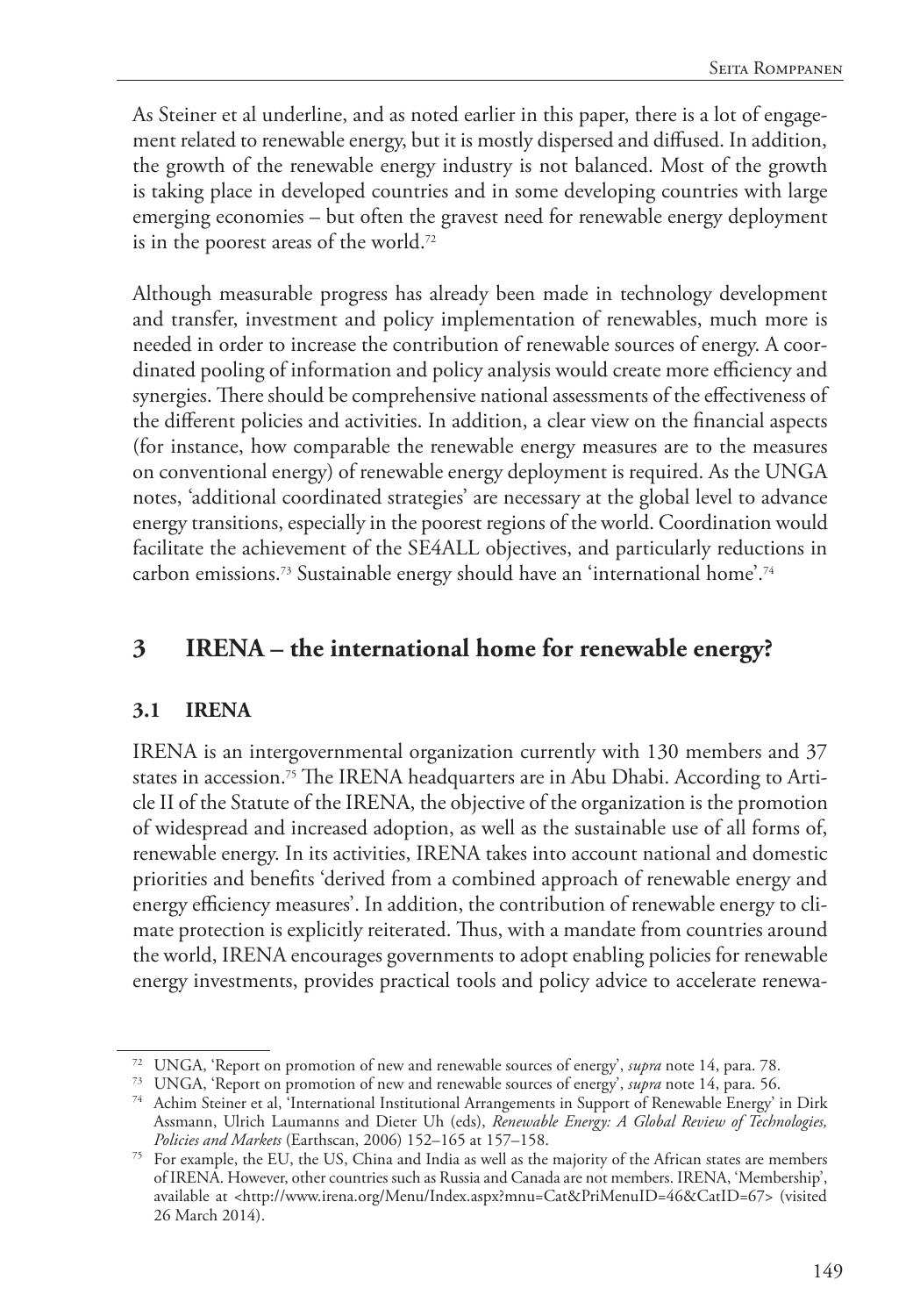ble energy deployment, and facilitates knowledge sharing and technology transfer to provide clean, sustainable energy.76

In the context of the establishment of IRENA, it has been noted that the creation of IRENA itself was exceptional given the 'relative stasis' in multilateralism, and thus the achievement of an impressive rate of ratification is remarkable as such.77 It has also been aptly noted that 'at a moment in history, when the multipolar world has been shaped out and the manifold crisis of multilateralism is evident, e.g. in the international climate negotiations, it is no less than a surprising success that a truly multilateral organization has been founded'.78 On the other hand, however, these elevated notions certainly seem to place high expectations towards the output of the new organization.

IRENA's activities are clearly defined in Article IV of its statute.

- A. As a centre of excellence for renewable energy technology and acting as a facilitator and catalyst, providing experience for practical applications and policies, offering support on all matters relating to renewable energy and helping countries to benefit from the efficient development and transfer of knowledge and technology, the Agency performs the following activities:
- 1. In particular for the benefit of its Members the Agency shall:
- a) analyse, monitor and, without obligations on Members' policies, systematise current renewable energy practices, including policy instruments, incentives, investment mechanisms, best practices, available technologies, integrated systems and equipment, and success-failure factors;
- b) initiate discussion and ensure interaction with other governmental and nongovernmental organisations and networks in this and other relevant fields;
- c) provide relevant policy advice and assistance to its Members upon their request, taking into account their respective needs, and stimulate international discussions on renewable energy policy and its framework conditions;
- d) improve pertinent knowledge and technology transfer and promote the development of local capacity and competence in Member States including necessary interconnections;
- e) offer capacity building including training and education to its Members;
- f) provide to its Members upon their request advice on the financing for renewable energy and support the application of related mechanisms;
- g) stimulate and encourage research, including on socio-economic issues, and foster research networks, joint research, development and deployment of technologies; and

<sup>76</sup> For further information, see IRENA, 'About IRENA', available at <http://www.irena.org/Menu/index. aspx?PriMenuID=13&mnu=Pri> (visited 26 March 2014).

<sup>77</sup> Urpelainen and Van de Graaf, *The International Renewable Energy Agency, supra* note 21, at 4.

<sup>78</sup> Roehrkasten and Westphal*, IRENA and Germany's Foreign Renewable Energy Policy*, *supra* note 35, at 10.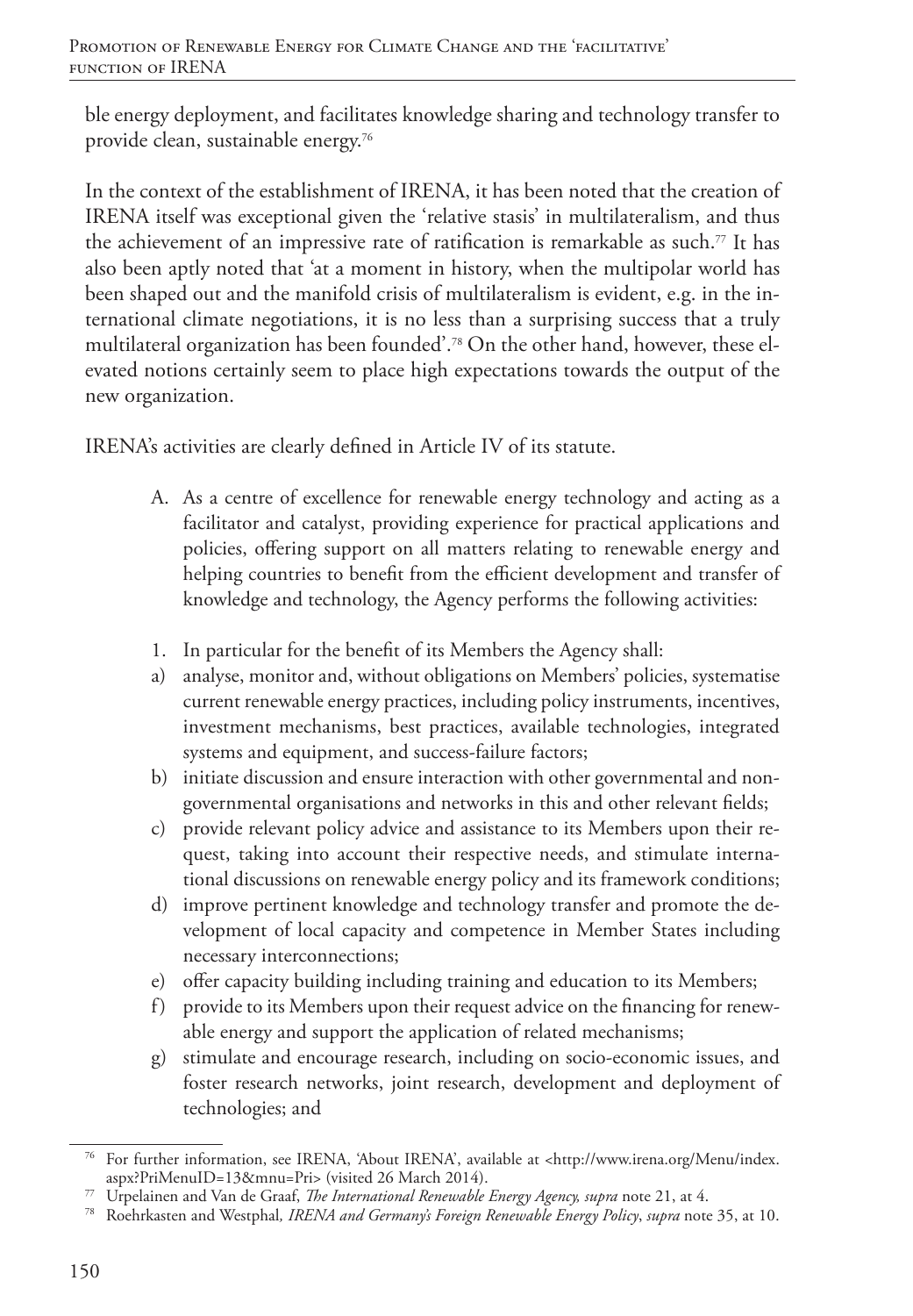- h) provide information about the development and deployment of national and international technical standards in relation to renewable energy, based on a sound understanding through active presence in the relevant fora.
- 2. Furthermore, the Agency shall disseminate information and increase public awareness on the benefits and potential offered by renewable energy.

The principal organs of IRENA are the Assembly, the Council and the Secretariat (Article VIII). However, these organs do not have an express competence or implied powers to negotiate or establish international legal obligations as regards renewable energy.<sup>79</sup> For example, according to Article IX of the Statute, the Assembly is the supreme organ and as such, the Assembly can 'make recommendations' to Members on matters within the scope of the Statute. However, as Bruce notes, this could just be the key to success.<sup>80</sup> Without the burden of 'obligating' its members, IRENA can establish itself more in its role as a global facilitator, coordinator and centre of excellence for renewable energy. To operate in its agreed activities, IRENA has established three directorates to take charge of operating programmatic activities: the Knowledge, Policy and Finance Centre; Country Support and Partnerships; and the IRE-NA Innovation and Technology Centre.

Thus, as the statute stipulates, IRENA has a rather sharp focus on renewable energy.81 However, Van de Graaf notes that:

[b]y focusing on a transformation of the energy sector, it tackles head-on the root cause of some of the world's major environmental problems, such as air pollution, acid rain, and climate change. In that respect, IRENA differs from the large body of international rules that has been adopted so far to manage the plethora of energy-related environmental externalities, such as the Kyoto Protocol.

Therefore it also remains to be seen how IRENA will manage its renewables mandate in this much wider environmental context.

### **3.2 IRENA's role**

Although the functions and role of IRENA have received fair attention from scholars, there are few recent, particularly elaborate contributions available. In addition to the more general contributions referred to by this paper, Van de Graaf in particular has analyzed the role of IRENA in more detail.<sup>82</sup> In a contribution together with Ur-

<sup>79</sup> Bruce, *International Law and Renewable Energy*, *supra* note 34, at 45.

<sup>&</sup>lt;sup>80</sup> *Ibid.* at 46. For a more general discussion on the treaty making capacity of international organizations, see Jan Klabbers, *An Introduction to International Institutional Law* (2nd ed., Cambridge University Press, 2009) 41 and 53–73.

<sup>81</sup> Urpelainen and Van de Graaf, *The International Renewable Energy Agency, supra* note 21, at 4 and Van de Graaf, *Fragmentation in Global Energy Governance*, *supra* note 10, at 16.

<sup>82</sup> Van de Graaf, *Fragmentation in Global Energy Governance*, *supra* note 10 and Van de Graaf, *The Politics and Institutions, supra* note 18.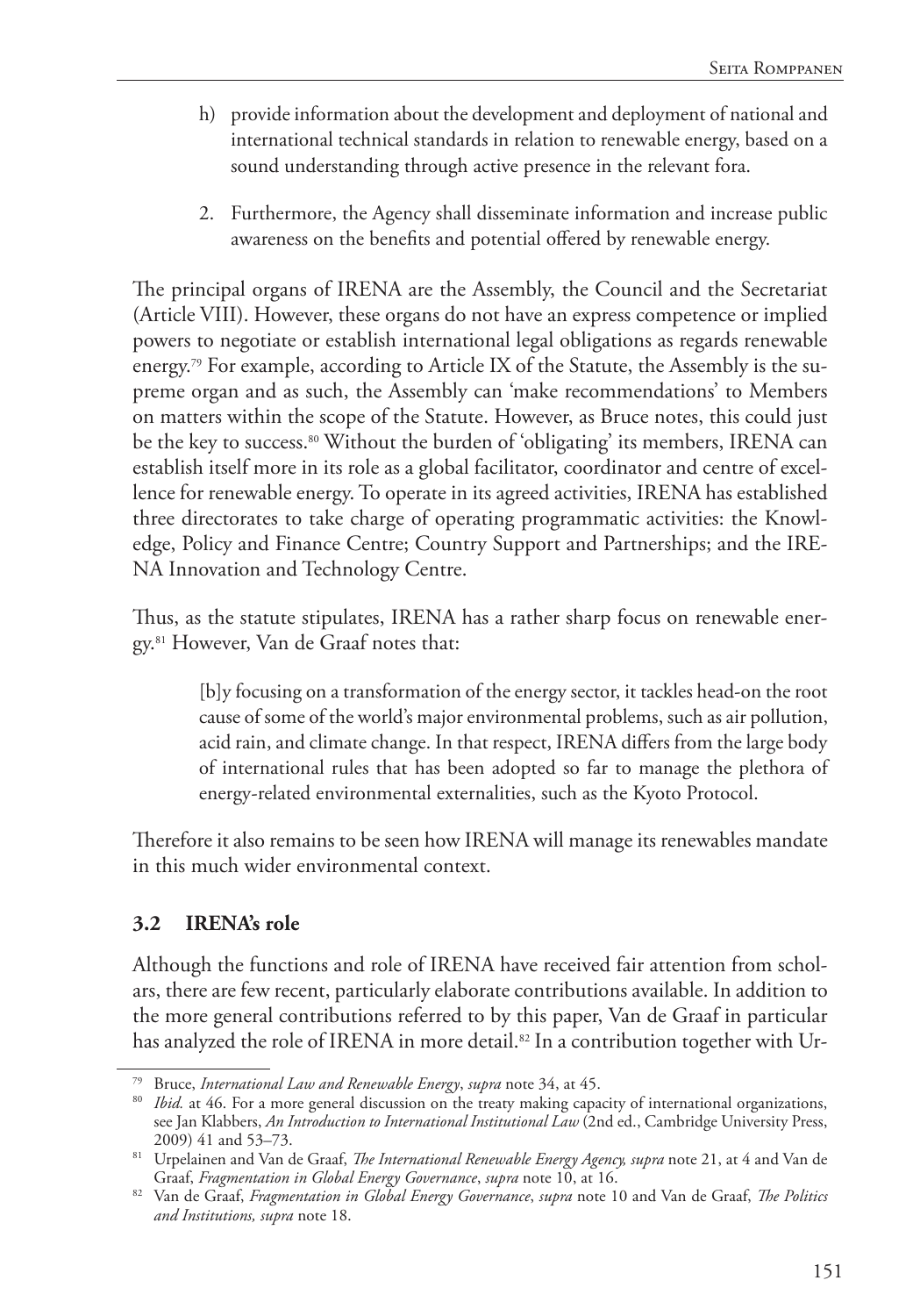pelainen, the writers identified three mechanisms through which IRENA could promote global renewable energy uptake: '(1) by offering valuable epistemic services to its member states, (2) by serving as a focal point for renewable energy in a scattered global institutional environment, and (3) by mobilizing other international institutions to promote renewable energy'.83 The following concise discussion on the role of IRENA aims to continue from these contributions to discuss the facilitative coordinator's role that IRENA could build upon.

It can be surmised from the above discussion that the demand for international coordination on renewable energy has clearly increased, and will continue to increase in the coming years.<sup>84</sup> Coordination is particularly required in the context of renewable energy governance. The lack of effective policies and regulatory frameworks, together with long-term, consistent and clear government commitment to renewable energy, are a distinct challenge for deploying the required potential of renewable energy. It has been suggested that an international organization could coordinate and optimize the required 'expansion' of renewable energies.<sup>85</sup>

In general, international organizations involved in global environmental policy are a heterogeneous set of actors.<sup>86</sup> The role of intergovernmental organizations for environmental law-making has also been profound in the climate and energy context.<sup>87</sup> IRENA has filled in the gap of an international organ to coordinate global action on renewable energy. It is also interesting to note that another international organization, namely the International Energy Agency<sup>88</sup> (IEA), has been paying more attention to renewable energy. However, IRENA can be distinguished from other institutions of international energy governance, such as the IEA, because of its very global scope.89

<sup>83</sup> Urpelainen and Van de Graaf, *The International Renewable Energy Agency, supra* note 21, at 1.

<sup>84</sup> In a more general context, see G. C. A Junne, 'International organizations in a period of globalization: New (problems of) Legitimacy' in Jean-Marc Coicaud and Veijo Heiskanen (eds), *The Legitimacy of International Organizations* (United Nations University Press, 2001) 189–220 at 218.

<sup>85</sup> Steiner et al, *International Institutional Arrangements*, *supra* note 74, at 152; and Bruce, *International Law and Renewable Energy*, *supra* note 34, at 45.

<sup>&</sup>lt;sup>86</sup> See, for instance, Ellen Hey, 'International Institutions' in Daniel Bodansky, Jutta Brunnée and Ellen Hey, *The Oxford Handbook of International Environmental Law* (Oxford University Press, 2007) 749–769 at 750. International organizations are a common form of intergovernmental cooperation, and organizations vary greatly as to their role. See Klabbers, *International Institutional Law*, *supra* note 80, at 25; Daniel Bodansky, 'The Development of International Environmental Law' in Ed Couzens and Tuula Honkonen (eds), *International Environmental Law-making and Diplomacy Review 2010*, University of Eastern Finland – UNEP Course Series 9 (University of Eastern Finland, 2010) 11–28 at 20 and Roehrkasten and Westphal*, IRENA and Germany's Foreign Renewable Energy Policy*, *supra* note 35, at 11–12.

<sup>&</sup>lt;sup>87</sup> For instance, the relevance of the scientific information on climate change that the IPCC has produced has been central in the shaping of climate and energy policies. IPCC is the leading international body for the assessment of climate change: '[t]he IPCC has become the predominant source of scientific and technical information and analysis to the climate change regime'. Yamin and Depledge, *The International Climate Change Regime*, *supra* note 36, at 465.

<sup>88</sup> See <http://www.iea.org/>.

<sup>89</sup> See IRENA, 'IRENA membership', available at <http://www.irena.org/menu/Index.aspx?mnu=Cat&Pri MenuID=46&CatID=67> (visited 8 June 2014).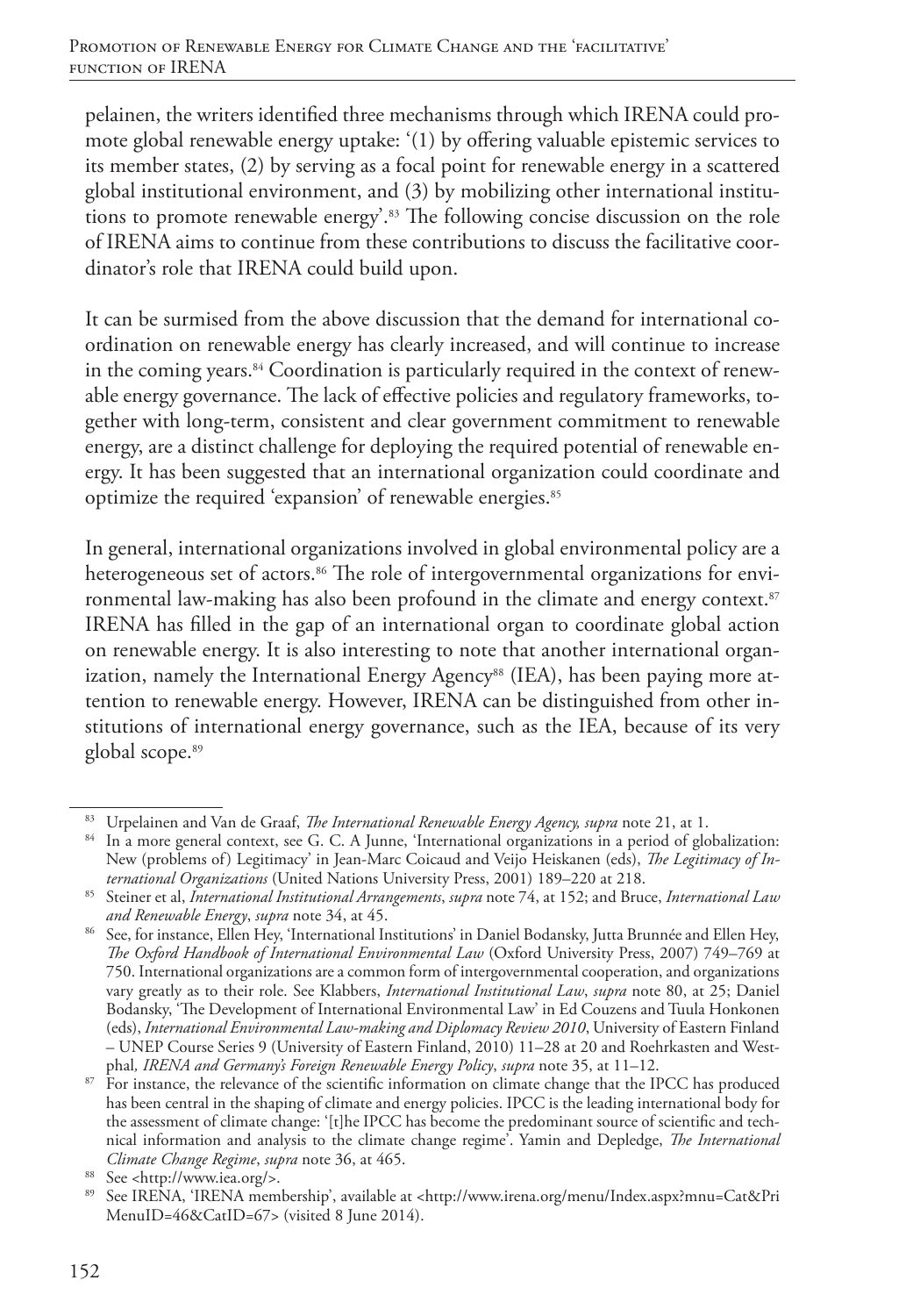IRENA can facilitate the coordination of renewable energy approaches in three particular ways. Firstly, it can serve as the central hub for information on renewables. Secondly, IRENA can provide crucial policy advice in the context of renewable energy governance and regulatory frameworks. Thirdly, IRENA, as the 'international home' for renewable energy, serves a central role in promoting international cooperation through capacity-building.

As Talus notes, it is sometimes difficult to find the truth behind ideological claims about the economic viability of unconventional energy.<sup>90</sup> Information is a precondition for the implementation of any policies or measures on renewable energy. The IRENA Innovation and Technology Centre (IITC)<sup>91</sup> is equipped to provide unbiased information on renewable energy technologies and innovations. One of the IITC activities is 'Costs, Technologies and Markets'. Under this activity, IRENA's goal is to become the principal source for renewable energy cost data. IRENA's work in this respect would revolve around IRENA's Renewable Cost Database.<sup>92</sup>

IRENA's activities under the Knowledge, Policy and Finance Centre (KPFC)<sup>93</sup> include giving policy advice and conducting policy assessment. It is crucial to monitor the latest developments in terms of policy in the renewable energy sector, and provide information on the 'best' policy design practices in the field. IRENA is also looking into the socio-economic impacts of renewables, with a special focus on the job creation potential of renewable energy deployment.<sup>94</sup>

As Steiner et al note, it has not been possible to identify, 'in a clear and convincing way', which policy (or other) initiatives actually work and which do not. Successful cases do have the potential to serve as a model and failures open the doors for further development. For instance, as the EU has gone through its first generation of regulating renewable energy, perhaps some aspects of the EU framework could serve as a test case, if not a model, for others. However, this is not to say that the EU framework would be perfect as such. The EU approach to renewable energy has been rather bold when compared internationally, and the EU renewables scheme has succeeded in producing a huge increase in the development of renewable energy in Europe. However, as clarified above, the EU renewables scheme also suffers from particular shortcomings that need to be addressed. Steiner et al. continue that 'an assessment by an independent, respected and expertise-based institution or institutionalized processes appears imperative to find out how to make promotion of renewable energy

<sup>90</sup> Talus, *EU Energy Law and Policy*, *supra* note 64, at 191.

<sup>91</sup> See IRENA, 'IRENA Innovation and Technology Centre', available at <https://www.irena.org/menu/ index.aspx?mnu=cat&PriMenuID=35&CatID=112> (visited 5 May 2014).

<sup>92</sup> See further IRENA, 'Costing Analysis at IRENA', available at <http://costing.irena.org/about-costing.

aspx> (visited 26 March 2014). 93 See IRENA, 'Knowledge, Policy and Finance Centre', available at <http://www.irena.org/menu/index.as px?mnu=cat&PriMenuID=35&CatID=109> (visited 5 May 2014).

<sup>94</sup> See further IRENA, 'Policy Advice', available at <http://www.irena.org/menu/index.aspx?mnu=Subcat& PriMenuID=35&CatID=109&SubcatID=158 (visited 26 March 2014).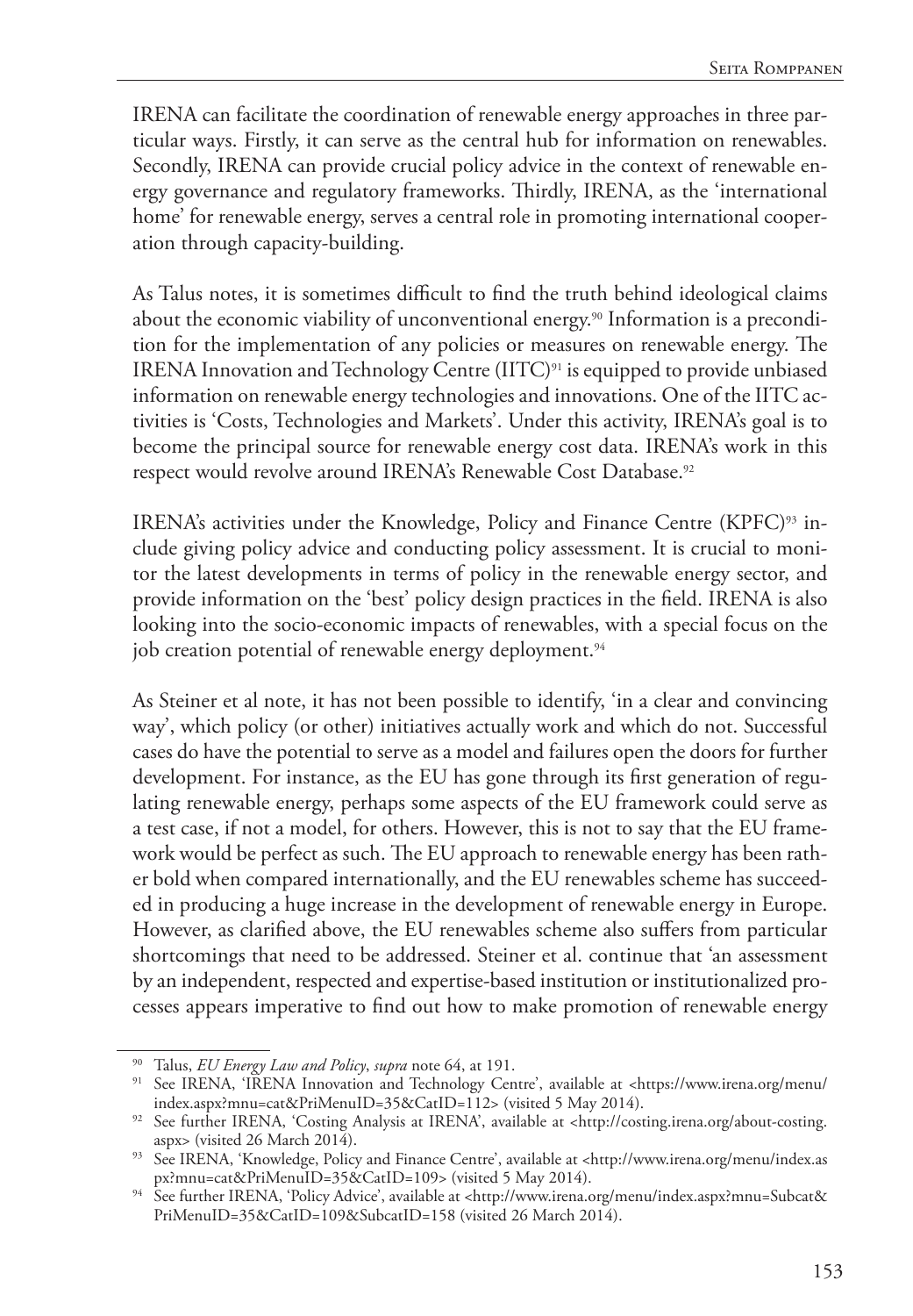work in practice'.<sup>95</sup> This assessment could serve both global and regional level policy making. IRENA fits this need rather perfectly.

In the context of the KPFC, joint efforts between the IEA and the IRENA should also be mentioned. Namely, the IEA and IRENA maintain a joint database for policies and measures related to renewable energy. The IEA/IRENA Joint Policies and Measures Database for Global Renewable Energy<sup>96</sup> includes country-validated renewable energy policy data and country-specific policy profiles from more than 100 countries. The database aims to address the increasing demand from policy-makers, researchers and the general public for easily accessible information on renewable energy policies and measures.<sup>97</sup>

Finally, IRENA'S REmap 2030 initiative underlines the importance of global cooperation and coordination for nations to meet their growing energy needs without negatively affecting the climate system. The development and deployment of renewable energy technologies cannot be contained within national borders. International cooperation is thus vital to the advancement of the deployment of renewables, and special focus should be placed on those areas of the world where the impact of cooperation would be the greatest. 98

IRENA's 'Capacity Building Strategic Framework'99 includes the principles that help countries to overcome the challenges that hinder the achievement of their ambitious renewable energy deployment targets. Countries around the world are becoming increasingly focused on accelerating the uptake of renewable energy. Renewable energy targets are being set, policies that promote the deployment of renewable energy technology are being established, and countries are incentivizing innovation and expanding related markets. While this is a positive thing, for developing countries in particular the primary challenge is not about accepting renewables targets or adopting policies as such. The challenge is rather the actual implementation, and the lack of required institutional skills and knowledge as regards effective implementation.100 IRENA is equipped with the expertise to support developing countries towards the effective implementation of renewable energy policies. IRENA can play a key role in shaping policy choices and technology decisions particularly in developing countries.<sup>101</sup>

<sup>95</sup> Steiner et al., *International Institutional Arrangements*, *supra* note 74, at 157.

<sup>96</sup> See IRENA, 'IEA/IRENA Global Renewable Energy Policies and Measures Database', available at <http:// www.irena.org/menu/index.aspx?mnu=Subcat&PriMenuID=35&CatID=109&SubcatID=158&RefID= 158&SubID=170&MenuType=Q> (visited 26 March 2014).

<sup>97</sup> *Ibid*.

<sup>98</sup> IRENA, *REmap* 2030, *supra* note 5, at 38.

<sup>99</sup> See IRENA, 'Strategic framework for RE capacity building', available at <http://www.irena.org/menu/ index.aspx?mnu=Subcat&PriMenuID=35&CatID=110&SubcatID=156&RefID=156&SubID=160&M enuType=Q> (visited 26 March 2014).

<sup>100</sup> Capacity Building Strategic Framework for IRENA (2012–2015), November 2012, available at <http:// www.irena.org/DocumentDownloads/Publications/Capacity\_Building\_Strategy.pdf> (visited 29 April 2014), at 6.

<sup>101</sup> Urpelainen and Van de Graaf, *The International Renewable Energy Agency, supra* note 21, at 8.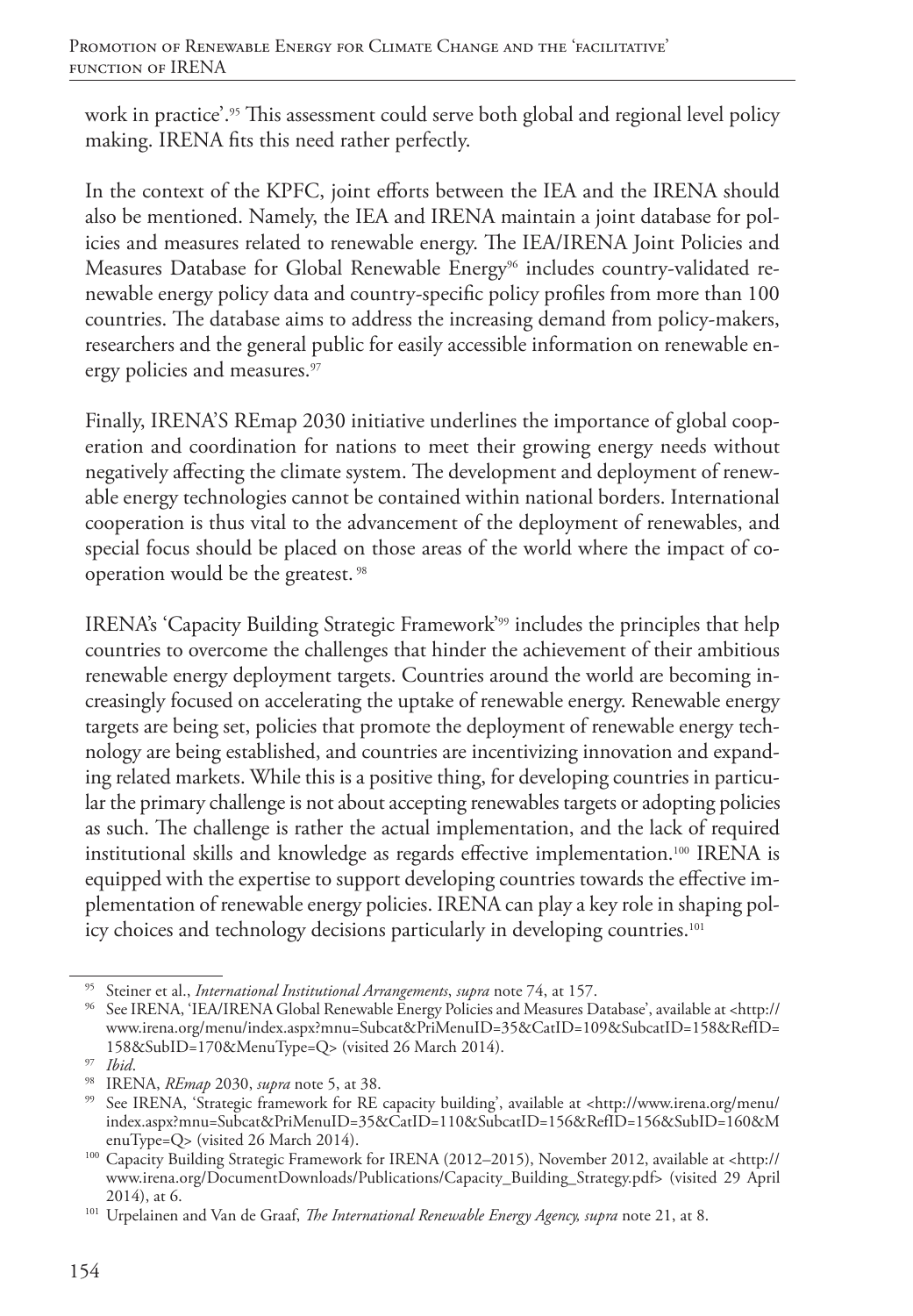To summarize, IRENA's best features currently are, firstly, its capabilities to produce and disseminate information on renewable energy; and, secondly, its commitment to very extensive policy analysis. It needs to be also noted, especially in the context of IRENA's renewables focused mandate, that IRENA does have a massive task at hand before becoming a truly credible international coordinator on renewable energy. For example, its relationship with the other global energy organizations, such as the EIA and the UN-Energy, needs to be clear to the global audience.102 Thus, IRE-NA, as a young organization with an ambitious agenda, does hold the necessary prerequisites for becoming the established home of renewables. Urpelainen and Van de Graaf see the greater potential of IRENA by stating that: '[a]lthough IRENA's current direction is already promising, leadership in mobilizing the renewable energy community across the world would raise the importance of the organization to an altogether new level'.103

# **4 Concluding remarks**

Climate protection has gained global political priority and renewable energy has been recognized as playing a pivotal role as part of our efforts to tackle dangerous climate change. A transformation of the global energy system is required. Ferrey writes that 'the common assumption has been that control of carbon will result in the implementation of renewable energy technologies as the new world energy base'.104 A similar assumption is adopted in the context of the revised EU policy framework for climate and energy for the period from 2020 to 2030, as elaborated upon earlier in this paper. In reality, nothing concrete enough to match the task at hand is going to be achieved with an assumption, or through a presumed self-encouragement in the field of international (or regional) environmental law-making. Effective policy and regulatory frameworks on renewable energy together with long-term, consistent and clear commitments to renewable energy are the preconditions for a sustainable energy future and for the achievement of the SE4ALL objectives.105

IRENA's diverse membership requires the organization to be adaptable, and to be able to respond quickly and effectively to the rapidly changing energy landscape with diverging interests.<sup>106</sup> IRENA, as a fresh and active organization with a clear set of activities, is in a unique position to coordinate the acceleration of renewable energy towards a globally coherent approach to the achievement of the renewable energy objectives set out in the UN SE4ALL initiative.

<sup>&</sup>lt;sup>102</sup> For more in-depth discussion on the relationship of IEA and IRENA, see, for instance, Van de Graaf, *Fragmentation in Global Energy Governance*, *supra* note 10, *passim.*

<sup>103</sup> Urpelainen and Van de Graaf, *The International Renewable Energy Agency, supra* note 21, at 17.

<sup>104</sup> Ferrey, *The Failure of International*, *supra* note 40, at 78.

<sup>105</sup> Sawin, *National Policy Instruments*, *supra* note 16, at 104.

<sup>106</sup> *Ibid*. at 13.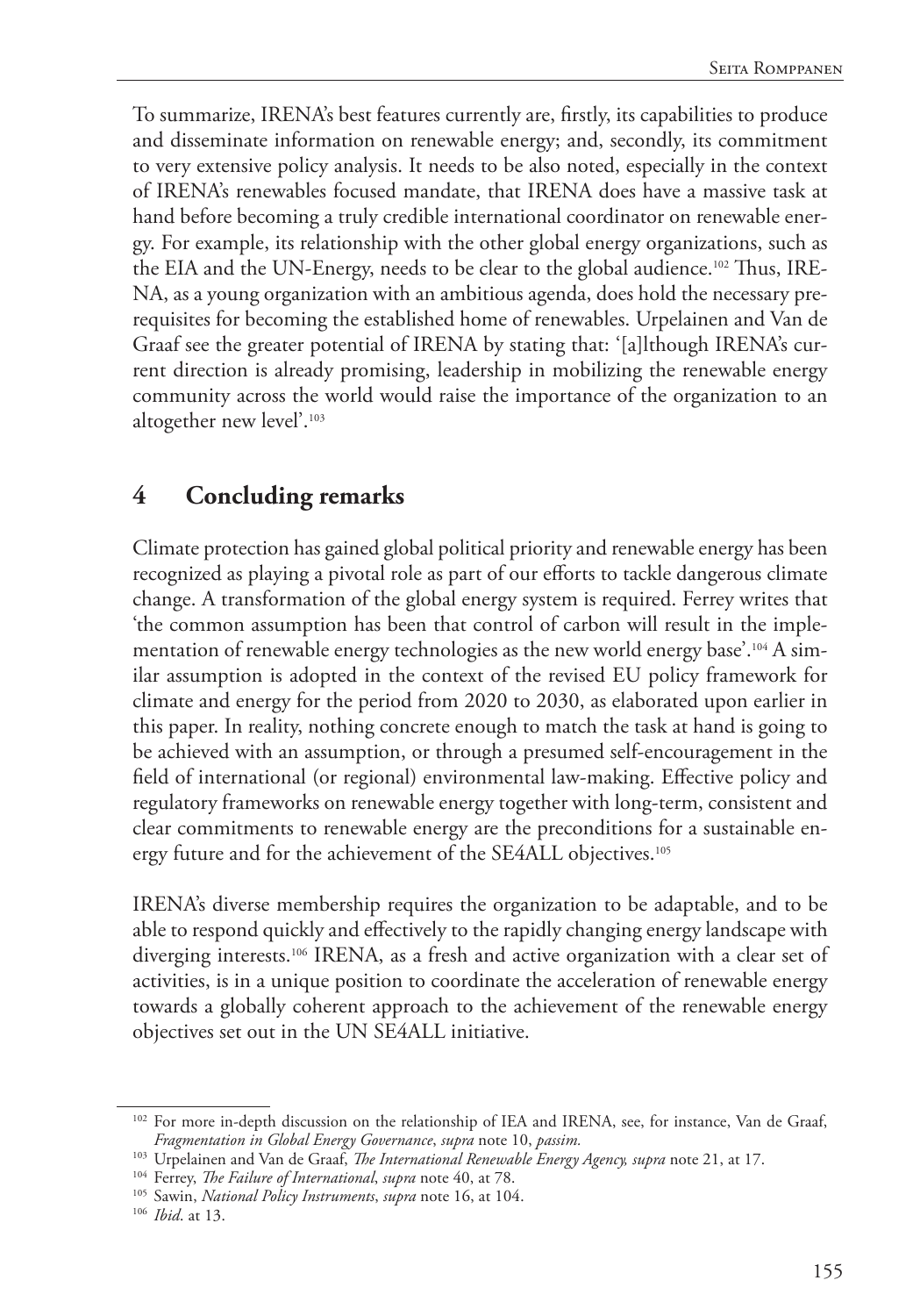Some scholars are convinced that an international energy convention, as the predominant form of international regulation, would be the primary instrument in the achievement of the renewable energy objectives.107 However, considering the huge challenge that it would present for the current global discussion on climate and energy, an international (renewable) energy convention appears to be a rather unrealistic alternative. At the moment, one feasible option could be to develop the discussions under the process that is already taking place in the context of the UNFCCC and ADP Workstream 2. If there were binding obligations or codified targets of some form on renewable energy, the most realistic scenario would be to place them under the climate law process.

This paper has approached the role of IRENA as the 'umbrella organization' capable of 'fitting together' the currently active but heterogeneous uptake on renewable energy. Although it is too early to evaluate the full potential of IRENA, it can be concluded with certainty that IRENA could alleviate the challenges related to the distribution of homogeneous information and research and development on renewable energy. Centrally, IRENA can contribute to policy analysis on the 'best' policies. Furthermore, IRENA could function as a facilitative coordinator to steer international and regional cooperation on renewable energy approaches. Lastly, IRENA is also in prime position for seeking opportunities for further synergies and coherence where appropriate. The paper has, however, also suggested that IRENA could perhaps serve a far greater role within the global renewable energy governance, and establish itself truly as the international home for renewable energy.

<sup>107</sup> Bruce, *International Law and Renewable Energy*, *supra* note 34, at 47–48.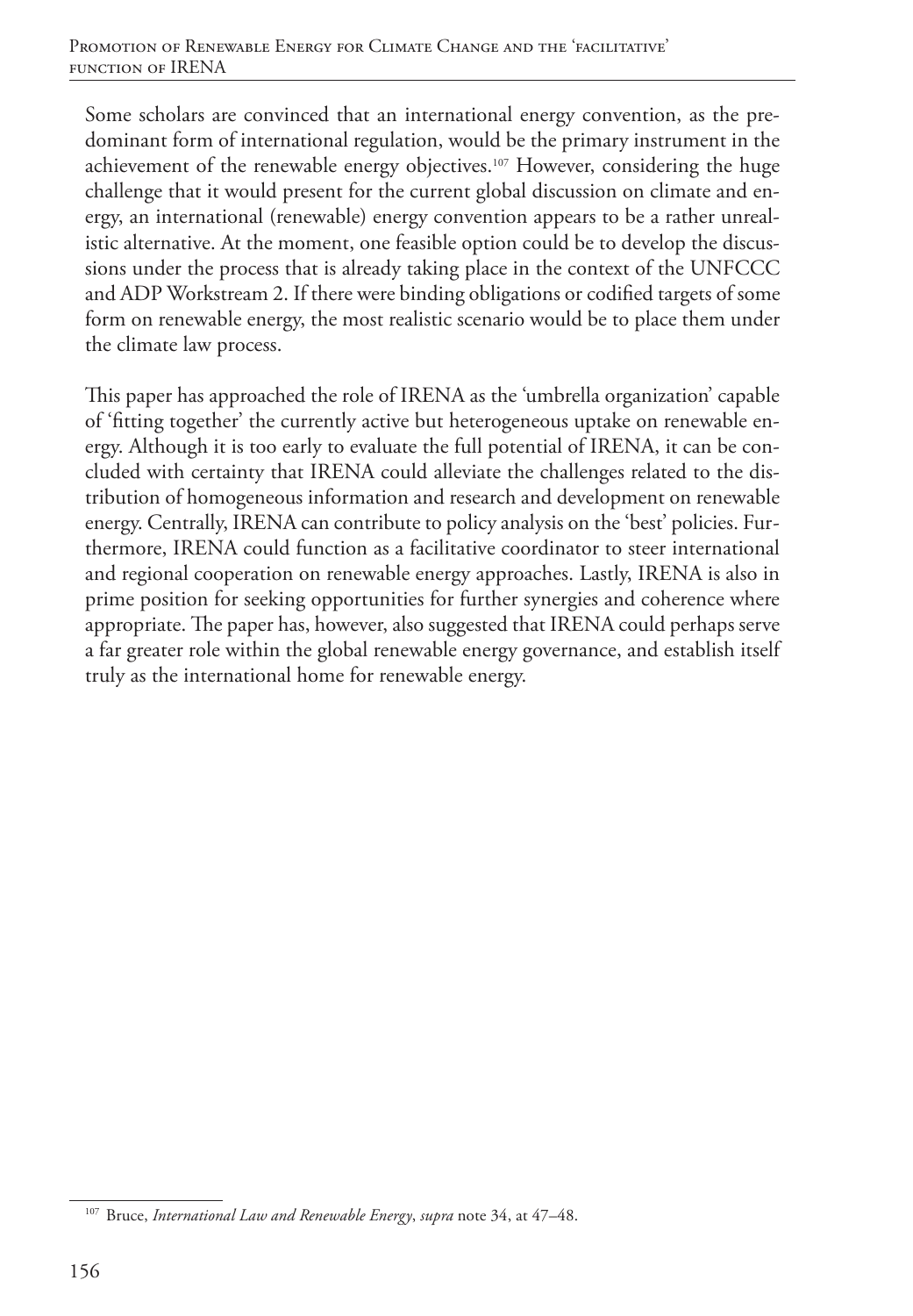# **PART IV**

**Interactive Negotiation Skills in the Area of Natural Resources Governance**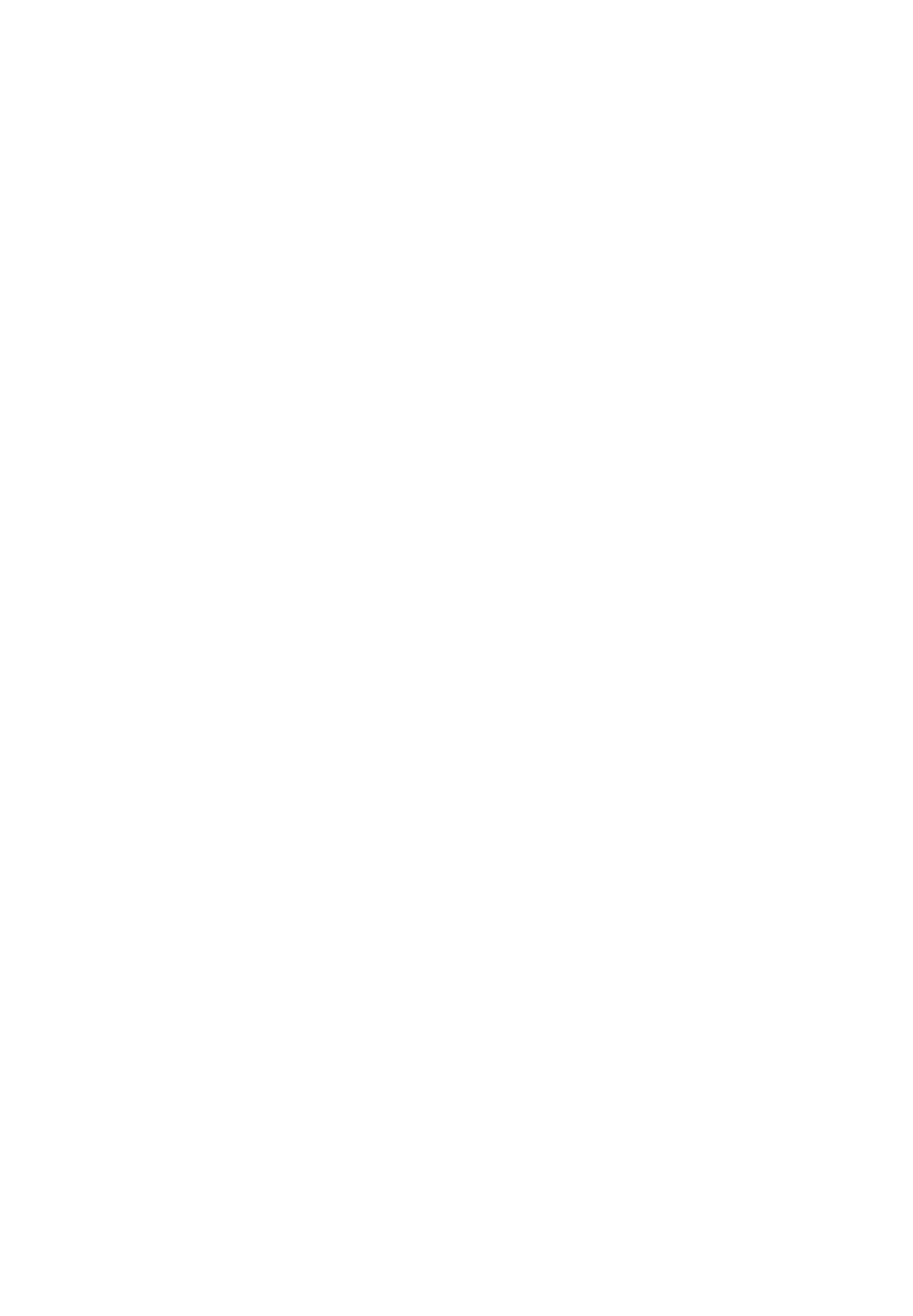# **The Joensuu Negotiation: A Multilateral Simulation Exercise – Compliance Negotiations in the Intergovernmental Committee for the Nagoya Protocol**<sup>1</sup>

*Cam Carruthers,*<sup>2</sup>  *Tuula Honkonen*<sup>3</sup>  *and Sonia Peña Moreno*<sup>4</sup>

# **1 Overview**

#### **1.1 Introduction**

This paper reflects the elements and structure of a negotiation simulation exercise used for the University of Eastern Finland – UNEP Course on Multilateral Environmental Agreements (MEAs), held between 8–14 August 2013.

The scenario for the negotiation simulation focused on compliance-related issues under the Nagoya Protocol on Access to Genetic Resources and the Fair and Equit-

<sup>1</sup> The materials for this simulation exercise are for professional development purposes only. With the exception of the text of official documents of UNEP and UN bodies, these materials may not be used, reproduced, revised or translated in whole or in part, by any means, without written permission of the authors. They are not intended to represent any official policy, positions or views of any state, organization, legal entity or individual. Any views expressed in these materials are solely those of the authors.

<sup>2</sup> LLB (University of British Colombia) M. Public Administration (University of Victoria); Director, Integrity Division, Temporary Foreign Worker Program, Employment and Social Development Canada; former senior legal officer with the Legal Affairs Programme, UN Climate Change Secretariat; e-mail: cam.carruthers@sympatico.ca. The authors of this paper are referred to collectively as 'the organizers' throughout.

LLM (London School of Economics and Political Science) D.Sc Environmental Law (University of Joensuu); researcher of International Environmental Law at the University of Eastern Finland; e-mail: tuula.h.honkonen@gmail.com. 4 MSc International Relations (Univ. of Geneva) BSc Political Science and Modern Languages (Univ. of

Los Andes, Bogota, Colombia); Senior Policy Officer, Biodiversity at the Global Policy Unit of the International Union for Conservation of Nature (IUCN); email: Sonia.PenaMoreno@iucn.org.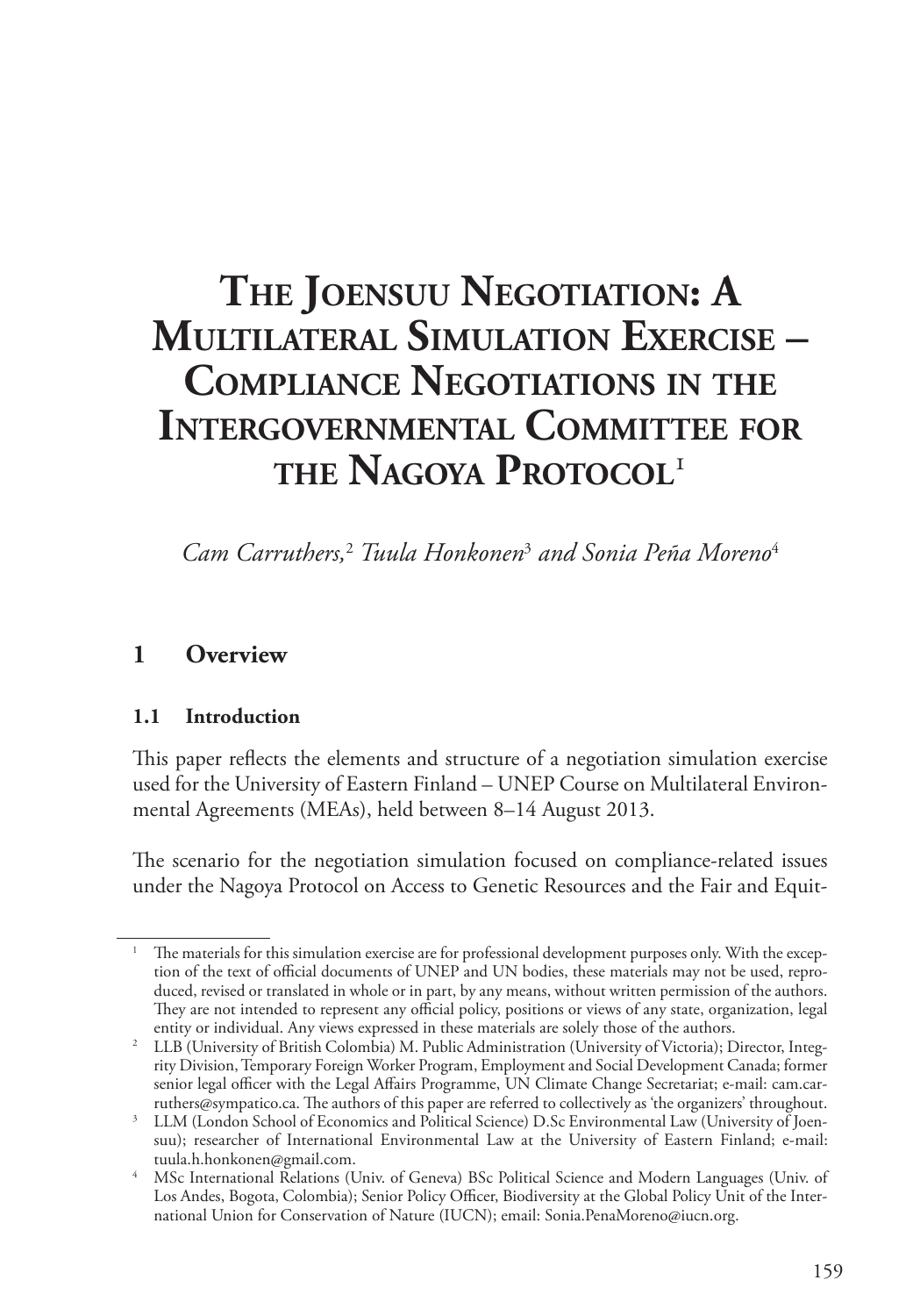able Sharing of Benefits Arising from their Utilization (the Protocol),<sup>5</sup> and involved both substantive and structural/procedural issues. The simulation was based on compliance-related negotiations in the Intergovernmental Committee (IC) for the Nagoya Protocol, as well as the adoption of the outcome of the IC's work at the subsequent High Level Segment of the first Conference of the Parties (COP) serving as the Meeting of the Parties to the Protocol (COP/MOP). The simulation was hypothetical but drew on issues at play in actual ongoing negotiations. Four groups (I– IV) were asked to produce agreed text on the following compliance committee issues:

- I. Objectives, nature and underlying principles; and Functions of the Committee;
- II. Institutional Mechanisms and Ombudsman;
- III. Measures; and Review (Friends of the Chair); and
- IV. Procedures; and Information and Consultation.

In addition, the simulation explored issues related to MEA decision-making procedure, in particular as it relates to the delegation of authority from a supreme decision-making body under an international legal agreement (such as a Conference of the Parties for a treaty, or a COP serving as the Meeting of the Parties, or MOP, for a Protocol); and, as it relates to consensus decision-making.

A supplementary objective of this exercise was to produce discussion and results, including this paper, which may be of interest to participants in the forthcoming meetings of the Intergovernmental Committee as well as the COP/MOP. The theme also provided an opportunity for participants to gain perspective on the complexity of international environmental law-making in the current international environmental governance (IEG) system.

# **1.2 Importance of procedures and rules of procedure in MEA negotiations**

In MEAs' decisions, procedures and/or rules of procedure (rules) are set up to govern activities in decision-making bodies, based on a provision in the MEA itself which usually stipulates that Parties are to agree on such rules. The COP (or other similar body) serves as the supreme decision-making body of the agreement. A COP takes decisions to implement the agreement, and reviews and evaluates implementation of the agreement, including related decisions. In the case of a completely new MEA, while there would be no agreed rules in place to govern an intergovernmental negotiation conference, there are generally accepted norms of practice (for example, requiring consensus decision-making). Where a new legal instrument, such as a protocol, is being negotiated under the umbrella of an existing treaty, generally the rules of procedure of the existing treaty would apply, absent an alternative agreement.

<sup>5</sup> Nagoya Protocol on Access to Genetic Resources and the Fair and Equitable Sharing of Benefits Arising from their Utilization to the Convention on Biological Diversity, Nagoya, 29 October 2010, <http://www. cbd.int/abs/>.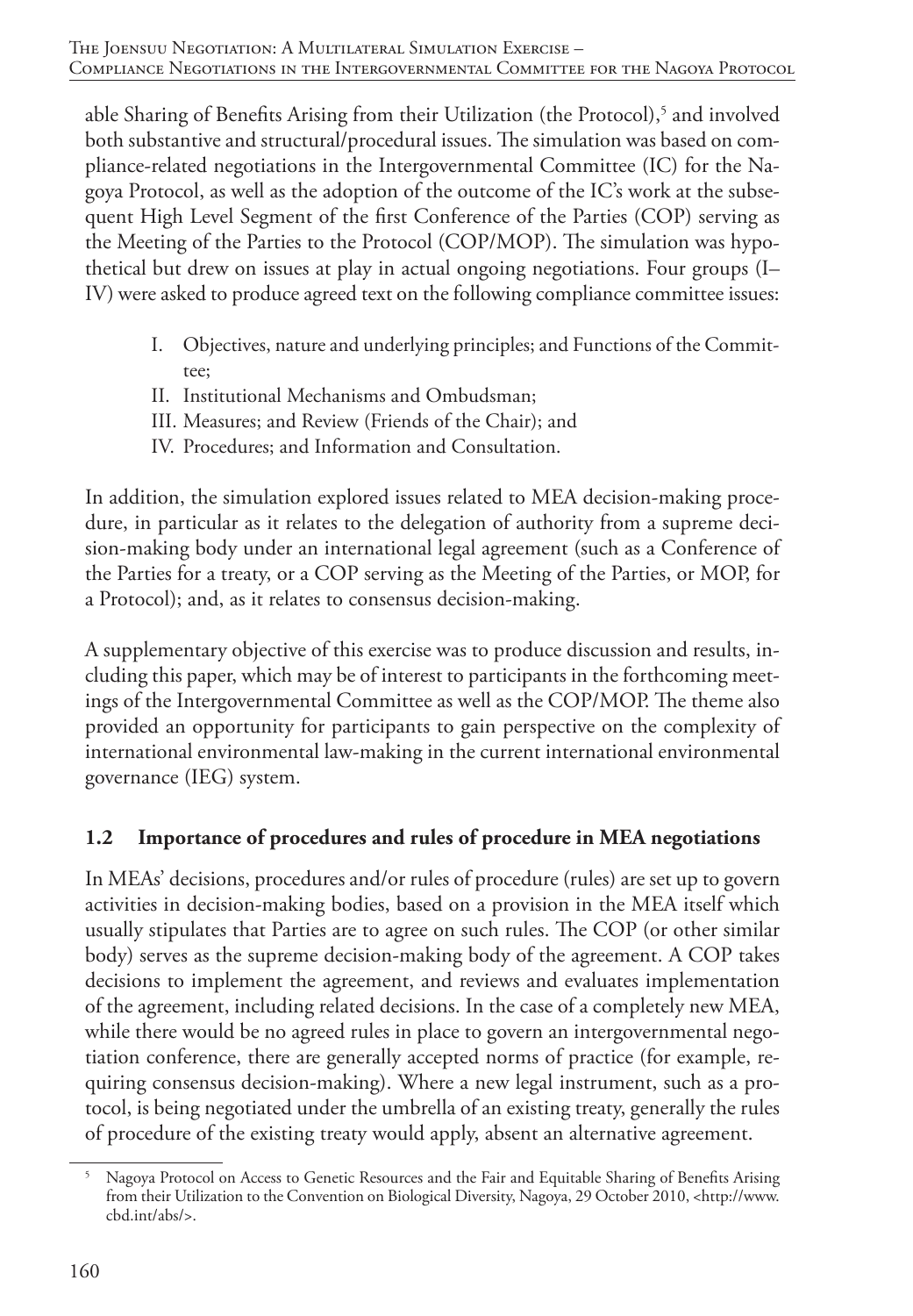Rules of procedure generally regulate the activities of decision-making bodies (Intergovernmental Negotiating Committee (INC) or COP) including subjects such as membership, officers, conduct of business, decision-making, agendas, languages and amendments to the rules, and, for an MEA that is in force, secretariat functions. Among other things, the rules reflect fundamental principles of transparency and procedural fairness, the latter of which is based largely on the principle of equality of sovereign states. Another principle reflected in the rules is that in international law, authority is ultimately derived from states. While the fundamental principles are common, each set of rules is adapted to its specific context. A good knowledge of the rules of procedure of the forum a negotiator works in is invaluable. Knowing the rules means knowing what one can do to advance or protect one's position, and how to do it.<sup>6</sup>

All too often, however, negotiators in multilateral environmental fora have only a limited awareness of the rules that define the arena in which they operate. The rules and related issues may seem either mundane or arcane, and only incidental to the more compelling questions of substance. Negotiators are often more concerned with strategy or technical priorities. Some may not even be aware of the influence of the rules on the process, which can be subtle. Even when no reference is made to the rules by negotiators, they can still have a profound influence on outcomes. A key example is decision-making: votes are generally avoided, but whether and how consensus is obtained on a given issue may depend to some degree on the understanding of how Parties would vote if they did vote. Negotiators who fail to understand the underlying dynamics on such issues can make serious strategic errors.

Indeed, ignorance of the rules can lead to major failures and frustrations with the process, especially since problems may be discovered after key decisions have been taken. It is difficult, if not practically impossible, to undo multilateral process decisions, once taken. Therefore, it is important to consider strategic issues about decision-making processes and relevant rules early in any multilateral endeavour. Once a process is underway, it may result in a proliferation of sub-processes based on a set of interrelated decisions. While these processes are susceptible to congestion and inertia, it is also possible that they can move toward an unexpected direction or conclusion very quickly, with major outcomes in the balance.

This simulation was designed, in part, to open up certain procedural issues so that participants can strengthen their knowledge and understanding of the procedures and rules as tools for more effective and efficient negotiation of individual and common objectives. The idea was for participants to negotiate conceptual ownership of procedures while they negotiate practical textual solutions. The premise was that the procedures and rules constitute a code which reflects the values and interests of Par-

<sup>6</sup> For an analysis of the importance of the rules of procedure in a particular MEA, see Joanna Depledge, *The Organization of Global Negotiations: Constructing the Climate Change Regime* (Earthscan, 2005), particularly at 80–102.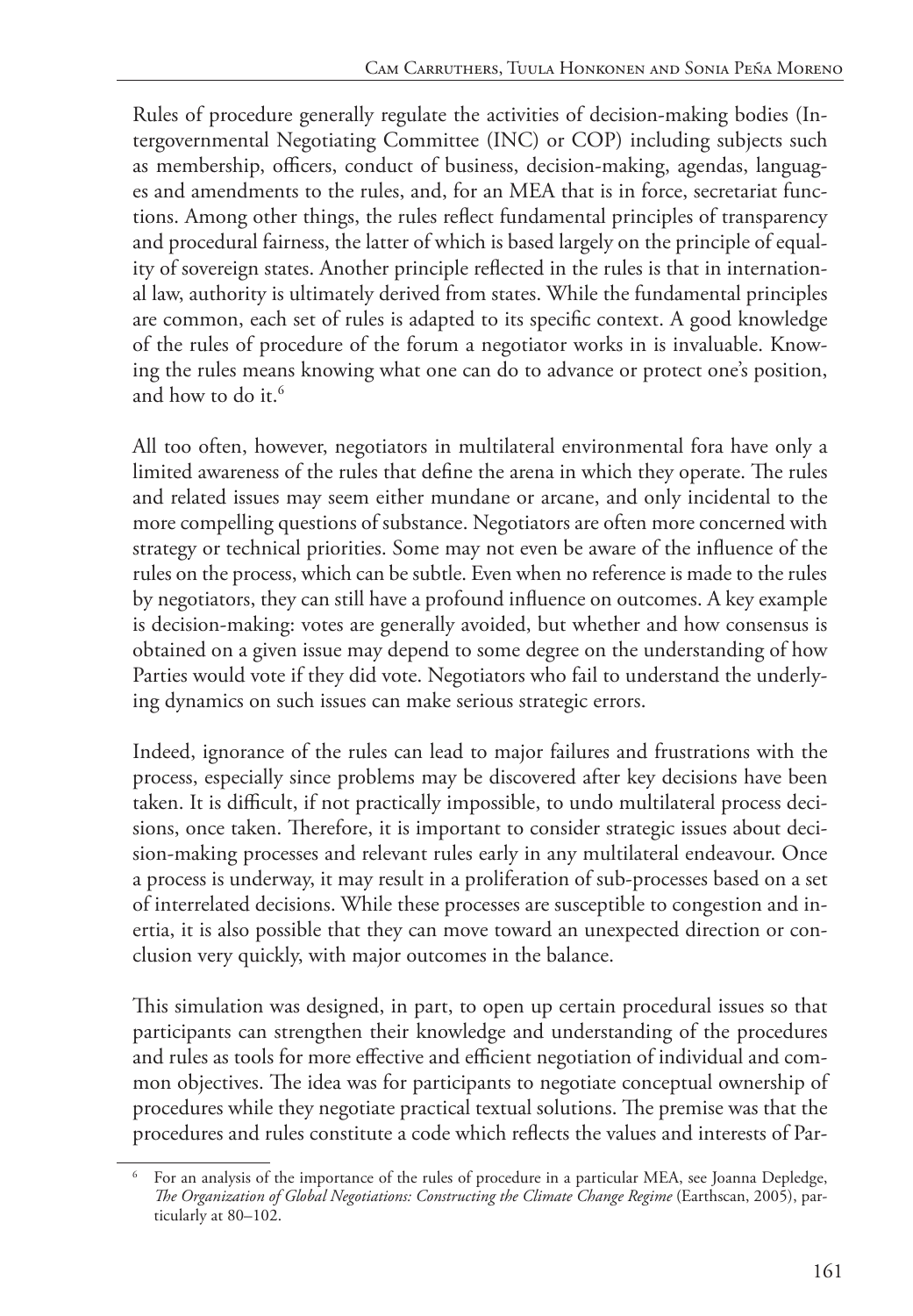ties and informs the way negotiators work together to take decisions. The rules frame what happens, who can make it happen, when, where and how. The higher the level of common understanding and agreement of the rules in any given body, the more efficiently and effectively that body can operate and reach agreement to attain common objectives.

# **1.3 Simulation objectives**

This negotiation simulation exercise focused on the negotiation of issues related to Nagoya Protocol compliance procedures, and compliance in a MEA context. Through simulation experience, the general objectives were to promote among participants the following:

- 1. Understanding of the challenges and opportunities related to compliance, both in general and in this specific MEA context.
- 2. Understanding of the principles and practices of multilateral negotiation (including high level segments) and appreciation of the value and role of the rules of procedure.
- 3. Familiarity with specific substantive and drafting issues.
- 4. Discussion and appreciation of different perspectives on substantive and institutional issues related to compliance, in particular under the Nagoya Protocol.

The focus of this exercise was on substantive compliance related issues and on issues of procedure. Within the exercise, the specific objective of the meeting was to produce agreement on the four issues set out in 1.4 below.

### **1.4 Procedural scenario**

The scenario was set in two bodies: 1) The third meeting of the Ad Hoc Open-ended Intergovernmental Committee for the Nagoya Protocol on Access and Benefitsharing (IC); and 2) the High Level Segment of the first COP/MOP of the Nagoya Protocol. The IC was in the phase of preparing draft decisions to recommend to the COP/MOP of the Nagoya Protocol*,* once the Protocol enters into force. The negotiation simulation scenario and the issues set out within it were hypothetical, but based on actual and recent discussions.

The premise of the scenario was that the third meeting of the IC and the first COP/ MOP were both taking place in Joensuu, Finland, August 2013, and that at this meeting, the IC had been asked to address the compliance related issues forwarded to it. The exercise began on the first day in the IC and proceeded to three drafting groups and one Friends of the Chairs group. Then, on the second day, the exercise moved to the COP/MOP for a decision on adoption of agreed texts. When the action began in the IC, the body had before it the texts forwarded to it by the CBD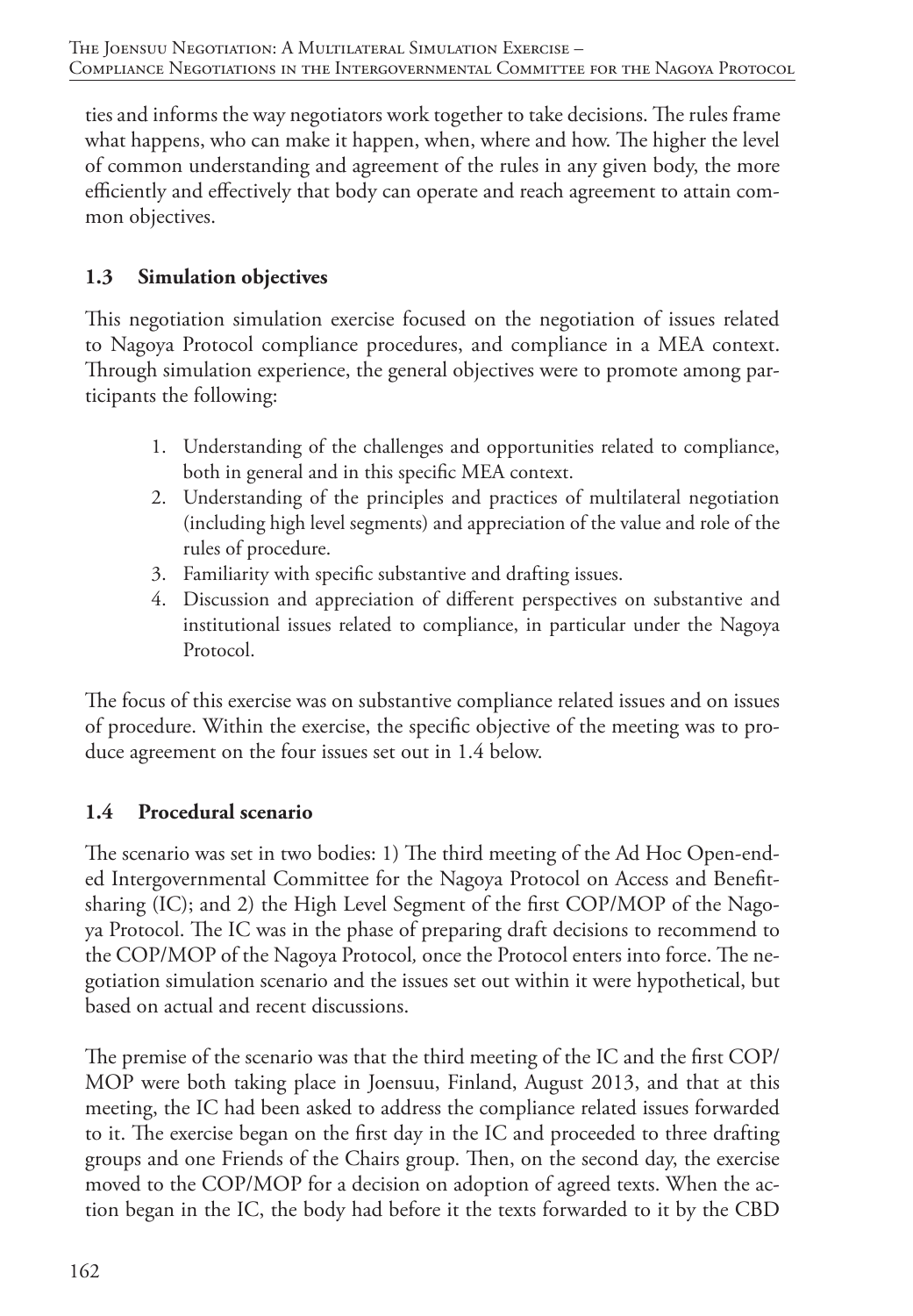COP. The Parties had agreed on the establishment of a drafting group to address three of four key issues, but had been unable to agree on a drafting group for the fourth issue. The IC co-Chairs had therefore asked for a Friends of the Chair group to negotiate the proposed text.

The first day of the simulation was understood as ending on the last day of the drafting group activity and, because of difficulties in the negotiations and limited availability of rooms, this was also the penultimate day of the high level segment. The second day of the simulation was the last day of the high level segment.

The IC had two co-Chairs, the COP/MOP had a President and there was one rapporteur for the whole simulation. These officials were selected by Parties for the third meeting of the IC in informal discussions before the opening plenary. The Parties followed established practice and balanced developed country and developing country representation in these elected positions. In addition, the drafting groups each elected one facilitator and one rapporteur.

The negotiation text forwarded to the IC is found below in subsection 3.2. The draft text addressed issues related to compliance under the Protocol, including institutional and procedural issues.

Each drafting group was told that it needed, at least, to address the issue of the substance of the draft text before it, and possibly also the form (decision or conclusion). Four drafting groups were envisaged for four issue clusters, which were:

- I. Objectives, nature and underlying principles; and Functions of the Committee;
- II. Institutional Mechanisms and Ombudsman;
- III. Measures; and, Review (Friends of the Chair);
- IV. Procedures; and, Information and Consultation.

#### **1.5 Introduction to the exercise**

Each participant played a specific role, representing a Party. Participants were encouraged to play their part in the overall scenario for the simulation, following general and individual instructions.

It was suggested to participants that, where possible, it is a good idea to make alliances and develop coordinated strategies to intervene in support of others, or to take the lead in other cases. Participants were particularly encouraged to seek support in the context of their negotiation group. No specific time allocation was made for negotiation group coordination, nor was any organizational approach set out for such groups. It was noted that in real life, negotiation groups differ widely in their internal organization and they usually have very limited status in official multilateral ne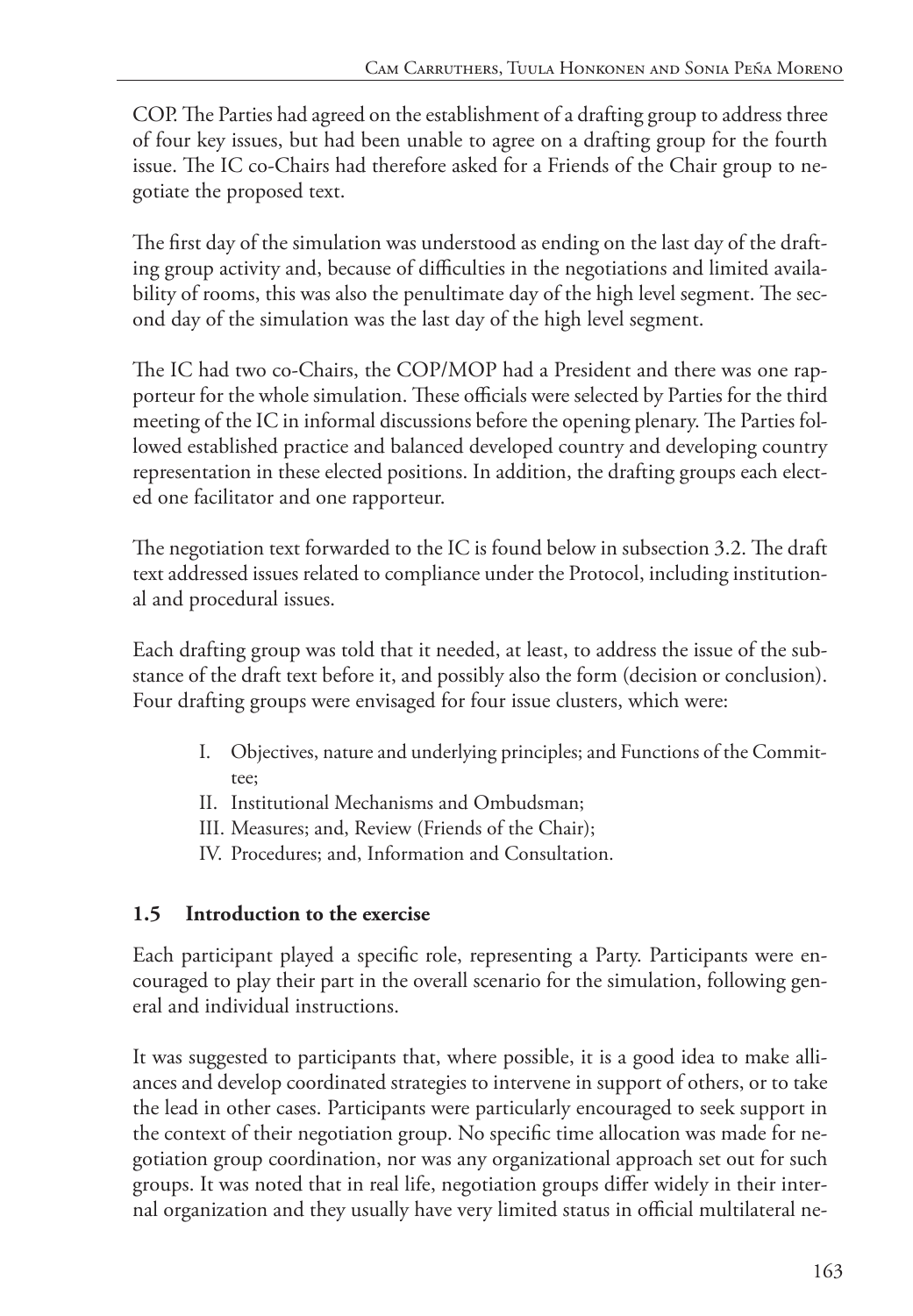gotiations (with the exception of the European Commission, which now often has Party status in MEAs). However, they can be very effective at driving negotiation outcomes, particularly when their members have consistent interests and positions, and when they are well organized. As in real life, there were negotiation groups in this simulation. However, in this exercise, the negotiation groups were only known by colours (blue, red, yellow, purple), with membership randomly pre-determined, and it was up to participants to organize and negotiate within their assigned groups. It was suggested that their effectiveness would depend on the investment made by participants.

Some roles, including the co-Chairs, were set up to play a resource function – to be useful to participants. Those playing such roles were asked to serve all participants and work for a positive outcome in addition to following their individual instructions. They were encouraged to state when they took up their partisan roles (for instance, 'I'm taking off my Chair's hat').

Participants were asked to keep in mind their interests and positions with respect to all four issues, but to focus on the issue assigned to their drafting group. The groups were asked to narrow their focus as quickly as possible to identify issues to be addressed, and to dispose of issues expeditiously where possible. Participants were asked not to give up when faced with obstructions to their instructions, but to work hard and creatively to achieve their objectives.

Participants were strongly urged to follow their instructions, and to elaborate interventions with a compelling rationale to advance their positions by drawing on context provided by their twin (see below for an explanation of 'twinning'). Participants were also encouraged to take the initiative and be inventive and to intervene in drafting groups and in plenary even if they had no specific instructions on a particular issue. Participants representing Parties were highly encouraged to seek support from other participants for, and identify opposition to, their positions, including positions discussed in drafting groups in which they did not participate. To this end, participants were asked to consider developing joint drafting proposals and making interventions on behalf of more than one Party. Participants were encouraged to consider using regional and negotiation groups as a point of departure. Participants were also asked to think about issues for discussion in the 'post mortem', a facilitated review of the exercise that immediately followed the final plenary, and include issues of both process and substance within the exercise, as well as issues relating to the structure and management of the exercise itself.

It was noted that the simulation was designed to focus on both the negotiation process as well as the substantive issues, and it was set up to be difficult, with failure to reach agreement a real possibility. It was also noted that a random distribution of positions was likely to result in making some Parties appear more or less constructive and, for simulation purposes, some positions were designed to cause various kinds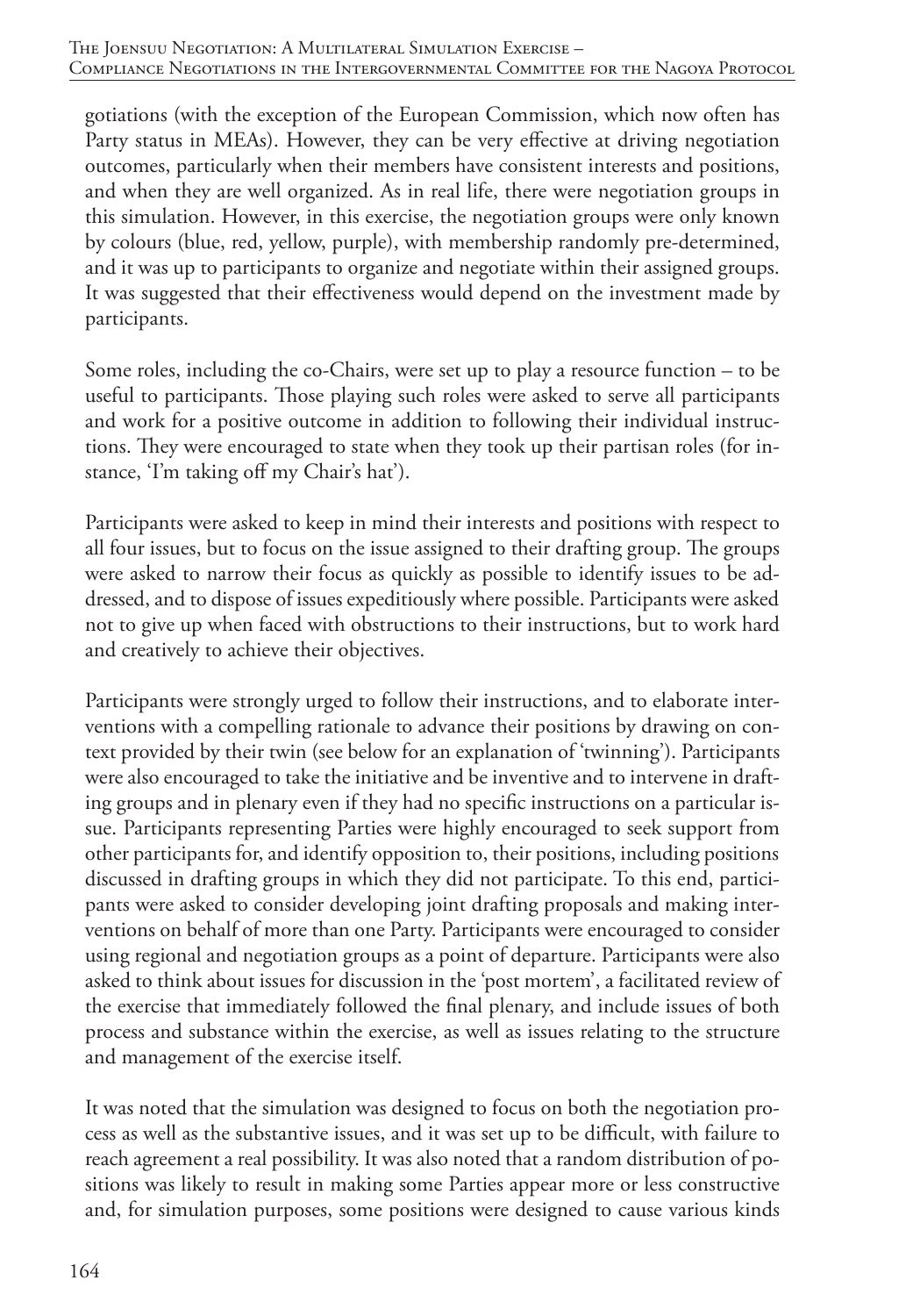of challenges. It was highlighted that the positions in individual instructions were developed and assigned randomly. They were entirely hypothetical and not intended to reflect specific positions of particular Parties or the views of organizations or individuals.

It was noted that individual delegates often face situations similar to this exercise, where they have little opportunity to prepare, but need to define objectives and develop a strategy. Informal diplomacy is where most progress toward agreement on concepts is made, while drafting group and plenary discussion is often required for agreement on specific texts. Drafting often involves a fine balance between accommodation and clarity. In real life, decision-making on final text in plenary may appear to be simply '*pro-forma*' (merely a formal repetition of what has already been agreed) but there can be surprises. Decisions in the plenary are critical and can sometimes move very quickly, at times moving back and forth on an agenda, so being prepared with an effective intervention at any moment is essential.

The co-Chairs and the four drafting group facilitators were set up to play important roles, driving and managing the process – and managing time – to produce agreement. They were encouraged to consult broadly, including with facilitators and Party representatives (it was noted that the simulation organizers were able to provide advice acting as senior secretariat officials). The key to collative success, it was suggested, was thoughtful organization of the work of the groups, including strategic management of how the smaller drafting groups and the plenary sessions function and were linked.

# **1.6 IC v. High Level Segment**

Participants were asked to focus on drafting in the IC context, and then shift to more discussion of trade-offs and accommodations with other Parties for the High Level Segment. Participants were also warned to expect that in the High Level Segment, Ministers and Heads of Delegation would only have limited time to deal with compliance, perhaps only one issue. It was noted that it can often be important to settle complex issues at the technical level and in settings like drafting groups, and that it can be very risky to rely on outcomes from the High Level Segment. In the latter setting, it was noted that issues which can be formulated as a 'yes' or a 'no' are most susceptible to resolution. And the formulation of the question can be critical.

# **2 Instructions**

The primary materials for the exercise, provided to participants, included the general instructions reproduced below, as well as supporting materials referenced below. Individual instructions were provided separately to each participant.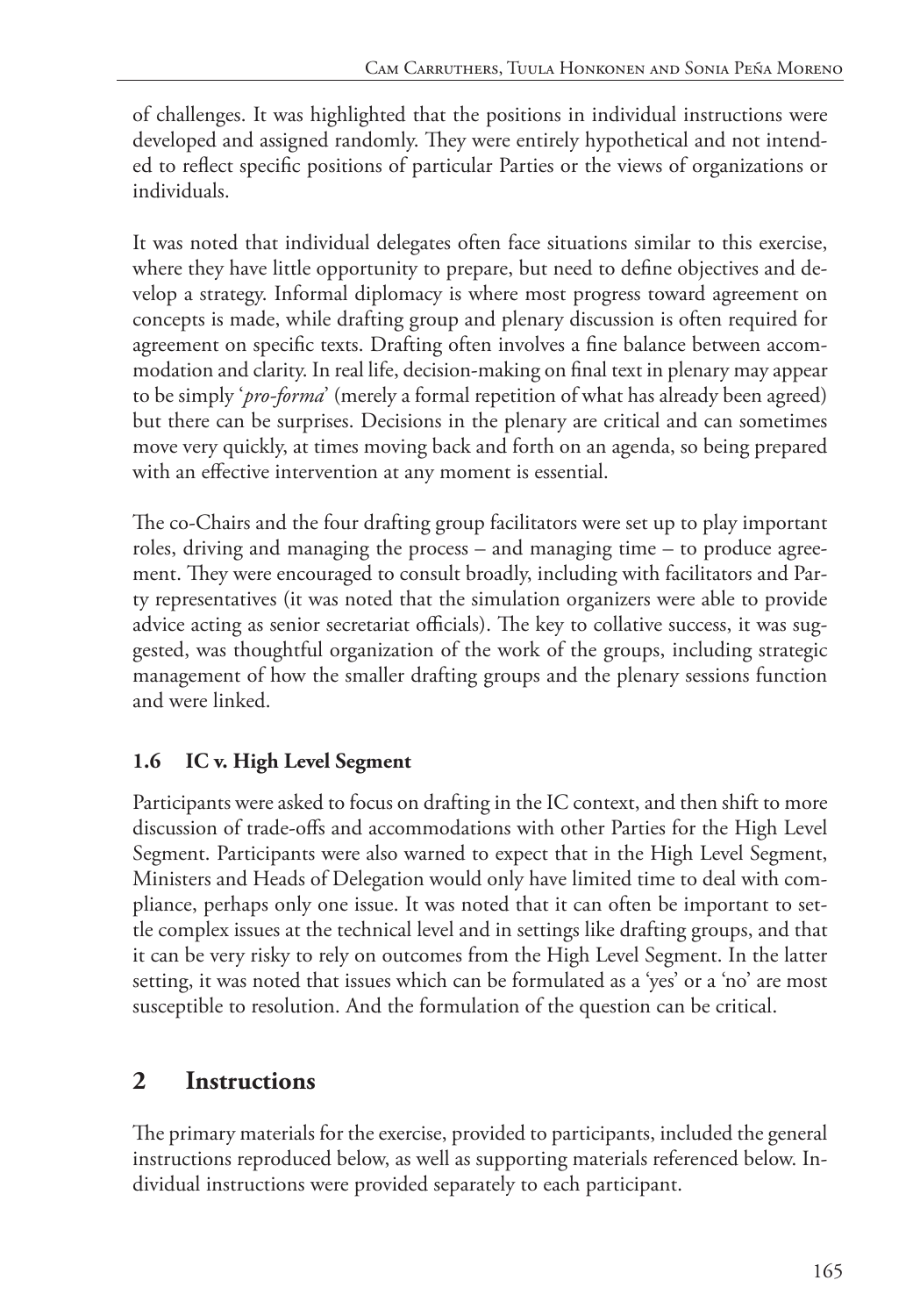#### **2.1 Individual instructions**

The core of the simulation was set out in **confidential** individual instructions, each between 1–2 pages in length. They provided very brief positions and fallback positions on each of the issues under negotiation, but no rationale or strategy (this had to be developed by each participant). In some cases, the instructions contained positions that appeared to be mutually incompatible. It was noted that similar challenges arise for delegates in real MEA processes from time to time, especially in cases where different domestic departments make decisions on different issues, and inconsistencies are not effectively addressed in the development of that Party's negotiation mandate. For this exercise, instructions were provided in a simplified form with only simple positions, rather than that of official delegation instructions, which often set out linkages and rationale as well as strategic negotiation approaches. In some cases, instructions stipulated that a particular position was not to be abandoned, and the participant was not to resort to a fall-back without consulting a designated senior official in the state's capital. For simulation purposes, the coordinators of the exercise served in this capacity. For further guidance in dealing with procedural and strategic issues, participants were referred to the *MEA Negotiator's Handbook.*<sup>7</sup>

#### **2.2 General instructions**

The following are the general instructions, as provided to all participants:

- At a minimum, please review the general and individual instructions and the key simulation documents (subsection 3.1).<sup>8</sup>
- 1) Each participant is assigned dual role as a Lead Negotiator (in the ICNP) and then as Head of Delegation (in the COP/MOP High Level Segment) for a particular Party (these are both 'speaking roles'); each participant will also play the role of a Delegation Expert (see 2.4, below) in the delegation of another participant, to whom they provide advice about their country or region of origin (a non-speaking role); in addition, each participant will also be asked to rotate into a secretariat support role at least once in the exercise.<sup>9</sup> Additional **confidential** individual instructions will be provided to each participant.
- 2) Participants representing Parties*,* according to the secretariat, have been sent with full credentials from their governments to participate in the meeting of the IC and COP/MOP, using their confidential individual instructions as a guide.10

<sup>7</sup> Cam Carruthers (ed.), *Multilateral Environmental Agreement Negotiator's Handbook* (2nd ed., University of Joensuu – UNEP Course Series 5, 2007), available in English and French at <http://www.uef.fi/en/

<sup>&</sup>lt;sup>8</sup> See also *ibid*. at sections 3.1, 3.2, 3.3, 3.6, 2.4, 4.3 and 5, in particular.<br><sup>9</sup> There are no IGO or NGO roles in this exercise, based largely on feed

There are no IGO or NGO roles in this exercise, based largely on feedback from participants in other simulations who indicated that they found such roles very limited.

<sup>&</sup>lt;sup>10</sup> **Confidential** individual instructions have been developed without reference to actual country positions, and it is not necessary that participants attempt to follow positions in the real negotiations.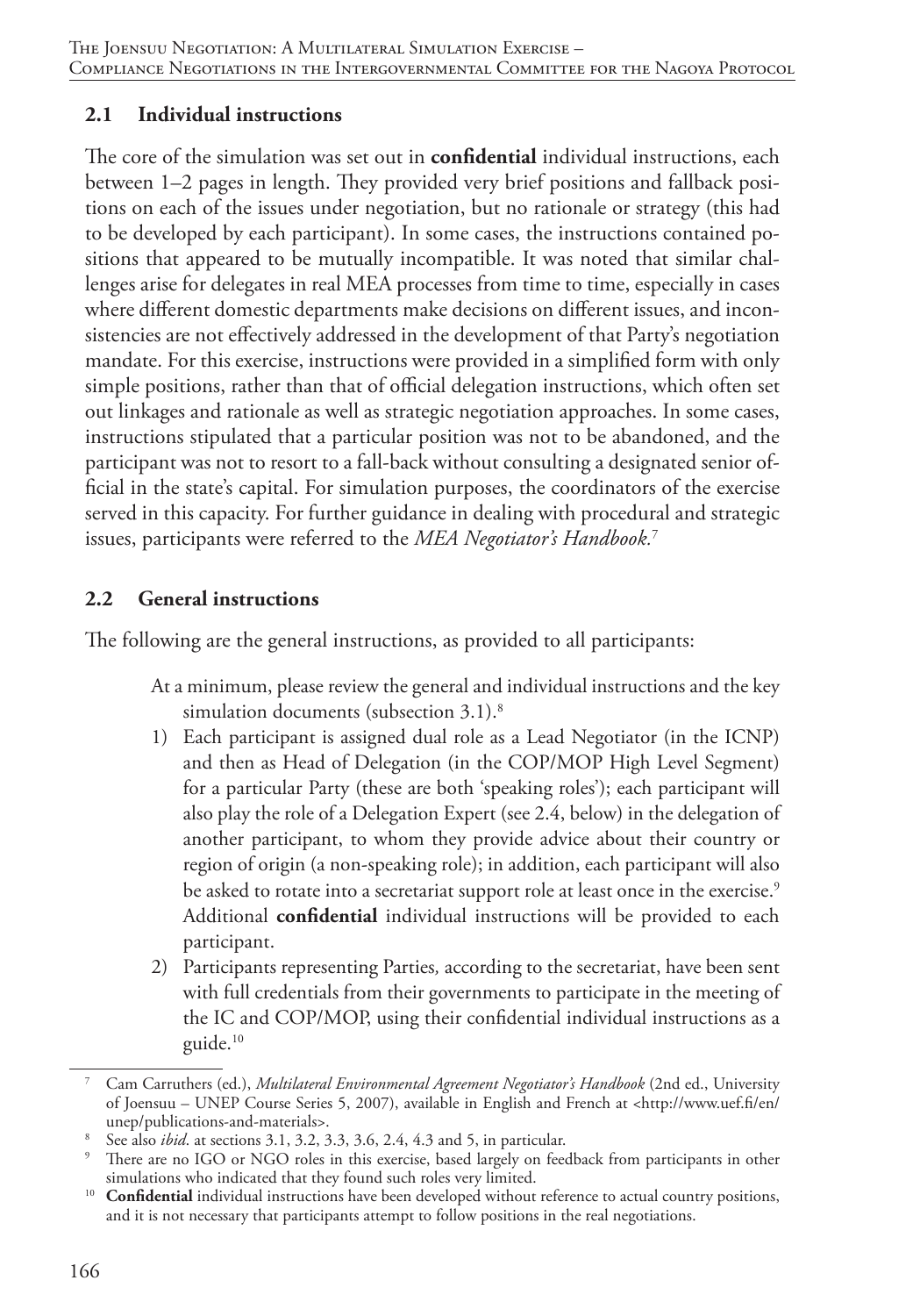- a. Participants should do their best to achieve the objectives laid out in their instructions*.* You should develop a strategy and an integrated rationale to support your positions.
- b. On any issues which you do not have a position in your individual instructions, you should develop your own positions, with a view to securing agreement on the issues where you do have a position;
- c. Do not share your confidential individual instructions with other participants.
- d. Do not concede to a fallback position without a serious effort to achieve your primary objective (and not on the first day!).
- e. You should work with your negotiation group and allies as much as possible – within the scope of your individual instructions. If possible, consult with others before the session, to identify and coordinate with those who have similar instructions, and even prepare joint interventions. You should build alliances and try to support anyone with a similar position who is outnumbered. You should try to identify participants with opposing views, and influence them both in formal negotiations, as well as in informal settings*.*
- f. At any time, you may receive supplementary instructions*.* Participants should, of course, always be respectful of each other's views and background.
- 3) All participants will temporarily play the role of a secretariat official to support the Parties, President, Chair and rapporteurs, including in both plenaries and drafting groups, as appropriate (only in a support / advisory role).
	- a. Participants will rotate into a secretariat role based on time "slots" set out in the table of roles in section 2.3 and in the schedule for the simulation annexed to these instructions (Participants may agree among themselves to switch slots – e.g. if elected as a Co-Chair).
	- b. Secretariat officials should keep speakers lists, take notes and intervene as needed to respond to Parties. You should focus on matters of procedure and organization of work, as well as issues related to secretariat resources and capacity, but are required to maintain neutrality on issues where there is a divergence of views among Parties.
	- c. Participants temporarily in a secretariat role may also switch roles and intervene in their Party representative role as a last resort if necessary to maintain their position (when acting as a secretariat official they should use a secretariat flag; when as a Party, their Party flag).
	- d. There is no intended link between a participant's role as a Party representative and their temporary functions as a secretariat official.
- 4) Simulation Coordinators may, as needed, act as senior secretariat officials and/or a designated senior government official in a state's capital authorized to provide supplementary instructions to their delegations. Coordinators will remain as far as possible outside of the simulation and should not be consulted unless necessary. Questions on procedure, etc. should be addressed to the co-Chairs, drafting group facilitators or secretariat officials.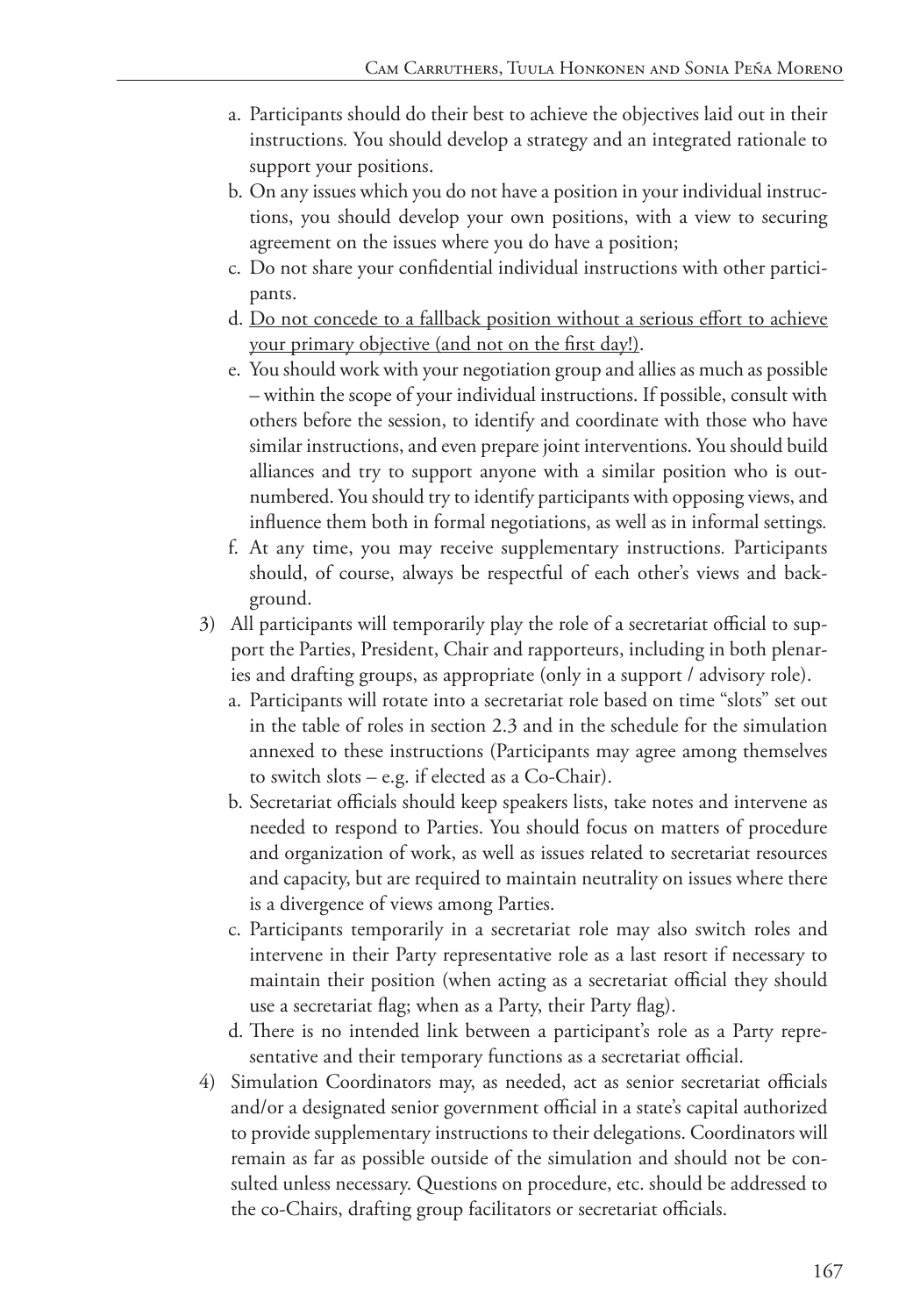- 5) In the plenaries, the President or co-Chairs sit at the head of the room, with secretariat officials beside them. Parties will have the opportunity to select a 'flag' or country nameplate (fold it twice, so the name is in the mid panel). To speak, raise your 'flag' and signal the secretariat official keeping the speakers' list. Secretariat officials will also have nameplates.
- 6) The simulation will begin in an IC plenary and end in COP/MOP plenary. As explained in subsection 1.4, the IC will establish three drafting groups and one Friends of the Chair group (Groups I-IV). No arrangements will be made for regional groups unless made by participants themselves.
- 7) The first task for Parties is to elect a COP/MOP President, and co-Chairs of the IC, then a facilitator for each group. The usual practice is that developing country Parties and developed country Parties are equally represented. Selection should be based on informal consultations, and decided by consensus.
- 8) When the IC breaks into the four groups, please join the group identified in your individual instructions. The groups will operate much like an informal drafting group (see the *MEA Negotiator's Handbook*).
- 9) The four groups must reach agreement on what to report back to the plenary. Each drafting group selects a facilitator to manage the meeting and a rapporteur to record agreed text (see the *MEA Negotiator's Handbook* on drafting, especially use of brackets).
- 10) Once elected, the President, co-Chairs and facilitators must each play their role in the session of the body they manage, and in that body, generally refrain from openly taking positions. If they do, they should explicitly indicate that they are 'taking their Chair's hat off'.
- 11) Please use only the materials provided, as well as advice and information from other participants, and don't be distracted by Internet resources or use any precedent found there or elsewhere (even though this is often a good idea in real life!).
- 12) The exercise will take place over a two-day period. Participants are encouraged to consult informally before the exercise for nominations to the co-Chair positions and in the evening of the first day to form alliances and broker solutions (as in real life).

## **2.4 Roles and twinning**

Each participant was assigned to represent one Party, playing the role of a Lead Negotiator. They were also asked to play temporary and secondary roles as a Delegation Expert on the delegation of their twin, and as a Secretariat Official.

#### **2.4.1 Party Representative**

Each participant was assigned to represent one Party, playing the role of a Lead Negotiator on the first day of the simulation, and of the Head of Delegation on the second day. In these roles, participants negotiated directly with other participants, including by speaking 'at the microphone'. Each Participant represented the Party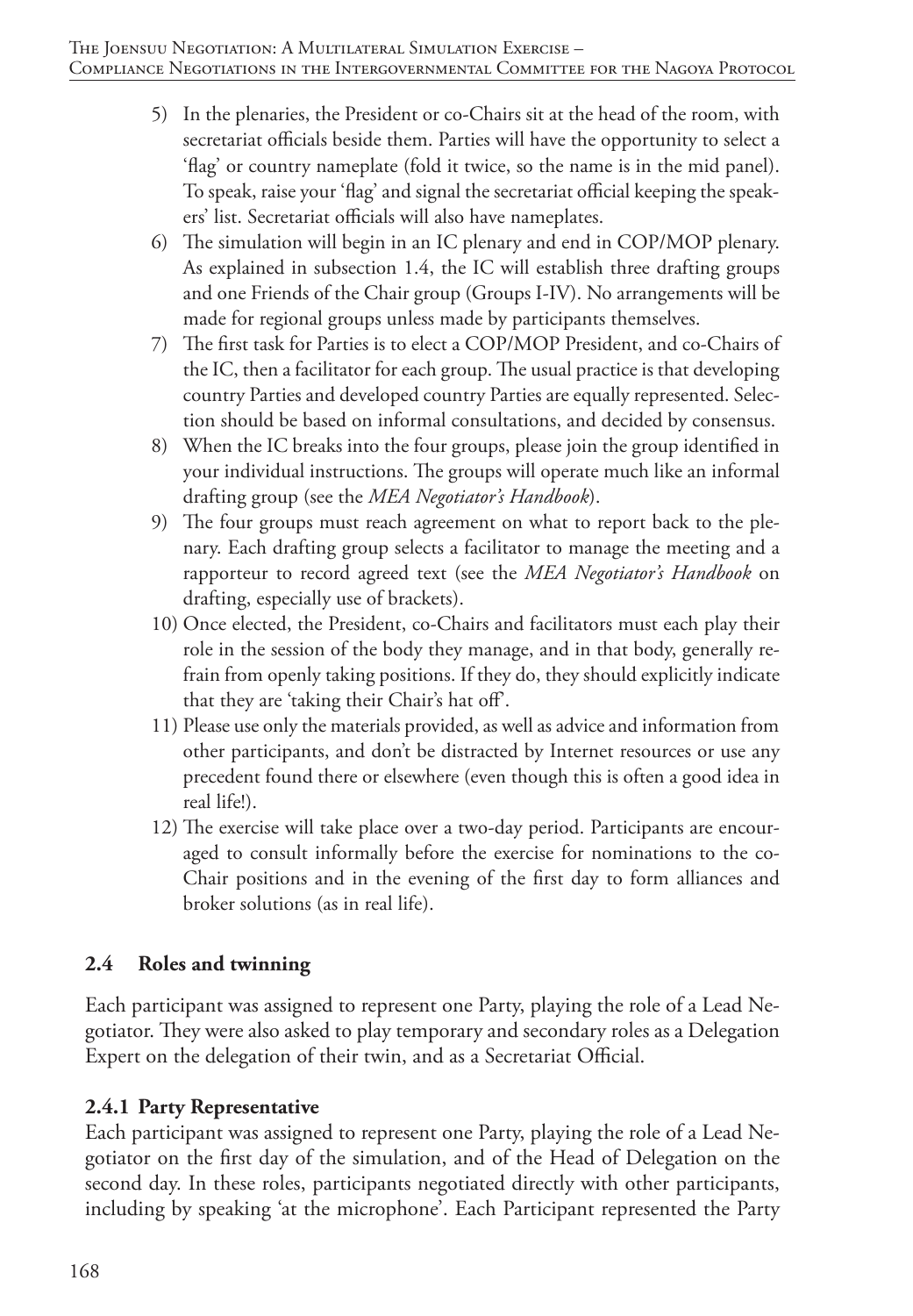of another participant with whom they were 'twinned', or a Party from the same region as their twin.

As a Lead Negotiator or Head of Delegation, participants were encouraged to consult their twin (or twins, as was the case), in order to develop the rationale for their positions and interventions and to put their negotiation instructions in the substantive context of the country they represented. In particular, they were asked to seek information from their twin about economic, social, cultural and environmental drivers that could inform their approach to negotiations and support their instructions (which were not intended to represent the position of any actual Party, as noted above).

Participants were each provided with a 'flag' (country nameplate) for use in the formal meeting. Each participant was then asked to select the flag of their 'twin' (see below). If this flag was not available (when there was more than one participant from that country), then they were asked to select a flag from a country in the same region or negotiating group (if known) as their twin.

# **2.4.2 Delegation Expert**

In their role as Delegation Expert, participants were asked not to speak 'at the microphone' or negotiate directly with other Parties. Their only function was to advise their twin on substantive issues related to their actual home country (or in some cases, a country with which they had some affiliation or one from the same region as their home country).

In their role as Delegation Expert, they were not expected to provide any information on actual official or political positions, but rather to focus on national economic, social, cultural and environmental issues and drivers with which they were familiar. They were told that no research was required for this role, and that this role was temporary and secondary to their role as a Party representative.

# **2.4.3 Secretariat Official**

Each participant was also asked to temporarily play the role of a Secretariat Official. In this role, their objective was to support all Parties and the process, including officers elected by the Parties (President, Chair and rapporteurs), both in plenaries and in drafting groups. Each participant was scheduled to play a secretariat role for one time slot (with time slots reflected in the schedule annexed to their materials and this note. The general instructions above also contain specifics on the functions of Secretariat Officials.

# **2.4.4 Twinning**

Twinning was also intended to promote general understanding of how different perspectives may affect approaches to substantive and process issues – and to add some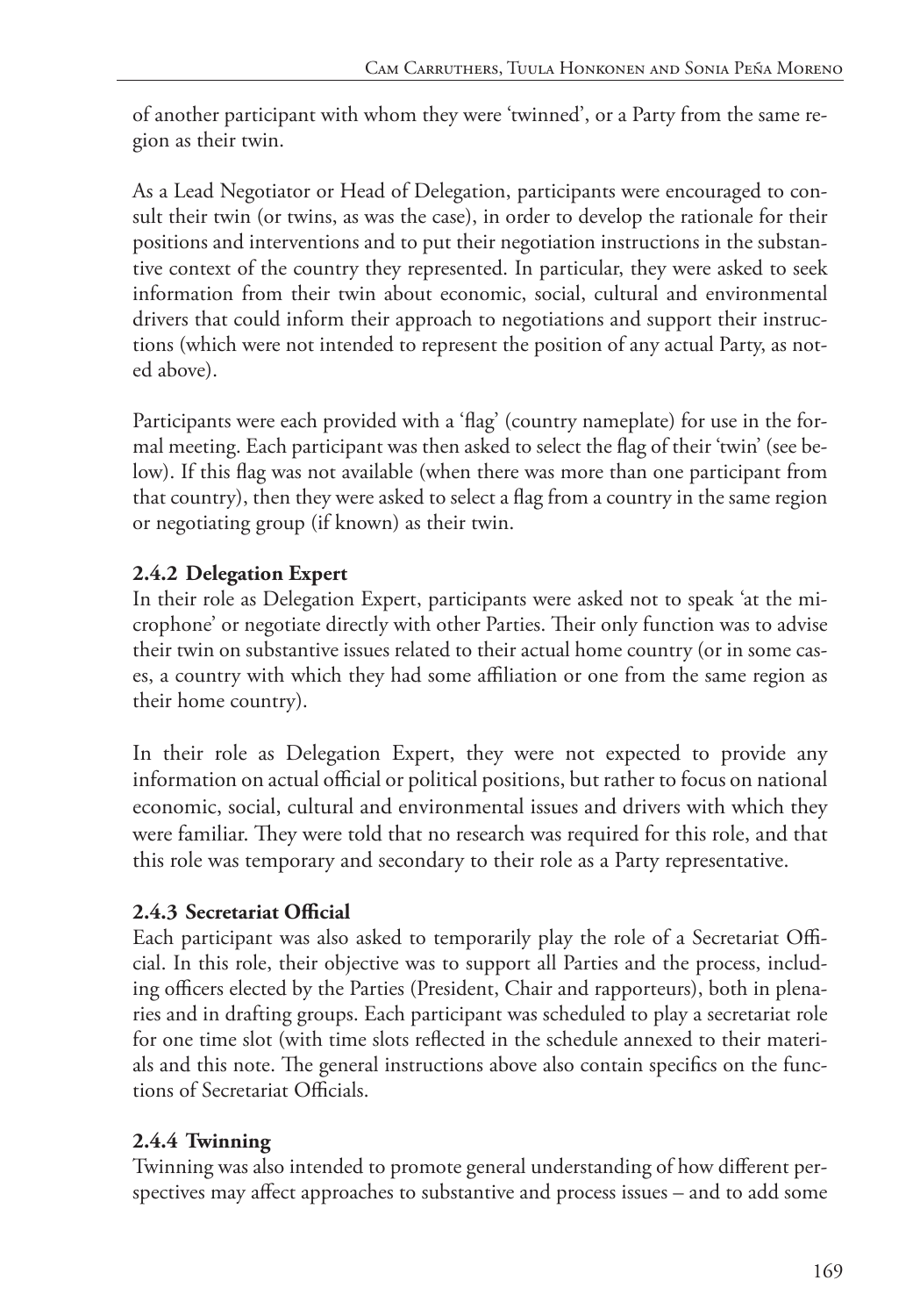dramatic interest to the scenario. One participant had two twins (both from Finland), as a result of the uneven number of participants.

In addition to providing substantive information, Delegation Experts were encouraged to provide their twin with cultural references, local sayings or anecdotes to help them illustrate a point related to the negotiation process or to substantive positions – as negotiators often do.11 While humour is often an effective negotiation tool, participants were asked to always be respectful of each other's views and background.

It was noted, again, that there was no intended link between the positions and instructions participants were given in their roles as Party representatives (Lead Negotiator or Head of Delegation) and the positions and instructions of their twin, as a Party representative. Twins were not expected to act as allies or to coordinate in any way when acting as Party representatives. Given the random distribution of positions, it was noted that some twins had conflicting positions. Twins were asked not to disclose their fallback positions to each other, only their opening positions. If they were to accidentally learn about their twin's fallback positions, they were asked not to reveal them to any other participant. In order to reduce potential confusion, twinning was arranged so that twins were not in the same drafting group.

Individual instructions were developed without reference to actual country positions, and it was not expected for this simulation that participants would attempt to follow such positions. It was suggested, however, that participants develop their positions and interventions with the economic, cultural and social context of the regional group of their twin in mind.

The intention was to have each participant twinned with another whose background or experience was different from their own. As many developing country participants as possible took on a developed country role and perspective, and vice-versa. Instruction sets and roles were otherwise assigned randomly, except in as much as they were adjusted for regional, gender and sectoral balance. Participants were 'twinned' and assigned roles and positions based on instruction sets numbered 1–35 (some roles were re-assigned on the day of the simulation itself, in order to align with actual course participation).

<sup>&</sup>lt;sup>11</sup> There was an informal competition and vote for the best use of such a saying. One real example is from the late Malaysian 'Chairman' Chow Kok Kee's use of a 'walk through a rose garden' metaphor in UNFCCC negotiations (United Nations Framework Convention on Climate Change, New York, 9 May 1992, in force 21 March 1994, 31 *International Legal Materials* (1992) 849, <http://unfccc.int>); see Depledge, *The Organization of Global*, *supra* note 3, at 43. A second example is when the Chair of a SAICM (Strategic Approach to International Chemicals Management) session, Halldor Thorgeirsson of Iceland, used a 'boat' metaphor in the SAICM negotiations; see IISD, *Earth Negotiations Bulletin* (ENB), Vol. 15 No. 89, 11 November 2003, <http://www.iisd.ca/enbvol/enb-background.htm>. These simple metaphors were repeatedly used by each Chair, and embellished with reference by each to their home country. In both cases, other negotiators made interventions, drawing on the same metaphors and/ or adding their own personal or national perspective.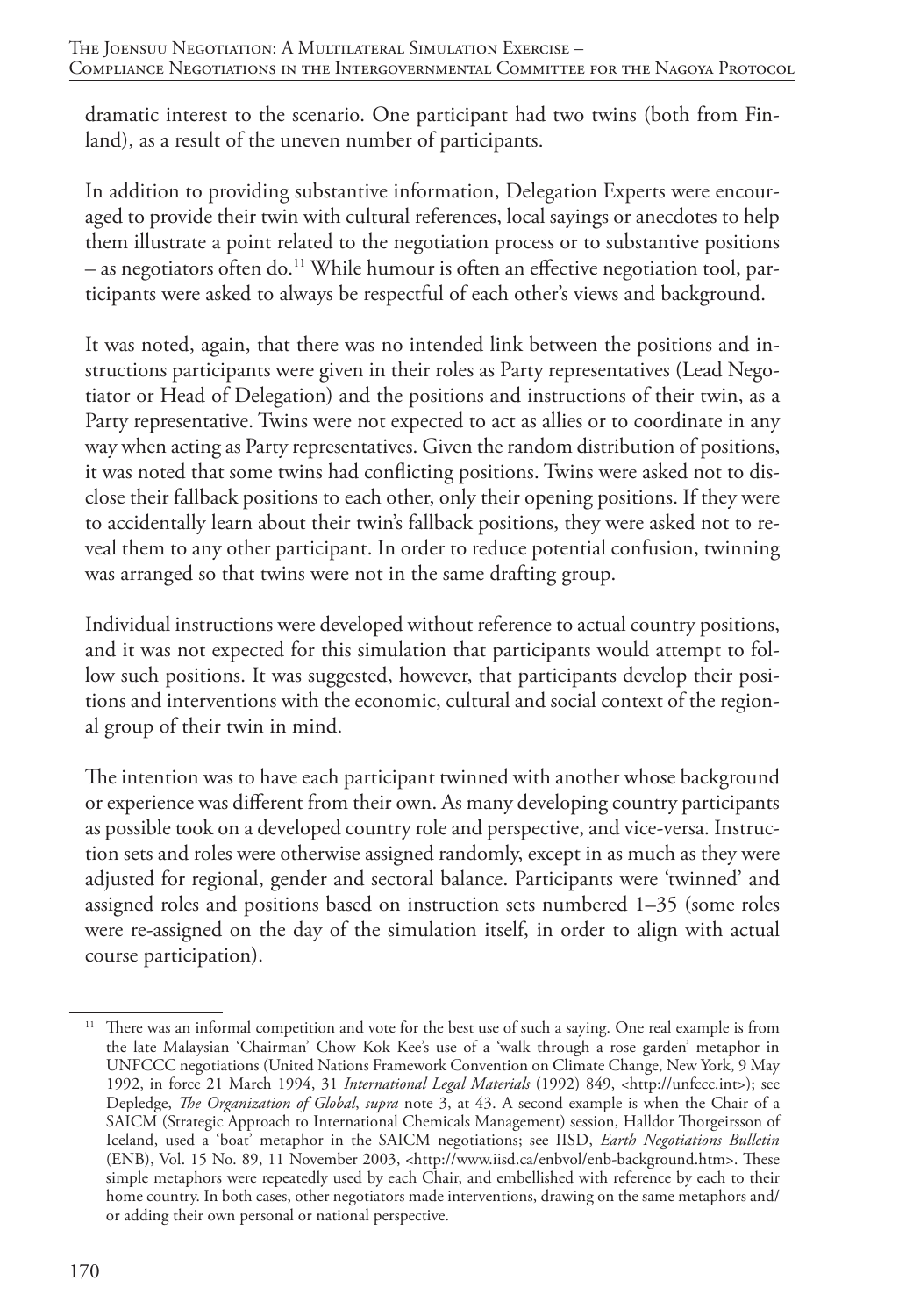# **3 Key simulation documents**

#### **3.1 Background material**

Participants were provided with key sections of two documents with particular relevance to multilateral discussion of the Nagoya Protocol, including introductory,<sup>12</sup> compliance<sup>13</sup> and access and benefit-sharing and Protocol adoption<sup>14</sup> related material from the CBD website. More specific to this exercise, participants were provided with COP Decision XI/1 (2012) on the 'Status of the Nagoya Protocol on Access to Genetic Resources and the Fair and Equitable Sharing of Benefits Arising from their Utilization and related developments', and in particular the section on 'Cooperative procedures and institutional mechanisms to promote compliance with the Nagoya Protocol and address cases of non-compliance'. They were also provided with the text of the COP decision to forward the draft 'Cooperative Procedures and Institutional Mechanisms to Promote Compliance with the Protocol and to Address Cases of Non-compliance', as contained in annex IV to that decision,<sup>15</sup> to the third meeting of the Intergovernmental Committee, to enable the first meeting of the Conference of the Parties serving as the meeting of the Parties to the Protocol to consider and approve them.

In addition, participants were provided a high level review of some of the key developments in the history of the Protocol, from *Earth Negotiation Bulletin* (*ENB*) on the Nagoya Protocol.16 The materials for participants also contained more excerpts from the *ENB* on major issues and views of the Parties with the strongest voices on key issues from the most recent session of the IC. The latter was intended to help participants better understand the text forwarded to the IC by the COP, including why certain sections of the text were bracketed. While the positions of Parties in this simulation exercise were randomly allocated, and were not linked to historical/actual positions, the substance of these actual positions were used to inform the kind of positions contained in individual instructions of participants.

Participants were also given the *ENB*'s Summary of the Second Meeting to the Intergovernmental Committee for the Nagoya Protocol (2-6 July 2012).<sup>17</sup> Some expla-

<sup>&</sup>lt;sup>12</sup> CBD, 'The Nagoya Protocol on Access and Benefit-sharing', available at <http://www.cbd.int/abs>.

<sup>&</sup>lt;sup>13</sup> CBD, 'Compliance with the Protocol', available at <http://www.cbd.int/abs/key-issues.shtml#compliance> (visited 20 April 2014). For an analysis of Article 30 and related issues, see Thomas Greiber, Sonia Peña Moreno, et al, *An Explanatory Guide to the Nagoya Protocol on Access and Benefit-sharing* (IUCN, 2012), available at <https://cmsdata.iucn.org/downloads/an\_explanatory\_guide\_to\_the\_nagoya\_protocol.pdf>, at 243–249.

<sup>14</sup> See CBD, 'Nagoya Protocol: Background', available at <http://www.cbd.int/abs/background/default. shtml> (visited 20 April 2014).

<sup>&</sup>lt;sup>15</sup> See draft texts for negotiation, Section 3.2, below.

<sup>16</sup> *Earth Negotiations Bulletin*, Vol. 9 No. 579, 9 July 2012, at 1–2.

<sup>17</sup> *Ibid*. at 13.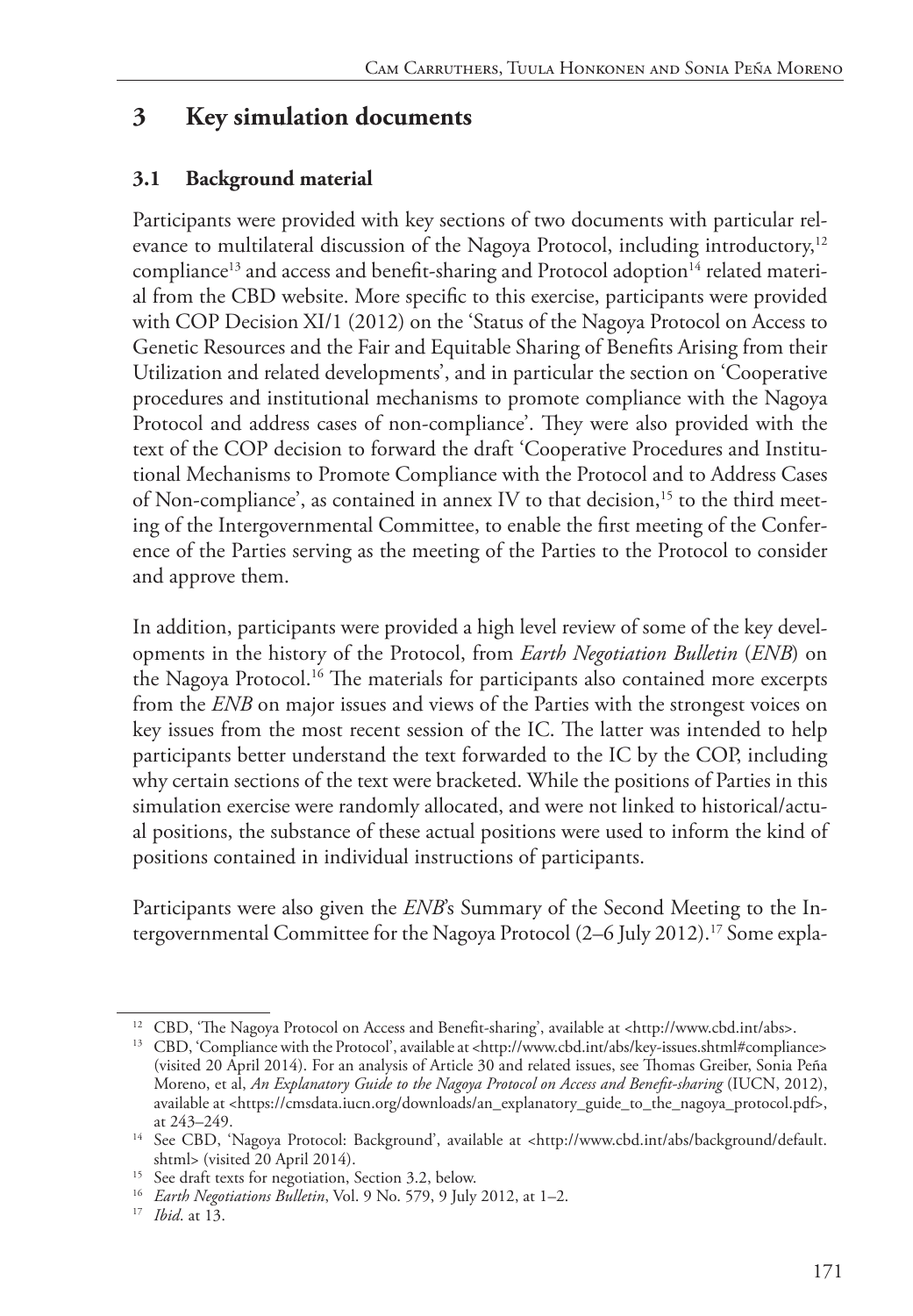nation was also added to elucidate the context specific use of the term 'indigenous and local communities'.18

### **3.2 Draft texts used for the negotiation exercise and requests to drafting groups**

The simulation was set up around the work of four drafting groups (I–IV). The specific texts used for negotiation in this exercise, already noted above, came from COP Decision XI/1*.* 19 These texts were used without modification, and included different options and much bracketed text. Group I was specifically requested to provide a clean and agreed proposal of text for adoption on parts A and C; Group II was requested to do the same for parts B and Fbis; Group 3 had parts F and G, and group IV parts D and E. In order to guide their negotiations, and in order to provide them with different strategic opportunities and challenges, participants were also provided with selected rules of procedure from the CBD on officers, the conduct of business, voting and languages.20

# **4 Review of the exercise**

#### **4.1 Introduction**

The following is a brief summary of the proceedings and analysis based on observations made by the facilitators during the simulation as well as the post-mortem conducted immediately following the simulation, written evaluations from participants, and notes from additional verbal feedback.

There were 23 official participants in all, not including the facilitators and the other resource people who supported or played various roles in respect of the simulation.<sup>21</sup> The participants were mainly from Ministries of Foreign Affairs or from ministries responsible for environmental matters of their respective countries. Academic and non-governmental organizations were also represented.

<sup>&</sup>lt;sup>18</sup> The preamble to the Protocol contains several paragraphs related to indigenous and local communities (ILCs) and traditional knowledge (TK), with reference to Article 8(j) of the CBD.

<sup>19</sup> CBD Dec. XI/1 (2012) 13–20.

<sup>&</sup>lt;sup>20</sup> Annex to Decision I/1 ('Rules of procedure for the Conference of the Parties') and Decision V/20 ('Operations of the Convention'), as abridged for this exercise. Selected rules related to participation, conduct of business, voting and language have been included. See Carruthers, *MEA Negotiators' Handbook*, *supra* note 4, section 3.1.1, for an overview of the subjects most commonly covered by rules of procedure in MEAs.

<sup>&</sup>lt;sup>21</sup> The 23 participants included 15 women and 8 men from 19 countries: Afghanistan, Armenia, Cambodia, China, Cuba, Dominican Republic, Finland (5), Indonesia/Australia, Islamic Republic of Iran, Liberia, Malta, Pakistan, Russia, Saint Lucia, South Africa, Tanzania, Turkey, Vietnam and Zambia.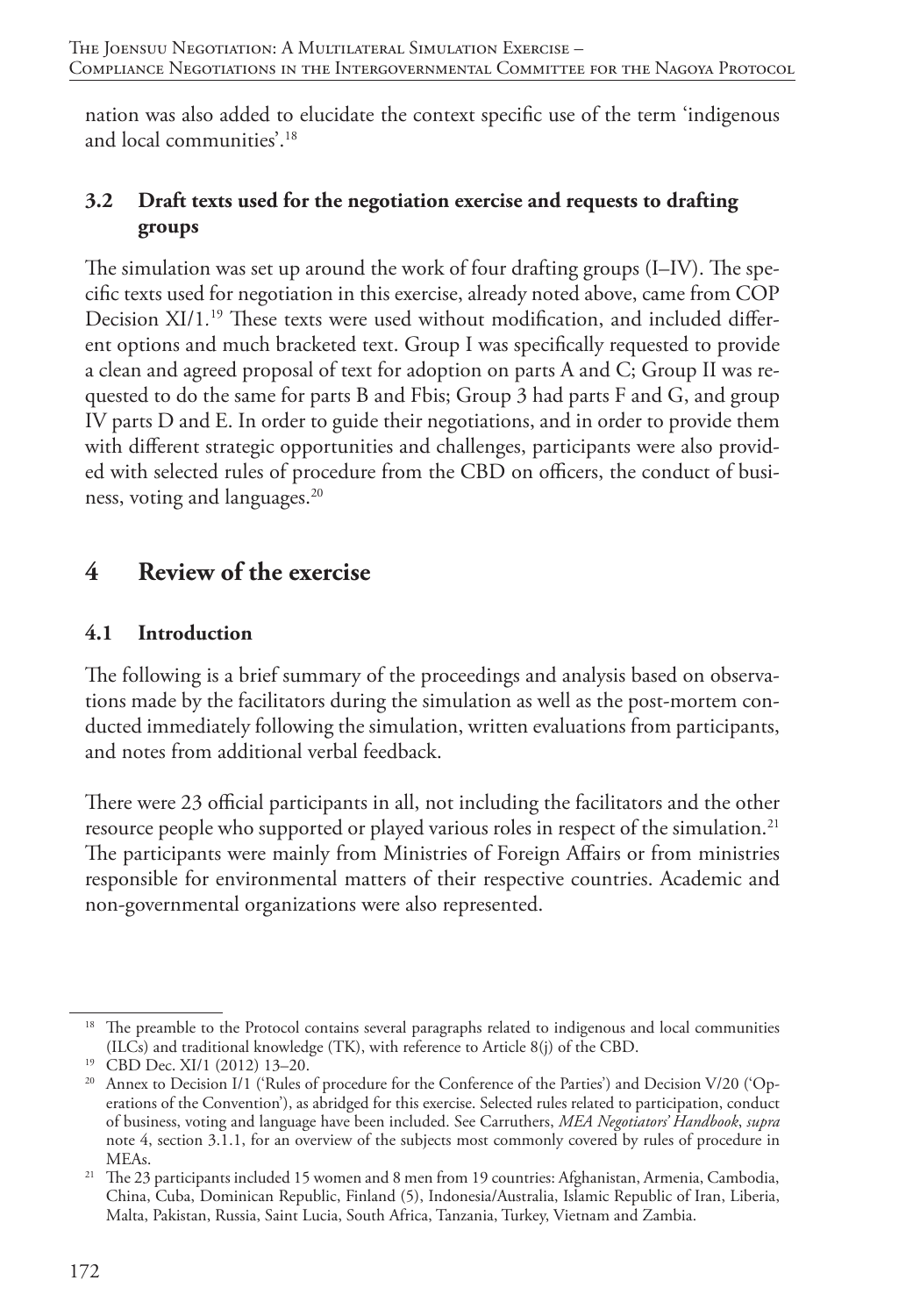This was the seventh time that a simulation exercise based on the same basic organizational model has been run in a UEF/UNEP course and published in this *Review*. In each exercise, there has been a different substantive focus, while at the same time each has included key issues related to the rules of procedure. In each case, the procedural settings and mechanics have varied in important respects, while there has consistently been a focus on two aspects of negotiation: informal drafting groups, and then formal processes for adoption of agreed text. This is the fourth time that the exercise was set to run over two full days. The positive results achieved were largely the product of the creativity of the participants in overcoming the challenges of the exercise. The simulation organizers were able to monitor and influence the negotiations by providing supplementary instructions 'from capitals' to individual participants, in order to ensure that the process remained challenging, but also to allow room for positive progress. However, concrete substantive and procedural proposals and strategies were produced exclusively by participants.

## **4.2 General comments**

As reflected in the plenary post mortem held immediately following the simulation, as well as in written evaluations, the exercise was considered to be a success by the organizers and by all of the participants who provided feedback.22 In particular, one participant wrote: 'This was a fantastic exercise. Really gave me a good foundation to work on'. Others emphasized that they '[…] learned a lot from the exercises', including the value of learning 'speaking skills', 'procedures', 'rules' and 'the structure of negotiation'.

However, there were also suggestions for improvement. As in previous years, at least one participant indicated that '[i]t would have been nice to get some individual feedback on what went well and not so well'. The organizers have not yet found an effective response on this question. While some issues are identified and raised for discussion in the plenary post mortem, there is simply not enough time available during the course, and individual post-course follow-up was not seen as being practical.

In previous years, there were calls for access to course materials in advance for the purpose of preparation. This year, the 'Primary materials' (not including individual positions/instructions) were shared approximately two weeks before the course began, which seemed to address this concern effectively.

<sup>&</sup>lt;sup>22</sup> On a scale of  $1-5$ , with 1 as very poor and 5 as very good, the introduction to the exercise was rated at 4.8/5 by the participants in terms of relevance; and 4.5/5 in terms of quality. Participation in the exercise was rated at 5/5 in terms of relevance and 4.9/5 in terms of quality.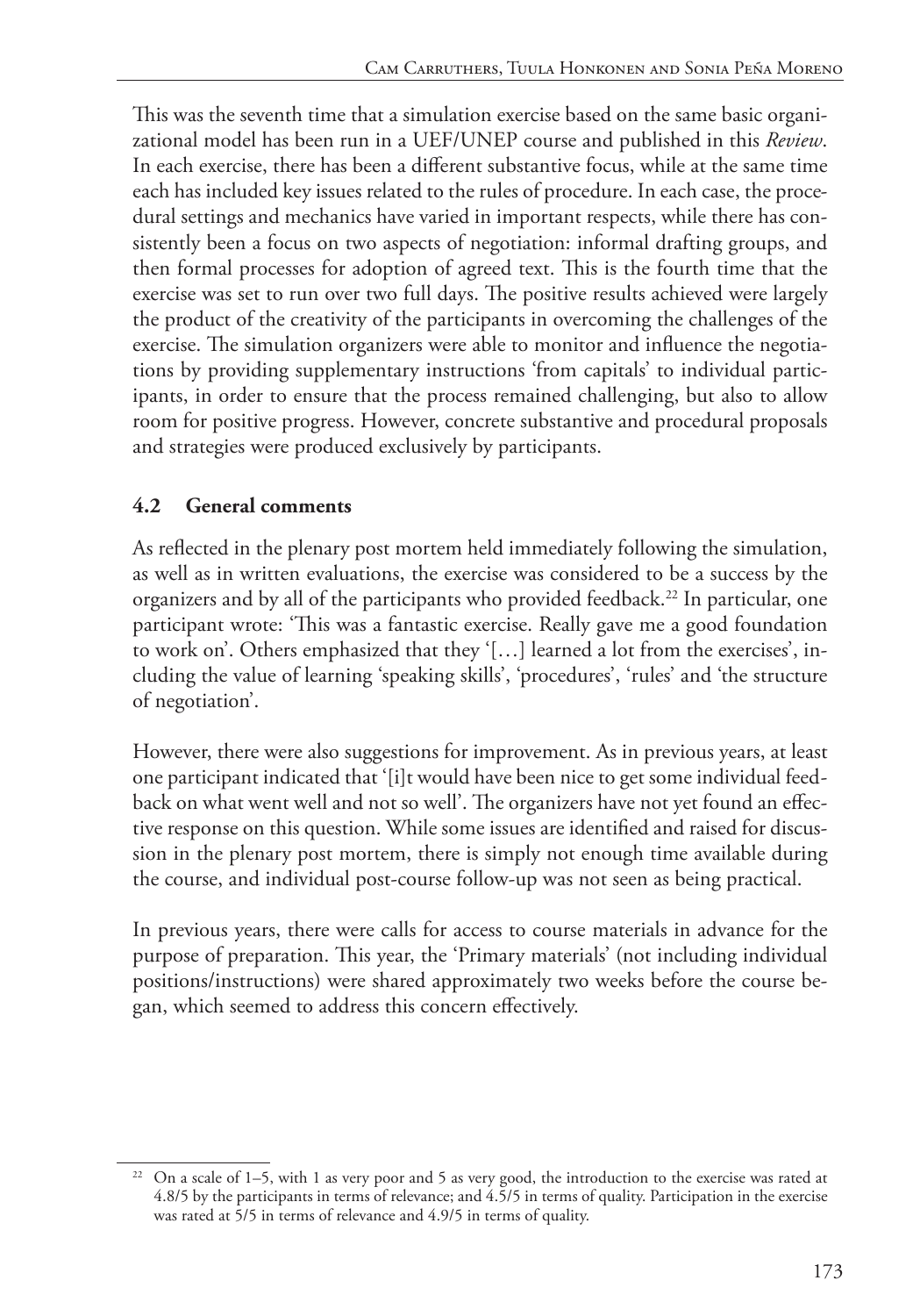#### **4.3 Feed-back on the simulation objectives**

The debriefing session focussed initially on the four objectives of the exercise:

- 1) Understanding of the challenges and opportunities related to compliance, both in general and in this specific MEA context.
- 2) Understanding of the principles and practices of multilateral negotiation (including high level segments) and appreciation of the value and role of the rules of procedure.
- 3) Familiarity with specific substantive and drafting issues.
- 4) Discussion and appreciation of different perspectives on substantive and institutional issues related to compliance, in particular under the Nagoya Protocol.

#### **4.3.1 Understanding of the challenges and opportunities related to compliance, both in general and in this specific MEA context**

For the first objective, there was positive feedback about the support and information provided by the resource experts who led relevant sessions in the Course. Participants agreed that understanding of these substantive issues was derived from the lecture on the Nagoya Protocol preceding the simulation exercise,<sup>23</sup> but that debate in the exercises, and the continuing involvement of the lecturers helped most participants deepen their understanding of the issues.

### **4.3.2 Understanding of the principles and practices of multilateral negotiation (including high level segments) and appreciation of the value and role of the rules of procedure**

One participant crystalized feed-back about learning from the challenge of the exercise by saying that the exercise provided valuable practical experience of '[h]ow to defend your position even when it's hard to'. The simulation organizers highlighted that the goal of the exercise was not for all groups to achieve consensus. On the contrary, the intent was to present participants with possibly irresolvable issues so that there would be more than usual pressure on the rules and procedures of MEA negotiation; and, in turn, more pressure on participants to use – or even misuse – the rules.

In past exercises, the facilitators had not been as transparent with participants about this objective and, as a result, frustration was expressed by participants and course lecturers. The organizers recognize that it is more usual during MEA negotiations for delegates to cooperate and work in a collegial effort to reach consensus toward progressive agreed outcomes. However, participants were warned not to assume that

<sup>23</sup> Sonia Peña Moreno, 'Introduction to the Nagoya Protocol (Session 18), available at <https://www.uef.fi/ documents/1508025/1949373/Sonia\_+Introduction+to+ABS+%2B%20Nagoya+Protocol+Joensuu+ 2013.pdf/c8209861-b3e2-4316-884a-4c07300b4441> (visited 22 April 2014). The lecture was later transformed into a paper to be found in Part III of the present *Review*.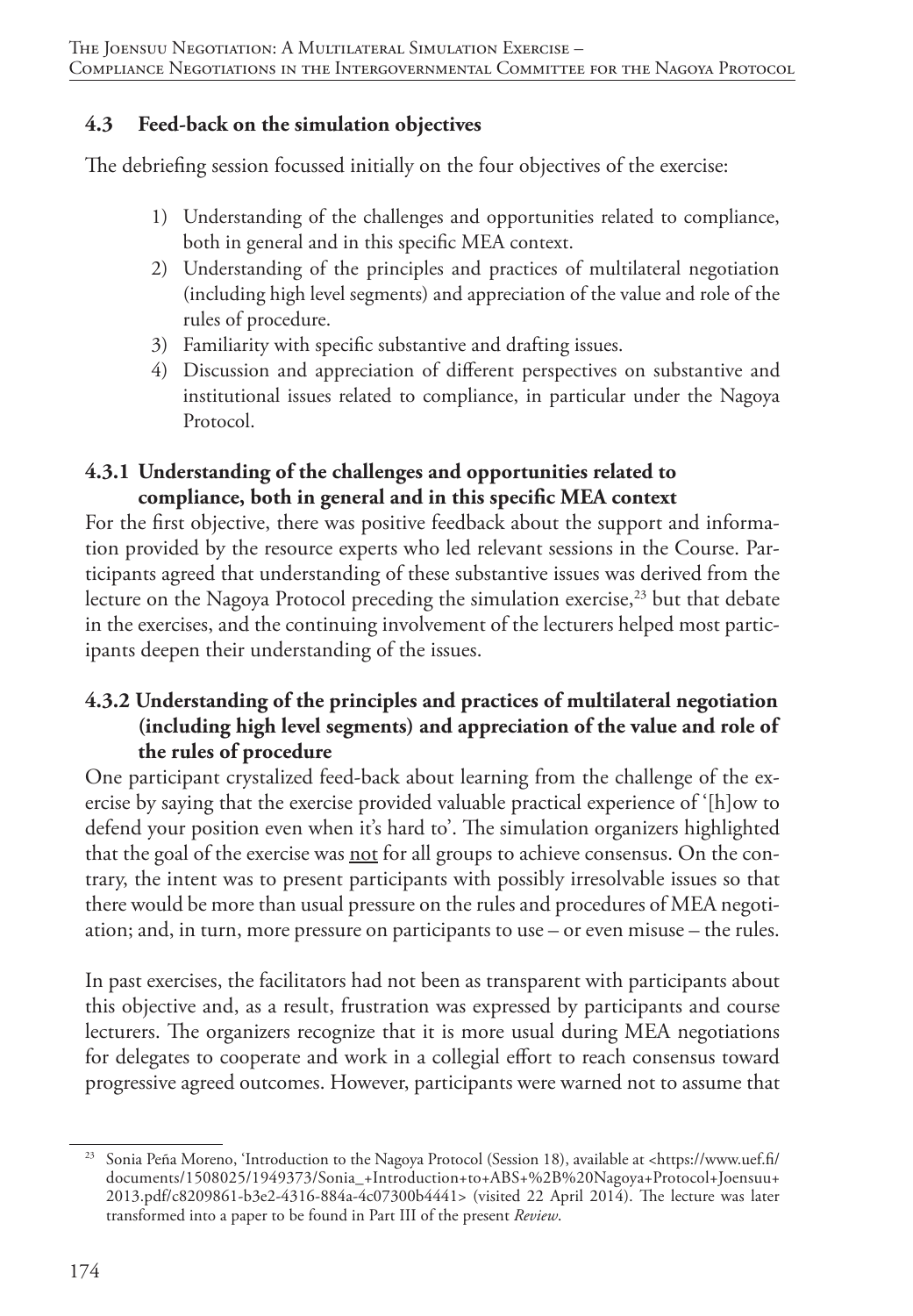they could simply rely on experts to intervene once there is an issue with rules of procedure – the problem often is that it is very hard to undo procedural decisions.

It was noted that a number of participants had specific instructions to be obstructionist, and to use rules of procedure aggressively. Some had instructions to raise points of order and to look for opportunities to challenge rulings by the Chair.<sup>24</sup> This is extremely rare in actually MEA negotiations, and participants expressed appreciation for the opportunity to consider how to resolve such issues. Participants were generally congratulated on their perseverance and creativity, as the outcome produced a higher than expected amount of agreed text, with only a few outstanding issues reflected in bracketed text from one drafting group. There was substantial discussion among participants, including several with considerable negotiation experience, about how best to negotiate high stakes procedural issues, such as a motion to overrule the Chair. The organizers of the exercise noted that the Chair who was faced with the motion to overrule, and all involved with the motion, played their roles effectively. They were organized and thoughtful, and managed to maintain good diplomatic relationships even while making very forceful interventions.

Participants were confronted with results that would be untenable within the terms of their instructions and they were forced to grapple with the constraints of the rules of procedure, as well as the frustrations of being unable to reach agreement. Participants nonetheless worked through challenges and appreciated the learning opportunity in the exercise. The underlying objective was to highlight the importance of knowing the rules of procedure in the very rare instances where participants could be involved in actual negotiations with such difficulties, and this objective was clearly achieved.

In the end, participants were unable to overcome a key negotiation challenge and were prevented from adopting an agreed outcome by two intransigent Parties. Different negotiation and procedural approaches were made by different participants, but to no avail. There was some debate about the principle of consensus decision-making, and some questions about whether one or two Parties had taken sufficient steps in blocking consensus. The Chair, supported by those in the roles of secretariat officials, wisely chose to suspend the formal session more than once in order to provide for informal consultations among Parties and review of the key rules of procedure.

After repeated attempts by key players to broker an agreed solution, the situation became tense, and for the first time in several years running the exercise, the organizers contemplated halting the proceedings, and moving to the post mortem. However, consultations with key participants assured the organizers that the participants were comfortable in continuing to play their roles to the final gavel of the session. Ultimately, the Chair of the session put forward the decision for adoption and despite

<sup>&</sup>lt;sup>24</sup> Note that both co-Chairs and the President may be referred to as 'the Chair'.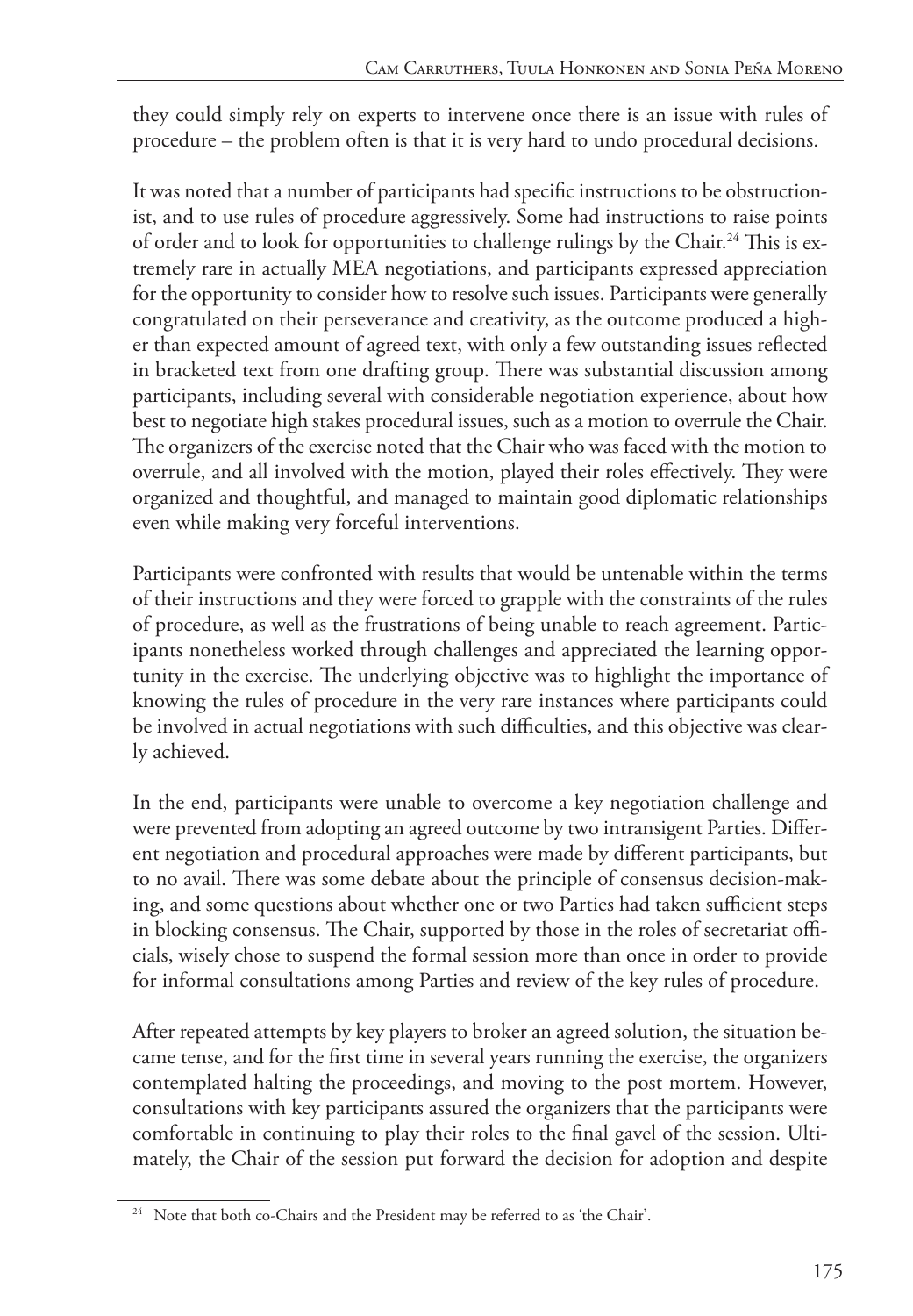attempted interventions by the dissenting Parties, declared that he saw no objection, and pronounced the decision adopted. In the debriefing session following the exercise, the Chair indicated that he drew on accounts of the adoption of the Kyoto Protocol, discussed in the lecture related to rules of procedure earlier in the Course.25

As discussed in the post mortem, although instances of such procedural conflict might be rare and therefore not reflect typical negotiations, the techniques employed during the exercise are both useful and valid. It is not uncommon for a few Parties to have serious difficulties at some point in any MEA negotiation process leading to the adoption of a major decision. Parties in this position often have to consider the possibility of blocking consensus. In these situations, the importance of the rules of procedure increases, as Parties may seek procedural solutions. The assumption behind this objective is that many negotiators could be better prepared to deal with such challenges. It should be noted that some instructions and the roles of some groups were somewhat exaggerated in order to give these participants stronger roles and to contribute to the inter-locking sets of challenges confronting participants.

Most of the challenges facing participants were based on actual experience and all were based on real issues. Only a few of the instructions were somewhat unrealistic. One of the concerns noted by participants was the lack of detailed explanations for positions, some of which contained internal contradictions. Internal contradictions appear to be relatively common in MEA fora, and so were purposefully included in the simulation. The organizers recalled that participants were intentionally being challenged to impose a coherent logic on their set of positions, in part because delegates in real negotiations often face such challenges, as domestic interests are not always easy to reconcile. They also noted that because positions were allocated to different participants in a random manner, this also led to further contradictions. While some participants agreed that internal contradictions were not uncommon in real negotiation mandates, others suggested that there were enough challenges in the exercise, and that this aspect only caused unnecessary confusion.

Most of the questions involved subjective assessments of different kinds of negotiation tactics and strategies. Much of the discussion focused on the motion to overrule the Chair put forward in the final plenary session. As noted above, the participants were able to make forceful interventions in line with their instructions, and yet maintain a diplomatic approach that was largely realistic. It was emphasized that such a motion is extremely rare in actual MEA negotiations. However, participants agreed that this situation in the exercise helped in gaining an appreciation of how MEA rules can be used, and prepared them for dealing with high stakes procedural issues in the future.

<sup>25</sup> Cam Carruthers, 'MEA negotiation primer: negotiating techniques' (Session 20), available at <https:// www.uef.fi/documents/1508025/1949373/Cam\_MEA+Negotiation+techniques+2013.pdf/b4fb7f40-88d3-4428-a0a7-6b2a4dbab0bd> (visited 20 April 2014).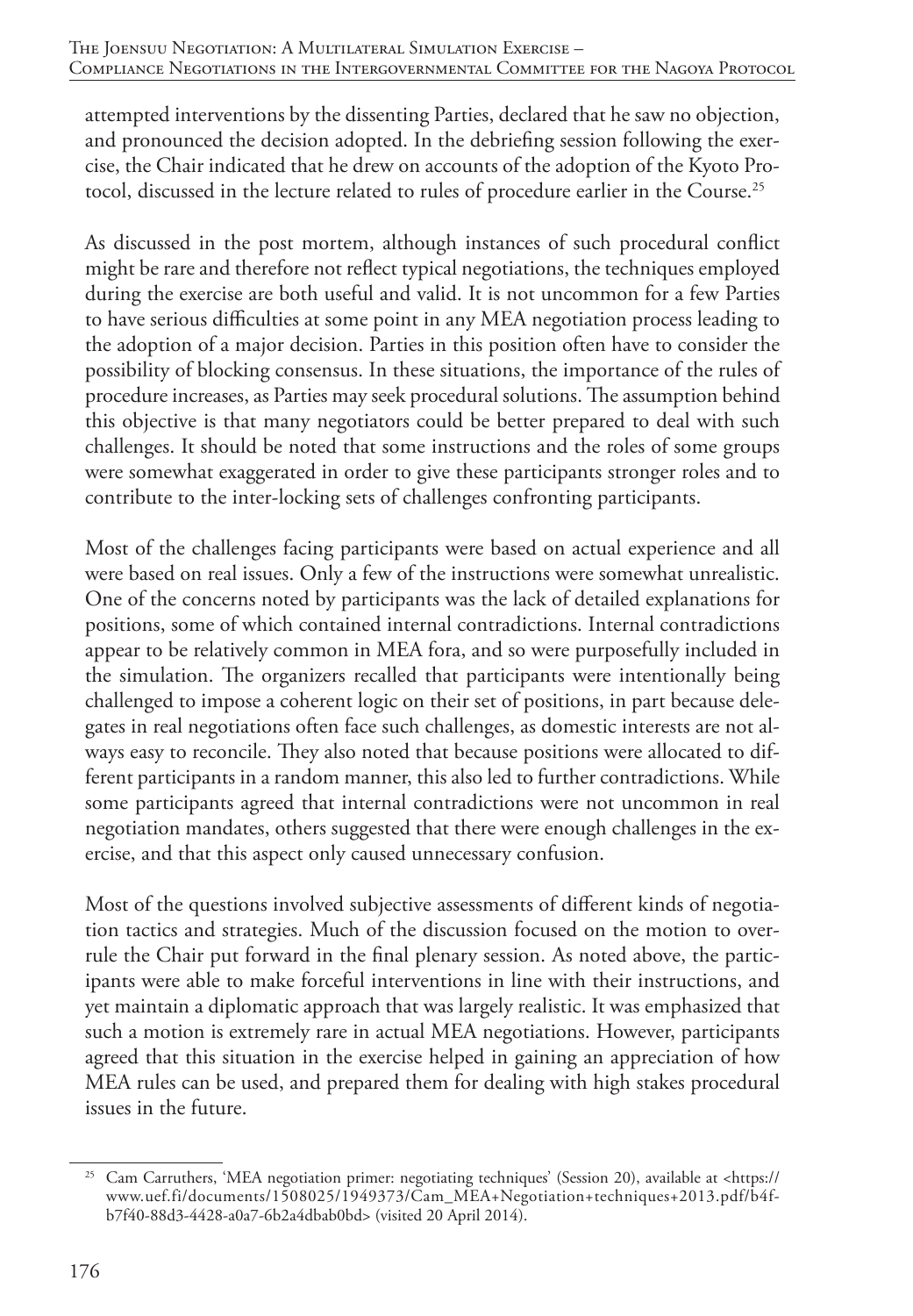## **4.3.3 Familiarity with specific substantive and drafting issues**

Some participants wanted more focus on drafting techniques in the negotiation exercise, and indicated that they would be interested in more instruction on technical drafting issues, as well as a glossary of technical terms. The organizers recognized that the exercise involves procedural issues, negotiation techniques and drafting, and that while drafting is an important activity in the negotiations, techniques are not much discussed. It was highlighted that the Course did include another session on drafting techniques,<sup>26</sup> using text from a different context.

Some participants suggested that the negotiation exercise and drafting exercise could be linked, so that participants could focus on a specific text and take it through a more complete process. This is a suggestion that will be considered for any future versions of the exercise led by the organizers. In particular, participants noted one particular drafting issue with respect to how to balance clarity and 'constructive ambiguity' in a negotiated text in order bridge divergent views and to reach agreement. This was one of the key issues discussed in the drafting exercise earlier in the Course.

Participants and organizers noted that the negotiated outcome of this exercise reflects considerable 'constructive ambiguity' on a few issues, but that it also appeared to have sufficient clarity and specificity to be considered useful in practical terms. There were a number of comments from participants who found the Course sessions on negotiation and drafting techniques, which preceded the simulation, as well as the *MEA Negotiator's Handbook* very useful with respect to drafting*.* 

## **4.3.4 Discussion and appreciation of different perspectives on substantive and institutional issues related to compliance, in particular under the Nagoya Protocol**

On the fourth and final objective*,* the organizers suggested that achievement of this objective was driven by participants themselves, and that the simulation only provided a platform for exchange among participants. They noted with appreciation that all participants took the exercise seriously and the simulation, indeed, reflected reallife multilateral discussions on the subject. Participants agreed that they had learned more about the issues and different perspectives on the issues in some ways than they could have through readings or lectures alone.

## **4.4 Specific issues**

Both participants and organizers raised specific issues for review of the exercise, both in the post mortem plenary, bilaterally and in written evaluations. Those issues which generated the most substantive comments and discussion are reflected below.

<sup>&</sup>lt;sup>26</sup> Drafting exercise led by Ms Barbara Ruis (Legal Officer, UNEP Regional Office for Europe) and Mr Cam Carruthers (session 21).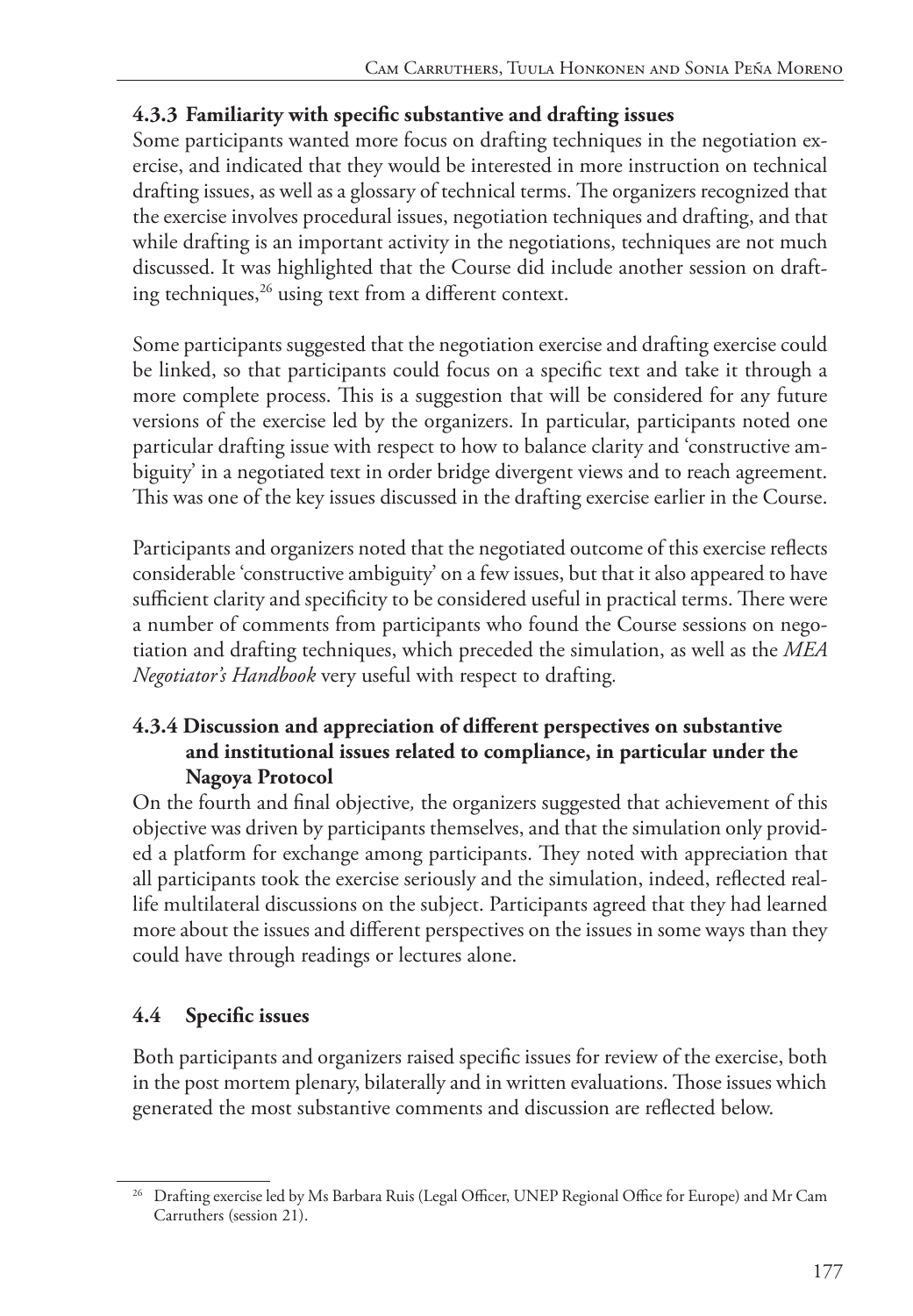## **4.4.1 Materials**

As noted above, participants were provided with a Primary Materials document, which contained general instructions and supporting material, and which was reflected in an introductory presentation.<sup>27</sup> There were many general positive comments about the materials, contents, structure and accessibility. The only concerns expressed related to those seeking greater clarity with respect to twinning (see below). There were more positive comments about the *MEA Negotiator's Handbook.* Some participants suggested, however, that the latter could usefully be updated.

It was noted that individual instructions were provided separately to each negotiation simulation participant. It was noted by the organizers that, in response to participant responses in previous simulation exercises, participants in this exercise were provided with an introduction and materials about two weeks before the exercise took place; they were not given detailed substantive background to their instructions, nor were they provided with detailed rationales for the linkage – or lack of linkages – between their positions. Instead, participants were encouraged to develop their own rationales and given the freedom to do so.

## **4.4.2 Roles and individual instructions**

In response to feedback from a previous simulation exercise, there were no NGO or IGO roles. Some participants noted this absence, and it was discussed how the simulation might be adapted to bring in these perspectives. For the same reasons, full-time secretariat roles were also not included in this simulation, and participants took turns to play secretariat roles only for brief 'time slots'. Feedback on this arrangement was positive. The mere presence of participants in secretariat roles allowed the Chair of a session the opportunity to consult and seek advice. Participants in secretariat roles were able to provide substantive support and advice by, among other things, identifying applicable rules of procedure, or other relevant material for the Chair, while allowing the Chair to focus on the flow of discussion.

Other participants who played secretariat officials at key points in the process were faced with managing logistical demands of Parties, and helped to organize interaction with course support staff providing services such as document reproduction. While these activities were often simple and practical, many participants noted that they gained an appreciation of secretariat roles and perspectives, including on substantive issues, such as institutional or procedural issues, which would have implications for secretariat management. There was general agreement that this approach was preferable to having one or more participants dedicated entirely to a secretariat role or roles, where they would have less scope to intervene and engage on substance.

<sup>&</sup>lt;sup>27</sup> Cam Carruthers, 'Negotiation simulation exercise: Compliance negotiations in the Intergovernmental Committee for the Nagoya Protocol and the COP/MOP', introductory lecture, available at <https://www. uef.fi/documents/1508025/1949373/Joensuu+sim-x+2013-3.pdf/2887543e-b212-4a52-ac35-cf82eb3e2eab> (visited 20 April 2014),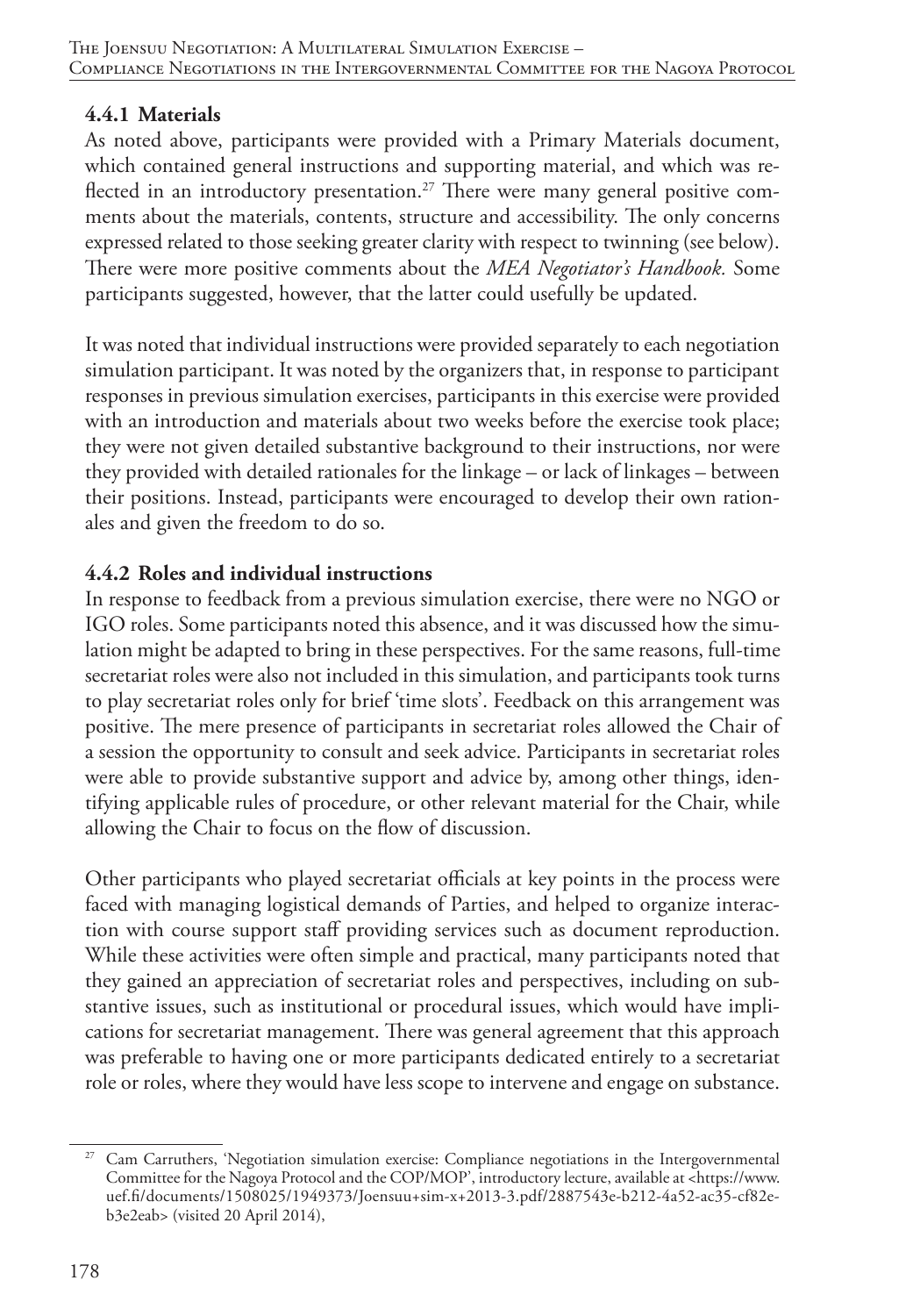Some voiced concerns about confusion over instruction sets that contained internal contradictions. For example, on four issues, a participant might be asked to defend three positions that emphasize state sovereignty, and on the fourth issue, take a position that would undermine state sovereignty. The concern was that it is difficult to persuade others to support your positions if you can't present a compelling and coherent rationale. The organizers purposely designed the exercise to have such contradictions in the instructions of some participants because it is a challenge often faced by real negotiators – and because it can make the simulation more interesting. However, in any future iterations of this exercise the organizers plan to reduce the number of individual instructions which contain such internal contradictions.

# **4.4.3 Twinning**

Most participants indicated that mutual mentoring between 'twinned' partners was a particularly useful way of exploring and learning about different perspectives. Twinning was helpful in initiating discussion about cultural, regional and country-specific views, and was also conducive to improving the social dynamic amongst participants. Most felt that twinning provided a useful opportunity to put themselves in 'someone else's shoes'.

However, as in previous years, several participants expressed some disappointment that they had not been able better to engage with their twins and draw out more relevant views and perspectives, largely owing to the limited time frame of the exercise. Others suggested that the concepts could have been better explained, or that twinning could have been set up earlier in the course, or even before the course began. While the organizers have taken note of suggestions for improvement in the materials, unfortunately, given that participation was not confirmed in many cases until the first days of the course, and that many different variables in the simulation could be affected, it was not practical to twin participants earlier.

The organizers questioned participants during the post mortem on their experiences playing different roles. This edition of the exercise was the first time that the role of 'technical advisor' was formalized. Participants found that this concept helped them better understand 'twinning'. There was also support for the two-day format, as the extra day helped participants to take advantage of opportunities to learn more from their twin. While there was interest in having twinning done before the Course, it was recognized that this would not be fair to those participants twinned later (some whose participation is confirmed late would be twinned as late as the first day of the course).

## **4.4.4 Negotiation groups**

Participants appreciated the opportunity to organize among themselves in negotiation groups, but concern was expressed about the random distribution of participants into these groups. Negotiation groups had been intentionally avoided in all but one previous version of this series of exercises, based on participant feed-back about the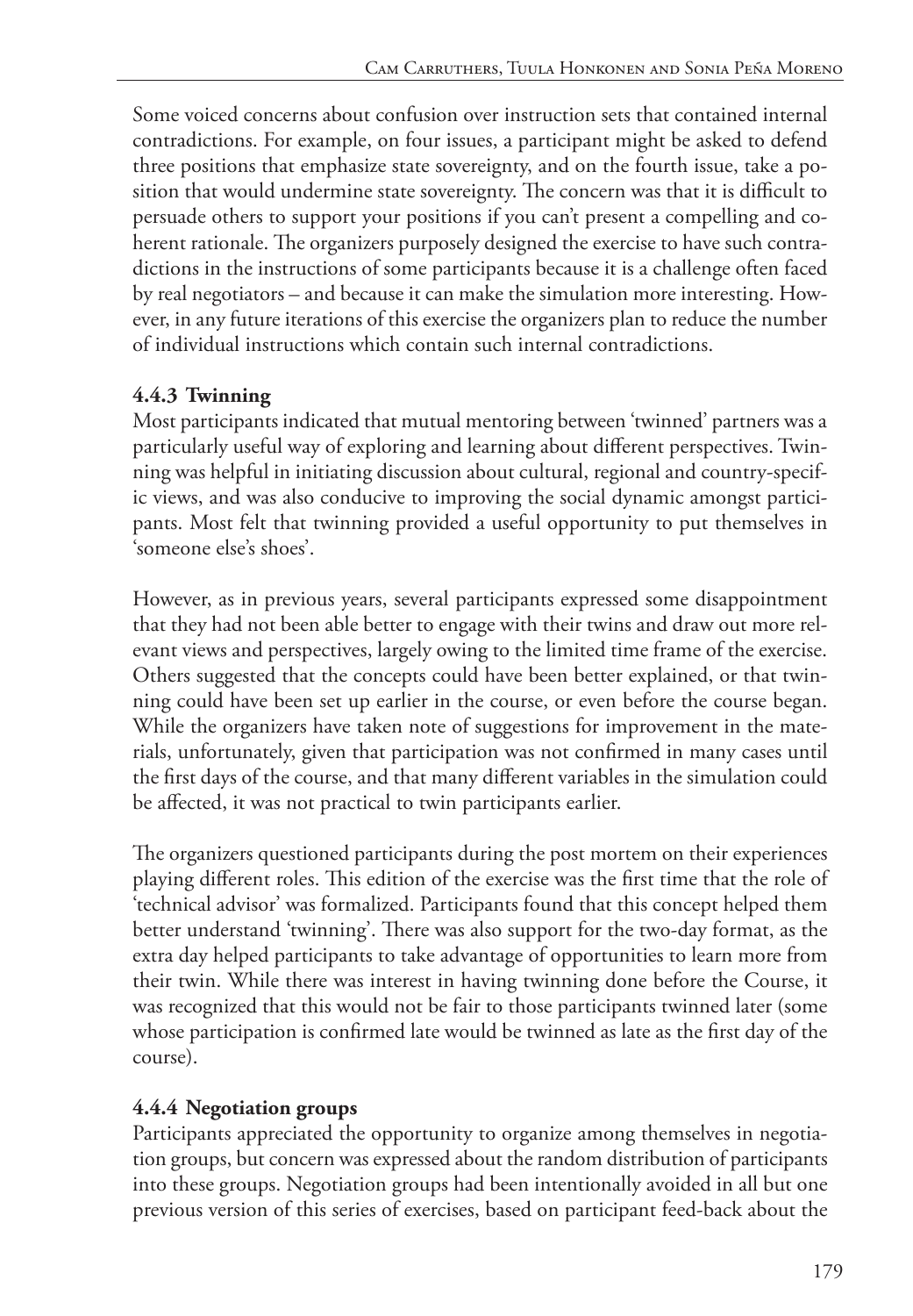need to minimize the complexity of the exercise. However, it was reintroduced this year following the removal of full-time NGO and secretariat official roles. There are limitations in how well the organizers can manage all of the different variables given the need to be able to redistribute positions/individual instructions right up to the beginning of the course, depending on final participation. However, the organizers agreed that participants should, in general, be assigned to negotiation groups aligned to their positions. There was some discussion about whether it would also be useful to introduce a European Union/Commission model, however, there were concerns that this would constrain the learning opportunities of participants by making them subject to common positions, and would not work well with the idea of randomly distributed positions as in the current design of the exercise. The organizers agreed that in any future iterations of the course, negotiation groups should be continued, with common positions generally grouped together, but likely into fictional groups (quite likely continuing to distinguish groups by colours).

#### **4.4.5 Chairing and lead roles**

In this simulation, it was clear that those in a Chair role were kept working hard on substantive and procedural issues, so that keeping track of the real and simulation names of all participants became a concern. The Chairs in this simulation were given greater flexibility to design the process and to respond to ongoing developments. This was particularly challenging and increased the intensity of the simulation. However, the Chairs were closely supported by participants in secretariat roles, and effectively used their time between and during sessions to consult with each other. Participants congratulated their Chairs on dealing effectively with rules of procedure, issues and motions, and felt that the Chair did an excellent job of continuing to effectively manage the meeting, even when dealing with a motion to overrule the Chair. It was noted by participants that the Chair was effective in moving the Parties toward agreement, and there was some discussion of whether a Chair in an actual MEA would move so quickly from declaring that they saw no objection to concluding, 'So decided'. When informed that this often occurs, a discussion followed about the need for the Chair to exercise more careful judgement, and act in line with their assessment of the general will of the Parties. Among other things, the organizers and participants found that they had developed a good practice of limiting the time for interventions, and were encouraged to find that this kind of approach is, from time to time, employed in actual negotiations.

#### **4.4.6 High Level Segment strategies**

For the first time in this series of simulations, a high-level segment was added, with participants switching roles from lead negotiators (in drafting groups) on the first day, to Heads of Delegation in the COP/MOP plenary on the second day. There was general support for this structure and for the way it made participants shift their focus from drafting to higher level strategies leading to adoption of decisions by Parties. However, while there was a general recognition of time limitations, there was some disappointment that there was not more specific general guidance as well as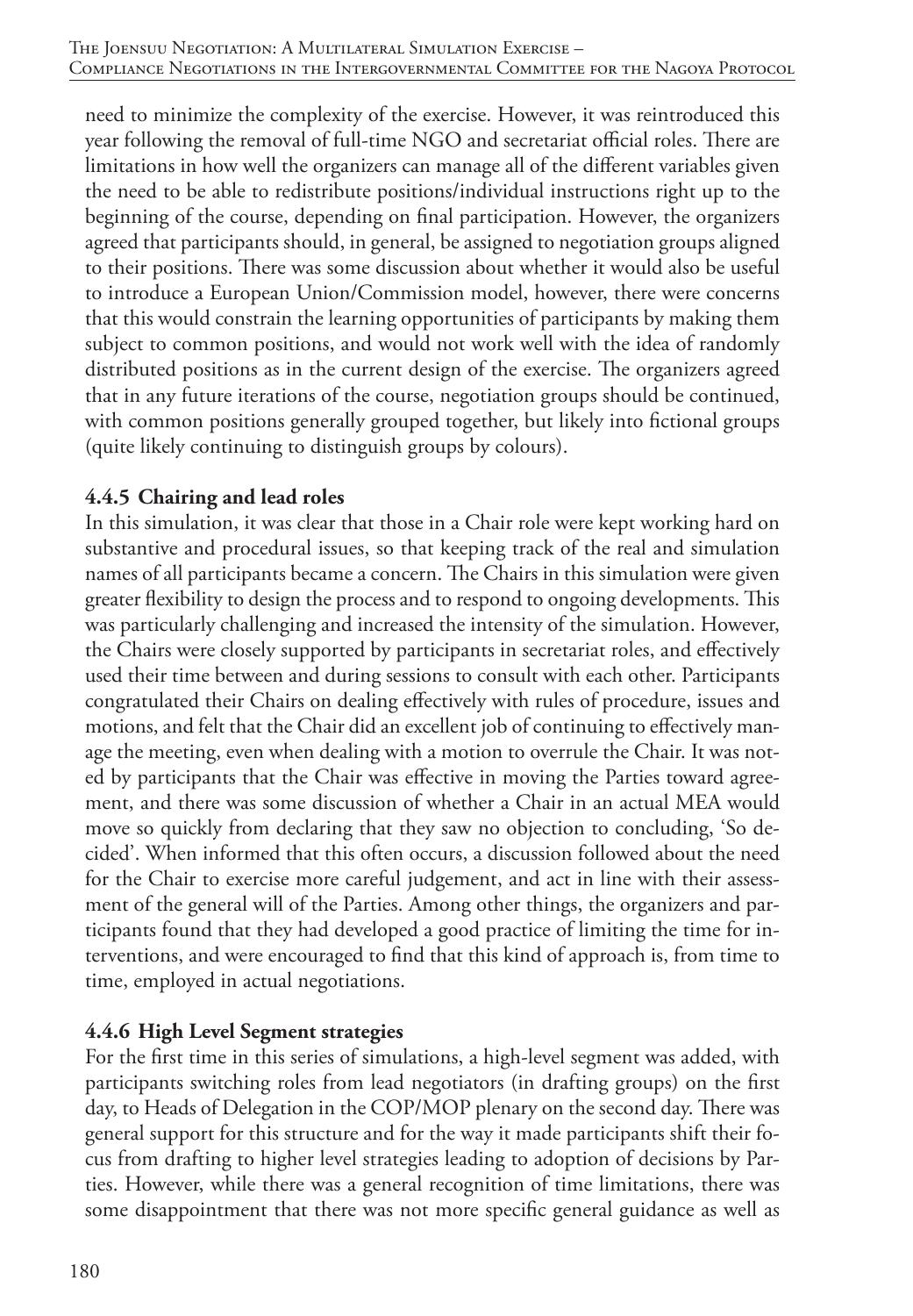more detailed individual instructions for participants to help distinguish between these two roles.

There was, nonetheless, considerable discussion and debate about strategies for finding room for consensus, 'swing votes,' and moderates, as well as blocking consensus (both in technical terms related to the rules of procedure and in strategic terms). There was also discussion of how to deal with Parties threatening to block consensus, and how to deal with situations when a majority of Parties seek agreement against the strong objection of one or more isolated Parties. As with substantive issues related to compliance or the Nagoya Protocol, there were different views on how MEA decision-making may evolve in the wake of the UNFCCC Copenhagen<sup>28</sup> and Cancun<sup>29</sup> results, with almost equally divided opinions. Most participants emphasized the need for the rules to provide Parties with flexibility to produce meaningful decisions that work for the majority of Parties, while a large minority emphasized the need to respect the principle that no Party should be bound against its will, and the recognition that if this principle is not respected, it could also have practical implications where Parties avoid certain kinds of multilateral engagement.

<sup>&</sup>lt;sup>28</sup> See IISD, *Earth Negotiations Bulletin*, Vol. 12 No. 459, 22 December 2010, <http://www.iisd.ca/climate/ cop15/18dec.html>.

<sup>&</sup>lt;sup>29</sup> See IISD, *Earth Negotiations Bulletin*, Vol. 12 No. 498, 11 November 2011, <http://www.iisd.ca/climate/ cop16/10december.html>.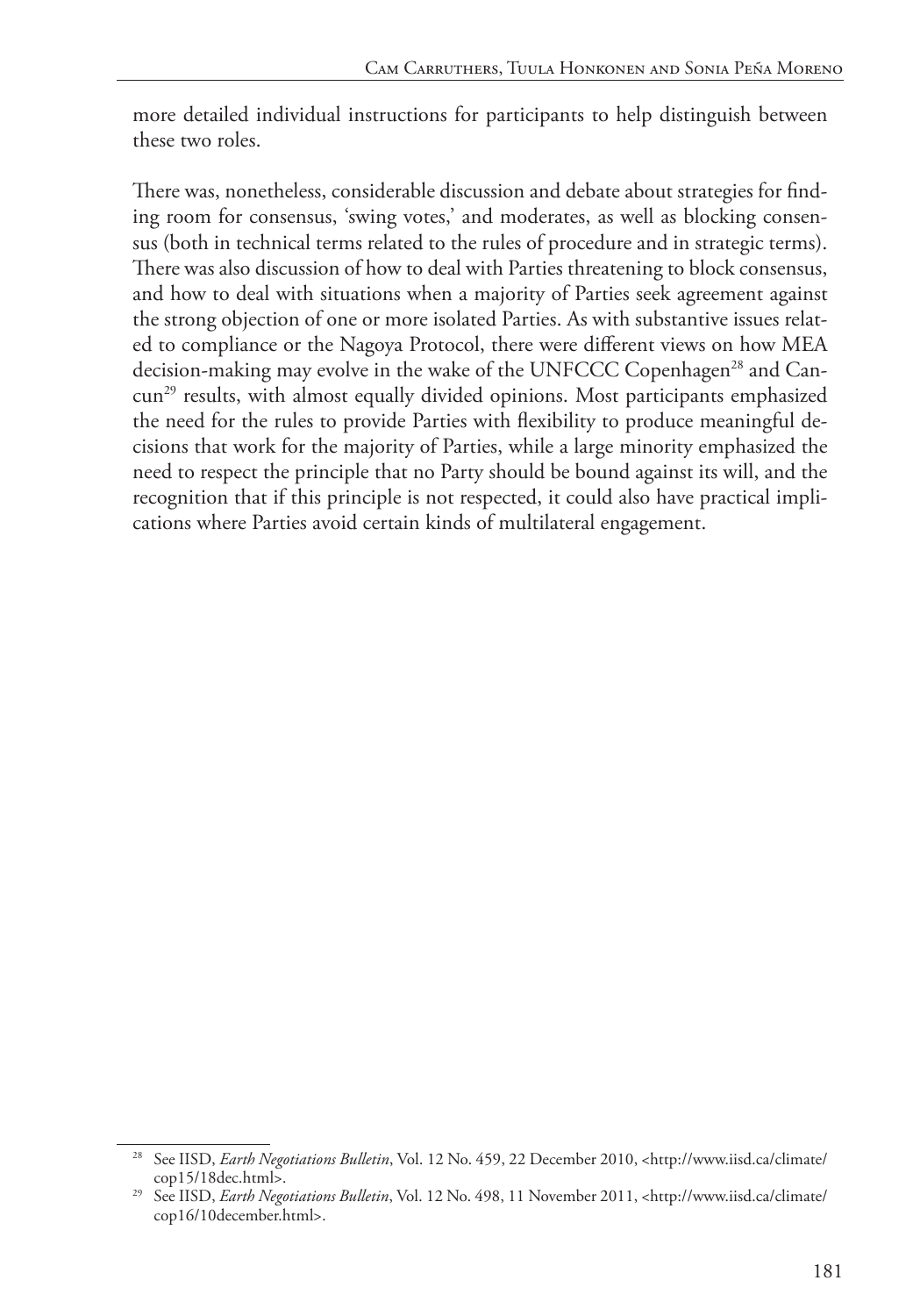Annex: Schedule of the exercise.

| <b>THURSDAY</b>      | 8th August 2013                                      |
|----------------------|------------------------------------------------------|
| Session 17           | Introduction to the negotiation workshop $-$ Slot 1. |
| $4.30 - 5.30$ , p.m. |                                                      |

| <b>SATURDAY</b>       | $10th$ August 2013                          |
|-----------------------|---------------------------------------------|
| Session <sup>**</sup> | Informal consultations (optional) – Slot 1. |
| <b>TBD</b>            |                                             |

| <b>TUESDAY</b>              | 13th August 2013                |
|-----------------------------|---------------------------------|
| <b>Session 23</b>           | IC Plenary - Slot 2.            |
| $9.00 - 10.30$ a.m.         |                                 |
| $10.30 - 11.00$ a.m.        | <b>TEA/COFFEE BREAK</b>         |
|                             |                                 |
| $11.00$ a.m. $- 12.30$ p.m. | IC Groups $-$ Slot 3            |
|                             |                                 |
| $12.30 - 2.00$ p.m.         | <b>LUNCH BREAK</b>              |
| $2.00 - 3.30$ p.m.          | IC Groups $-$ Slot $4$          |
|                             |                                 |
| $3.30 - 4.00$ p.m.          | <b>TEA/COFFEE BREAK</b>         |
| $4.00 - 5.30$ p.m.          | Report to IC Co-Chairs – Slot 5 |

| <b>WEDNESDAY</b>            | 14th August 2013                                   |
|-----------------------------|----------------------------------------------------|
| $9.00 - 10.30$ a.m.         | IC plenary - Slot 6                                |
| $10.30 - 11.00$ a.m.        | <b>TEA/COFFEE BREAK</b>                            |
| High-level segment          |                                                    |
| $11.00$ a.m. $- 12.30$ p.m. | Report to COP/MOP - Slot 7                         |
| $12.30 - 2.00$ p.m.         | <b>LUNCH BREAK</b>                                 |
| $2.00 - 3.30$ p.m.          | COP/MOP Plenary - Slot 8 (cont.)                   |
| $3.30 - 4.00$ p.m.          | <b>TEA/COFFEE BREAK</b>                            |
| $4.00 - 5.30$ p.m.          | COP/MOP Plenary - adoption of decisions - Slot 9 - |
| $5:30 - 6:30$ p.m.          | SimX Post-Mortem / Awards                          |

*N.B. – This schedule is subject to change by agreement of the Parties.*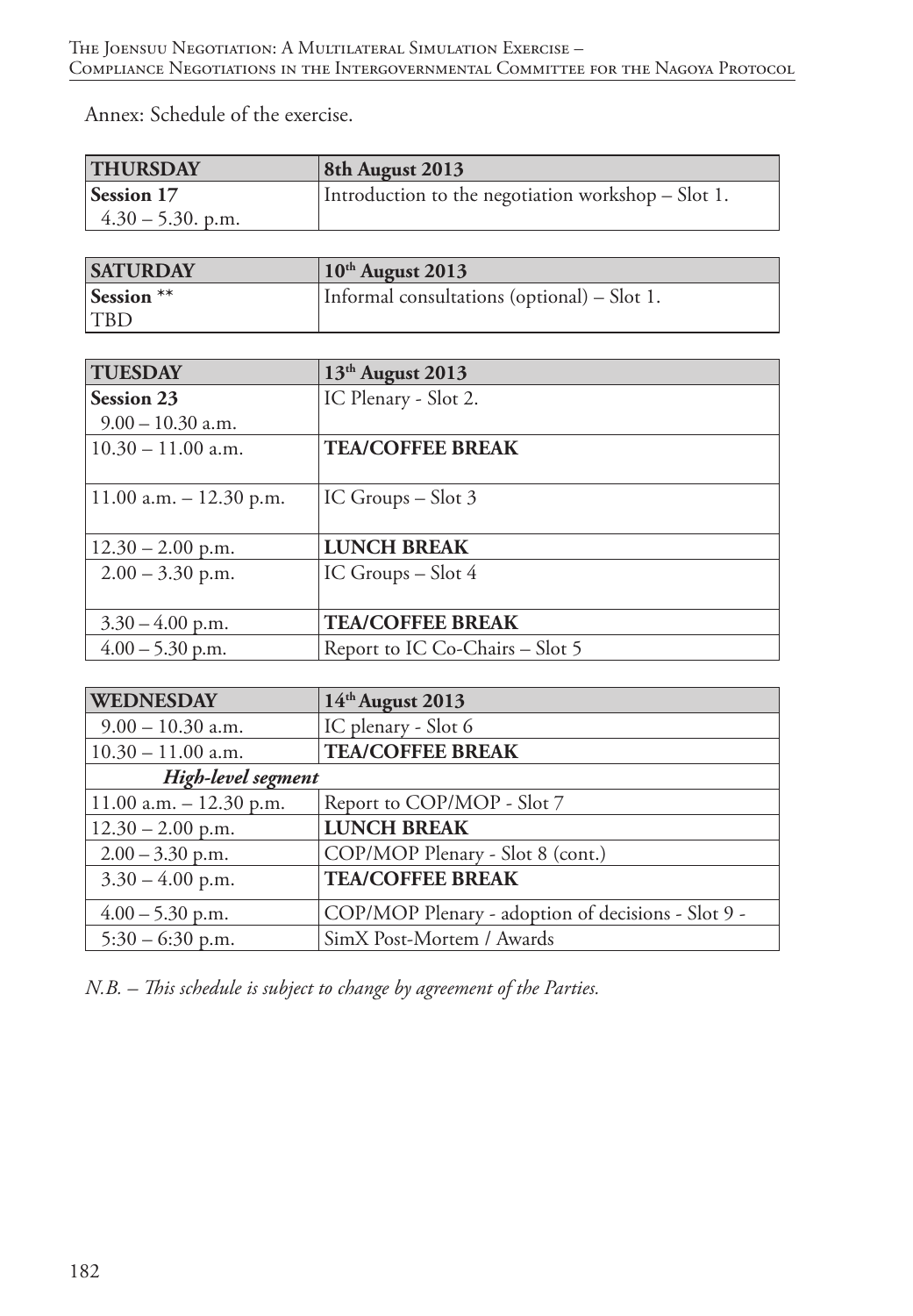# **Fighting for Sanctuary: A Multilateral Simulation Exercise Based on the International Whaling Commission**

# *Ed Couzens*<sup>1</sup>

# **1 Introduction**

This paper explains a multilateral simulation exercise which was designed to enhance the negotiation skills of the participants on the 2013 University of Eastern Finland – United Nations Environment Programme Course on Multilateral Environmental Agreements.2 The exercise was crafted to give participants experience in negotiating over an issue related to the management of natural resources, in an atmosphere of potential conflict. The background chosen was the International Whaling Commission (IWC); a body which is often the scene for bitter disputes, given the disparate views many of its Parties hold over its subject matter – and even over the terms of its core mandate.

The issue chosen was that of a proposal to establish a whale sanctuary in the South Atlantic, with the intention being that the participants would therefore be required to consider – and to argue over – the merits of establishing sanctuaries in order to conserve natural resources.

Negotiation exercises have always been a core part of the UEF–UNEP Courses on Multilateral Environmental Agreements. Successful negotiation exercises cannot be thrown together overnight – they require careful planning. The hope of the organiz-

<sup>1</sup> BA Hons LLB (Wits) LLM Environmental Law (Natal & Nottingham) PhD (KZN); Attorney, RSA; Associate Professor, School of Law, University of KwaZulu-Natal, Durban, South Africa; email: couzens.

<sup>&</sup>lt;sup>2</sup> See <http://www.uef.fi/en/unep/courses>. The 2013 Course was held from 4-16 August, in Joensuu, Finland. The theme of the 2013 Course was 'Natural Resources'.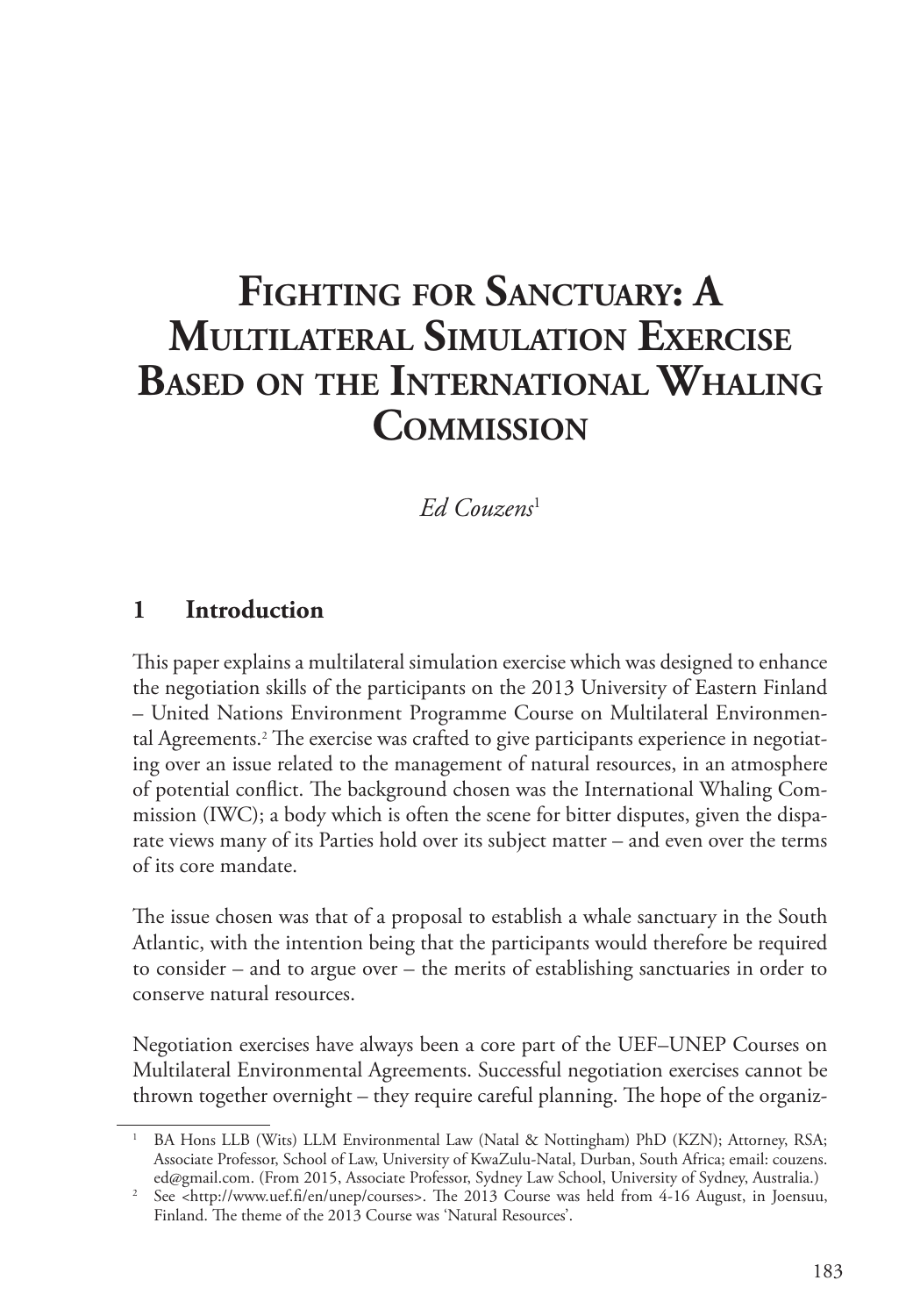ers of the Courses is that the papers which record the exercises, especially when considered over a number of years, will make a valuable contribution to knowledge as tools which educationalists can use in training diplomats, negotiators and students in the international environmental field.<sup>3</sup>

# **2 Instructions and materials**

Each participant was assigned to represent a Contracting Government (a Party) represented in the International Whaling Commission (IWC), the managing body of the International Convention for the Regulation of Whaling (the ICRW) $^4$ ). Where possible, each participant was assigned to a Party with a view unlike that of the country which the participant normally lives in or represents.

The way the Course was designed in 2013, this negotiation exercise took place early in the first week. Initial instructions were given on Tuesday evening 6 August, and the exercise ran for the duration of Wednesday 7 August. The issues considered needed, therefore, to be concise and self-contained. Although the participants were able to conduct some research overnight,<sup>5</sup> and it was evident that many did avail themselves of the opportunity to conduct internet-based research of the issues as well as conducting negotiations with potential allies, it could not be expected that the debate would be well-informed. A briefer exercise early in the Course did, however, set the participants up well for a more lengthy exercise in the second week.<sup>6</sup>

Given the time constraints, the participants were not given the option of choosing their own Chair – one was assigned (being the participant assigned to the Contracting Government whose Commissioner held the Chair in reality: St Lucia).

A month before the Course began each participant had been supplied with certain documents.7 Each participant was instructed to be conversant with these texts by the

<sup>&</sup>lt;sup>3</sup> The exercise materials described in this paper were prepared for the 10th UEF-UNEP Course on Multilateral Environmental Agreements. Where the materials are used for educational purposes, it would be appreciated if suitable acknowledgement of the University of Eastern Finland and the United Nations Environment Programme Course could be made.

<sup>&</sup>lt;sup>4</sup> International Convention for the Regulation of Whaling, Washington D.C., 2 December 1946, in force 10 November 1948, 161 *United Nations Treaty Series* 72.

<sup>5</sup> Participants were warned that if they did not fully inform themselves as to their own (allocated) Party's position, then they might find themselves embarrassed by other participants knowing more about the first participant's (allocated) country.

<sup>6</sup> See the paper by Carruthers, Honkonen and Peña Moreno in Part IV of the present *Review*.

<sup>7</sup> These included the text of the 1946 International Convention for the Regulation of Whaling; and also a copy of the Schedule thereto. The Schedule to the ICRW contains amendments which the Contracting Governments have made to the operation of the Convention. The ability so to amend operating procedures arguably gives the Convention an inherent degree of flexibility; however, a 75 per cent majority is required to carry an amendment, if consensus is not reached. The participants were also given copies of the IWC's Rules of Debate and Rules of Procedure. The participants were further given a copy of the 2006 St Kitts and Nevis Declaration, which provides a set of useful arguments for the pro-whaling Parties – as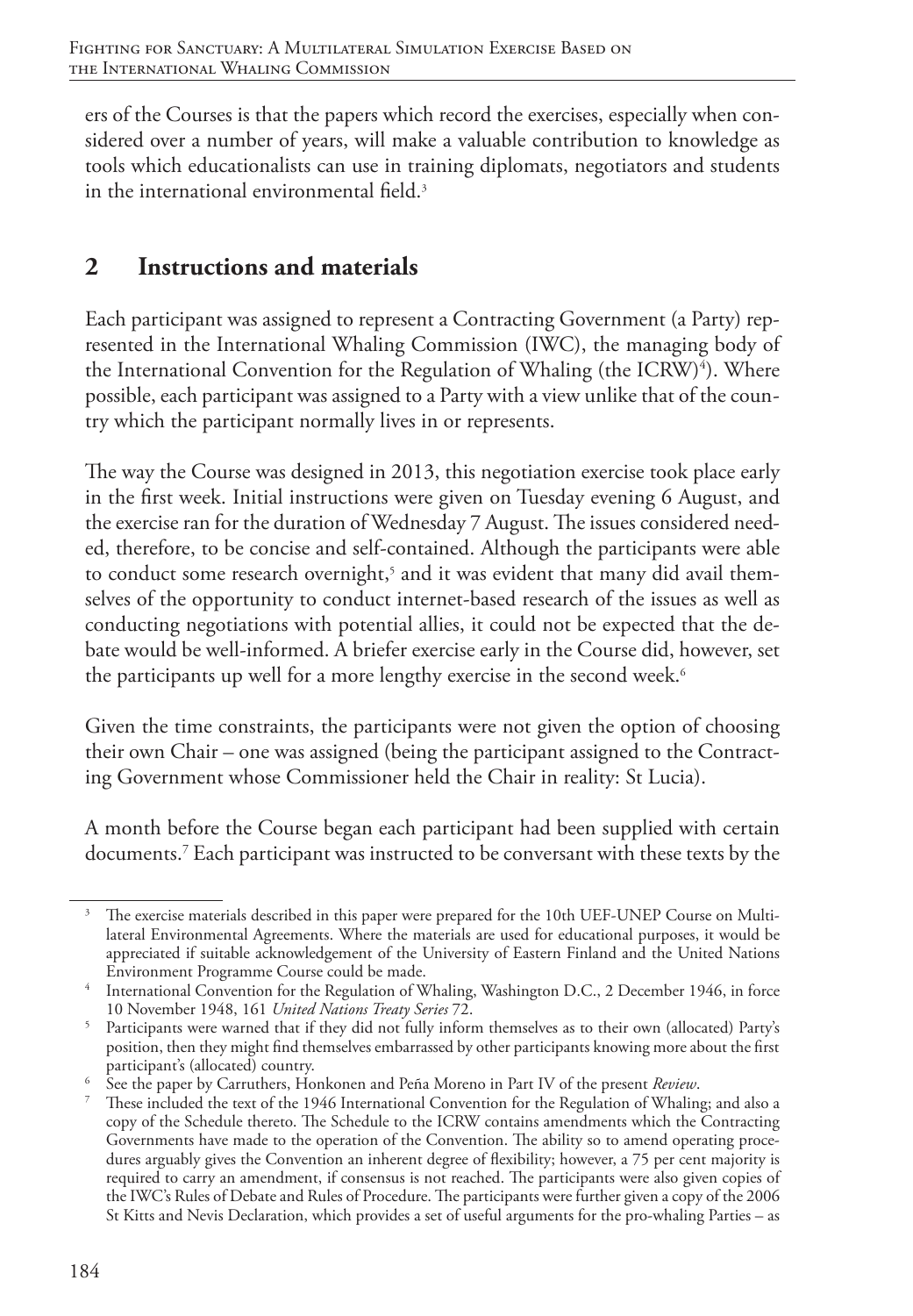time of the exercise. This was important, as the exercise was essentially an exercise on the interpretation of treaty provisions; there was not time to explain these documents on the Course itself; and an understanding of these was essential to give a realistic flavour to the exercise. Each participant was requested to bring copies of the documents with them to the negotiation exercise. Of course, it has to be accepted that in an exercise of this nature some participants will arrive well-prepared, and others not. This does, however, reflect real life also, as many international negotiators do not arrive well-prepared – especially when they are new appointees to relevant positions.

Participants were encouraged to form alliances with other Parties – some of which alliances suggested themselves naturally. As the organizer could not assume knowledge on the part of the participants, each participant was given a list of groupings into which it was expected that Parties would fall $^{\text{s}}$  – this gave the participants the opportunity easily to identify others with whom they wished to meet, to negotiate and to try to form alliances. Participants were instructed to wear their mock Party name badges in the evening and morning. Other alliances arose which might not have occurred had this been the real IWC. Participants were expected to realize that they could achieve better results if united. It needs to be understood by the deviser of such a negotiation exercise that the larger the group the easier it is to achieve a realistic flavour. In 2013 there were 88 contracting governments to the IWC – whereas there were only 22 participants° on the 2013 Course. This made it difficult to allocate proportionately realistic groupings – for instance, in reality the Parties belonging to the European Union (EU) make up a formidable voting bloc, but in the exercise only four participants could be assigned EU roles. The point, though, was to try to reflect proportionate groupings and, for purposes of the exercise, it would not matter in the final analysis if a result out of kilter with reality were to be achieved, just as it would not really matter if a Party were to take a position that it would not normally take.

Each participant was given a mock Resolution. The Proposal was to amend a provision of the Schedule to the ICRW.<sup>10</sup> Within the IWC there is a difference between a proposed Schedule amendment and a Resolution, in that a Schedule amendment

many of the participants representing these might otherwise struggle for material. For the original of this document, see IWC Resolution 2006-1, available at <http://iwc.int/resolutions>.

<sup>8</sup> These were as follows: LIKE-MINDED GROUP MEMBERS: Argentina, Brazil, Colombia, France, Germany, Hungary, Italy, South Africa, United States; SUSTAINABLE USE GROUP MEMBERS: Ghana, Iceland, Japan, Mongolia, Norway, St Lucia, St Vincent and the Grenadines, Solomon Islands; BUENOS AIRES GROUP MEMBERS: Argentina, Brazil, Colombia; EUROPEAN UNION MEM-BERS: France, Germany, Hungary, Italy; NOT SPECIFICALLY ALIGNED: China, Russia, South Korea, Switzerland; SMALL ISLAND DEVELOPING STATE MEMBERS: St Lucia, St Vincent and the Grenadines, Solomon Islands; AFRICAN MEMBERS: Ghana, South Africa.

<sup>9</sup> The 22 participants were from Afghanistan; Armenia; Cambodia; China; Cuba; the Dominican Republic; Finland (4); Indonesia/Australia; Iran; Liberia; Malta; Pakistan; Russia; South Africa; St Lucia; Tanzania; Turkey; Vietnam; and Zambia/Kenya.

<sup>&</sup>lt;sup>10</sup> In total, each participant was given a copy of the ICRW text; a copy of the Schedule to the ICRW; a name plate for that country; a map of world countries; a mock (draft) Resolution; a mock Agenda; a copy of the 2006 St Kitts and Nevis Declaration; and a set of (brief) individual instructions. Participants were also each given several blank mock voting sheets.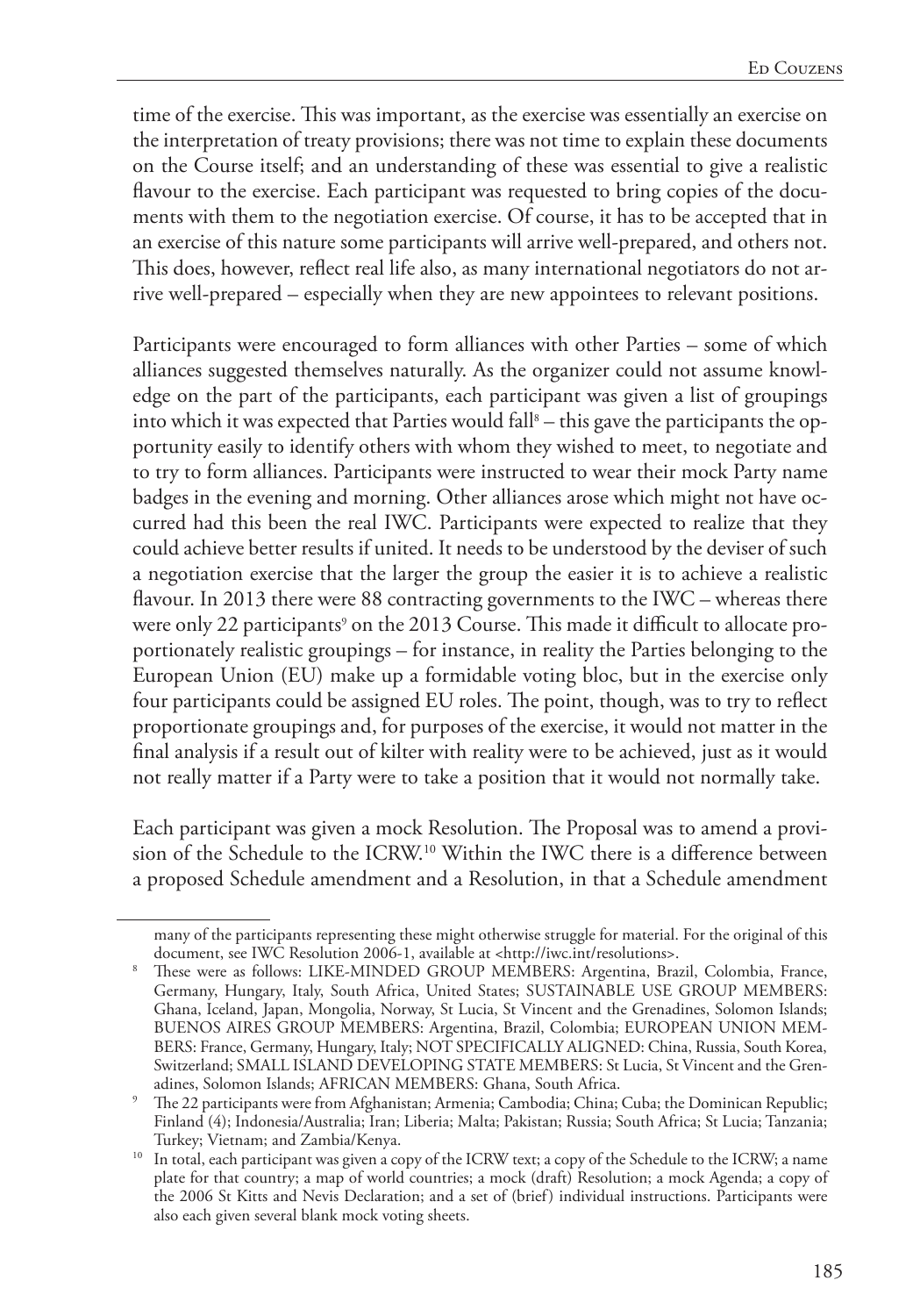can be passed only with a three-quarters majority while a Resolution can be passed by a simple majority. This meant that there was a fair chance, with appropriate alliance-building, that the Resolution would be adopted. The numbers were so slanted that there was a bias toward the anti-whaling side, which reflects reality. The actual exercise, then, was for the participants to deal with the mock Resolution – and to choose to take it off the table; to drive it to a vote; to adopt it by consensus; or to amend it and to choose one of the above options in respect of the amended version. Given that there were 22 participants, five<sup>11</sup> were allocated arguably 'middle-of-theroad' Parties, with it being intended that these were 'swing' Parties some of whom might be persuaded to go in either direction; leaving the balance roughly nine<sup>12</sup> for and eight<sup>13</sup> against whaling. The intention was that it would be uncertain what result would follow should there be a vote on any issue, although the pro-whaling Parties would obviously need to be more persuasive than the anti-whaling Parties.

Each Party was then given a set of, necessarily brief given the constraints of the exercise, individual instructions. A few of these are given here as samples:

#### **Australia**

Member of the 'Like-minded group'. Is considered one of the leaders of the anti-whaling movement and takes a hard line against any form of whaling, with the exception of aboriginal subsistence whaling. Would be expected to be at the forefront of opposition to any moves that might lead to whaling being resumed in any form. Has a high degree of national awareness on the issue, and probably the most demanding of all national constituencies to try to satisfy.

Would support (fervently) the South Atlantic sanctuary proposal, should this go to a vote, and would also lobby strongly for its adoption.

Would be expected to attend, perhaps even to organize, a meeting with the 'Like-minded Group' members; and perhaps to have a bilateral meeting with the United States.

#### **Brazil**

Member of the 'Like-minded group' and also of the Buenos Aires Group. In recent years has sought to play an increasingly active role in pushing the anti-whaling agenda.

'Range state' of the current proposed sanctuary. Is a co-sponsor of the sanctuary proposal and will push hard to have it voted on and lobby hard to have it adopted. As a 75% majority is unlikely to be achieved, Brazil would be relatively happy to have the proposal pass with a simple majority (and would see this as a moral victory) – but would not like to have the proposal fail in a vote.

Is likely to argue in favour of its proposal that there is scientific clarity that sanctuaries are useful; that this one has been on the agenda for a long time; and that any contracting

<sup>&</sup>lt;sup>11</sup> China; Rep. of Korea; the Russian Federation; Switzerland; and the United States. Switzerland and the United States would, in reality, generally be expected to vote for the anti-whaling side or, very occasionally, to abstain – the other three, although usually leaning toward the anti-whaling stance, would be more inclined to find a way to avoid commitment if possible.

<sup>&</sup>lt;sup>12</sup> Argentina; Australia; Brazil; Colombia; France; Germany; Hungary; Italy; South Africa.

<sup>&</sup>lt;sup>13</sup> Ghana; Iceland; Japan; Mongolia; Norway; St Lucia; St Vincent and the Grenadines; Solomon Islands.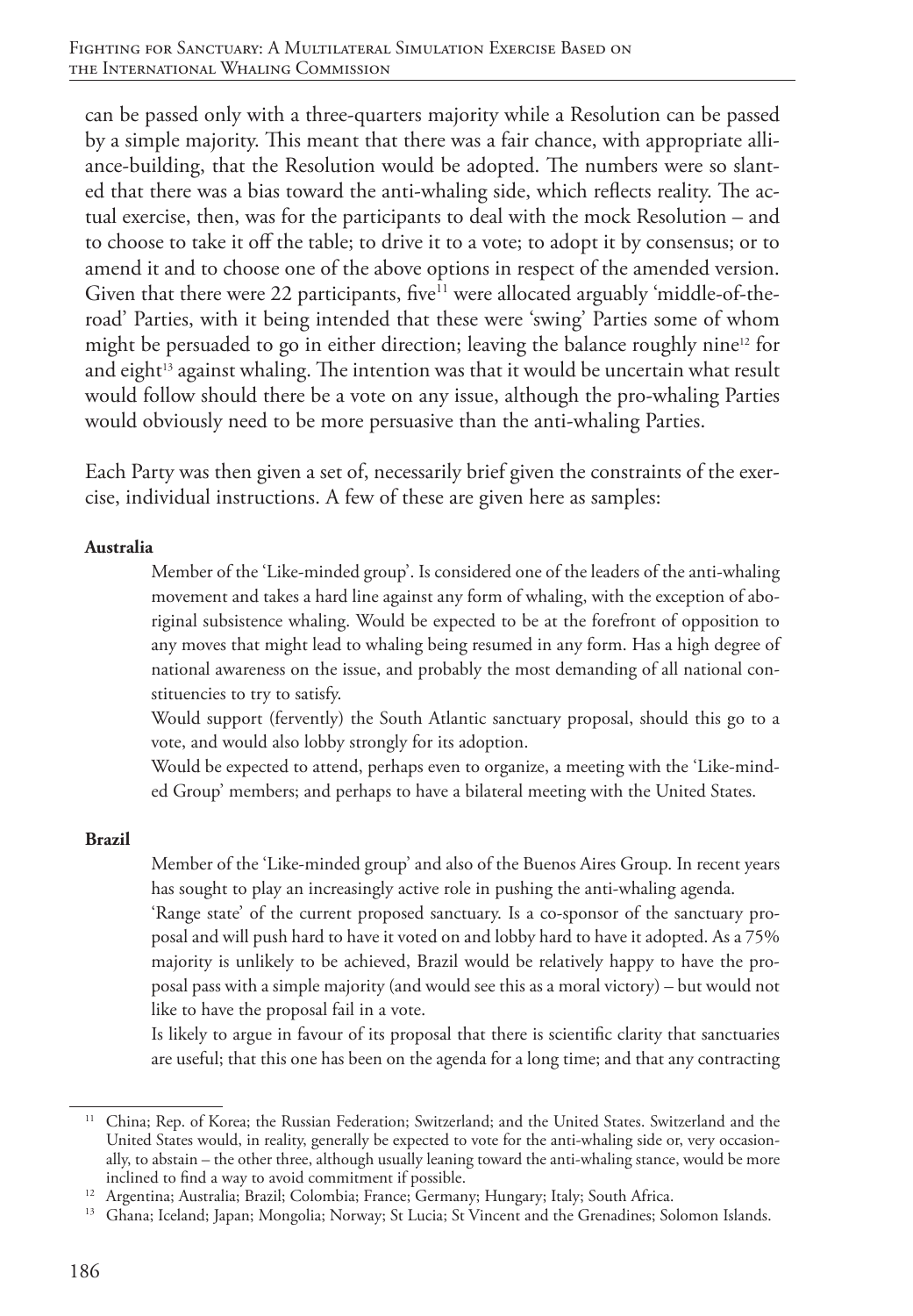government which argues against it is thinking only of its own short-term interests and not in the long-term interests of both the IWC and environmental conservation.

Uncompromising in its opposition to any move that might lead to whaling being resumed in any form. Would be expected to align itself closely with Argentina. Would be expected to attend a meeting with the 'Like-minded Group' members; and also a meeting with the Buenos Aires Group; and also a meeting with its co-sponsors of the current proposal.

#### **Hungary**

Member of the 'Like-minded group'. Does not have a high level of interest in whaling issues, does not have a long history of involvement with the IWC, and whaling is not a major issue within the state. However, currently (ie: mid-2014) holds the Presidency of the European Union and so will be expected to play a significant role in coordinating EU policy.

Will always need to have spoken to an Agenda item, on behalf of the EU members who are contracting governments to the IWC, before any of them can speak individually.

Will try to ensure that the EU members have a unified position and to call for several compulsory 'EU Coordination meetings'. Would be expected to attend at least a meeting with the 'Like-minded Group' members.

#### **Japan**

Member of the 'sustainable use' group. Generally seen as the leader of the 'pro-whaling' IWC contracting governments. Is an active whaling country, but this takes place through 'scientific permit whaling' as Japan is bound by the 1982 'moratorium' on commercial whaling. Would be expected to be uncompromising in its opposition to any increase in protective conservation measures, but would probably seek to make subtle points on the plenary floor rather than to appear immovable. Sophisticated negotiator and would prefer to have many of its points made for it by other 'pro-whaling' IWC members. Would be expected to have at least one bilateral meeting with the United States, and also to consult with all of the other 'pro-whaling' members early on. It is possible that Japan might seek to apply subtle pressure on, and to give subtle inducements to, economically weak allies within the 'sustainable use' group in order to gain their support.

Should push at the beginning of a meeting, on adoption of the Agenda, for votes to be conducted by way of secret ballot – arguing that many smaller, developing contracting governments do not feel free to vote as they would like to do, given the pressure on them from powerful NGOs.

Is firmly opposed to whale sanctuaries, and lodged an objection to the creation of the Southern Ocean Sanctuary in 1994. Has always opposed the current proposal (for a South Atlantic sanctuary) by Argentina, Brazil and South Africa. Its argument against the proposal is likely to focus on the sanctuary being about closing off areas for commercial whaling 'through the back door'. Further, Japan is likely to make the argument that the continued putting forward of the current proposal has negative implications for any negotiated resolution of the differences between IWC members, since the creation of such a sanctuary ought not to be done in isolation but as one element of a 'package deal' (as the IWC tried to negotiate in the years 2007-2010, under the title 'The Future of the IWC') with compromises on all sides.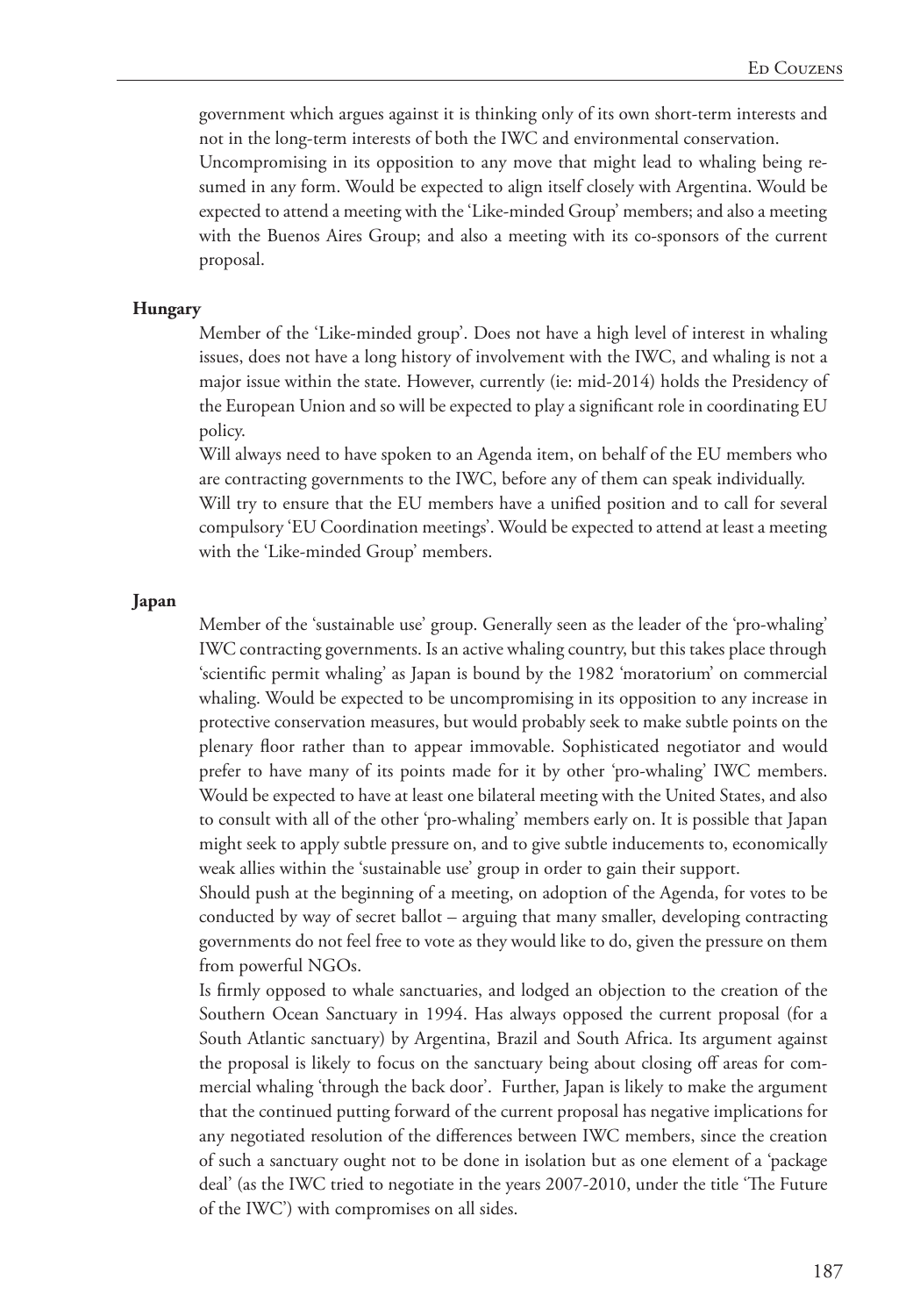#### **Rep. of Korea (South Korea)**

Member of the 'sustainable use' group. A somewhat enigmatic IWC member. Is traditionally a fishing (and whaling) state and has a considerable national lobby which favours whaling, but has in recent years tried to be fairly neutral and to avoid taking firm stances. In 2012 at IWC 64, however, South Korea created something of a 'scandal' by announcing that it was 'considering' resuming scientific permit whaling, since it does wish eventually to resume commercial whaling to meet the needs of its dissatisfied fishing communities. On this basis, would be expected to align itself with Japan. However, in January 2013 it circulated a letter to IWC contracting governments in which it advised that it will be conducting its research through non-lethal means.

Would be expected to meet with the 'sustainable use' group members generally. It is unclear how South Korea might vote on the current proposal for a South Atlantic sanctuary, should the proposal go to a vote, and it might even choose to abstain.

#### **St Lucia**

Member of the 'sustainable use' group. Is not an active whaling country, but does support sustainable use and generally speaks in support of national sovereignty (and the right of states to make their own decisions over the use of natural resources) and the need to ensure food security, and would be expected to support pro-whaling arguments and moves. St Lucia's views are well-reflected in the 2006 St Kitts and Nevis Declaration.

As marginally a 'range state' (North Atlantic/Caribbean) of the proposed sanctuary, might argue that it has an interest.

Would be expected to vote against the current proposal for a South Atlantic sanctuary, should the proposal be put to a vote.

Would be expected to meet with Japan; with the other 'sustainable use' group members; with the small island developing states; and also with St Vincent and the Grenadines individually.

Its Commissioner is the current Chair of the IWC, which means that St Lucia is in a slightly difficult position – will wish to make known its firm opposition to the South Atlantic sanctuary proposal, but will need to establish credentials as a 'fair' Chair also if not to face challenges to its authority and perhaps credibility.

#### **Switzerland**

European state, but not an EU member. Is not a member of the 'Like-minded Group'. Would be expected to be most sympathetic to the anti-whaling position, but could take a position unlike that of the majority of the anti-whaling contracting governments should Switzerland be convinced that this is correct. However, this is more likely to take the form of an abstention than a vote against the anti-whaling position.

Is not expected necessarily to attend any coordinated meetings, but might be sought out by (and be receptive to bilateral meetings with) various other IWC contracting governments seeking to explain their positions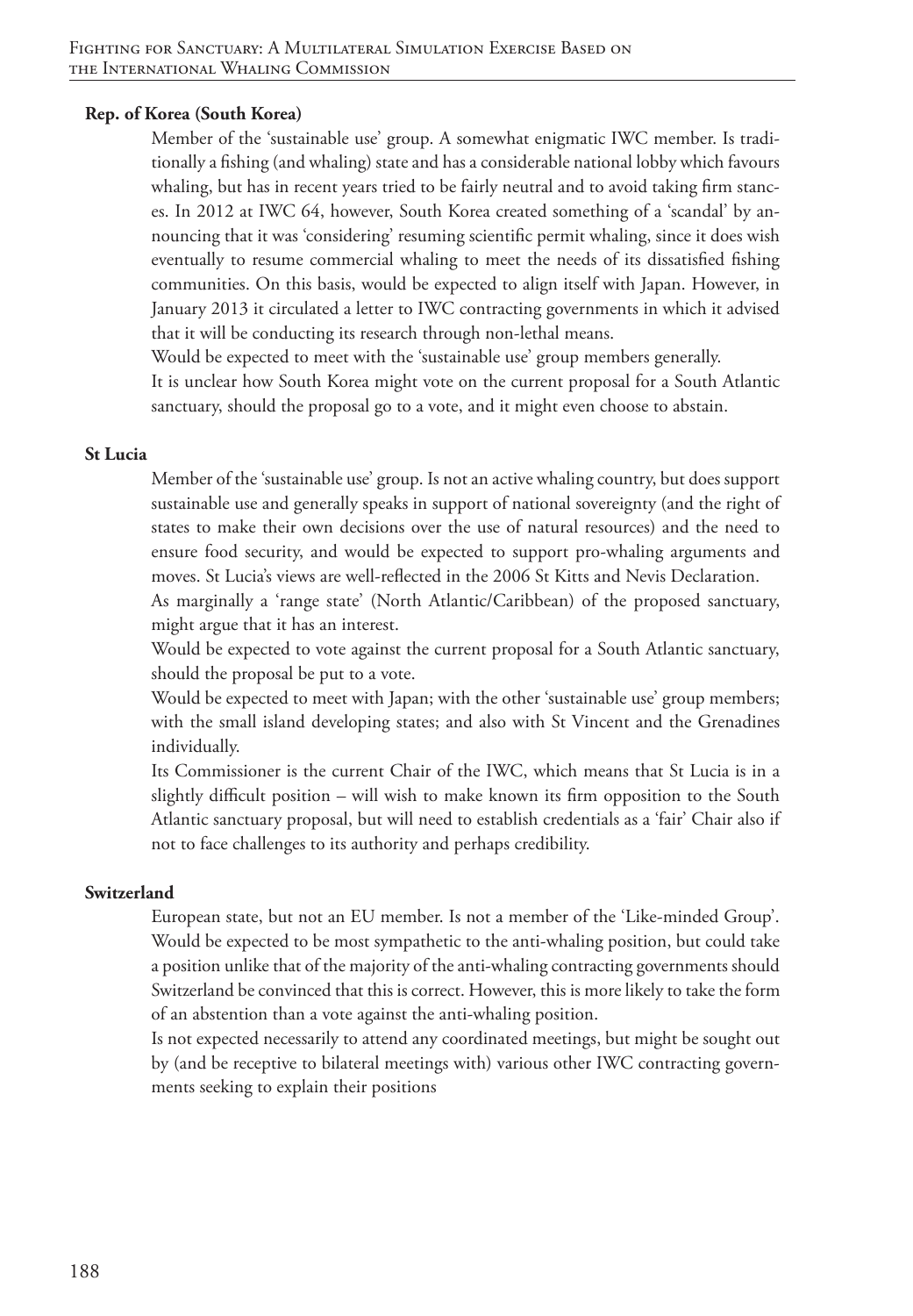# **3 The issue of sanctuaries**

There are many reasons why marine sanctuaries are, almost self-evidently, a good idea. As Hoyt writes, 'the best conservation projects consider the entire ecosystem, monitoring and protecting animals, plants and microorganisms, as well as considering people'.14 Pauly and Maclean tell us that '[a]reas and/or seasons in which no fishing is allowed offer the means to protect fish during the most vulnerable stages of their life, times when they should not be hunted, especially the spawning and nursery stages'.15 In the face of the current exploitation of the world's oceans, with global marine capture production reaching 83.7 million tonnes in 2005,16 90 percent of the 'big fish of the ocean' being gone 'compared with 50 years ago',17 and numerous human-induced threats to the marine environment,<sup>18</sup> it is hard to imagine reasons to object to sanctuaries. As Ellis writes, however, '[e]ven though it is becoming evident that marine reserves would help the fishermen in the long run, there is great resistance to the idea because of its short-term consequences and the economic interests involved'.19 In the context of the IWC, sanctuaries are extremely contentious – which is that certain Contracting Governments appear to fear that anti-whaling forces may be attempting to close off significant portions of the globe to future resumption of commercial whaling by dint of the creation of sanctuaries.

Within the text of the ICRW, sanctuaries are provided for. Article V provides that the 'Commission may amend from time to time the provisions of the Schedule by adopting regulations with respect to the conservation and utilization of whale resources, fixing … (c) open and closed waters, including the designation of sanctuary areas; …'. To date, the IWC has established two sanctuaries, as explained below.

In order to understand the importance of this issue within the context of the IWC, a few words of explanation of the IWC's recent history are needed. The IWC has for many years been a byword for conflict, with stark divisions between its contracting governments over both procedural and substantive issues.20 After the 57th Meeting in 2007, the Parties engaged in a process termed the 'Future of the IWC',<sup>21</sup> in which

<sup>14</sup> Erich Hoyt, *Marine Protected Areas for Whales, Dolphins and Porpoises* (Earthscan, 2005) 3.

<sup>&</sup>lt;sup>15</sup> Daniel Pauly and Jay Maclean, In a Perfect Ocean: The State of Fisheries and Ecosystemt in the North Atlan*tic Ocean* (Island Press, 2003) 99.

<sup>&</sup>lt;sup>16</sup> Hans Ackefors, 'Global Fisheries – Threats and Opportunities' in Royal Swedish Academy of Agriculture and Forestry, *Fisheries, Sustainability and Development* (RSAAF/KSLA, 2009) 35–68 at 39.

<sup>17</sup> Alexander Gillespie, *Conservation, Biodiversity and International Law* (Edward Elgar, 2011) 72.

<sup>&</sup>lt;sup>18</sup> For a scan of such threats, see Ed Couzens, 'International Law relating to Climate Change and Marine Issues' in Ed Couzens and Tuula Honkonen (eds), *International Environmental Law-making and Diplomacy Review 2010* (University of Eastern Finland – UNEP Course Series 10, University of Eastern Finland, 2011) 185–216 at 187–191. 19 Richard Ellis, *The Empty Ocean* (Shearwater Books, 2003) 296.

<sup>&</sup>lt;sup>20</sup> For recent histories of the conflict in the IWC, see for instance Michael Bowman, Peter Davies and Catherine Redgwell, *Lyster's International Wildlife Law* (2nd ed., Cambridge University Press, 2010) 150–198; Ed Couzens, *Whales and Elephants in International Conservation Law and Politics: A comparative study* (Earthscan/Routledge, 2014); Alexander Gillespie, *Whaling Diplomacy: Defining Issues in International* 

*Environmental Law* (Edward Elgar, 2005). 21 See, generally, International Whaling Commission, 'Future of the IWC', available at <http://iwcoffice.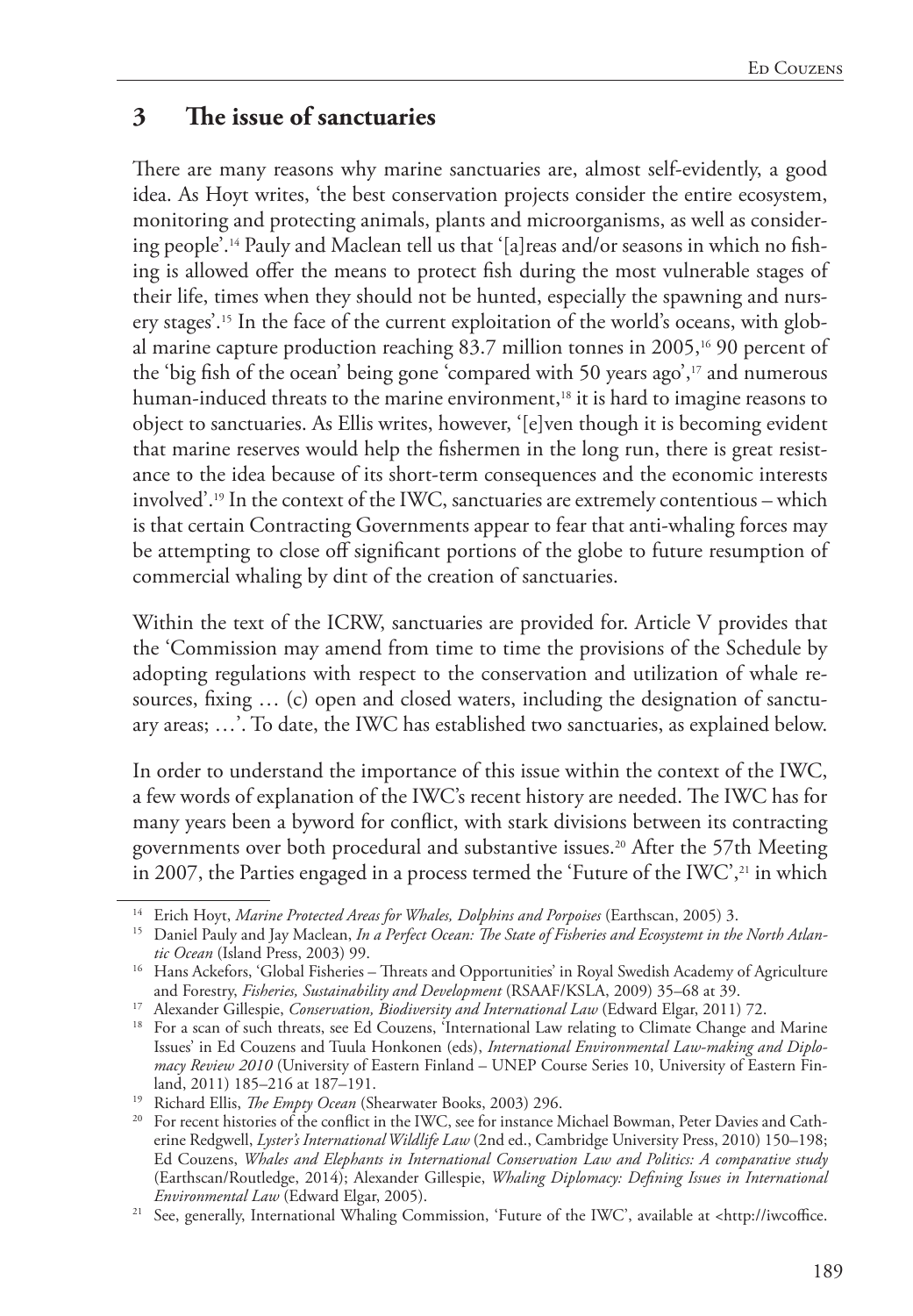compromise was sought through the acceptance of a 'package deal' which would include compromise on issues such as Aboriginal Subsistence Whaling (ASW);<sup>22</sup> Japanese Small Type Coastal Whaling (JSTCW);23 the lifting of the 1982 'moratorium' on commercial whaling; the management of small cetaceans; and the creation of whale sanctuaries; amongst others. It was originally envisaged that the 'package deal' would be adopted or rejected at IWC 62 in 2010; but at that Meeting Parties agreed that a further 'period of reflection' was required until the 2011 Meeting. No significant progress was made at the 2011, 2012 and 2014 Meetings, and although the matter will probably remain an Agenda item it does not seem likely that impetus will be regained soon. One of the aspects that has apparently 'derailed' the process is that certain Parties have objected to others, since 2011, putting forward as proposals selected items which were included in the 'package deal'.

For approximately the period 2001 to 2014 (proposal was made again in 2014 after the present exercise ran), a regular proposal was put forward annually, by Argentina, Brazil and South Africa, and in 2012 and 2014 also by Uruguay (all being range states), for the establishment of a whale sanctuary in the South Atlantic. In most of the years the proposal was put forward it was successfully voted for by a simple majority, but did not receive the three quarters majority required to amend the Schedule. The proposal was not, however, put forward in the years 2009–2010, as it was part of the proposed 'package deal'. In 2011, Argentina and Brazil put a similar proposal forward once again. Putting the proposal forward was controversial as it required separating the proposal from the 'package deal', which was part of the 'Future of the IWC' process. The controversy proved so divisive that no vote was eventually taken, $24$ and the proposal was held over until 2012. In 2012 the proposal, voted upon, once again received a majority vote.<sup>25</sup>

So far, two sanctuaries agreed to by the Commission have come into existence, in both of which commercial whaling is prohibited unless a Party to the IWC holds a reservation.<sup>26</sup> These sanctuaries are the Indian Ocean Sanctuary, which covers almost the whole of the Indian Ocean (including waters in both the Northern and

int/commission/future.htm> (visited 6 September 2014), for the history of this process. 22 A small number of communities in the state of Alaska, US; the Chukotka region of Russia; Greenland; and on the island of Bequi, St Vincent and the Grenadines, have traditionally been allocated by the IWC annual quotas of whales, for which there is no commercial whaling quota, for subsistence purposes. Authority for this is derived from the Schedule to the ICRW.

<sup>&</sup>lt;sup>23</sup> Japan has four coastal communities (Abashiri, Ayukawa, Taiji and Wada) which have traditionally engaged in whaling – their whaling is not recognized by the IWC as being 'aboriginal' in nature and they are not

allocated quotas of whales by the IWC. 24 See Ed Couzens, 'A Strange Beast Swimming Upstream: The International Whaling Commission in the Context of Synergies between Biodiversity-related MEAs (including a multilateral simulation exercise' in Tuula Honkonen and Ed Couzens, *International Environmental Law-making and Diplomacy Review 2011* (University of Eastern Finland – UNEP Course Series 11 (University of Eastern Finland, 2013) 223, 252–258.

<sup>25</sup> See Couzens, *Whales and Elephants*, *supra* note 20, at 95–104.

<sup>&</sup>lt;sup>26</sup> Japan holds a reservation to the Southern Ocean Sanctuary, to the extent that it applies to Antarctic minke whale stocks.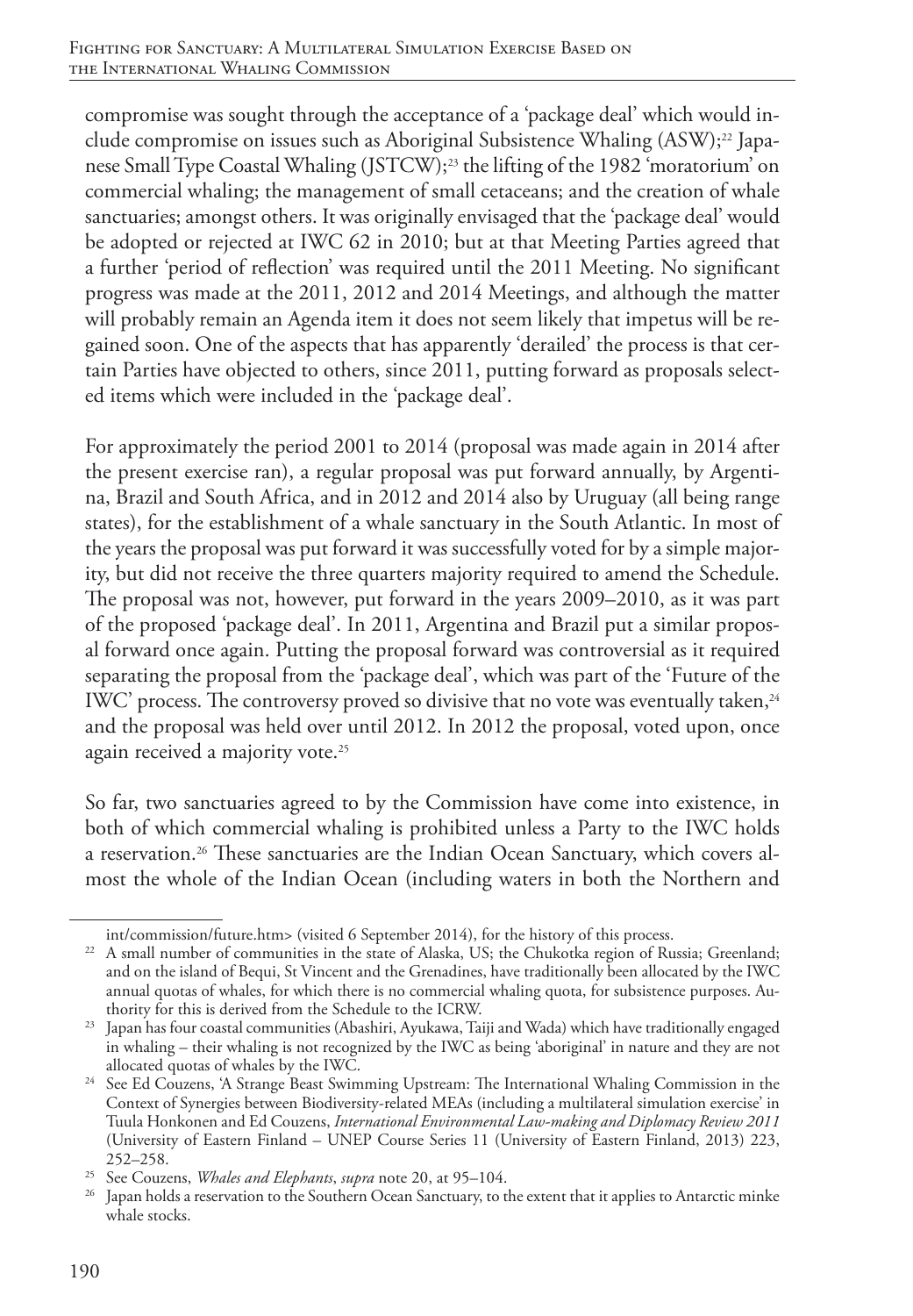the Southern hemispheres, and including the Arabian and Red Seas and the Gulf of Oman), and which was established in 1979; and the Southern Ocean Sanctuary, which covers the Southern Ocean around Antarctica, and which was established in 1994.27 The proposed South Atlantic sanctuary would be in addition to these two existing sanctuaries.

# **4 The Proposal**

The following is the draft text which was given to the participants.

65-Doc1 7/8/2013 IWC/65/1 Agenda item 1.2

#### **THE SOUTH ATLANTIC: A SANCTUARY FOR WHALES**

Presented by the Governments of Argentina, Brazil and South Africa to the IWC 65.

The Governments of Argentina, Brazil and South Africa propose the following text as a new subparagraph in 7c Chapter III of the Schedule to the ICRW. We request the Commission to take a decision on the inclusion of this sub-paragraph at IWC64:

In accordance with Article V(1)(c) of the Convention, commercial whaling, whether by pelagic operations or from land stations, is prohibited in a region designated as the South Atlantic Whale Sanctuary. This Sanctuary comprises the waters of the South Atlantic Ocean enclosed by the following line: starting from the Equator, then generally south following the eastern coastline of South America to the coast of Tierra del Fuego and, starting from a point situated at Lat 55°07,3'S Long 066°25,0'W; thence to the point Lat 55°11,0'S Long 066°04,7'W; thence to the point Lat 55°22,9'S Long 065°43,6'W; thence due South to Parallel 56°22,8'S; thence to the point Lat 56°22,8'S Long 067°16,0'W; thence due South, along the Cape Horn Meridian, to 60°S, where it reaches the boundary of the Southern Ocean Sanctuary; thence due east following the boundaries of this Sanctuary to the point where it reaches the boundary of the Indian Ocean Sanctuary at 40°S; thence due north following the boundary of this Sanctuary until it reaches the coast of South Africa; thence it follows the coastline of Africa to the west and north until it reaches the Equator; thence due west to the coast of Brazil, closing the perimeter at the starting point. This prohibition shall be reviewed twenty years after its initial adoption and at succeeding ten-year intervals, and could be revised at such times by the Commission. Nothing in this sub-paragraph shall prejudice the current or future sovereign rights of coastal states according to, inter alia, the United Nations Convention on the Law of the Sea. With the exception of Brazil, this provision does not apply to waters under the national jurisdiction, according to its current delimitation or

<sup>&</sup>lt;sup>27</sup> See 'Whale Sanctuaries', <http://iwc.int/sanctuaries>. See also paras 7(a) and 7(b) of the Schedule to the ICRW. The Southern Ocean Sanctuary is due for a 'Decadal review' in 2014, but it is not likely that any changes will be made.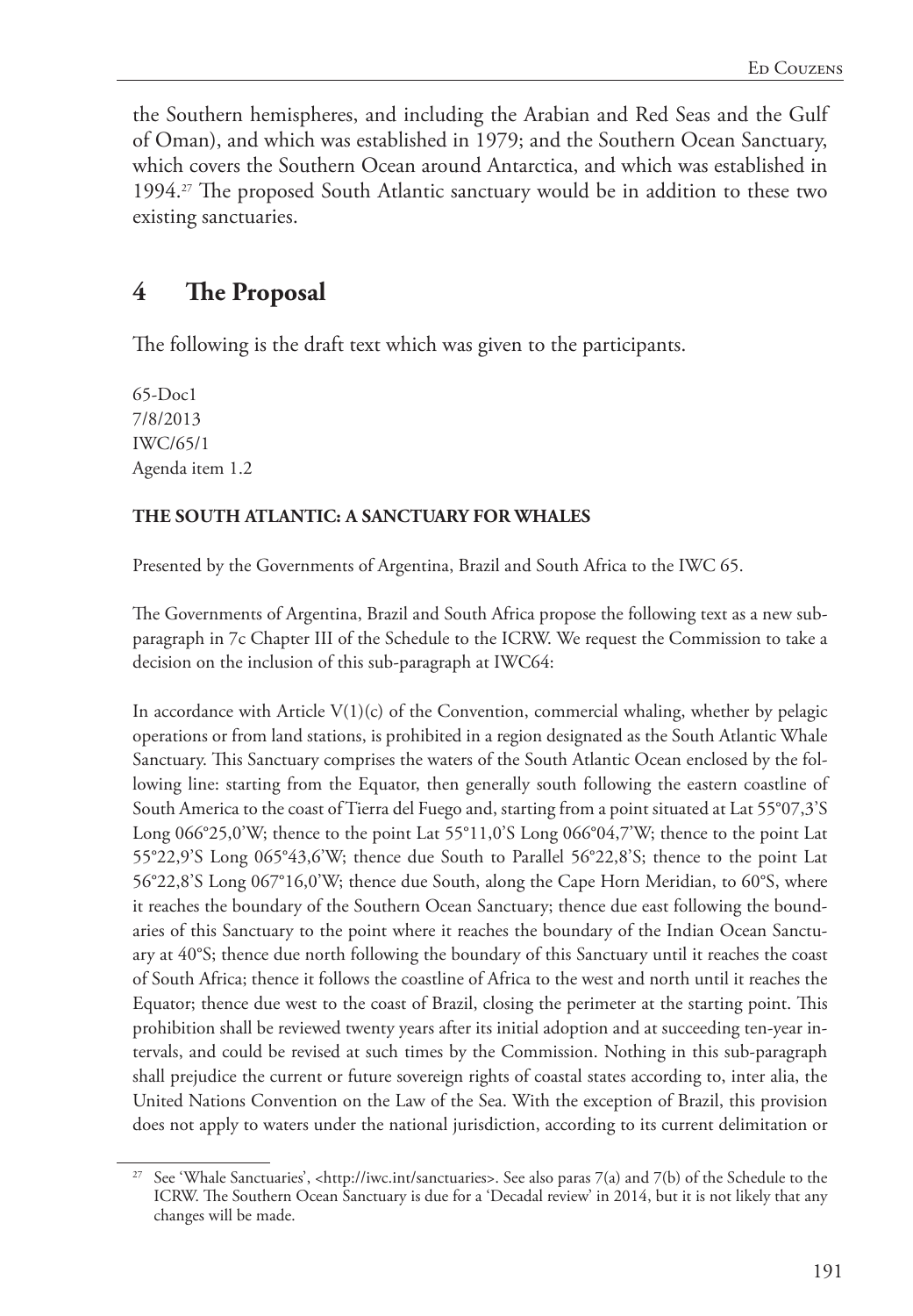another that may be established in the future, of coastal states within the area described above, unless those States notify the Secretariat to the contrary and this information is transmitted to the Contracting Governments.

Participants were also given a draft Agenda.

#### **IWC 65 – 2014 DRAFT AGENDA**

PROPOSED AGENDA FOR APPROVAL AT THE OPENING OF THE PLENARY SESSION OF THE 65TH MEETING OF THE INTERNATIONAL WHALING COMMISSION, 2014

- 1. Welcome by Chair
- 2. Notes by Secretary
- 3. Confirmation of Agenda
- 4. Confirmation of Procedure
- 5. Proposal IWCDoc1 Argentina, Brazil, South Africa
- 6. General if appropriate
- 7. Closing

# **5 Expectations from the exercise**

It was intended that the participants, from the beginning of the plenary session, would run the exercise themselves – under the direction of their Chair. The originator of the exercise played the role of the Secretary of the IWC – sitting alongside the Chair and assisting with procedural issues without intervening in the actual negotiations themselves.

It was uncertain whether the parties would succeed in reaching consensus (on an issue on which the real contracting governments of the IWC have been unable to agree over the course of many meetings); or whether the session would end in an impasse.

# **6 The exercise**

#### **Plenary – 1st session**

The Chair declared the 65th Meeting of the International Whaling Commission open, and the Agenda adopted. Russia asked for clarification on the procedure to be followed before the Agenda was adopted. The Chair, however, said 'Next item. Overruled. The Agenda is adopted and it is confirmed that the Rules of Procedure stand'.

Japan then greeted all delegates (in Japanese), congratulated the Chair, thanked Fin-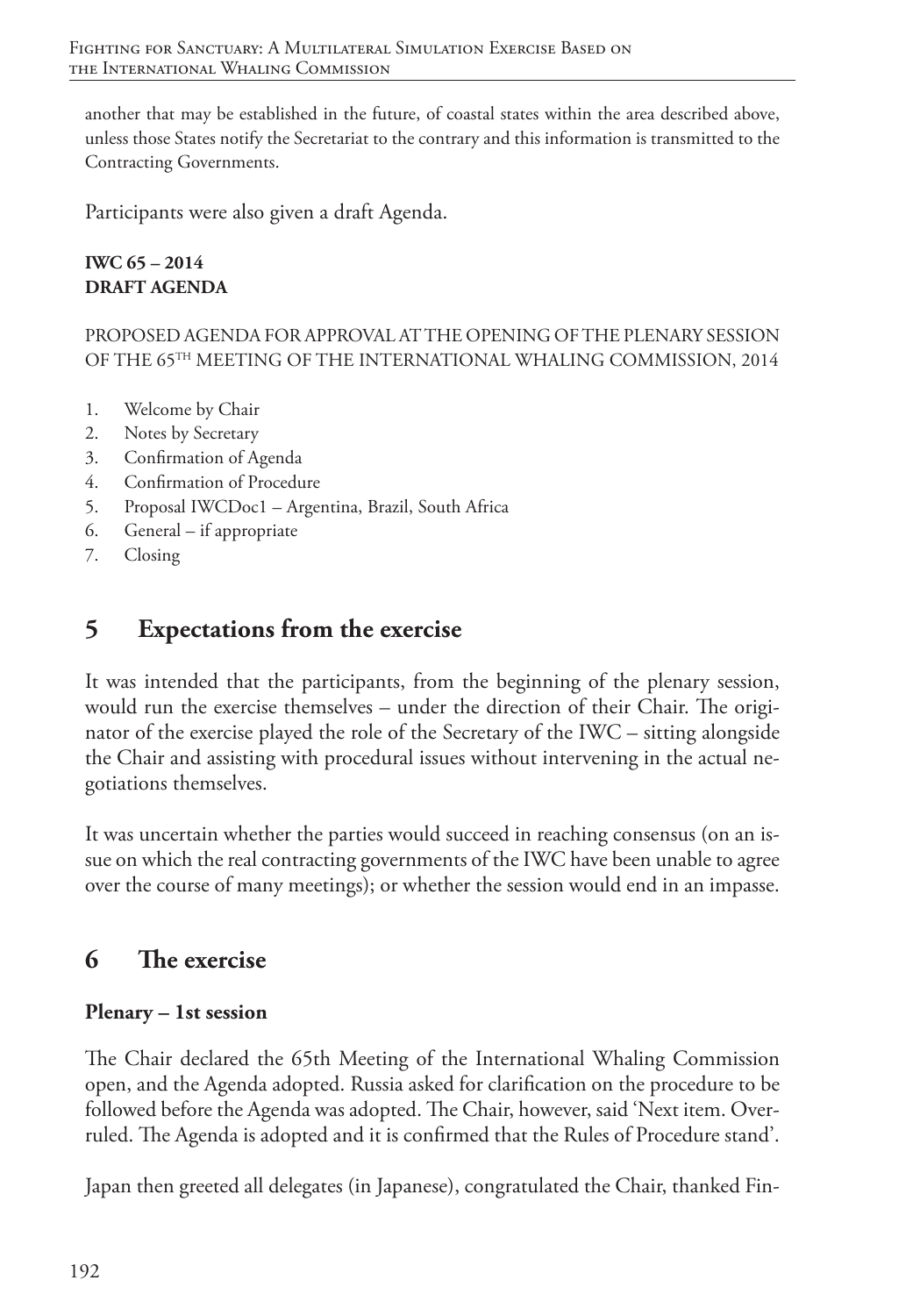land as host,<sup>28</sup> and then made a request that votes be conducted by way of secret ballot.29 Norway congratulated the Chair and said that it supported Japan on the secret ballot. South Africa also extended its congratulations and thanked Finland, then indicated that it opposed the secret ballot move. Australia gave its congratulations, and then argued that the Rules of Procedure<sup>30</sup> show that ballots should proceed by way of a show of hands, that there was 'nothing by way of secret ballot' and argued that this would be 'against transparency'. Brazil offered its congratulations to the Chair and thanks to the host, before indicating that it 'supported the open ballot proposal by South Africa and Australia, based on transparency'. Russia then gave its support to Japan and Norway. Japan then replied that it noted Brazil's point of transparency, but that the reason for its request was that having an open vote 'allows small developing states to be unduly coerced by multinational NGOs', that it is 'important to vote freely', and that the 'need is to be transparent to one's own country but not to other governments'.

The Chair then asked whether Brazil and Russia could 'rethink' their positions. Brazil, however, said that it would 'stay with our position'. Australia asked whether, in the history of the IWC, there had ever been a secret ballot. The Executive Secretary<sup>31</sup> replied that there had not.

Ghana said that it supported Japan and that 'there has been pressure'. France said that 'for purposes of transparency the Commission has the right to vote at plenary' and agreed 'with the member who said voting should be open'. St Vincent and the Grenadines supported Japan; the Solomon Islands lent its support to 'its colleague from St Vincent and the Grenadines'; South Korea and Iceland then gave their support to Japan, as did Hungary.32 The Chair then ruled that there was no consensus and ordered that there be a vote on the issue. Japan suggested that this should be 'a vote for future meetings'. The Chair queried whether the vote was 'for this, or for future meetings?'. Japan said that it 'would like the Rules of Procedure to be future'. At this point, Australia asked: 'Can we have time?'. Russia said that it wished to 'highlight' the voting 'procedure as part of procedure' and that 'the Rules of Procedure should be made part of the Agenda items'. Colombia said that it would 'support the meeting'. The Chair said that she had 'already once overruled Russia'.

Italy then said that it would 'express an opinion on behalf of the European Union

<sup>&</sup>lt;sup>28</sup> A useful and pleasing aspect of running negotiation exercises is that the participants usually take the exercise seriously and address each other formally and in the same terms as occur in real negotiation fora.

<sup>&</sup>lt;sup>29</sup> This is a change to procedure which Japan regularly proposes.

<sup>30</sup> See the Rules of Procedure, available at <http://iwc.int/index.php?cID=2385&cType=document> (visited 31 July 2014).

<sup>&</sup>lt;sup>31</sup> The role of the Executive Secretary of the IWC was played by the organizer, the author of this paper.<br><sup>32</sup> This was presumably a misunderstanding on Hungary's part as the country would not normally adopt

such a position and, in any case, ought to have taken a position consistent with that of other EU member states Party to the IWC.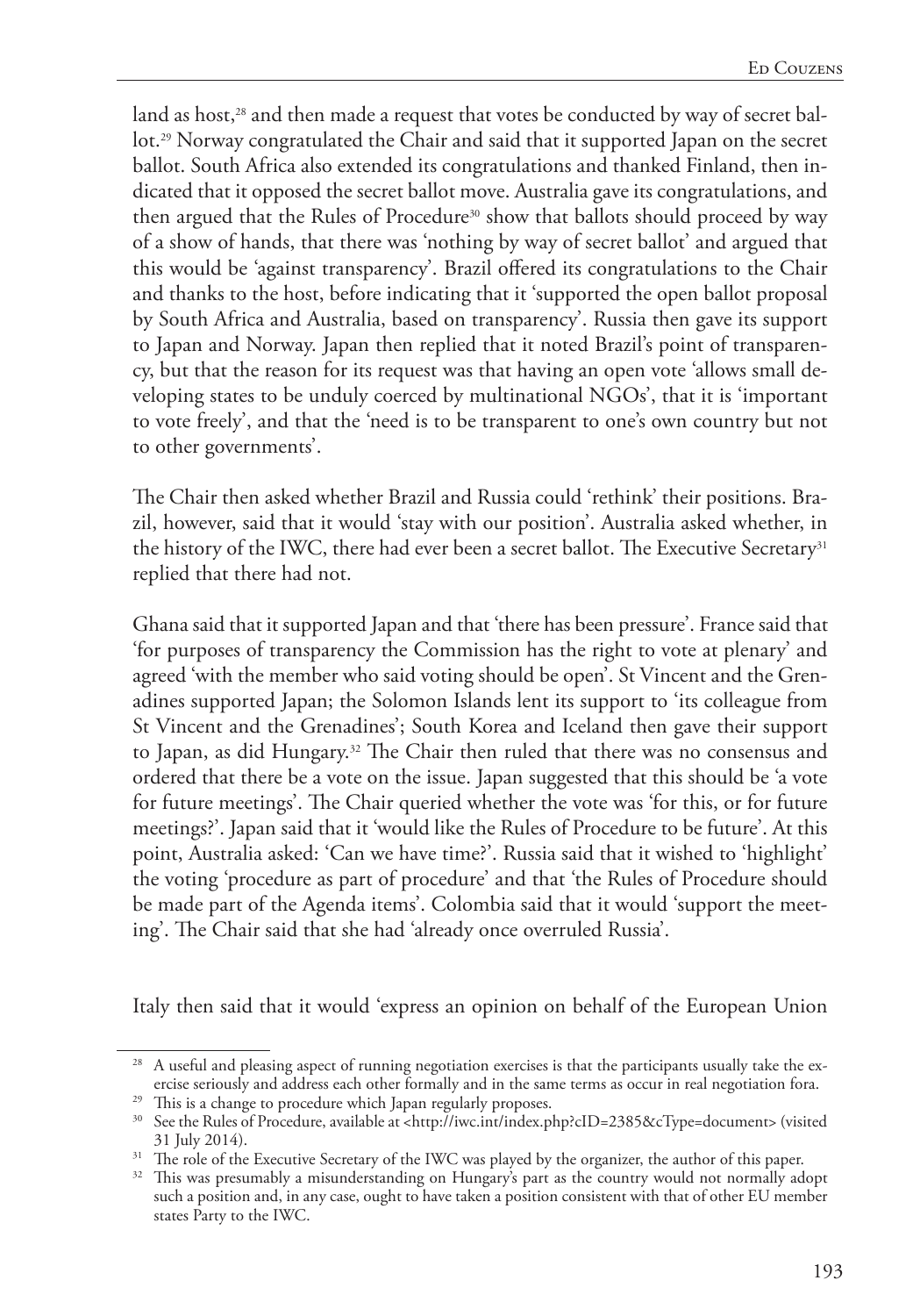and Italy' and that it was 'against the proposal'. St Vincent and the Grenadines then suggested that, 'in the spirit of compromise suggested by Japan', the vote be 'just for this meeting'. Japan said that 'in a spirit of cooperation Japan is prepared to limit to this meeting only', but stressed that 'the danger of pressure is a continuing occurrence'. Argentina indicated that it supported Brazil. Russia said that it 'would like to emphasise that the Rules of Procedure should be made part of the Agenda items and that the overruling be reflected'. The Chair confirmed that the overruling would be reflected. The USA said that 'to preserve transparency' there should be an open ballot. The Chair asked whether Australia still wanted discussion; Australia confirmed that it did. The Chair ordered a ten minutes break.

#### **Plenary – 2nd session**

At the commencement the Chair asked: 'Japan, do you wish to proceed?' Japan confirmed that it did. An open vote was held, the result of which was:  $10$  for, $33$   $10$ against,<sup>34</sup> one abstention,<sup>35</sup> and one Party (Mongolia) was not present.<sup>36</sup> The Chair then said 'so we are not going to buy a pig in a bag, as we say in the Caribbean'; Japan thanked those who had voted in favour and suggested that the matter could hopefully be reconsidered in the future; and the Chair announced that the procedure was confirmed.

Brazil then introduced the proposal for a South Atlantic sanctuary, saying that it was concerned about whaling in the proposed sanctuary – which sanctuary it said had 'been proved useful by strong scientific evidence' as a 'breeding ground for Great Atlantic whales'.37 Brazil referred to a study 'conducted by South African scientists'; and said that the proposal 'poses no threat to food security as Great Atlantic whales eat no fish but eat plankton'. Whales, according to Brazil, are crucial parts of their ecosystems and, therefore, 'disturbance or removal of whales disrupts ecosystems and will threaten the food security of the region and even the whole world'. Whalewatching, said Brazil, is important and helps reduce poverty. In respect of scientific whaling, said Brazil, 'there is little peer-reviewed research' and 'scientific whaling is clearly for the purpose of maintaining a market for whale meat' and 'we're not to be misled by these tactics'. Brazil then said that there is 'clear scientific evidence that sanctuaries are useful and cause no damage to food security'; that it supported non-lethal scien-

<sup>33</sup> China; Ghana; Iceland; Japan; Korea, Rep. of; Norway; Russian Federation; St Lucia; St Vincent and the Grenadines; Solomon Islands.

<sup>34</sup> Argentina; Australia; Brazil; Colombia; France; Germany; Hungary; Italy; South Africa; USA.

<sup>&</sup>lt;sup>35</sup> Switzerland.

<sup>&</sup>lt;sup>36</sup> This was a disappointment to the pro-whaling side, which had lobbied hard for support, as Mongolia would have been expected to have voted for a secret ballot. It is always very difficult, when running a negotiation exercise, to allocate positions and balance numbers and then to have participants be absent – only 21 of the allocated 22 roles were filled in 2013. However, this can also be said to add an element of 'reality' to an exercise – in real negotiations Parties occasionally do 'let their sides down'.

<sup>&</sup>lt;sup>37</sup> It was unclear throughout whether Brazil, and other speakers subsequently, was referring to 'great whales' generally or to a specific species – there is no species called a 'Great Atlantic whale'.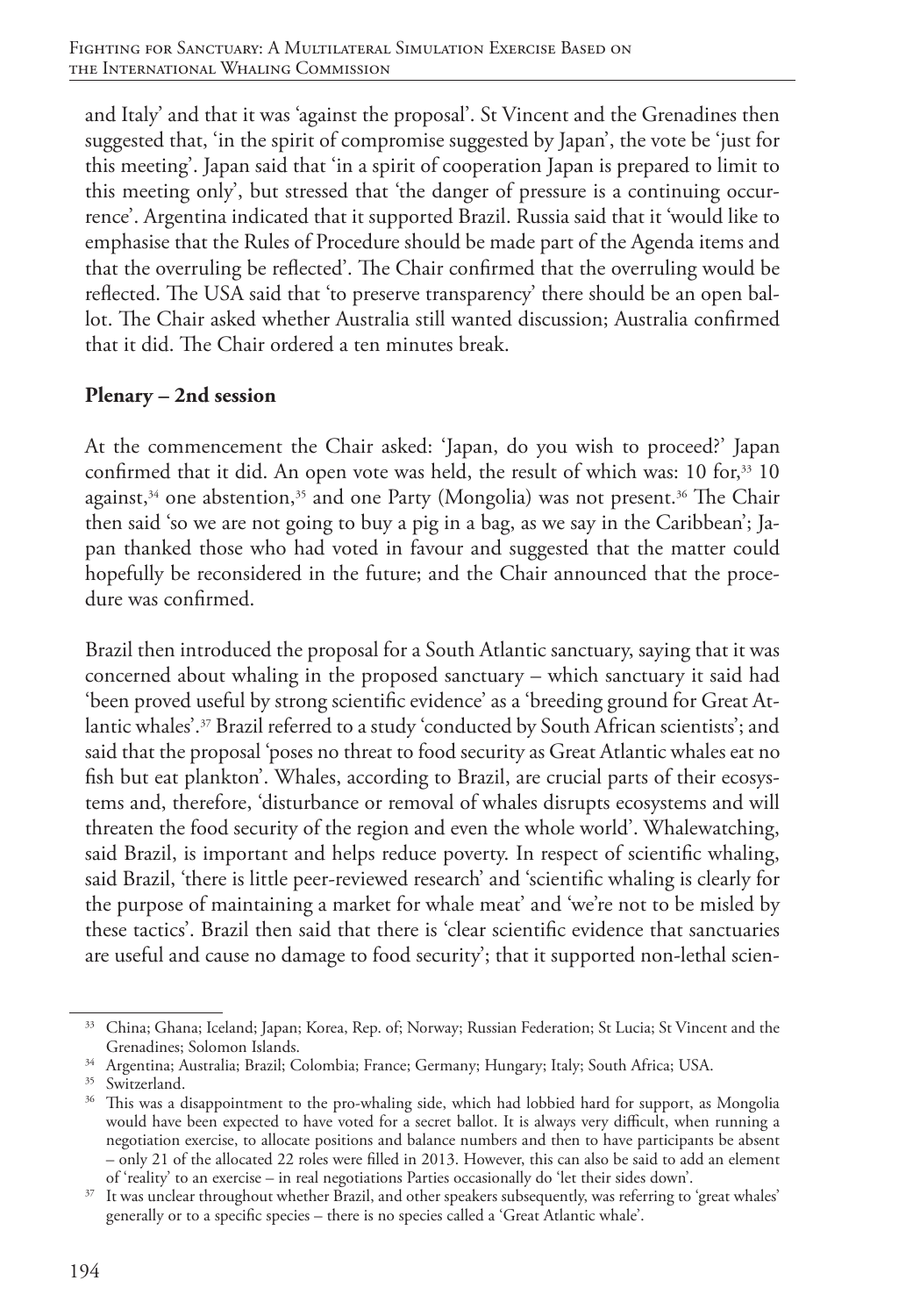tific whaling; and that establishing sanctuaries would be 'implementing the objectives of this Convention'.

The Chair said that, speaking 'not as Chair but as a scientist, we must base our decisions on science, not emotions'. South Africa responded by saying that it congratulated the Chair on those 'wise words' and confirmed that 'we have full scientific evidence available'. The Great Atlantic whale, South Africa continued, 'is a critical endangered species, confirmed by the IUCN Red List' and 'there is plentiful scientific evidence of this Great Atlantic whale for food security'. South Africa added that the whales were 'not eating commercial fish' and that 'baleen whales eat plankton'. South Africa then referred to an article 'by Couzens, Lewis and Kidd<sup>38</sup> titled "The Implications of Great Atlantic whales for Food Security", in the "Marine Ecological Progress Series", to be published in *Nature*';39 said that 'whalewatching is another important source of income'; and said 'so we are confident we can count on the support of developing countries'.

Australia strongly supported the proposal, 'based on evidence'. Australia then said that 'we're facing new challenges for the protection of whales', and new threats 'such as climate change, acidity of seawater, and so forth'. The creation of the South Atlantic Sanctuary, said Australia, 'will be an important step in the protection of whales' and that 'even without scientific evidence, it can be based on the precautionary principle'. Australia stated that it would be donating money to the Commission to support research, and that 'research whaling is against the Convention'. St Vincent and the Grenadines thanked previous speakers 'for highlighting scientific justification', and said that 'we need to be guided by the Convention'. St Vincent and the Grenadines then referred to Paragraph 6 of the Preamble, which refers to 'industry and development' and 'not just protection'. St Vincent and the Grenadines then said that 'the interests of consumers of stocks should be taken into consideration', and referred to the 'St Kitts and Nevis Declaration' according to which 'marine resources are an integral part of our development'; before concluding that having the '1982 moratorium and other sanctuaries' meant that there was 'no need for further sanctuaries'; and adding that there should 'be respect for coastal communities'. The Chair thanked St Vincent and the Grenadines 'for your well-grounded view'.<sup>40</sup>

Hungary, speaking 'as representative of EU', said that 'there is pressure from illegal hunting'. Japan then aligned itself with St Vincent and the Grenadines, highlighting the 'need to remember the purpose of original adoption – and respect for coastal communities'. Japan thanked the Chair for her comments on science; then said that the research which South Africa and Australia referred to had not been placed before

<sup>38</sup> These being persons involved with the Course in various ways, as resource persons and/or *Review* co-editors.

<sup>&</sup>lt;sup>39</sup> This being a respected scientific journal, see <http://www.nature.com/nature>.

<sup>40</sup> In private consultation with the organizer, the Chair (playing St Lucia) had decided to express some overt bias in favour of the pro-whaling side, to be a little provocative and perhaps spark more debate.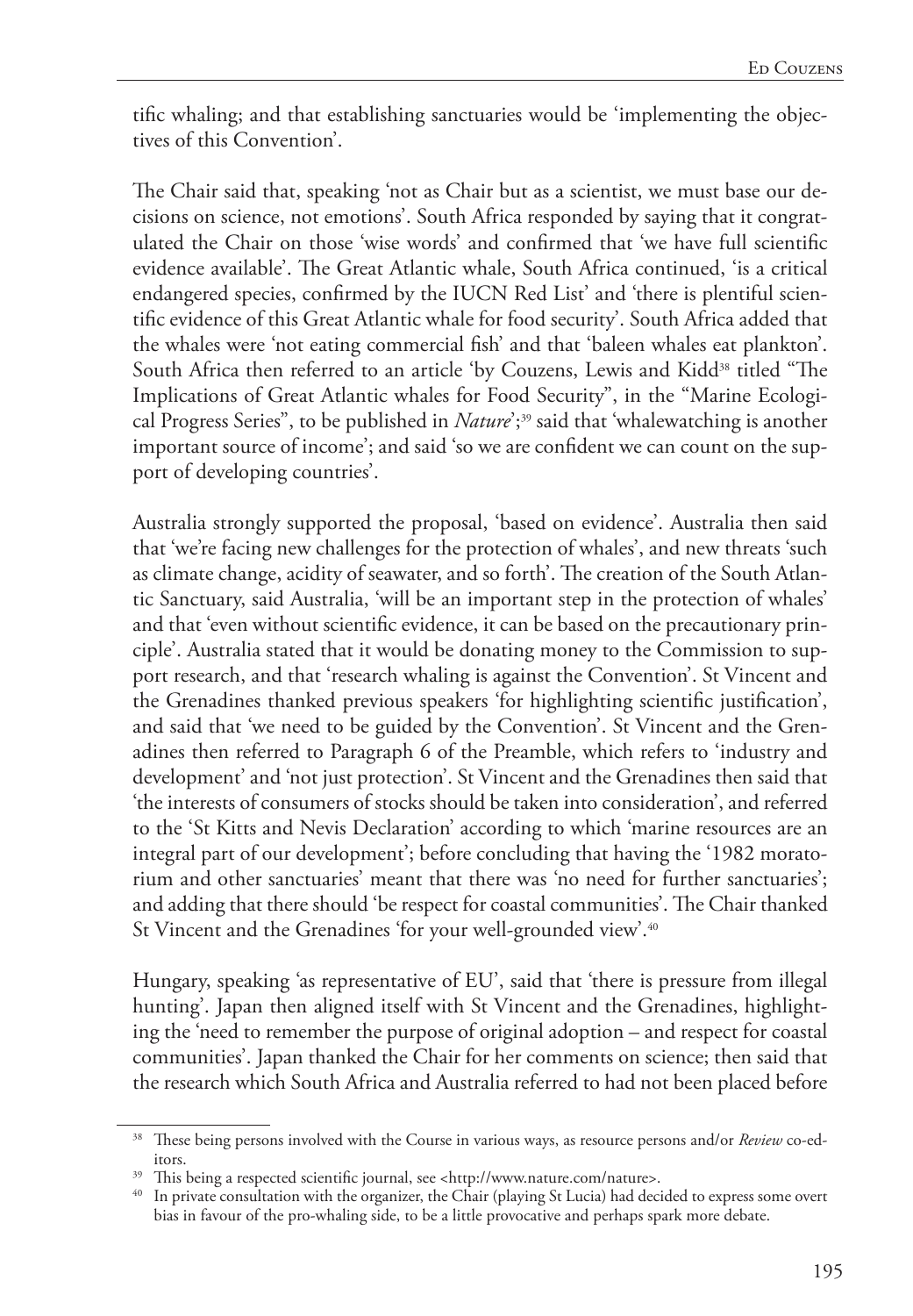the Commission. Japan said that the proper procedure would have been to place the evidence 'before the Scientific Committee to make a recommendation'. According to Japan, the IWC's 'own Scientific Committee has confirmed that many species and stocks are abundant and sustainable whaling is possible'; and that this was 'highlighted in the St Kitts and Nevis Declaration'. 'We do not need a sanctuary to protect one species', said Japan: 'there is already a moratorium' and more would be 'building a roof on top of a roof'. Japan then said that 'adding additional protectionist measures is against the original purpose' of the ICRW and indicated that it hoped the proposal would be rejected. South Africa, reacting to Japan, said that papers show that the Great Atlantic whale's breeding is disrupted and that it is 'critically endangered'.

The USA said that 'whales are under threat from ship strikes, climate change, pollution, et cetera', and that it 'supported efforts to end lethal scientific research whaling'; but indicated that 'all countries supporting the proposal should be open to negotiations'. Russia said that it would 'echo Japan and St Vincent and the Grenadines' and that it 'believes in the role of scientific policy'. Russia added that it was 'concerned that any precedent would be damaging to the development of the Commission'. Norway aligned itself with St Vincent and the Grenadines and with Japan, saying that it viewed this proposal as being 'against the reason the Convention was adopted'; that there was 'no demonstrated scientific need for the sanctuary' and it viewed the 'proposal to be against whaling'.

Germany said that it was 'in line with EU policy to protect' and that it supported the sanctuary, which it said 'would promote conservation and communities through whalewatching'. Germany said that it was important to 'maintain ecosystems' and the sanctuary would be important 'even though there are two sanctuaries already' as whales are 'migratory species'. France said that it 'really' supported the 'sentiment by the EU', that whale species are in danger and that there is a need to protect breeding grounds. France supported the proposal and said that 'by protecting one will be able to promote the objects of the Convention'. In respect of St Vincent and the Grenadines 'and respecting livelihoods', France said 'I agree … however, hurting or killing or exploiting in area, there're other ways to benefit. Whalewatching is also important'. Finally, France reiterated that it strongly supported the proposal.

Japan thanked Norway and Russia for their support. In response to South Africa Japan stressed that 'even if there have been scientific investigations in South Africa, it is highly inappropriate to make decisions not objectively assessed by the IWC's own Scientific Committee'. All commercial whaling, said Japan, 'is banned in the South Atlantic by the moratorium'; and Japan questioned the 'need for additional protective measures'. The core objective of the Convention, said Japan, 'is not to protect abundant species or absolute conservation for the future' and that 'no precautionary principle is mentioned'. Japan concluded that the matter is 'dealt with by the moratorium' and that it is 'disheartening to see the Commission abrogating its original mandate'.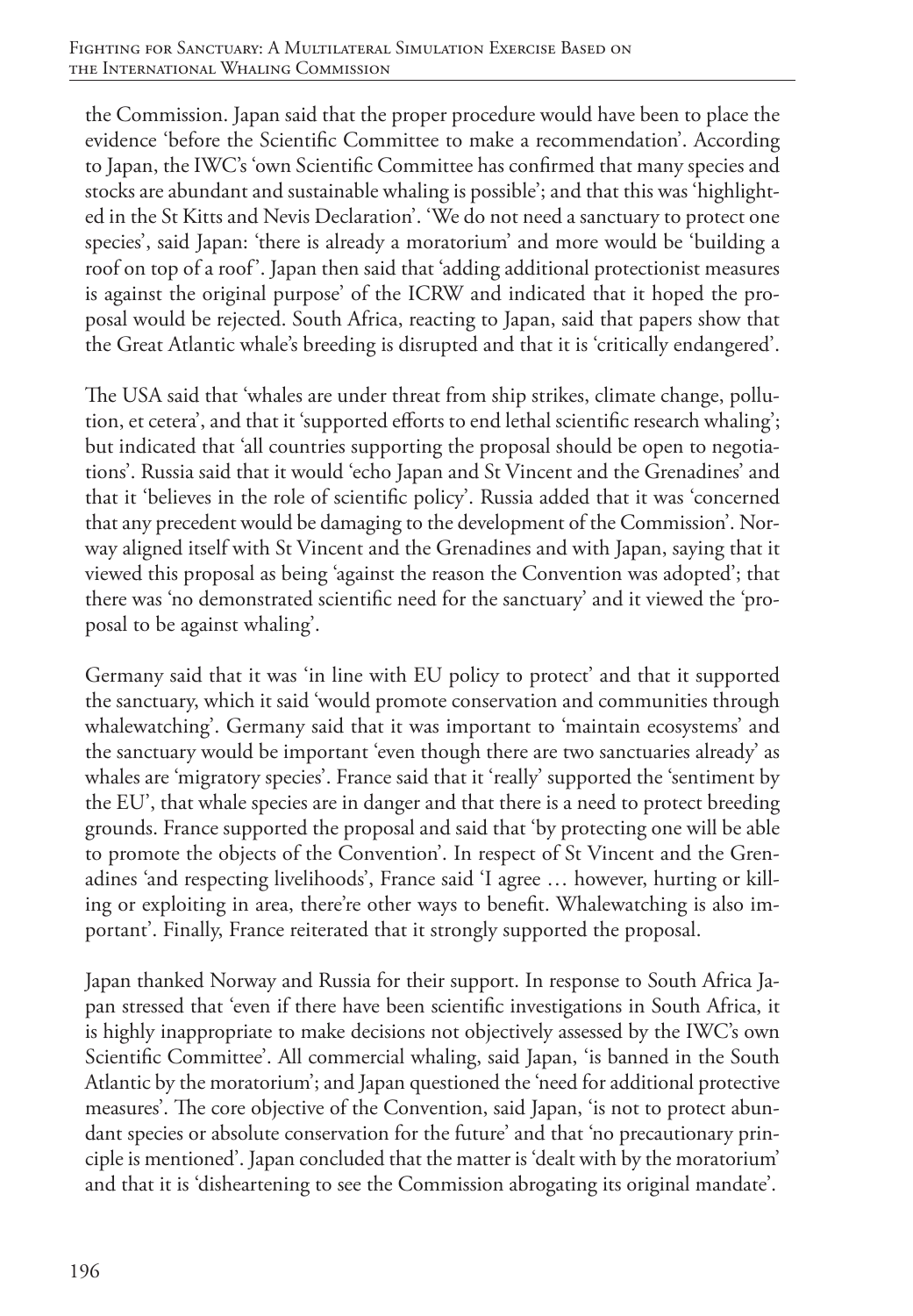The Solomon Islands said that it supported 'its sister countries'; then referred to Article  $5(2)^{41}$  of the Convention and said that 'any amendments must support the original purpose'. St Vincent and the Grenadines welcomed the statement by France, but said that it is 'unrealistic to try to force foreign ideas on our people'. Ghana said that it 'would like to note that sustainable whaling is possible'; that it 'supports national sovereignty and the right to make own decisions'; and that it is 'dangerous to make new regulations – the CBD is enough'. Iceland referred to the 'social, economic and environmental aspects of sustainable development' and said that 'use of environmental resources must include the economic'. Iceland then characterized the proposed sanctuary as 'illegal' and said that it supported Japan and others. China said that 'currently there is a lack of impartial scientific knowledge about commercial whaling and whether this kind of sanctuary is necessary'; and said that it was 'at the moment torn between supporting or opposing', and that 'we need more impartial research'. Italy said that 'as a country of the EU and the Mediterranean, we strongly support Brazil's proposal' and that 'whales are endangered and we need to protect them'. Italy confirmed that it did not 'support Japan and other colleagues'. The Chair then gave a short summary, referring to there being two strong views which made things 'a bit difficult'; and concluded by stating that 'every effort must be made to reach consensus'.

#### **Plenary – 3rd session**

The Chair began by saying that she had had a 'short discussion' with Japan, South Africa and Australia in respect of consensus, and that 'although it was difficult' she 'would urge you to try'. Brazil thanked supporters for showing 'commitment to whales, ecosystems, environmental protection'. Brazil emphasized that 'sanctuaries are in the long term interest of whales and nations'. Whales, said Brazil, 'are endangered' and it is 'hard to have sustainable whaling'. Brazil requested that 'all distinguished delegates consider the issues and vote in favour'.

Australia then interjected to say that 'my understanding is Japan is saying we have a moratorium so don't need a sanctuary. So means Japan accepts moratorium is forever'. Japan responded that it 'remains firm in its resistance to the moratorium which derogates from the Convention'; and reminded Parties of the 'ongoing compromise package process' in which context Japan 'would be willing to consider sanctuaries – but adopting this proposal would be counter-productive and frustrate ongoing negotiations'. Japan then reconfirmed that it remains firmly opposed to the moratorium.

South Africa said that concerns had been raised about the Scientific Committee, but that the issue of the establishment of the sanctuary 'has been ongoing for decades' and 'research shows need' with 'plenty of evidence existing' and it being 'well-known

<sup>&</sup>lt;sup>41</sup> Per Art. V(2), amendments of the Schedule '(a) shall be such as are necessary to carry out the objectives and purposes of this Convention and to provide for the conservation, development, and optimum utilization of the whale resources; (b) shall be based on scientific findings; … and (d) shall take into consideration the interests of the consumers of whale products and the whaling industry'.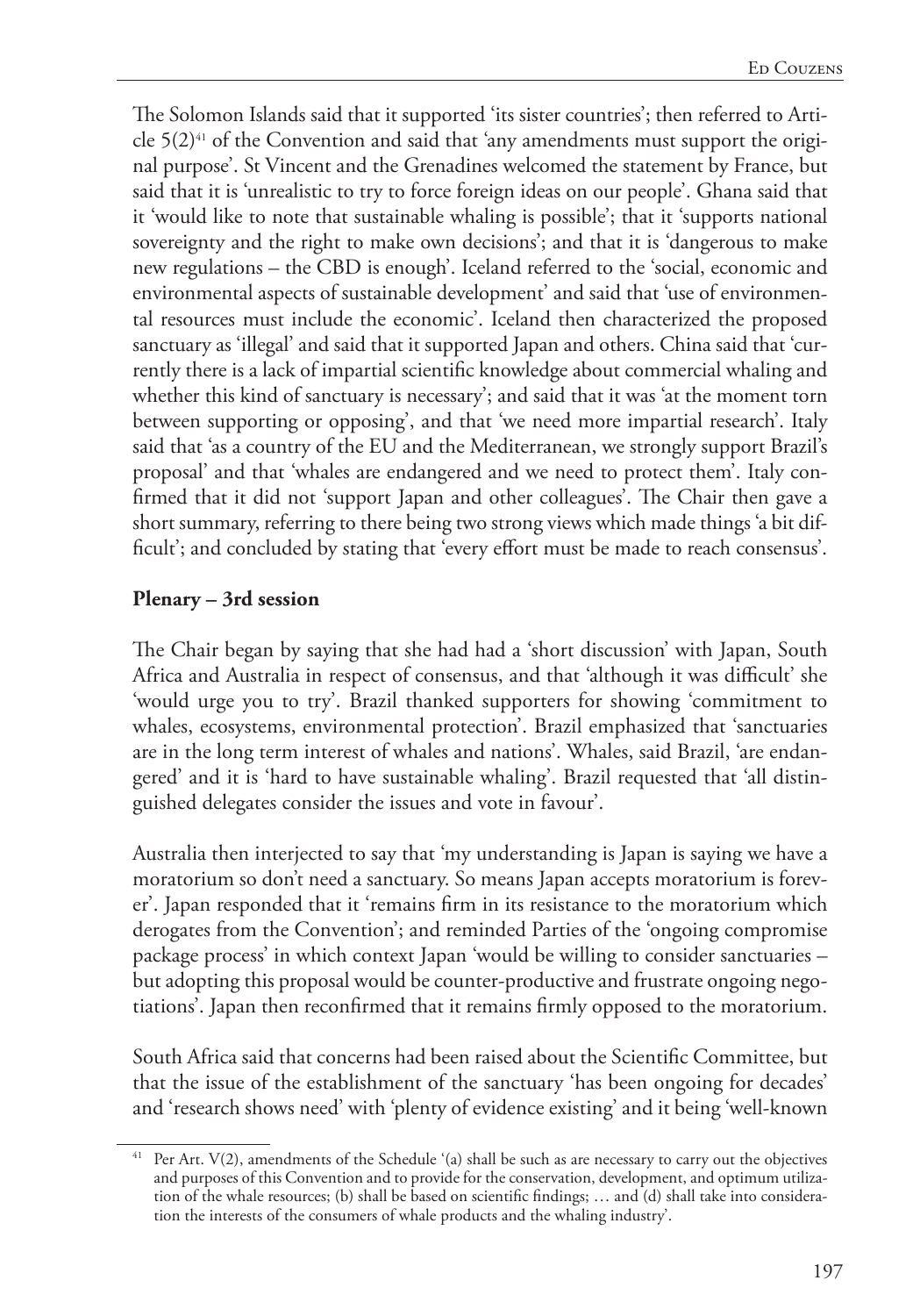that sanctuaries are the best protection'. On the issue of the moratorium, South Africa pointed out that 'Japan remains firmly against the moratorium, but argues against the sanctuary because there is a moratorium'. Japan responded that it was an 'inappropriate time to raise sanctuaries unless considering the moratorium' and that to do so 'would frustrate future deliberations on the package deal'.42 France said that it supported South Africa on the existence of the moratorium. France stressed that this was an 'existing moratorium', and said that 'since the moratorium there continues to be hunting and killing of whales so we need more efforts and the only way is establishment of a sanctuary'. The Chair then said that she appreciated that scientific data had been talked about; and emphasized that it was 'not a matter of emotion'.

Norway raised the principle of sustainable development and said that 'management of whales should take a holistic approach'. The Convention, said Norway, 'is not meant to protect' and 'development should include sustainable use of whales, not just viewing'. Japan thanked Norway and aligned itself with Norway's views. Japan highlighted its own approach to conservation and pointed out that it had hosted the 10th COP to the CBD<sup>43</sup> – at which the Aichi Targets<sup>44</sup> had been agreed. But, Japan then argued, there is a 'clear difference between conserving and taking a strict preservationist stance'. Japan indicated that it supported Ghana and St Vincent and the Grenadines 'on state sovereignty'; then said that a number of countries 'have raised economic benefits of whaling' but that it is 'inappropriate to impose Western views on others'. St Vincent and the Grenadines then referred to the studies conducted by South Africa and said that they 'should not be a basis for approval of the proposal' and that St Vincent and the Grenadines 'would like to suggest postponement of the proposal until the Scientific Committee has considered the research'.

Australia said that since 2009 Australia 'has proposed eleven principles'<sup>45</sup> which provide for 'priorities' and are 'based on the precautionary approach'. Australia said that it wished to 'highlight the importance of a new kind of approach'. Right now, said Australia, 'only three countries in the Commission are wanting to do commercial whaling – Iceland, Norway and Japan'; but 'there are 89<sup>46</sup> members' and we should 'try to avoid a position that benefits only three countries' since 'the whale has no boundaries and sanctuaries are related'.

The USA said that it wished to 'highlight that whale conservation is not just the right thing to do, but that it also provides economic benefits'. This sanctuary, said

<sup>&</sup>lt;sup>42</sup> The 'package deal' having been explained above in section 3.

<sup>43</sup> Convention on Biological Diversity, Rio de Janeiro, 5 June 1992, in force 29 December 1993, 1760 UNTS 79, <http://www.biodiv.org>.

<sup>44</sup> 'The Strategic Plan for Biodiversity 2011–2020 and the Aichi Biodiversity Targets', Decision X/2, in Report of the Tenth Meeting of the Conference of the Parties to the Convention on Biological Diversity, Nagoya, Japan, 18–29 October 2010, UN Doc. UNEP/CBD/COP/10/27\* (2011), <http://www. cbd.int/sp/targets/>.

<sup>45</sup> It is unclear what was being referred to, if a real document.

<sup>&</sup>lt;sup>46</sup> In fact, there were 88 at the time.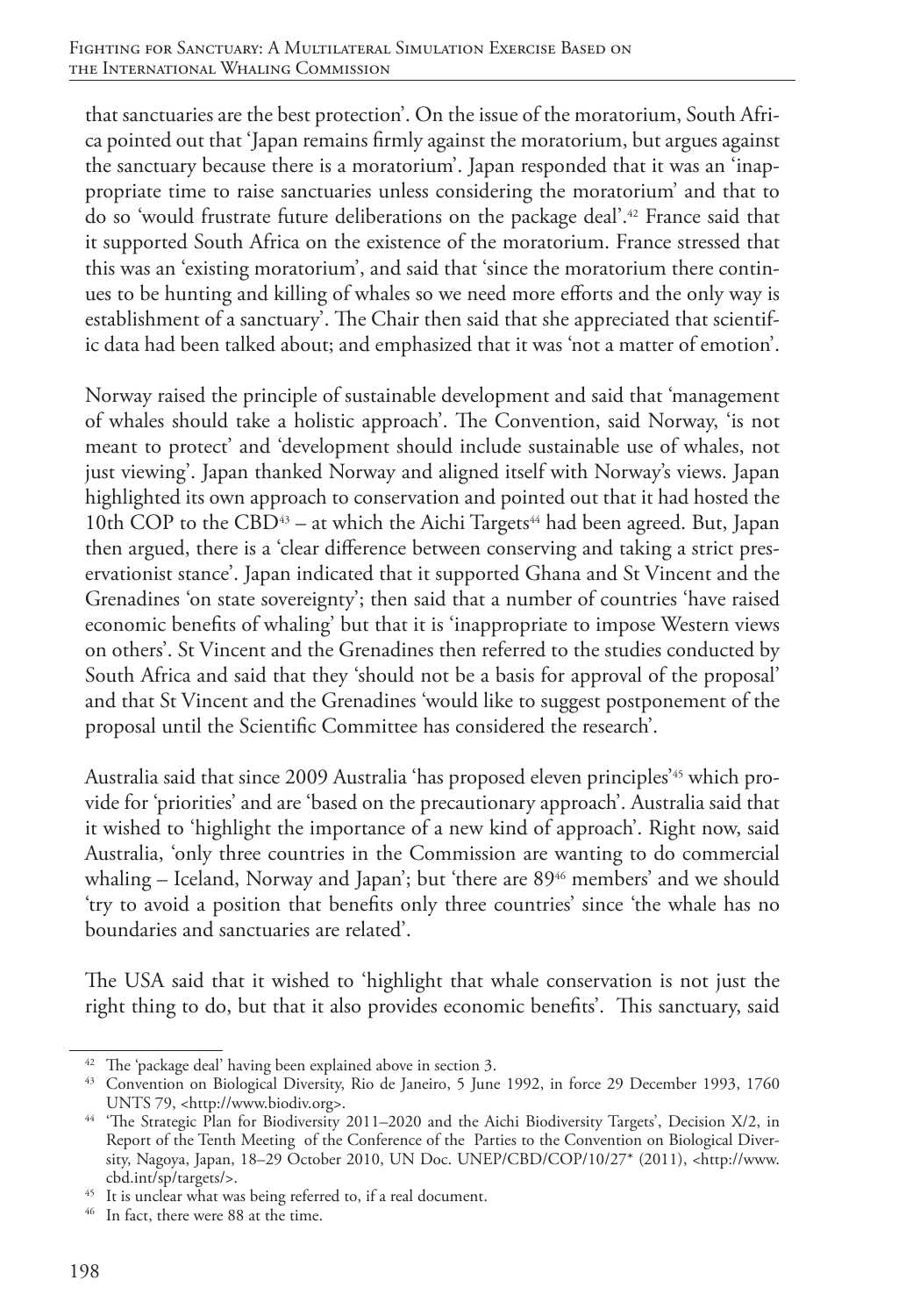the USA, 'will not only help whale conservation but also people'. The USA then referred to an IWC study in  $201247$  'which found that 13 million people had whalewatched', and that '13 000 jobs had been created in the region, including in Mexico and the Dominican Republic'. Countries are, said the USA, 'still hunting whales for commercial purposes'. Japan said that it agreed with St Vincent and the Grenadines 'to suspend this proposal until relevant scientific evidence is placed before the Commission and also other elements of the package deal'. Although a minority of members, said Japan, 'have a direct interest in whales, many of these have an interest in the sustainable use of natural resources – and that there is potential to set a very dangerous precedent'. The Chair then said that 'at the moment it seems difficult to reach consensus'.

China then said that it was strongly in support 'of the view of postponing this proposal until more important information and research is gained'. The Chair said: 'thank you for your wise words'. Germany said that it supported the USA, and that 'despite the moratorium there are some countries that have objectives and continue to do commercial whaling and some do commercial whaling under the term scientific whaling'. Switzerland said that it supported the 'prohibition for commercial whaling generally', but that it had 'doubts about the overwhelming necessity for this sanctuary'. The Chair then said: 'I will give ten minutes for Argentina, Brazil and South Africa to decide the way forward'; and added 'I strongly encourage them to withdraw their proposal'.

#### **Plenary – 4th session**

Chair: 'Welcome back'. Russia said that it took 'strong exception to allegations raised against a few countries as to illegal whaling' and that there was a 'strong case for taking this proposal off the table'. 'If there are allegations of illegal activities', said Russia, 'what would this proposal achieve?' Russia concluded by suggesting that 'such allegations avoid the spirit of consensus'.

The Chair then asked: 'Brazil, Argentina, South Africa?' Brazil replied: 'our commitment is to environmental protection, sustainable development, and poverty reduction, so we want to continue'. The Chair then said: 'every effort should be made to reach consensus. I'm a polite person, so I haven't pushed the idea of consensus further'.

Australia then asked for permission to show a short video. There was no objection and Australia loaded and began to play a video of whales being killed on Japan's JARPA II<sup>48</sup> research whaling programme in the Antarctic. After only a minute or so, however, St Vincent and the Grenadines raised a 'Point of Order' and objected to the screening. The Chair ordered the video stopped.<sup>49</sup> The Chair then said: 'No-one

<sup>&</sup>lt;sup>47</sup> It is unclear whether a real study was being referred to or not.

<sup>48</sup> See <http://www.icrwhale.org/scJARPA.html> and <http://iwc.int/permits>.

<sup>&</sup>lt;sup>49</sup> Ironically, on a graphic still image which remained on screen for the remainder of the Plenary. The image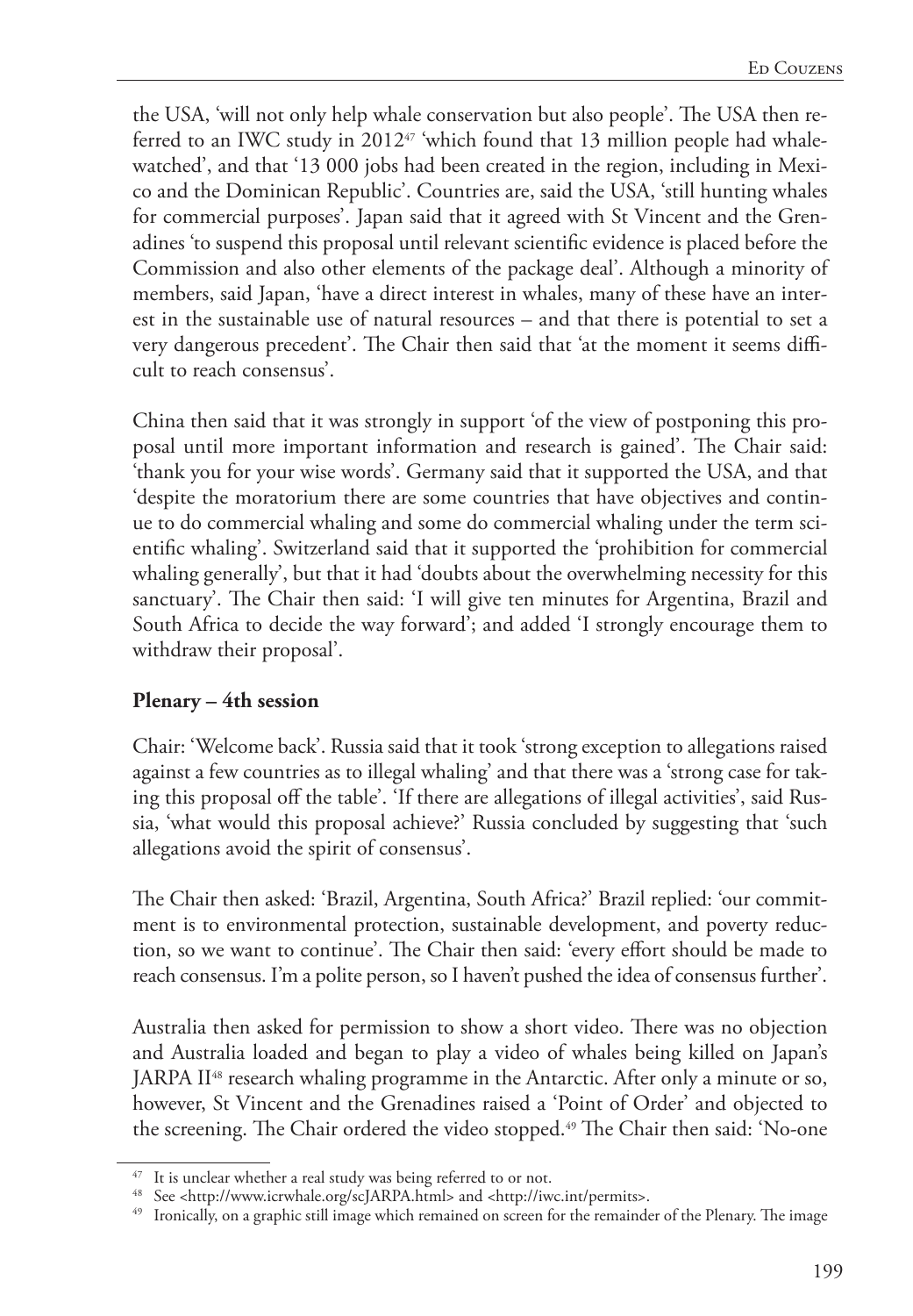objected'. Russia, however, said 'this is not a court of law. May I request no video'. Iceland said: 'I do not agree with this film – it's emotion, nothing scientific. We are not ready to see it now'. Norway said that it 'takes great exception to this kind of video at this meeting' and asked 'why should countries impose their values? Hunting has gone on for time immemorial'. Norway added that it had 'lodged a reservation<sup>50</sup> because it believes that hunting of whales is part of the livelihood'. Japan said that it supported the others, and that it questioned the value of a video showing hunting methods. The video, said Japan, 'demonstrates that the proposal is influenced by emotion, not science' and that Japan was 'very disappointed by refusal to withdraw the proposal and that a small group was insisting on putting the proposal forward, derailing the package deal'.

Australia then said that the video 'is part of the evidence of my government into so-called research whaling'<sup>51</sup> which has been used to 'violate the moratorium since 1986'. Australia then drew an analogy with 'showing evidence to a criminal and he says don't show evidence' then that is not a reason not to show the evidence. The Chair asked: 'please try to be concise'. Australia asked: 'how can you support this kind of whaling?' Russia said 'such analogies should not be brought into this forum' and requested Australia not to 'make such claims'. The Chair said: 'Australia, I think you heard these words'.

The Solomon Islands gave its support to Japan. South Korea said: 'the IWC is a forum of legal, not moral, debate, so we object to the video'. South Africa, however, said that it was 'perplexed by the discussion' and that 'Japan and others are willing to do whaling but not to see how it's done'. 'As to emotions', said South Africa, 'you are getting emotional. Scientific evidence exists about nervous systems of whales being close to those of humans so there is a strong reason to show the video'. In respect of sustainable use, asked South Africa, 'how can the sanctuary be a threat to sustainable development?' South Africa then concluded that 'the sanctuary is important in promoting sustainable use', we 'need healthy fish stocks', and so there is 'every justification'. Japan replied that in respect of 'Japan's programme on scientific whaling, there is no bearing', that 'no scientific whaling occurs in the proposed area' and 'methods used to kill whales have no relevance to the sanctuary'. St Vincent and the Grenadines

<sup>(</sup>of a female whale and a calf being hauled up the slipway of a whaling factory ship, the Nisshin Maru) was taken by the Australian Customs Service and can be seen at <http://www.smh.com.au/news/environment/whale-watch/revealed-secret-whale-deal/2009/01/26/1232818339535.html> (visited 6 September

<sup>2014),</sup> for instance. 50 When the IWC amended the Schedule in 1982 to reflect that quotas for the killing of whales for commercial purposes would be zero (para. 10(e) of the Schedule), Japan, Norway, Peru and the Soviet Union lodged objections. Japan and Peru subsequently withdrew these objections/reservations.

<sup>&</sup>lt;sup>51</sup> This being a reference to litigation in the International Court of Justice which Australia commenced against Japan in 2010, averring, *inter alia*, that Japan's JARPA II research whaling programme was in breach of its obligations under the ICRW. See ICJ, *Whaling in the Antarctic (Australia* v. *Japan, New Zealand* intervening*)*, available at <http://www.icj-cij.org/docket/files/148/18136.pdf> (visited 6 September 20149. Australia eventually was formally successful in the case, with judgment in its favour, but this could not have been known at the time of this exercise – judgment being given on 31 March 2014.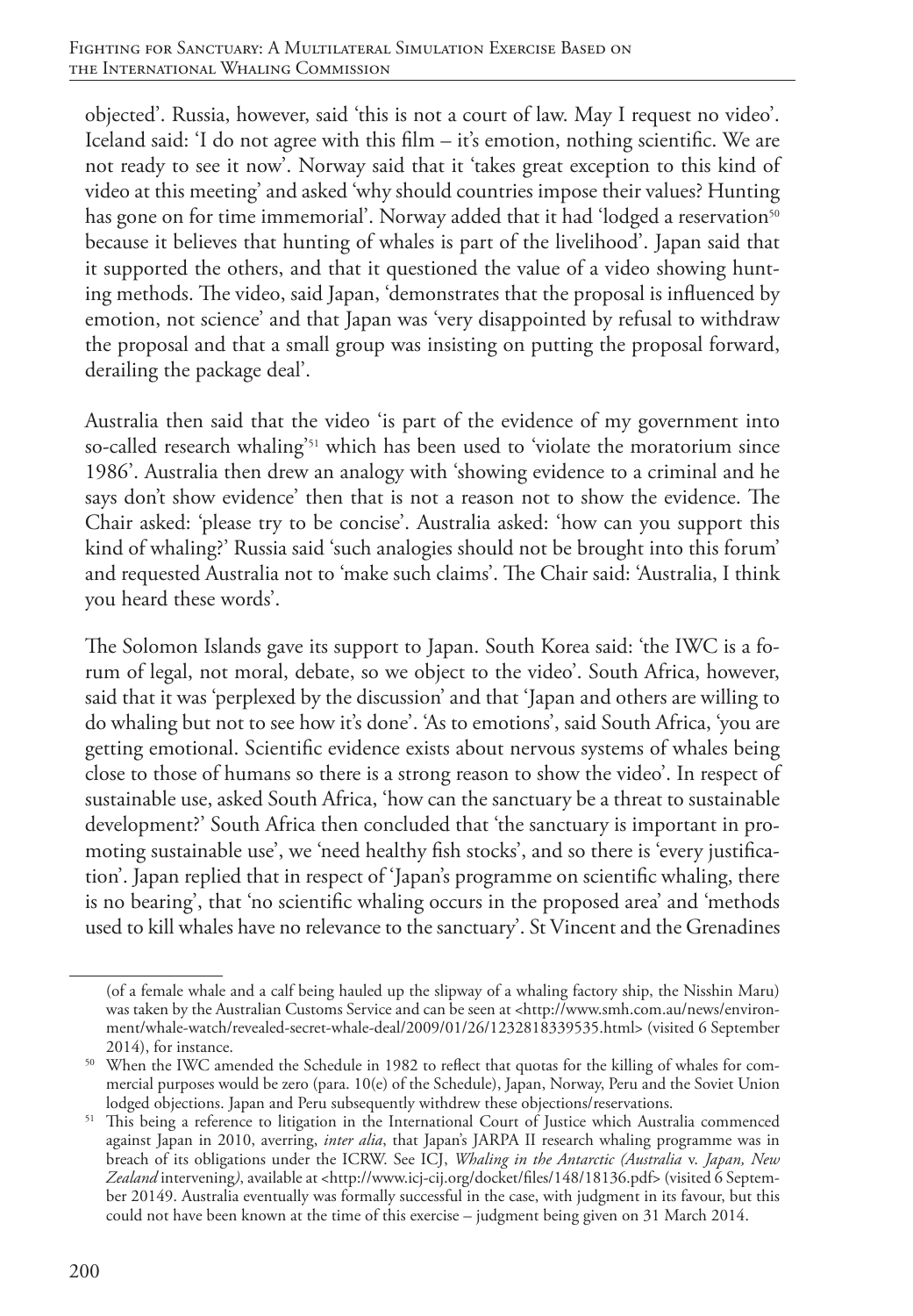said that it supported Japan and that 'Australia has clearly told us evidence is being used against Japan in ICJ.<sup>52</sup> So Japan does not support use of video'. France said that it supported Australia, and that the video was 'not to condemn, but to show methods'; then added that the 'sanctuary's a good method' to 'protect ecosystem'. Iceland, Norway and Brazil then all tried to take the floor, but were considered by the Chair to have intervened too late.

Australia then said: 'you can find all the information on the website of the International Court of Justice'; and 'it is important to highlight that this is not a matter of emotion but of ethical principles' and 'it is illogical and against principle and religion'. Japan, concluded Australia, 'is violating the mandate of the Convention'. The Chair then said: 'as Australia has had so much floor time, I will give to Iceland and Norway to respond'. Iceland said that whaling is 'traditional', that there is a 'need for us, as for Alaska', and that to 'speak about other countries, is not right'. Norway responded to France, and said that it wished to 're-emphasise that the objective of the Convention is not to protect whales but to conserve toward the future'. The Chair then ruled that the proceedings were 'not a court case, so we won't continue'. Following this she pointed out that some states had not yet spoken; but queried whether these had new views. She then turned to Argentina, Brazil and South Africa, and asked: 'once again, how to proceed?' Brazil answered that they would 'like some time to discuss'.

### **Plenary – 5th session**

After the break, the Chair asked: 'Argentina, Brazil and South Africa?' Brazil replied: 'again, we re-emphasise our commitment. We wish to keep the proposal'.

Japan then said that it wished again to 'reiterate its disappointment at this position' and that it was 'disheartened by Brazil's saying that by taking a sustainable use position Japan is anti-conservation'. This, said Japan, 'is not the position'. Japan stated that it did not feel that 'an unnecessary protective measure was in the spirit of the package deal'; and that the effect was to 'place the needs and interests of whales above those of humans'. Australia said that it accepted the position of the Chair on the video, but that the 'first image was of a mother and calf whale' although the 'Convention prohibits whaling of babies'. There was now, said Australia, an 'opportunity to protect whales with sanctuaries', but that 'two or three countries defend whaling'. Russia said that all of the contracting countries were going around in circles and that if there was no consensus, the proposal should be put to the vote.

Brazil said: 'some countries are saying that they are in favour of conserving whales, but are slaughtering whales to fill their markets'. 'One of the ways to avoid this', said Brazil, 'is to establish sanctuaries'. The USA said that the point 'is to protect'.

<sup>52</sup> See *ibid*.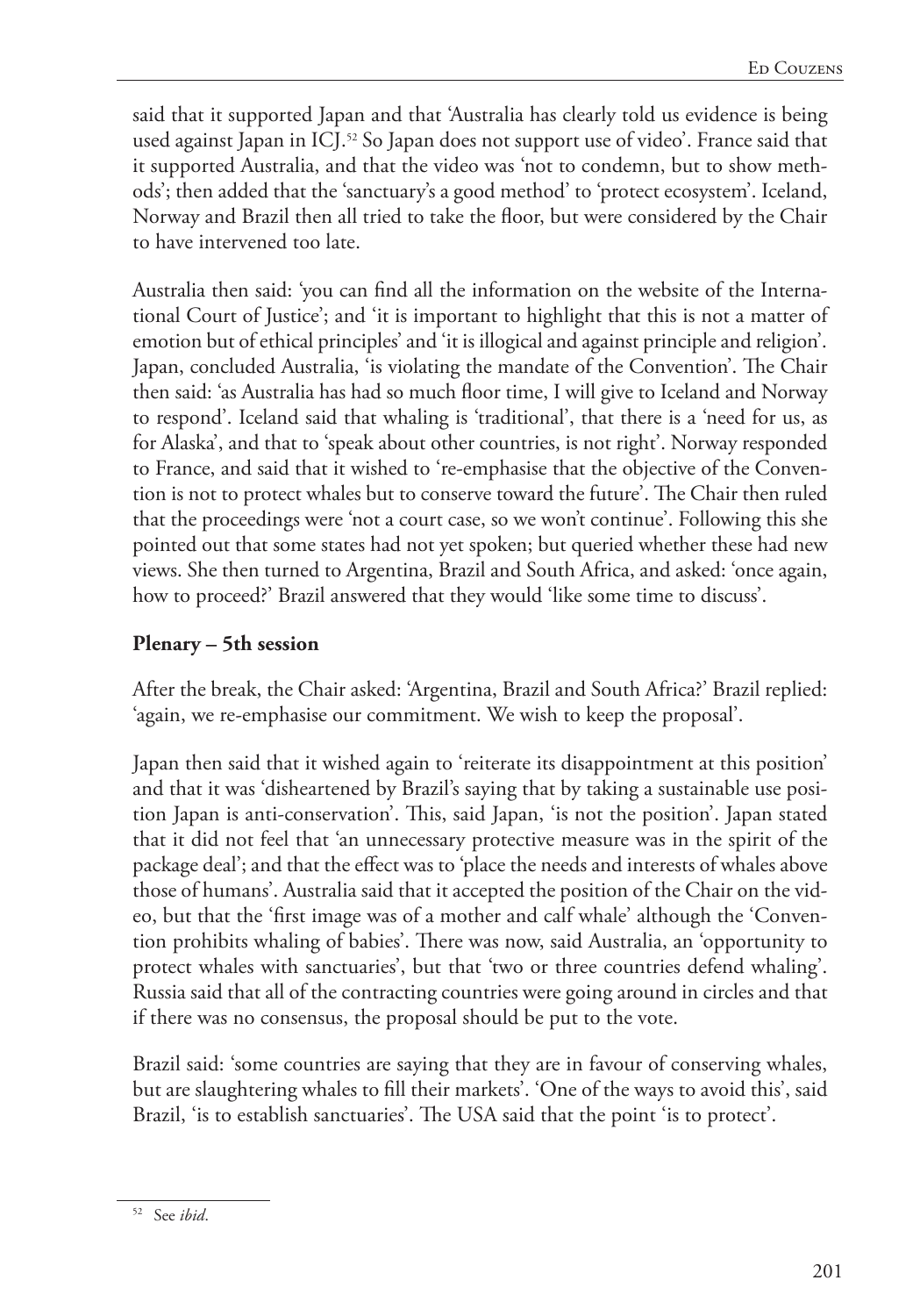Ghana said that it 'joined in with Japan' and that it was 'in favour of sustainable use'. South Korea said that it believes that 'sustainable whaling is important for food security' and that there is a 'long history of whale consumption to prehistoric times'. South Korea said that it had received 'strong criticism after last year announcing we would resume scientific permit whaling. Now we say that we'll conduct research by non-lethal means'.53

The Chair then ordered a break for lunch. Before breaking, the Chair said: 'I strongly advise Argentina, Brazil and South Africa to consult with states that might have more sense during lunch'.

### **Plenary – 6th session**

After lunch, the Chair began: 'I would like to ask if Argentina, Brazil and South Africa have come to their senses?' Brazil replied: 'I would like to emphasise some points. Sanctuaries are the only effective way to conserve whale populations. No ways will the sanctuary pose any threat to sovereignty or food security. Whales are important for ecosystems and any disturbance will cause disruption. Whalewatching and ecotourism are important and sanctuaries are in line with sustainable development'. Brazil then said 'I kindly request distinguished delegates to vote in favour'.

Italy said that 'the EU is concerned about endangered whale species'; and that 'the UN<sup>54</sup> must support endangered whale species for future generations'. The Chair said: 'taking my Chair's hat off, I ask are new sanctuaries really needed?'

The proposal was then voted upon and was passed with ten votes in favour, eight against, three abstentions and one not present. The resolution to create a South Atlantic sanctuary was therefore adopted – of course, even in the fictitious world of this exercise, this did not have the effect of amending the Schedule and actually creating the sanctuary.

In reaction, Japan thanked its supporters and said that it would 'work toward compromise packages'. France said that it was sorry that 'we could not manage to adopt the proposal, but are encouraged'. South Korea thanked its 'fellow delegates for the debate, for large part based on scientific information'; and explained that as it did not have a strong position, it had decided to abstain. Russia thanked contracting govern-

<sup>53</sup> At IWC 64 in 2012 South Korea announced that it was considering introducing scientific permit whaling in its waters in order to research the differences between whale stocks, which research South Korea claimed is difficult to undertake through non-lethal methods (see Opening Statement 64/OSc Korea, available at <https://archive.iwc.int/pages/search.php?search=!collection82&bc\_from=themes>). However, in January 2013 South Korea advised the IWC in writing that it would undertake research using non-lethal methods (Circular Communication, 7 January 2013, <http://iwc.int/private/downloads/bdr2k21z880gkogcw-48w8s004/IWCALL187.pdf.>) (both visited 6 Serptember 2014).

<sup>&</sup>lt;sup>54</sup> It is unclear what Italy meant here. The ICRW is not a convention which falls under the auspices of the United Nations. The point may simply have been that in Italy's view there should be general support for the future.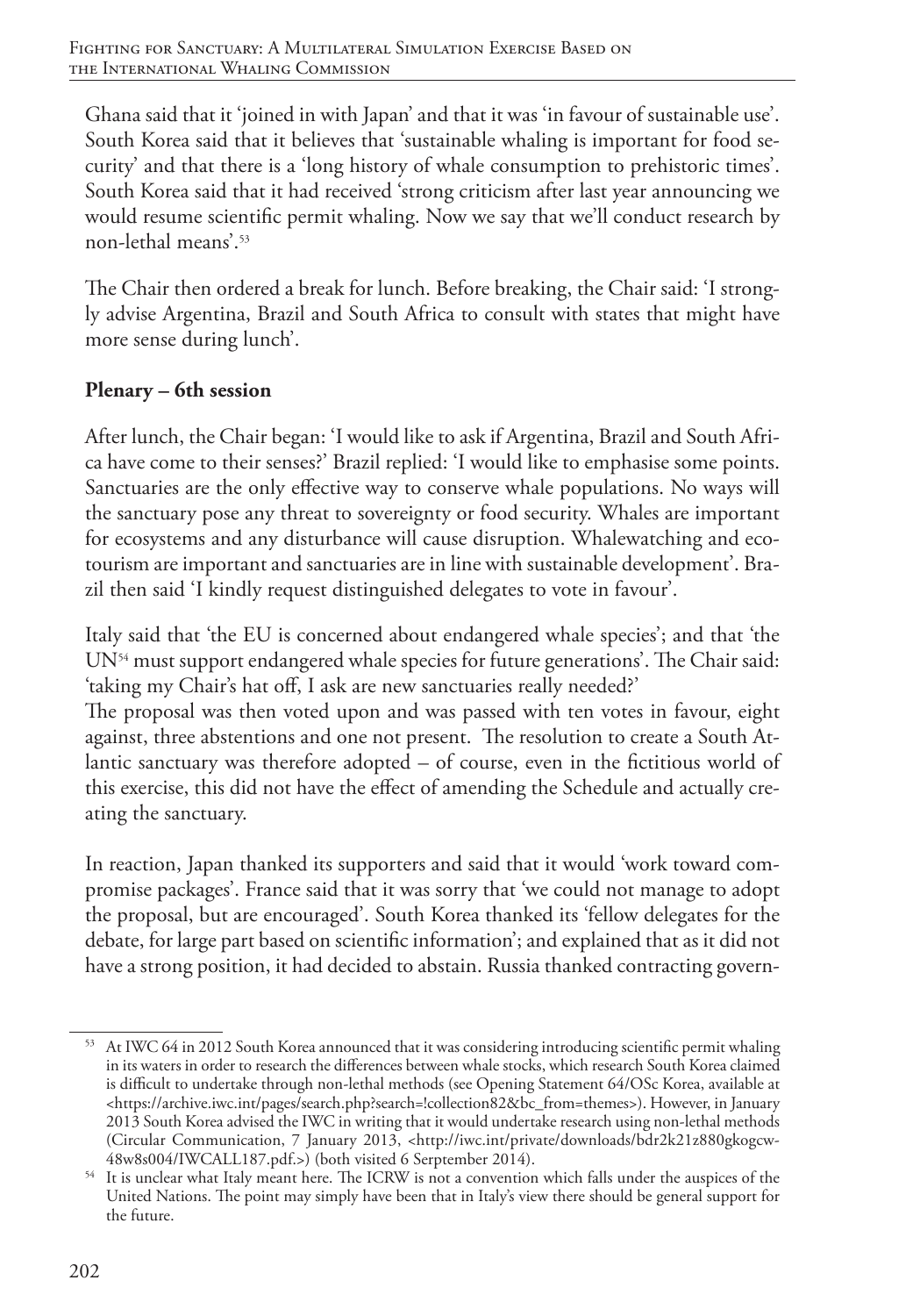ments 'for expressing solidarity on an issue we think not required at this time' and also thanked 'those who abstained'.

The Plenary then turned to other matters and the exercise concluded.

# **7 Conclusion**

In the end, the exercise yielded a result not markedly unlike that which might have occurred in reality. Japan made an effort to have a secret ballot procedure adopted, which proposal was rejected. This was then followed, after some acrimonious debate, by a majority vote in favour of a proposal to establish a South Atlantic sanctuary in which no commercial whaling would be allowed. Despite the majority vote being in favour, the proposal did not achieve a 75 percent majority and so the proposed sanctuary was not adopted.

Participants on the exercise researched an issue related to the international management and use of natural resources. With varying degrees of vigour, the participants argued from positions which would not have reflected their countries' usual positions; debate became vigorous at times; and the participants were required to engage with difficult questions of substance in the course of two votes. Even more importantly, perhaps, the exercise gave many of the participants a taste of international negotiation, including efforts to form alliances and to persuade other participants to favour their points of view.

The organisers of the University of Eastern Finland – United Nations Environment Programme Courses on Multilateral Environmental Agreements have always sought to make practical negotiation exercises a major focus of the Courses. This is in the belief that negotiators with any level of experience will benefit from being required to apply in a realistic setting the theory which they are exposed to in the lectures and presentations on the Courses. As raised in the introduction to this paper, the organizers' hope is also that recording and explaining these exercises in the various volumes of this *Review*, which are then made available open-access on the internet,<sup>55</sup> will add to the corpus of knowledge in the field of international environmental lawmaking and diplomacy.

## **8 Postscript: the sanctuary proposal in 2014**

At the first real IWC meeting following the exercise, IWC 65 held in Slovenia in September 2014, co-sponsors Argentina, Brazil, Gabon, South Africa and Uruguay

<sup>55</sup> See <http://www.uef.fi/en/unep/publications-and-materials>.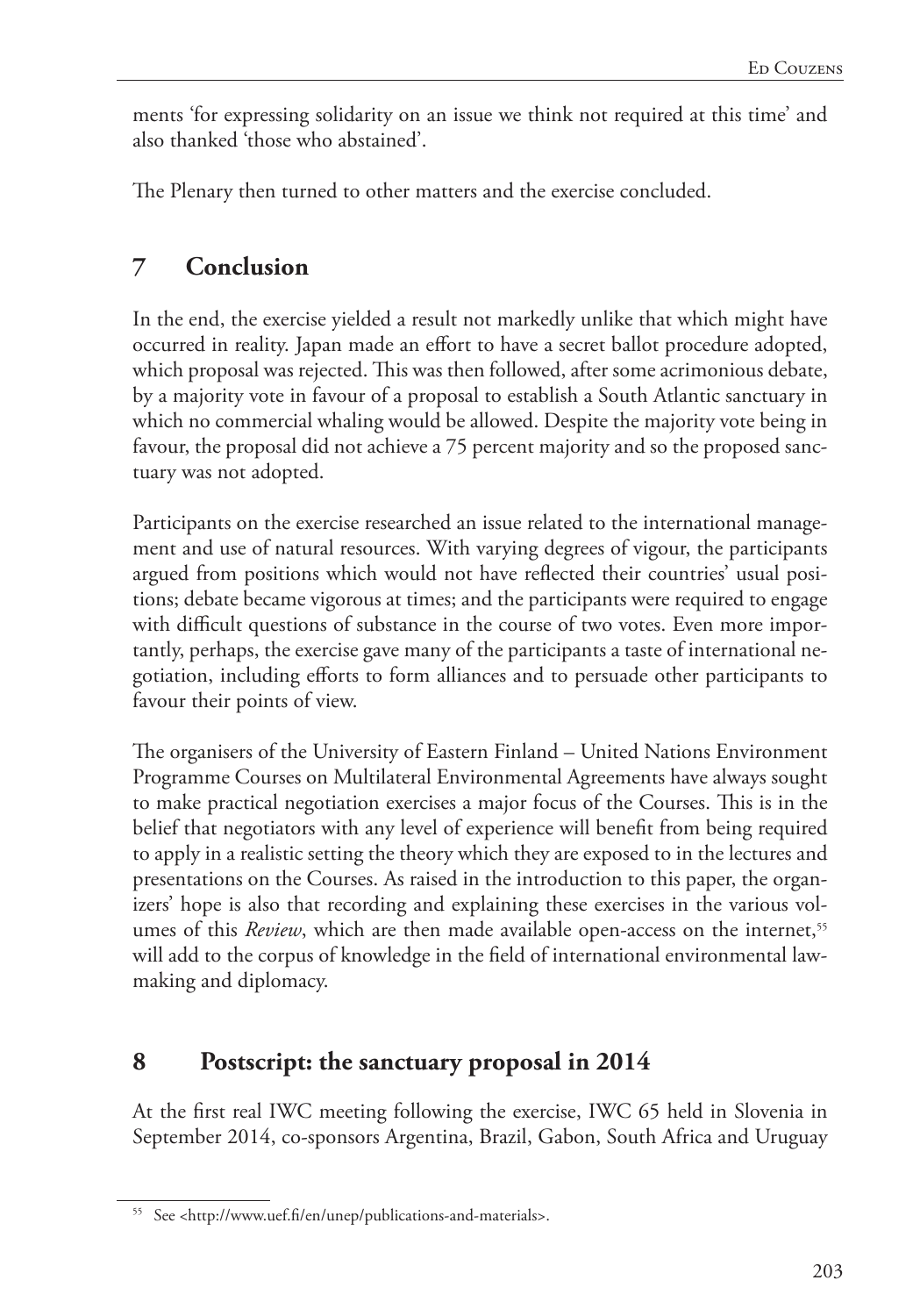proposed again that the Southern Ocean Sanctuary be adopted.<sup>56</sup> Introducing the proposal, Brazil indicated that:

the primary goal of the Sanctuary was to promote biodiversity, conservation and the non-lethal use of whale resources in the South Atlantic Ocean. It would also maximise the rate of recovery of whale populations within ecologically meaningful boundaries; promote long-term conservation of whales throughout their life cycle and their habitats, with special emphasis on breeding, calving and feeding areas and migratory paths. In addition, it would: stimulate coordinated research; develop the sustainable and non-lethal utilisation of whales for the benefit of coastal communities in the region; provide an overall framework for the development of measures at an ocean basin level; and integrate national research, conservation and management efforts and strategies in a cooperative framework, taking into account the rights and responsibilities of coastal States under the United Nations Convention on the Law of the Sea (UNCLOS). Brazil considered that, as whales are highly migratory animals, a concerted multilateral effort is required to guarantee their conservation and the recovery of their populations. The Sanctuary would result in the creation of an important preserved area in the Southern Hemisphere with three contiguous whale sanctuaries (South Atlantic – Indian Ocean – Antarctica).57

Argentina, Australia, Chile, Colombia, Dominican Republic, Ecuador, Gabon, Germany, Italy (on behalf of the EU), Mexico, Monaco, New Zealand, Panama, Peru, South Africa, Uruguay and the USA all spoke in support of the proposal. Antigua and Barbuda, Côte d'Ivoire, Grenada, the Republic of Guinea, Iceland, Japan, Norway, the Russian Federation and St Lucia then opposed the proposal. The Chair's Report records that:

Norway, Japan, Iceland and the Russian Federation considered that the proposal should first be reviewed by the Scientific Committee and not discussed at this time. Japan stated that an IWC Sanctuary prohibiting whaling would not address many of the threats that the proposal aimed to deal with (e.g. ship strikes, oil exploration or climate change). It considered that the proposal would go against the Convention's objectives of conservation and sustainable use. It suggested that the countries in the region could instead cooperate through the establishment of a Memorandum of Understanding. Iceland remarked that most of the proponents were from the western side of the south Atlantic and that the consequences for States on the eastern side had not been considered.

<sup>56</sup> See IWC, Chair's Report IWC 65, available at <http://iwc.int/private/downloads/92rmtt9u0aw4kg44ks kgskksg/IWC%2065%20Chair's%20Report.pdf> (visited 2 November 2014) at 10-12.

<sup>57</sup> *Ibid*. at 11.